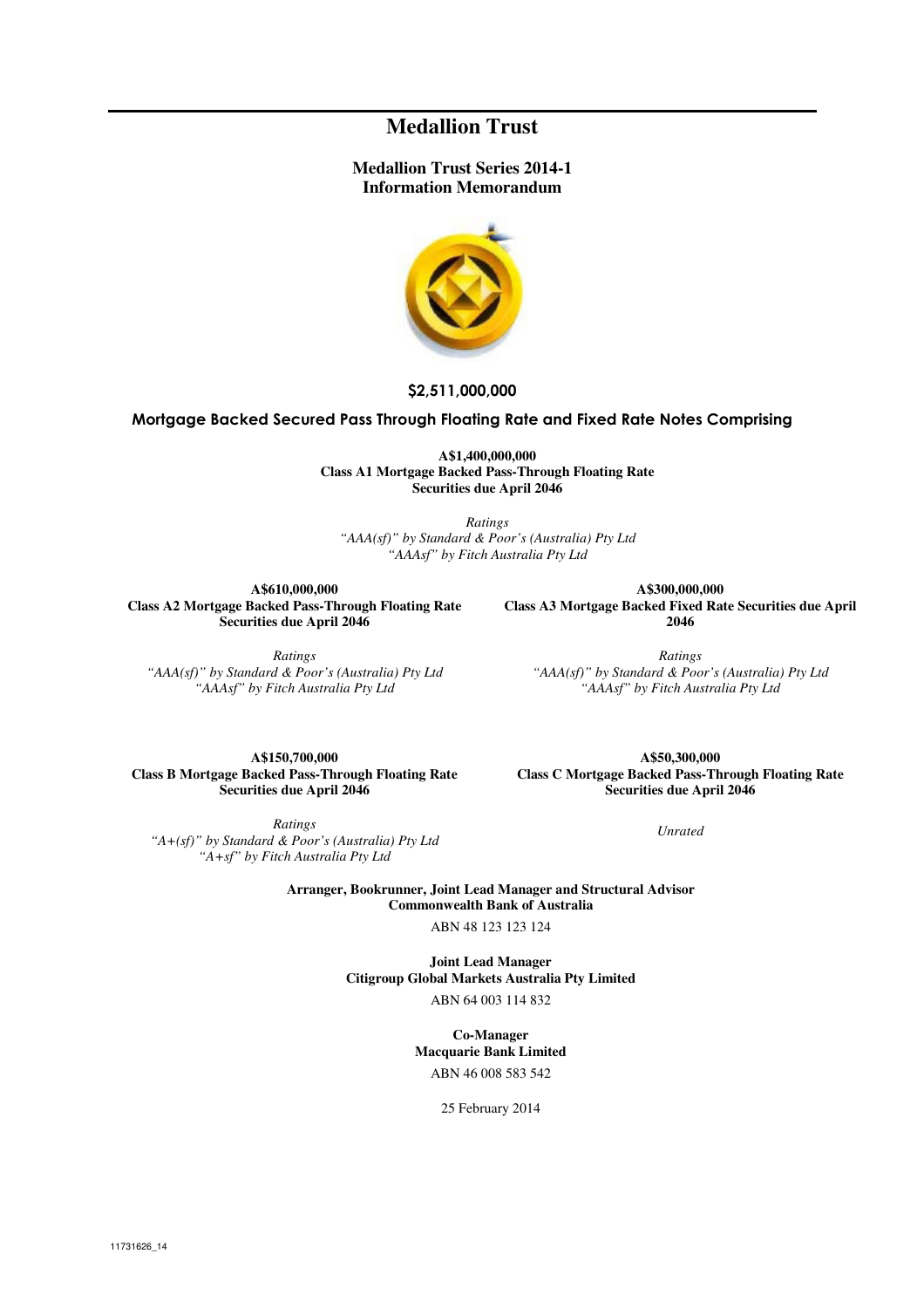#### **No Guarantee by Commonwealth Bank of Australia, Citigroup or Macquarie**

The Class A Notes, the Class B Notes, the Class C Notes and the Redraw Notes do not represent deposits or other liabilities of Commonwealth Bank of Australia ("**Commonwealth Bank of Australia**"), Citigroup Global Markets Australia Pty Limited (ABN 64 003 114 832) ("**Citi**" and together with its related bodies corporate, "**Citigroup**") or Macquarie Bank Limited (ABN 46 008 583 542) ("**Macquarie**") or any other member of the Commonwealth Bank of Australia group, the Macquarie group or Citigroup. None of Commonwealth Bank of Australia, Securitisation Advisory Services Pty Limited ABN 88 064 133 946 (the "**Manager**"), Citi or Macquarie, or any other member of the Commonwealth Bank of Australia group, Citigroup or Macquarie group guarantees the payment or repayment or the return of any principal invested in, or any particular rate of return on, the Class A Notes, the Class B Notes, the Class C Notes and the Redraw Notes or the performance of the Assets of the Series Trust. In addition, none of the obligations of the Manager are guaranteed in any way by Commonwealth Bank of Australia or any other member of the Commonwealth Bank of Australia group, Citigroup or Macquarie group.

#### **Listing on a stock exchange**

Subject to investor requirements and other considerations, Securitisation Advisory Services Pty Limited, as Manager, may make an application to a stock exchange or other competent authority for the Class A Notes, or a Class of the Class A Notes, to be listed and admitted for trading on its regulated market or unregulated markets. As at the Closing Date, the Manager intends to make an application for the Class A1 Notes to be listed on the Australian Securities Exchange, although the Manager does not make any representation that an application will in fact be made.

Any such approval from a stock exchange or other competent authority, if sought and obtained, would relate only to the Class A1 Notes (or any other Class A Notes the subject of the relevant application by the Manager) which are to be listed and admitted to trading on the relevant stock exchange or other regulated or unregulated markets. There can be no assurance that any such approval from the relevant stock exchange or competent authority or listing of any Class A1 Notes (or any other Class A Notes) will be obtained and accordingly the issuance and settlement of the Notes on the Closing Date is not conditional on the listing of any Class A Notes on any stock exchange or admission of any Class A Notes to trading on any regulated or unregulated market. Perpetual Trustee Company Limited has not made or authorised any application for admission to listing and/or trading of any Class A Notes.

#### **The Notes are subject to Investment Risk**

The holding of the Notes is subject to investment risk, including possible delays in repayment and loss of income and principal invested.

#### **US Selling Restrictions**

The Notes have not been and will not be registered under the Securities Act and unless so registered may not be offered or sold within the United States or to, or for the account or benefit of, US persons (as defined in Regulation S under the Securities Act) except pursuant to an exemption from, or in a transaction not subject to, the registration requirements of the Securities Act and applicable state securities laws. Accordingly, the Notes are being offered and sold only to persons (other than United States persons) outside the United States pursuant to Regulation S and the Securities Act. For a description of certain further restrictions on offers, transfers and sales of the Notes and the distribution of this Information Memorandum, see Section 1 (*"Important Notice"*), Section 2.15(a) ("*Miscellaneous*") and Section 14 ("*Selling Restrictions*") below.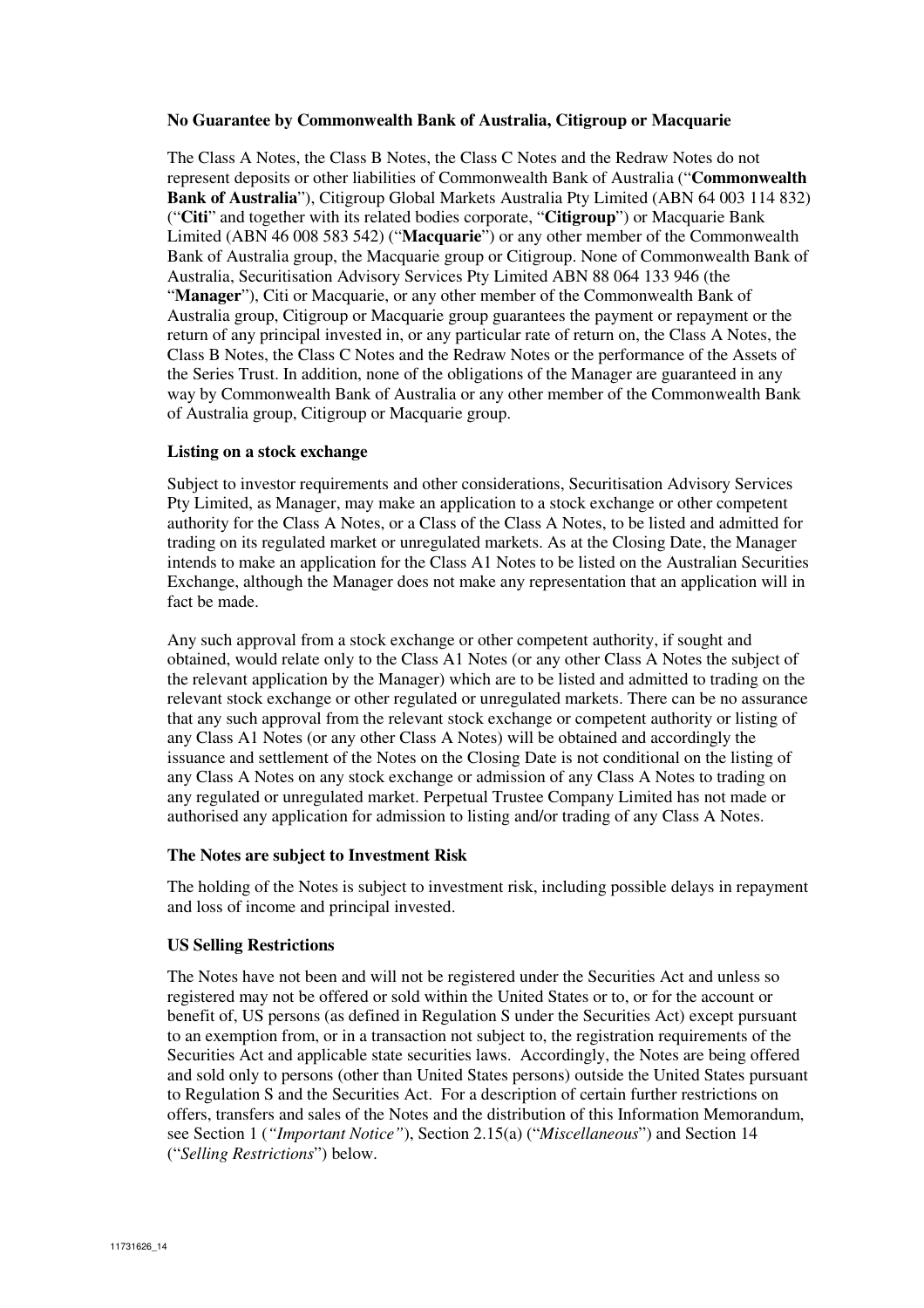# **Table of Contents**

| 1 |                | Important notice                                                | 6              |
|---|----------------|-----------------------------------------------------------------|----------------|
|   | 1.1            | Terms                                                           | 6              |
|   | 1.2            | Purpose                                                         | 6              |
|   | 1.3            | <b>Summary Only</b>                                             | 6              |
|   | 1.4            | Limited Responsibility for Information                          | $\overline{7}$ |
|   | 1.5            | Date of this Information Memorandum                             | $\overline{7}$ |
|   | 1.6            | Independent Investment Decisions                                | 8              |
|   | 1.7            | <b>Authorised Material</b>                                      | 8              |
|   | 1.8            | Distribution to Professional Investors Only                     | 8              |
|   | 1.9            | <b>Distribution</b>                                             | 8              |
|   | 1.10           | Issue Not Requiring Disclosure to Investors under the           |                |
|   |                | <b>Corporations Act</b>                                         | 8              |
|   | 1.11           | Offshore Associates Not To Acquire Notes                        | 9              |
|   | 1.12           | Disclosure of Interests                                         | 9              |
|   | 1.13           | <b>Limited Recovery</b>                                         | 10             |
|   | 1.14           | Australian Financial Services Licence of Perpetual Trustee      |                |
|   |                | <b>Company Limited</b>                                          | 10             |
|   | 1.15           | European Union Capital Requirements Regulation - securitisation |                |
|   |                | exposure rules and other regulatory initiatives                 | 10             |
|   | 1.16           | Distribution by Citigroup Global Markets Australia Pty Limited  |                |
|   |                | (ABN 64 003 114 832) ("Citi")                                   | 11             |
|   | 1.17           | Distribution by Macquarie Bank Limited (ABN 46 008 583 542)     |                |
|   |                | ("Macquarie")                                                   | 12             |
|   | 1.18           | Repo-eligibility                                                | 13             |
|   | 1.19           | References to Ratings                                           | 14             |
| 2 | <b>Summary</b> |                                                                 | 15             |
|   | 2.1            | Parties to the Transaction                                      | 15             |
|   | 2.2            | Summary of the Notes                                            | 17             |
|   | 2.3            | <b>Structural Overview</b>                                      | 20             |
|   | 2.4            | <b>Credit Enhancements</b>                                      | 20             |
|   | 2.5            | <b>Liquidity Enhancement</b>                                    | 23             |
|   | 2.6            | <b>Redraws and Further Advances</b>                             | 23             |
|   | 2.7            | <b>Other Structural Enhancements</b>                            | 25             |
|   | 2.8            | <b>Hedging Arrangements</b>                                     | 26             |
|   | 2.9            | <b>Optional Redemption</b>                                      | 27             |
|   | 2.10           | The Housing Loan Pool                                           | 27             |
|   | 2.11           | Collections                                                     | 28             |
|   | 2.12           | Interest on the Notes                                           | 29             |
|   | 2.13           | Principal on the Notes                                          | 31             |
|   | 2.14           | Allocation of Cash Flows                                        | 33             |
|   | 2.15           | Miscellaneous                                                   | 40             |
| 3 |                | Some risk factors                                               | 42             |
|   |                |                                                                 |                |
|   | 3.1            | Limited Liability Under the Notes                               | 42             |
|   | 3.2            | Secondary Market Risk                                           | 42<br>43       |
|   | 3.3            | <b>Timing of Principal Payments</b>                             | 44             |
|   | 3.4            | Prepayment then Non-Payment                                     |                |
|   | 3.5            | Delinquency and Default Risk<br>Servicer Risk                   | 45<br>45       |
|   | 3.6            |                                                                 |                |
|   | 3.7            | Risks of Equitable Assignment                                   | 46             |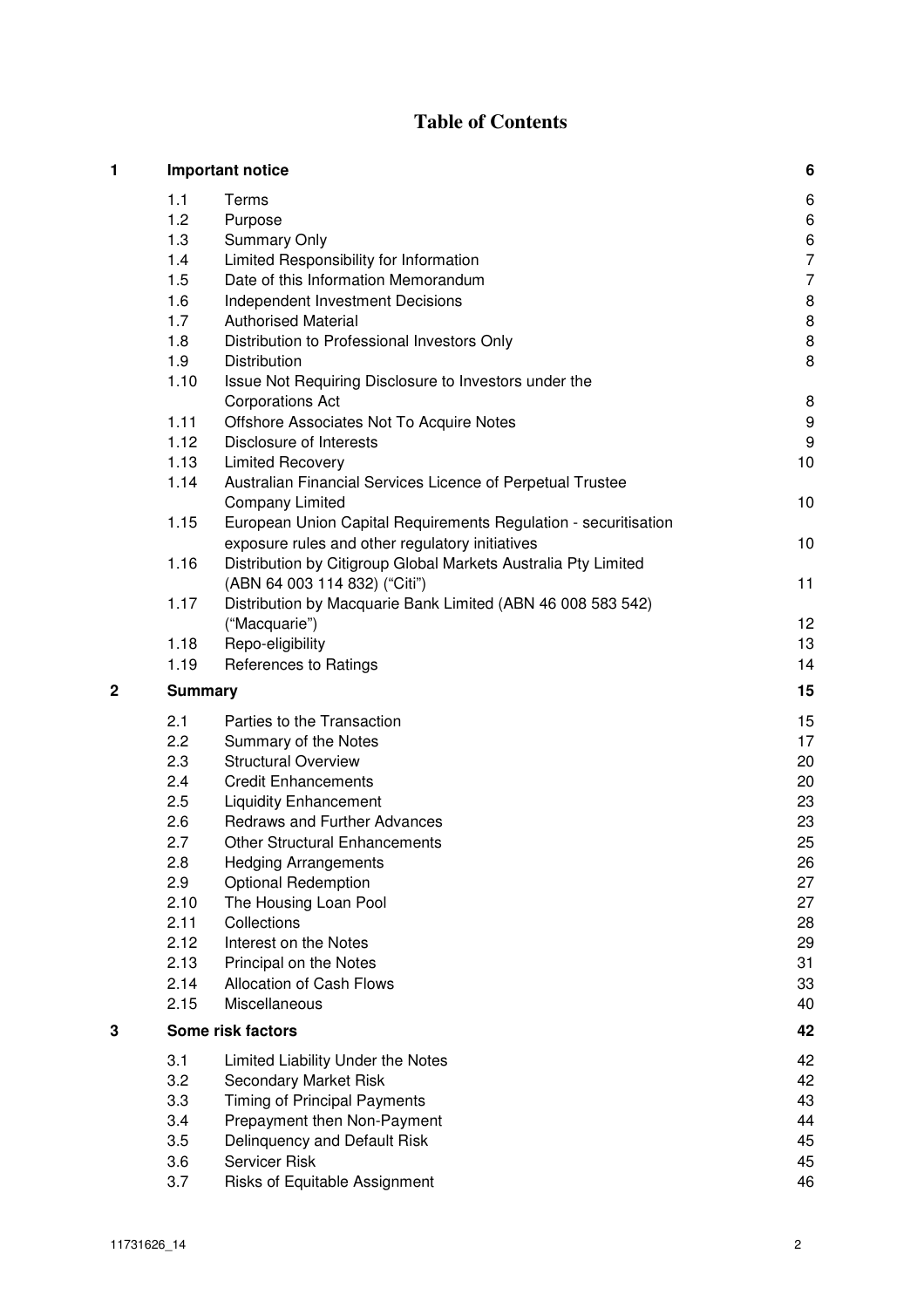|   | 3.8          | Set-Off                                                                             | 47 |
|---|--------------|-------------------------------------------------------------------------------------|----|
|   | 3.9          | Ability of the Trustee to Redeem the Notes                                          | 47 |
|   | 3.10         | Breach of Representation and Warranty                                               | 48 |
|   | 3.11         | The Mortgage Insurance Policy                                                       | 49 |
|   | 3.12         | Consumer credit legislation                                                         | 49 |
|   | 3.13         | Independent Ratings Evaluation                                                      | 52 |
|   | 3.14         | <b>Investor Suitability</b>                                                         | 52 |
|   | 3.15         | Changes in the Features of Housing Loans                                            | 52 |
|   | 3.16         | <b>Australian Economic Conditions</b>                                               | 52 |
|   | 3.17         | Geographic Concentration of Housing Loans                                           | 53 |
|   | 3.18         | Privacy                                                                             | 53 |
|   | 3.19         | Priority of Principal on the Redraw Notes                                           | 53 |
|   | 3.20         | Credit Support Notes provide only limited protection                                | 53 |
|   | 3.21         | <b>Termination of Swaps</b>                                                         | 53 |
|   | 3.22         | Unreimbursed redraws and further advances                                           | 54 |
|   | 3.23         | Recharacterisation of Mortgage Loans                                                | 54 |
|   | 3.24         | Commingling of collections on the Mortgage Loans with other                         |    |
|   |              | assets                                                                              | 54 |
|   | 3.25         | Limitations of liquidity and other structural enhancements                          | 55 |
|   | 3.26         | Principal Collections to cover liquidity shortfalls                                 | 55 |
|   | 3.27         | Availability of support facilities dependent on financial condition of              |    |
|   |              | support facility provider                                                           | 55 |
|   | 3.28<br>3.29 | Servicer waiving fees                                                               | 55 |
|   | 3.30         | Withholding tax                                                                     | 55 |
|   | 3.31         | European Union directive on the taxation of savings income                          | 55 |
|   |              | Australian Anti-Money Laundering and Counter-Terrorism<br><b>Financing Regime</b>   | 56 |
|   | 3.32         | Application of the Personal Property Security regime                                | 56 |
|   | 3.33         | European Union Capital Requirements Regulation - securitisation                     |    |
|   |              | exposure rules and other regulatory initiatives                                     | 57 |
|   | 3.34         | Foreign Account Tax Compliance                                                      | 59 |
|   |              |                                                                                     |    |
| 4 |              | The Trustee, Commonwealth Bank of Australia, the Manager and the Security Trustee61 |    |
|   | 4.1          | The Trustee                                                                         | 61 |
|   | 4.2          | The Seller                                                                          | 61 |
|   | 4.3          | The Manager                                                                         | 62 |
|   | 4.4          | The Security Trustee                                                                | 62 |
| 5 |              | <b>Description of the Series Trust</b>                                              | 63 |
|   | 5.1          | Commonwealth Bank of Australia Securitisation Trust Programme                       | 63 |
|   | 5.2          | <b>Series Trust</b>                                                                 | 63 |
|   | 5.3          | Transfer of assets between Trusts                                                   | 63 |
|   | 5.4          | <b>Security Trust</b>                                                               | 64 |
|   |              |                                                                                     |    |
| 6 |              | Description of the assets of the Series Trust                                       | 65 |
|   | 6.1          | Assets of the Series Trust                                                          | 65 |
|   | 6.2          | The Housing Loans                                                                   | 65 |
|   | 6.3          | Other Features of the Housing Loans                                                 | 66 |
|   | 6.4          | Transfer and Assignment of the Mortgage Loans                                       | 66 |
|   | 6.5          | Representations, Warranties and Eligibility Criteria                                | 67 |
|   | 6.6          | Breach of Representations and Warranties                                            | 69 |
|   | 6.7          | Undertakings by the Seller                                                          | 70 |
|   | 6.8          | Details of the Housing Loan Pool                                                    | 70 |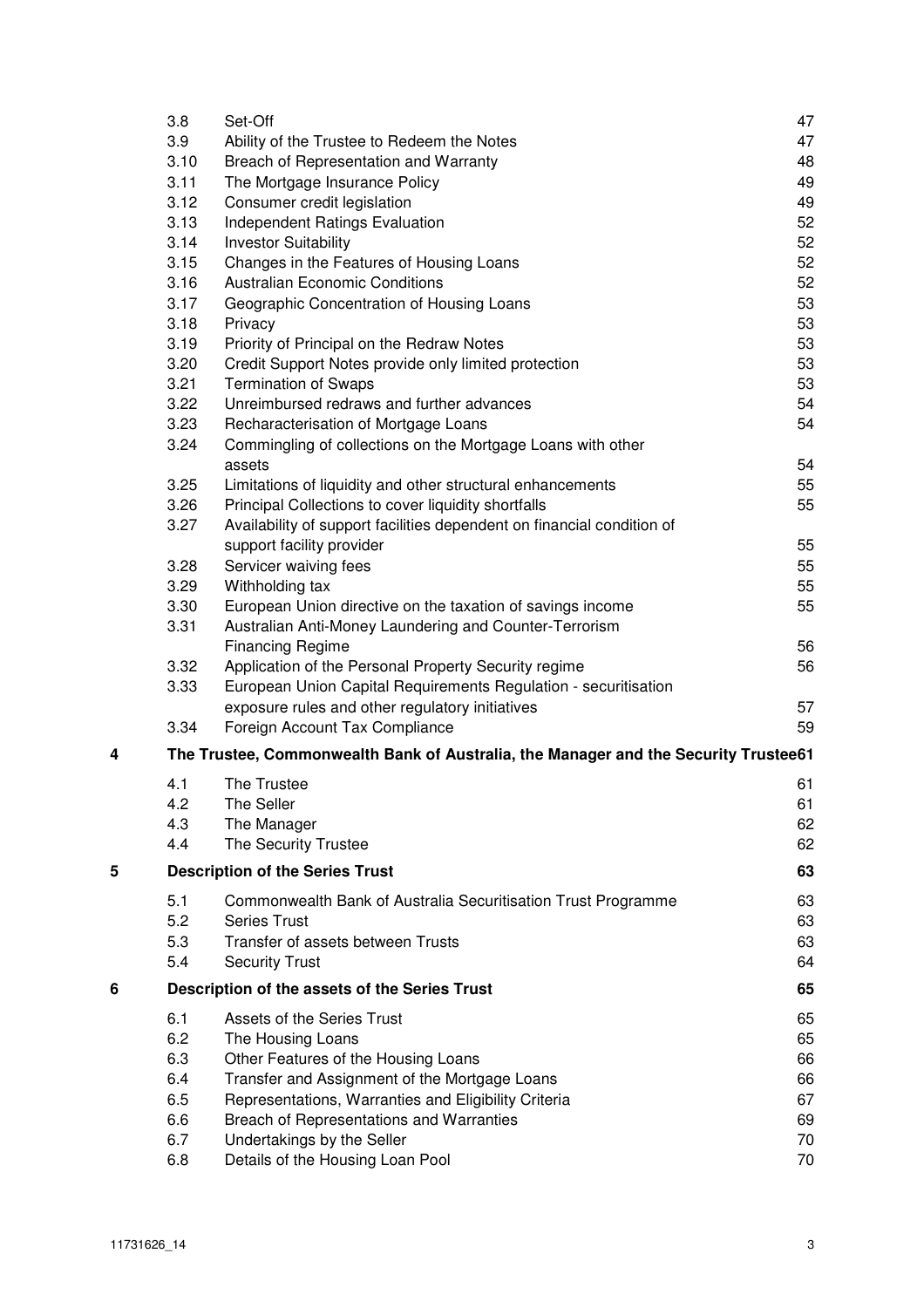| 7  |       | <b>Commonwealth Bank of Australia Residential Loan Program</b>        | 71  |
|----|-------|-----------------------------------------------------------------------|-----|
|    | 7.1   | <b>Origination Process</b>                                            | 71  |
|    | 7.2   | Approval and Underwriting Process                                     | 71  |
|    | 7.3   | Commonwealth Bank of Australia's Product Types                        | 73  |
|    | 7.4   | Special Features of the Mortgage Loans                                | 74  |
|    | 7.5   | <b>Additional Features</b>                                            | 77  |
| 8  |       | <b>Description of the Notes</b>                                       | 78  |
|    | 8.1   | General                                                               | 78  |
|    | 8.2   | Form of the Notes                                                     | 78  |
|    | 8.3   | Payments on the Notes                                                 | 81  |
|    | 8.4   | Key Dates and Periods                                                 | 82  |
|    | 8.5   | Determination of the Available Income Amount                          | 84  |
|    | 8.6   | <b>Principal Draw</b>                                                 | 85  |
|    | 8.7   | <b>Liquidity Facility Advance</b>                                     | 86  |
|    | 8.8   | <b>Extraordinary Expense Reserve</b>                                  | 86  |
|    | 8.9   | Payment of the Available Income Amount on a Distribution Date         | 87  |
|    | 8.10  | Interest on the Notes                                                 | 89  |
|    | 8.11  | Determination of the Available Principal Amount                       | 92  |
|    | 8.12  | Payment of the Available Principal Amount on a Distribution Date      | 93  |
|    | 8.13  | <b>Class A Principal Allocation</b>                                   | 94  |
|    | 8.14  | Repayment of Class A3 Notes on Class A3 Refinancing Date              | 94  |
|    | 8.15  | <b>Stepdown Conditions</b>                                            | 95  |
|    | 8.16  | Payments from Collections Account and GIC Account                     | 95  |
|    | 8.17  | Receipt of Funds                                                      | 96  |
|    | 8.18  | Class A3-R Notes and the Class A3 Refinancing Date                    | 96  |
|    | 8.19  | Refinancing of Class A3-R Notes with further Class A3-R Notes         | 97  |
|    | 8.20  | <b>Redraws and Further Advances</b>                                   | 98  |
|    | 8.21  | <b>Principal Chargeoffs</b>                                           | 99  |
|    | 8.22  | Partial Redemption of the Notes on Distribution Dates                 | 100 |
|    | 8.23  | Withholding or Tax Deductions                                         | 101 |
|    | 8.24  | Redemption of the Notes upon an Event of Default                      | 101 |
|    | 8.25  | Optional Redemption of the Notes                                      | 101 |
|    | 8.26  | <b>Final Maturity Date</b>                                            | 102 |
|    | 8.27  | Redemption upon Final Payment                                         | 102 |
|    | 8.28  | No Payments of Principal in Excess of Invested Amount                 | 102 |
| 9  |       | <b>Termination of the Trust</b>                                       | 103 |
|    | 9.1   | <b>Termination of the Trust</b>                                       | 103 |
| 10 |       | <b>Description of the Transaction Documents</b>                       | 105 |
|    | 10.1  | <b>Collections Account and Authorised Short Term Investments</b>      | 105 |
|    | 10.2  | Modifications of the Master Trust Deed and Series Supplement          | 105 |
|    | 10.3  | The Trustee                                                           | 106 |
|    | 10.4  | The Manager                                                           | 111 |
|    | 10.5  | Limits on Rights of Noteholders                                       | 112 |
|    | 10.6  | The Security Trust Deed                                               | 113 |
|    | 10.7  | <b>Principal Draws</b>                                                | 123 |
|    | 10.8  | The Liquidity Facility                                                | 123 |
|    | 10.9  | The Mortgage Insurance Policy                                         | 127 |
|    | 10.10 | <b>GIC Agreement</b>                                                  | 134 |
|    | 10.11 | Loans Insured by Genworth Financial Mortgage Insurance Pty<br>Limited | 135 |
|    | 10.12 | The Interest Rate Swaps                                               | 135 |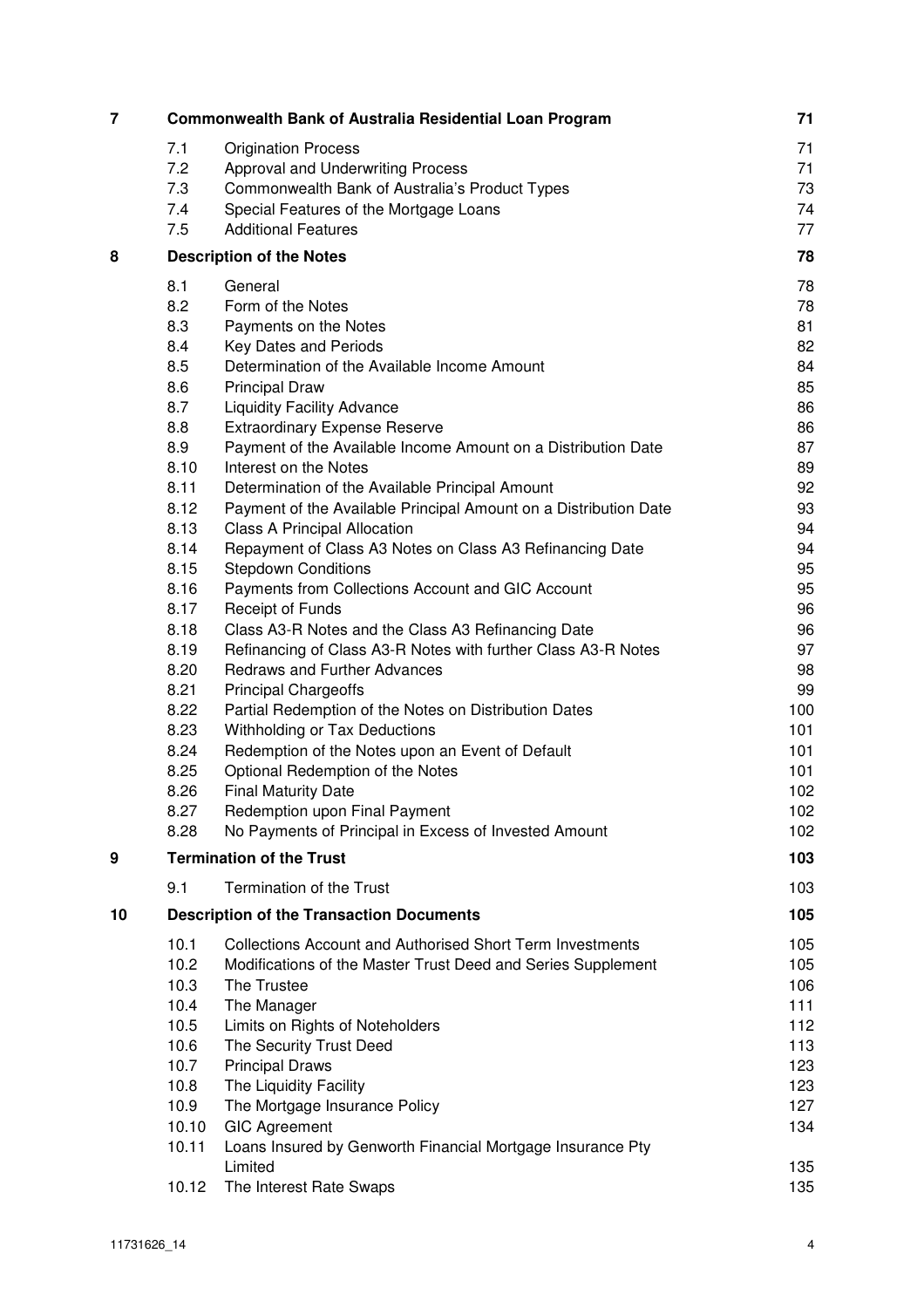| 10.13 | Clean-Up                                                                                         | 140                                                                                                                                                                                                                                                                                                                                                                                                                                                                                                                                           |
|-------|--------------------------------------------------------------------------------------------------|-----------------------------------------------------------------------------------------------------------------------------------------------------------------------------------------------------------------------------------------------------------------------------------------------------------------------------------------------------------------------------------------------------------------------------------------------------------------------------------------------------------------------------------------------|
|       |                                                                                                  | 140                                                                                                                                                                                                                                                                                                                                                                                                                                                                                                                                           |
|       |                                                                                                  | 142                                                                                                                                                                                                                                                                                                                                                                                                                                                                                                                                           |
| 11.1  | Servicing of the Housing Loans                                                                   | 142                                                                                                                                                                                                                                                                                                                                                                                                                                                                                                                                           |
| 11.2  | Custody of the Mortgage Loan Documents                                                           | 147                                                                                                                                                                                                                                                                                                                                                                                                                                                                                                                                           |
| 11.3  | Commonwealth Bank of Australia - Collection and Enforcement                                      |                                                                                                                                                                                                                                                                                                                                                                                                                                                                                                                                               |
|       |                                                                                                  | 149                                                                                                                                                                                                                                                                                                                                                                                                                                                                                                                                           |
|       |                                                                                                  | 150                                                                                                                                                                                                                                                                                                                                                                                                                                                                                                                                           |
|       |                                                                                                  | 152                                                                                                                                                                                                                                                                                                                                                                                                                                                                                                                                           |
| 12.1  | Tax Issues for the Series Trust                                                                  | 152                                                                                                                                                                                                                                                                                                                                                                                                                                                                                                                                           |
| 12.2  | Interest Withholding Tax                                                                         | 152                                                                                                                                                                                                                                                                                                                                                                                                                                                                                                                                           |
| 12.3  | Other tax matters that are relevant to Noteholders                                               | 155                                                                                                                                                                                                                                                                                                                                                                                                                                                                                                                                           |
|       |                                                                                                  | 158                                                                                                                                                                                                                                                                                                                                                                                                                                                                                                                                           |
|       |                                                                                                  | 161                                                                                                                                                                                                                                                                                                                                                                                                                                                                                                                                           |
|       |                                                                                                  | 162                                                                                                                                                                                                                                                                                                                                                                                                                                                                                                                                           |
| 14.1  | Introduction                                                                                     | 162                                                                                                                                                                                                                                                                                                                                                                                                                                                                                                                                           |
| 14.2  | <b>US Selling Restrictions</b>                                                                   | 162                                                                                                                                                                                                                                                                                                                                                                                                                                                                                                                                           |
| 14.3  |                                                                                                  | 162                                                                                                                                                                                                                                                                                                                                                                                                                                                                                                                                           |
|       |                                                                                                  | 163                                                                                                                                                                                                                                                                                                                                                                                                                                                                                                                                           |
|       |                                                                                                  | 163                                                                                                                                                                                                                                                                                                                                                                                                                                                                                                                                           |
|       |                                                                                                  | 164                                                                                                                                                                                                                                                                                                                                                                                                                                                                                                                                           |
|       |                                                                                                  | 164                                                                                                                                                                                                                                                                                                                                                                                                                                                                                                                                           |
|       |                                                                                                  | 164<br>165                                                                                                                                                                                                                                                                                                                                                                                                                                                                                                                                    |
|       |                                                                                                  | 165                                                                                                                                                                                                                                                                                                                                                                                                                                                                                                                                           |
|       |                                                                                                  | 165                                                                                                                                                                                                                                                                                                                                                                                                                                                                                                                                           |
|       |                                                                                                  | 166                                                                                                                                                                                                                                                                                                                                                                                                                                                                                                                                           |
| 14.13 | General                                                                                          | 166                                                                                                                                                                                                                                                                                                                                                                                                                                                                                                                                           |
|       |                                                                                                  | 167                                                                                                                                                                                                                                                                                                                                                                                                                                                                                                                                           |
| 15.1  | <b>Application for Listing</b>                                                                   | 167                                                                                                                                                                                                                                                                                                                                                                                                                                                                                                                                           |
| 15.2  | Additional Information                                                                           | 167                                                                                                                                                                                                                                                                                                                                                                                                                                                                                                                                           |
|       |                                                                                                  | 169                                                                                                                                                                                                                                                                                                                                                                                                                                                                                                                                           |
|       |                                                                                                  | 170                                                                                                                                                                                                                                                                                                                                                                                                                                                                                                                                           |
|       | 10.14<br>11.4<br>12.4<br>14.4<br>14.5<br>14.6<br>14.7<br>14.8<br>14.9<br>14.10<br>14.11<br>14.12 | <b>Changes to Transaction Documents</b><br><b>The Servicer</b><br>Procedures<br><b>Collection and Enforcement Process</b><br><b>Taxation considerations</b><br>Other tax matters that are relevant to the Series Trust<br><b>Ratings of the Notes</b><br><b>Selling Restrictions</b><br>Australia<br>European Economic Area<br>The Republic of Ireland<br>The United Kingdom<br>Hong Kong<br>Japan<br>New Zealand<br>Switzerland<br>Singapore<br>Republic of China<br>Listing on a stock exchange<br><b>Transaction Documents</b><br>Glossary |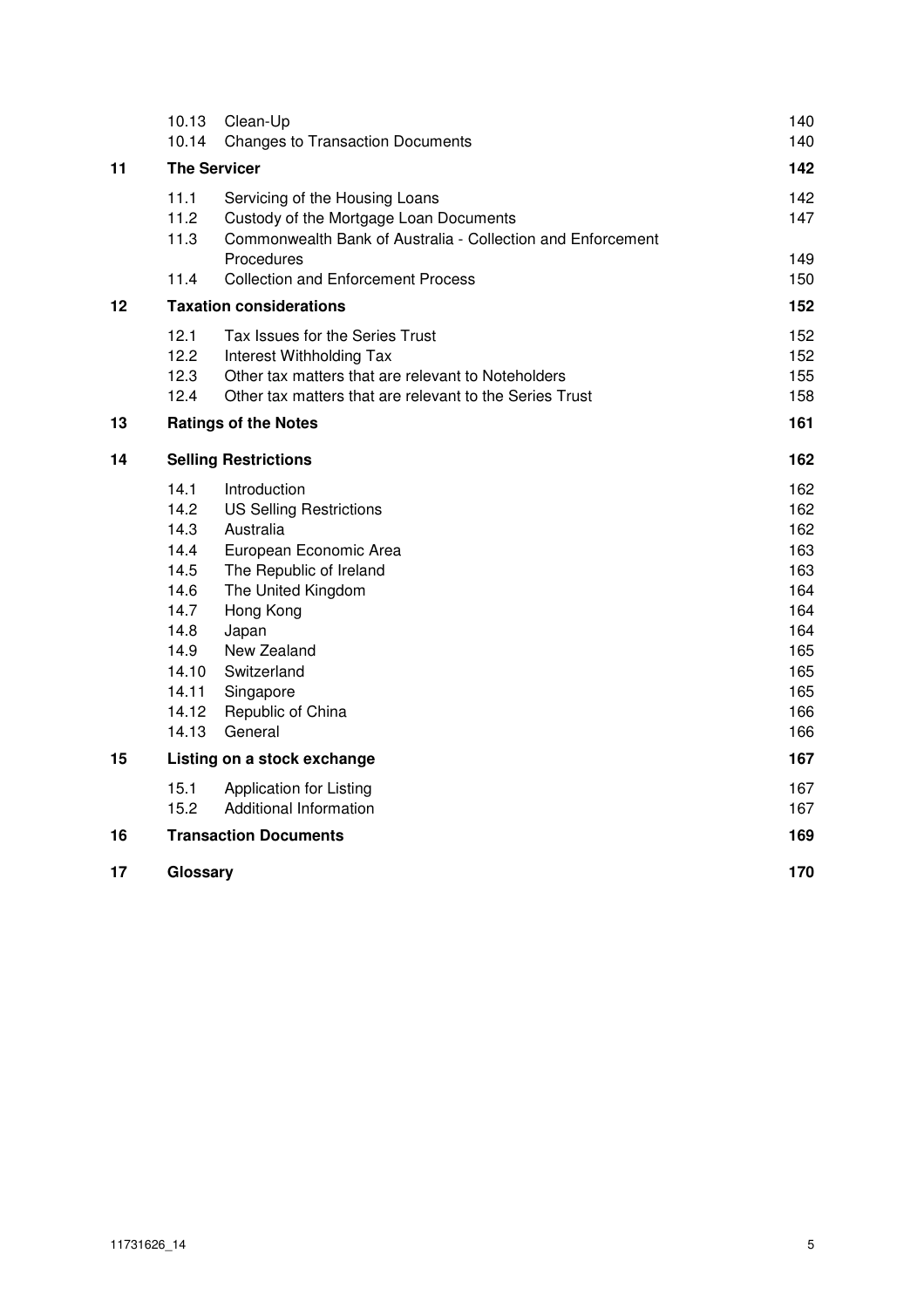# **1 Important notice**

### **1.1 Terms**

References in this Information Memorandum to various documents are explained in Section 16 (*"Transaction Documents*"). Unless defined elsewhere, all other terms are defined in the Glossary in Section 17 (*"Glossary"*). Section 16 (*"Transaction Documents"*) and Section 17 (*"Glossary"*) should be referred to in conjunction with any review of this Information Memorandum.

### **1.2 Purpose**

This Information Memorandum relates solely to a proposed issue of the Class A1 Notes, the Class A2 Notes, the Class A3 Notes, the Class B Notes and the Class C Notes by Perpetual Trustee Company Limited ABN 42 000 001 007 in its capacity as trustee of the Medallion Trust Series 2014-1 (the "**Series Trust**") (the "**Trustee**"). This Information Memorandum does not relate to, and is not relevant for, any other purpose. Without limitation, while this Information Memorandum contains information relating to the Class A3-R Notes and the Redraw Notes, the Class A3-R Notes and the Redraw Notes are not being offered for issue, nor are applications for the issue of the Class A3-R Notes or the Redraw Notes being invited, by this Information Memorandum.

### **1.3 Summary Only**

This Information Memorandum is only a summary of the terms and conditions of the Class A1 Notes, the Class A2 Notes, the Class A3 Notes, the Class B Notes and the Class C Notes and the Series Trust and is to assist each recipient to decide whether it will undertake its own further independent investigation of those Notes. This Information Memorandum does not purport to contain all the information a person considering subscribing for or purchasing the Class A1 Notes, the Class A2 Notes, the Class A3 Notes, the Class B Notes and the Class C Notes may require. Accordingly, this Information Memorandum should not be relied upon by intending subscribers or purchasers of the Notes. Intending subscribers or purchasers of the Class A1 Notes, the Class A2 Notes, the Class A3 Notes, the Class B Notes and the Class C Notes should review the Transaction Documents which contain the definitive terms relating to the Series Trust and the transactions connected therewith. If there is any inconsistency between this Information Memorandum and the Transaction Documents, the Transaction Documents should be regarded as containing the definitive information.

This Information Memorandum should not be construed as an offer or invitation to any person to subscribe for or buy the Class A1 Notes, the Class A2 Notes, the Class A3 Notes, the Class B Notes and the Class C Notes and must not be relied upon by intending subscribers or purchasers of Notes.

It should not be assumed that the information contained in this Information Memorandum is necessarily accurate or complete in the context of any offer to subscribe for or an invitation to subscribe for or buy any Class A1 Notes, the Class A2 Notes, the Class A3 Notes, Class B Notes and Class C Notes even if this Information Memorandum is circulated in conjunction with such an offer or invitation.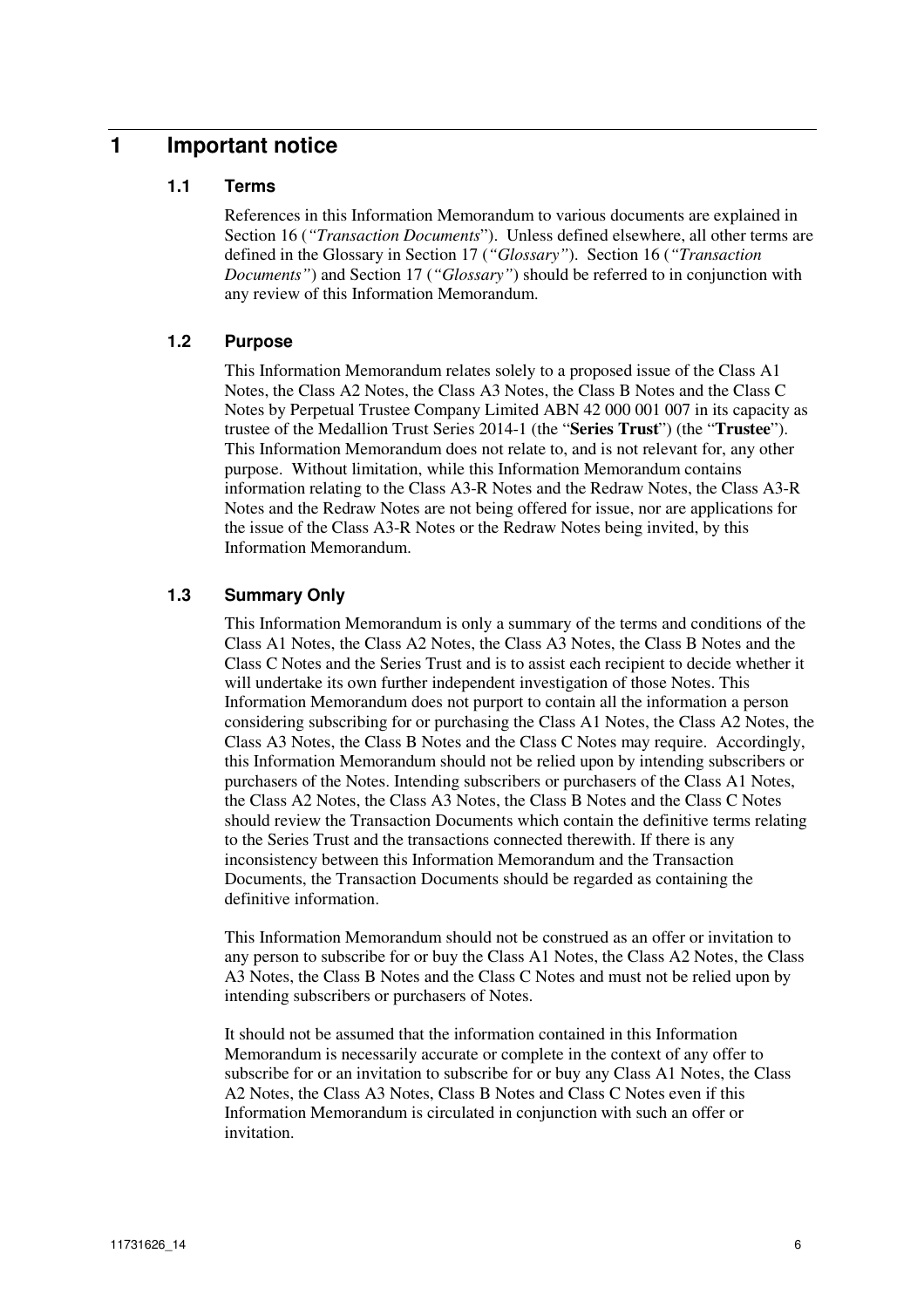### **1.4 Limited Responsibility for Information**

The Manager has prepared and authorised the distribution of this Information Memorandum, has accepted sole responsibility for the information contained in it and to the best of its knowledge and belief the information contained in this Information Memorandum is in accordance with the facts and does not omit anything likely to affect the import of such information.

None of Commonwealth Bank of Australia, Citigroup, Macquarie, Perpetual Trustee Company Limited, the Trustee or P.T. Limited ABN 67 004 454 666 including in its capacity as trustee of the Security Trust (the "**Security Trustee**") have authorised, caused the issue of, or have (and expressly disclaim) any responsibility for, or made any statement in, any part of this Information Memorandum. Furthermore, none of Perpetual Trustee Company Limited, the Trustee, P.T. Limited or the Security Trustee has had any involvement in the preparation of any part of this Information Memorandum (other than where parts of this Information Memorandum contain particular references to Perpetual Trustee Company Limited or P.T. Limited in their corporate capacity). Whilst the Manager believes the statements made in this Information Memorandum are accurate, neither it nor Commonwealth Bank of Australia, Citigroup, Macquarie, Perpetual Trustee Company Limited, the Trustee, P.T. Limited, the Security Trustee nor any external adviser to any of the foregoing makes any representation or warranty, express or implied, as to, nor assumes any responsibility or liability for, the authenticity, origin, validity, accuracy or completeness of, or any errors or omissions in, any information, statement, opinion or forecast contained in this Information Memorandum or in any previous, accompanying or subsequent material or presentation.

No recipient of this Information Memorandum can assume that any person referred to in it has conducted any investigation or due diligence concerning, or has carried out or will carry out any independent audit of, or has independently verified or will verify, the information contain in this Information Memorandum.

### **1.5 Date of this Information Memorandum**

This Information Memorandum has been prepared as at 25 February 2014 (the "**Preparation Date**"), based on information available and facts and circumstances known to the Manager at that time.

Neither the delivery of this Information Memorandum, nor any offer or issue of any Notes, at any time after the Preparation Date implies, or should be relied upon as a representation or warranty, that:

- (a) there has been no change since the Preparation Date in the affairs or financial condition of the Series Trust, the Trustee, Commonwealth Bank of Australia, Citigroup, Macquarie, the Manager or any other party named in this Information Memorandum; or
- (b) the information contained in this Information Memorandum is correct at such later time.

No person undertakes to review the financial condition or affairs of the Trustee or the Series Trust at any time or to keep a recipient of this Information Memorandum or the holder of any Note (the "**Noteholder**") informed of changes in, or matters arising or coming to their attention which may affect, anything referred to in this Information Memorandum.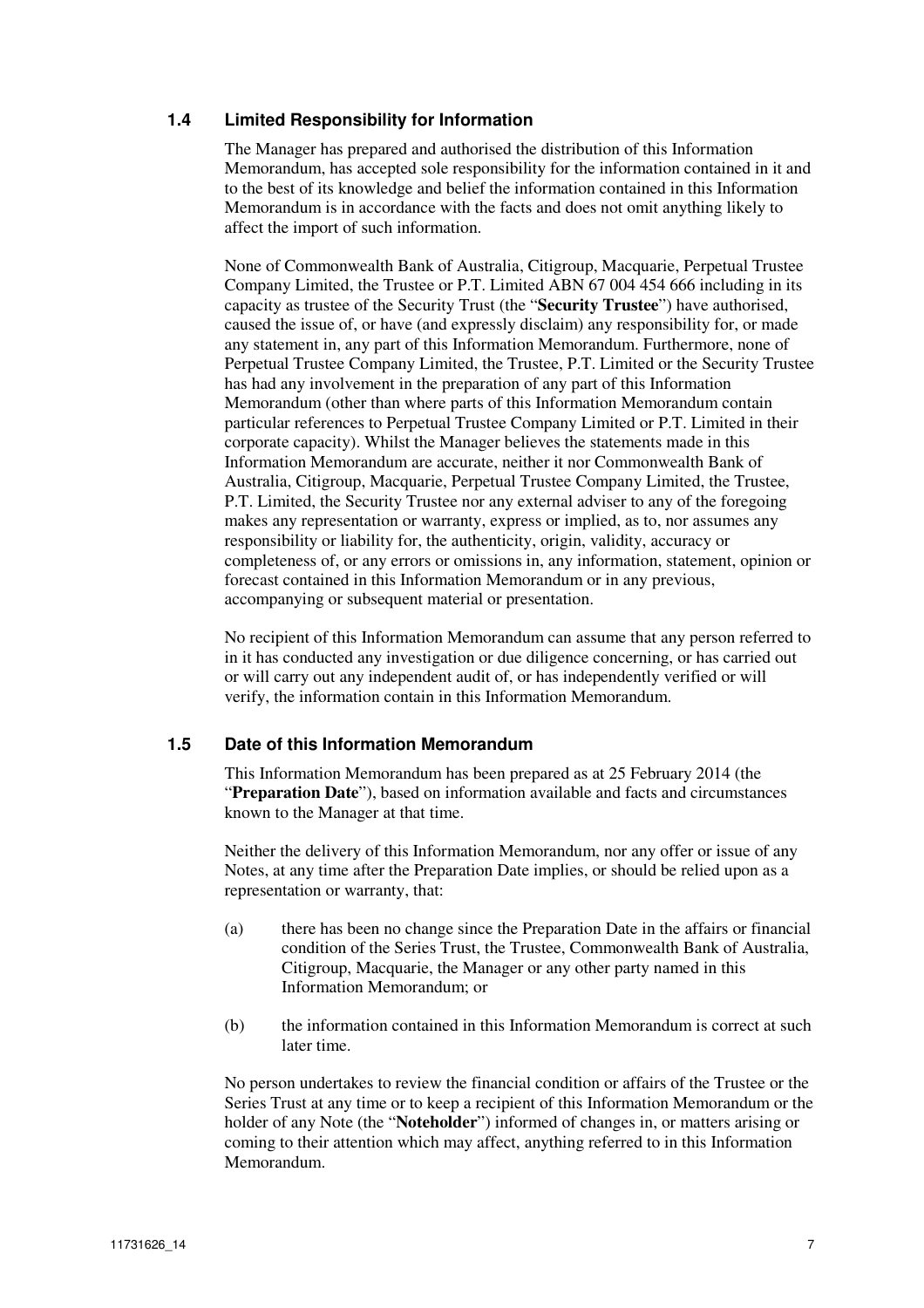Neither the Manager, Commonwealth Bank of Australia, Citigroup, Macquarie nor any other person accepts any responsibility to Noteholders or prospective Noteholders to update this Information Memorandum after the Preparation Date with regard to information or circumstances which come to its attention after the Preparation Date.

### **1.6 Independent Investment Decisions**

This Information Memorandum is not intended to be, and does not constitute, a recommendation by the Manager, the Trustee, Perpetual Trustee Company Limited, Citigroup, Macquarie, Commonwealth Bank of Australia, P.T. Limited or the Security Trustee that any person subscribe for or purchase any Note. Accordingly, any person contemplating the subscription or purchase of any Note must:

- (a) make their own independent investigation of the terms of the Notes (including reviewing the Transaction Documents) and the financial condition, affairs and creditworthiness of the Series Trust, after taking all appropriate advice from qualified professional persons; and
- (b) base any investment decision on the investigation and advice referred to in paragraph (a) and not on this Information Memorandum.

### **1.7 Authorised Material**

No person is authorised to give any information or to make any representation which is not contained in this Information Memorandum and any information or representation not contained in this Information Memorandum must not be relied upon as having been authorised by or on behalf of Commonwealth Bank of Australia, Citigroup, Macquarie or the Manager.

### **1.8 Distribution to Professional Investors Only**

Prior to the approval of this Information Memorandum by the relevant competent authority (if required) in connection with any application for listing or admission to trading of any Class A Notes by the Manager, this Information Memorandum will have been prepared on a confidential basis for distribution only to professional investors whose ordinary business includes the buying or selling of securities such as the Notes. This Information Memorandum is not intended for, should not be distributed to, and should not be construed as an offer or invitation to, any other person. If the Manager, subject to investor demand and in its sole discretion, makes an application for any Class A Notes to be listed with a stock exchange and admitted to trading and such application is approved, it will no longer be confidential and will be a publicly available document.

#### **1.9 Distribution**

The distribution of this Information Memorandum and the offering or invitation to subscribe for or buy the Notes in certain jurisdictions may be restricted by law. No action has been taken or will be taken which would permit the distribution of this Information Memorandum or the offer or invitation to subscribe for or buy the Notes in any jurisdiction where action for that purpose is required.

#### **1.10 Issue Not Requiring Disclosure to Investors under the Corporations Act**

This Information Memorandum is not a "Prospectus" for the purposes of Chapter 6D of the Corporations Act or a "Product Disclosure Statement" for the purposes of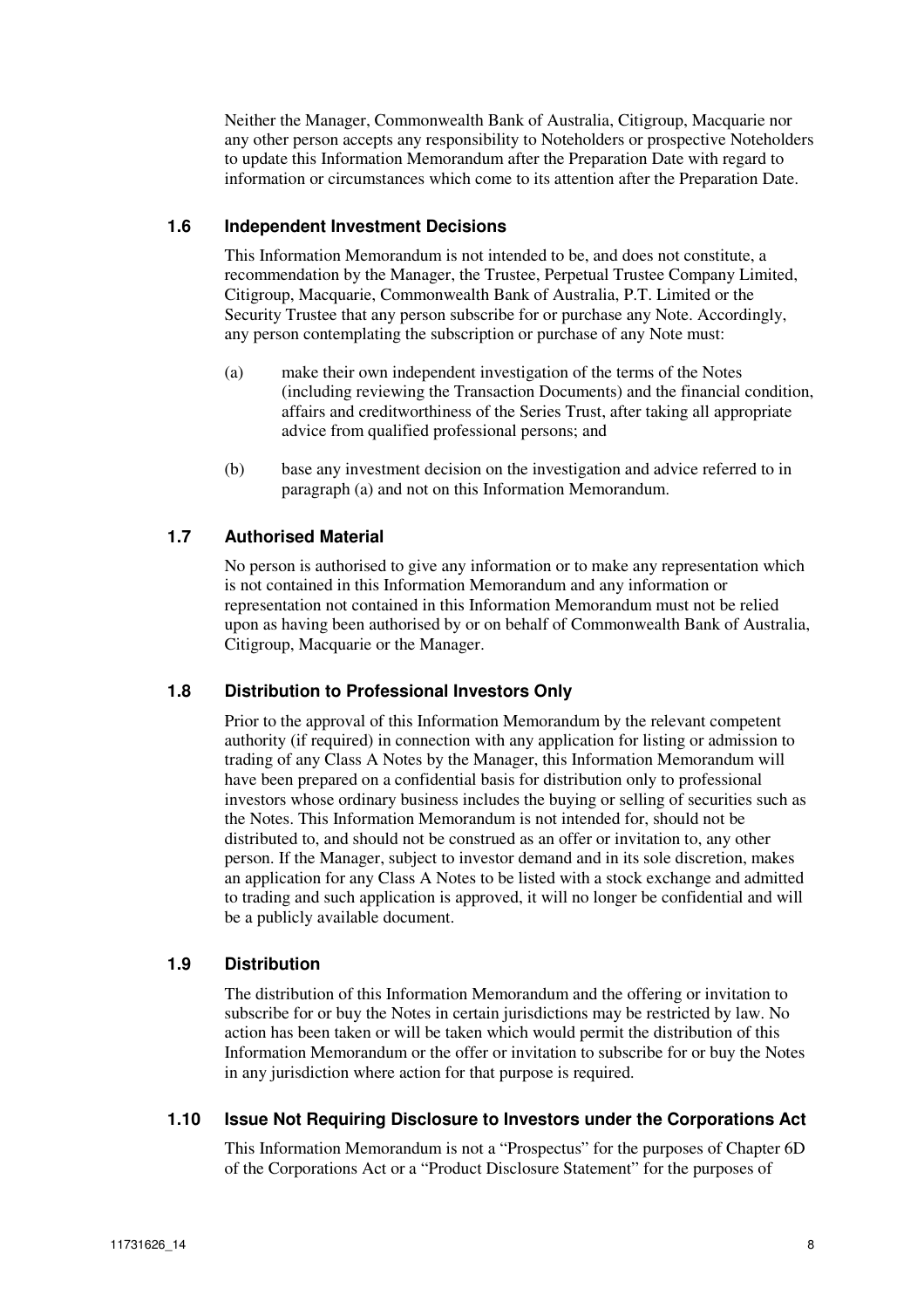Chapter 7 of the Corporations Act and is not required to be lodged with the Australian Securities and Investments Commission under the Corporations Act as each offer for the issue, any invitation to apply for the issue, and any offer for sale of, and any invitation for offers to purchase, the Notes to a person under this Information Memorandum:

- (a) will be for a minimum amount payable (after disregarding any amount lent by the person offering the Notes (as determined under section 700(3) of the Corporations Act) or any of their associates (as determined under sections 10 to 17 of the Corporations Act)) on acceptance if the offer or application (as the case may be) is at least \$500,000 (calculated in accordance with both section 708(9) of the Corporations Act and regulation 7.1.18 of the Corporations Regulations 2001);
- (b) is made to a professional investor for the purposes of section 708 of the Corporations Act; or
- (c) does not otherwise require disclosure to investors under Part 6D.2 of the Corporations Act and is not made to a Retail Client.

A person may not (directly or indirectly) offer for issue or sale, or make any invitation to apply for the issue or to purchase, the Notes nor distribute this Information Memorandum except if the offer or invitation:

- (d) does not need disclosure to investors under Part 6D.2 of the Corporations Act;
- (e) is not made to a Retail Client; and
- (f) complies with any other applicable laws in all jurisdictions in which the offer or invitation is made.

### **1.11 Offshore Associates Not To Acquire Notes**

Under present law, interest and other amounts paid on the Notes will not be subject to Australian interest withholding tax if they are issued in accordance with certain prescribed conditions set out in section 128F of the Income Tax Assessment Act 1936 (Cwth) and they are not acquired directly or indirectly by certain offshore associates of the Trustee or Commonwealth Bank of Australia, other than in the capacity of a dealer, manager or underwriter in relation to the placement of the relevant Notes, or a clearing house, custodian, funds manager or responsible entity of a registered scheme. Each of the Dealers has undertaken not to offer a Note if that Dealer knew, or had reasonable grounds to suspect, that the Note or an interest in the Note was being or would be acquired by such an offshore associate of the Trustee or Commonwealth Bank of Australia.

#### **1.12 Disclosure of Interests**

Each of Commonwealth Bank of Australia, Citigroup, Macquarie, the Manager and their respective subsidiaries:

- (a) may have a pecuniary or other interest in the Notes; and
- (b) may receive fees, brokerage and commissions, and may act as principal, in any dealings in the Notes.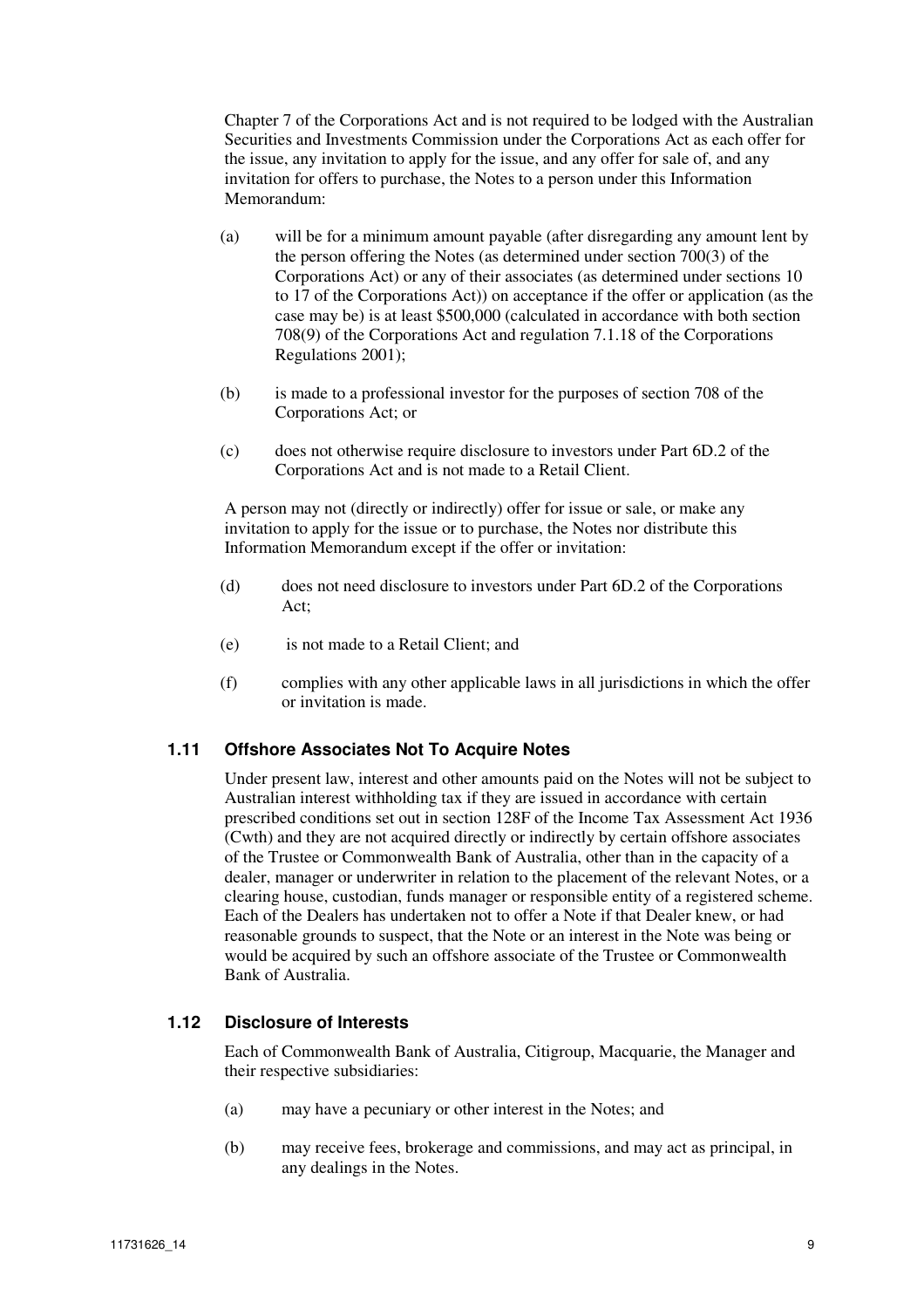### **1.13 Limited Recovery**

Any obligation or liability of the Trustee arising under or in any way connected with the Notes, the Master Trust Deed, the Series Supplement, the Security Trust Deed or any other Transaction Document to which the Trustee is a party is limited, except in the case of fraud, negligence or wilful default on the part of the Trustee or its officers, employees or agents or any other person whose acts or omissions the Trustee is liable for under the Transaction Documents, to the extent to which it can be satisfied out of the Assets of the Series Trust out of which the Trustee is actually indemnified for the obligation or liability. Other than in the exception previously mentioned, the personal assets of the Trustee, the Security Trustee or any other member of the Perpetual Trustee group are not available to meet payments of interest or repayments of principal on the Notes.

None of Commonwealth Bank of Australia, Citigroup, Macquarie, the Manager, the Trustee or the Security Trustee guarantees the success of the Notes issued by the Trustee or the repayment of capital or any particular rate of capital or income return in respect of the investment by Noteholders in the Notes, nor do they make any statement (including, without limitation, any representation) with respect to income tax or other taxation consequences of any subscription, purchase or holding of the Notes or the receipt of any amounts thereunder.

### **1.14 Australian Financial Services Licence of Perpetual Trustee Company Limited**

Perpetual Trustee Company Limited has obtained an Australian Financial Services Licence under Part 7.6 of the Corporations Act (Australian Financial Services Licence No. 236643). Perpetual Trustee Company Limited has appointed P.T. Limited to act as its authorised representative under that licence (Authorised Representative No. 266797).

#### **1.15 European Union Capital Requirements Regulation - securitisation exposure rules and other regulatory initiatives**

Articles 404 – 410 (inclusive) of Regulation (EU) No 575/2013 (as amended by corrigendum) of the European Parliament and Council (as implemented by the Member States of the European Economic Area) ("**CRR**") came into force on 1 January 2014.

Article 406 of the CRR restricts 'credit institutions' and 'investment firms' (each as defined in the CRR), and the consolidated group subsidiaries thereof from investing in a 'securitisation' (as defined in the CRR) (each, an "**Affected Investor**") unless the originator, sponsor or original lender in respect of that securitisation has explicitly disclosed to the Affected Investor that it will retain, on an ongoing basis, a net economic interest of at least 5 per cent in that securitisation in the manner contemplated by Article 405 and, once adopted by the European Commission, the regulatory technical standards in relation to the same.

Commonwealth Bank of Australia (as the originator of the mortgage loans to be securitised and included in the Series Trust) will undertake to the Trustee to hold, in accordance with Article 405 of the CRR, a net economic interest in this securitisation transaction. As at the Closing Date, such interest will be comprised of an interest in randomly selected exposures equivalent to no less than 5% of the aggregate principal balance of the securitised exposures in accordance with Article 405 paragraph (1) sub-paragraph (c). The Manager will include information in any reports provided to Noteholders: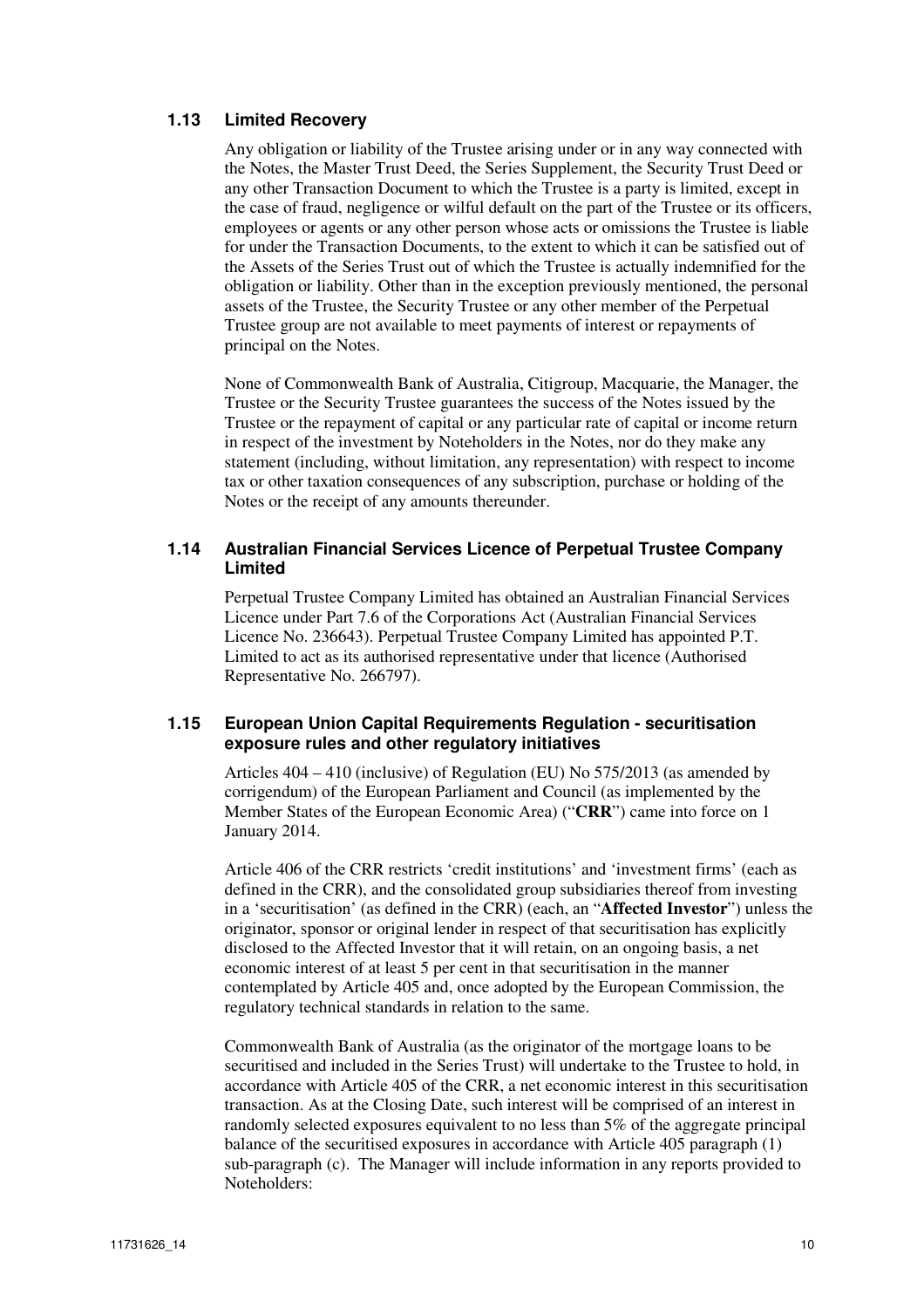- (a) confirming Commonwealth Bank of Australia's continued retention of the interest described above; and
- (b) any change to the manner in which the interest will be comprised if there are exceptional circumstances which cause the manner in which the interest is held to change.

Articles 404 – 410 (inclusive) of the CRR (the "**Retention Rules**") apply in respect of the Notes. Accordingly, Affected Investors should make themselves aware of the requirements of the Retention Rules (and any implementing rules in relation to a relevant jurisdiction) in addition to any other regulatory requirements applicable to them with respect to their investment in the Notes and should carefully consider whether the applicable conditions under the Retention Rules are satisfied at any time.

Investors should also be aware of Section 5 of Chapter III of the Regulation implementing the EU Alternative Investment Managers Directive ("**Investment Managers Directive**"), the provisions of which section introduced risk retention and due diligence requirements (which took effect from 22 July 2013 in general) in respect of alternative investment fund managers that are required to become authorised under the Investment Managers Directive and which assume exposure to the credit risk of a securitisation on behalf of one or more alternative investment funds. The requirements under Section 5 are similar (but not identical) to those which apply under the Retention Rules.

Relevant investors are required to independently assess and determine the sufficiency of the information described in this Information Memorandum and in any reports provided to investors in relation to the transaction for the purposes of complying with the Retention Rules and the regulatory technical standards and implementing technical standards that will apply in relation to the same and none of the Trustee, Commonwealth Bank of Australia and each other party to a Transaction Document makes any representation that the information described above or in this Information Memorandum is sufficient in all circumstances for such purposes. Prospective investors who are uncertain as to the requirements under the Retention Rules and any implementing rules in a relevant jurisdiction should seek relevant professional advice or guidance from their regulator.

See Section 3.33 ("*European Union Capital Requirements Regulation – securitisation exposure rules and other regulatory initiatives*") for further details.

### **1.16 Distribution by Citigroup Global Markets Australia Pty Limited (ABN 64 003 114 832) ("Citi")**

This Information Memorandum is distributed by Citigroup Global Markets Australia Pty Limited ("**Citi**" and together with its related bodies corporate, "**Citigroup**"). It has only been approved for distribution in Australia to persons who are a 'wholesale investor" under s761G of the Corporations Act. This Information Memorandum is distributed in the UK by Citigroup Global Markets Limited, which are authorised and regulated by the Financial Services Authority and members of the London Stock Exchange. Investments and investment services referred to in this Information Memorandum are not available to private customers in the UK. This Information Memorandum is distributed in Hong Kong by, or on behalf of, Citigroup Global Markets Asia Ltd. Citigroup Global Markets Asia Ltd is regulated by Hong Kong Securities and Futures Commission. This Information Memorandum is made available in Singapore through Citigroup Global Markets Singapore Pte. Ltd., a capital markets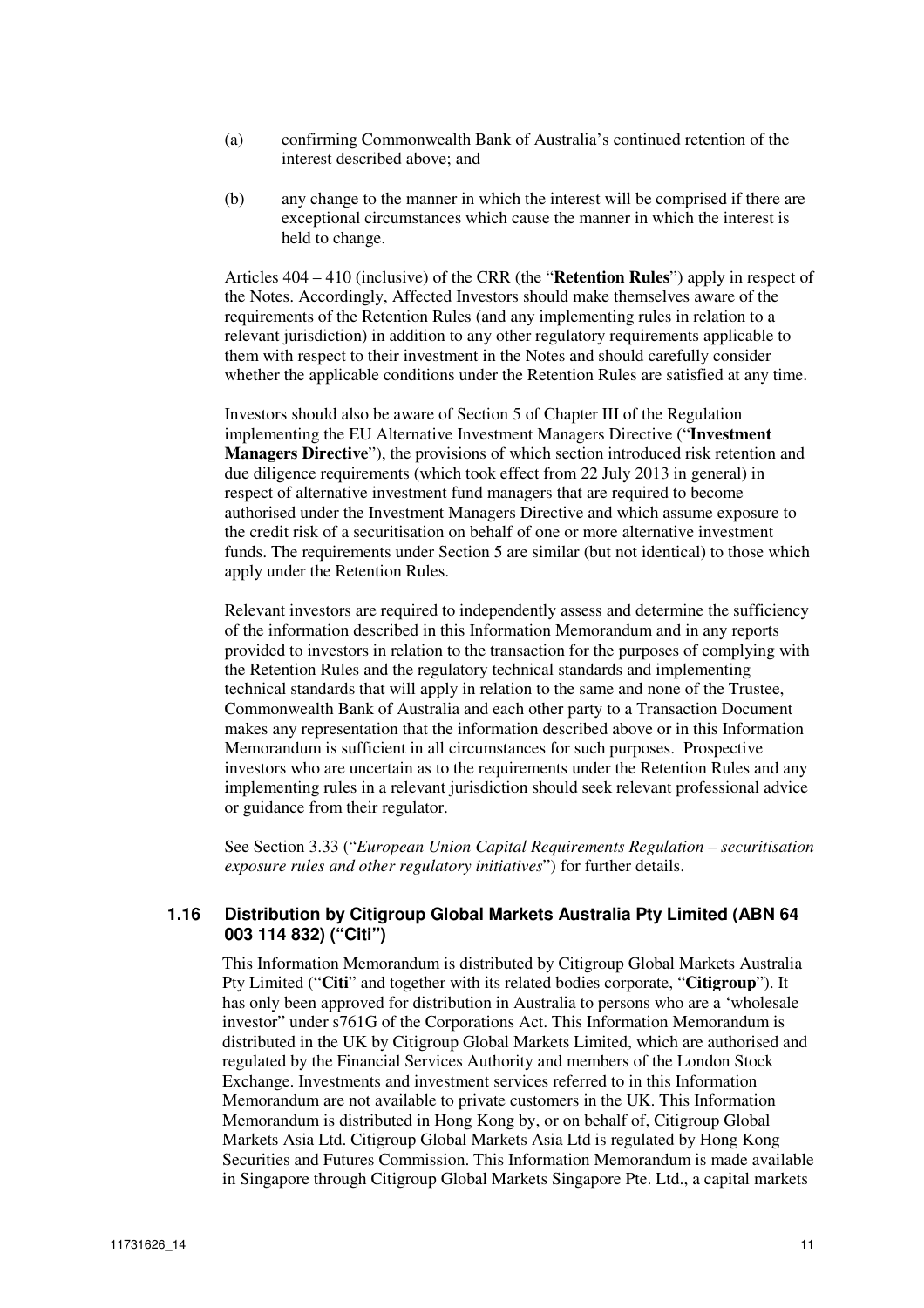services license holder, and regulated by Monetary Authority of Singapore. Citigroup Global Markets Australia Pty Limited (ABN 64 003 114 832, AFSL No. 240992), Citigroup Pty Limited (ABN 88 004 325 080, AFSL No. 238098), Citigroup Global Markets Asia Ltd and Citigroup Global Markets Singapore Pte. Ltd. are members of the Citigroup Inc. Group of Companies.

### **1.17 Distribution by Macquarie Bank Limited (ABN 46 008 583 542) ("Macquarie")**

This Information Memorandum is intended solely for the use of wholesale clients as defined under the Corporations Act 2001 (Cwth).

This Information Memorandum is distributed in Hong Kong by Macquarie Capital Securities Limited ("**MCSL**") and is intended solely for "professional investors" within the meaning of the Securities and Futures Ordinance (Cap. 571) of Hong Kong for the purpose of providing preliminary information and does not constitute any offer to the public within the meaning of the Companies Ordinance (Cap.32) of Hong Kong. Neither MCSL nor any of its related companies carries on banking business in Hong Kong, nor are they Authorized Institutions under the Banking Ordinance (Cap. 155) of Hong Kong and therefore none of them are subject to the supervision of the Hong Kong Monetary Authority. The contents of this Information Memorandum have not been reviewed by any regulatory authority in Hong Kong.

This Information Memorandum is made available in Japan by Macquarie Capital Securities (Japan) Limited ("**MCSJL**"), (Financial Instruments Firm. Kanto Financial Bureau (Kin-Sho) No. 231 (Member of Japan Securities Dealers Association and The Financial Futures Association of Japan)) and is intended solely for "Qualified Institutional Investors" and "Joint Stock Companies" with capital of 1 billion yen or more within the meaning of the Financial Instruments and Exchange Law. No part of the information provided herein is to be construed as a solicitation to buy or sell any financial product, or to engage on or refrain from engaging in any transaction.

This Information Memorandum is distributed in Singapore by Macquarie Bank Limited Singapore Branch ("**MBL Singapore**") and has not been registered as a prospectus with the Monetary Authority of Singapore. This Information Memorandum and any other document or material in connection with the offer or sale, or invitation for subscription or purchase, of the financial instruments referred to in this document may not be circulated or distributed, nor may the financial instruments be offered or sold, or be made the subject of an invitation for subscription or purchase, whether directly or indirectly, to persons in Singapore other than (i) to an institutional investor as defined under Section 4A of the Securities and Futures Act, Chapter 289 of Singapore ("**SFA**") under Section 274 of the SFA, (ii) to an accredited investor (as defined under Section 4A of the SFA) under Section 275 of the SFA, or (iii) otherwise pursuant to, and in accordance with the conditions of, any other applicable provisions of the SFA.

MBL Singapore holds a licence under the Banking Act, Chapter 19 of Singapore to transact banking business in Singapore and therefore is subject to the supervision of the Monetary Authority of Singapore in respect thereof. As a holder of a banking licence in Singapore, MBL Singapore is exempted from the requirement to hold a Capital Markets Services Licence, Financial Adviser's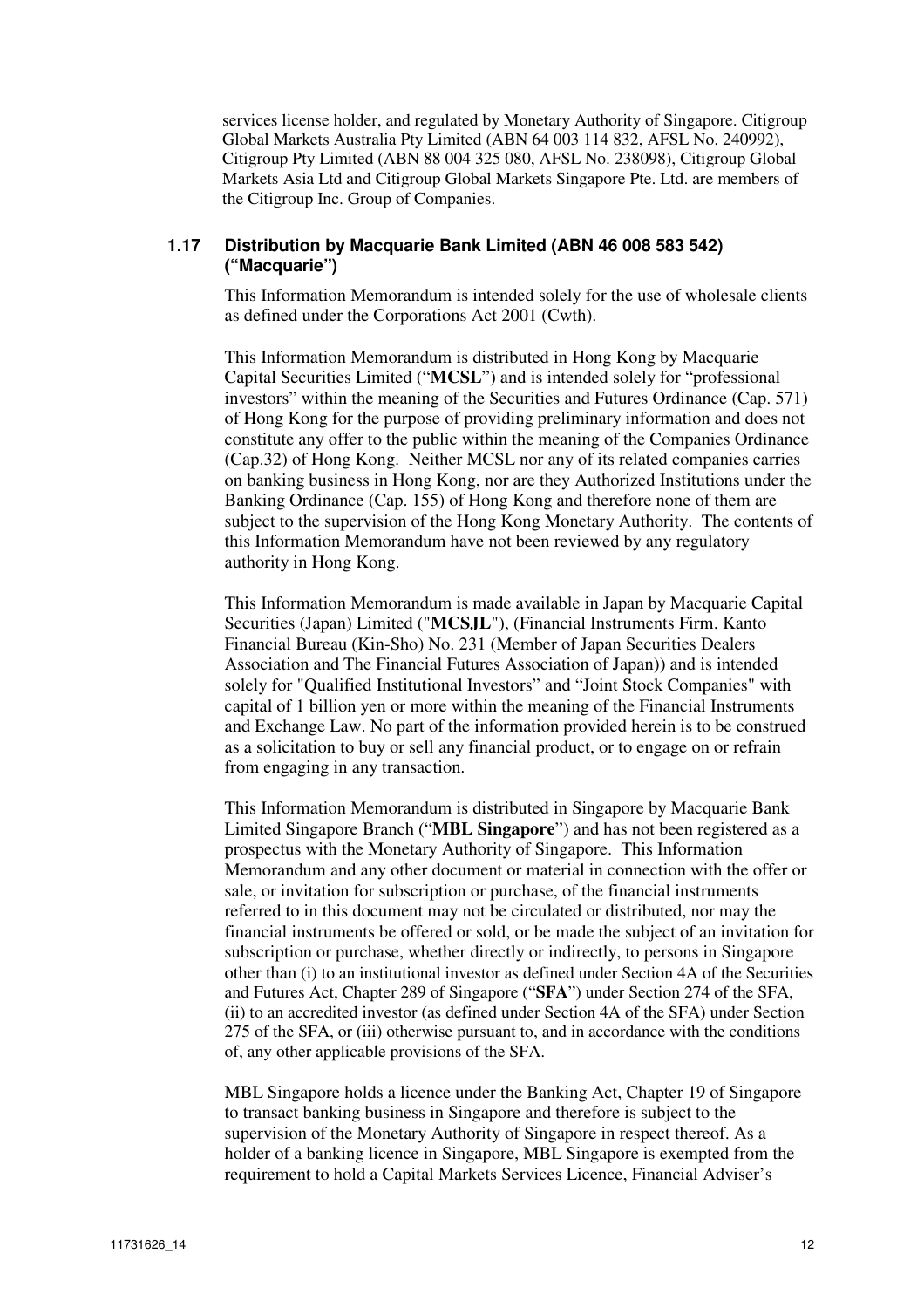Licence, Commodity Broker's Licence or a Commodity Trading Adviser Licence in Singapore and is permitted to carry on activities regulated under the Securities and Futures Act (Chapter 289), Financial Advisers Act (Chapter 110) and the Commodity Trading Act (Chapter 48A).

This Information Memorandum is distributed by Macquarie in the EMEA region for all financial instruments and products other than financial instruments as defined in the Markets in Financial Instruments Directive. Information in respect of regulated financial instruments is distributed in EEA member states (other than the UK) by Macquarie Bank International ("**MBI**"). Information in relation to regulated financial products is distributed in the UK by Macquarie. Both entities are authorised and regulated in the EEA by the Financial Services Authority. This Information Memorandum is only being distributed to and is only directed at professional clients and eligible counterparties, as defined in the rules of the Financial Services Authority. It is not intended for retail clients and such persons should not rely on the information in this Information Memorandum. The transmission of this Information Memorandum to any other person in the UK is unauthorised and may contravene the Financial Services and Markets Act 2000 or other relevant legislation. The information contained in this Information Memorandum does not constitute investment research for the purpose of the FSA rules.

This information is distributed in New Zealand by Macquarie. Neither Macquarie nor any member of the Macquarie Group, or any of its worldwide related bodies corporate, are registered as a bank in New Zealand by the Reserve Bank of New Zealand under the Reserve Bank of New Zealand Act 1989.

This Section 1.17 should be read in conjunction with the selling restrictions set out in Section 14 ("*Selling Restrictions*").

Other than Macquarie, any Macquarie entity noted in this document is not an authorised deposit-taking institution for the purposes of the Banking Act 1959 (Commonwealth of Australia). That entity's obligations do not represent deposits or other liabilities of Macquarie. Macquarie does not guarantee or otherwise provide assurance in respect of the obligations of that entity, unless noted otherwise.

### **1.18 Repo-eligibility**

The Manager intends, but is under no obligation, to make an application to the Reserve Bank of Australia ("**RBA**") for the Class A Notes (or a Class of the Class A Notes) to be "eligible securities" (or "repo eligible") for the purposes of repurchase agreements with the RBA.

The RBA has recently published new criteria for repo eligibility which are scheduled to apply from 31 December 2014. The new criteria may, once they take effect, affect whether the Class A Notes (or any relevant Class of the Class A Notes) are repo eligible. No assurance can be given that the application by the Manager (if any) for the Class A Notes (or a Class of the Class A Notes) to be repo eligible (whether made before or after the new criteria are implemented by the RBA) will be successful, or that the relevant Class A Notes will continue to be repo eligible at all times even if they are eligible in relation to their initial issue.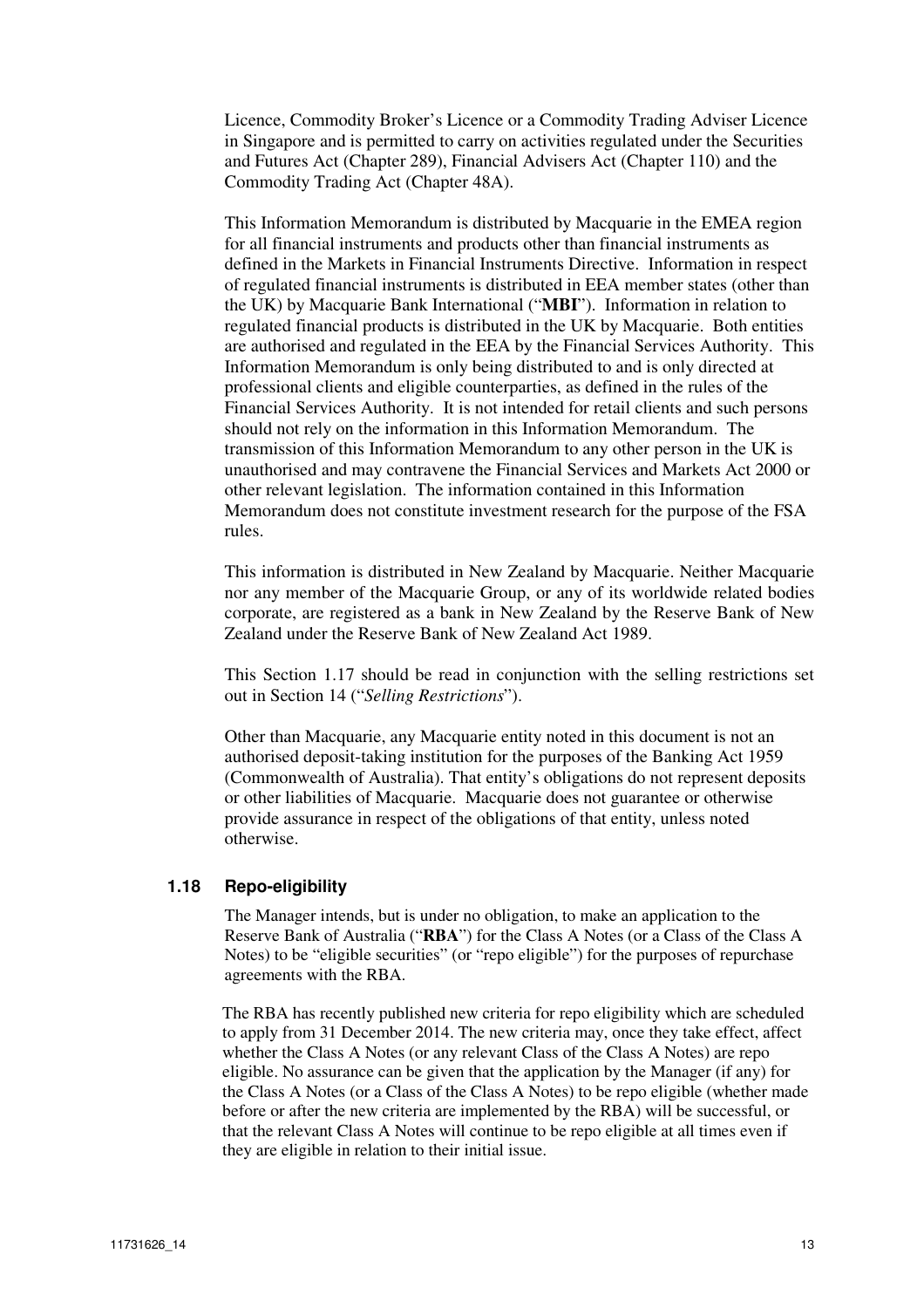### **1.19 References to Ratings**

There are various references in this Information Memorandum to the credit ratings of Notes and of particular parties. A credit rating is not a recommendation to buy, sell or hold securities and may be subject to revision, suspension or withdrawal at any time by the relevant Rating Agency. In addition, the ratings of Notes do not address the expected timing of principal repayments under those Notes. None of the Rating Agencies has been involved in the preparation of this Information Memorandum. Each Rating Agency is not established in the European Community but rather is incorporated in the Commonwealth of Australia. Consequently, each Rating Agency is not required to be registered under Regulation (EC) 1060/2009.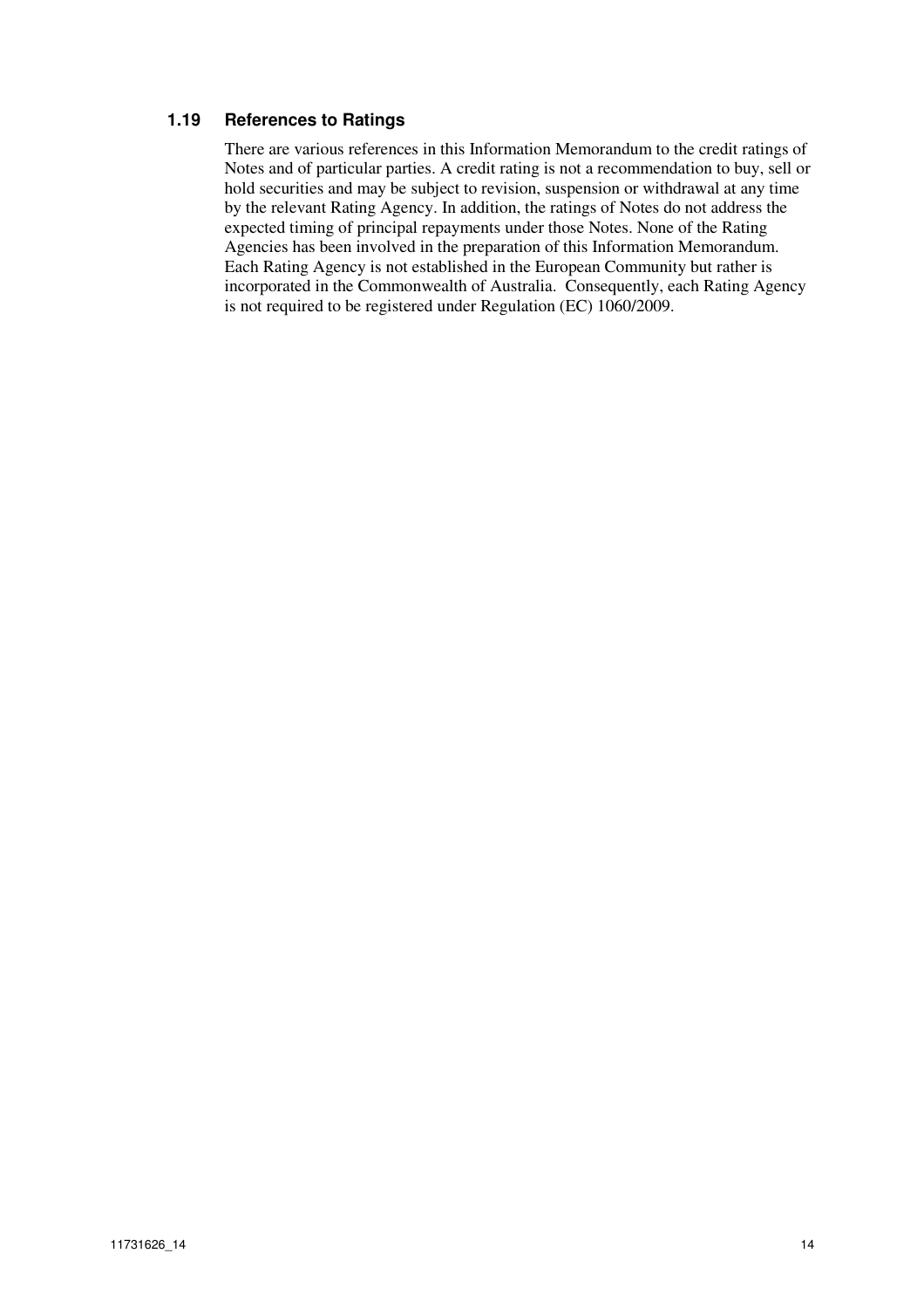# **2 Summary**

This summary highlights selected information from this document and does not contain all of the information that you need to consider in making your investment decision. This summary contains an overview of some of the concepts and other information to aid your understanding. All of the information contained in this summary is qualified by the more detailed explanations in other parts of this Information Memorandum.

### **2.1 Parties to the Transaction**

| <b>Trustee:</b>                                               | Perpetual Trustee Company Limited in its capacity as trustee of<br>the Series Trust                                                            |
|---------------------------------------------------------------|------------------------------------------------------------------------------------------------------------------------------------------------|
| <b>Manager:</b>                                               | Securitisation Advisory Services Pty Limited, Ground Floor,<br>Darling Park Tower 1, 201 Sussex Street, Sydney, NSW 2000<br>Ph: +612 9118 7214 |
| <b>Security Trustee:</b>                                      | P.T. Limited in its capacity as trustee of the Security Trust.                                                                                 |
| Seller:                                                       | Commonwealth Bank of Australia                                                                                                                 |
| Servicer:                                                     | Commonwealth Bank of Australia                                                                                                                 |
| Income<br><b>Unitholder:</b>                                  | Commonwealth Bank of Australia                                                                                                                 |
| Capital<br><b>Unitholder:</b>                                 | Commonwealth Bank of Australia                                                                                                                 |
| <b>Arranger</b>                                               | Commonwealth Bank of Australia                                                                                                                 |
| <b>Joint Lead</b><br><b>Manager</b> and<br><b>Bookrunner:</b> | Commonwealth Bank of Australia                                                                                                                 |
| <b>Joint Lead</b><br><b>Manager:</b>                          | Citigroup Global Markets Australia Pty Limited                                                                                                 |
| Co-Manager:                                                   | Macquarie Bank Limited                                                                                                                         |
| Liquidity<br><b>Facility</b><br><b>Provider:</b>              | Commonwealth Bank of Australia                                                                                                                 |
| <b>GIC</b> Account<br><b>Provider:</b>                        | Commonwealth Bank of Australia                                                                                                                 |
| Mortgage<br><b>Insurer:</b>                                   | Genworth Financial Mortgage Insurance Pty Limited (ABN 60<br>106 974 305)                                                                      |
| <b>Fixed Rate Swap</b><br><b>Provider:</b>                    | Commonwealth Bank of Australia                                                                                                                 |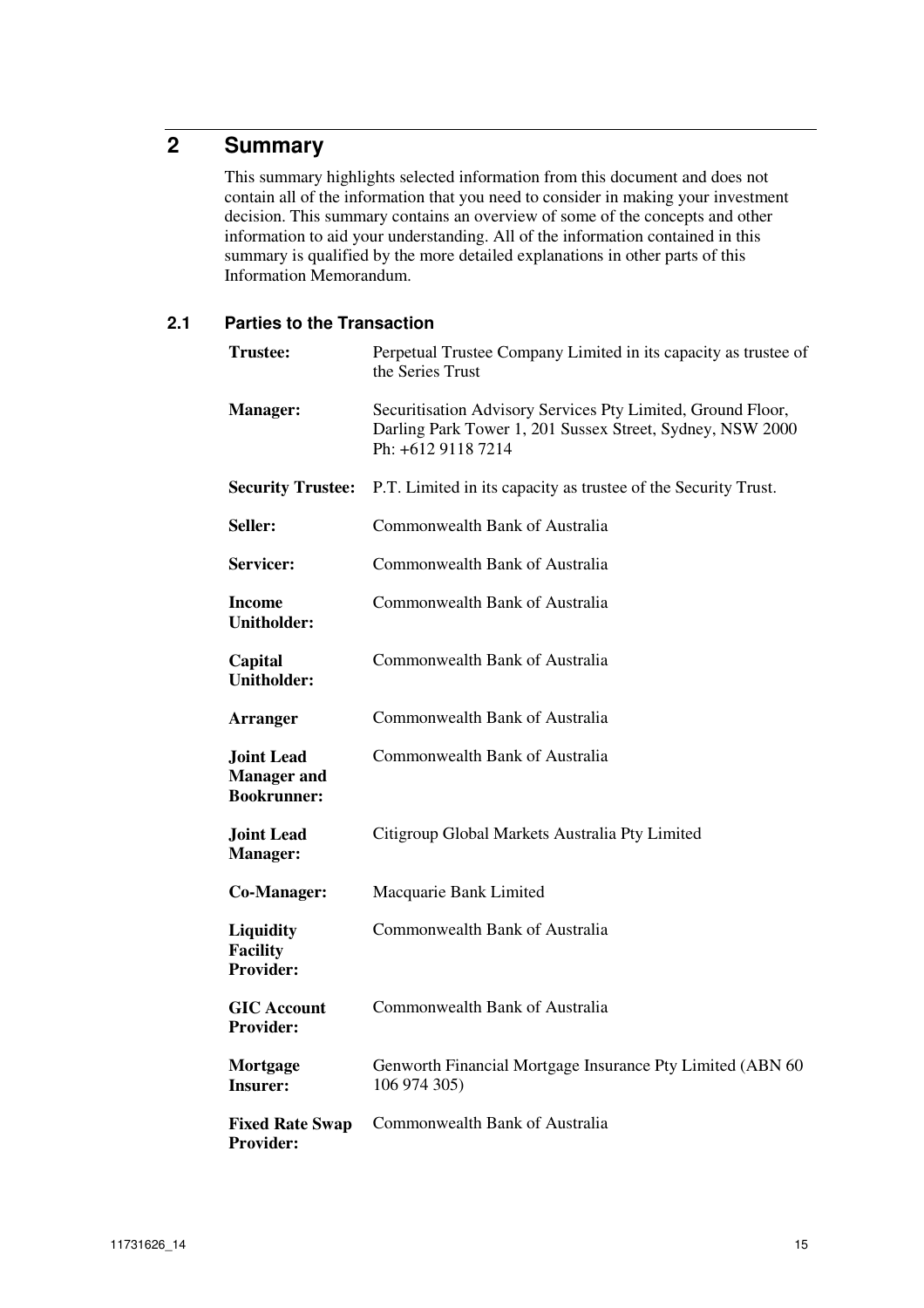| <b>Basis Swap</b><br><b>Provider:</b>                         | Commonwealth Bank of Australia                                   |
|---------------------------------------------------------------|------------------------------------------------------------------|
| <b>Class A3 Note</b><br><b>Fixed Swap</b><br><b>Provider:</b> | Commonwealth Bank of Australia                                   |
| <b>Rating Agencies:</b>                                       | Standard & Poor's (Australia) Pty Ltd<br>Fitch Australia Pty Ltd |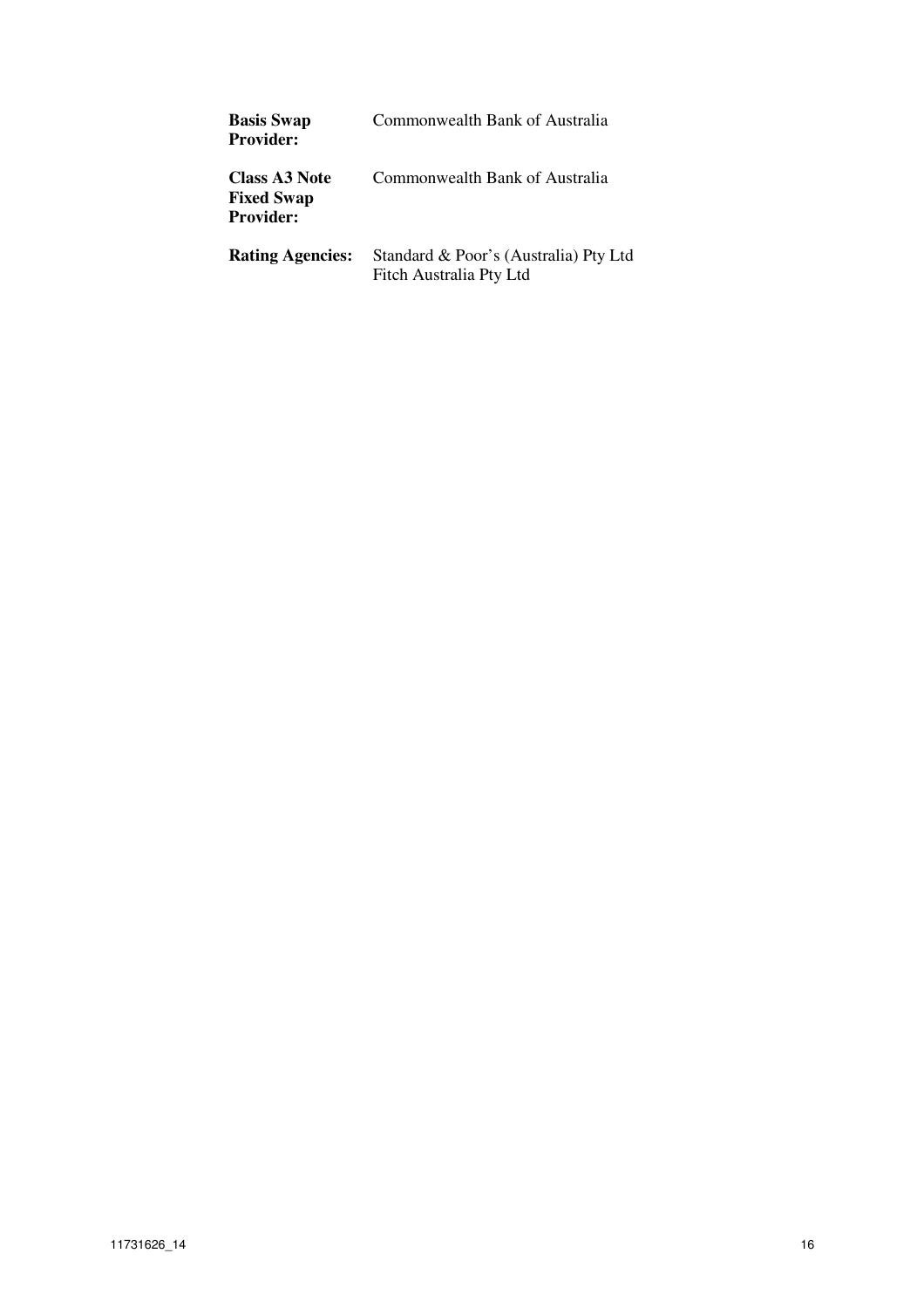#### **Structural Diagram**



#### **2.2 Summary of the Notes**

The Trustee will issue Class A1 Notes, Class A2 Notes, Class A3 Notes, Class B Notes, Class C Notes and, in certain circumstances after the Closing Date, Class A3- R Notes and Redraw Notes (together, the "**Notes**") collateralised by the same pool of Mortgage Loans. The Notes have not been, and will not be, registered in the United States. The Manager may make an application to any stock exchange or other competent authority for the Class A Notes (or any Class of the Class A Notes) to be admitted to trading on the regulated market of a stock exchange or other regulated or unregulated markets (see Section 15 (*"Listing on a Stock Exchange"*)). As at the Closing Date, the Manager intends to make an application to have the Class A1 Notes listed on the Australian Securities Exchange, although no representation is made by the Manager that such an application will be made or, if made, that any such listing will be obtained. The Class A3-R Notes, the Class B Notes, the Class C Notes and the Redraw Notes (if any) have not been, and will not be, admitted to listing or to trading on any stock exchange. The Class A3-R Notes and the Redraw Notes are not being offered for issue, nor are applications for the issue of the Class A3-R Notes or the Redraw Notes being invited, by this Information Memorandum.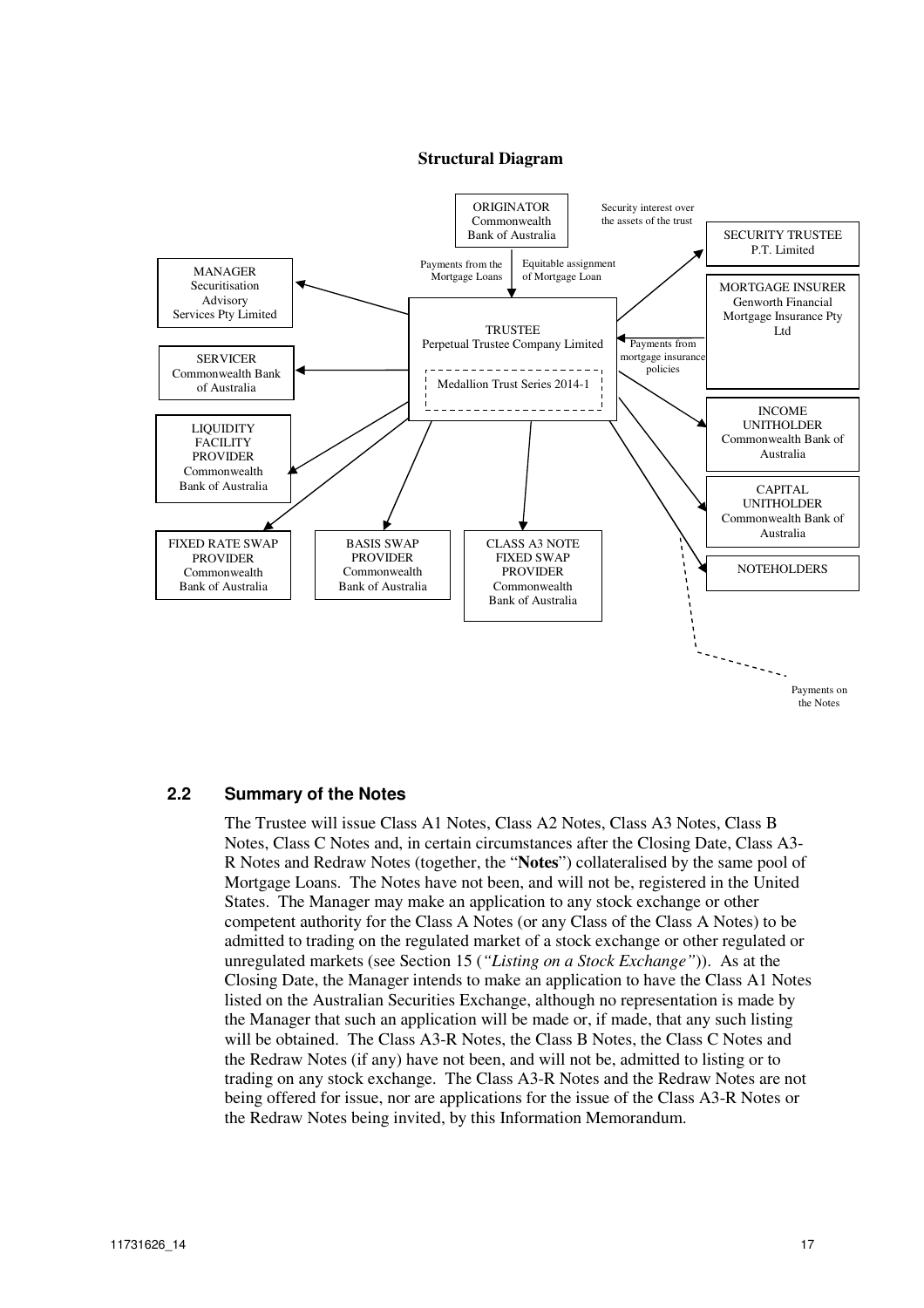|                                                     | <b>Class A1 Notes</b>                                                                                                                                                                                                                                                                                                                                                                                                                                                                                                                                                                                                                                                                      | <b>Class A2 Notes</b>                                                                                                                                                                                                                                                                                                                                                                                                                                                                                                                                                                                                                                                                      | <b>Class A3 Notes</b>                                                                                                                                                                                                                                                                                                                                                                                                                                                                                    |
|-----------------------------------------------------|--------------------------------------------------------------------------------------------------------------------------------------------------------------------------------------------------------------------------------------------------------------------------------------------------------------------------------------------------------------------------------------------------------------------------------------------------------------------------------------------------------------------------------------------------------------------------------------------------------------------------------------------------------------------------------------------|--------------------------------------------------------------------------------------------------------------------------------------------------------------------------------------------------------------------------------------------------------------------------------------------------------------------------------------------------------------------------------------------------------------------------------------------------------------------------------------------------------------------------------------------------------------------------------------------------------------------------------------------------------------------------------------------|----------------------------------------------------------------------------------------------------------------------------------------------------------------------------------------------------------------------------------------------------------------------------------------------------------------------------------------------------------------------------------------------------------------------------------------------------------------------------------------------------------|
| <b>Initial Principal Balance</b>                    | A\$1,400,000,000                                                                                                                                                                                                                                                                                                                                                                                                                                                                                                                                                                                                                                                                           | A\$610,000,000                                                                                                                                                                                                                                                                                                                                                                                                                                                                                                                                                                                                                                                                             | A\$300,000,000                                                                                                                                                                                                                                                                                                                                                                                                                                                                                           |
| % of Total                                          | 55.75%                                                                                                                                                                                                                                                                                                                                                                                                                                                                                                                                                                                                                                                                                     | 24.29%                                                                                                                                                                                                                                                                                                                                                                                                                                                                                                                                                                                                                                                                                     | 11.95%                                                                                                                                                                                                                                                                                                                                                                                                                                                                                                   |
| Ratings:                                            |                                                                                                                                                                                                                                                                                                                                                                                                                                                                                                                                                                                                                                                                                            |                                                                                                                                                                                                                                                                                                                                                                                                                                                                                                                                                                                                                                                                                            |                                                                                                                                                                                                                                                                                                                                                                                                                                                                                                          |
| Standard & Poor's (Australia)<br>Pty Ltd            | AAA(sf)                                                                                                                                                                                                                                                                                                                                                                                                                                                                                                                                                                                                                                                                                    | AAA(sf)                                                                                                                                                                                                                                                                                                                                                                                                                                                                                                                                                                                                                                                                                    | AAA(sf)                                                                                                                                                                                                                                                                                                                                                                                                                                                                                                  |
| Fitch Australia Pty Ltd                             | AAAsf                                                                                                                                                                                                                                                                                                                                                                                                                                                                                                                                                                                                                                                                                      | AAAsf                                                                                                                                                                                                                                                                                                                                                                                                                                                                                                                                                                                                                                                                                      | AAAsf                                                                                                                                                                                                                                                                                                                                                                                                                                                                                                    |
| Interest rate                                       | BBSW plus 0.80% (up to but<br>excluding the Call Date)                                                                                                                                                                                                                                                                                                                                                                                                                                                                                                                                                                                                                                     | BBSW plus 0.90% (up to but<br>excluding the Call Date)                                                                                                                                                                                                                                                                                                                                                                                                                                                                                                                                                                                                                                     | 4.50% fixed (up to but<br>excluding the Class A3<br>Refinancing Date)                                                                                                                                                                                                                                                                                                                                                                                                                                    |
|                                                     | BBSW plus $0.80\% + 0.25\%$ (on<br>and from the Call Date)<br>provided that, if on or after the<br>Call Date the Trustee, at the<br>direction of the Manager,<br>proposes to redeem the Class A1<br>Notes at their Stated Amount<br>(together with all accrued but<br>unpaid interest) on a<br>Distribution Date, but is unable<br>to do so because, following a<br>meeting of the Class A1<br>Noteholders convened under the<br>provisions of the Security Trust<br>Deed by the Manager for this<br>purpose, the Class A1<br>Noteholders have not approved<br>by an Extraordinary Resolution,<br>the redemption of the Class A1<br>Notes at their Stated Amount,<br>then BBSW plus 0.80%. | BBSW plus $0.90\% + 0.25\%$ (on<br>and from the Call Date)<br>provided that, if on or after the<br>Call Date the Trustee, at the<br>direction of the Manager,<br>proposes to redeem the Class A2<br>Notes at their Stated Amount<br>(together with all accrued but<br>unpaid interest) on a<br>Distribution Date, but is unable<br>to do so because, following a<br>meeting of the Class A2<br>Noteholders convened under the<br>provisions of the Security Trust<br>Deed by the Manager for this<br>purpose, the Class A2<br>Noteholders have not approved<br>by an Extraordinary Resolution,<br>the redemption of the Class A2<br>Notes at their Stated Amount,<br>then BBSW plus 0.90%. | On the Class A3 Refinancing<br>Date, the Class A3 Notes<br>outstanding on that date will<br>convert into Class A3-R Notes<br>and have the applicable Class<br>A3-R Margin.                                                                                                                                                                                                                                                                                                                               |
| <b>Interest Accrual Method</b>                      | actual /365                                                                                                                                                                                                                                                                                                                                                                                                                                                                                                                                                                                                                                                                                | actual /365                                                                                                                                                                                                                                                                                                                                                                                                                                                                                                                                                                                                                                                                                | RBA Bond Basis (based initially<br>on the period from 22 February<br>2014 to (but excluding) the first<br>Fixed Interest Payment Date,<br>then subsequently the period<br>between Fixed Interest Payment<br>Dates, except as described in<br>Section 8.4 ("Key Dates and<br>Periods"))                                                                                                                                                                                                                   |
| <b>Distribution Dates</b><br>("Distribution Dates") | 22nd day of each calendar<br>month commencing on 22 April<br>2014 or, if such day is not a<br>Business Day, the next Business<br>Day unless that day falls in the<br>next calendar month, in which<br>case, the date is brought forward<br>to the first preceding Business<br>Day.                                                                                                                                                                                                                                                                                                                                                                                                         | 22nd day of each calendar<br>month commencing on 22 April<br>2014 or, if such day is not a<br>Business Day, the next Business<br>Day, unless that day falls in the<br>next calendar month, in which<br>case, the date is brought forward<br>to the first preceding Business<br>Day.                                                                                                                                                                                                                                                                                                                                                                                                        | 22nd day of February and<br>August in each year<br>commencing on 22 August 2014<br>or, if such day is not a Business<br>Day, the next Business Day<br>unless that day falls in the next<br>calendar month, in which case,<br>the date is brought forward to<br>the first preceding Business Day<br>("Fixed Interest Payment<br>Date").<br>No amounts of principal are due<br>on the Class A3 Notes prior to<br>the Distribution Date falling in<br>February 2019 ("Class A3<br><b>Refinancing Date")</b> |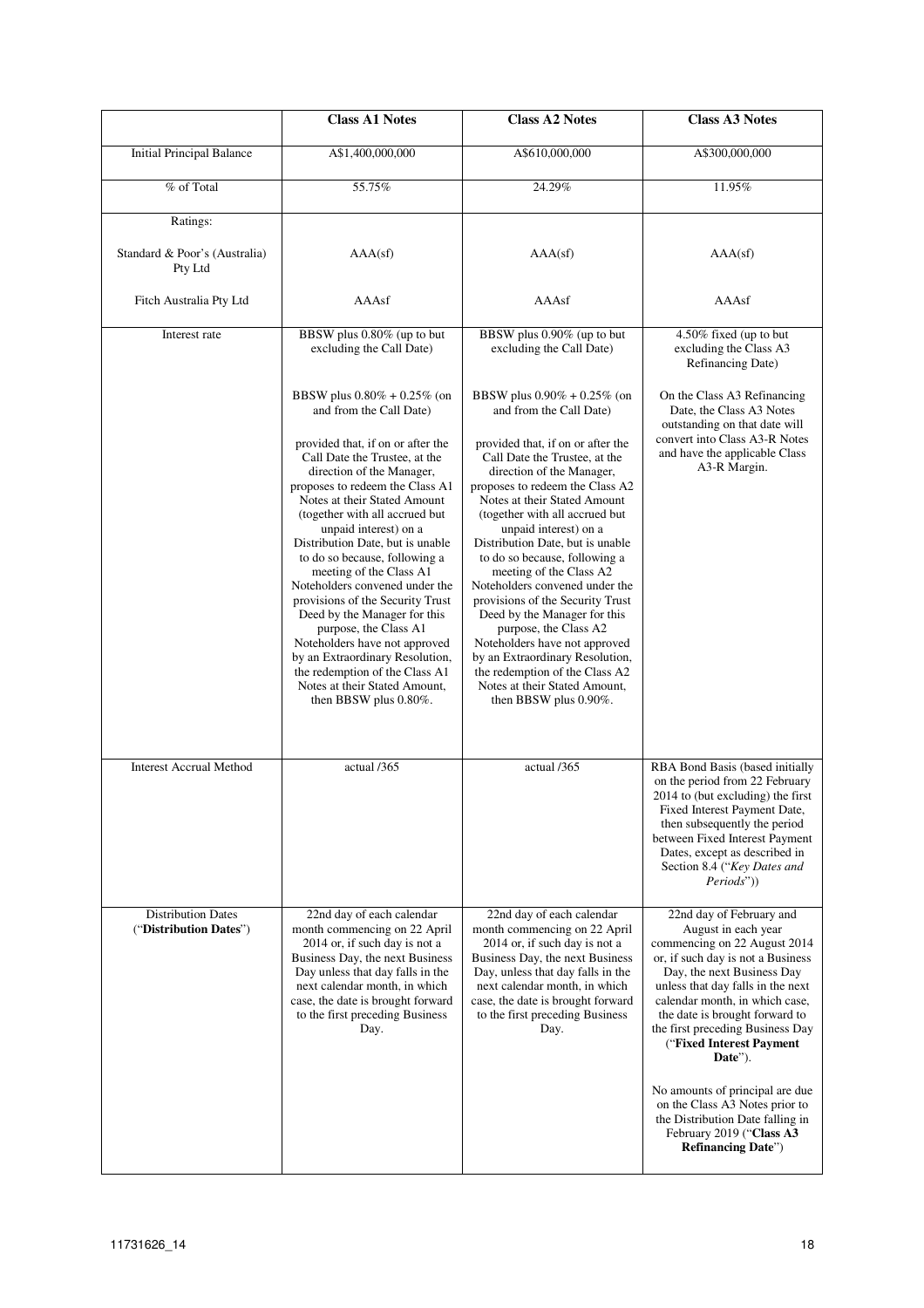| Interest payable           | On each Distribution Date as<br>specified above | On each Distribution Date<br>specified above | On each Fixed Interest Payment<br>Date specified above |
|----------------------------|-------------------------------------------------|----------------------------------------------|--------------------------------------------------------|
| Clearance/Settlement       | Austraclear/Euroclear/<br>Clearstream           | Austraclear/Euroclear/<br>Clearstream        | Austraclear/Euroclear/<br>Clearstream                  |
| <b>ISIN</b>                | AU3FN0022109                                    | AU3FN0022117                                 | AU3CB0218733                                           |
| Cut-Off Date               | Commencement of business on 25 February 2014    |                                              |                                                        |
| Closing Date               | 27 February 2014                                |                                              |                                                        |
| <b>Final Maturity Date</b> | The Distribution Date occurring in April 2046   |                                              |                                                        |

|                                                     | <b>Class B Notes</b>                                                                                                                                                                                                                                                       | <b>Class C Notes</b>                                                                                                                                                                                                                                                   |
|-----------------------------------------------------|----------------------------------------------------------------------------------------------------------------------------------------------------------------------------------------------------------------------------------------------------------------------------|------------------------------------------------------------------------------------------------------------------------------------------------------------------------------------------------------------------------------------------------------------------------|
| <b>Initial Principal Balance</b>                    | A\$150,700,000                                                                                                                                                                                                                                                             | A\$50,300,000                                                                                                                                                                                                                                                          |
| % of Total                                          | 6%                                                                                                                                                                                                                                                                         | 2%                                                                                                                                                                                                                                                                     |
| Ratings:                                            |                                                                                                                                                                                                                                                                            |                                                                                                                                                                                                                                                                        |
| Standard & Poor's (Australia)<br>Pty Ltd            | $A+(sf)$                                                                                                                                                                                                                                                                   | Not rated                                                                                                                                                                                                                                                              |
| Fitch Australia Pty Ltd                             | $A + sf$                                                                                                                                                                                                                                                                   | Not rated                                                                                                                                                                                                                                                              |
| Interest rate                                       | BBSW plus an undisclosed margin (to apply at<br>all times from the Issue Date)                                                                                                                                                                                             | BBSW plus an undisclosed margin (to apply at all<br>times from the Issue Date)                                                                                                                                                                                         |
| <b>Interest Accrual Method</b>                      | actual /365                                                                                                                                                                                                                                                                | actual /365                                                                                                                                                                                                                                                            |
| <b>Distribution Dates</b><br>("Distribution Dates") | 22nd day of each calendar month commencing<br>on 22 April 2014 or, if such day is not a<br>Business Day, the next Business Day, unless<br>that day falls in the next calendar month, in<br>which case, the date is brought forward to the<br>first preceding Business Day. | 22nd day of each calendar month commencing on 22<br>April 2014 or, if such day is not a Business Day, the<br>next Business Day unless that day falls in the next<br>calendar month, in which case, the date is brought<br>forward to the first preceding Business Day. |
| Interest payable                                    | On each Distribution Date specified above                                                                                                                                                                                                                                  | On each Distribution Date specified above                                                                                                                                                                                                                              |
| Clearance/Settlement                                | Austraclear/Euroclear/Clearstream                                                                                                                                                                                                                                          | Austraclear/Euroclear/Clearstream                                                                                                                                                                                                                                      |
| <b>ISIN</b>                                         | AU3FN0022208                                                                                                                                                                                                                                                               | AU3FN0022216                                                                                                                                                                                                                                                           |
| <b>Cut-Off Date</b>                                 |                                                                                                                                                                                                                                                                            | Commencement of business on 25 February 2014                                                                                                                                                                                                                           |
| <b>Closing Date</b>                                 |                                                                                                                                                                                                                                                                            | 27 February 2014                                                                                                                                                                                                                                                       |
| Final Maturity Date                                 |                                                                                                                                                                                                                                                                            | The Distribution Date occurring in April 2046                                                                                                                                                                                                                          |

On the Class A3 Refinancing Date, the Trustee may issue, and any existing Class A3 Notes will convert into, Class A3-R Notes as discussed in Section 8.18 ("*Class A3-R Notes and the Class A3 Refinancing Date*"). The Trustee may also issue further Class A3-R Notes on any Distribution Date occurring after the Class A3 Refinancing Date ("**Class A3-R Refinancing Date**") and use the issue proceeds of those further Class A3-R Notes to redeem all of the Initial Class A3-R Notes which remain outstanding at that time, as discussed in Section 8.19 ("*Refinancing of Class A3-R Notes with further Class A3-R Notes*").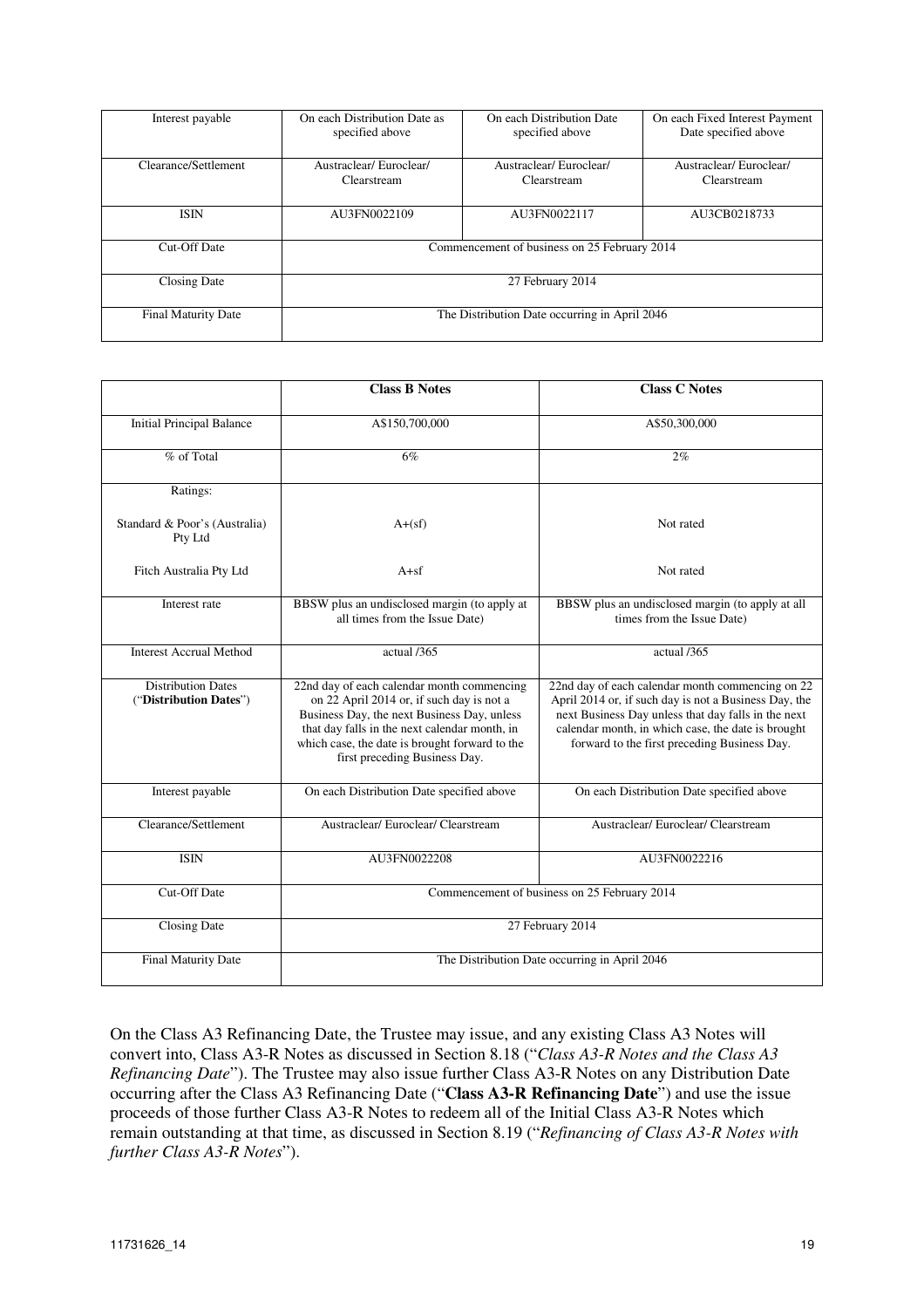### **2.3 Structural Overview**

Commonwealth Bank of Australia established the Medallion Trust Programme pursuant to a master trust deed dated 8 October 1997 between Securitisation Advisory Services Pty Limited, as Manager, and the Trustee as amended from time to time (the "**Master Trust Deed**"). The Master Trust Deed provides the general terms and structure for securitisations under the program. A series supplement between the Trustee, the Manager, Commonwealth Bank of Australia as the Seller and the Servicer (the "**Series Supplement**"), sets out the specific details of the Series Trust, which may vary from the terms set forth in the Master Trust Deed. Each securitisation under the Medallion Trust Programme is a separate transaction with a separate trust. The Assets of the Series Trust will not be available to pay the obligations of any other trust, and the assets of other trusts will not be available to pay the obligations of the Series Trust. See Section 5 (*"Description of the Series Trust"*).

The Series Trust involves the securitisation of Mortgage Loans originated by Commonwealth Bank of Australia secured by mortgages on residential property located in Australia. Commonwealth Bank of Australia will equitably assign the Mortgage Loans to the Series Trust, which will in turn issue the Class A1 Notes, Class A2 Notes, Class A3 Notes, Class B Notes and Class C Notes to fund the acquisition of the Mortgage Loans.

The Trustee has granted a security interest over all the Assets of the Series Trust under the Security Trust Deed in favour of P.T. Limited, as Security Trustee, to secure the Series Trust's payment obligations on the Notes and to its other Secured Creditors (the "**Charge**"). The Charge is a circulating security interest over Assets of the Series Trust which are personal property under the Personal Property Securities Act 2009 (Cwth) and a floating charge over any other Assets of the Series Trust. The Charge will be enforceable if an Event of Default occurs under the Security Trust Deed. Under the terms of the Security Trust Deed, prior to the occurrence of an Event of Default and certain other specified events, the Trustee may deal with the Assets of the Series Trust in the ordinary course of its business in relation to the Series Trust and in accordance with the Transaction Documents. However, following such events, the Trustee may not deal with the Assets of the Series Trust without the consent of the Security Trustee or as expressly permitted under the Transaction Documents. For a description of the Charge see Section 10.6(b) ("*Nature of the Charge*").

Payments of interest and principal on the Notes will come only from the Mortgage Loans and other Assets of the Series Trust. The assets of the parties to the transaction are not available to meet the payments of interest and principal on the Notes. If there are losses on the Mortgage Loans, the Series Trust may not have sufficient Assets to repay the Notes.

#### **2.4 Credit Enhancements**

Credit enhancement is intended to enhance the likelihood of full payment of principal and interest due on the Notes and to decrease the likelihood that Noteholders will experience losses. The credit enhancement for the Notes will not provide protection against all risks of loss and will not guarantee repayment of the entire principal balance and accrued interest. If losses occur which exceed the amount covered by any credit enhancement or which are not covered by any credit enhancement, Noteholders will bear their allocated share of losses.

Payments of interest and principal on the Notes will be supported by the following forms of credit enhancement: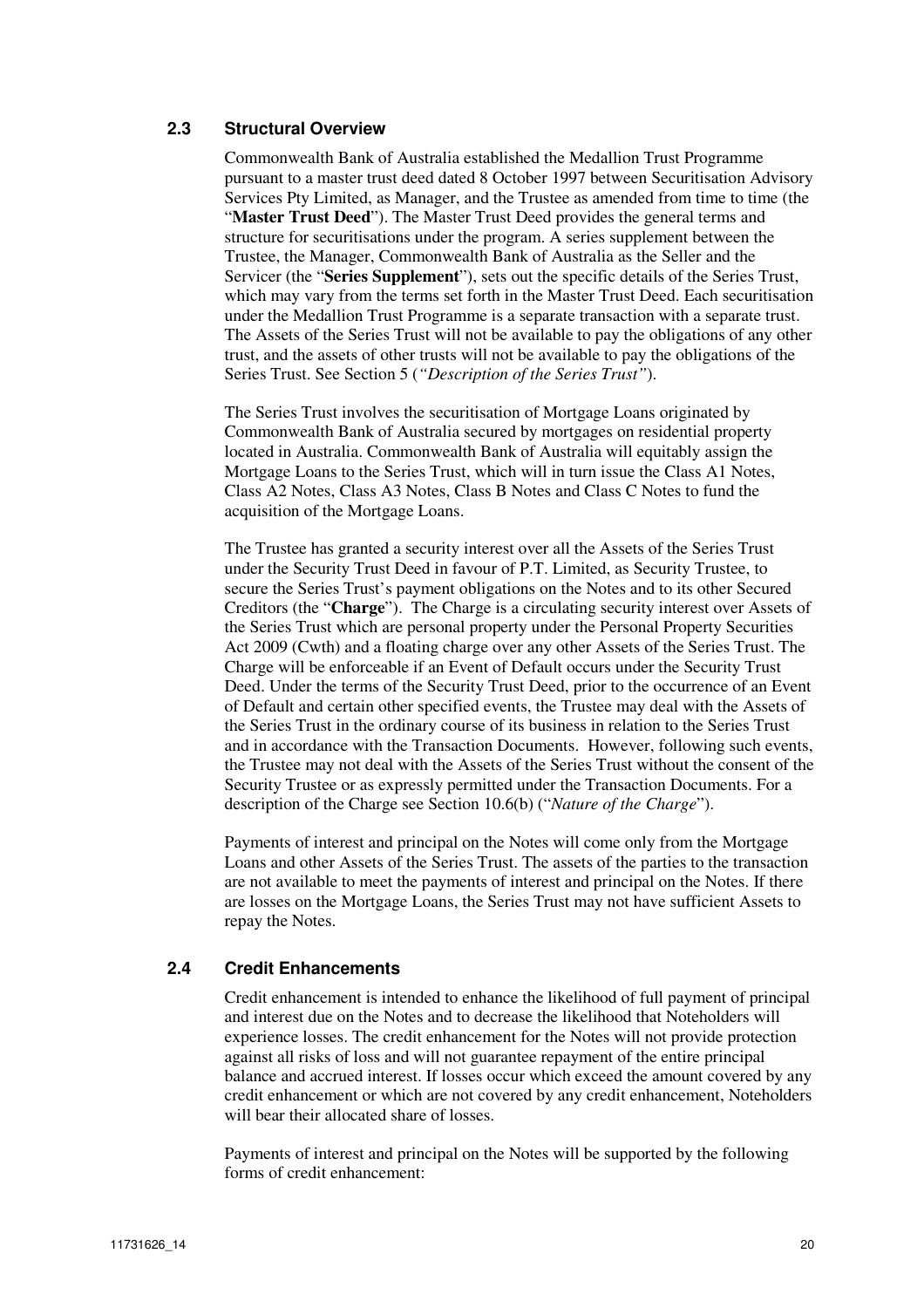#### (a) **Subordination of interest payments**

Prior to enforcement of the Charge:

- (i) the Class B Notes and the Class C Notes will always be subordinated to the Class A Notes and the Redraw Notes; and
- (ii) the Class C Notes will always be subordinated to the Class B Notes, the Class A Notes and the Redraw Notes,

in their respective rights to receive interest payments.

#### (b) **Subordination of principal repayments**

Prior to enforcement of the Charge:

- (i) the Class B Notes and the Class C Notes will be subordinated to the Class A Notes and the Redraw Notes; and
- (ii) the Class C Notes will be subordinated to the Class B Notes, the Class A Notes and the Redraw Notes; and
- (iii) the Class A Notes will be subordinated to the Redraw Notes,

in their right to receive principal payments on a Distribution Date unless the Stepdown Conditions are satisfied on the immediately preceding Determination Date, in which event the Class B Notes will be entitled to receive principal payments rateably with the Class A Notes (but below the Redraw Notes) to the extent described in Section 8.12 (*"Payment of the Available Principal Amount on a Distribution Date"*). On each Distribution Date, available principal (following prior ranking payments) will be apportioned as between the Class A Noteholders in the manner described in Section 8.13 ("*Class A Principal Allocation*").

#### (c) **Subordination of payments following enforcement of the Charge**

Following enforcement of the Charge:

- (i) the Class B Notes and the Class C Notes will be fully subordinated to the Class A Notes and the Redraw Notes in their right to receive interest payments and principal repayments; and
- (ii) the Class C Notes will be fully subordinated to the Class B Notes, the Class A Notes and the Redraw Notes in their right to receive interest payments and principal repayments.

The Class A Notes and the Redraw Notes rank pari passu and rateably following enforcement of the Charge.

#### (d) **Allocation of losses**

The Class B Notes and the Class C Notes will bear all losses on the Mortgage Loans before the Class A Notes and the Redraw Notes.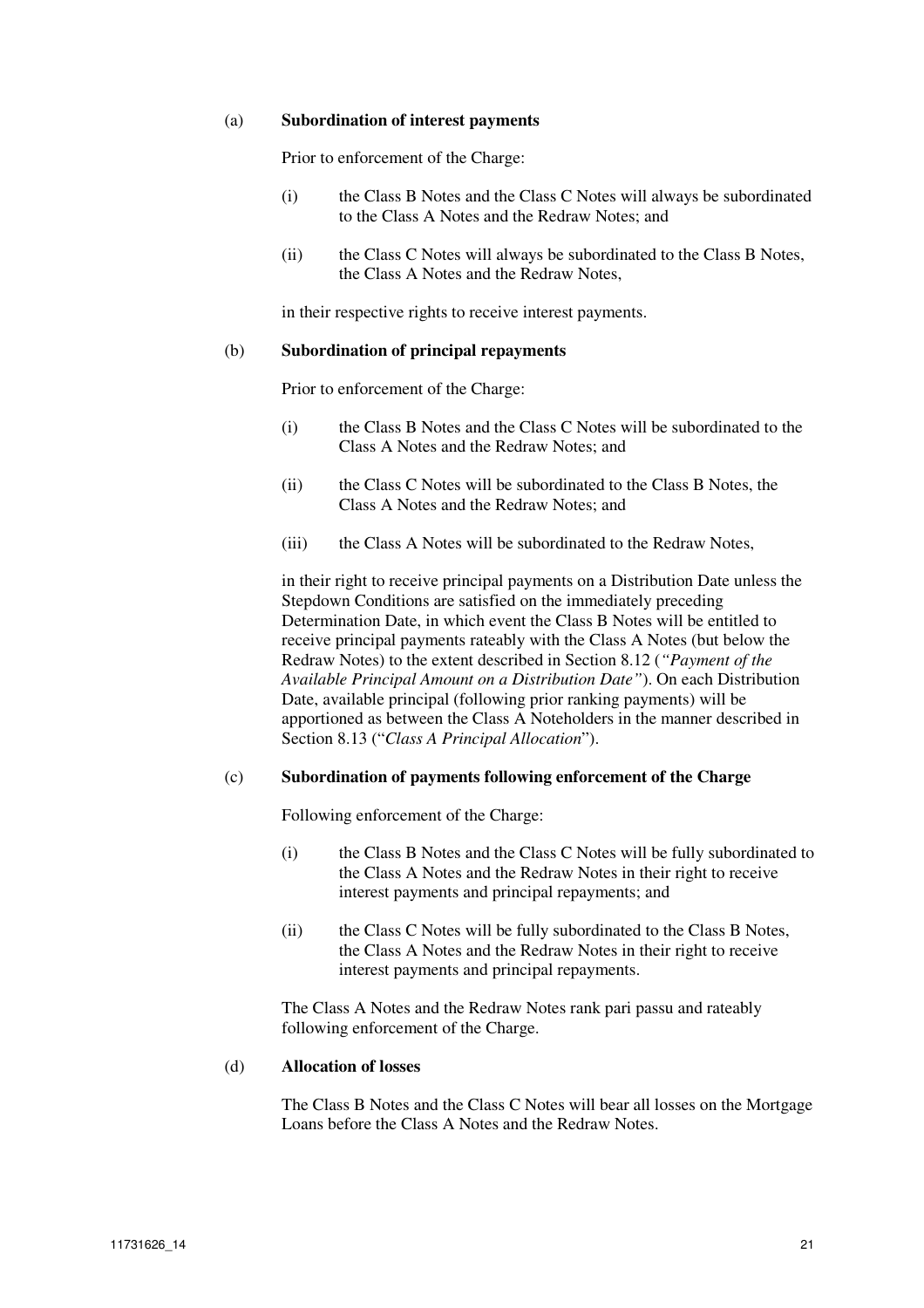Any losses allocated to the Class A Notes will be allocated rateably with the Redraw Notes and pari passu and rateably as between the Class A Notes, as described in Section 8.21(a) (*"Principal Chargeoffs"*).

The Class C Notes will bear all losses on the Mortgage Loans before the Class B Notes, the Class A Notes and the Redraw Notes.

The support provided by the relevant subordinated Classes of Notes is intended to enhance the likelihood that the Class A Notes and the Class B Notes (as applicable) will receive expected payments of interest and expected repayments of principal. The following chart describes the initial support provided by the relevant Classes of Notes:

| <b>Class</b>            | <b>Credit Support</b><br>("Credit Support<br>Notes" | <b>Initial Support</b><br><b>Percentage</b> |
|-------------------------|-----------------------------------------------------|---------------------------------------------|
| Class A<br><b>Notes</b> | Class B Notes and Class<br>C Notes                  | 8.0%                                        |
| Class B<br><b>Notes</b> | Class C Notes                                       | $2.0\%$                                     |

The initial support percentage in the above table is the initial aggregate Invested Amount of the relevant Credit Support Notes, as a percentage of the aggregate Invested Amount of all Notes to be issued on the Closing Date.

The Trustee may issue Redraw Notes in the circumstances described in Section 8.20 (*"Redraws and Further Advances"*). If issued, Redraw Notes will, as indicated in the preceding paragraphs, prior to enforcement of the Charge, rank equally with the Class A Notes in their right to receive interest payments and will rank in priority to the Class A Notes in their right to receive principal payments. Any losses on the Mortgage Loans will be allocated to the Redraw Notes pari passu and rateably with the Class A Notes (and after allocation to the Class C Notes and the Class B Notes) as described in Section 8.21(a) (*"Principal Chargeoffs"*). Following enforcement of the Charge, the Redraw Notes will rank equally with the Class A Notes in their right to receive both interest and principal payments.

#### (e) **Mortgage Insurance Policies**

A High LTV master mortgage insurance policy issued by Genworth Financial Mortgage Insurance Pty Limited will provide full coverage for all principal due on certain of the Mortgage Loans which are generally those which had a loan to value ratio greater than 80% at the time of origination. Some Mortgage Loans which had a loan to value ratio greater than 80% at the time of origination may not be covered by any mortgage insurance policy, but the Seller may charge the borrower a Low Deposit Premium. Mortgage Loans with a loan to value ratio less than or equal to 80% at the time of origination may not be covered by an individual or pool mortgage insurance policy, and will not be covered by the High LTV master mortgage insurance policy issued by Genworth Financial Mortgage Insurance Pty Limited.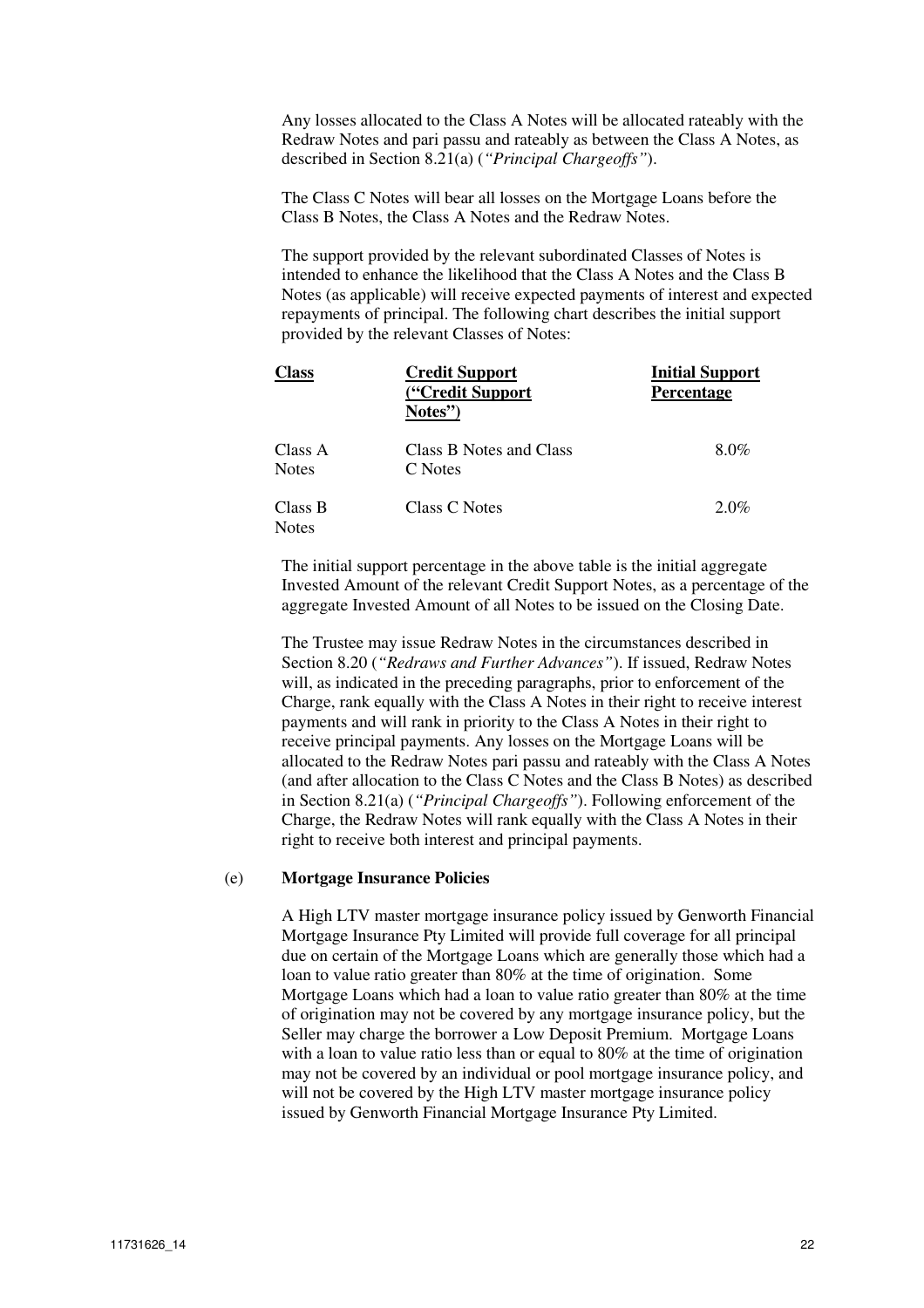#### (f) **Excess Available Income**

Any interest collections on the Mortgage Loans and Other Income Amounts of the Series Trust remaining after payments of interest on the Notes (other than the Class C Notes) and the Series Trust's expenses and the reimbursement of any unreimbursed Principal Draws will be available to cover any losses on the Mortgage Loans that are not covered by the mortgage insurance policy.

### **2.5 Liquidity Enhancement**

Payments of interest on the Notes will be supported by the following forms of liquidity enhancements.

#### (a) **Principal Draws**

To cover possible liquidity shortfalls in the payments of interest on the Notes (other than the Class C Notes) and the other senior expenses of the Series Trust, the Manager will direct the Trustee to allocate available Principal Collections on the Mortgage Loans and other principal receipts of the Series Trust towards meeting the shortfall as described in Section 8.6 (*"Principal Draw"*) and Section 10.7 ("*Principal Draws*").

#### (b) **Liquidity Facility**

To cover possible liquidity shortfalls in the payments of interest on the Notes (other than the Class C Notes) and other senior expenses of the Series Trust, where Principal Draws have been exhausted, the Trustee will, in certain circumstances, be able to borrow funds under a Liquidity Facility to be provided by Commonwealth Bank of Australia as described in Section 8.7 ("*Liquidity Facility Advance*") and Section 10.8 (*"The Liquidity Facility"*).

#### **2.6 Redraws and Further Advances**

#### (a) **Use of collections to fund Redraws and certain further advances**

Under the terms of each variable rate Mortgage Loan, a borrower may, subject to certain conditions, redraw previously prepaid principal. A borrower may redraw an amount equal to the difference between the scheduled principal balance, being its principal balance if no amount had been prepaid, of his or her loan and the current principal balance of the loan. Commonwealth Bank of Australia may also agree to make further advances to a borrower in excess of the scheduled principal balance of his or her loan. The Trustee will reimburse Commonwealth Bank of Australia for redraws, and for any further advances which exceed the scheduled principal balance of a Mortgage Loan by no more than one scheduled monthly instalment on the Mortgage Loan, that it advances to borrowers by applying available collections. For so long as Commonwealth Bank of Australia is also the Servicer, Commonwealth Bank of Australia may also apply available collections then held by it in reimbursement of redraws, and any further advances for which it is permitted to be reimbursed by the Trustee (as described above), that it has funded before depositing collections into the Collections Account of the Trust. In each case, collections may only be used to fund redraws and any further advances described above if the Manager confirms to the Trustee that it is satisfied on a reasonable basis that the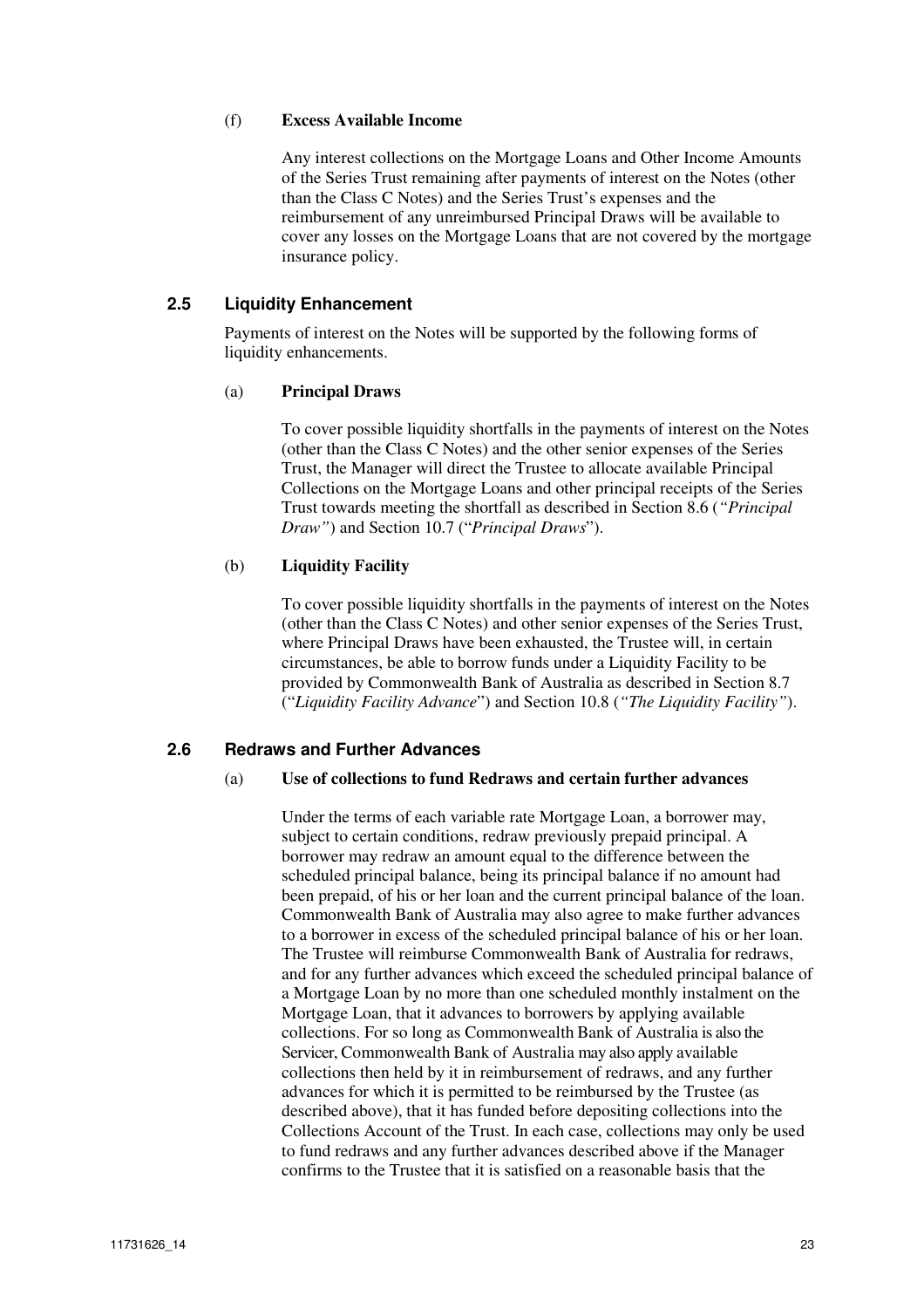Principal Collections for the Collection Period in which those redraws or further advances are to be so funded will exceed the aggregate of the amount of that reimbursement, any other reimbursement of redraws or further advances described above made in this manner during that same Collection Period and any Principal Draw anticipated by the Manager to be required on the Determination Date immediately following that Collection Period. To the extent that any such redraws and further advances remain unreimbursed as at the next Distribution Date following the Collection Period in which the redraw or further advance is made, the Seller will be entitled to be reimbursed from Principal Collections in the order specified in Section 8.12 ("*Payment of the Available Principal Amount on a Distribution Date*").

A consequence of the use of collections to fund redraws and further advances as described above will be to reduce the Principal Collections available to pay principal on the Notes on the next Distribution Date. However, the Trust will have a corresponding greater amount of Assets with which to make future payments.

Where Commonwealth Bank of Australia makes further advances which exceed the scheduled principal balance of a Mortgage Loan by more than one scheduled monthly instalment, then Commonwealth Bank of Australia may repurchase the loan from the pool. See Sections 7 (*"Commonwealth Bank of Australia Residential Loan Program"*), 8.20(*"Redraws and Further Advances"*) and 10.11 (*"Loans insured by Genworth Financial Mortgage Insurance Pty Limited"*).

#### (b) **Redraw Notes**

The Manager may direct the Trustee to issue Redraw Notes if Commonwealth Bank of Australia (while it is also the Servicer) or the Trustee cannot apply collections held by it to reimburse Commonwealth Bank of Australia for a redraw, or a further advance which exceeds the scheduled principal balance of a Mortgage Loan by no more than one scheduled monthly instalment on the Mortgage Loan, because either Commonwealth Bank of Australia or the Trustee (as applicable) does not have sufficient collections to be able to make that reimbursement or the Manager considers that the Principal Collections for the Collection Period in which that reimbursement is to be made will not exceed the aggregate of the amount of that reimbursement, any other reimbursement of redraws or relevant further advances made from collections during that same Collection Period and any Principal Draw anticipated by the Manager to be required on the Determination Date immediately following that Collection Period. The issue proceeds of Redraw Notes must be applied firstly towards reimbursement of Commonwealth Bank of Australia for the relevant redraws and further advances by paying those proceeds directly to Commonwealth Bank of Australia. Any issue proceeds of Redraw Notes remaining after all such redraws and further advances have been repaid in full will be available for distribution on the Distribution Date immediately following the issue date of those Redraw Notes in accordance with Section 8.11("*Payment of the Available Principal Amount on a Distribution Date*").

The Manager must not direct the Trustee to issue Redraw Notes unless it considers that on the following Distribution Date, taking into account that issue of Redraw Notes, any repayments of principal on Redraw Notes and any Principal Chargeoffs on that Distribution Date, the aggregate Stated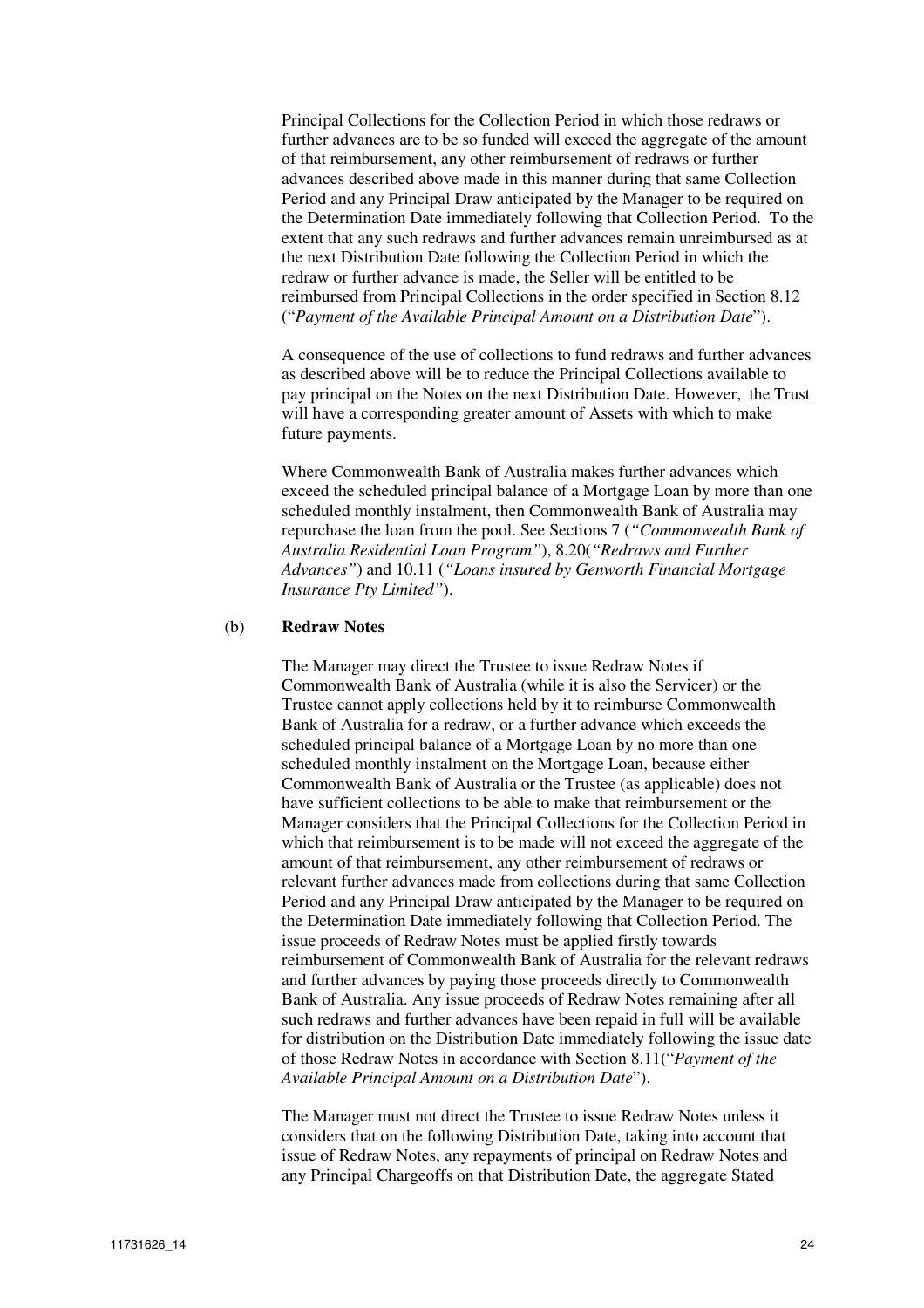Amount of all Redraw Notes will not exceed A\$50,000,000 or such other amount in respect of which the Manager has issued a Rating Affirmation Notice to the Trustee.

Before issuing any Redraw Notes, the Trustee must receive a Rating Affirmation Notice from the Manager. Neither the Class A Noteholders nor any other Noteholders will receive notice of any issuance of Redraw Notes and such persons will not have the right to approve such issuance. The Redraw Notes will be denominated in Australian dollars and issued only in Australia.

### **2.7 Other Structural Enhancements**

### (a) **GIC Account**

The Trustee will establish the GIC Account on or before the Closing Date and will set aside in the GIC Account on each Distribution Date, to the extent that there are sufficient Principal Collections, amounts that would otherwise be applied to reduce the Invested Amount of the Class A3 Notes. On the Class A3 Refinancing Date, the balance of the GIC Account (if any) will, together with the issue proceeds of any Class A3-R Notes, be applied towards redeeming the Class A3 Notes (with any remaining GIC Account funds to be included in the Available Principal Amount for distribution on the Distribution Date immediately following the Class A3 Refinancing Date). No amounts of principal are due on the Class A3 Notes prior to the Class A3 Refinancing Date.

The GIC Account must be maintained with a financial institution ("**GIC Account Provider**") which has a long term credit rating of at least A by S&P (or a short term credit rating of at least A-1 by S&P if the relevant financial institution does not have a long term credit rating from S&P) together with a short term credit rating of at least F1 by Fitch Ratings and a long term credit rating of at least A by Fitch Ratings.

The GIC Account will be opened with Commonwealth Bank of Australia.

If the Manager (acting reasonably) forms the opinion that the balance of the GIC Account at any time will result in a reduction, qualification or withdrawal of the ratings then assigned by either Rating Agency to the Class A3 Notes, the Manager may direct the Trustee to withdraw an amount from the GIC Account and invest that amount in GIC Authorised Investments which have a maturity prior to the Class A3 Refinancing Date, provided that the Manager has provided a Rating Affirmation Notice in respect of the acquisition of those GIC Authorised Investments. The Manager has agreed to direct the Trustee to realise the GIC Authorised Investments on or before the Class A3 Refinancing Date and deposit the realisation proceeds into the GIC Account.

For further details on the GIC Account, see Section 10.10 ("*GIC Account*").

#### (b) **Extraordinary Expense Reserve**

To assist in meeting possible shortfalls in the payment of interest on the Notes (other than the Class C Notes) and senior expenses where the Principal Draws have been exhausted and the Liquidity Facility has been fully utilised,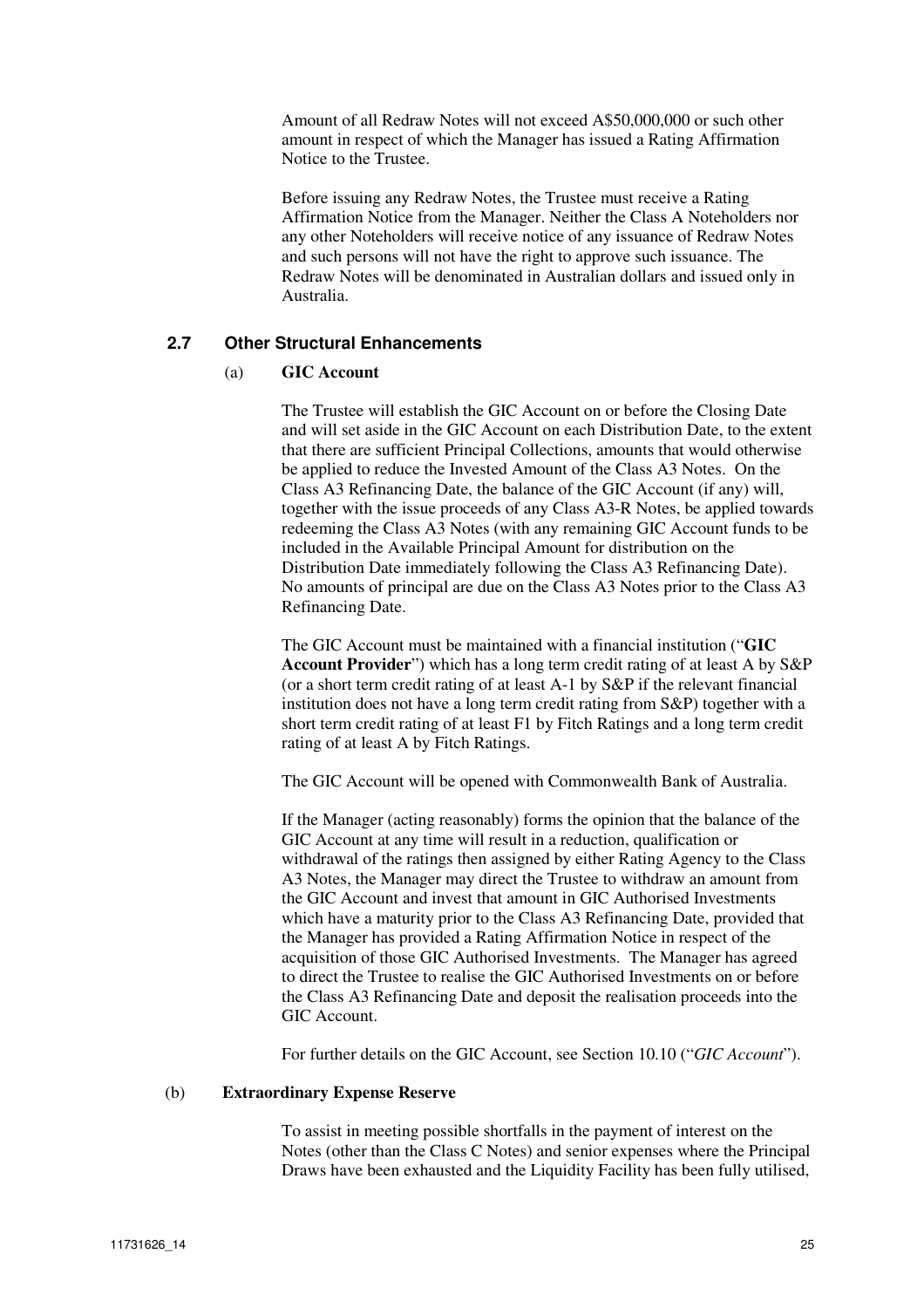the Trustee will, at the direction of the Manager, deposit an amount equal to the Extraordinary Expense Reserve Required Amount from the proceeds of the issue of Notes on the Closing Date into the Collections Account as a subledger known as the "Extraordinary Expense Reserve".

If, on any Determination Date, the Manager determines that the Net Income Shortfall exceeds the Liquidity Facility Advance in relation to that Determination Date, then the Manager must:

- (i) advise the Trustee of that insufficiency;
- (ii) determine the amount of that insufficiency that is attributable to Extraordinary Expenses ("**Extraordinary Expense Shortfall**"); and
- (iii) direct the Trustee to apply (and on such direction the Trustee must apply) an amount equal to the lesser of:
	- (A) the amount of the Extraordinary Expense Shortfall on that day; and
	- (B) the balance of the Extraordinary Expense Reserve on that day,

from the Extraordinary Expense Reserve on the following Distribution Date towards meeting that shortfall ("**Extraordinary Expense Reserve Draw**").

In addition to making Extraordinary Expense Reserve Draws on a Distribution Date as described above, amounts will only be released from the Extraordinary Expense Reserve to be applied towards principal on the date on which all Notes are to be redeemed or otherwise applied in the circumstances described in Section 8.8 ("*Extraordinary Expense Reserve*").

For further details on the Extraordinary Expense Reserve, see Section 8.8 ("*Extraordinary Expense Reserve*").

### **2.8 Hedging Arrangements**

The Trustee will enter into swaps to hedge the following risks:

- (a) the basis risk between the interest rate on the Mortgage Loans which accrue interest at a discretionary variable rate of interest and the floating rate obligations of the Series Trust under the Notes (other than the Class A3 Notes);
- (b) the basis risk between the interest rate on the Mortgage Loans which accrue interest at a fixed rate of interest and the floating rate obligations of the Series Trust under the Notes (other than the Class A3 Notes); and
- (c) the interest rate risk between the interest rate on the Mortgage Loans which accrue interest at a discretionary variable rate of interest or a fixed rate of interest and the fixed rate obligations of the Trustee under the Class A3 Notes.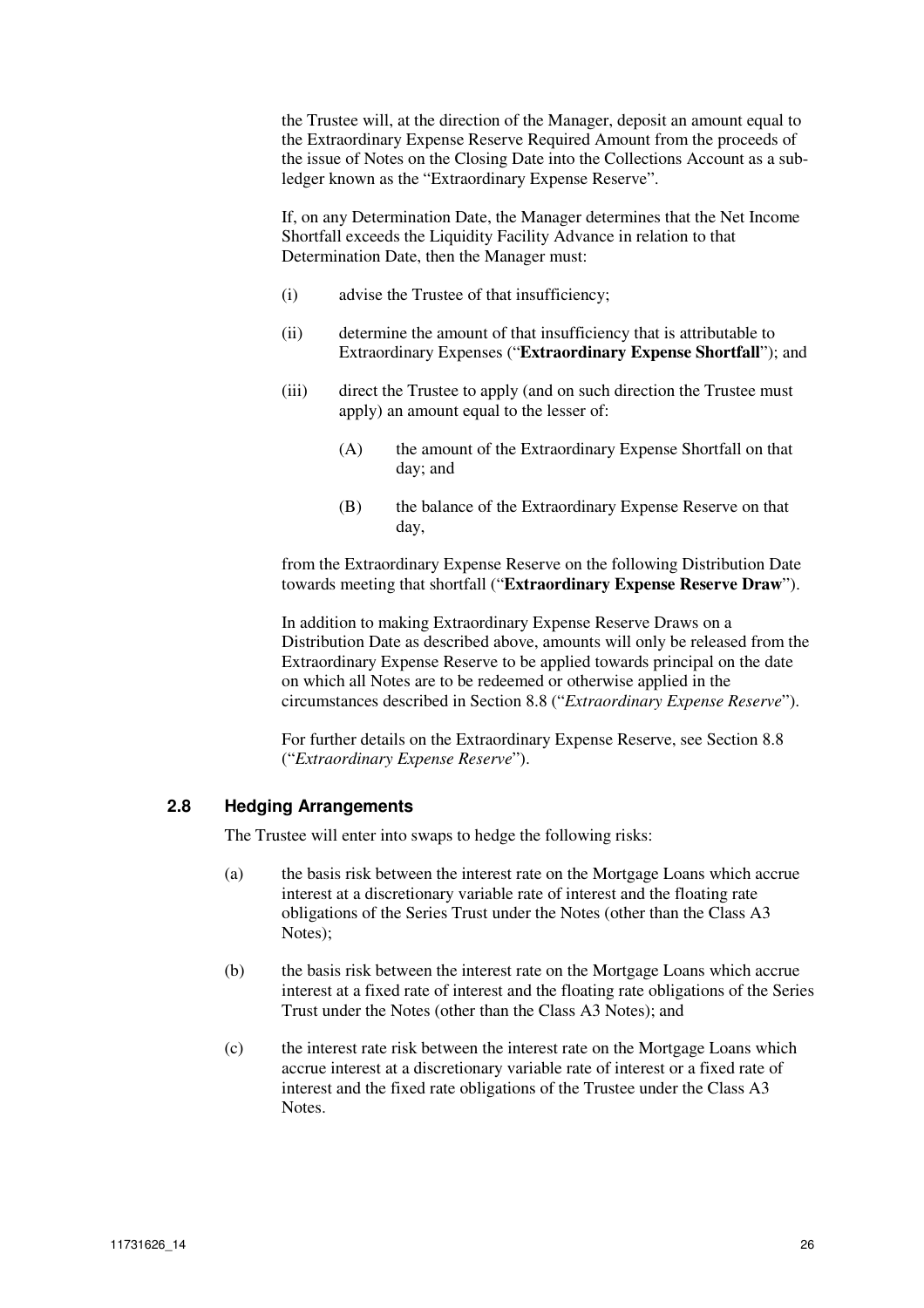### **2.9 Optional Redemption**

The Trustee will, if the Manager directs it to do so, at the Manager's option, redeem all (but not some) of the Notes at their then Invested Amounts, subject to the following, together with accrued but unpaid interest to, but excluding the date of redemption, on any Distribution Date occurring on or after the Call Date.

If the Trustee is to exercise its option to redeem all the Notes on any Distribution Date occurring on or after the Call Date, it may do so by redeeming each Class of Notes at their Stated Amounts instead of at their Invested Amounts, together with accrued but unpaid interest to but excluding the date of redemption, if so approved by an Extraordinary Resolution of the Noteholders of the relevant Class. However, no Noteholder approval is required for the Trustee to redeem the outstanding Class C Notes for less than their Invested Amounts and/or without payment of any accrued but unpaid interest as described above. The Trustee will not and the Manager will not direct the Trustee to redeem the Notes unless the Trustee is in a position on the relevant Distribution Date to repay the then Invested Amounts or the Stated Amounts, as required, of the Notes together with, in the case of all Notes other than the Class C Notes, all accrued but unpaid interest to but excluding the date of redemption and to discharge all its liabilities in respect of amounts which are required under the to be paid in priority to or equally with the Notes as set out in Sections 8.9 ("*Payment of the Available Income Amount on a Distribution Date*") and 8.12 ("*Payment of the Available Principal Amount on a Distribution Date*").

With effect on and from the Call Date, the interest rate on the Class A1 Notes will increase to the one-month Bank Bill Rate plus 1.05% and the Class A2 Notes will increase to the one-month Bank Bill Rate plus 1.15%. However, if the Trustee, at the direction of the Manager, has proposed to exercise its option to redeem the Notes on a Distribution Date on or after the Call Date at their respective Stated Amounts as described in the preceding paragraphs but is unable to obtain the approval of an Extraordinary Resolution of Noteholders of the relevant Class to do so, then the interest rate on the Class A1 Notes will remain at, or return to, as applicable, the one month Bank Bill Rate plus 0.80% and the Class A2 Notes will remain at, or return to, as applicable, the one-month Bank Bill Rate plus 0.90%.

Any Initial Class A3-R Notes outstanding as at the Call Date, or any Distribution Date after the Call Date, will continue to have the margins applicable to them as at their date of issue or conversion from Class A3 Notes on the Class A3 Refinancing Date (if applicable) as described in Section 8.18 ("*Class A3-R Notes and the Class A3 Refinancing Date*"). Any Further Class A3-R Notes outstanding as at the Call Date, or any Distribution Date after the Call Date, will continue to have the margins applicable to them as at their date of issue as described in Section 8.19 ("*Refinancing of Class A3-R Notes with further Class A3-R Notes*").

Any Class B Notes or Class C Notes outstanding as at the Call Date, or any Distribution Date after the Call Date, will continue to have the margins applicable to them as at their date of issue.

### **2.10 The Housing Loan Pool**

The Mortgage Loan pool will consist of fixed rate and variable rate residential Mortgage Loans secured by mortgages on owner occupied and non-owner occupied residential properties. The Mortgage Loans will have terms to stated maturity as of the Cut-Off Date of no more than 30 years. Commonwealth Bank of Australia expects the pool of Mortgage Loans to have characteristics similar to the following: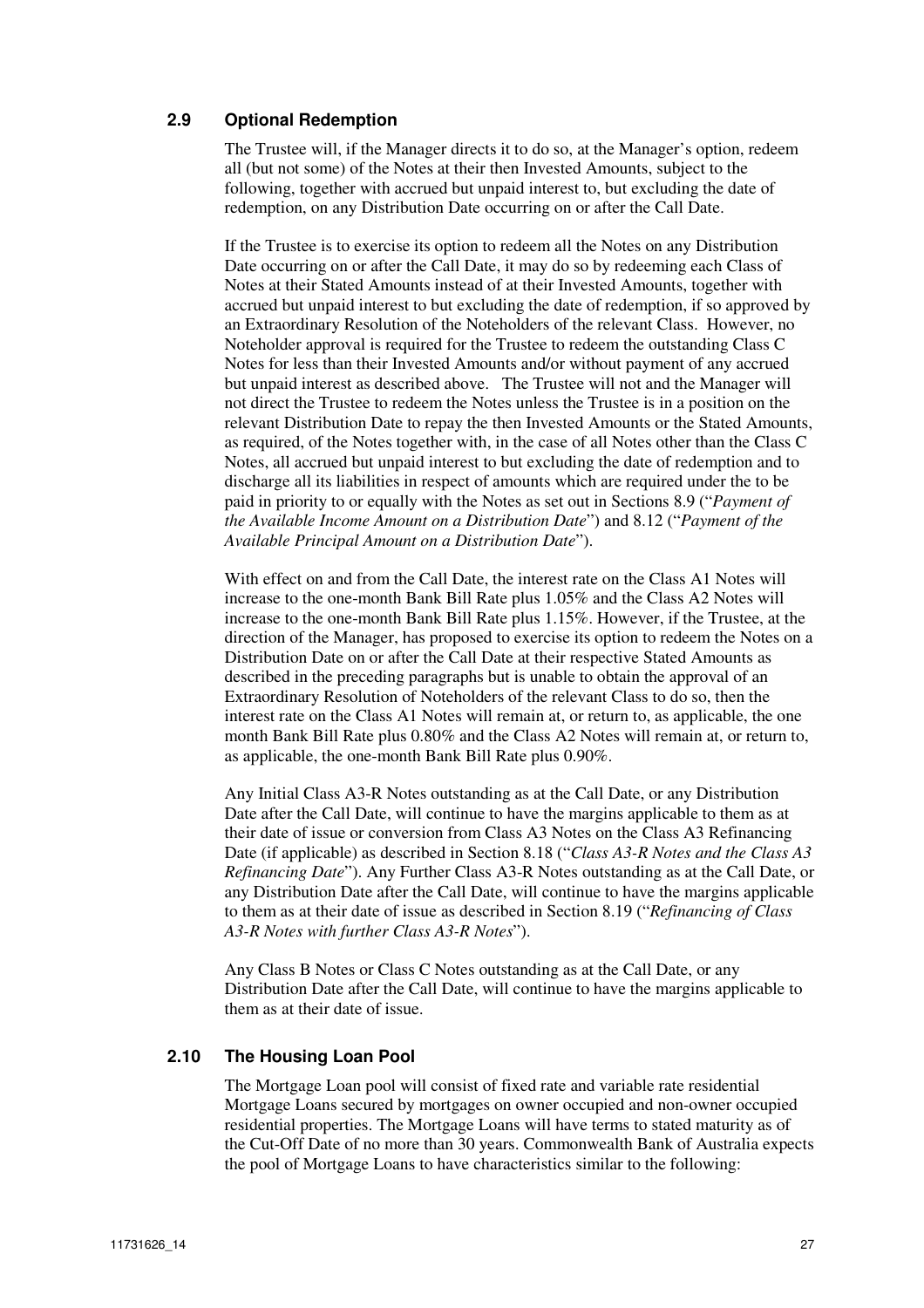Selected Housing Loan Pool Data as of the commencement of business on 25 February 2014*.* 

|                                                       | 9,800            |
|-------------------------------------------------------|------------------|
|                                                       | A\$2,510,848,952 |
|                                                       | A\$256,209       |
|                                                       | A\$998,200       |
|                                                       | A\$50,015        |
|                                                       | A\$4,799,430,935 |
|                                                       | 360              |
|                                                       | 94.59%           |
|                                                       | 28               |
| Weighted Average Remaining Term to Maturity in Months | 319              |
|                                                       | 68.52%           |
|                                                       | 58.79%           |
|                                                       | 5.18%            |

The original loan-to-value ratio of a Mortgage Loan is calculated by comparing the initial principal amount of the Mortgage Loan to the valuation of the property that is currently securing the Mortgage Loan at the time the Mortgage Loan was originated unless the property has been revaluated in the limited circumstances described below. There will be no revaluation of the properties specifically for the purposes of the issue of the Notes. Revaluations are only conducted in circumstances where a borrower under a Mortgage Loan seeks additional funding, or seeks to partially discharge an existing security, or where a borrower is in default and Commonwealth Bank of Australia is considering enforcement action. Thus, if collateral has been released from the mortgage securing a Mortgage Loan or if the property securing the Mortgage Loan has reduced in value, the original loan-to-value ratio at the Cut-Off Date may not reflect the loan-to-value ratio at the origination of that Mortgage Loan.

Before the issuance of the Notes, Mortgage Loans may be added to or removed from the Mortgage Loan pool. This addition or removal of Mortgage Loans may result in changes in the Mortgage Loan pool characteristics shown in the preceding table and could affect the weighted average lives and yields of the Notes.

Commonwealth Bank of Australia will select Mortgage Loans from its pool of eligible loans based on its selection criteria.

Mortgage Loans will be selected from Commonwealth Bank of Australia's general portfolio consistent with the representations and warranties set out in Section 6.5 (*"Representations, Warranties and Eligibility Criteria"*). The portfolio will be selected from general home loan portfolio, taking into consideration geographic distribution and loan-to-value ratio distribution.

#### **2.11 Collections**

The Trustee will receive for each Collection Period amounts, which are known as collections, which include:

- (a) payments of interest, principal, fees and other amounts under the Mortgage Loans, excluding any insurance premiums and related charges payable to Commonwealth Bank of Australia;
- (b) proceeds from the enforcement of the Mortgage Loans and mortgages and other securities relating to those Mortgage Loans;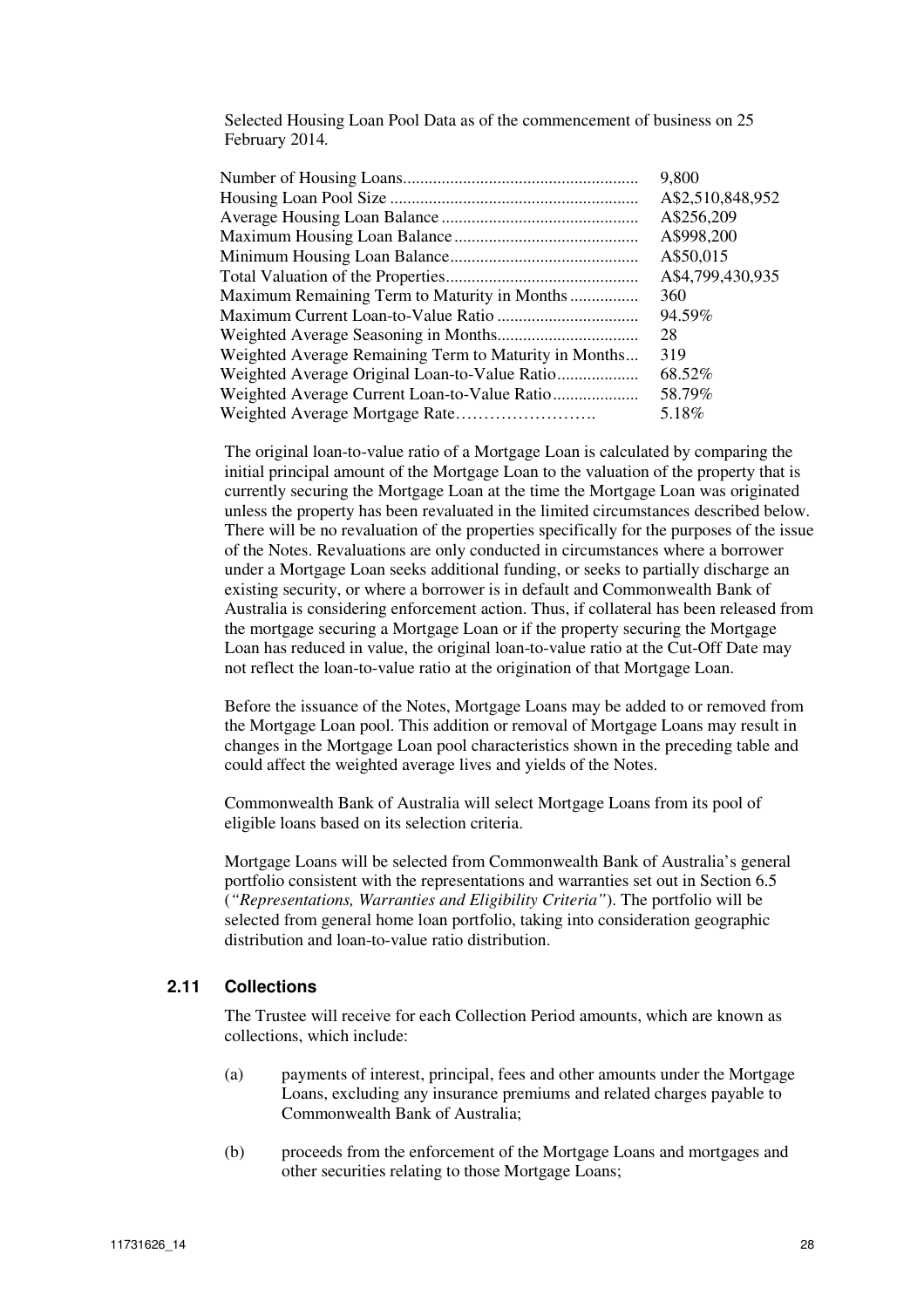- (c) amounts received under mortgage insurance policies;
- (d) amounts received from Commonwealth Bank of Australia, either as Seller or Servicer, for breaches of representations or undertakings; and
- (e) interest on amounts in the Collections Account (including the Extraordinary Expense Reserve) and the GIC Account, other than certain excluded amounts, and income received on Authorised Short-Term Investments of the Series Trust and GIC Authorised Investments.

Collections will be allocated between income and principal. Collections attributable to interest, plus some other amounts, are known as the Available Income Amount (see Section 8.5 ("*Determination of the Available Income Amount*"). The collections attributable to principal, plus some other amounts, are known as the Available Principal Amount (see Section 8.11 ("*Determination of the Available Principal Amount*").

The Available Income Amount is used to pay or provide for certain fees and expenses of the Series Trust and interest on the Notes. The Available Principal Amount is used to pay, among other things, principal on the Notes. If there is an excess of Available Income Amount on a Distribution Date after the payment of such fees and expenses and interest on the Notes (other than interest on the Class C Notes), the excess income will be used to:

- (f) first, reimburse any Principal Draws;
- (g) next, reduce any Principal Chargeoffs on the Notes in the order described in Section 8.21(b) ("*Principal Chargeoffs*");
- (h) next, allocate amounts to the Extraordinary Expense Reserve until the balance of the Extraordinary Expense Reserve reaches the Extraordinary Expense Reserve Required Amount;
- (i) next, pay any other amounts owing under the Liquidity Facility Agreement;
- (j) next, pay any Subordinated Termination Payments owing under the Interest Rate Swap Agreement; and
- (k) next, pay interest on the Class C Notes.

Any remaining excess will be used to pay the Manager's arranging fee with the balance distributed to the Income Unitholder.

### **2.12 Interest on the Notes**

Interest on the Notes (other than the Class A3 Notes) is payable monthly in arrears on each Distribution Date. Interest on the Class A3 Notes is payable at six-monthly intervals on Distribution Dates that are also Fixed Interest Payment Dates.

On each Distribution Date, the Available Income Amount will be allocated to pay interest on the Notes in the order of priority set out in Section 8.9 (*"Payment of Available Income Amount on a Distribution Date"*).

Within that order of priority, on each Distribution Date:

(a) the following interest payments will be made pari passu and rateably: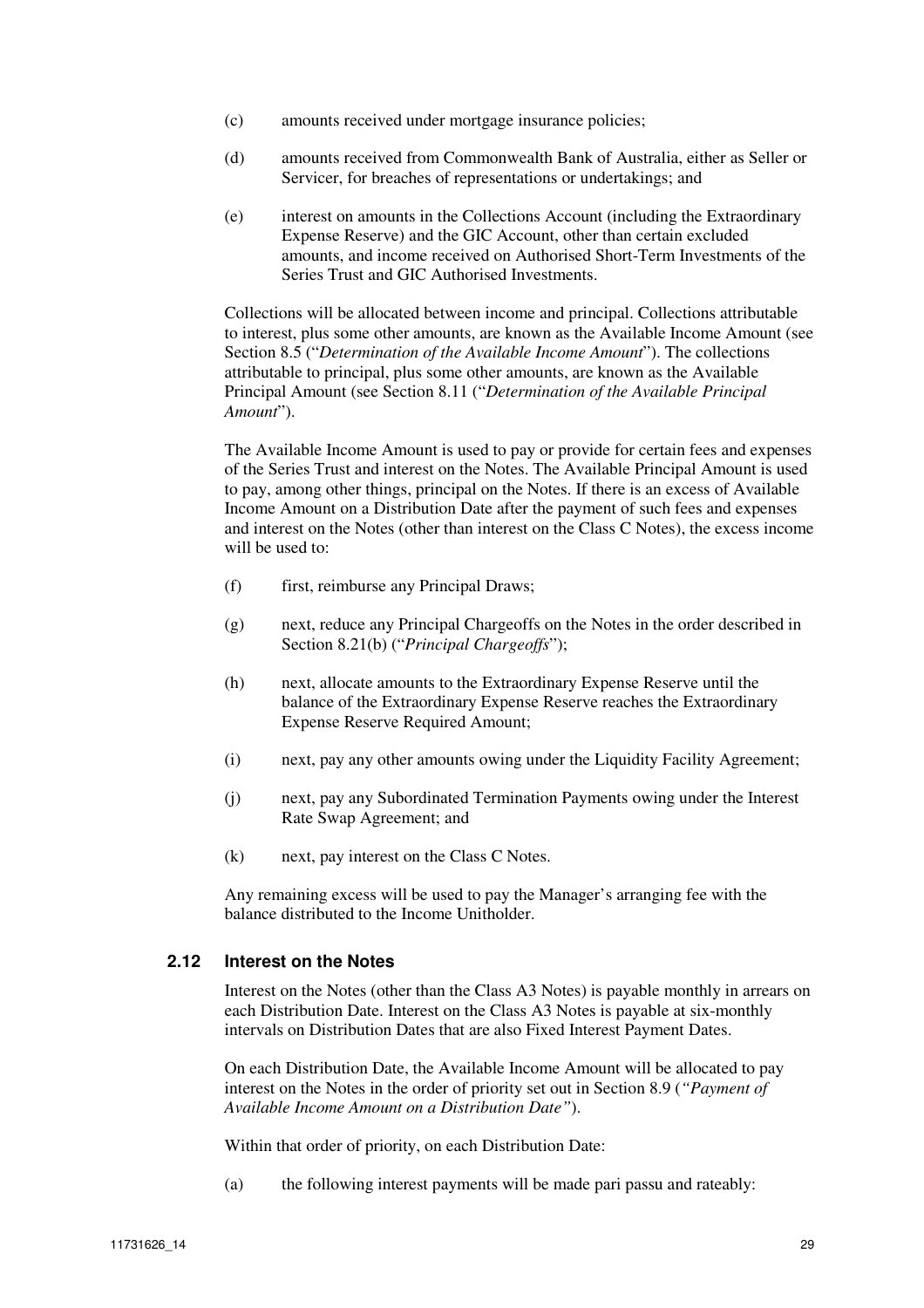- (i) the Class A1 Interest Amount will be payable by the Trustee to the Class A1 Noteholders;
- (ii) the Class A2 Interest Amount will be payable by the Trustee to the Class A2 Noteholders;
- (iii) if that Distribution Date is also a Fixed Interest Payment Date, the Class A3 Interest Amount will be payable by the Trustee to the Class A3 Noteholders;
- (iv) the Class A3-R Interest Amount (if any) will be payable by the Trustee to the Class A3-R Noteholders; and
- (v) the Redraw Interest Amount will be payable by the Trustee to the Redraw Noteholders;
- (b) the Class B Interest Amount will be payable by the Trustee to the Class B Noteholders (pari passu and rateably) only if there are sufficient funds available to pay the Class A1 Interest Amount, the Class A2 Interest Amount, the Class A3 Interest Amount, the Class A3-R Interest Amount and the Redraw Interest Amount to the relevant Class A Noteholders and the Redraw Noteholders (as applicable); and
- (c) the Class C Interest Amount will be payable by the Trustee to the Class C Noteholders (pari passu and rateably) only if there are sufficient funds available to pay the Class A1 Interest Amount, the Class A2 Interest Amount, the Class A3 Interest Amount, the Class A3-R Interest Amount, the Redraw Interest Amount and the Class B Interest Amount to the relevant Class A Noteholders, the Redraw Noteholders and the Class B Noteholders (as applicable).

Interest on the Notes (other than the Class A3 Notes) is payable in arrears on each Distribution Date and is calculated for each Accrual Period in respect of those Notes as the product of:

- (a) the Invested Amount of that Note as of the first day of that Accrual Period, after giving effect to any payments of principal made with respect to such Note on such day;
- (b) the interest rate for such Note for that Accrual Period; and
- (c) a fraction on the numerator of which is the actual number of days in that Accrual Period and the denominator of which is 365 days.

Interest on the Class A3 Notes is payable in arrears on each Fixed Interest Payment Date and is calculated for each Accrual Period for the Class A3 Notes as the product of:

- (d) the Invested Amount of that Class A3 Note as of the first day of that Accrual Period;
- (e) the Class A3 Interest Rate; and
- (f) the RBA Bond Basis (which will be calculated according to the period from 22 February 2014 up to (but excluding) 22 August 2014 (in the case of the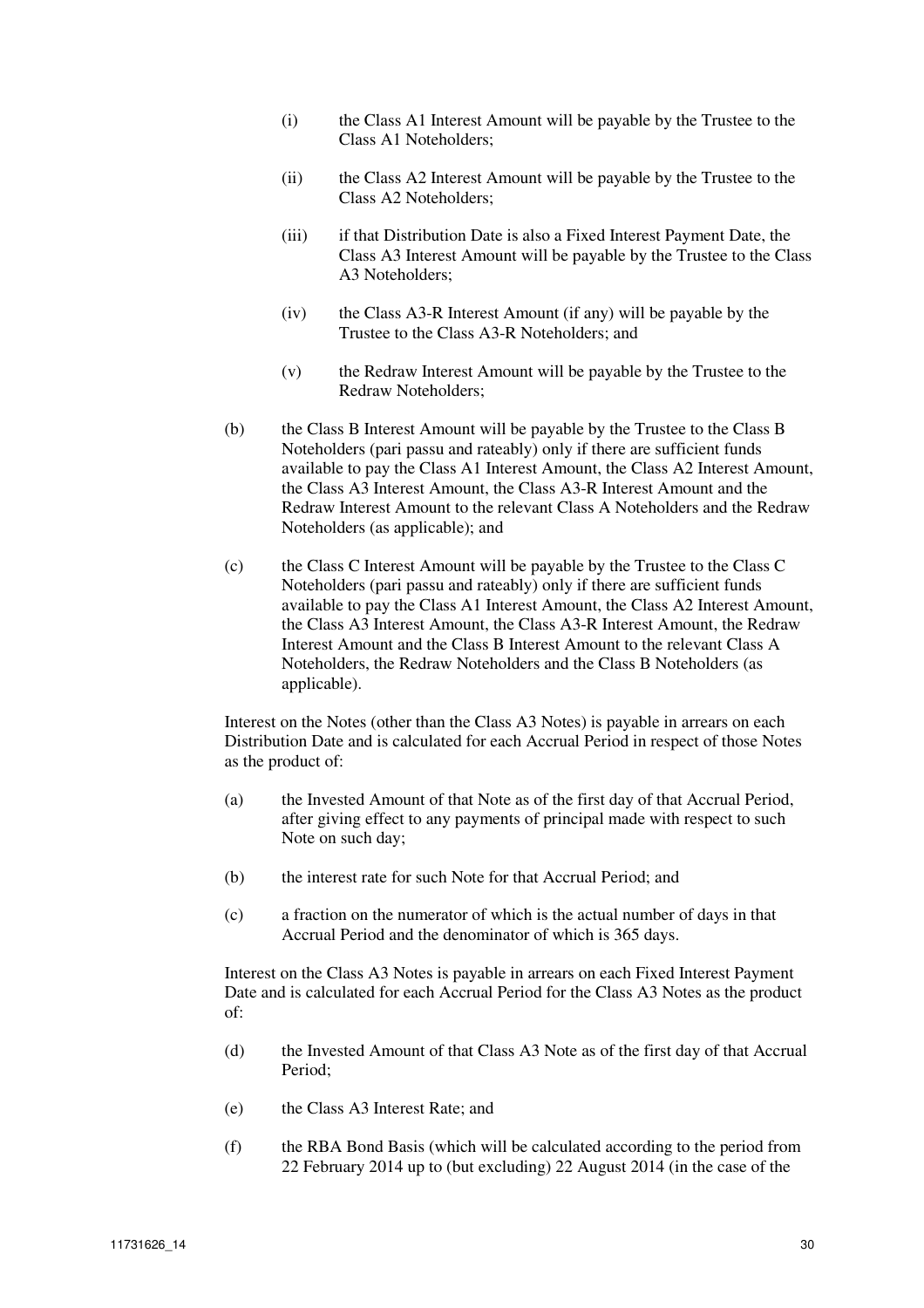first Accrual Period) and then the number of Fixed Interest Payment Dates in each year (in the case of each following Accrual Period).

If the Class A3 Notes are not repaid in full on the Class A3 Refinancing Date or the Class A3 Notes are not refinanced on that day, each Class A3 Note outstanding on the Class A3 Refinancing Date will, with effect from the Class A3 Refinancing Date, be converted to a Class A3-R Note in accordance with Section 8.18 ("*Class A3-R Notes and the Class A3 Refinancing Date*"). In these circumstances, the Class A3-R Interest Rate for those Class A3-R Notes for each Accrual Period from (and including) the Class A3 Refinancing Date is the aggregate of Bank Bill Rate for that Accrual Period and the Class A3 Stepped up Margin.

If the Class A3 Notes are repaid in full at the Class A3 Refinancing Date by the issue of Class A3-R Notes on that day, the interest rate applicable to any Class A3-R Notes for each Accrual Period from (and including) the Class A3 Refinancing Date is the aggregate of Bank Bill Rate for that Accrual Period and the applicable Class A3-R Margin for the relevant Class A3-R Notes as determined in accordance with Section 8.18 ("*Class A3-R Notes and the Class A3 Refinancing Date*") or Section 8.19 ("*Refinancing of Class A3-R Notes with further Class A3-R Notes"*), as the case may be.

#### **2.13 Principal on the Notes**

On each Distribution Date, the Available Principal Amount will be allocated to repay (or provide for repayment of) principal on the Notes and certain other amounts in the order of priority set out in Section 8.12 *("Payment of Available Principal Amount on a Distribution Date"*).

On each Distribution Date, after application towards any Principal Draws and repayment of any Seller Advances remaining unreimbursed, the Available Principal Amount will be applied between the Notes as follows:

- (a) repayments of principal will be payable by the Trustee to the Redraw Noteholders with priority given to Redraw Notes with earlier issue dates until the Invested Amount of the Redraw Notes is reduced to zero;
- (b) the following principal repayments will be made pari passu and rateably:
	- (i) to the Class A Noteholders, an amount of the Available Principal Amount equal to the Class A Principal Allocation will be applied in accordance with Section 8.13 ("*Class A Principal Allocation*"); and
	- (ii) to the Class B Noteholders, an amount of the Available Principal Amount equal to the Class B Principal Allocation will be applied towards repayment of principal in respect of the Class B Notes until the Invested Amount of the Class B Notes is reduced to zero,

only if there are sufficient funds available to make the repayments of principal on the Redraw Notes to the Redraw Noteholders;

(c) repayments of principal will be payable by the Trustee to the Class B Noteholders until the Invested Amount of the Class B Notes is reduced to zero only if there are sufficient funds available to make the repayments of principal on the Redraw Notes and the Class A Notes to the Redraw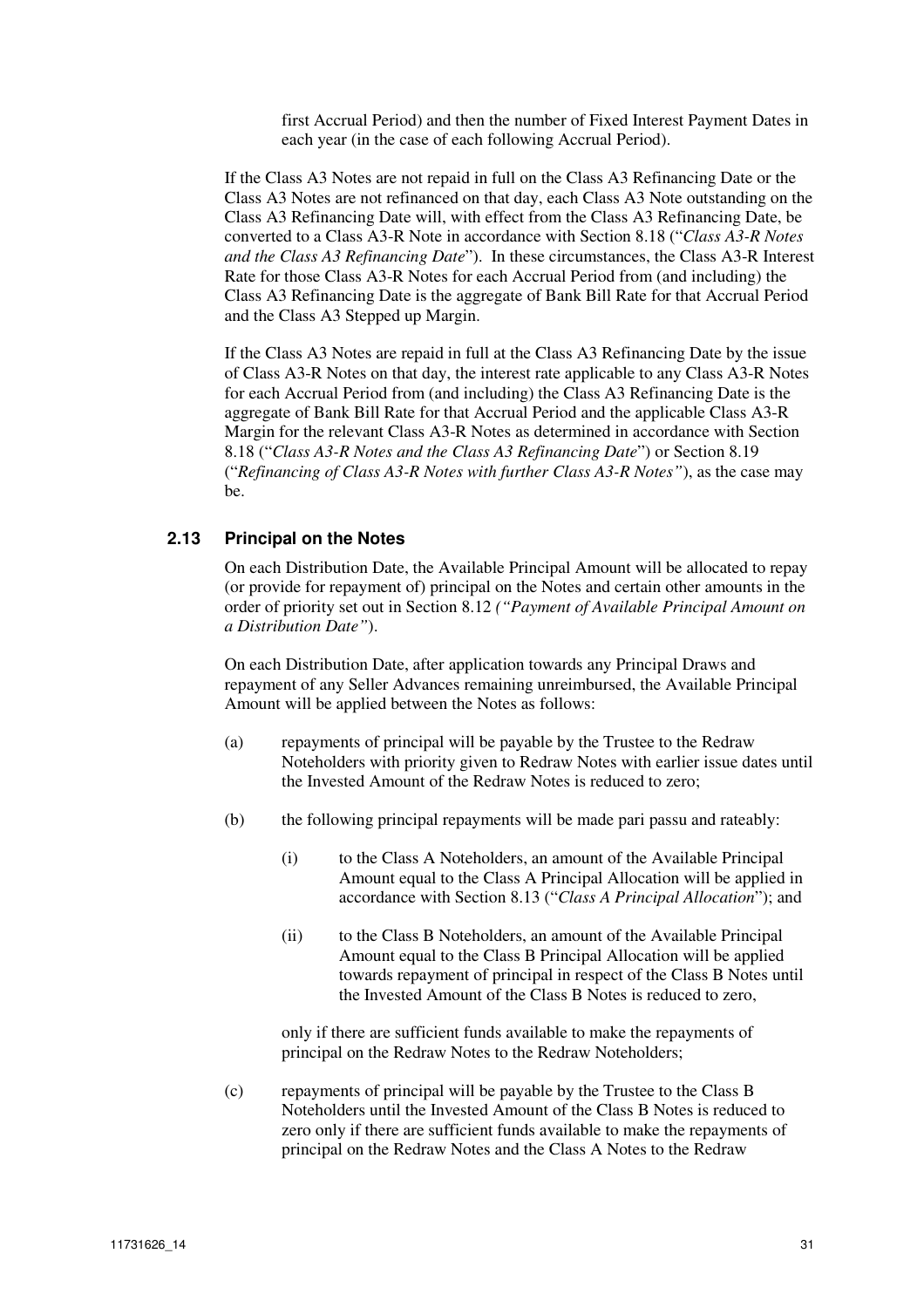Noteholders and the Class A Noteholders in the circumstances and to the extent set out in paragraphs (a) and (b) above; and

(d) repayments of principal will be payable by the Trustee to the Class C Noteholders until the Invested Amount of the Class C Notes is reduced to zero only if there are sufficient funds available to make the repayments of principal on the Redraw Notes, the Class A Notes and the Class B Notes to the Redraw Noteholders, the Class A Noteholders and the Class B Noteholders as set out in paragraphs (a) to (c) (inclusive) above.

The amount to be applied to make repayments of principal on the Notes as described above will vary in accordance with the Stepdown Conditions, with the result that, in some circumstances (if the Stepdown Conditions are satisfied on the relevant Determination Date), and to a limited extent, the Class B Notes will receive principal payments rateably with the Class A Notes pursuant paragraph (b) above. If the Stepdown Conditions are not satisfied on the relevant Determination Date, the amount allocated to the Class B Notes pursuant to paragraph (b) above will be zero (see Section 8.15 ("*Stepdown Conditions*") for more information).

On each Distribution Date, the outstanding principal balance of each Note will be reduced by the amount of the principal payment made on that date on that Note. No principal payments are due on the Class A3 Notes prior to the Class A3 Refinancing Date.

The outstanding principal balance of each Note will also be reduced by the amount of Principal Chargeoffs on the Mortgage Loans allocated to that Note in the following order:

- (a) first, pari passu and rateably in reduction of the Stated Amount of the Class C Notes until the Stated Amount of the Class C Notes is reduced to zero;
- (b) next, once the Stated Amount of the Class C Notes has been reduced to zero, pari passu and rateably in reduction of the Stated Amount of the Class B Notes until the Stated Amount of the Class B Notes is reduced to zero; and
- (c) next, once the Stated Amount of the Class B Notes has been reduced to zero, as follows:
	- (i) an amount equal to the Class A Chargeoff Percentage in reduction of the Stated Amount of the Class A Notes (pari passu and rateably); and
	- (ii) an amount equal to the Redraw Note Chargeoff Percentage in reduction of the Stated Amount of the Redraw Notes (pari passu and rateably),

until the Stated Amounts of the Class A Notes and the Redraw Notes (as applicable) are reduced to zero.

If an Event of Default occurs and the Charge is enforced, the proceeds from the enforcement will be distributed in the order of priority set out in Section 10.6(k) (*"Priorities under the Security Trust Deed"*).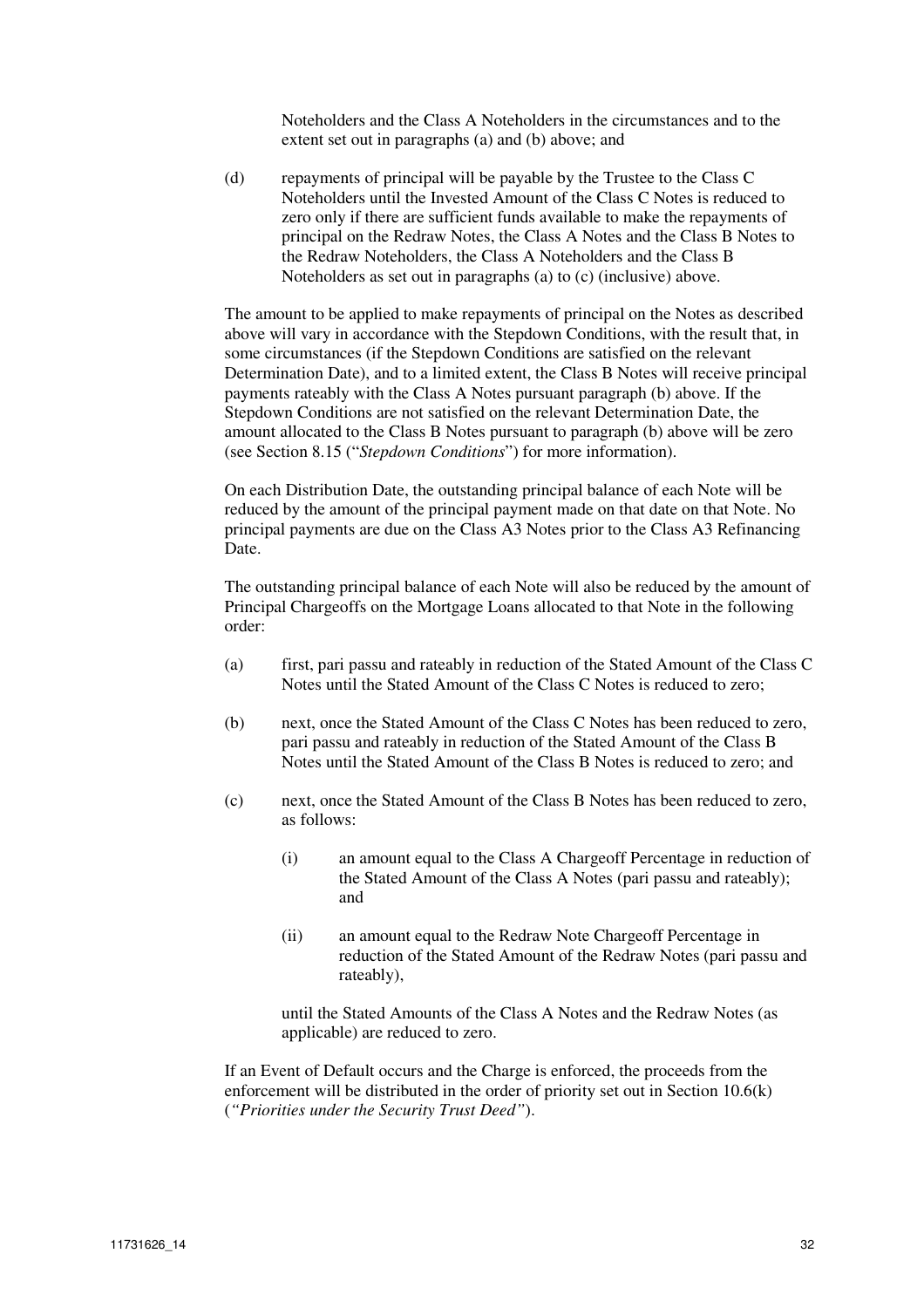### **2.14 Allocation of Cash Flows**

On each Distribution Date the Trustee will allocate interest and principal to each Noteholder to the extent of the Available Income Amount and Available Principal Amount on that Distribution Date available to be applied for these purposes. The charts on the succeeding pages summarise the flow of payments.

#### **Determination of Available Income Amount in relation to each Distribution Date**

#### **Finance Charge Collections**

Amounts received by the Trustee during the preceding Collection Period under the Mortgage Loans in respect of interest, fees and certain other charges.

#### +

#### **Mortgage Insurance Income Proceeds**

Amounts received pursuant to a mortgage insurance policy which the Manager determines should be accounted for in respect of a finance charge loss.

+

#### **Other Income Amounts**

Certain other amounts and certain other receipts in the nature of income (as determined by the Manager) received by the Trustee during the Collection Period ending on that preceding Determination Date.

+

#### **Principal Draw**

Any amount of the Available Principal Amount to be allocated to the Available Income Amount as a Principal Draw on that Distribution Date.

+

#### **Liquidity Facility Advance**

Any advance to be made under the Liquidity Facility on that Distribution Date.

+

#### **Extraordinary Expense Reserve Draw**

Any Extraordinary Expense Reserve Draw to be allocated to the Available Income Amount on that Distribution Date

 $\pm$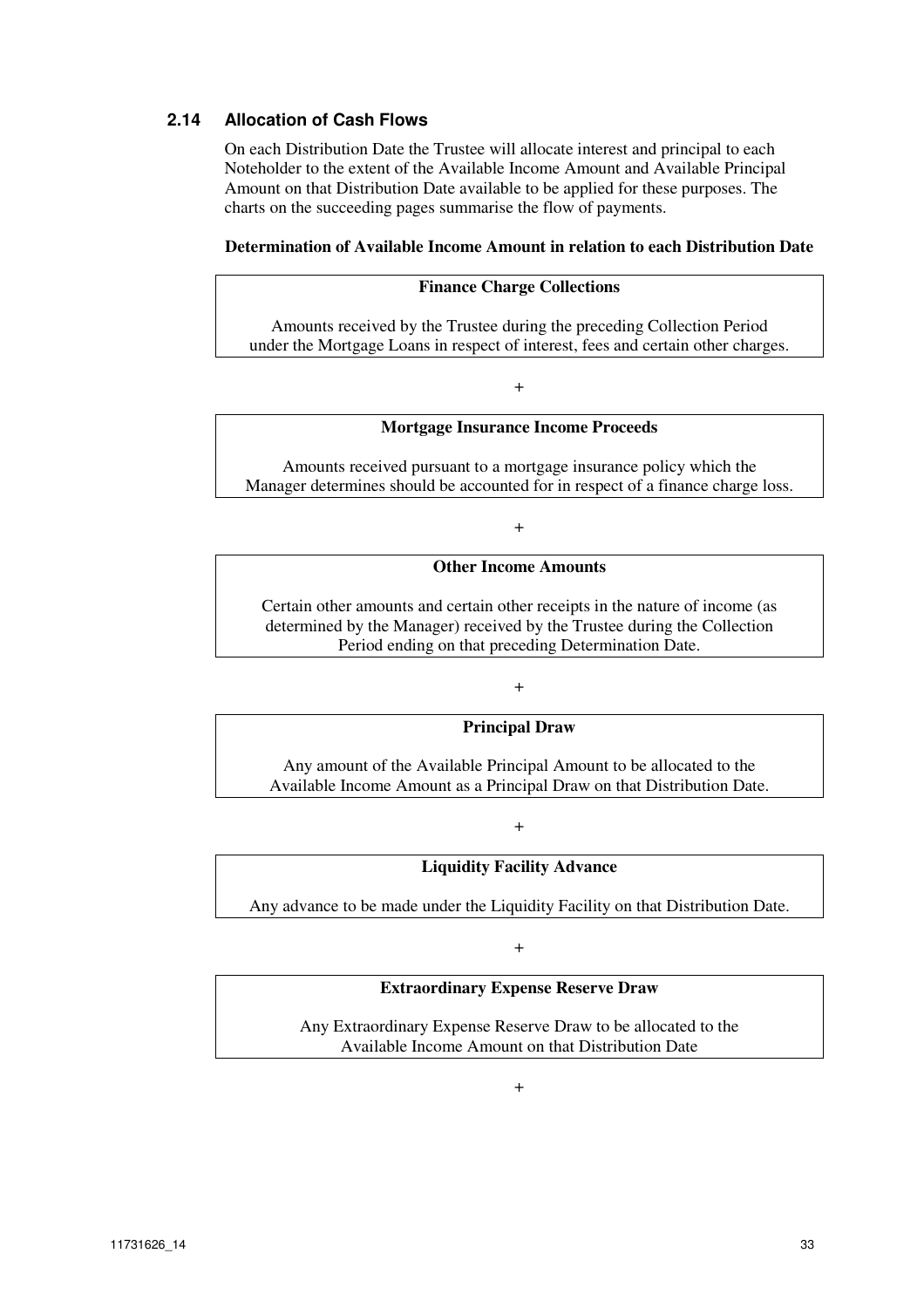### **Other Amounts under Support Facilities**

Other amounts received from a Support Facility Provider which the Manager determines should be included in the Available Income Amount.

=

**Available Income Amount**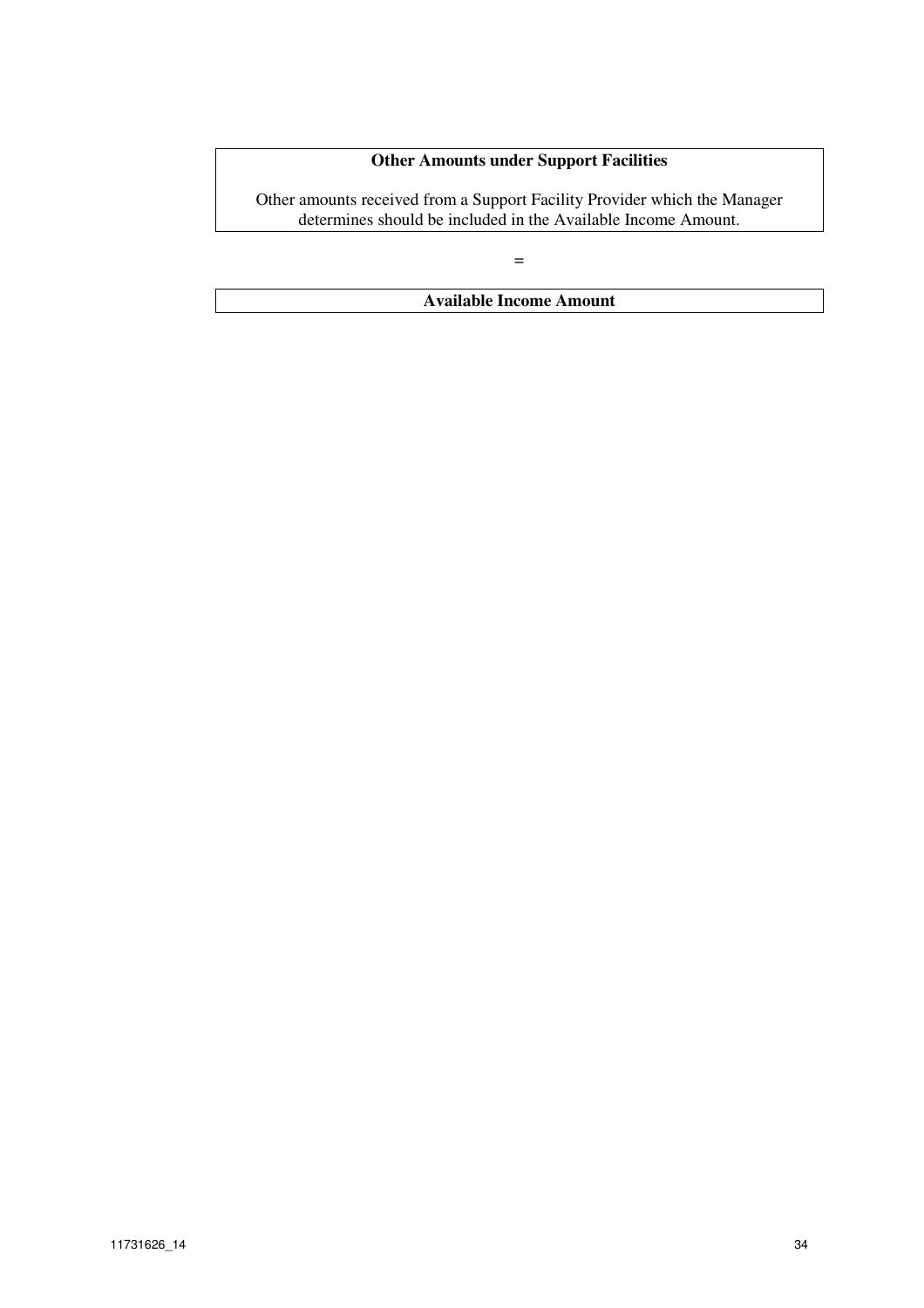## **Payment of Available Income Amount on a Distribution Date**

| At the Manager's discretion, pay \$1 to the Income Unitholder to be dealt with, and<br>held by, the Income Unitholder absolutely.                                                                                                                                                                                                                                                                                                               |  |  |
|-------------------------------------------------------------------------------------------------------------------------------------------------------------------------------------------------------------------------------------------------------------------------------------------------------------------------------------------------------------------------------------------------------------------------------------------------|--|--|
|                                                                                                                                                                                                                                                                                                                                                                                                                                                 |  |  |
| On the first Distribution Date, pay the Accrued Interest Adjustment to<br>Commonwealth Bank of Australia.                                                                                                                                                                                                                                                                                                                                       |  |  |
|                                                                                                                                                                                                                                                                                                                                                                                                                                                 |  |  |
| Pay or make provision for taxes of the Trust, if any.                                                                                                                                                                                                                                                                                                                                                                                           |  |  |
|                                                                                                                                                                                                                                                                                                                                                                                                                                                 |  |  |
| Pay to the Trustee its monthly fee.                                                                                                                                                                                                                                                                                                                                                                                                             |  |  |
|                                                                                                                                                                                                                                                                                                                                                                                                                                                 |  |  |
| Pay to the Security Trustee its monthly fee.                                                                                                                                                                                                                                                                                                                                                                                                    |  |  |
|                                                                                                                                                                                                                                                                                                                                                                                                                                                 |  |  |
| Pay to the Manager its monthly management fee.                                                                                                                                                                                                                                                                                                                                                                                                  |  |  |
|                                                                                                                                                                                                                                                                                                                                                                                                                                                 |  |  |
| Pay to the Servicer its monthly fee.                                                                                                                                                                                                                                                                                                                                                                                                            |  |  |
|                                                                                                                                                                                                                                                                                                                                                                                                                                                 |  |  |
| Pay to the Liquidity Facility Provider the Liquidity Facility Commitment Fee due on<br>that Distribution Date.                                                                                                                                                                                                                                                                                                                                  |  |  |
|                                                                                                                                                                                                                                                                                                                                                                                                                                                 |  |  |
| Pari passu and rateably:                                                                                                                                                                                                                                                                                                                                                                                                                        |  |  |
| pay any net amounts due to the Interest Rate Swap Provider under the<br>Interest Rate Swap Agreement on that Distribution Date other than any<br><b>Subordinated Termination Payment;</b>                                                                                                                                                                                                                                                       |  |  |
| on each Distribution Date which is not a Fixed Interest Payment Date, apply<br>amounts towards retaining in Authorised Short-Term Investments (with a rate<br>of return at least equal to the Bank Bill Rate) an amount equal to the portion<br>of the Trustee's payment on the Class A3 Note Fixed Swap that is due on the<br>following Fixed Interest Payment Date that has accrued since the<br>immediately preceding Distribution Date; and |  |  |
| pay the Liquidity Facility Interest (if any) due on that Determination Date<br>plus any Liquidity Facility Interest remaining unpaid from prior Distribution<br>Dates.                                                                                                                                                                                                                                                                          |  |  |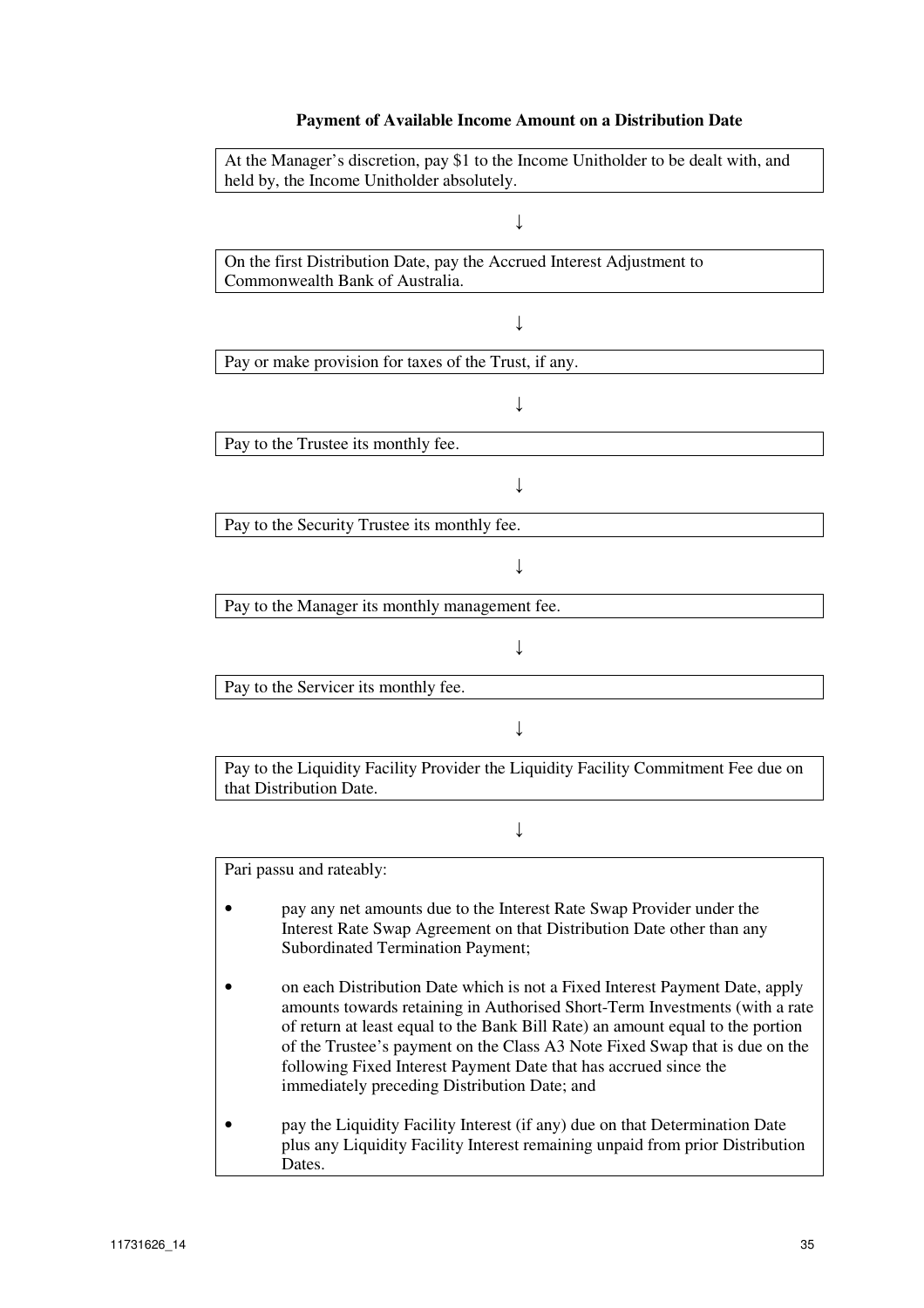↓

Pay all expenses due in the relevant Accrual Period other than those referred to elsewhere in this diagram.

#### ↓

Pay any outstanding Liquidity Facility Advance made on or prior to the previous Distribution Date to the Liquidity Facility Provider.

↓

Pay pari passu and rateably:

- to the Class A1 Noteholders, the interest due on the Class A1 Notes for that Distribution Date together with any unpaid interest in relation to the Class A1 Notes for previous Distribution Dates;
- to the Class A2 Noteholders, the interest due on the Class A2 Notes for that Distribution Date together with any unpaid interest in relation to the Class A2 Notes for previous Distribution Dates;
- if that Distribution Date is also a Fixed Interest Payment Date, to the Class A3 Noteholders, the interest due on the Class A3 Notes for that Fixed Interest Payment Date together with any unpaid interest in relation to the Class A3 Notes for previous Fixed Interest Period Dates;
- to the Class A3-R Noteholders, the interest due on the Class A3-R Notes for that Distribution Date together with any unpaid interest in relation to the Class A3-R Notes for previous Distribution Dates; and
- to the Redraw Noteholders, the interest due on the Redraw Notes for that Distribution Date together with any unpaid interest in relation to the Redraw Notes for previous Distribution Dates.

↓

Pay to the Class B Noteholders the interest due on the Class B Notes for that Distribution Date together with any unpaid interest in relation to the Class B Notes for previous Distribution Dates.

 $\perp$ 

Allocate the amount of any unreimbursed Principal Draws to the Available Principal Amount for payment on that Distribution Date.

↓

Allocate the amount of any unreimbursed Principal Chargeoffs to the Available Principal Amount for payment.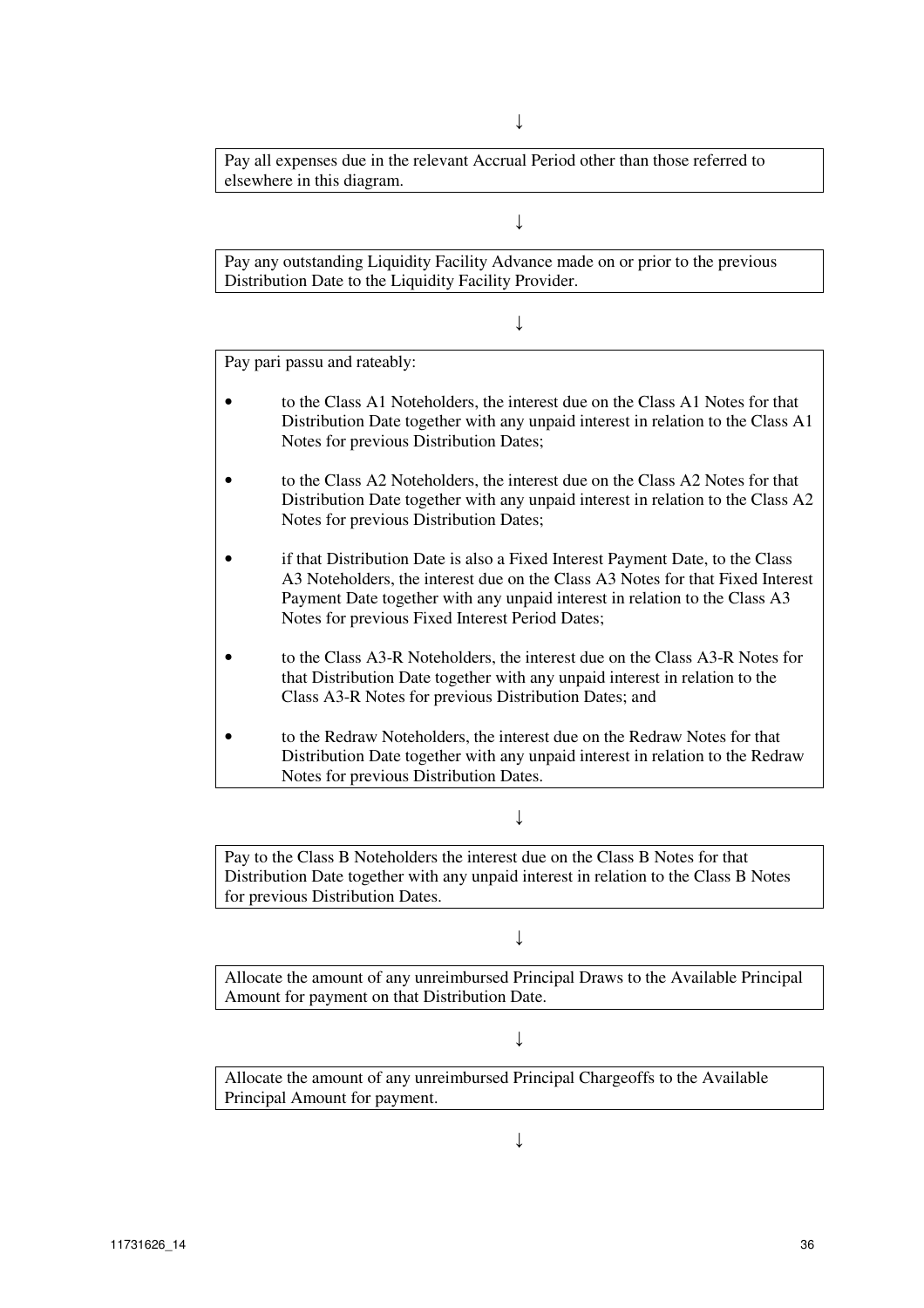Allocate an amount to the Extraordinary Expense Reserve until the balance of the Extraordinary Expense Reserve is equal to the Extraordinary Expense Reserve Required Amount.

### ↓

Pay to the Liquidity Facility Provider any other amounts owing under the Liquidity Facility Agreement.

↓

Pay pari passu and rateably any Subordinated Termination Payments payable to the Interest Rate Swap Provider in accordance with the Interest Rate Swap Agreement.

↓

Pay to the Class C Noteholders the interest due on the Class C Notes for that Distribution Date together with any unpaid interest in relation to the Class C Notes for previous Distribution Dates (unless the Trustee, at the direction of the Manager, is to redeem the Class C Notes on that Distribution Date without paying accrued interest on those Class C Notes).

↓

Pay to the Manager its arranging fee and any unpaid arranging fee from prior Distribution Dates.

↓

Pay any remaining amounts to the Income Unitholder.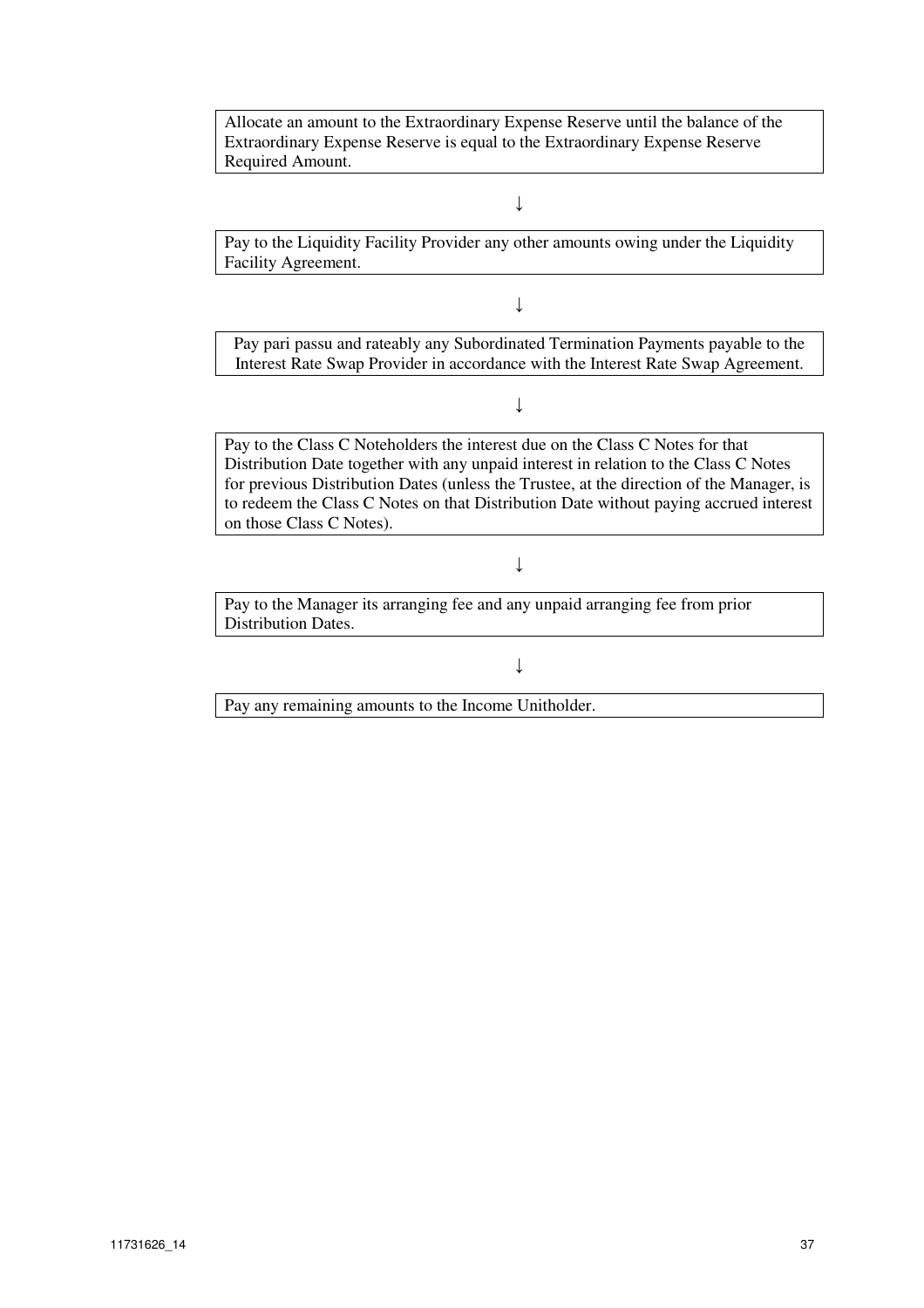#### **Determination of Available Principal Amount in relation to each Distribution Date**

### **Principal Collections**

Amounts received by the Trustee during the preceding Collection Period under the Mortgage Loans in respect of principal other than as described below.

# + **Other Principal Amounts**

Prepayments of principal on the Mortgage Loans received by the Trustee during the preceding Collection Period, amounts received pursuant to a Mortgage Insurance

Policy which the Manager determines should be accounted for on the preceding Determination Date in respect of a principal loss, certain other amounts received by the Trustee during the preceding Collection Period, certain other receipts in the nature of principal, as determined by the Manager, received by the preceding Determination Date and, for the first Distribution Date, the amount, if any, by which the proceeds of

issue of the Notes (together with any net payment received by the Trustee on the Closing Date under the Class A3 Note Fixed Swap) exceeds the consideration for the

Mortgage Loans acquired by the Series Trust and, for the first Determination Date after the Class A3 Refinancing Date, the amount of any surplus funds in the GIC Account after redemption of the Class A3 Notes and, for the first Determination Date after the Class A3-R Refinancing Date, the amount of any surplus issuance proceeds of Further Class A3-R Notes after redemption of Initial Class A3-R Notes and, on the Distribution Date on which the Notes are to be redeemed in full, the amount of any surplus funds in the Extraordinary Expense Reserve after any Extraordinary Expense Reserve Draw on that date.

#### +

#### **Principal Chargeoff Reimbursement**

The amount allocated from the Available Income Amount on that Distribution Date towards unreimbursed Principal Chargeoffs.

#### +

### **Redraw Note Amount**

The proceeds of issue of any Redraw Notes on that Determination Date or during the Collection Period ending on that Determination Date but excluding the immediately preceding Determination Date, less the amount of those proceeds applied by the Trustee during the Collection Period to reimburse Commonwealth Bank of Australia for outstanding redraws and further advances (other than further advances which cause the related Mortgage Loan to be removed from the Series Trust).

#### +

#### **Principal Draw Reimbursement**

The amount allocated from the Available Income Amount on that Distribution Date towards unreimbursed Principal Draws.

# = **Available Principal Amount**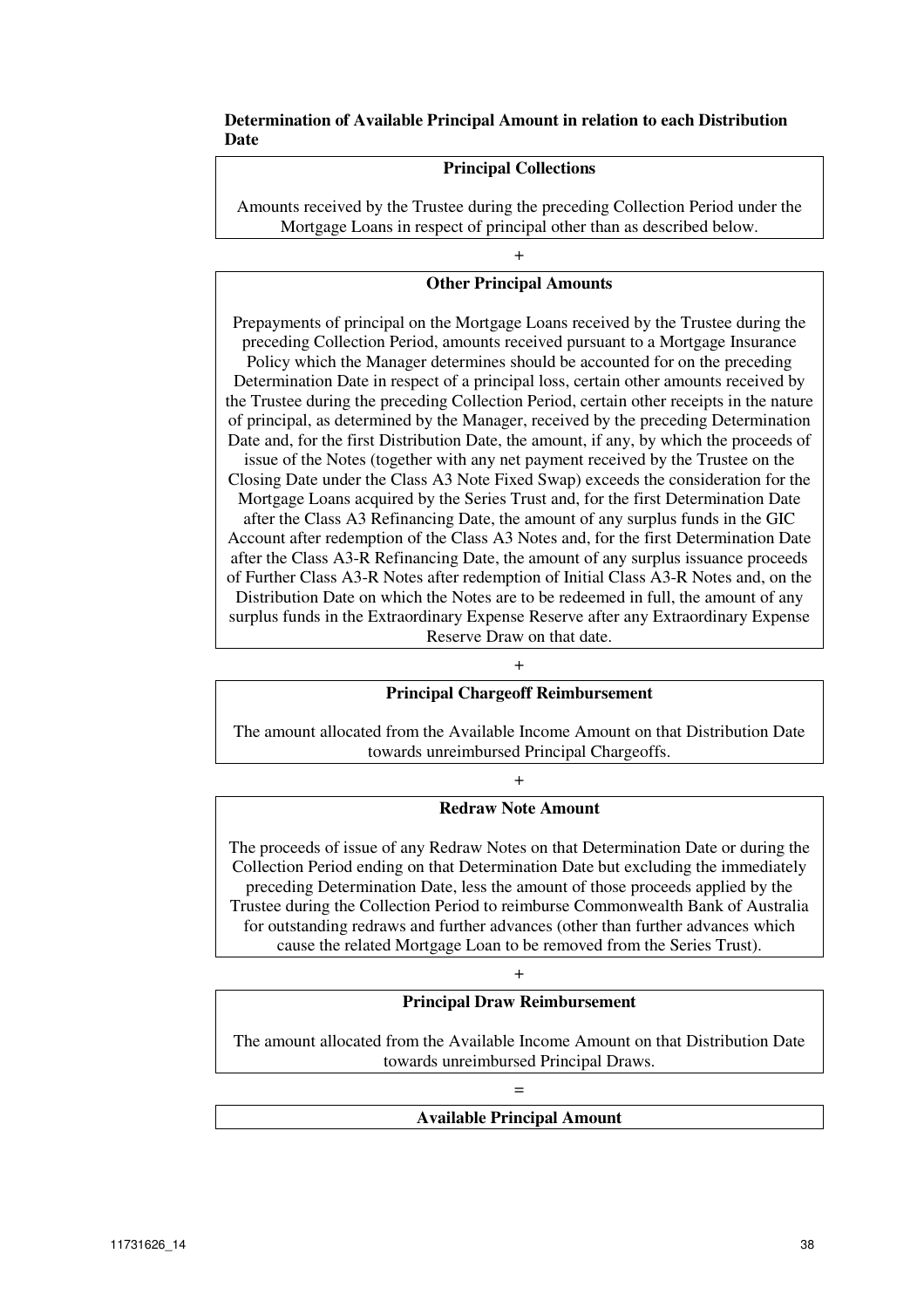#### **Payment of Available Principal Amount on a Distribution Date**

#### **Principal Draws**

Allocate an amount to be applied as a Principal Draw for the immediately preceding Determination Date to the Available Income Amount to meet any Gross Income Shortfall.

↓

#### **Redraws and Further Advances**

Repay to the Seller any redraws and further advances under the Mortgage Loans, other than further advances which cause the related Mortgage Loan to be removed from the Series Trust, made by the Seller during or prior to the preceding Collection Period just ended and which have not been previously repaid.

↓

#### **Redraw Notes**

Repay pari passu and rateably to the Redraw Noteholders principal on the Redraw Notes in order of their issue until the Invested Amount of the Redraw Notes is reduced to zero.

#### ↓

#### **Class A Noteholders**

Apply the remaining Available Principal Amount equal to the Class A Principal Allocation as follows:

- the Class A1 and A3 Proportion is to be applied:
	- first, pari passu and rateably to the Class A1 Noteholders in or towards repayment of principal on the Class A1 Notes until the Invested Amount of the Class A1 Notes is reduced to zero; and
	- second:
		- on or prior to the Class A3 Refinancing Date, to the GIC Account until the GIC Balance is equal to the aggregate Invested Amount of the Class A3 Notes; and
		- after the Class A3 Refinancing Date, to the Class A3-R Noteholders in or towards repayment of principal in respect of the Class A3-R Notes, pari passu and rateably amongst the Class A3-R Notes until the Invested Amount of the Class A3-R Notes is reduced to zero; and
- the Class A2 Proportion is to be applied pari passu and rateably to the Class A2 Noteholders in or towards repayment of principal in respect of the Class A2 Notes, until the Invested Amount of the Class A2 Notes is reduced to zero.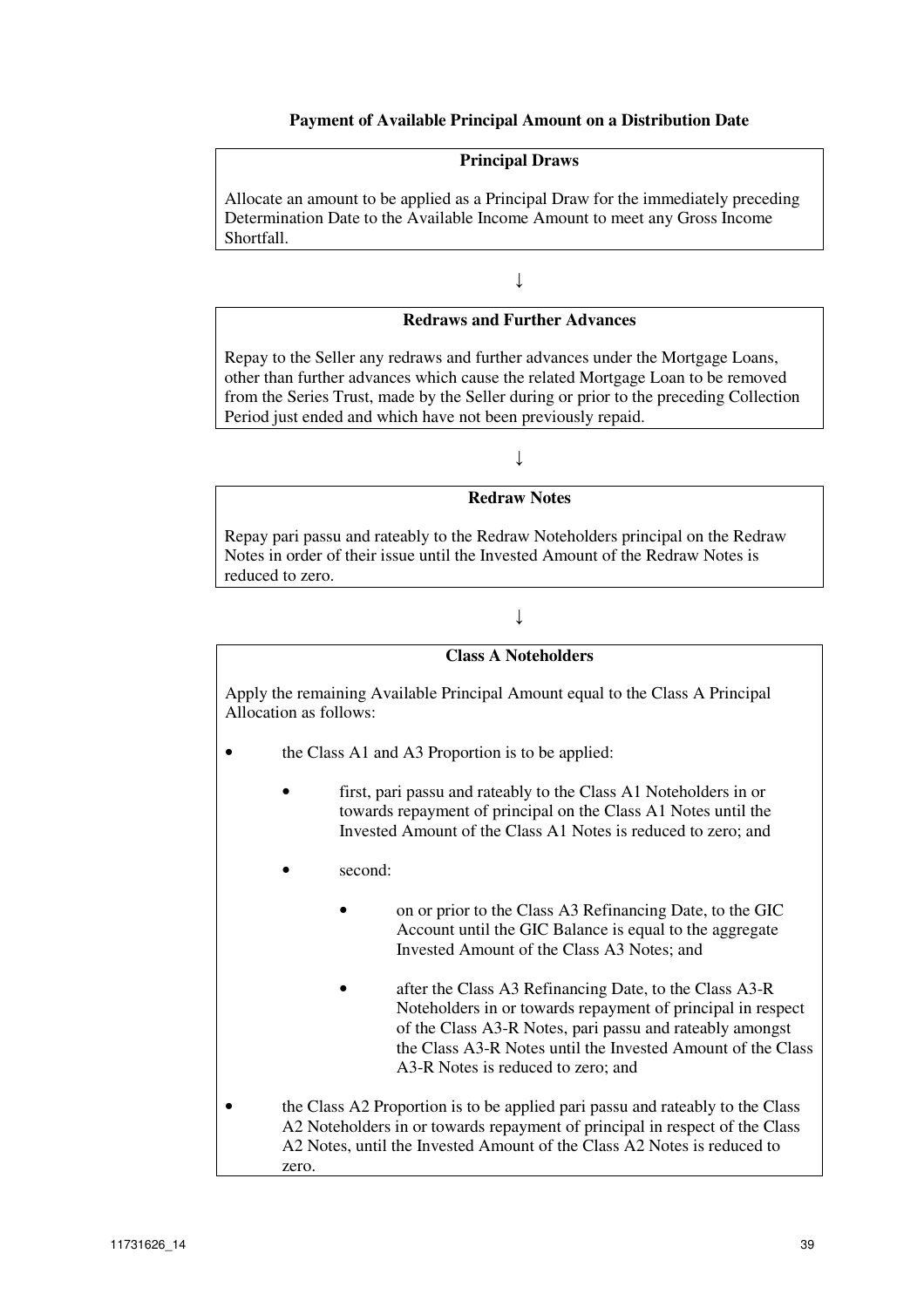However, if the Stepdown Conditions are satisfied, principal on the Class A Notes will be paid rateably with the Class B Notes to the extent described in Section 8.12 ("*Payment of the Available Principal Amount on a Distribution Date*").

#### $\overline{\mathbf{I}}$

#### **Class B Noteholders**

Repay pari passu and rateably to the Class B Noteholders principal on the Class B Notes until the Invested Amount of the Class B Notes is reduced to zero.

However, if the Stepdown Conditions are satisfied, principal on the Class B Notes will be paid rateably with the Class A Notes to the extent described in Section 8.12 ("*Payment of the Available Principal Amount on a Distribution Date*").

### $\downarrow$

### **Class C Noteholders**

Repay pari passu and rateably to the Class C Noteholders principal on the Class C Notes until the Invested Amount of the Class C Notes is reduced to zero.

#### ↓

#### **Capital Unitholder**

Pay any remaining amounts to the Capital Unitholder.

#### **2.15 Miscellaneous**

#### (a) **Transfer**

Unless lodged in Austraclear, the Notes (other than Redraw Notes) may only be purchased or sold by execution and registration of a Security Transfer. For further details, see Section 8.2(c) ("*Transfer of Notes*").

A Note (other than a Redraw Note) can only be transferred if:

- (i) the relevant offer for sale or invitation to purchase:
	- A. does not require disclosure to investors under Part 6D.2 of the Corporations Act;
	- B. is not made to a Retail Client; and
	- C. complies with all applicable laws in all jurisdictions in which the offer or invitation is made; and
- (ii) the relevant offer or invitation is in accordance with Regulation S under the Securities Act or pursuant to an exemption from the registration requirements of the Securities Act. Terms used in this paragraph have the meaning given to them by Regulation S under the Securities Act (see Section 14 (*"Selling Restrictions"*) for more details).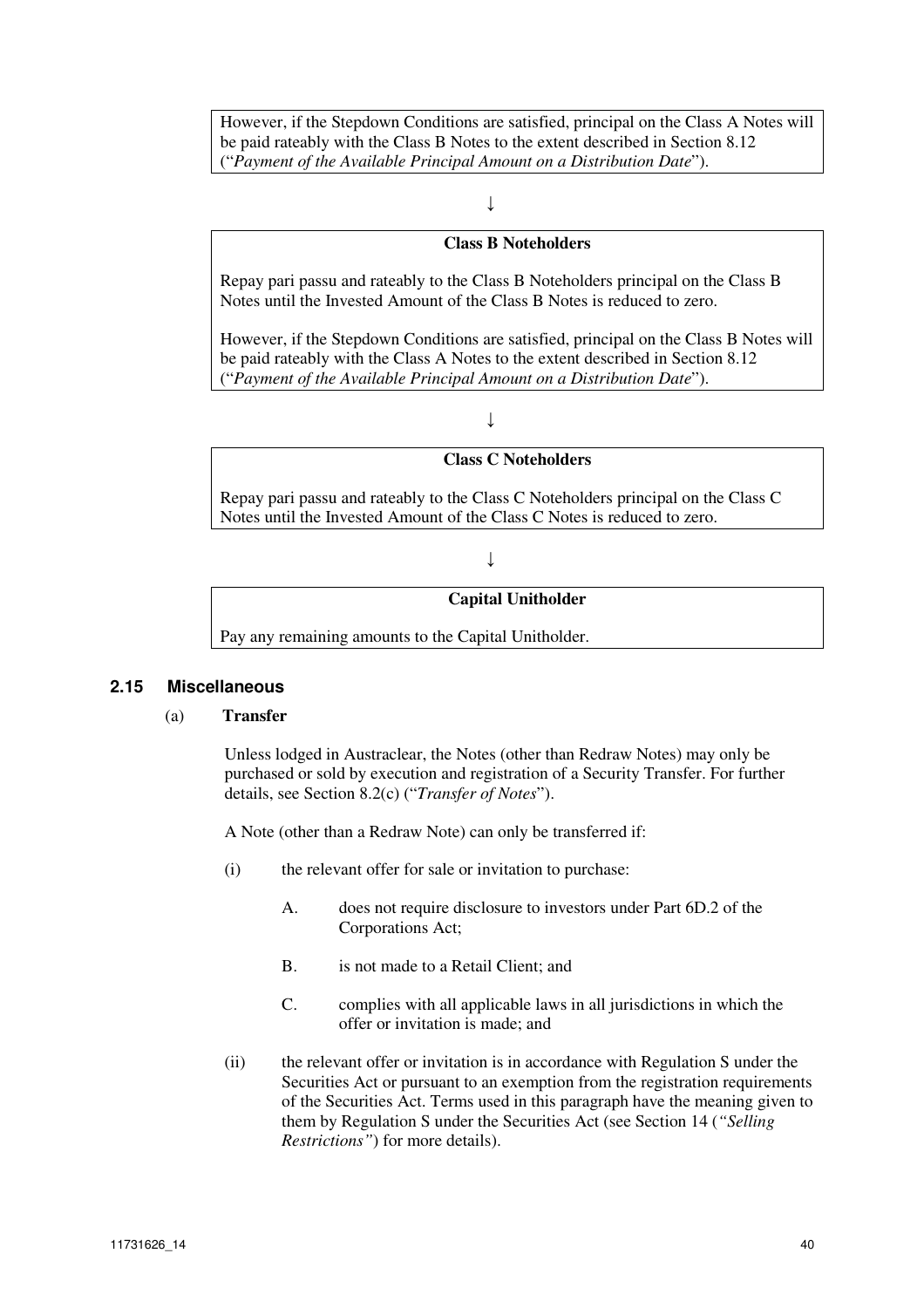#### (b) **Austraclear**

It is intended that the Notes (other than Redraw Notes) will be lodged in Austraclear after issue. Any subsequent transfer of a Note (other than a Redraw Note) must be in accordance with the Austraclear Regulations so long as the relevant Note (other than a Redraw Note) is held in Austraclear. For further details, see Section 8.2(c) (*"Transfer of Notes"*).

#### (c) **Stamp Duty**

The Manager has received advice that neither the issue, the transfer, nor the redemption of the Notes (other than Redraw Notes) will currently attract stamp duty in any jurisdiction of Australia. For further details, see Section 12 (*"Taxation considerations"*).

#### (d) **Withholding Tax and Tax File Numbers**

Payments of principal and interest on the Notes will be reduced by any applicable withholding taxes. The Trustee is not obligated to pay any additional amounts to Noteholders to cover any withholding taxes.

Under present law, interest and other amounts paid on the Notes will not be subject to Australian interest withholding tax if they are issued in accordance with certain prescribed conditions set out in section 128F of the Tax Act and they are not acquired directly or indirectly by any Offshore Associate of the Trustee or Commonwealth Bank of Australia. Accordingly, Offshore Associates of the Trustee or Commonwealth Bank of Australia should not acquire any Notes.

Under current tax law, tax will be deducted on payments to a holder of a Note who is an Australian resident or a nonresident who holds the Notes in connection with a business carried on at or through a permanent establishment in Australia, who does not provide the Trustee with a tax file number or Australian Business Number (where applicable) unless an exemption applies to that Noteholder.

Noteholders and prospective Noteholders should obtain advice from their own tax advisers in relation to the tax implications of an investment in the Notes.

For further details see Section 12 (*"Taxation considerations"*).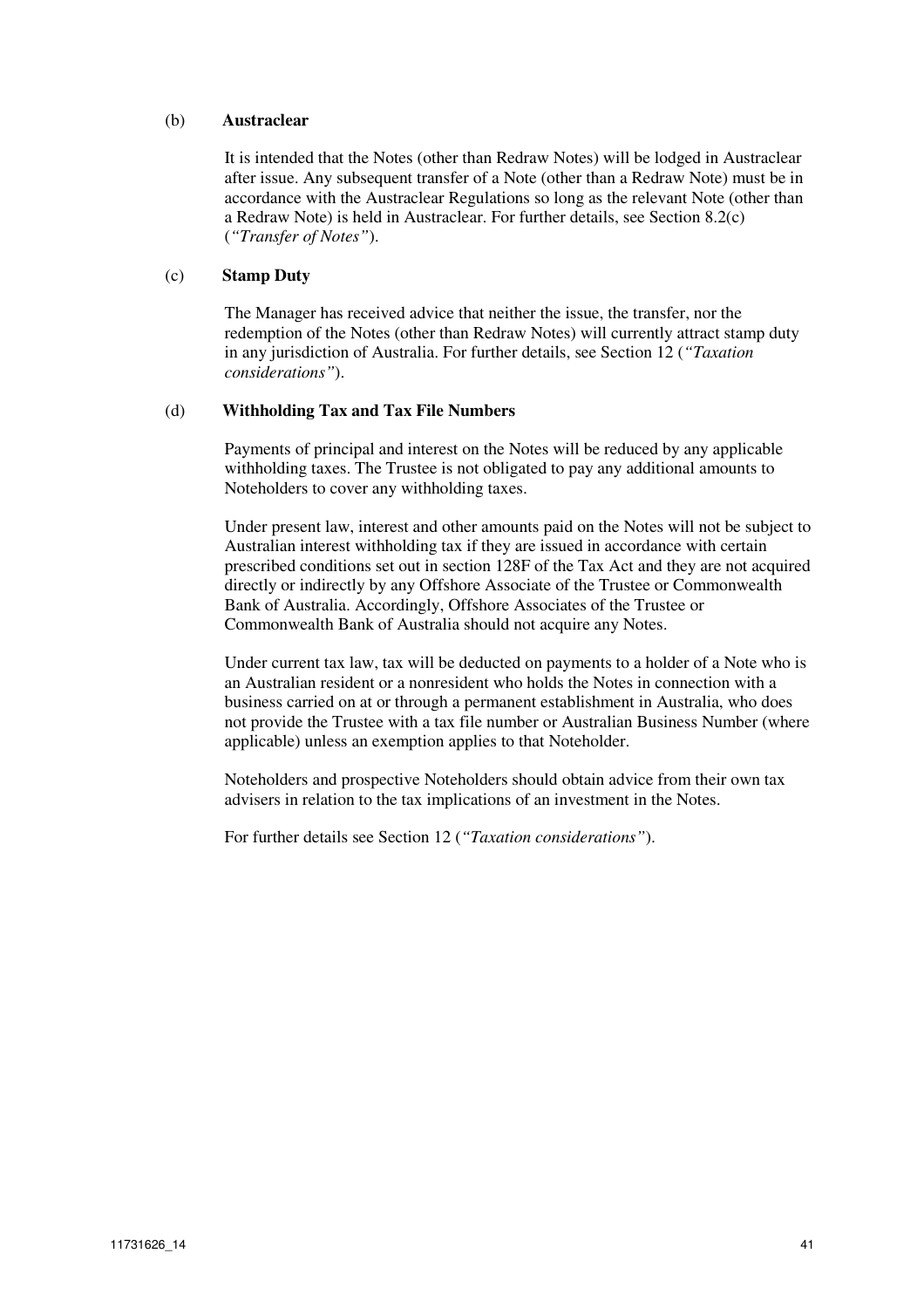# **3 Some risk factors**

The purchase, and subsequent holding, of the Notes is not free of risk. The Manager believes that the risks described below are some of the principal risks inherent in the transaction for Noteholders and that the discussion in relation to the Notes indicates some of the possible implications for Noteholders. However, the inability of the Trustee to pay interest or principal on the Notes may occur for other unforeseen reasons and the Manager does not in any way represent that the description of the risks outlined below is exhaustive. It is only a summary of some particular risks. Further, although the Manager believes that the various structural protections available to Noteholders lessen certain of these risks, there can be no assurance that these measures will be sufficient to ensure the payment of interest or principal on the Notes on a timely or full basis. Prospective investors should also read the detailed information set out elsewhere in this Information Memorandum and make their own independent investigation and seek their own independent advice as to the potential risks involved in purchasing and holding the Notes.

# **3.1 Limited Liability Under the Notes**

The Notes are debt obligations of the Trustee in its capacity as Trustee of the Series Trust. The Trustee's liability in respect of the Notes is limited to, and can be enforced against the Trustee only to the extent to which it can be satisfied out of, the Assets of the Series Trust out of which the Trustee is actually indemnified for the liability except in certain limited circumstances (as to which see Section 10.3(g) ("*Limitation of the Trustee's Liability*")).

# **3.2 Secondary Market Risk**

The Dealers have undertaken to use reasonable endeavours, subject to market conditions, to assist Noteholders (other than Redraw Noteholders and Class A3-R Noteholders) so requesting to locate potential purchasers of the relevant Notes from time to time in order to facilitate liquidity in the relevant Notes. However, there is no assurance that any secondary market for the Notes will develop or, if one does develop, that it will provide liquidity of investment or will continue for the life of the Notes.

The risk that a secondary market in the Notes will not develop, cease to develop or fail is increased during major disruptions in the capital markets. Such disruptions may not be limited to issues which are directly relevant to the Assets of the Series Trust and which therefore may appear to be unrelated to the Notes. For example, there has been a significant downturn in the global credit markets in recent times, which during the "global financial crisis" was precipitated by performance concerns in the "sub-prime" loan market in the United States. Due to the way in which those "sub-prime" loans were funded in the capital markets, many investors with exposure to sub-prime loans were forced to revalue their investments based on current market prices and liquidate holdings which crystallised losses.

The global debt capital markets experienced disruptions worldwide resulting from reduced investor demand for debt instruments, including mortgage-backed securities. A prolonged reduction in demand for mortgage-backed or other debt securities (including in relation to Australian prime residential mortgage backed securities), alone or in combination with increases in prevailing market interest rates, may adversely affect the market value of the Notes and may adversely affect the ability of the Noteholders to sell the Notes.

In so far as these disruptions continue to have destabilising effects in the debt capital markets, there is no certainty as to how long those effects will continue or the extent to which they may improve or deteriorate.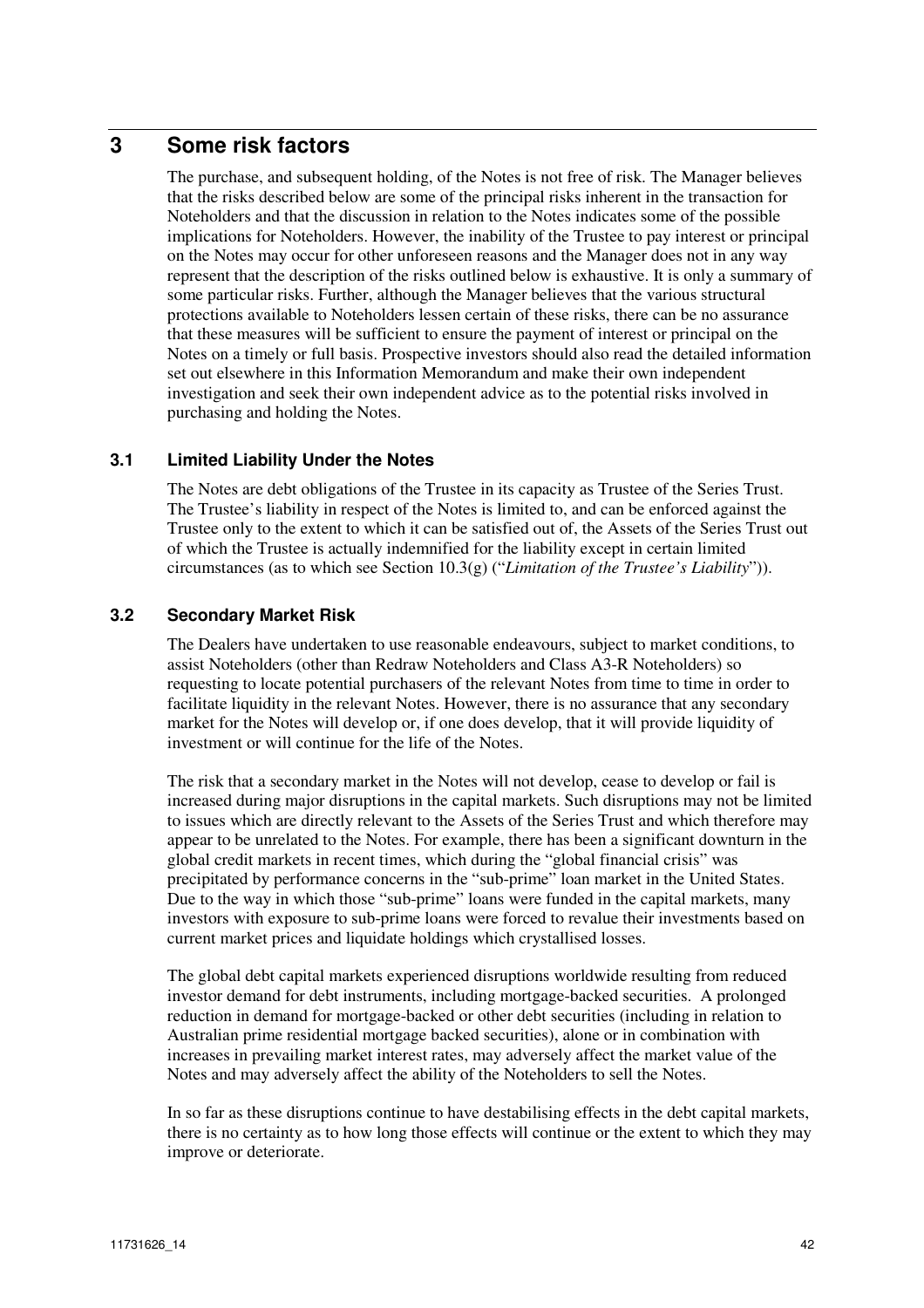Further, these market conditions have demonstrated that there is no certainty as to whether the price of the Notes will be affected by factors which are unrelated to the credit quality of the Notes. For example, the price of the Notes may be affected by issues including the performance of debt instruments of other Medallion Trust Programme trusts, even though these events may have no direct correlation to the quality of the Assets of the Series Trust.

# **3.3 Timing of Principal Payments**

If the Notes were bought above face value, the yield on the Notes will drop if the principal payments occur at a faster than expected rate. If the Notes were bought below face value, the yield on the Notes will drop if principal payments occur at a slower than expected rate. Set out below is a description of some circumstances in which the Trustee may receive early or delayed repayments of principal on the Mortgage Loans and, as a result of which, the Noteholders may receive repayments of principal on the Notes earlier or later than would otherwise have been the case:

- (a) enforcement proceeds received by the Trustee due to a borrower having defaulted on its Mortgage Loan;
- (b) receipt of insurance proceeds by the Trustee in relation to an insurance claim in respect of a Mortgage Loan;
- (c) repurchases of Mortgage Loans by Commonwealth Bank of Australia as a result of any one of the following occurring:
	- (i) the discovery and subsequent notice by the Trustee, Commonwealth Bank of Australia or the Manager, no later than 5 Business Days prior to the expiry of the Prescribed Period, that any of the representations and warranties made by Commonwealth Bank of Australia in respect of that Mortgage Loan were incorrect when given (see Section 6.7 (*"Undertakings by the Seller"*));
	- (ii) Commonwealth Bank of Australia making a further advance under a Mortgage Loan which causes the scheduled principal balance for that Mortgage Loan to be exceeded by more than 1 scheduled monthly instalment (see Section 7.4(c) ("*Redraws and Further Advances*"));
	- (iii) a Potential Termination Event occurs which leads to the Series Trust being terminated early and the Mortgage Loans being repurchased by Commonwealth Bank of Australia or sold to a third party (see Section 9.1 *("Termination of the Trust"*));
	- (iv) Commonwealth Bank of Australia exercising its option to repurchase the balance of the Mortgage Loans following the termination of the Series Trust or on any Distribution Date falling on or after the Call Date (see Section 8.25 (*"Optional Redemption of the Notes"*));
- (d) the Servicer is obliged to service the Mortgage Loans in accordance with its servicing guidelines or, to the extent not covered by the servicing guidelines, the standards and practices of a prudent lender in the business of making and servicing retail home loans. There is no definitive view as to whether the standards and practices of a prudent lender in the business of making and servicing retail home loans do or do not include the Servicer's own franchise considerations. If those considerations are included the Servicer would be entitled to consider its own reputation and future business writing prospects in making a determination as to how current Mortgage Loans are administered. Such a course may result in a delay of principal returns to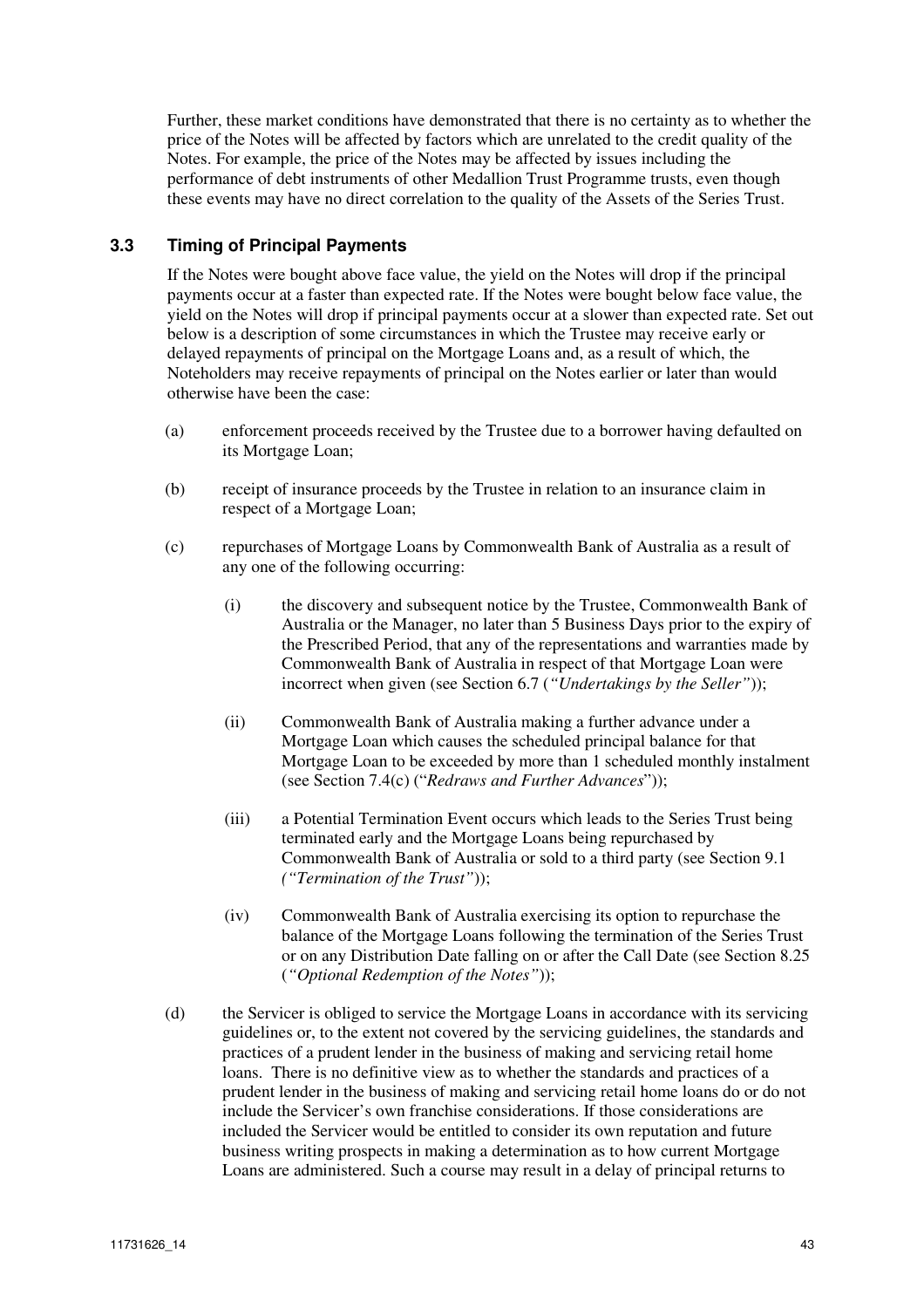Noteholders. The Servicer is, however, required to give undertakings as to how it will administer the Mortgage Loans (see Section 11.1(c) (*"Undertakings by the Servicer*")) and comply with the express limitations in the Series Supplement;

- (e) the terms and conditions of the Mortgage Loans and related securities allow borrowers, with the consent of Commonwealth Bank of Australia, to substitute their mortgaged property with a different mortgaged property without necessitating the repayment of the Mortgage Loan in full. Mortgage Loans which are secured by mortgaged property which may be substituted in this way may show a slower rate of prepayment than Mortgage Loans secured by mortgaged property which cannot be substituted in this way;
- (f) the terms and conditions of a Mortgage Loan and its related securities may allow a borrower, at the discretion of Commonwealth Bank of Australia, to redraw funds previously prepaid by that borrower (see Section 7.4(c) (*"Redraws and Further Advances"*)). This may slow the rate of prepayment on the Mortgage Loans;
- (g) the mortgage which secures a Mortgage Loan may also secure other financial accommodation provided by Commonwealth Bank of Australia. If the mortgagor is in default under that other financial accommodation and Commonwealth Bank of Australia enforces the relevant mortgage, the proceeds of enforcement will be made available to the Trustee (in priority to Commonwealth Bank of Australia) for repayment of the Mortgage Loan. This may in turn result in the relevant Mortgage Loan being prepaid earlier than would otherwise be the case. This may occur notwithstanding there being no default under the Mortgage Loan; and
- (h) the Trustee transferring (on the direction of the Manager) some or all of the Mortgage Loans to another trust established under the Master Trust Deed on any Distribution Date falling on or after the Call Date (see Section 8.25 (*"Optional Redemption of the Notes"*)).

### **3.4 Prepayment then Non-Payment**

There is the possibility that borrowers who have prepaid an amount of principal under their Mortgage Loans do not continue to make scheduled payments under the terms of their Mortgage Loans. Consistent with standard Australian banking practice, the Servicer does not consider such a Mortgage Loan to be in arrears until such time as the actual principal balance has exceeded the then current scheduled principal balance.

The failure of borrowers to make payments when due after an amount has been prepaid under their Mortgage Loans may affect the ability of the Trustee to make timely payments of interest and principal to Noteholders. If the Trustee has insufficient funds to pay interest on the Notes (other than the Class C Notes) because the above situation has occurred, the Trustee may allocate funds from the Available Principal Amount towards meeting the amount of the deficiency as a Principal Draw. If there is still a shortfall after application of the Principal Draw, the Trustee may be entitled to make a drawing under the Liquidity Facility or the Extraordinary Expense Reserve for the amount of the shortfall up to a total aggregate amount equal to the un-utilised portion of the Liquidity Facility Limit or the balance of the Extraordinary Expense Reserve (as applicable). The Liquidity Facility and the Extraordinary Expense Reserve mitigate the risk of such a deficiency but may not be sufficient to cover the whole of the deficiency.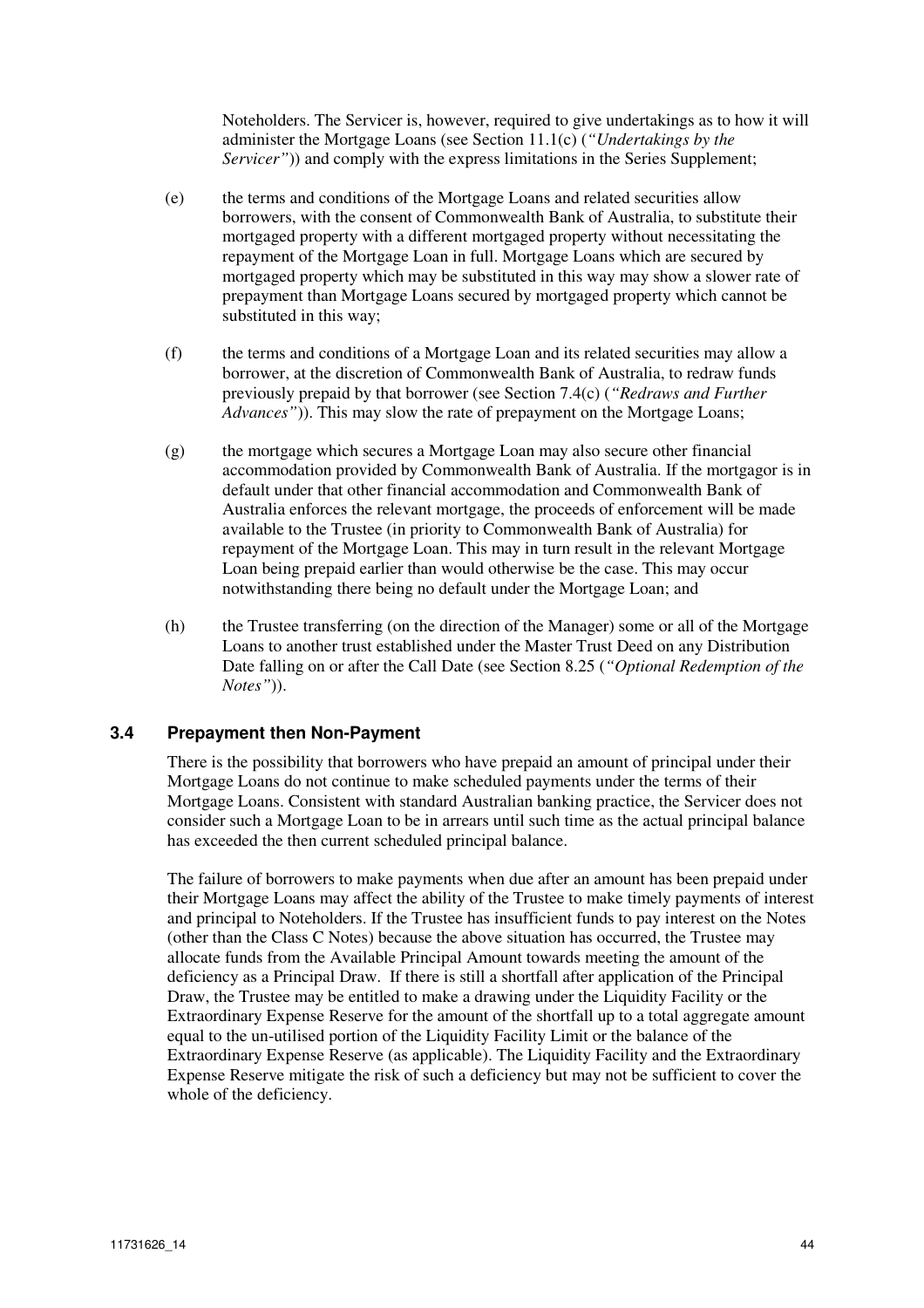### **3.5 Delinquency and Default Risk**

The Trustee's obligations to pay interest and principal on the Notes in full is limited by reference to, amongst other things, receipts under or in respect of the outstanding Mortgage Loans. Noteholders must rely, amongst other things, for payment upon payments being made under the Mortgage Loans and on amounts available under the mortgage insurance policies and, if and to the extent available, money to be drawn under the Liquidity Facility (see Section 10.9 ("*The Mortgage Insurance Policies*") and Section 10.8 ("*The Liquidity Facility*")).

If borrowers fail to make their monthly payments when due (other than when the borrower has prepaid principal under its Mortgage Loan), there is a possibility that the Trustee may have insufficient funds to make full payments of interest on the Notes and eventual payment of principal to the Noteholders. A wide variety of local or international developments of a legal, social, economic, political or other nature could conceivably affect the performance of borrowers under their Mortgage Loans.

In particular, as at the Cut-Off Date, some of the Mortgage Loans will be set at variable rates. These rates are reset from time to time at the discretion of Commonwealth Bank of Australia (see Section 11.1(d) ("*Servicing of the Housing Loans*")). It is possible, therefore, that if these rates increase significantly relative to historical levels, borrowers may experience distress and increased default rates on the Mortgage Loans may result.

If a borrower defaults on payments to be made under a Mortgage Loan and the Servicer seeks to enforce the mortgage securing the Mortgage Loan, many factors may affect the length of time before the mortgaged property is sold and the proceeds of sale are realised. In such circumstances, the sale proceeds are likely to be less than if the sale was carried out by the borrower in the ordinary course. Any such delay and any loss incurred as a result of the realised proceeds of the sale of the property being less than the principal amount outstanding at that time under the Mortgage Loan may affect the ability of the Trustee to make payments under the Notes, notwithstanding any amounts that may be claimed under the mortgage insurance policies (see Section 3.11 ("*The Mortgage Insurance Policies*")) or claimed under the Liquidity Facility (see Section 10.9 ("*The Mortgage Insurance Policies*")).

Noteholders will bear the investment risk resulting from the delinquency and default experience of the Mortgage Loans.

### **3.6 Servicer Risk**

The Servicer may be removed as servicer in certain circumstances, including upon the occurrence of a Servicer Default, and may retire as Servicer by giving not less than 3 months' notice of its intention to do so (or, if the Trustee has agreed to a lesser period of notice, that lesser period).

Upon removal of the Servicer, the Trustee is obliged to find another entity to perform the role of Servicer for the Series Trust. Upon retirement of the Servicer, the Servicer may, subject to any approval required by law, appoint in writing any other corporation approved by the Trustee (acting reasonably) as Servicer in its place. If the Servicer does not propose a replacement by the date which is 1 month prior to the date of its proposed retirement, the Trustee is entitled to appoint a new Servicer as of the date of the proposed retirement. The appointment of a substitute Servicer will only have effect once the Manager has given prior written notice to each Rating Agency in relation to such appointment and the substitute Servicer has executed a deed under which it agrees to service the Mortgage Loans and related securities upon the same terms as originally agreed to by the Servicer. However, there is no guarantee that a substitute Servicer will be found who would be willing to service the Mortgage Loans and related securities on the same terms agreed to by the Servicer.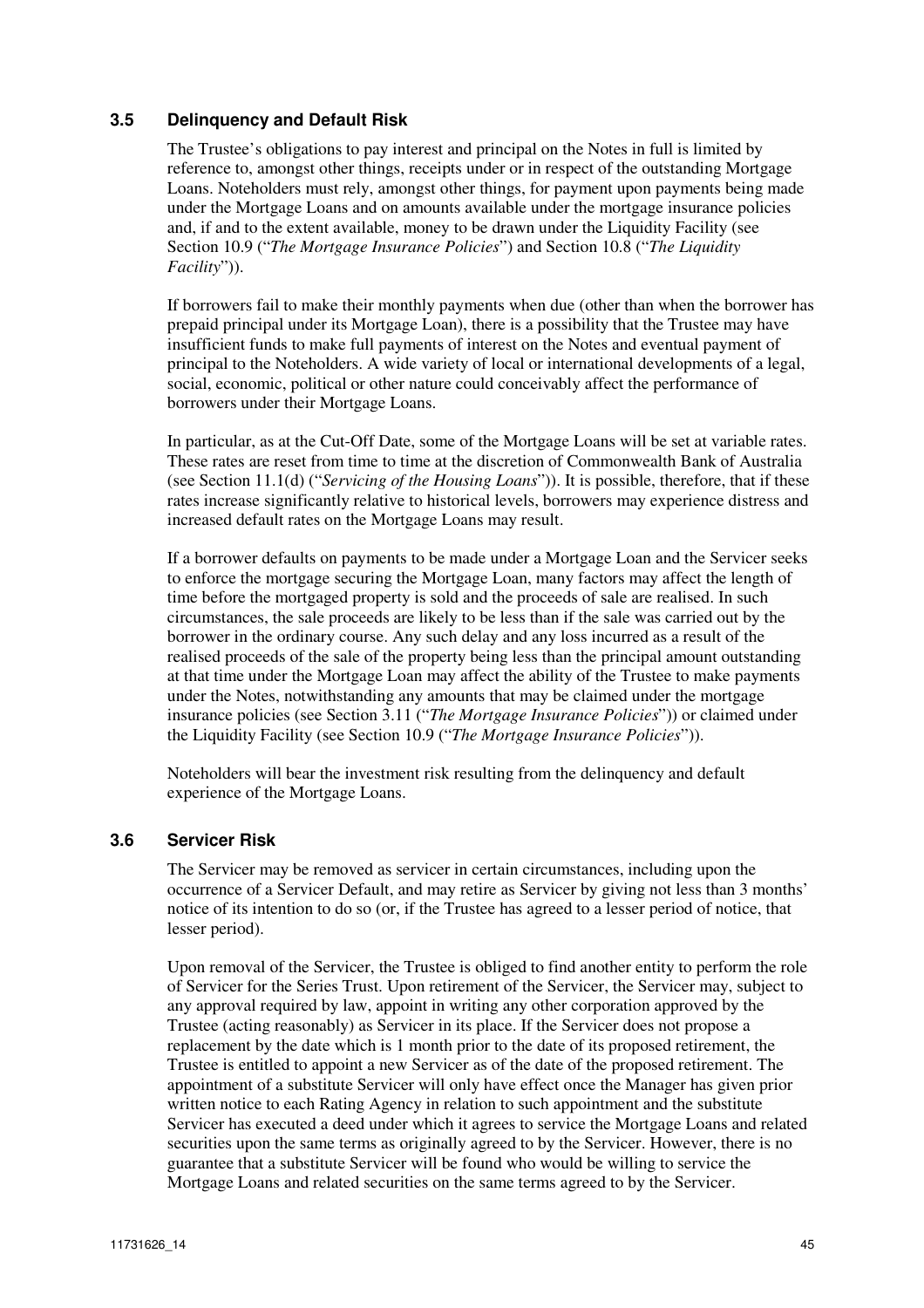If the Trustee is unable to locate a suitable substitute Servicer, the Trustee must act as the substitute Servicer, and will continue to act in this capacity until a suitable substitute Servicer is found.

### **3.7 Risks of Equitable Assignment**

The Mortgage Loans will initially be assigned by Commonwealth Bank of Australia as Seller to the Trustee in equity and borrowers and any guarantors or security providers will not be notified of that equitable assignment. If the Trustee declares that a Perfection of Title Event has occurred the Trustee and the Manager must, amongst other things, take all such steps as are necessary to perfect the Trustee's legal title in the mortgages relating to the Mortgage Loans (see Section 6.5 (*"Representations, Warranties and Eligibility Criteria"*) for further details on Perfection of Title Events). Until such time, the Trustee is not to take any such steps to perfect legal title and, in particular, it will not notify the borrowers or any security providers of the assignment of the Mortgage Loans.

The initial equitable assignment of the Mortgage Loans and associated delay in the notification to a borrower or any guarantor or security provider of the assignment of the Mortgage Loans to the Trustee may have the following consequences:

- (a) until a borrower, guarantor or security provider has notice of the assignment, such person is not bound to make payment to anyone other than the Seller and the borrower, guarantor or security provider can obtain a valid discharge from the Seller. As the Trustee will not have the right to give notice of assignment to the borrower, guarantor or security provider until a Perfection of Title Event has occurred, there is, therefore, a risk that a borrower, guarantor or security provider may make payments to the Seller after the Seller has become insolvent, but before the borrower, guarantor or security provider receives notice of assignment of the relevant Mortgage Loan. These payments may not be able to be recovered by the Trustee. In addition, section 80(7) of the PPSA provides that an obligor will be entitled to make payments and obtain a good discharge from the Seller rather than directly to, and from, the Trustee until such time as the obligor receives a notice of the assignment that complies with the requirements of section 80(7)(a) of the PPSA, including, without limitation, a statement that payment is to be made to the Trustee, unless the obligor requests the Trustee to provide proof of the assignment and the Trustee fails to provide that proof within 5 Business Days of the request, in which case the obligor may continue to make payments to the Seller. Accordingly, a borrower, guarantor or security provider may nevertheless make payments to the Seller and obtain a good discharge from the Seller notwithstanding the legal assignment of a Mortgage Loan to the Trustee, if the Trustee fails to comply with these requirements. One mitigating factor is that the Seller is appointed as the initial Servicer of the Mortgage Loans and is obliged to deal with all moneys received from borrowers, guarantors or security providers in accordance with the Series Supplement and to service those Mortgage Loans in accordance with the servicing standards, however this may be of limited benefit if the Seller is insolvent;
- (b) until a borrower, guarantor or security provider has notice of the assignment, rights of set-off or counterclaim may accrue in favour of the borrower, guarantor or security provider against its obligations under the Mortgage Loans which may result in the Trustee receiving less money than expected from the Mortgage Loans (see Section 3.8 (*"Set-Off"*) below);
- (c) for so long as the Trustee holds only an equitable interest in the Mortgage Loans, the Trustee's interest in the Mortgage Loans may become subject to the interests of third parties created after the creation of the Trustee's equitable interest but prior to it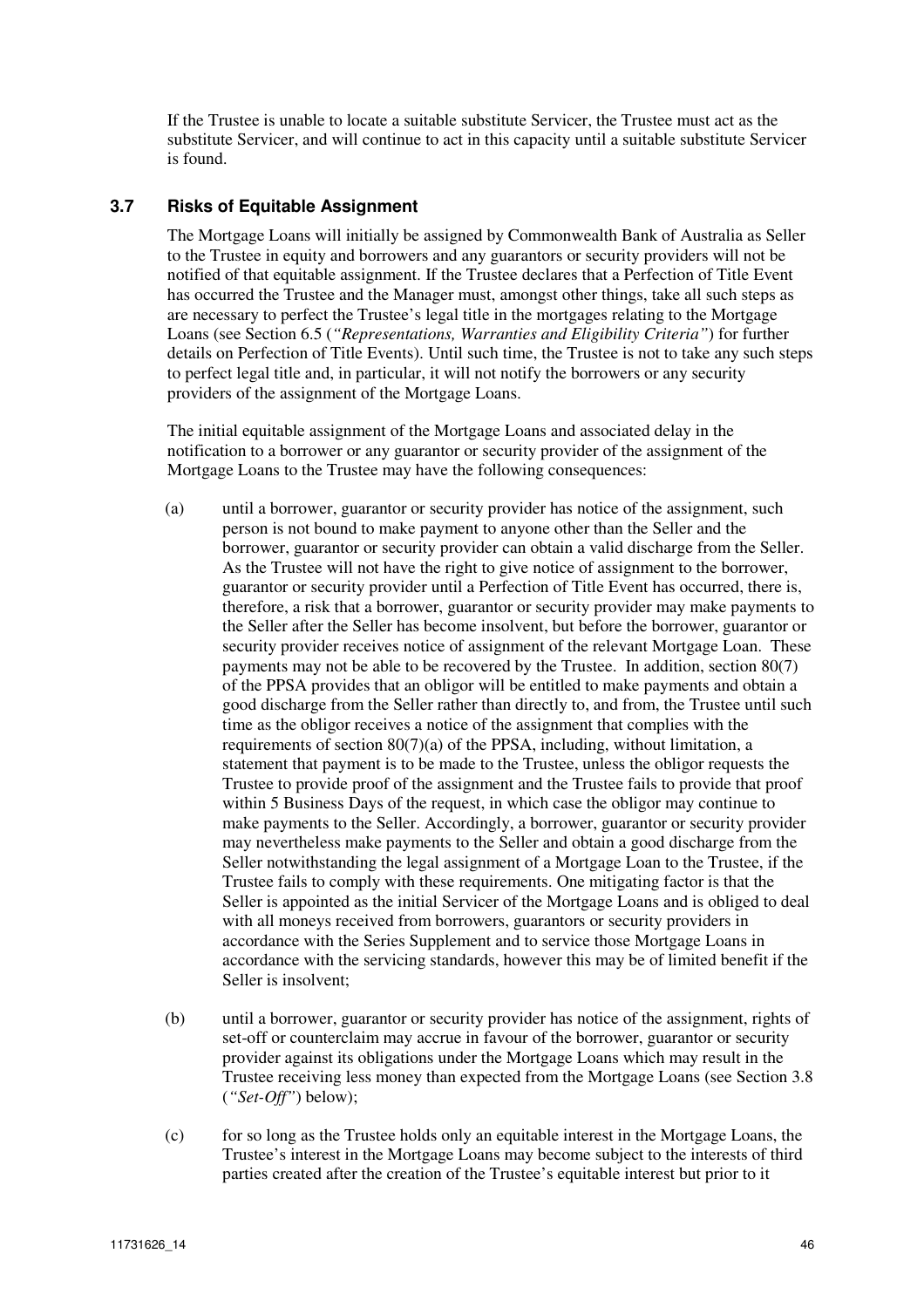acquiring a legal interest. To reduce this risk, the Servicer has undertaken not to consent to the creation or existence of any security interest over the mortgages securing the Mortgage Loans;

- (d) for so long as the Trustee holds only an equitable interest in the Mortgage Loans, Commonwealth Bank of Australia may need to be joined as a party to any legal proceedings against any borrower, guarantor or security provider in relation to the enforcement of any Mortgage Loan. In this regard, the Servicer undertakes to service (including enforce) the Mortgage Loans in accordance with the servicing standards;
- (e) the agreement from which a Mortgage Loan derives may be modified or substituted by the Seller and the relevant borrower, guarantor or security provider without the involvement of the Trustee both before and after the notice of the transfer to the relevant borrower, guarantor or security provider, subject to certain conditions including that the modification or substitution does not have a material adverse effect on the transferee's rights under the contract or the transferor's ability to perform the contract; and
- (f) to effect a legal assignment of Mortgage Loans will require:
	- (i) the execution of a further instrument in writing by the Seller in accordance with section 12 of the Conveyancing Act 1919 (NSW) or the applicable equivalent provision in each other Australian jurisdiction;
	- (ii) in relation to each Mortgage Loan which is a mortgage, the execution and registration of instruments of transfer under the applicable real property legislation in the Australian jurisdictions; and
	- (iii) depending on the situs of the Mortgage Loan, the payment of stamp duty on the transfer of the Mortgage Loan.

### **3.8 Set-Off**

The Mortgage Loans can only be sold free of set-off to the Trustee to the extent permitted by law. The consequence of this is that if a borrower, guarantor or security provider in connection with the Mortgage Loan has funds standing to the credit of an account with Commonwealth Bank of Australia or amounts are otherwise payable to such a person by Commonwealth Bank of Australia, that person may have a right on the enforcement of the Mortgage Loan or the related securities or on the insolvency of Commonwealth Bank of Australia to set-off Commonwealth Bank of Australia's liability to that person in reduction of the amount owing by that person in connection with the Mortgage Loan.

If Commonwealth Bank of Australia becomes insolvent, it can be expected that borrowers, guarantors and security providers will exercise their set-off rights to a significant degree.

To the extent that, on the insolvency of Commonwealth Bank of Australia, set-off is claimed in respect of deposits, the amount available for payment to the Noteholders may be reduced to the extent that those claims are successful.

### **3.9 Ability of the Trustee to Redeem the Notes**

The ability of the Trustee to redeem all the Notes at their aggregate outstanding principal amounts whilst any of the Mortgage Loans are still outstanding will depend upon whether the Trustee is able to collect or otherwise obtain an amount sufficient to redeem the Notes and to pay its other obligations in the order explained in Section 8.12 (*"Payment of the Available*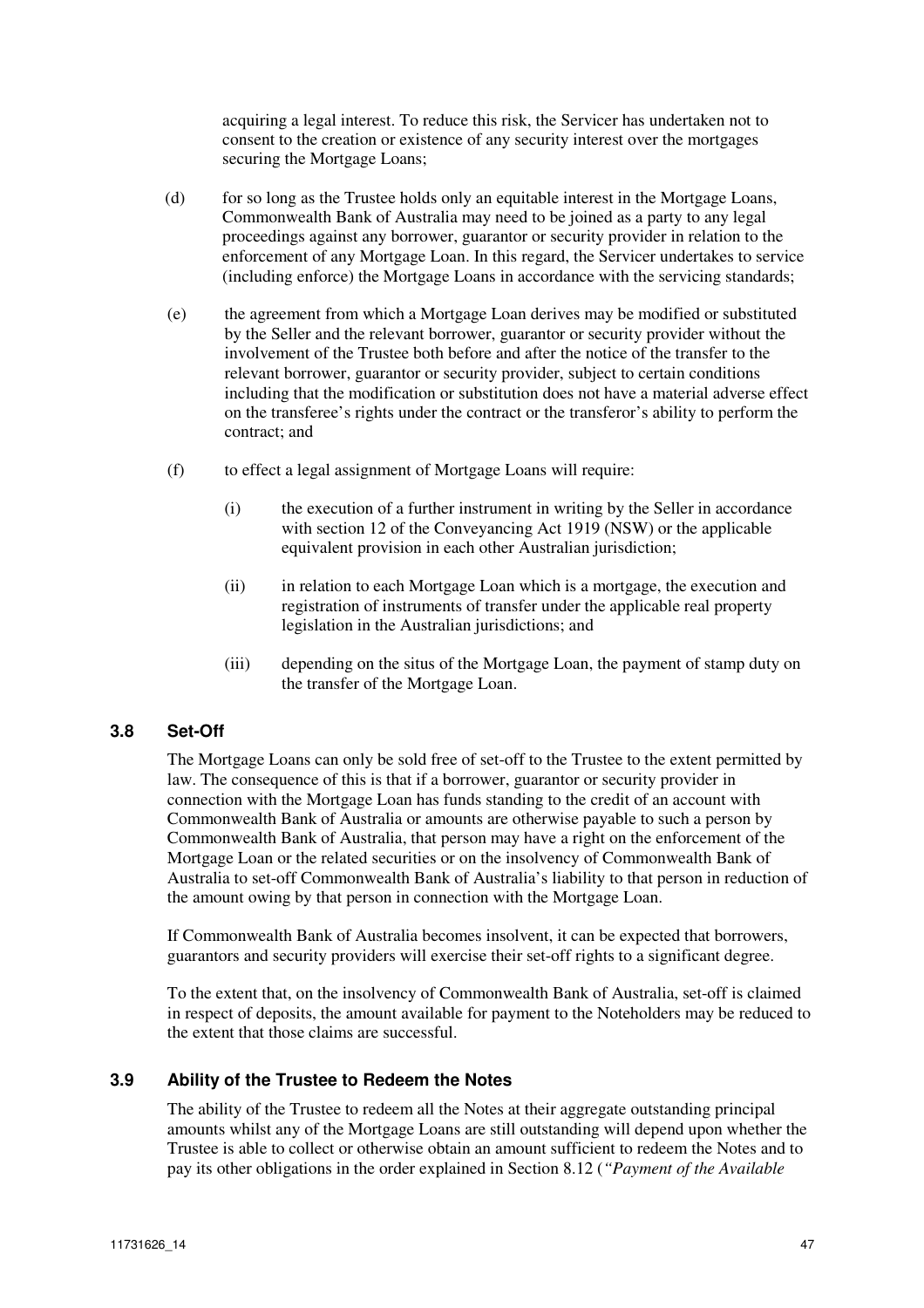*Principal Amount on a Distribution Date"*). Following an Event of Default and enforcement of the Charge, the Security Trustee will be required to apply moneys otherwise available for distribution in the order of the priority set out in the Security Trust Deed (described in Section 10.6(k) (*"The Security Trust Deed"*)). The moneys available to the Security Trustee for distribution may not be sufficient to satisfy in full the claims of all or any of the Noteholders and neither the Security Trustee nor the Trustee will have any liability to the Noteholders in respect of any such deficiency. Although the Security Trustee may seek to obtain the necessary funds by means of a sale of the outstanding Mortgage Loans, there is no guarantee that there will be at that time an active and liquid secondary market for mortgages. Further, if there was such a secondary market, there is no guarantee that the Security Trustee will be able to sell the Mortgage Loans for the principal amount then outstanding under such Mortgage Loans.

Accordingly, the Security Trustee may be unable to realise the value of the Mortgage Loans, or may be unable to realise the full value of the Mortgage Loans which may impact upon its ability to redeem all outstanding Notes at that time.

#### **3.10 Breach of Representation and Warranty**

Commonwealth Bank of Australia (as Seller and Servicer) makes certain representations and warranties as at the Cut-Off Date to the Trustee in relation to the Mortgage Loans to be assigned to the Trustee (see Section 6.6 (*"Breach of Representations and Warranties"*)). The Trustee has not investigated or made any enquiries regarding the accuracy of the representations and warranties. Under the Series Supplement the Trustee is under no obligation to test the truth of the representations and warranties and is entitled to rely entirely upon the representations and warranties being correct unless it is actually aware of any breach (see Section 6.6 (*"Breach of Representations and Warranties"*)).

Commonwealth Bank of Australia has agreed in the Series Supplement that if any one of the representations and warranties given by Commonwealth Bank of Australia (as Seller) was incorrect when given and notice of such discovery is given by the Manager or Commonwealth Bank of Australia, as applicable, to the Trustee or by the Trustee to Commonwealth Bank of Australia, no later than 5 Business Days prior to the expiry of the Prescribed Period and that breach of representation and warranty is not remedied by Commonwealth Bank of Australia (in a manner determined by it) to the satisfaction of the Trustee within 5 Business Days (or such longer period as the Trustee, the Manager and Commonwealth Bank of Australia agree in writing) of that notice being given or received by Commonwealth Bank of Australia or the Manager (as the case may be), Commonwealth Bank of Australia must repurchase that Mortgage Loan by paying the Trustee the principal amount outstanding in respect of that Mortgage Loan and the accrued but unpaid interest in respect of that Mortgage Loan, in each case as at the date that Commonwealth Bank of Australia or the Manager gives or receives notice (as the case may be).

If a representation or warranty by Commonwealth Bank of Australia (as Seller) in relation to a Mortgage Loan and its Housing Loan Rights is discovered to be incorrect after the last day for giving notices in the relevant Prescribed Period, and that breach is not remedied by Commonwealth Bank of Australia (in a manner determined by it) to the satisfaction of the Trustee within 5 Business Days (or such longer period as the Trustee, the Manager and Commonwealth Bank of Australia agree in writing) of notice of the breach being given or received by the Commonwealth Bank of Australia or the Manager (as the case may be), Commonwealth Bank of Australia must indemnify the Trustee against any costs, damages or loss arising from that breach. However, the amount of such costs, damages or loss so determined must not exceed the principal amount outstanding, together with any accrued but unpaid interest and any outstanding fees, in respect of the Mortgage Loan.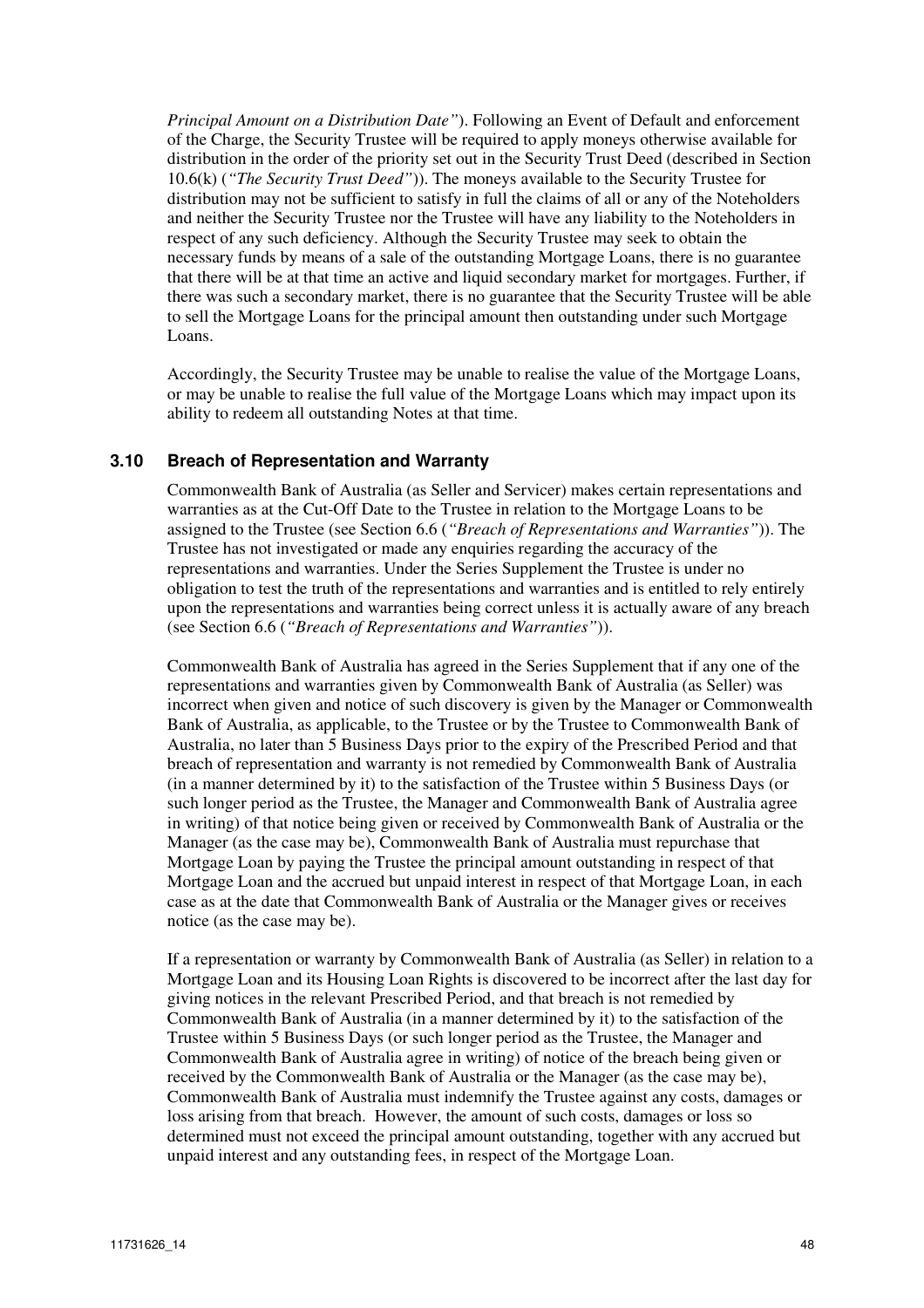Besides these remedies described above, there is no other express remedy available to the Trustee in respect of a breach of the representations and warranties given in respect of the Mortgage Loans. The rights of the Trustee in respect of any representation or warranty being incorrect are described in more detail in Section 6.7 (*"Undertakings by the Seller"*).

# **3.11 The Mortgage Insurance Policy**

A high LTV master mortgage insurance policy issued by Genworth Financial Mortgage Insurance Pty Limited will provide full coverage for all principal due on those Mortgage Loans which generally had a loan to value ratio greater than 80% at the time of origination. Some Mortgage Loans which had a loan to value ratio greater than 80% at the time of origination may not be covered by any mortgage insurance policy, but the Seller may charge the borrower a fee as described in Section 10.9 (*"The Mortgage Insurance Policies"*). Mortgage Loans with a loan to value ratio less than or equal to 80% at the time of origination may not be covered by individual or pool mortgage insurance policies, and will not be covered by the high LTV master mortgage insurance policy issued by Genworth Financial Mortgage Insurance Pty Limited.

The mortgage insurance policy is subject to some exclusions from coverage and rights of refusal or reduction of claims, some of which are described in Section 10.9 (*"The Mortgage Insurance Policies"*). The availability of funds under this mortgage insurance policy will ultimately be dependent on the financial strength of the insurer. A borrower's payments that are expected to be covered by the mortgage insurance policy may not be covered or may be reduced because of these exclusions, refusals or reductions or in the event that the mortgage insurer becomes subject to administration, liquidation or other form of insolvency proceedings or suffers financial difficulties which impede the mortgage insurer's ability to perform its obligations. If such circumstances arise, the Trustee may not have enough money to make timely and full payments of principal and interest on the Notes.

A claim under a mortgage insurance policy may be refused or reduced in certain circumstances (see generally Section 10.9 (*"The Mortgage Insurance Policies"*)) including in the event of a misrepresentation or a breach of any duty of disclosure by Commonwealth Bank of Australia or the Trustee (see Section 10.9(c)(xi)(ii) (*"Refusal or Reductions of Claims"*)). This may affect the ability of the Trustee to make timely payments of interest and principal on the Notes. However, in respect of certain of these circumstances, the Trustee may have recourse to Commonwealth Bank of Australia either for breach of a representation and warranty (see Section 6.6 (*"Breach of Representations and Warranties"*)) or for breach of its obligations as Servicer (see Section 11.1(h)(iii) (*"Servicing of the Housing Loans"*)).

### **3.12 Consumer credit legislation**

Some of the Mortgage Loans and related mortgages and guarantees are regulated by the Consumer Credit Legislation.

The Consumer Credit Legislation requires anyone that engages in a credit activity, including by providing credit or exercising the rights and obligations of a credit provider, to be appropriately authorised to do so. This requires those persons to either hold an Australian Credit Licence, be exempt from this requirement or be a credit representative of a licensed person.

The Consumer Credit Legislation imposes a range of disclosure and conduct obligations on persons engaging in a credit activity. For example any increase of the credit limit of a regulated loan must be considered and made in accordance with the responsible lending obligations of the Consumer Credit Legislation.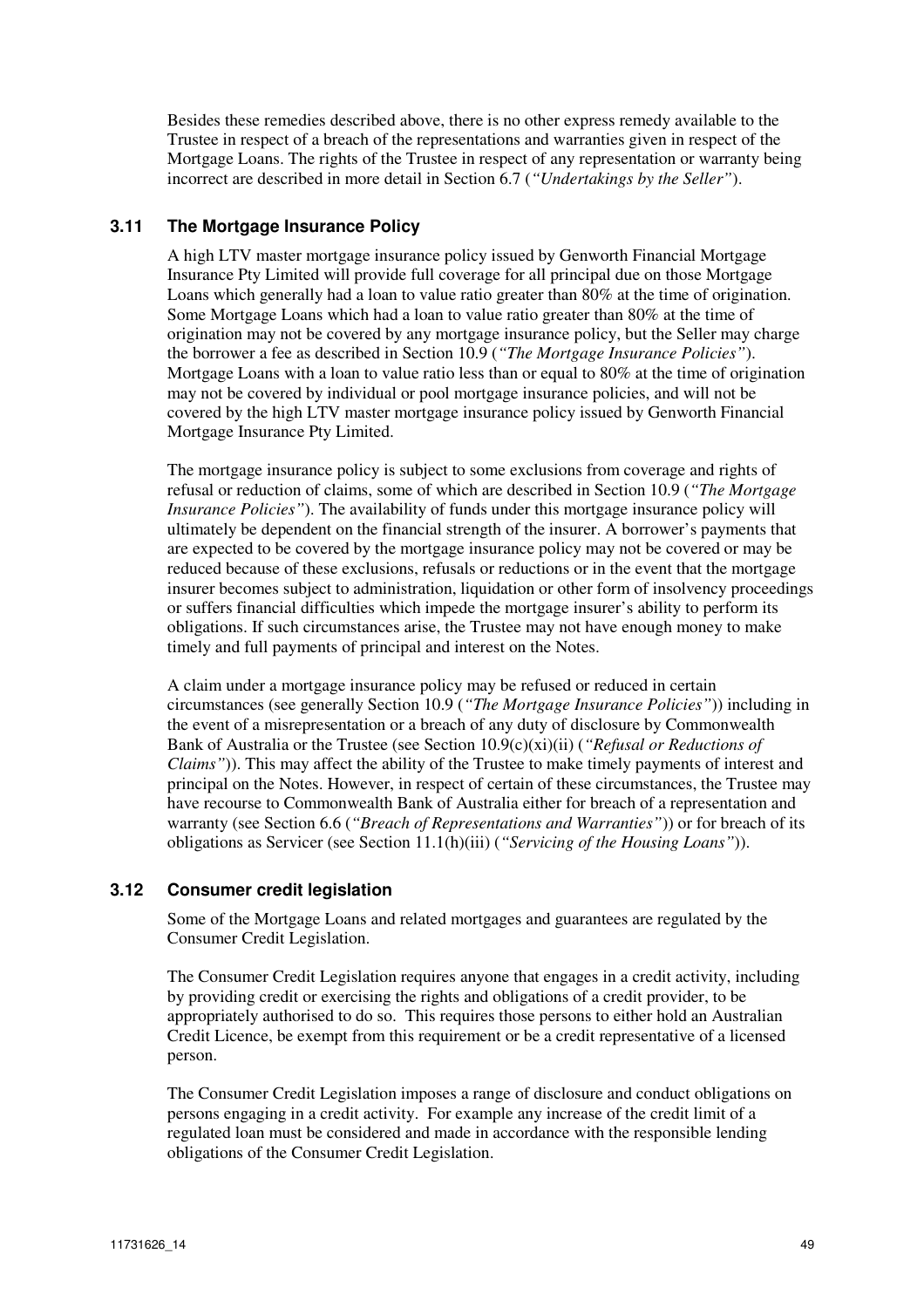Failure to comply with the Consumer Credit Legislation may mean that court action is brought by the borrower, guarantor, mortgagor or by ASIC to:

- (a) grant an injunction preventing a regulated Mortgage Loan from being enforced (or any other action in relation to the Mortgage Loan) if to do so would breach the Consumer Credit Legislation;
- (b) order compensation to be paid for loss or damage suffered (or likely to be suffered) as a result of a breach of a civil penalty provision or a criminal offence in the Consumer Credit Legislation;
- (c) if a credit activity has been engaged in without a licence and no relevant exemption applies, an order it considers appropriate so that no profiting can be made from the activity, to compensate for loss and to prevent loss. This could include an order declaring a contract, or part of a contract, to be void, varying the contract, refusing to enforce, ordering a refund of money or return of property, payment for loss or damage or being ordered to supply specified services;
- (d) in the case of a debtor, vary the terms of a Mortgage Loan on the grounds of hardship;
- (e) vary the terms of a Mortgage Loan and related mortgage or guarantee, or a change to such documents, that are unjust, and reopen the transaction that gave rise to the Mortgage Loan and any related mortgage or guarantee, or change;
- (f) in the case of a debtor or guarantor, reduce or cancel any interest rate payable on the Mortgage Loan arising from a change to that rate which is unconscionable;
- (g) have certain provisions of the Mortgage Loan or a related mortgage or guarantee which are in breach of the legislation declared void or unenforceable;
- (h) obtain restitution or compensation from the credit provider in relation to any breaches of the Consumer Credit Legislation in relation to the Mortgage Loan or a related mortgage or guarantee; or
- (i) seek various remedies for other breaches of the Consumer Credit Legislation.

Applications may also be made to relevant external dispute resolution schemes which have the power to resolve disputes where the amount in dispute is \$500,000 or less. There is no ability to appeal from an adverse determination by an external dispute resolution scheme, including on the basis of bias, manifest error or want of jurisdiction.

Any such order (by a court or external dispute resolution scheme) may affect the timing or amount of interest, fees or charges or principal payments under the relevant Mortgage Loan (which might in turn affect the timing or amount of interest or principal payments under the Notes).

Breaches of the Consumer Credit Legislation may also lead to civil penalties or criminal fines being imposed on the Seller, for so long as it holds legal title to the Mortgage Loans and the mortgages. If the Trustee acquires legal title, it will then become primarily responsible for compliance with the Consumer Credit Legislation. The amount of any civil penalty payable by the Seller or the Trustee (as the case may be) may be set off against any amount payable by the debtor under the Mortgage Loans.

The Trustee will be indemnified out of the Assets of the Series Trust for liabilities it incurs under the Consumer Credit Legislation. Where the Trustee is held liable for breaches of the Consumer Credit Legislation, the Trustee must seek relief initially under any indemnities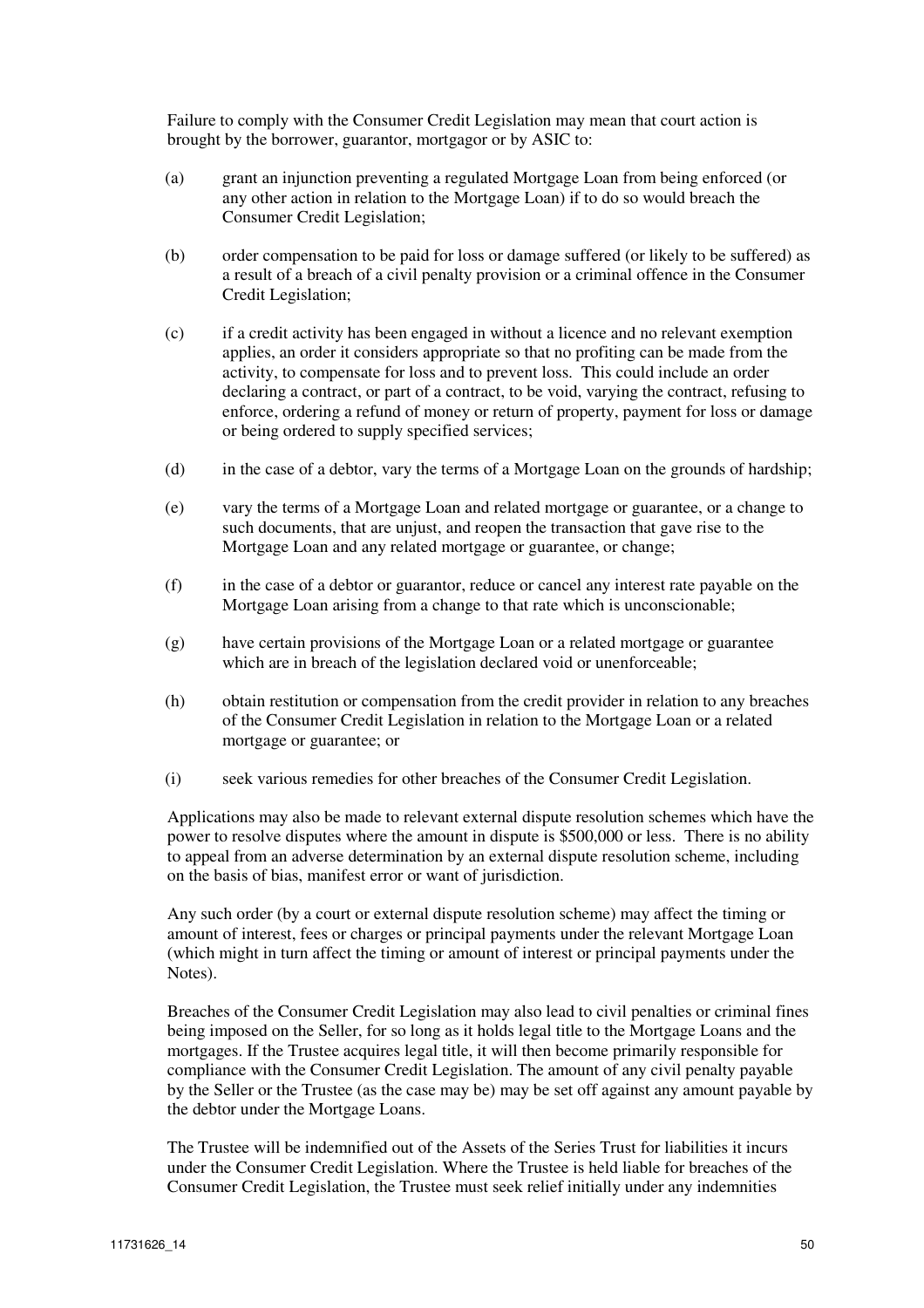provided to it by the Manager, the Seller or the Servicer before exercising its rights to recover against any Assets of the Series Trust.

The Seller will give certain representations and warranties that the mortgages relating to the Mortgage Loans complied in all material respects with all applicable laws when those mortgages were entered into. The Servicer has also undertaken to comply with the Consumer Credit Legislation in carrying out its obligations under the Transaction Documents. In certain circumstances the Trustee may have the right to claim damages from Commonwealth Bank of Australia (as Seller or Servicer), as the case may be, where the Trustee suffers loss in connection with a breach of the Consumer Credit Legislation which is caused by a breach of a relevant representation or undertaking.

#### *Unfair Terms*

If the Mortgage Loans have been entered into by an individual, their terms may be subject to review under Part 2 of the Australian Securities and Investments Commission Act 2001 (Cwth) and/or Part 2B of the Fair Trading Act 1999 (Vic) for being unfair. Under the national regime established by Part 2 of the Australian Securities and Investment Commission Act 2001 (Cwth), a term of a standard-form consumer contract will be unfair, and therefore void, if it causes a significant imbalance in the parties' rights and obligations under the contract and is not reasonably necessary to protect the supplier's legitimate interests. A term that is unfair will be void however the contract will continue if it is capable of operating without the term.

Under the Victorian regime, a term in a consumer contract would be unfair and therefore void if it is a prescribed unfair term or if a court or Tribunal determines that in all the circumstances it causes a significant imbalance in the parties' rights and obligations arising under the contract to the detriment of the consumer.

The national regime commenced on 1 July 2010 while the application of the Victorian regime to credit contracts commenced in June 2009. The Victorian and/or the national unfair terms regime may apply to Mortgage Loans, depending when the Mortgage Loans were entered into. However, the Victorian version of the regime ceased applying to new contracts from 1 January 2011.

Mortgage Loans and related mortgages and guarantees entered into before the application of either the Victorian or national unfair terms regimes will become subject to the national regime going forward if those contracts are renewed or a term is varied (although, where a term is varied, the regime only applies to the varied term).

To the extent that a provision of any of the Mortgage Loans were found to be unfair, this could have an adverse effect on the ability of the Trustee to recover money from the relevant borrower and consequently to make payments under the Transaction Documents.

#### *Effect of Orders*

An order made under any of the above consumer credit laws may affect the timing or amount of collections under the relevant mortgage loans which may in turn affect the timing or amount of interest and principal payments under the Notes.

#### *Seller and Servicer obligations*

Commonwealth Bank of Australia has made certain representations and warranties that the Mortgage Loans complied with all applicable laws at the time the Mortgage Loans were made. The Servicer has undertaken to comply with all applicable laws in servicing those loans regulated by the legislation.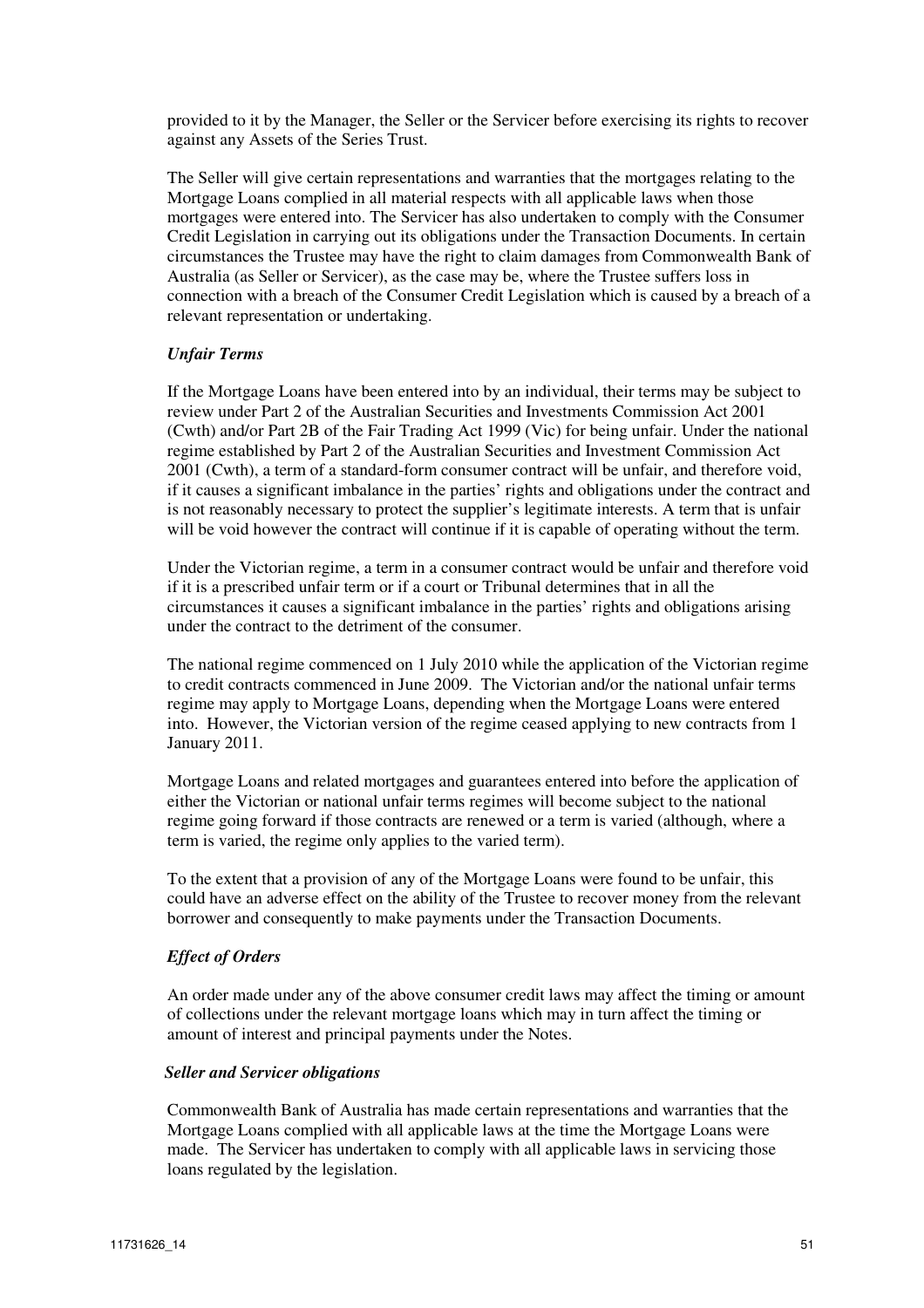### **3.13 Independent Ratings Evaluation**

The security ratings of the Notes should be evaluated independently from similar ratings on other types of Notes or securities. A security rating by a Rating Agency is not a recommendation to buy, sell or hold securities and may be subject to revision, suspension, qualification or withdrawal at any time by the relevant Rating Agency. A revision, suspension, qualification or withdrawal of the rating of the Notes may adversely affect the price of the Notes. In addition, the ratings of the Notes do not address the expected timing of principal repayments under the Notes, only that principal will be received no later than the Final Maturity Date.

# **3.14 Investor Suitability**

The Notes are not a suitable investment for any investor that requires a regular or predictable schedule of payments or payment on any specific date. The Notes are complex investments that should be considered only by investors who, either alone or with their financial, tax and legal advisors, have the expertise to analyse the prepayment, reinvestment, default and market risk, the tax consequences of an investment, and the interaction of these factors.

Mortgage-backed securities, like the Notes, usually produce more returns of principal to investors when market interest rates fall below the interest rates on the Mortgage Loans and produce less returns of principal when market interest rates rise above the interest rates on the Mortgage Loans. If borrowers refinance their Mortgage Loans as a result of lower interest rates, investors will receive an unanticipated payment of principal. As a result, investors are likely to receive more money to reinvest at a time when other investments generally are producing a lower yield than that on the Notes and are likely to receive less money to reinvest when other investments generally are producing a higher yield than that on the Notes. Investors will bear the risk that the timing and amount of payment on the Notes will prevent investors from attaining the desired yield.

#### **3.15 Changes in the Features of Housing Loans**

The features of the Mortgage Loans, including their interest rates, may be changed by Commonwealth Bank of Australia, either on its own initiative or at a borrower's request. Some of these changes may include the addition of newly developed features which are not described in this Information Memorandum. As a result of these changes and borrowers' payments of principal, the concentration of Mortgage Loans with specific characteristics is likely to change over time, which may affect the timing and amount of payments investors receive.

If Commonwealth Bank of Australia changes the features of the Mortgage Loans or fails to offer desirable features offered by their competitors, borrowers might elect to refinance their loan with another lender to obtain more favourable features. In addition, the Mortgage Loans included in the Series Trust are not permitted to have some features. If a borrower chooses to add one of these features to his or her Mortgage Loan, in effect the Mortgage Loan will be repaid and a new Mortgage Loan will be written which will not form part of the Assets of the Series Trust. The refinancing or removal of Mortgage Loans could cause investors to experience higher rates of principal prepayment than investors expected, which could affect the yield on Notes.

### **3.16 Australian Economic Conditions**

If the Australian economy were to experience a decline in economic conditions, an increase in interest rates, a fall in property values or any combination of these factors, delinquencies or losses on the Mortgage Loans might increase, which might cause losses on the Notes.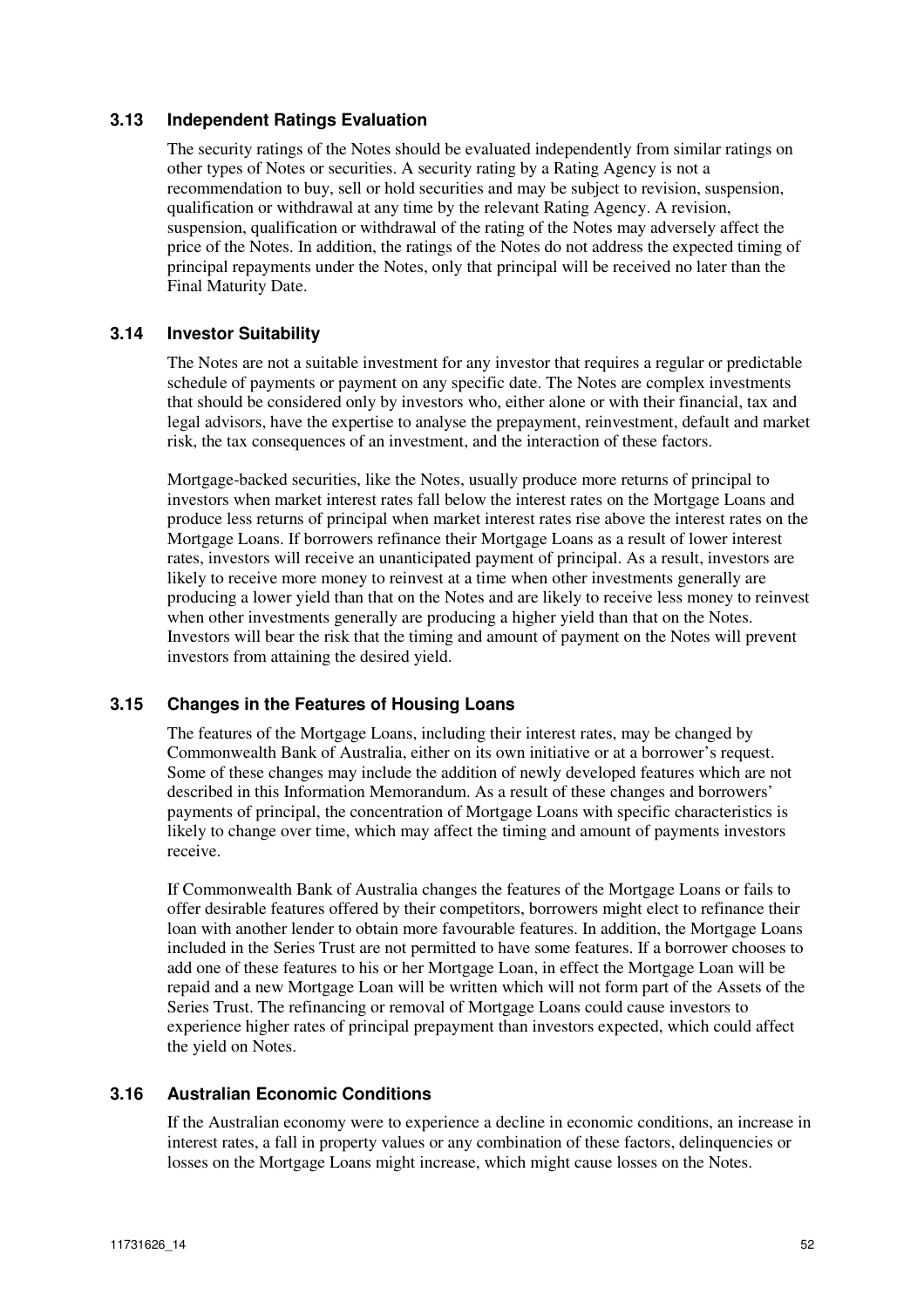### **3.17 Geographic Concentration of Housing Loans**

To the extent that the Series Trust contains a high concentration of Mortgage Loans secured by properties located within a single state or region within Australia, any deterioration in the real estate values or the economy of any of those states or regions could result in higher rates of delinquencies, foreclosures and losses than expected on the Mortgage Loans. In addition, these states or regions may experience natural disasters, which may not be fully insured against and which may result in property damage and losses on the Mortgage Loans. These events may in turn have a disproportionate impact on funds available to the Series Trust, which could cause investors to suffer losses.

### **3.18 Privacy**

The collection and handling of personal information (including credit reporting information) about individuals (including debtors, mortgagors and guarantors) is regulated by the Australian *Privacy Act 1988* (Cwth). The Act contains, amongst other things, restrictions and requirements relating to the collection, use, disclosure and management of personal information. Depending on the type of personal information involved, if such collection, use, disclosure or management of personal information does not comply with the Act, the contravening party can be liable to civil penalties (and, in some instances can be guilty of an offence punishable by fines). In addition, an individual affected by a breach of the Act may complain to the Office of the Australian Information Commissioner ("**OAIC**") or, in some circumstances, to a recognised external dispute resolution scheme. These bodies can investigate the complaint and make determinations which can become binding on the entity subject to the complaint, such as requiring the payment of compensation for loss or damage suffered by the individual as a result of a breach of the Act or the taking of remedial action to address such a breach. The OAIC also has extensive investigation and enforcement powers that can be applied to an entity subject to the Act. An entity participating in credit reporting can also be subject to audits and compliance-related investigations administered by any credit reporting bodies with which it deals. In the event of potential breaches of the credit reporting provisions under the Act, such credit reporting bodies may also undertake enforcement action, such as ceasing to provide access to credit reporting information.

#### **3.19 Priority of Principal on the Redraw Notes**

If Redraw Notes are issued they will rank ahead of the other Classes of Notes with respect to payment of principal prior to enforcement of the Charge, and Noteholders may not receive full repayment of principal on the Notes.

### **3.20 Credit Support Notes provide only limited protection**

The amount of credit enhancement provided through the subordination of the relevant Credit Support Notes is limited and could be depleted prior to the payment in full of the Class A Notes and the Class B Notes. If the principal amount of the relevant Credit Support Notes is reduced to zero, the Class A Noteholders and the Class B Noteholders may suffer losses on the relevant Notes.

#### **3.21 Termination of Swaps**

(a) The Trustee will exchange the interest payments from the fixed rate Mortgage Loans for variable rate payments based upon the one month Bank Bill Rate. If a fixed rate swap is terminated or the Fixed Rate Swap Provider fails to perform its obligations, Noteholders will be exposed to the risk that the floating rate of interest payable on the Notes will be greater than the discretionary fixed rate set by the Servicer on the fixed rate Mortgage Loans, which may lead to losses to Noteholders.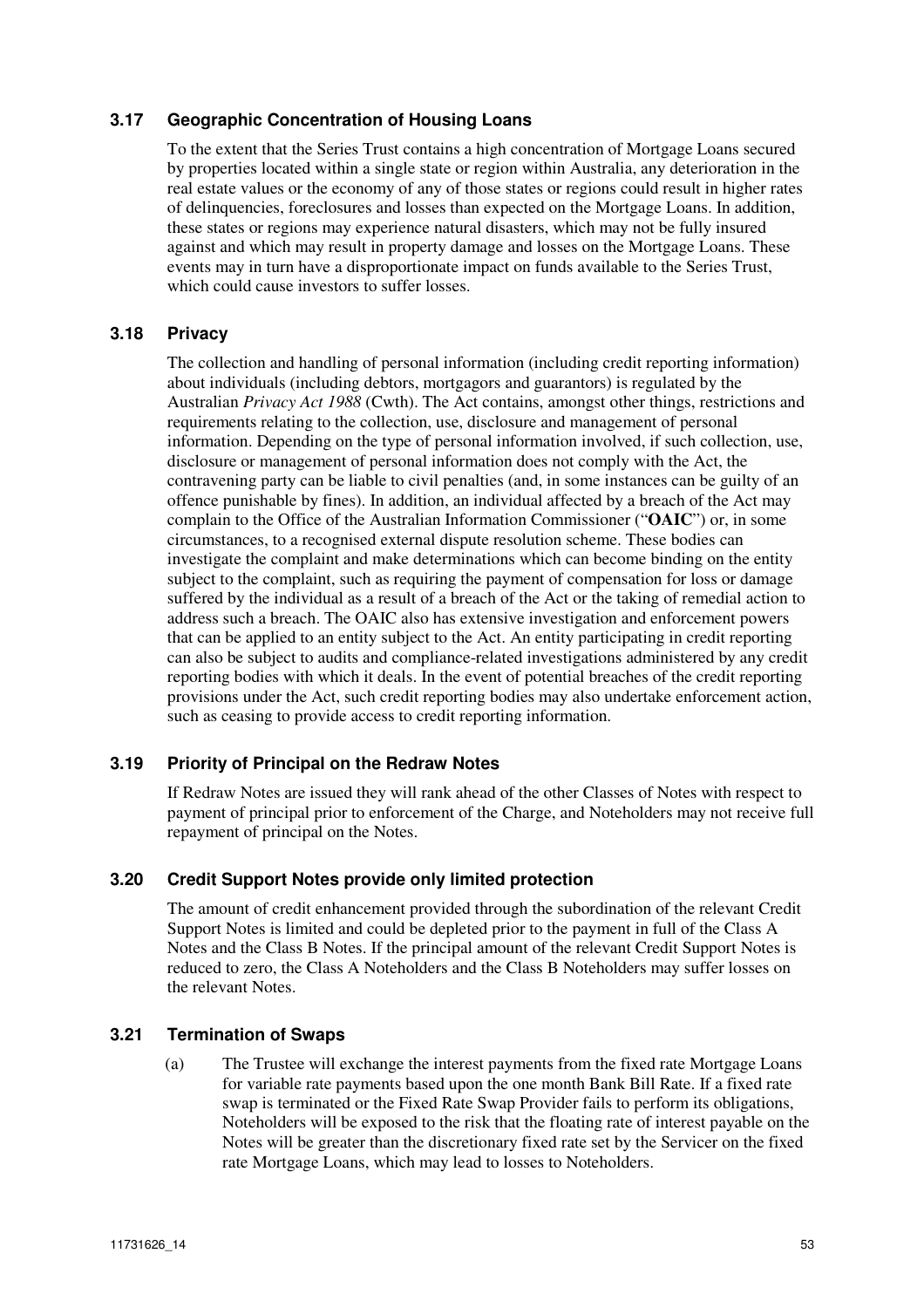- (b) The Trustee will exchange the interest payments from the variable rate Mortgage Loans for variable rate payments based upon the one month Bank Bill Rate. If a basis swap is terminated, the Manager will direct the Servicer to, subject to applicable laws, set the rates at which interest set-off benefits are calculated under the mortgage interest saver accounts and Everyday Offset accounts at a rate low enough to cover the payments owed by the Series Trust or to zero, and if that does not produce sufficient income, to set the interest rate on the variable rate Mortgage Loans at a rate high enough to cover the payments owed by the Series Trust. If the rates on the variable rate Mortgage Loans are set above the market interest rate for similar variable rate Mortgage Loans, the affected borrowers will have an incentive to refinance their loans with another institution, which may lead to higher rates of principal prepayment than Noteholders initially expected, which will affect the yield on the Notes.
- (c) If the Trustee is required to make a termination payment to the Fixed Rate Swap Provider upon the termination of the fixed rate swap, the Trustee will make the termination payment from the Assets of the Series Trust. Prior to enforcement of the Security Trust Deed, that termination payment will be made in priority to payments on the Notes unless the swap is terminated following a default by, or termination event relating to, the Fixed Rate Swap Provider under the Interest Rate Swap Agreement. Thus, if the Trustee makes a termination payment in these circumstances, there may not be sufficient funds remaining to pay interest on the Notes on the next Distribution Date, and the principal on the Notes may not be repaid in full.

#### **3.22 Unreimbursed redraws and further advances**

Unreimbursed redraws and permitted further advances will rank ahead of Notes with respect to payment of principal prior to enforcement of the Charge, and investors may not receive full repayment of principal on the Notes.

#### **3.23 Recharacterisation of Mortgage Loans**

The transfer of the Mortgage Loans from Commonwealth Bank of Australia to the Trustee is intended by the parties to be and has been documented as a sale. However, Commonwealth Bank of Australia will treat the transfer of the Mortgage Loans as an imputed loan for accounting purposes. If Commonwealth Bank of Australia were to become insolvent, a liquidator or other person that assumes control of Commonwealth Bank of Australia could attempt to recharacterise the sale of the Mortgage Loans as a loan or to consolidate the Mortgage Loans with the assets of Commonwealth Bank of Australia. Any such attempt could result in a delay in or reduction of collections on the Mortgage Loans available to make payments on the Notes. The risk of such a recharacterisation with respect to the Mortgage Loans may be increased by the treatment of the transfer of these Mortgage Loans as an imputed loan for accounting purposes.

# **3.24 Commingling of collections on the Mortgage Loans with other assets**

Before Commonwealth Bank of Australia (as Seller) or the Servicer remits collections to the Collections Account, the collections may be commingled with the assets of the Seller or the Servicer. If the Seller or the Servicer becomes insolvent, the Trustee may only be able to claim those collections as an unsecured creditor of the insolvent company. This could lead to a failure to receive the collections on the Mortgage Loans, delays in receiving the collections, or losses to investors.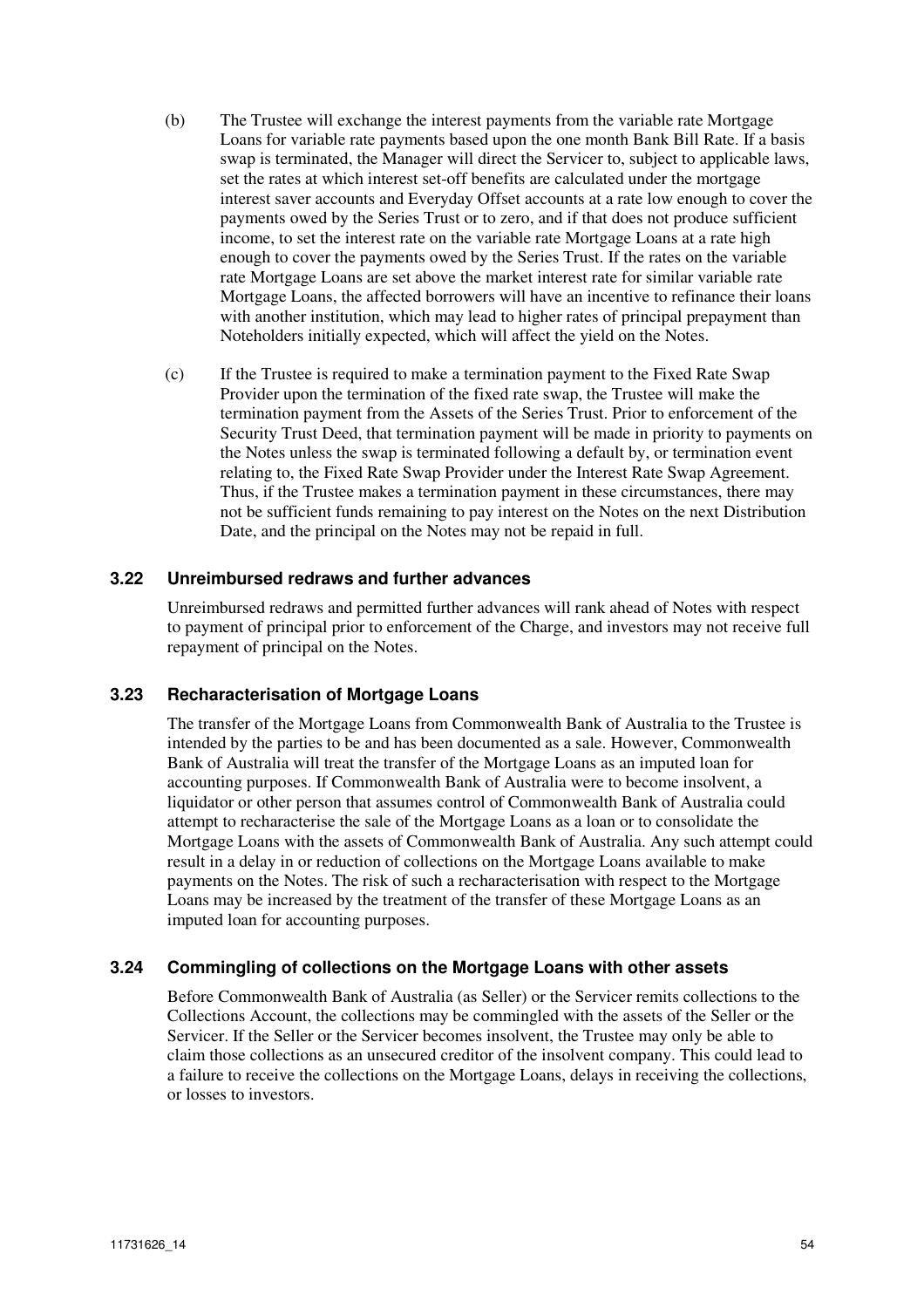### **3.25 Limitations of liquidity and other structural enhancements**

If the interest collections during a Collection Period are insufficient to cover fees and expenses of the Series Trust and the interest payments due on the Notes (other than the Class C Notes) on the next Distribution Date, funds may be allocated from the Available Principal Amount towards meeting such fees, expenses and interest as a Principal Draw. If there is still a shortfall, the Trustee will request an advance under the Liquidity Facility. If advances under the Liquidity Facility are insufficient to cover that remaining shortfall, funds may be allocated from the Extraordinary Expense Reserve as an Extraordinary Expense Reserve Draw. In the event that there is not enough money available by way of Principal Draw, under the Liquidity Facility or by way of an Extraordinary Expense Reserve Draw, investors may not receive a full payment of interest on that Distribution Date, which will reduce the yield on the Notes.

### **3.26 Principal Collections to cover liquidity shortfalls**

If Principal Collections are drawn upon to cover shortfalls in interest collections and there is insufficient excess available income in succeeding Collection Periods to repay those Principal Draws, investors may not receive full repayment of principal on the Notes.

### **3.27 Availability of support facilities dependent on financial condition of support facility provider**

Commonwealth Bank of Australia is acting as the initial Servicer, Fixed Rate Swap Provider, Basis Swap Provider and Liquidity Facility Provider. In certain circumstances, Commonwealth Bank of Australia may resign or be removed from acting in such capacities. Accordingly, the availability of these various facilities will ultimately be dependent upon the financial strength of Commonwealth Bank of Australia (or any replacement provider of these facilities). If Commonwealth Bank of Australia (or any replacement provider of such a facility) experiences financial difficulties which impede or prohibit the performance of its obligations under the relevant facility, the Trustee may not have sufficient funds to make timely payment of the full amount of principal and interest due on the Notes.

### **3.28 Servicer waiving fees**

Subject to the servicing requirements in Section 11.1 (*"Servicing of the Housing Loans"*), the Servicer has the express power, among other things, to waive any fees and break costs which may be collected in the ordinary course of servicing the Mortgage Loans or arrange the rescheduling of interest due and unpaid following a default under any Mortgage Loans, or to waive any right in respect of the Mortgage Loans and mortgages in the ordinary course of servicing the Mortgage Loans and mortgages. Those waivers may affect the timing and amount of payments investors receive.

#### **3.29 Withholding tax**

If a withholding tax is imposed on payments of interest on the Notes, investors will not be entitled to receive grossed-up amounts to compensate for such withholding tax. Thus, investors will receive less interest than is scheduled to be paid on the Notes.

#### **3.30 European Union directive on the taxation of savings income**

The European Union has adopted a Directive (2003/48/EC) regarding the taxation of savings income ("**Savings Tax Directive**"). Under the Savings Tax Directive, European Union member states ("**Member States**") are required to provide to the tax authorities of other Member States details of payments of interest and other similar income paid by a person within its jurisdiction to, or collected by such a person for, an individual resident in that other Member State, except that, for a transitional period, Austria and Luxembourg are required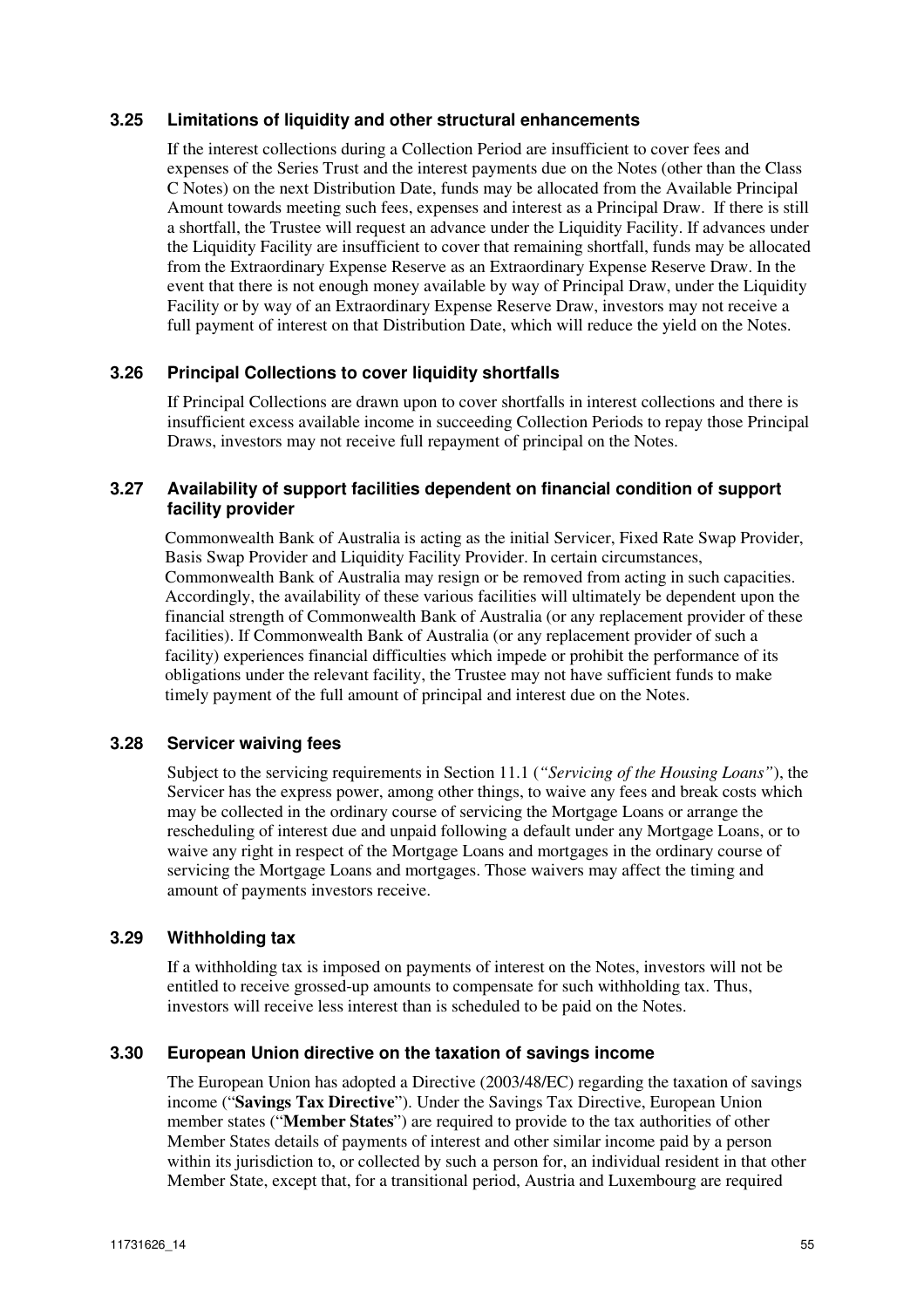instead, subject to certain exceptions, to impose a withholding system in relation to such payments (unless they elect otherwise). A number of non- European Union countries and territories including Switzerland have adopted similar measures (a withholding system in the case of Switzerland). Therefore, payments of interest on the Notes which are made or collected through Luxembourg, Austria or any other relevant country may be subject to withholding tax which would prevent holders of the Notes from receiving interest on their Notes in full. Luxembourg has announced that it will no longer apply the withholding tax system as from 1 January 2015 and will provide details of payments of interest (or similar income) as from this date.

The European Commission has proposed certain amendments to the Savings Tax Directive which may, if implemented, widen or vary the requirements outlined above.

### **3.31 Australian Anti-Money Laundering and Counter-Terrorism Financing Regime**

The Anti-Money Laundering and Counter-Terrorism Financing Act 2006 of Australia ("**AML/CTF Act**") is the main source of regulation of anti-money laundering and counterterrorism financing in Australia.

If an entity has not met its obligations under the AML/CTF Act, that entity will be prohibited from providing a designated service which includes (among other things):

- (a) opening or providing an account, allowing any transaction in relation to an account or receiving instructions to transfer money in and out of the account;
- (b) issuing, dealing, acquiring, disposing of, cancelling or redeeming a security; and
- (c) exchanging one currency for another.

The obligations placed on an entity include that entity undertaking customer identification procedures before a designated service is provided and receiving information about international and domestic institutional transfer of funds. Until the obligations have been met an entity will be prohibited from providing funds or services to a party or making any payments on behalf of a party.

#### **3.32 Application of the Personal Property Security regime**

A new personal property securities regime commenced operation throughout Australia in January 2012. The Personal Property Securities Act 2009 ("**PPSA**") has established a national system for the registration of security interests in personal property, together with new rules for the creation, priority and enforcement of security interests in personal property. The PPSA commenced on 15 December 2009, and took effect on 30 January 2012 ("**PPSA Start Date**"), with a two year transitional period beginning on the PPSA Start Date. The PPSA has a retrospective effect on security interests and security agreements arising before that time by operation of the transitional provisions.

Security interests for the purposes of the PPSA include traditional securities such as charges and mortgages (but do not include mortgages over real property). However, they also include transactions that in substance, secure payment or performance of an obligation but may not have been previously legally classified as securities (referred to as "in-substance" security interests), including transactions that were not regarded as securities under the law that existed prior to the introduction of the PPSA. Further, certain other interests are deemed to be security interests whether or not they secure payment or performance of an obligation. These deemed security interests include assignments of receivables.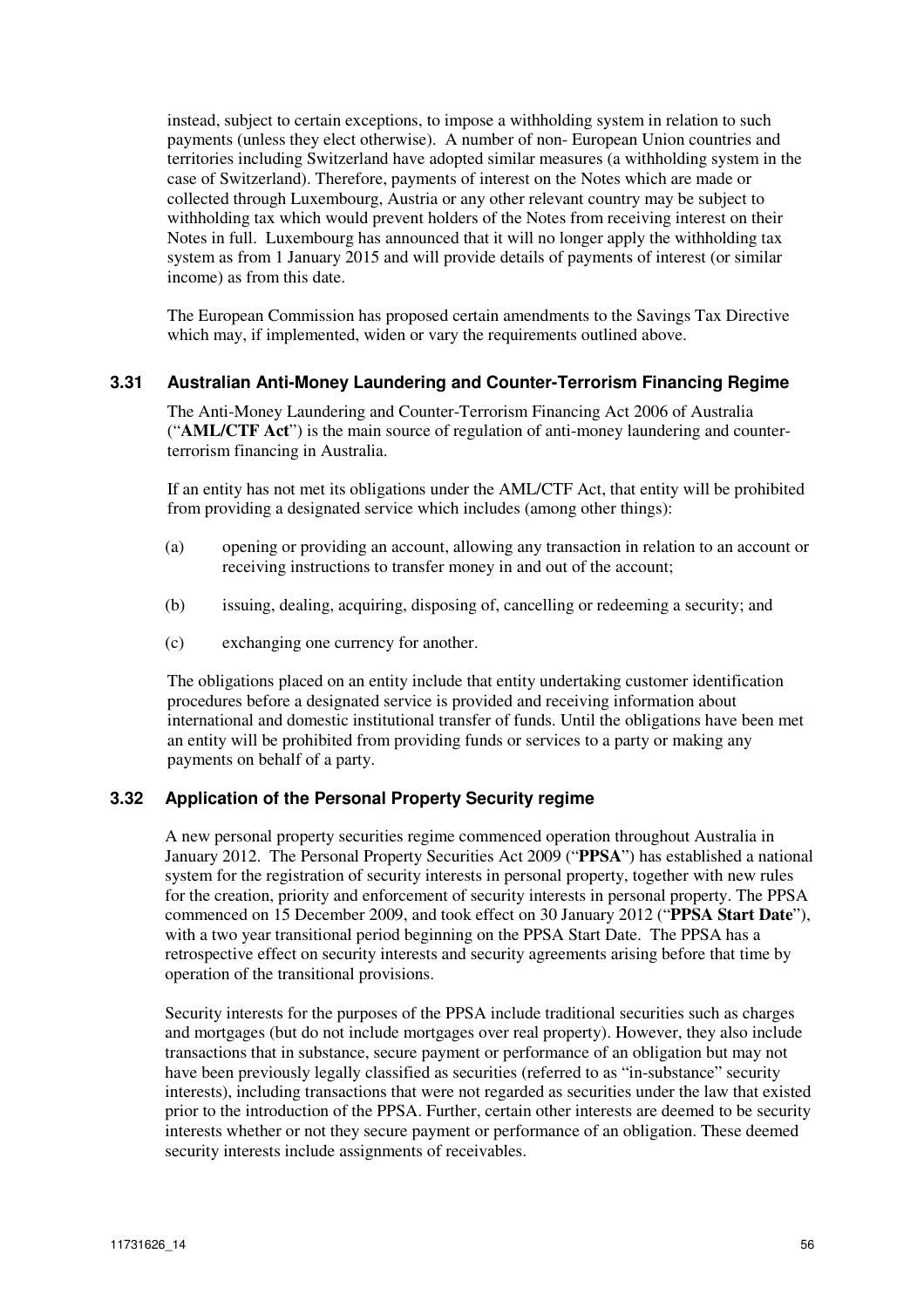A person who holds a security interest under the PPSA will need to register (or otherwise perfect) the security interest to ensure that the security interest (within a limited period of time) has priority over competing interests (and in some cases, to ensure that the security interest survives the insolvency of the grantor). If they do not do so:

- (a) another security interest may take priority;
- (b) another person may acquire an interest in the assets which are subject to the security interest free of their security interest; or
- (c) they may not be able to enforce the security interest against a grantor who becomes insolvent (because the security interest will vest in the grantor).

The Transaction Documents contain security interests for the purposes of the PPSA. For example, the assignment of the mortgage loans will be a deemed security interest and the Trustee will need to register a financing statement in connection with that security interest. The Security Trustee will also need to register a financing statement respect of the Charge under the Security Trust Deed. The Trustee and the Security Trustee will make such registrations upon the direction of the Manager.

There is uncertainty on aspects of the implementation of the PPSA regime because the PPSA is still relatively new and has significantly altered the law relating to secured transactions. There are issues and ambiguities in respect of which a market view or practice will evolve over time.

### **3.33 European Union Capital Requirements Regulation - securitisation exposure rules and other regulatory initiatives**

Articles 404 – 410 (inclusive) of Regulation (EU) No 575/2013 of the European Parliament and Council (as implemented by the Member States of the European Economic Area) (the "**CRR**") came into force of 1 January 2014. Article 405 of the CRR restricts 'credit institutions' and 'investment firms' (each as defined in the CRR), and the consolidated group subsidiaries thereof, from investing in or being exposed to a 'securitisation' (as defined in the CRR) (each, an "**Affected Investor**") unless the originator, sponsor or original lender in respect of that securitisation has explicitly disclosed to the Affected Investor that it will retain, on an ongoing basis, a net economic interest of at least 5 per cent in that securitisation as contemplated by Article 405 and, once adopted by the European Commission, the technical standards in relation to the same.

Commonwealth Bank of Australia will undertake to hold a net economic interest in this securitisation transaction, which, as at the Closing Date, will be comprised of an interest in randomly selected exposures equivalent to no less than 5% of the aggregate principal balance of the securitised exposures in accordance with Article 405 paragraph (1) subparagraph (c) of the CRR. The Manager will include information in any reports provided to Noteholders:

- (a) confirming Commonwealth Bank of Australia's continued retention of the interest described above; and
- (b) any change to the manner in which the interest will be comprised if there are exceptional circumstances which cause the manner in which the interest is held to change.

Article 406 of the CRR also requires an Affected Investor to be able to demonstrate that it has undertaken certain due diligence in respect of, amongst other things, the notes it has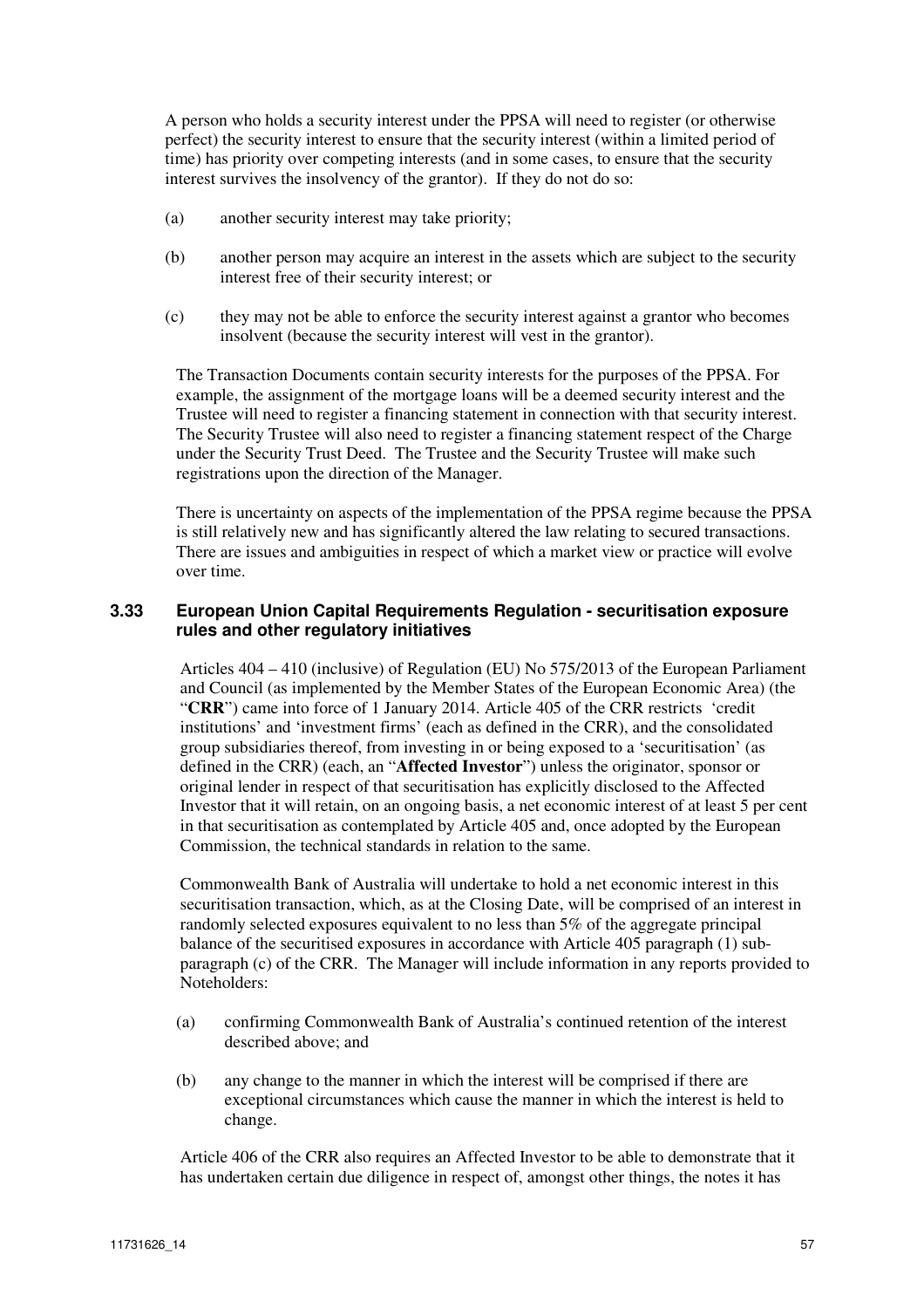acquired and the underlying exposures, and that procedures have been established for monitoring performance information in relation to the underlying exposures on an on-going basis. Failure to comply with one or more of the requirements set out in Articles 405, 406 or 409 of the CRR may result in the imposition of a penal capital charge with respect to the investment made in the securitisation by the relevant Affected Investor.

Articles 404 – 410 (inclusive) of the CRR (the "**Retention Rules**") apply in respect of the Notes so Affected Investors should make themselves aware of the requirements of the Retention Rules (and any implementing rules in relation to a relevant jurisdiction) in addition to any other regulatory requirements applicable to them with respect to their investment in the Notes and should carefully consider whether the applicable conditions under the Retention Rules are satisfied at any time.

Investors should also be aware of Section 5 of Chapter III of the Regulation implementing the EU Alternative Investment Managers Directive ("**Investment Managers Directive**"), the provisions of which section introduced risk retention and due diligence requirements (which took effect from 22 July 2013 in general) in respect of alternative investment fund managers that are required to become authorised under the Investment Managers Directive and which assume exposure to the credit risk of a securitisation on behalf of one or more alternative investment funds. While the requirements under Section 5 of the Investment Managers Directive are similar to those which apply under the Retention Rules (including in relation to the requirement to disclose to alternative investment fund managers that the originator, sponsor or original lender will retain, on an ongoing basis, a net economic interest of at least 5 per cent in respect of certain specified credit risk tranches or asset exposures), they are not identical and, in particular, additional due diligence obligations apply to relevant alternative investment fund managers.

Aspects of the Retention Rules and Section 5 of the Investment Managers Directive and what is required to demonstrate compliance to national regulators remain unclear. Investors who are uncertain as to the requirements that will need to be complied with in order to avoid the additional regulatory charges for non compliance with the Retention Rules or to avoid being required to take corrective action under Section 5 of the Investment Managers Directive should seek guidance from their regulator.

On 17 December 2013 the European Banking Authority published its final draft regulatory technical standards and draft implementing technical standards in relation to the Retention Rules (collectively, the "**Draft Standards**"), which contemplate a number of changes to satisfying the Retention Rules in comparison to the regime previously in place. The Draft Standards have been submitted to the European Commission for approval but will not be finalised until adopted by the European Commission and until confirmation has been obtained that the European Parliament and the European Council have no objection to the Draft Standards. No assurance can be provided that any changes made in connection with the CRR, the Draft Standards and any implementing rules in a relevant jurisdiction will not affect the requirements applying to relevant investors.

Relevant investors are required to independently assess and determine the sufficiency of the information described in this Information Memorandum and in any reports provided to investors in relation to the transaction for the purpose of complying with the Retention Rules and the regulatory technical standards and implementing technical standards that will apply in relation to the same and none of the Trustee, Commonwealth Bank of Australia or any other party to the Transaction Documents makes any representation that the information described above is sufficient in all circumstances for such purposes.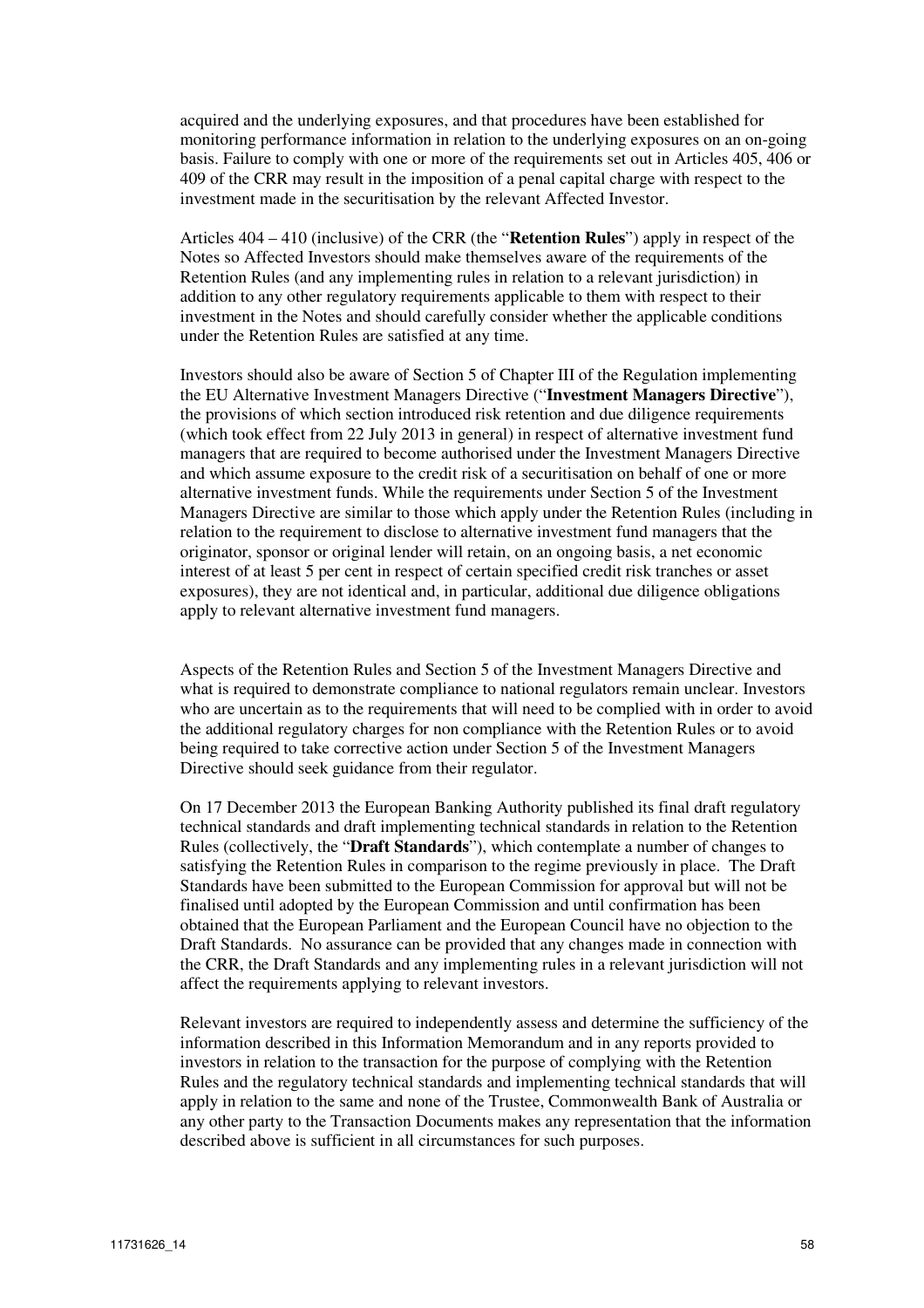There remains considerable uncertainty with respect to the Retention Rules and it is not clear what will be required to demonstrate compliance to national regulators. Investors who are uncertain as to the requirements that will need to be complied with in order to avoid the additional regulatory charges for non-compliance with the Retention Rules and any implementing rules in a relevant jurisdiction should seek guidance from their regulator. Similar requirements to those set out in the Retention Rules may be implemented for other European Union-regulated investors (such as certain types of investment fund managers, insurance and reinsurance undertakings) in the future.

The Retention Rules, the Investment Managers Directive and any other changes to the regulation or regulatory treatment of the Notes for some or all investors may negatively impact the regulatory position of certain individual investors and, in addition, could have a negative impact on the price and liquidity of the Notes in the secondary market.

There can be no assurance that the regulatory capital treatment of the Notes for any investor will not be affected by any future implementation of, and changes to, the CRR, the Investment Managers Directive, the Draft Standards or other regulatory or accounting changes.

### **3.34 Foreign Account Tax Compliance**

As a result of Sections 1471-1474 of the U.S. Internal Revenue Code ("**FATCA**"), the Trustee and other financial institutions through which payments on the Notes are made may be required to withhold United States tax at a rate of 30% in respect of:

- (a) any Notes characterised as debt (or which are not otherwise characterised as equity and have a fixed term) for U.S. federal tax purposes that are not yet outstanding as of the date ("**Grandfathering Date**") that is six months after the date on which final U.S. Treasury regulations define the term "foreign passthru payment" or are materially modified from the Grandfathering Date; and
- (b) any Notes characterised as equity or which do not have a fixed term for U.S. federal tax purposes, whenever issued, pursuant to, an intergovernmental agreement between the United States and another jurisdiction to improve tax compliance and to implement FATCA ("**IGA**"), or any law or regulation implementing an IGA ("**FATCA Withholding**").

The FATCA Withholding requirements are due to commence in stages, with withholding requirements in respect of U.S. source payments due to commence on 1 July 2014 and withholding in respect of "foreign passthru payments" and gross proceeds from the sale of debt obligations due to commence after 31 December 2016 (at the earliest). Certain obligations outstanding as at 1 July 2014 will be eligible for grandfathering under FATCA and hence may be exempt from FATCA Withholding.

FATCA Withholding may be triggered if:

- (i) the Trustee is a foreign financial institution ("**FFI**") (as defined by FATCA) that is required to report to the U.S. Internal Revenue Service ("**IRS**") or other applicable authority certain information on its account holders (making the Trustee a "**Participating FFI**"); and
- (ii)
- (A) an investor does not provide information sufficient for the relevant Participating FFI to determine whether or the extent to which the investor is subject to FATCA Withholding, or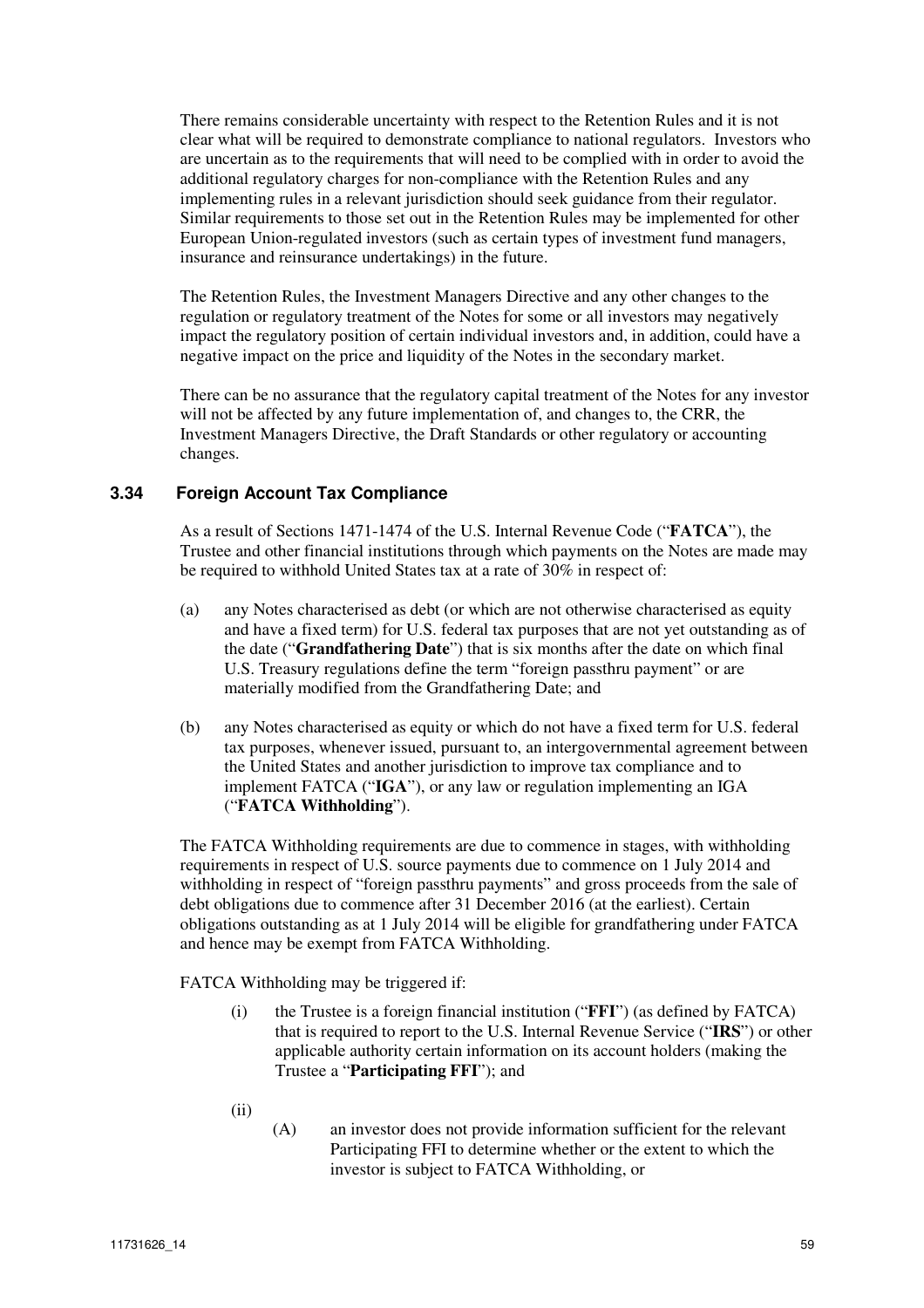(B) any FFI through or to which payment on such Notes is made, is not a Participating FFI or otherwise exempt from or in deemed-compliance with FATCA.

The application of FATCA Withholding to interest, principal or other amounts paid with respect to the Notes is not clear. If an amount in respect of FATCA Withholding were to be deducted or withheld from interest, principal or other payments on the Notes, neither the Trustee nor any other person would, pursuant to the terms and conditions of the Notes, be required to pay additional amounts as a result of such FATCA Withholding. As a result, investors may receive less interest or principal than expected.

Noteholders should consult their own tax advisers on how these rules may apply to payments they receive under the Notes. FATCA Withholding is particularly complex and its application is uncertain at this time.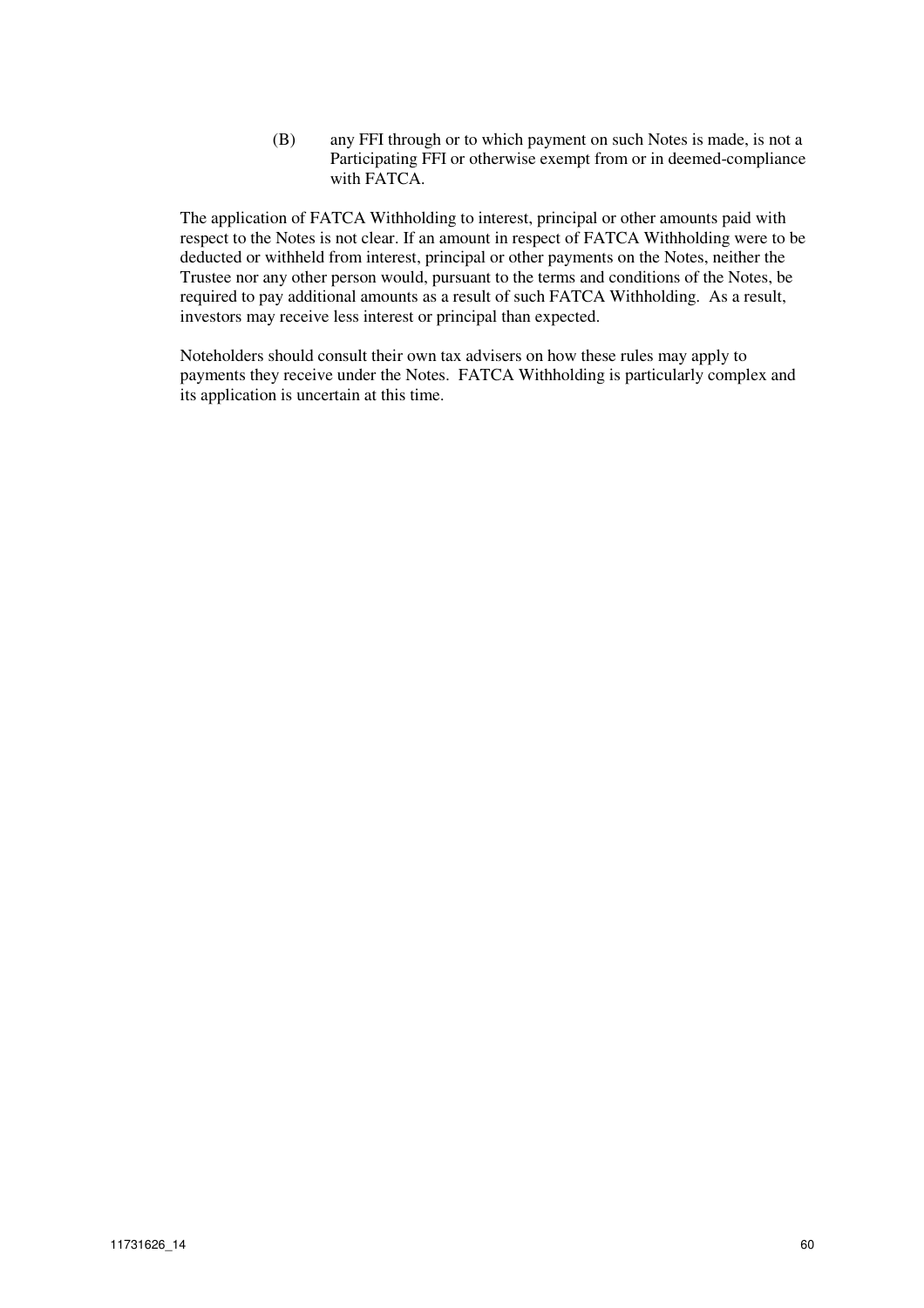# **4 The Trustee, Commonwealth Bank of Australia, the Manager and the Security Trustee**

## **4.1 The Trustee**

Perpetual Trustee Company Limited was incorporated on 28 September 1886 as Perpetual Trustee Company (Limited) under the Companies Statute of New South Wales as a public company. The name was changed to Perpetual Trustee Company Limited on 14 December 1971 and the Trustee now operates as a limited liability public company under the Corporations Act. Perpetual Trustee Company Limited is registered in New South Wales and its registered office is at Level 12, 123 Pitt Street, Sydney, Australia.

The principal activities of Perpetual Trustee Company Limited are the provision of trustee and other commercial services. Perpetual Trustee Company Limited is an authorised trustee corporation, and holds an Australian Financial Services Licence under Part 7.6 of the Corporations Act (Australian Financial Services Licence No. 236643). Perpetual Trustee Company Limited and its related companies provide a range of services including custodial and administrative arrangements to the funds management, superannuation, property, infrastructure and capital markets.

### **4.2 The Seller**

The Commonwealth Bank of Australia was established in 1911 by an Act of Australia's Commonwealth Parliament as a government owned enterprise to conduct commercial and savings banking business. For a period it also operated as Australia's central bank until this function was transferred to the Reserve Bank of Australia in 1959. The process of privatisation of the Commonwealth Bank of Australia was commenced by Australia's Commonwealth Government in 1990 and was completed in July 1996. The Commonwealth Bank of Australia is now a public company listed on the Australian Securities Exchange. Its registered office is at Ground Floor, Tower 1, 201 Sussex Street, Sydney, New South Wales, Australia.

As at 31 December 2013, Commonwealth Bank of Australia had a long term credit rating of AA- from Fitch Ratings, Aa2 from Moody's Investor Services and AA- from S&P and a short term credit rating of A-1+ from S&P, F1+ from Fitch Ratings and P-1 from Moody's Investor Services.

As at 31 December 2013, Commonwealth Bank of Australia and its subsidiaries, on a consolidated International Financial Reporting Standards basis, had total assets of A\$782.3 billion, deposits of A\$485.4 billion and made a net profit attributable to equity holders of the Bank for the half year ended 31 December 2013 of A\$4,207 million. Total regulatory capital under Basel III was A\$38.2 billion.

The Australian banking activities of the Commonwealth Bank of Australia come under the regulatory supervision of the Australian Prudential Regulation Authority. For a further description of the business operations of Commonwealth Bank of Australia, see Section 11 ("*The Servicer*").

Commonwealth Bank of Australia's overall procedures for mortgage origination are described in Section 7 ("*Commonwealth Bank of Australia Residential Loan Program*"). Commonwealth Bank of Australia's material role and responsibilities in this transaction as Servicer are described in Section 11 ("*The Servicer*").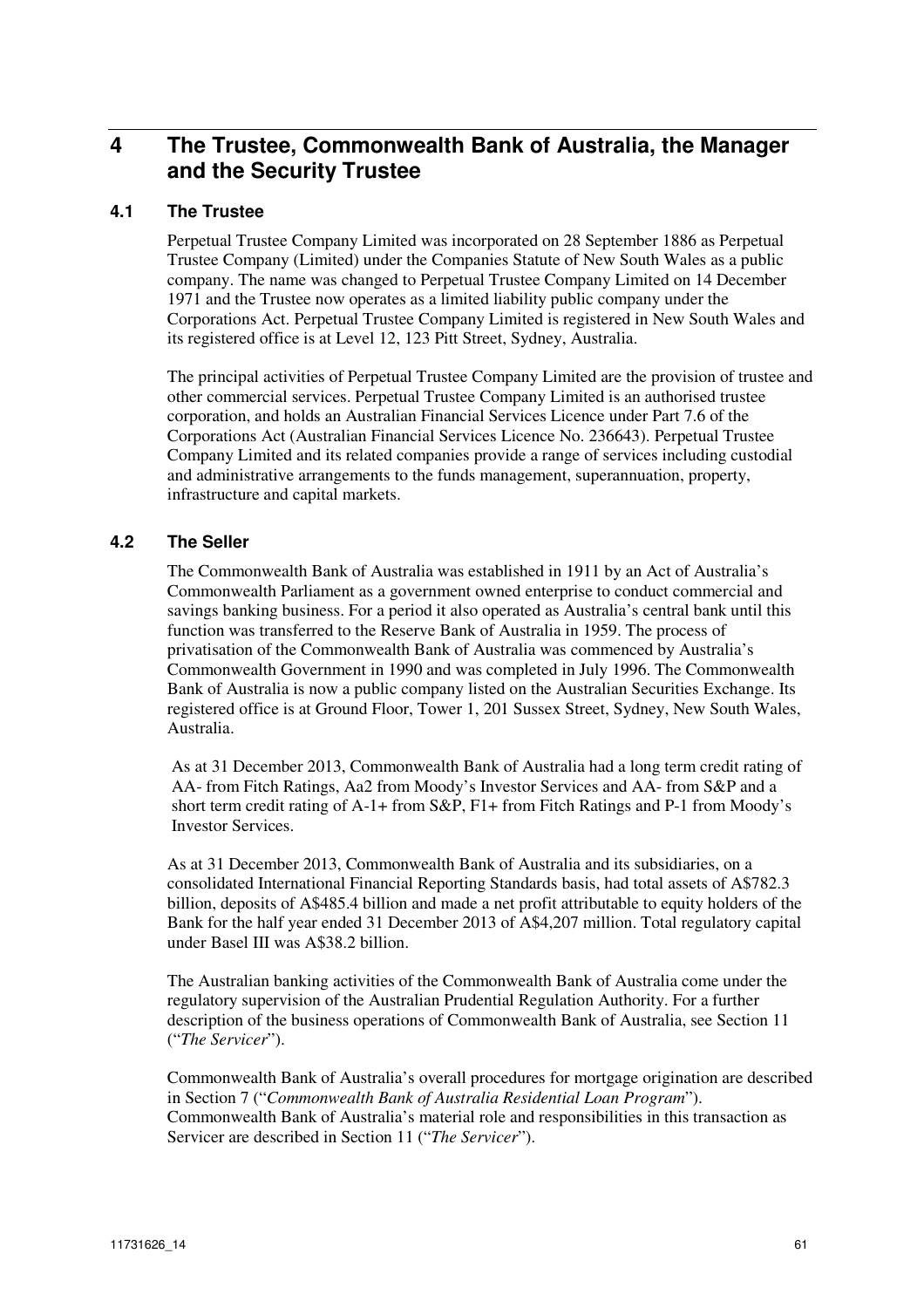# **4.3 The Manager**

The Manager, Securitisation Advisory Services Pty. Limited, is a wholly owned subsidiary of Commonwealth Bank of Australia. Its principal business activity is the management of securitisation trusts established under Commonwealth Bank of Australia's Medallion Trust Programme and the management of other securitisation programmes and a covered bond programme established by Commonwealth Bank of Australia or its customers. The Manager's registered office is Ground Floor, Tower 1, 201 Sussex Street, Sydney, New South Wales, Australia.

The Manager has obtained an Australian Financial Services License under Part 7.6 of the Australian Corporations Act (Australian Financial Services License No. 241216).

### **4.4 The Security Trustee**

The Security Trustee, P.T. Limited is a wholly owned subsidiary of Perpetual Trustee Company Limited. P.T. Limited is a public company established under the laws of Australia. Perpetual Trustee Company Limited has appointed P.T. Limited to act as its authorised representative under its Australian Financial Services License (Authorised Representative Number 266797). The Security Trustee's registered office is Level 12, 123 Pitt Street, Sydney, Australia. The principal activities of P.T. Limited are the provision of trustee and other commercial services. P.T. Limited and its related companies provide a range of services including custodial and administrative arrangements to the funds management, superannuation, property, infrastructure and capital markets.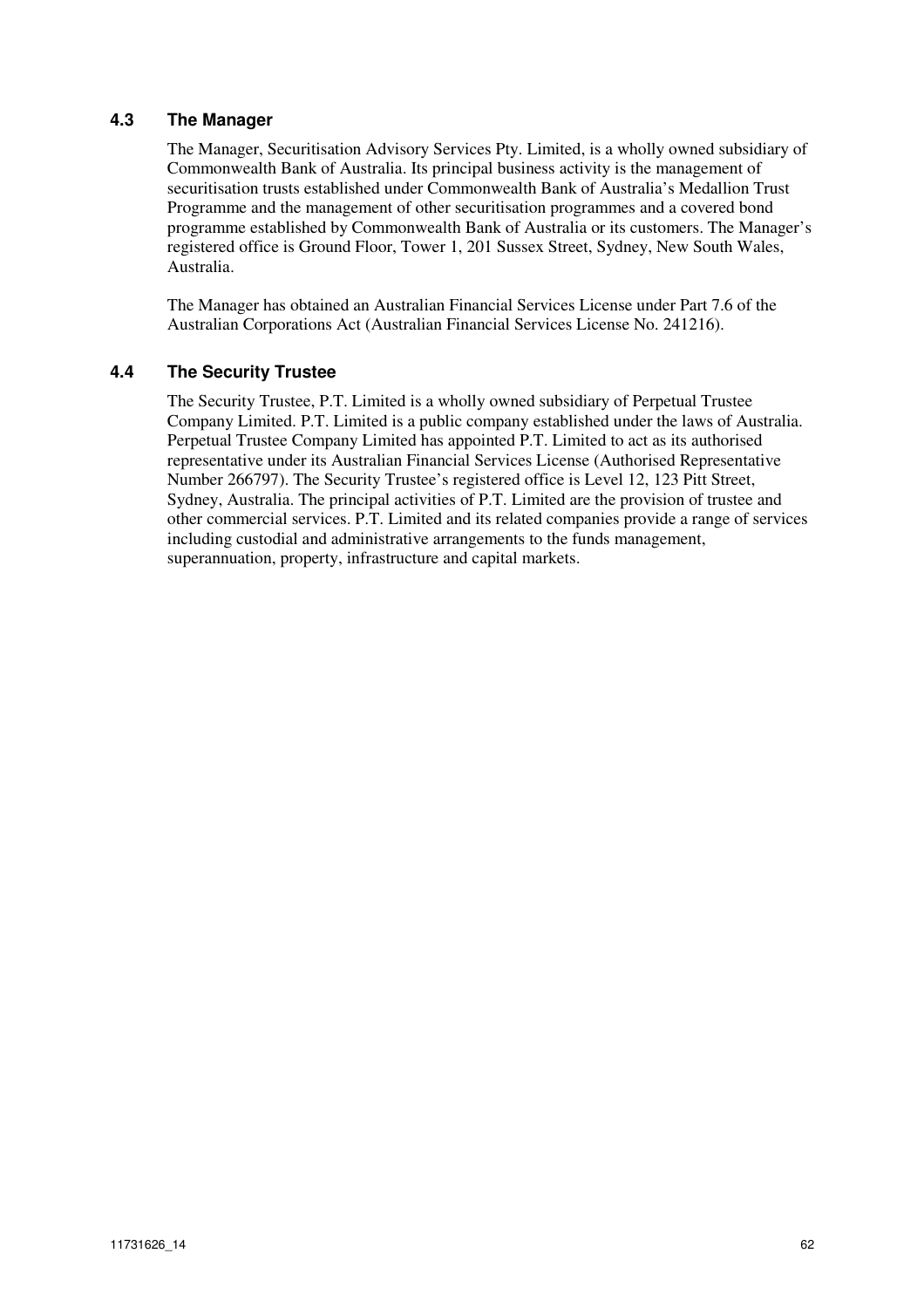# **5 Description of the Series Trust**

# **5.1 Commonwealth Bank of Australia Securitisation Trust Programme**

Commonwealth Bank of Australia established its Medallion Trust Programme pursuant to the Master Trust Deed for the purpose of enabling Perpetual Trustee Company Limited, as trustee of each trust established pursuant to the Medallion Trust Programme, to invest in pools of assets originated by or purchased from time to time from Commonwealth Bank of Australia, its subsidiaries and/or other persons. The Master Trust Deed provides for the creation of an unlimited number of trusts and may be varied or amended by a Series Supplement in respect of that series trust. The Master Trust Deed establishes the general framework under which trusts may be established from time to time. The Series Trust is established by the Master Trust Deed and the Series Supplement. The Series Trust is separate and distinct from any other trust established under the Master Trust Deed. The Assets of the Series Trust are not available to meet the liabilities of any other trust and the assets of any other trust are not available to meet the liabilities of the Series Trust.

### **5.2 Series Trust**

The detailed terms of the Series Trust are set out in the Master Trust Deed and the Series Supplement.

The Series Supplement, which supplements the general framework under the Master Trust Deed with respect to the Series Trust, does the following:

- (a) specifies the details of the Notes;
- (b) establishes the cash flow allocation;
- (c) sets out the mechanism for the acquisition from Commonwealth Bank of Australia of the pool of Mortgage Loans by the Series Trust and contains various representations and warranties by Commonwealth Bank of Australia in relation to the Mortgage Loans;
- (d) contains Commonwealth Bank of Australia's appointment as the initial Servicer of the Mortgage Loans and the various powers, discretions, rights, obligations and protections of Commonwealth Bank of Australia in this role;
- (e) provides for the beneficial ownership of the Series Trust by the Unitholders; and
- (f) specifies a number of ancillary matters associated with the operation of the Series Trust and the housing pool such as the arrangements regarding the operation of the Collections Account, the custody of the title documents in relation to the Mortgage Loans, the fees payable to the Trustee, the Manager and the Servicer, the perfection of the Trustee's title to the Mortgage Loans, the termination of the Series Trust and the limitation on the Trustee's liability.

### **5.3 Transfer of assets between Trusts**

The Master Trust Deed provides for the transfer of some or all of the assets of one trust (the "**Disposing Trust**") to another trust (the "**Acquiring Trust**") subject to the requirements of the Master Trust Deed and the series supplements for both the Disposing Trust and the Acquiring Trust.

Under the Master Trust Deed, if the Trustee as trustee of a Disposing Trust has received: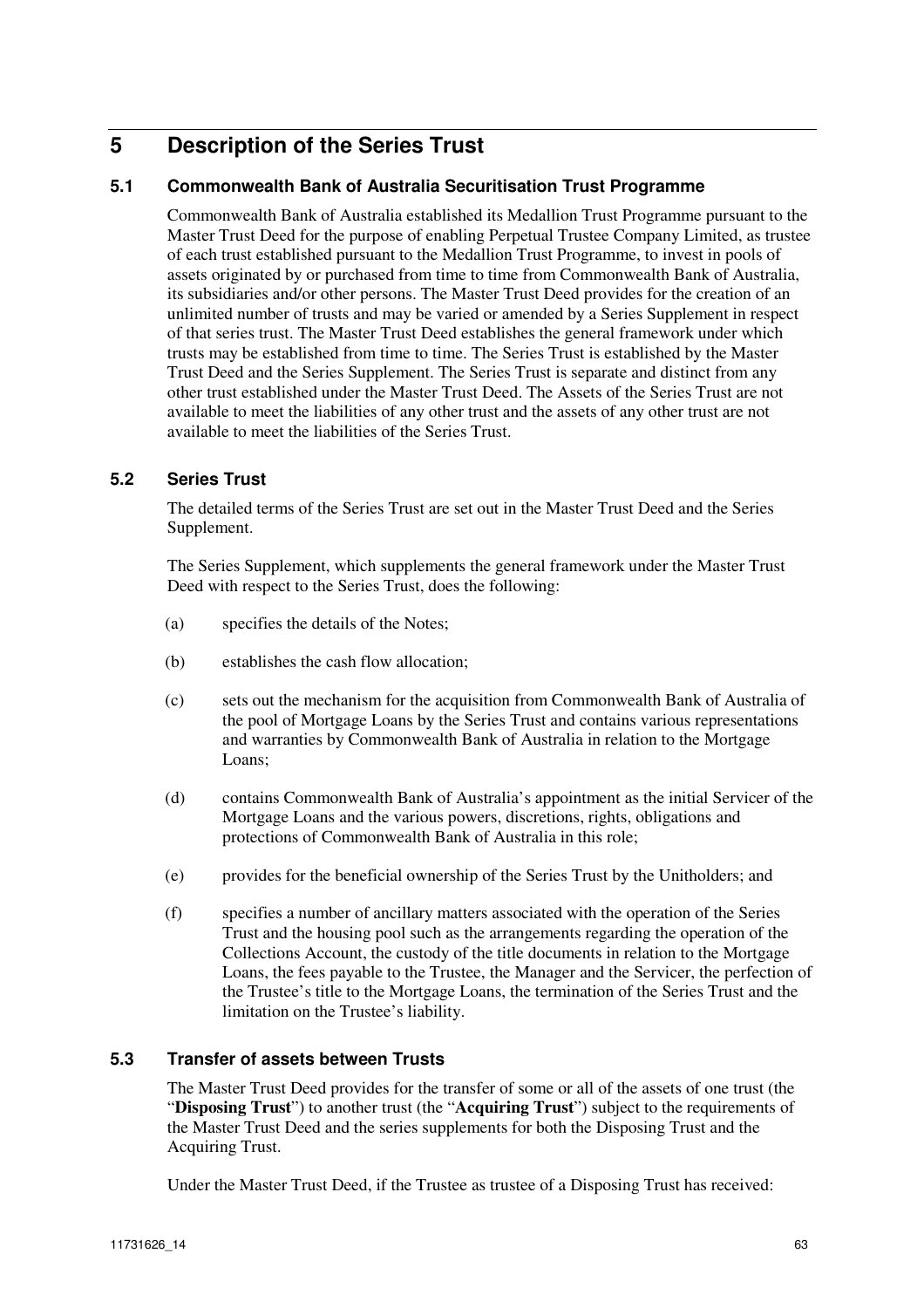- (a) a Transfer Proposal in accordance with the Master Trust Deed;
- (b) the Transfer Amount in respect of that Transfer Proposal; and
- (c) a direction from the Manager to accept that Transfer Proposal,

then, subject to the requirements of the Master Trust Deed and the series supplements for both the Disposing Trust and the Acquiring Trust, the Trustee will hold the Assigned Assets in respect of that Transfer Proposal as trustee of the Acquiring Trust in accordance with the terms of the series supplement in relation to the Acquiring Trust.

To ensure that the Disposing Trust has the benefit of any receipts (other than receipts in the nature of principal), and bears the cost of any outgoings, in respect of the Assigned Assets for the period up to (but excluding) the Assignment Date and the Acquiring Trust has the benefit of such receipts and bears such costs for the period after (and including) that Assignment Date, the Manager will direct the Trustee as trustee of the Acquiring Trust to pay the Adjustment Advance to the Disposing Trust on the Assignment Date.

### **5.4 Security Trust**

The Security Trustee acts as trustee of the Security Trust for the benefit of Noteholders, and all other Secured Creditors under the terms of the Security Trust Deed. The Security Trustee holds the Charge over the Assets of the Series Trust in favour of the Security Trustee under the Security Trust Deed for the benefit of the Secured Creditors. If an Event of Default occurs under the Security Trust Deed and the Charge is enforced as a result, the Security Trustee, or a receiver appointed by it, will be responsible for realising the Assets of the Series Trust and the Security Trustee will be responsible for distributing the proceeds of realisation to Secured Creditors in the order prescribed under the Security Trust Deed.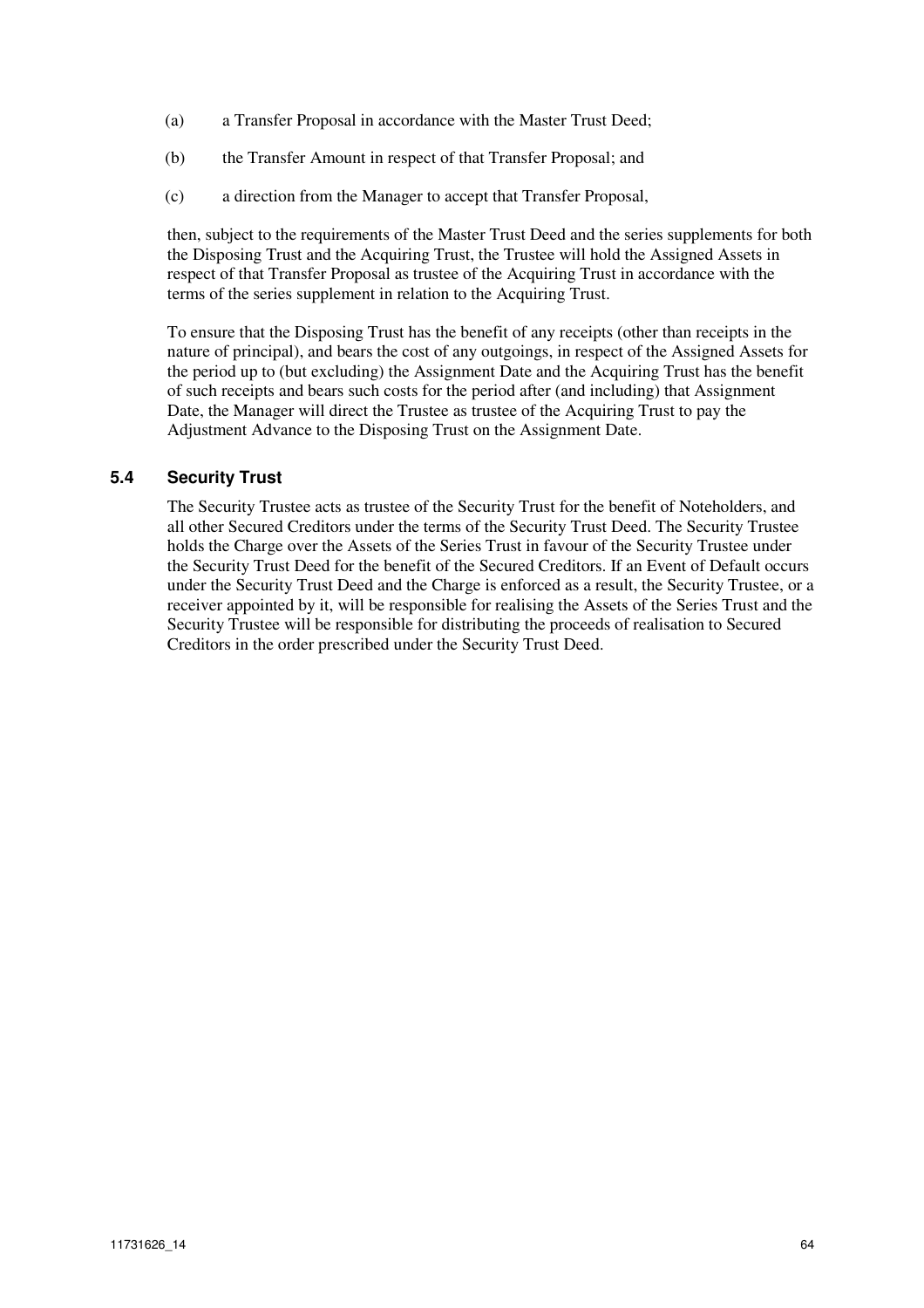# **6 Description of the assets of the Series Trust**

## **6.1 Assets of the Series Trust**

The Assets of the Series Trust will include the following:

- (a) the pool of Mortgage Loans, including all:
	- (i) principal payments paid or payable on the Mortgage Loans at any time from and after the Cut-Off Date; and
	- (ii) interest payments and fees payable on the Mortgage Loans before or after the Cut-Off Date (other than the Accrued Interest Adjustment which is to be paid on the first Distribution Date to Commonwealth Bank of Australia as Seller of the Mortgage Loans);
- (b) rights under the mortgage insurance policy issued by Genworth Financial Mortgage Insurance Pty Limited and the individual property insurance policies covering the mortgaged properties relating to the Mortgage Loans;
- (c) rights under the mortgages in relation to the Mortgage Loans;
- (d) rights under the Collateral Securities appearing on the records of Commonwealth Bank of Australia as securing the Mortgage Loans (a "**Collateral Security**" in relation to a Mortgage Loan is any security interest, guaranty, indemnity or other assurance which secures the repayment or payment of that Mortgage Loan and is in addition to the mortgage corresponding to that Mortgage Loan);
- (e) amounts on deposit in the accounts established in connection with the creation of the Series Trust and the issuance of the Notes, including the Collections Account (including the Extraordinary Expense Reserve), and any instruments in which these amounts are invested; and
- (f) the Trustee's rights under the Transaction Documents.

### **6.2 The Housing Loans**

The Mortgage Loan pool to be assigned to the Trustee on the Closing Date will be selected from a larger pool of Mortgage Loans originated by Commonwealth Bank of Australia. From that larger pool of Mortgage Loans, the Mortgage Loan pool that has been selected consists of 9,800 Mortgage Loans that have an aggregate principal balance outstanding as of 25 February 2014 of approximately A\$2,510,848,952.

The Mortgage Loans are secured by registered first ranking mortgages on properties located in Australia. The Mortgage Loans are from Commonwealth Bank of Australia's general residential mortgage product pool and have been originated by Commonwealth Bank of Australia in the ordinary course of its business. Each Mortgage Loan will be one of the types of products described in Section 7.3 (*"Commonwealth Bank of Australia's Product Types"*). Each Mortgage Loan may have some or all of the features described in Section 7.4 (*"Special Features of the Mortgage Loans"*). The Mortgage Loans are either fixed rate or variable rate loans. The mortgaged properties consist of owner-occupied properties and non-owner occupied properties, but do not include mobile homes which are not permanently affixed to the ground, commercial properties or unimproved land.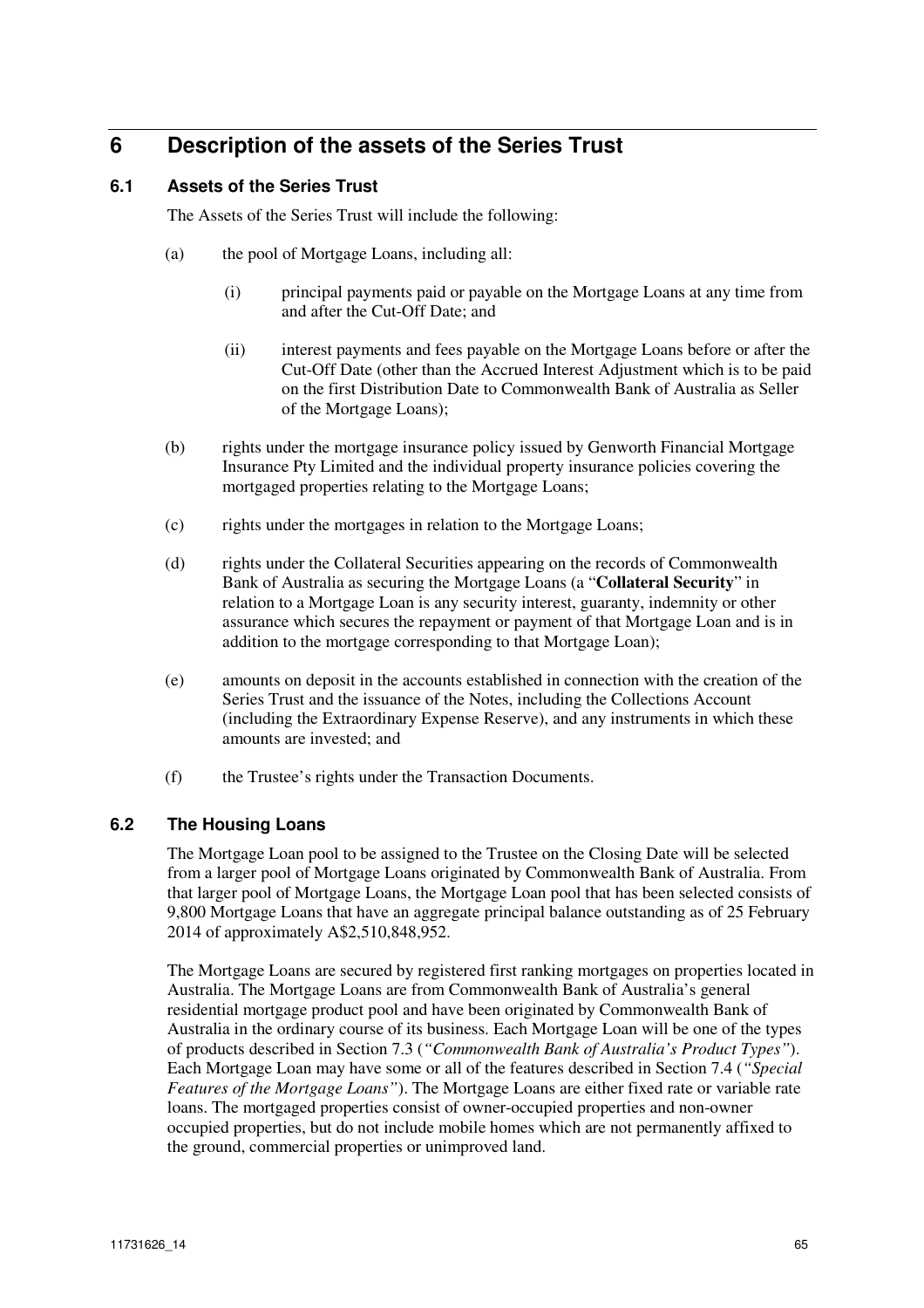### **6.3 Other Features of the Housing Loans**

The Mortgage Loans have the following features.

- (a) Interest is calculated daily and charged monthly in arrears.
- (b) Payments can be on a monthly, bi-weekly or weekly basis (interest only payments can only be made monthly). Payments are made by borrowers using a number of different methods, including cash payments at branches, cheques and in most cases direct debit or automated funds transfer.
- (c) They are governed by the laws of one of the following Australian States or Territories:
	- (i) New South Wales;
	- (ii) Victoria;
	- (iii) Western Australia;
	- (iv) Queensland;
	- (v) South Australia;
	- (vi) Northern Territory;
	- (vii) the Australian Capital Territory; or
	- (viii) Tasmania.

### **6.4 Transfer and Assignment of the Mortgage Loans**

The Mortgage Loans assigned to the Series Trust on the Closing Date will be specified in a sale notice from the Seller to the Trustee.

The Seller will equitably assign the Mortgage Loans, the mortgages and any collateral securities from time to time appearing in its records as securing those Mortgage Loans, any mortgage insurance policies in relation to the Mortgage Loans and its interest in any insurance policies on the mortgaged properties relating to those Mortgage Loans to the Trustee pursuant to the sale notice. After this assignment, the Trustee will be entitled to the collections, subject to certain exceptions, on the Mortgage Loans the subject of the sale notice.

If the Trustee is actually aware of the occurrence of a Perfection of Title Event which is subsisting then, unless the Manager has issued a Rating Affirmation Notice to the Trustee in relation to such event, the Trustee must declare that a Perfection of Title Event has occurred and the Trustee and the Manager must as soon as practicable take steps to perfect the Trustee's legal title to the Mortgage Loans. These steps will include the lodgement of transfers of the mortgages securing the Mortgage Loans with the appropriate land titles office in each Australian State and Territory. The Trustee will hold at the Closing Date irrevocable powers of attorney from the Seller to enable it to execute such mortgage transfers.

The Seller may in some instances equitably assign to the Trustee a Mortgage Loan secured by an "all moneys" mortgage, which may also secure other financial indebtedness. The Seller will also assign these other loans to the Trustee which will hold these by way of a separate trust for Commonwealth Bank of Australia established under the Series Supplement and known as the "**CBA Trust**". The other loans are not Assets of the Series Trust. The Trustee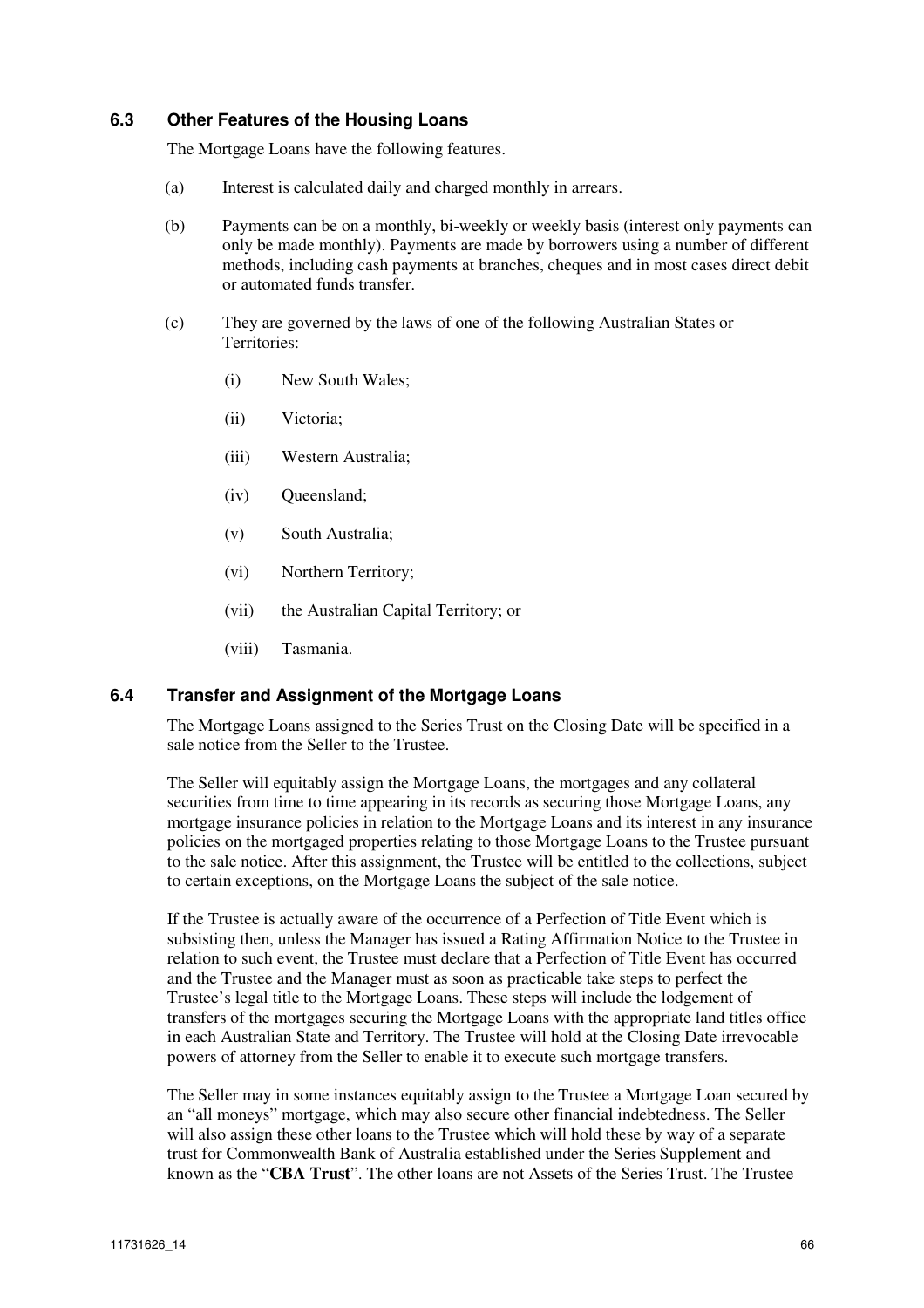will hold the proceeds of enforcement of the related mortgage, to the extent they exceed the amount required to repay the Mortgage Loan, as trustee for the CBA Trust, in relation to that other loan. The mortgage will secure the Mortgage Loan equitably assigned to the Series Trust in priority to that other loan.

Because the Seller's standard security documentation may secure all moneys owing by the provider of the security to the Seller, it is possible that a security held by that Seller in relation to other facilities provided by it could also secure a Mortgage Loan, even though in that Seller's records the particular security was not taken for this purpose. Commonwealth Bank of Australia will only assign to the Trustee in its capacity as trustee of the Series Trust those securities that appear in its records as intended to secure the Mortgage Loans. Other securities which by their terms technically secure a Mortgage Loan, but which were not taken for that purpose, will not be assigned for the benefit of the Noteholders.

### **6.5 Representations, Warranties and Eligibility Criteria**

Commonwealth Bank of Australia will make various representations and warranties to the Trustee as of the Cut-Off Date with respect to each Mortgage Loan being equitably assigned to the Trustee, including in respect of the Seller that:

- (a) at the time the Seller entered into the related mortgage, the mortgage complied in all material respects with applicable laws and, as at the Cut-Off Date, the Seller is not aware of any failure by it to comply with the Consumer Credit Legislation (if applicable) in relation to the Mortgage Loan;
- (b) at the time the Seller entered into the Mortgage Loan, it did so in good faith;
- (c) at the time the Seller entered into the Mortgage Loan, the Mortgage Loan was originated in the ordinary course of that Seller's business and since then that Seller has dealt with the Mortgage Loan in accordance with its servicing guidelines;
- (d) at the time the Seller entered into the Mortgage Loan, all necessary steps were taken to ensure that the related mortgage complied with the legal requirements applicable at that time to ensure that the mortgage was a first ranking mortgage, subject to any statutory charges, any prior charges of a body corporate, service company or equivalent, whether registered or not, and any other prior security interests which do not prevent the mortgage from being considered to be a first ranking mortgage in accordance with the servicing standards, secured over land, subject to stamping and registration in due course;
- (e) where there is a second or other mortgage in respect of the land the subject of the related mortgage and the Seller is not the mortgagee of that second or other mortgage, the Seller has ensured whether by a priority agreement or otherwise, that the mortgage ranks ahead in priority to the second or other mortgage on enforcement for at least the principal amount plus accrued but unpaid interest of the Mortgage Loan and such other amount determined in accordance with the servicing guidelines;
- (f) at the time the Mortgage Loan was approved, the Seller had received no notice of the insolvency or bankruptcy of the relevant borrower or any notice that the relevant borrower did not have the legal capacity to enter into the relevant mortgage;
- (g) the Seller is the sole legal and beneficial owner of that Mortgage Loan and the related securities assigned to the Trustee as trustee of the Series Trust and, to its knowledge, no prior ranking security interest exists in relation to its right, title and interest in the Mortgage Loan and related securities;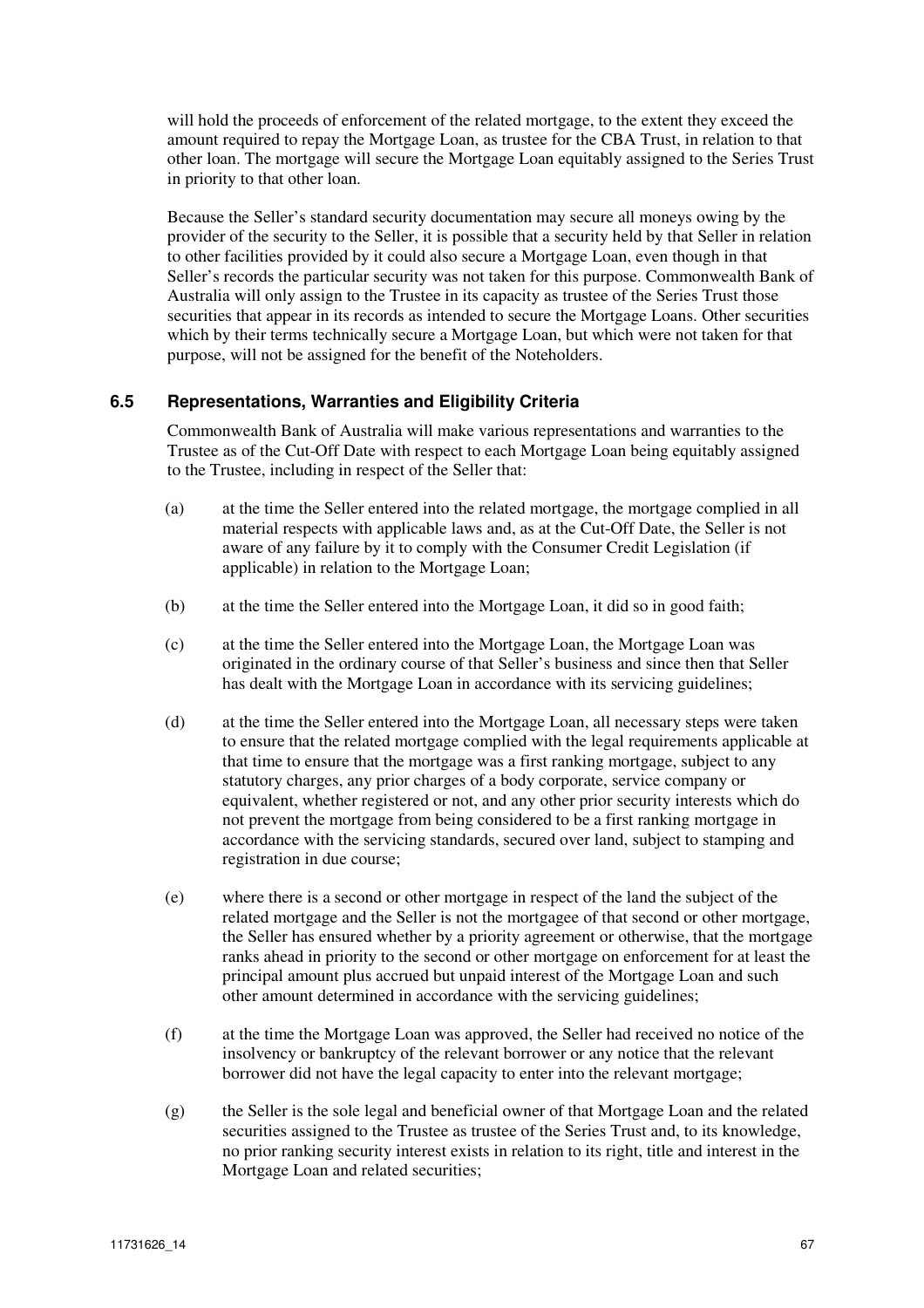- (h) each of the relevant mortgage documents, other than any insurance policies in respect of land, which is required to be stamped with stamp duty has been duly stamped;
- (i) other than in respect of priorities granted by statute, the Seller has not received notice from any person that it claims to have a security interest ranking in priority to or equal with the security interest held by the Seller and constituted by the relevant mortgage;
- (j) except in relation to fixed rate Mortgage Loans or those which can be converted to a fixed rate or a fixed margin relative to a benchmark and applicable laws, binding codes and competent authorities binding on the Seller or as may be otherwise provided in the corresponding mortgage documents, there is no limitation affecting, or consent required from a borrower to effect, a change in the interest rate under the Mortgage Loan;
- (k) the terms of the loan agreement in relation to each Mortgage Loan require payments in respect of the Mortgage Loan to be made to the Seller free of setoff unless prohibited by law;
- (l) the Mortgage Loan satisfies the following eligibility criteria:
	- (i) it is from the Seller's general Mortgage Loan pool;
	- (ii) it is secured by a mortgage over land which has erected on or within it a residential dwelling or unit;
	- (iii) it is regarded as a "prime" loan and not a "low doc" loan;
	- (iv) it is a first-ranking mortgage;
	- (v) it has a loan-to-value ratio based on the outstanding balance of the Mortgage Loan and the most recent valuation of the mortgaged property, at the commencement of business on the Cut-Off Date, less than or equal to 95%;
	- (vi) the principal amount outstanding, assuming all due payments have been made by the borrower, will not exceed A\$1,000,000;
	- (vii) the borrower is required to repay that loan within 30 years of the Cut-Off Date;
	- (viii) no payment from the borrower under the Mortgage Loan is in arrears for more than 30 consecutive days;
	- (ix) it is or has been fully drawn;
	- (x) the borrower under the Mortgage Loan is not an employee of Commonwealth Bank of Australia who is paying a concessional rate of interest under the Mortgage Loan as a result of that employment; and
	- (xi) it was advanced, and is repayable, in Australian dollars.

The Trustee has not investigated or made any inquiries regarding the accuracy of these representations and warranties and has no obligation to do so. The Trustee is entitled to rely entirely upon the representations and warranties being correct, unless an officer of the Trustee involved in the day to day administration of the Series Trust is actually aware of any breach.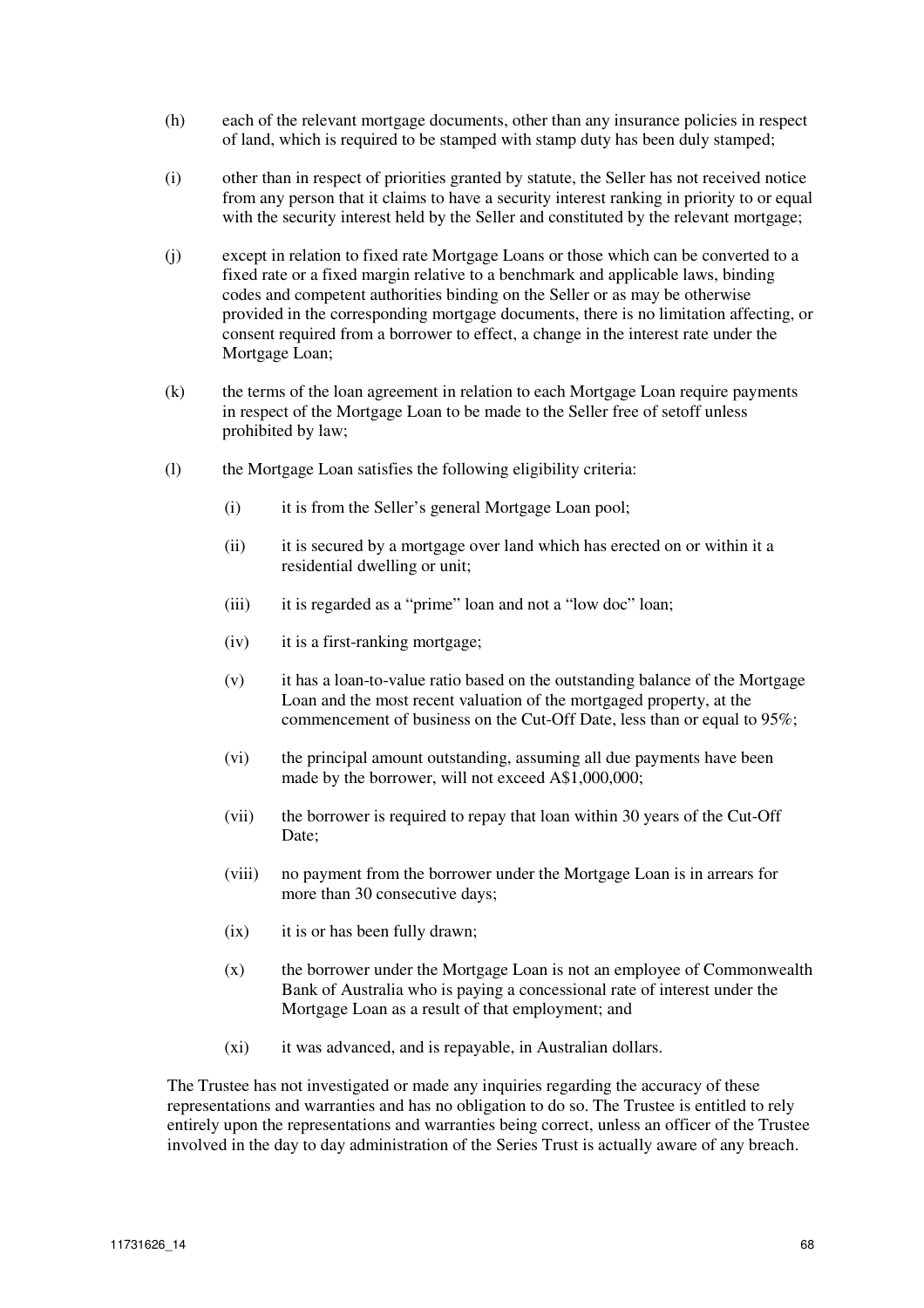### **6.6 Breach of Representations and Warranties**

If the Seller, the Manager or the Trustee becomes actually aware that a material representation or warranty from the Seller relating to any Mortgage Loan or mortgage was incorrect when given, including that a Mortgage Loan not meeting the eligibility criteria has been included in the Mortgage Loan pool, it must notify the others accompanied by sufficient details to identify the relevant Mortgage Loan and the reason the representation or warranty is incorrect, within 5 Business Days of the Seller, the Manager or the Trustee (as the case may be) becoming so actually aware. Neither the Manager nor the Trustee is under any obligation whatsoever to conduct any investigation in any manner whatsoever to determine whether any representation or warranty was incorrect when given.

If a representation or warranty by the Seller in relation to a Mortgage Loan and the Mortgage Loan Rights is incorrect when given and the Seller or the Manager gives or received notice of this fact not later than 5 Business Days prior to 120 days after the Closing Date, or such longer period as may be agreed between the Trustee, the relevant Seller and the Manager (the "**Prescribed Period**"), and that breach of representation and warranty is not remedied by the Seller (in a manner determined by it) to the satisfaction of the Trustee within 5 Business Days (or such longer period as the Trustee, the Manager and the Seller agree in writing) of the notice being given or received (as the case may be) by the Seller or the Manager, the Seller must pay to the Trustee the principal amount outstanding in respect of that Mortgage Loan and the accrued but unpaid interest in respect of that Mortgage Loan, in each case as at the date that the Seller or the Manager gives or receives notice (as the case may be) and upon such payment the Mortgage Loan Rights relating to that Mortgage Loan will no longer form part of the Assets of the Series Trust and the Trustee's right, title and interest in relation to the relevant Mortgage Loan and Mortgage Loan Rights will be extinguished in favour of the Seller (if a Perfection of Title Event has not occurred in relation to the relevant Mortgage Loans) or the Trustee will automatically hold its entire interest in the Mortgage Loan Rights relating to that Mortgage Loan for the CBA Trust (if a Perfection of Title Event has occurred in relation to the relevant Mortgage Loans).

During the relevant Prescribed Period, the Trustee's sole remedy for any of the representations or warranties being incorrect is the right to require the Seller to remedy the breach (in a manger determined by the Seller) and the right to receive the above payment from the Seller if the Seller fails to remedy that breach to the satisfaction of the Trustee within the remedy period specified above. The Seller has no other liability for any loss or damage caused to the Trustee, any Noteholder or any other person, for any of the representations or warranties being incorrect.

If a representation or warranty by the Seller in relation to a Mortgage Loan is discovered to be incorrect after the last day for giving notices in the relevant Prescribed Period, and that breach is not remedied by the Seller (in a manner determined by it) to the satisfaction of the Trustee within 5 Business Days (or such longer period as the Trustee, the Manager and the Seller agree in writing) of notice of the breach being given or received (as applicable) by the Seller, the Seller must indemnify the Trustee against any costs, damages or loss arising from that breach. The amount of such costs, damages or loss so determined or agreed must not exceed the principal amount outstanding together with any accrued but unpaid interest and any outstanding fees, in respect of the Mortgage Loan. The amount of the damages must be agreed between the Trustee and the Seller or, failing this, be determined by the Seller's external auditors and is to be paid by the Seller to the Trustee within 7 Business Days of agreement or determination (as the case may be).

The above are the only rights that the Trustee has if a representation or warranty given by the Seller in relation to a Mortgage Loan or its Mortgage Loan Rights is discovered to be incorrect. In particular, this discovery will not constitute a Perfection of Title Event except in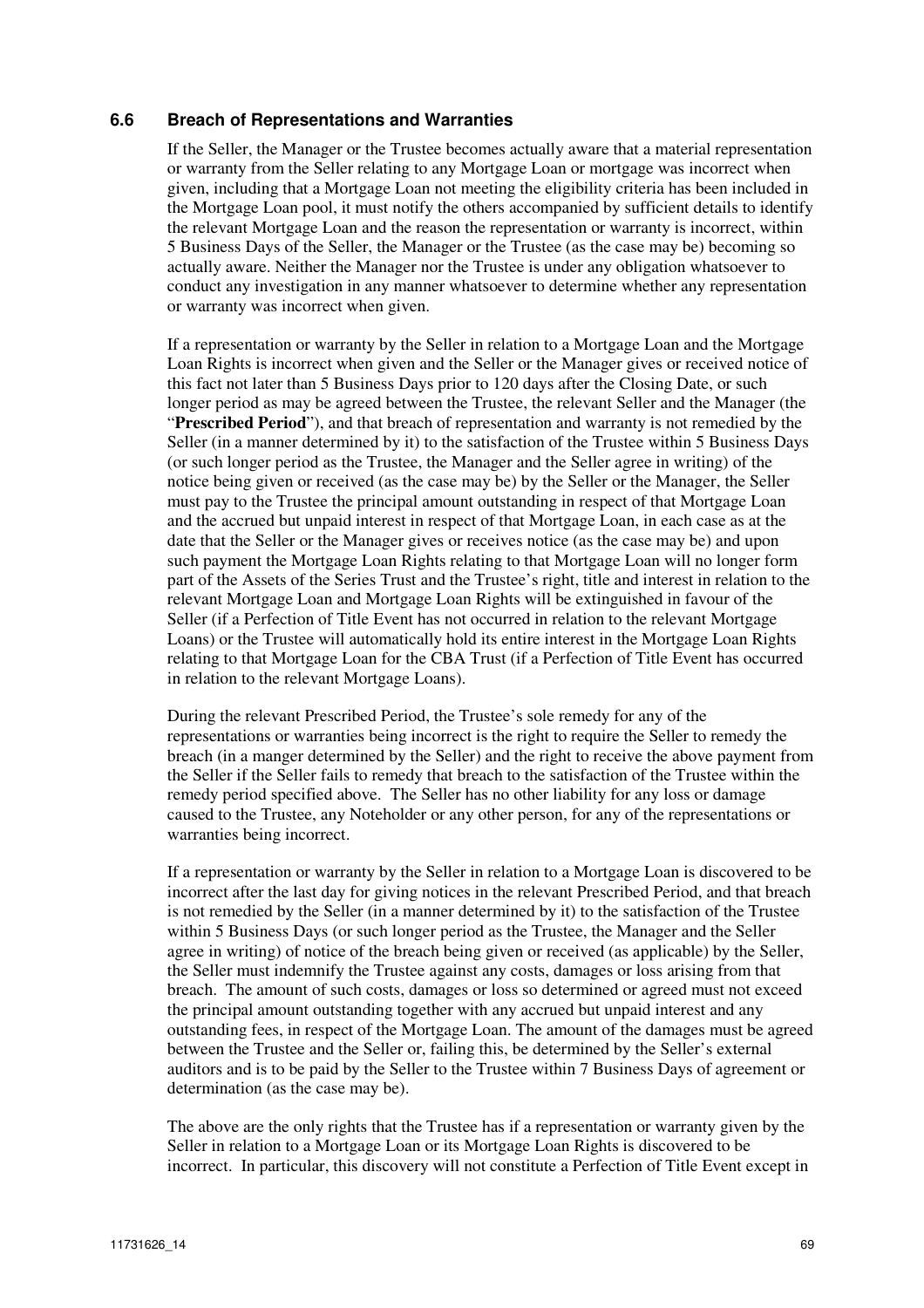the circumstances set out in the definition of Perfection of Title Event in Section 17 ("*Glossary*").

## **6.7 Undertakings by the Seller**

Commonwealth Bank of Australia, as the Seller, undertakes to the Trustee and the Manager that it will:

- (a) following the occurrence of a Perfection of Title Event, upon written request by the Trustee, take such action as may be reasonably necessary to preserve and protect the interest of the Trustee in, and the value of, the Mortgage Loan Rights;
- (b) notify the Trustee, the Servicer and Commonwealth Bank of Australia (if not the Servicer), of any challenge to the sale of any mortgage loan right by a third party and give written notice to the third party, the Trustee and the court in which any claim was filed, of the Trustee's interest in the mortgage loan rights and reimburse the Trustee for its reasonable costs in maintaining its interest in the Mortgage Loan rights;
- (c) take such action as the Servicer reasonably requests to manage, maintain and enforce its Mortgage Loan Rights;
- (d) promptly notify the Trustee if it becomes aware of any competing security interest in relation to any Mortgage Loan Rights;
- (e) ensure that it retains legal ownership of its Mortgage Loan Rights;
- (f) execute such documents as the Trustee will reasonably require to effect the extinguishment of the Trustee's right, title and interest in a Mortgage Loan Right and reimburse the Trustee for the reasonable costs of such extinguishment;
- (g) perform its contractual obligations under the mortgage documents, including any obligation to notify a borrower of any change in interest rates;
- (h) if any right of set-off is exercised by or against the Seller in respect of any mortgage loan, pay to the Trustee, any benefit accruing to it as a result of the exercise of its right of set-off or the amount of set-off exercised against it; and
- (i) not grant any security interest over its interest in any Mortgage Loan Right.

### **6.8 Details of the Housing Loan Pool**

The information in Appendix A, attached to, and incorporated by reference into this Information Memorandum, sets forth in tabular format various details relating to the selection Mortgage Loan pool from which the Mortgage Loans proposed to be sold to the Series Trust on the Closing Date will be selected. The information is provided as of 25 February 2014. All amounts have been rounded to the nearest Australian dollar. The sum in any column may not equal the total indicated due to rounding.

Note that these details may not reflect the Mortgage Loan pool as of the Closing Date because the Seller may add additional eligible Mortgage Loans or remove Mortgage Loans.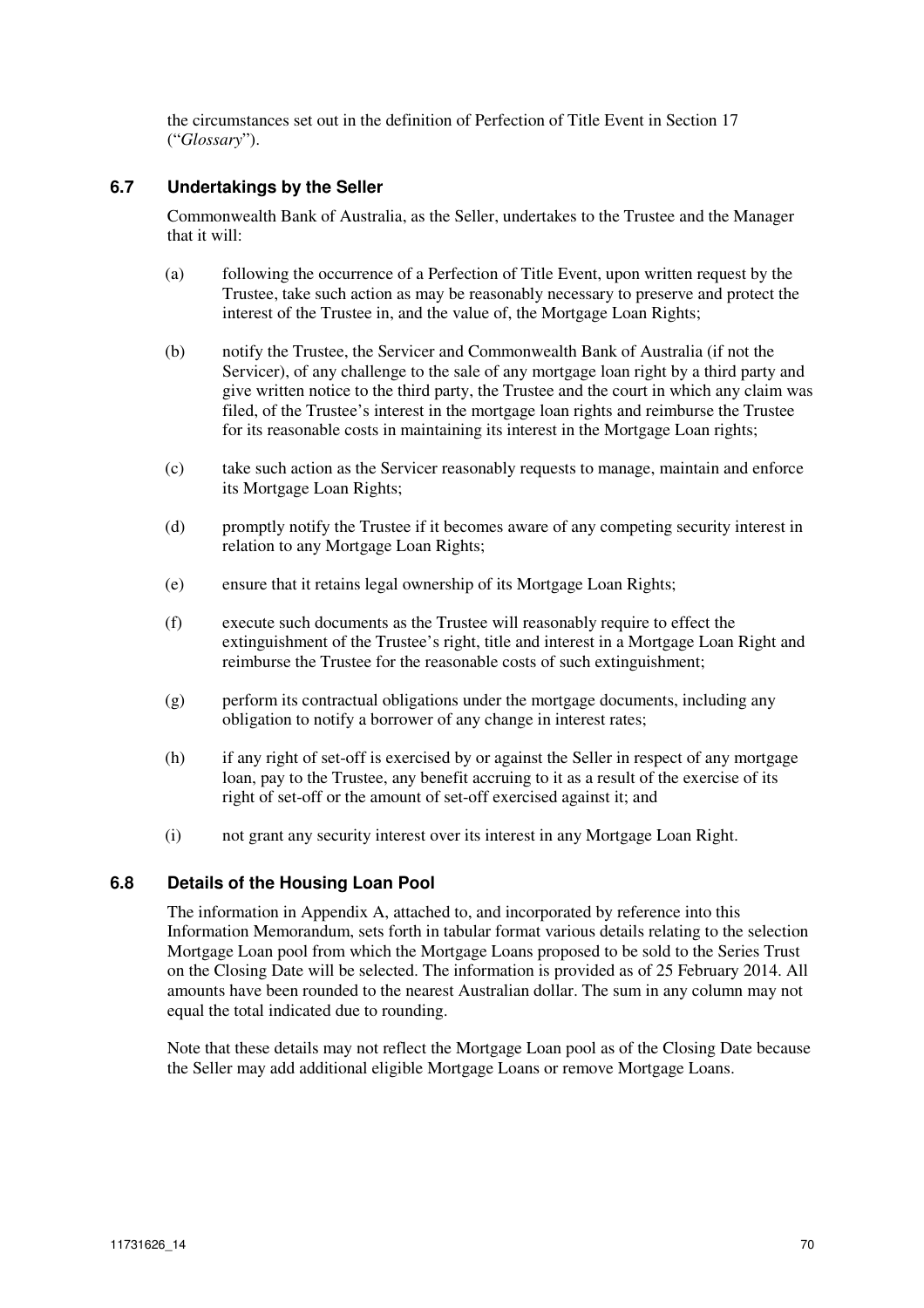# **7 Commonwealth Bank of Australia Residential Loan Program**

Set out below is a summary of Commonwealth Bank of Australia's residential loan program.

### **7.1 Origination Process**

The Mortgage Loans to be assigned to the Series Trust by Commonwealth Bank of Australia comprise a portfolio of variable and fixed rate loans which were originated by Commonwealth Bank of Australia through loan applications from new and existing customers. All Commonwealth Bank of Australia Mortgage Loan applications are sourced from Commonwealth Bank of Australia's branch network, its mobile sales force, retail relationship managers, mortgage innovators, its telephone sales operation including video conferencing, approved mortgage brokers, approved referral sources, business and institutional banking relationship managers and through the internet from Commonwealth Bank of Australia's website at www.commbank.com.au or via Netbank.

### **7.2 Approval and Underwriting Process**

When a Mortgage Loan application is received it is processed in accordance with Commonwealth Bank of Australia's approval policies. These policies are monitored and are subject to continuous review by Commonwealth Bank of Australia which, like other lenders in the Australian residential housing loan market, does not divide its borrowers into groups of differing credit quality for the purposes of setting standard interest rates for their residential housing loans. In certain situations discounted interest rates are provided to retain existing borrowers or to attract certain high income individuals. All borrowers must satisfy the appropriate Seller's approval criteria described in this section.

Authorised roles within the Commonwealth Bank of Australia are provided with the authority and accountability to assist customers with the lending application and process. Staff occupying these roles must have necessary skills and knowledge to meet the full financial needs of customers with particular regard to lending products, sales and services, risk management and associated issues. Authorised roles include, but are not limited to, a personal lender, mobile banker, Premier banker, mortgage innovator, Private banker and branch manager. This authority includes verifying income and property valuations and is supported by published policy, processes and system controls as well as monitoring of applications. This authority is for applications accepted by the scorecard only. Applications scored as refer and those that are not auto-decisioned are assessed by an appropriately authorised staff member in a credit risk analyst role.

Credit risk analysts must be assessed prior to a personal credit approval authority delegation being approved. The credit risk analyst's performance and approval authority is constantly monitored and reviewed by Commonwealth Bank of Australia. This ensures that loans are approved by a credit risk analyst with the proper authority level and that the quality of the underwriting process by each individual lending officer is maintained.

Housing loans processed by Commonwealth Bank of Australia are assessed by either an autodecision credit scorecard system or manually by a credit risk analyst. Applications that are not approved by the scorecard system are referred to a credit risk analyst holding a personal credit approval authority. A loan will be approved or declined by a credit risk analyst holding the appropriate level of delegation and loans which have higher risk characteristics or does not meet Commonwealth Bank of Australia's normal lending criteria are assessed by a credit risk analyst with higher delegation.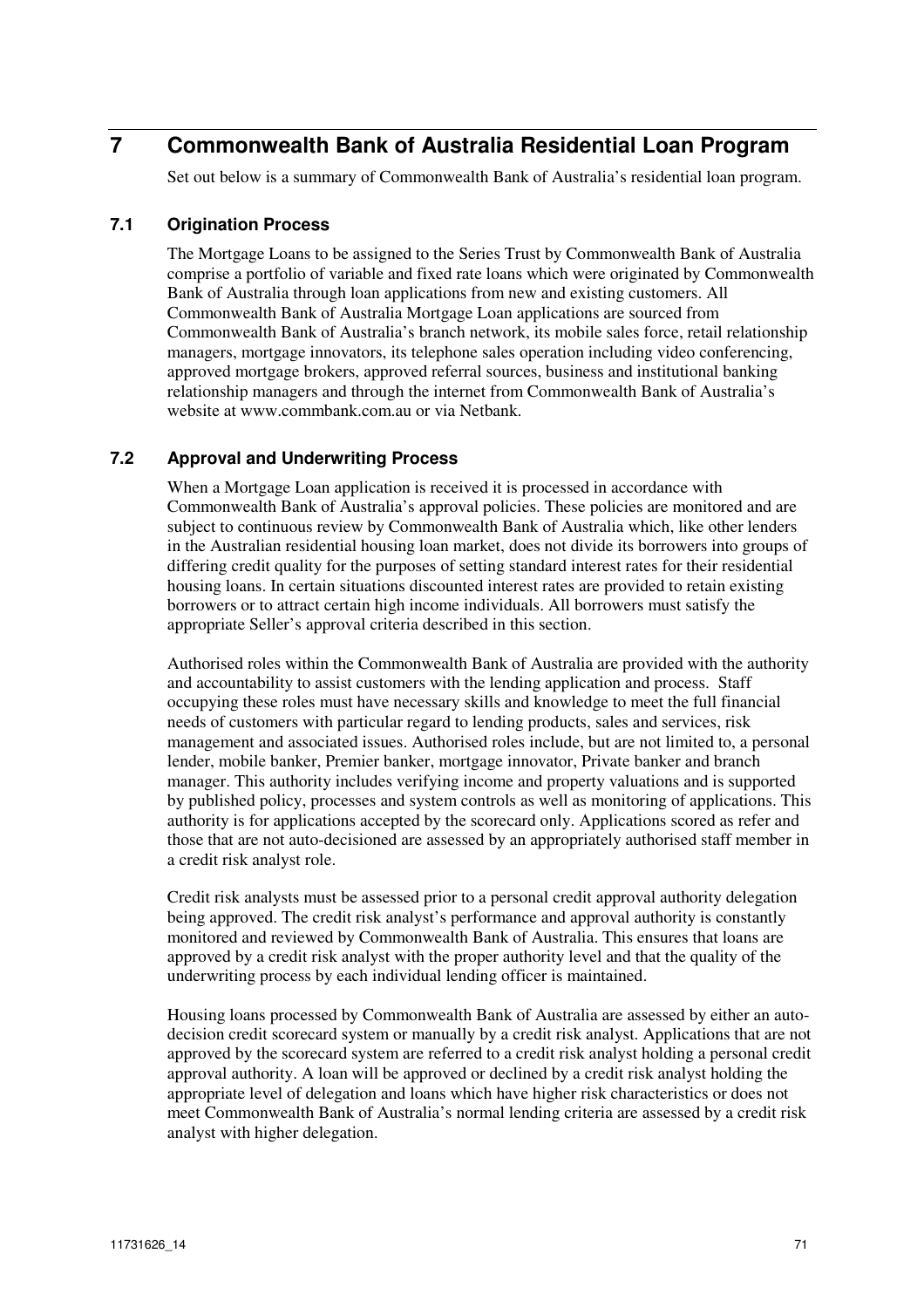The approval process includes verifying the borrower's application details, assessing their ability to repay the Mortgage Loan and determining the valuation of the mortgaged property.

#### (a) **Verification of application details**

The verification process involves borrowers providing proof of identity, evidence of income and evidence of savings. For an employed applicant, it includes confirming employment and income levels using evidence such as payslips, salary credits to transaction accounts or tax assessments. For a self-employed or company applicant it includes checking annual accounts and tax assessments. Where applicants are refinancing debts from another financial institution, a check of recent statements of the existing loan is made to determine the regularity of debt payments. The credit history of any existing borrowings from Commonwealth Bank of Australia is also checked.

#### (b) **Assessing ability to repay**

Based upon the application, once verified, an assessment is made of the applicant's ability to repay the Mortgage Loan. This is primarily based on the applicant's net servicing position along with any risk factors identified in verifying the applicant's income, savings or credit history. The credit decision is made using one of the following processes.

#### *(i) Credit scorecard*

A credit scorecard system automatically and consistently applies Commonwealth Bank of Australia's credit assessment rules without relying on the credit experience of the inputting officer. The credit scorecard returns a decision to approve or refer an application. An application is referred by the system if certain risk factors, such as loan size or a negative net servicing position, are present which require the application to be assessed by an experienced credit risk analyst. The credit score determined by this system is based on historical performance data of Commonwealth Bank of Australia's Mortgage Loan portfolio.

#### *(ii) Credit approval authorities*

Housing loan applications which are not credit scored and those which are referred by the credit scorecard are assessed by a credit risk analyst. Each credit risk analyst is allocated a personal credit approval authority based on their level of experience and past performance. Loans which have certain risk characteristics, such as loan size or a negative net servicing position, are assessed by more experienced credit risk analysts. Commonwealth Bank of Australia monitors the quality of lending decisions and conducts regular audits of approvals.

In addition to the processes described above, Mortgage Loan applications sourced through Commonwealth Bank of Australia's approved mortgage brokers are also subject to a credit history search of the borrower which is provided by Veda Advantage Ltd, formerly known as Baycorp Advantage Ltd.

Borrowers in respect of Mortgage Loans may be natural persons, corporations or trusts. Housing loans to corporations and trusts may be secured, if deemed necessary, by guarantees from directors. Guarantees may also be obtained in other circumstances.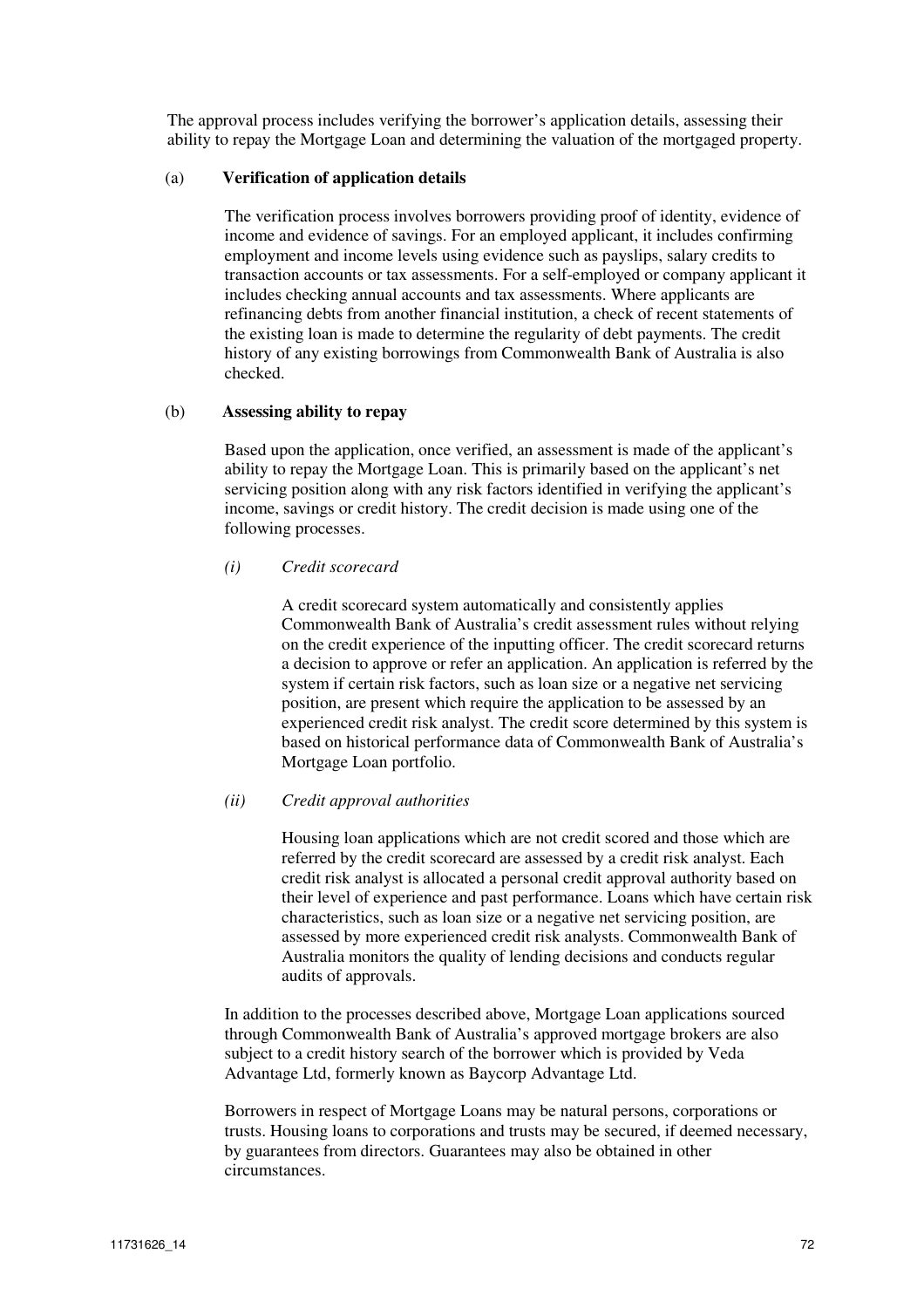#### (c) **Valuation of mortgaged property**

For applications which successfully pass the credit decision process, the maximum allowable loan-to-value ratio, being the ratio of the Mortgage Loan amount to the value of the mortgaged property, is calculated and an offer for finance is made conditional upon a satisfactory valuation of the mortgaged property and any other outstanding conditions being satisfied. The amount of the Mortgage Loan that will be approved for a successful applicant is based on an assessment of the applicant's ability to service the proposed Mortgage Loan and the loan-to-value ratio. For the purposes of calculating the loan-to-value ratio, the value of a mortgaged property in relation to Mortgage Loans Trust has been determined at origination by a qualified professional valuer or, subject to certain risk criteria, a validated owner's estimated value or a contract for the purchase of the mortgaged property, or an Automated Valuation Model. The risk criteria includes limits on the loan amount and the value and geographical location of the security property.

The maximum loan-to-value ratio that is permitted for any loan is determined according to Commonwealth Bank of Australia credit policy and is dependent on the size of the proposed loan, the nature and location of the proposed mortgaged property and other relevant factors. Where more than one mortgaged property is offered as security for a Mortgage Loan, the sum of the valuations for each mortgaged property is assessed against the Mortgage Loan amount sought.

The Commonwealth Bank of Australia's formal loan offer with the loan security documentation is printed at the point of sale by the credit risk analyst or sent by one of the Commonwealth Bank of Australia's loan processing centres to borrowers for acceptance and execution. After acceptance and execution, the documentation, together with signed acknowledgement that all nondocumentary conditions of approval have been met, is returned by the business unit to the loan processing centre authorising settlement and funding of the Mortgage Loan to proceed. In certain circumstances, settlement and funding are completed at the business unit level.

One of the conditions of settlement is that the borrower establishes and maintains full replacement general home owner's insurance on the mortgaged property. Some of the Mortgage Loans have home owner's insurance provided by Commonwealth Insurance Limited, a subsidiary of Commonwealth Bank of Australia. However, there is no ongoing monitoring of the level of home owner's insurance maintained by borrowers.

#### **7.3 Commonwealth Bank of Australia's Product Types**

Set out below is a summary of Commonwealth Bank of Australia's housing loan product types. The products described below apply to all Home Loans both Owner Occupied and Investment Home Loans.

Commonwealth Bank of Australia offers a wide variety of housing loan product types with various features and options that are further described in this section. Market competition and economics may require that Commonwealth Bank of Australia offer new product types or add features to a housing loan which are not described in this section. However, before doing so, Commonwealth Bank of Australia must satisfy the Manager that the additional features would not affect any mortgage insurance policy covering the Mortgage Loans and would not cause a downgrade or withdrawal of the rating of the Notes if those Mortgage Loans remain in the Series Trust.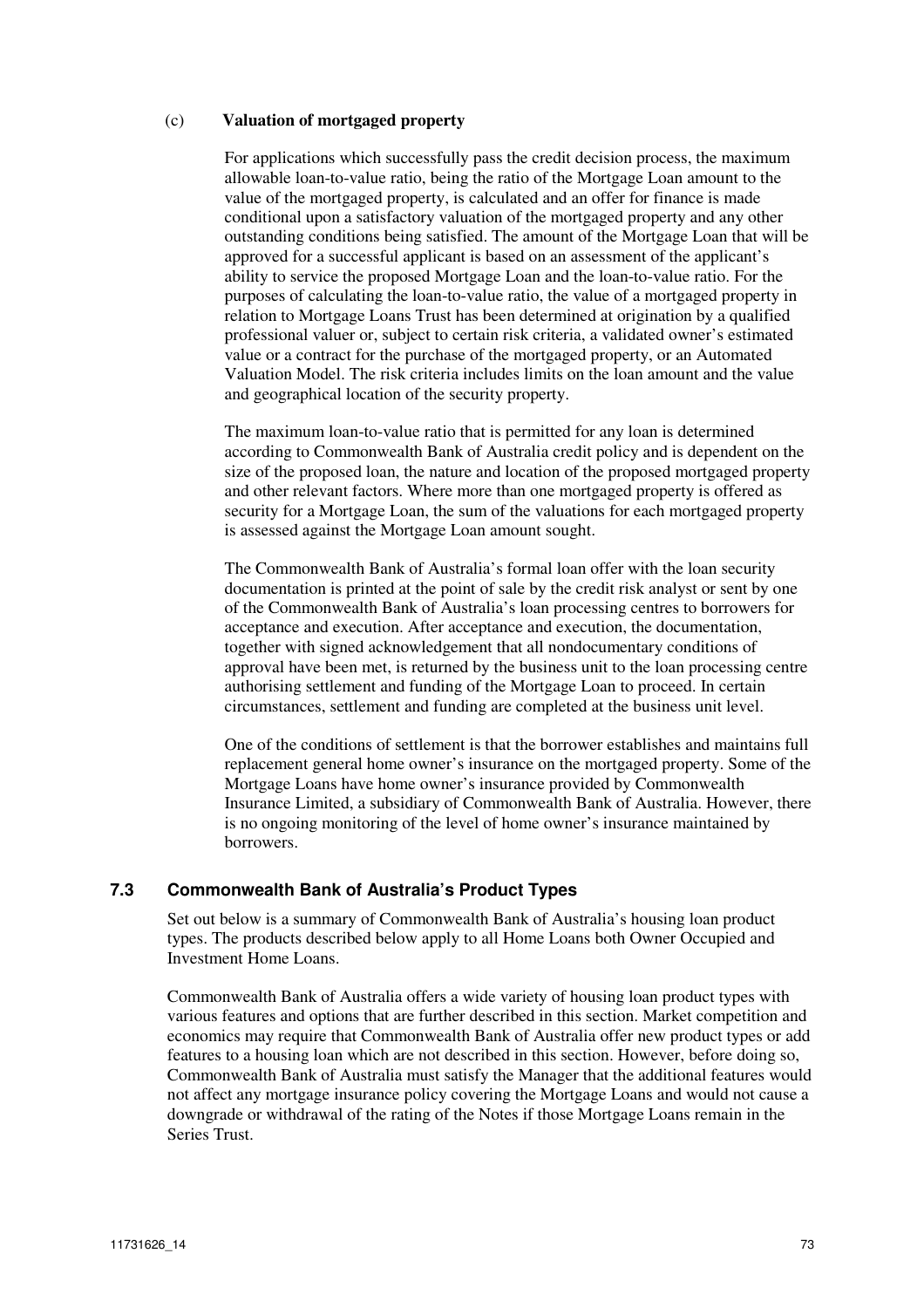#### (a) **Commonwealth Bank of Australia's Standard Variable Rate and Fixed Rate Home Loan/Investment Home Loan**

These types of loan are Commonwealth Bank of Australia's traditional standard mortgage products which consists of standard variable rate and fixed rate options. The standard variable rate product is not linked to any other variable rates in the market. However, it may fluctuate with market conditions. Borrowers may switch to a fixed interest rate at any time as described below in "Switching Interest Rates." Some of the Mortgage Loans will be subject to fixed rates for differing periods.

In addition, some of these loans have an interest rate which is discounted by a fixed percentage to the standard variable rate or fixed rate. These discounts are offered under various packages including but not limited to Wealth Package/Mortgage Advantage package, members of certain professional groups, other high income individuals and borrowers who meet certain loan size requirements. Rate Lock is available on 1 to 5 year fixed rate periods.

### (b) **Commonwealth Bank of Australia's Economiser and Rate Saver Home Loan/Investment Home Loan**

These types of loans have a variable interest rate which is not linked to the standard variable rate product and which may fluctuate independently of this and other standard variable rates in the market. These types of loans were introduced by Commonwealth Bank of Australia to allow borrowers who did not require a full range of product features to reduce their interest rate. The interest rate for the Economiser Home Loan and Rate Saver Home Loan historically has been less than that for the standard variable rate product. Of the features described below, at present only those headed "Redraw and Further Advances", "Interest Only Periods", "Repayment Holiday" and "Early Repayment" are available.

However, any such borrowers availing themselves of the "Interest Only Periods" product feature will currently cease to be eligible for the product feature "Redraws and Further Advances". To take advantage of other features borrowers must, with the agreement of Commonwealth Bank of Australia, switch their Mortgage Loan to a Standard Variable Rate Loan or Fixed Rate Loan product. However, these or other features may in the future be offered to borrowers.

#### (c) **Commonwealth Bank of Australia No Fee Variable Rate Home Loan**

This type of loan has a variable interest rate which is not linked to the standard variable rate product and which may fluctuate independently of other standard variable rates in the market. This type of loan was introduced by Commonwealth Bank of Australia to provide borrowers with an option for a home loan that did not carry the various fees applicable on other loan types. The interest rate for the No Fee Home Loan historically has been less than that for the standard variable rate product. This product is not available for new loan amounts of less than \$150,000.

#### **7.4 Special Features of the Mortgage Loans**

Each Mortgage Loan may have some or all of the features described in this section. In addition, during the term of any Mortgage Loan, Commonwealth Bank of Australia may agree to change any of the terms of that Mortgage Loan from time to time at the request of the borrower.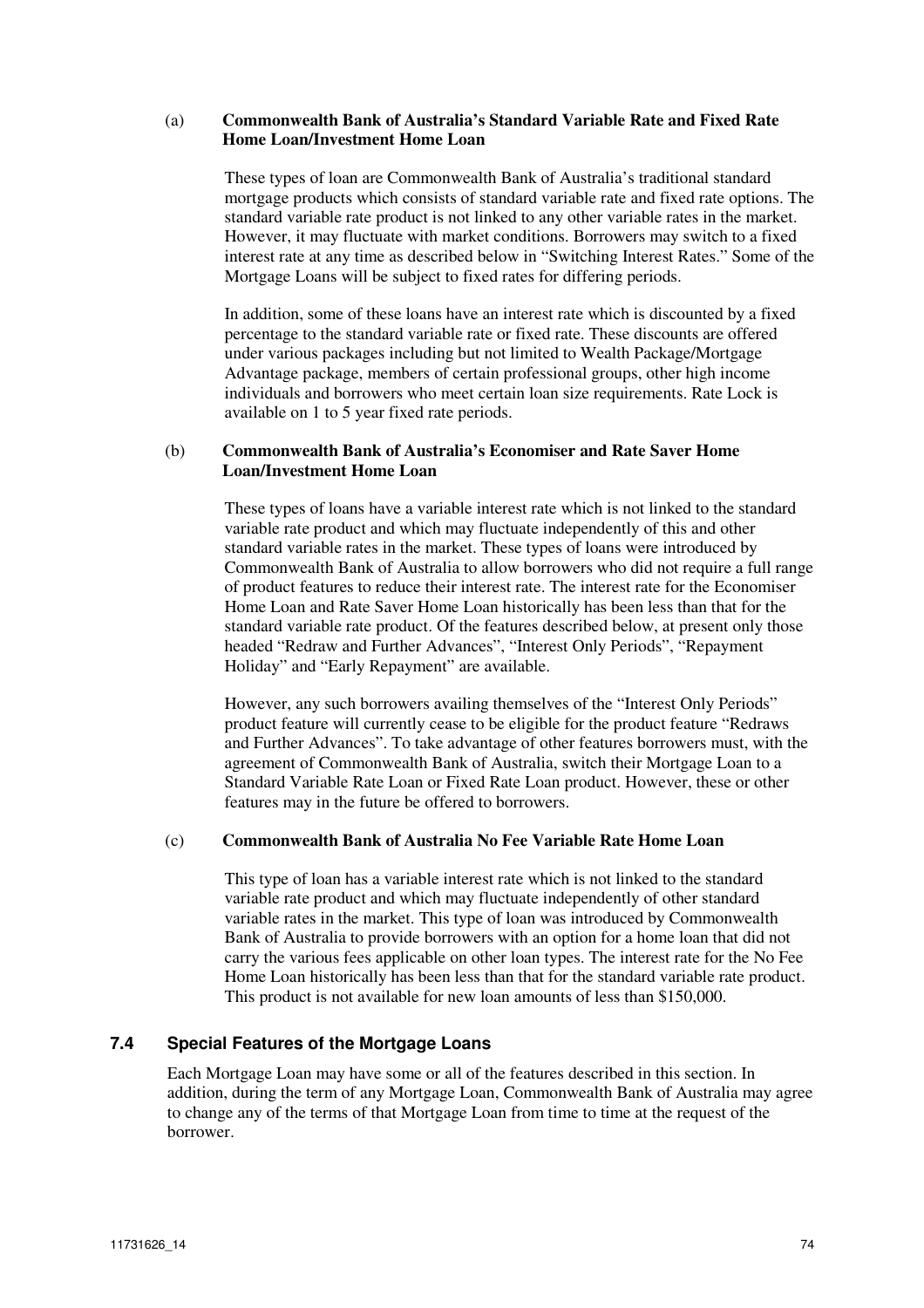#### (a) **Switching Interest Rates**

Borrowers may elect for a fixed rate, as determined by Commonwealth Bank of Australia to apply to their Mortgage Loan for a period of up to 15 years. These Mortgage Loans convert to the standard variable interest rate at the end of the agreed fixed rate period unless the borrower elects to fix the interest rate for a further period.

Any variable rate Mortgage Loan of the Series Trust converting to a fixed rate product will automatically be matched by an increase in the fixed rate swaps to hedge the fixed rate exposure.

#### (b) **Substitution of Security**

A borrower may apply to the Servicer to achieve the following:

- (i) substitute a different mortgaged property in place of the existing mortgaged property securing a Mortgage Loan; or
- (ii) release a mortgaged property from a mortgage.

If the Servicer's credit criteria are satisfied and another property is substituted for the existing security for the Mortgage Loan, the mortgage which secures the existing Mortgage Loan may be discharged without the borrower being required to repay the Mortgage Loan. The Servicer must obtain the consent of any relevant mortgage insurer to the substitution of security or a release of a mortgage where this is required by the terms of a Mortgage Insurance Policy.

#### (c) **Redraws and Further Advances**

Each of the variable rate Mortgage Loans allows the borrower to redraw principal repayments made in excess of scheduled principal repayments during the period in which the relevant Mortgage Loan is charged a variable rate of interest. Borrowers may request a redraw at any time subject to meeting certain credit criteria at that time. The borrower may be required to pay a fee to Commonwealth Bank of Australia in connection with a redraw. Currently, Commonwealth Bank of Australia does not permit redraws on fixed rate Mortgage Loans, interest only Economiser and Rate Saver Home Loans/Investment Home Loans. A redraw will not result in the related Mortgage Loan being removed from the Series Trust.

In addition, Commonwealth Bank of Australia may agree to make a further advance to a borrower under the terms of a Mortgage Loan subject to a credit assessment.

Where a further advance does not result in the previous scheduled principal balance of the Mortgage Loan being exceeded by more than one scheduled monthly instalment, the further advance will not result in the Mortgage Loan being removed from the Series Trust. Where a further advance does result in the previous scheduled principal balance of the Mortgage Loan being exceeded by more than one scheduled monthly instalment, Commonwealth Bank of Australia must pay to the Series Trust the principal balance of the Mortgage Loan and accrued and unpaid interest and fees on the Mortgage Loan. If this occurs the Mortgage Loan will be treated as being repaid and will cease to be an Asset of the Series Trust.

A further advance to a borrower may also be made under the terms of another loan or as a new loan. These loans may share the same security as a Mortgage Loan assigned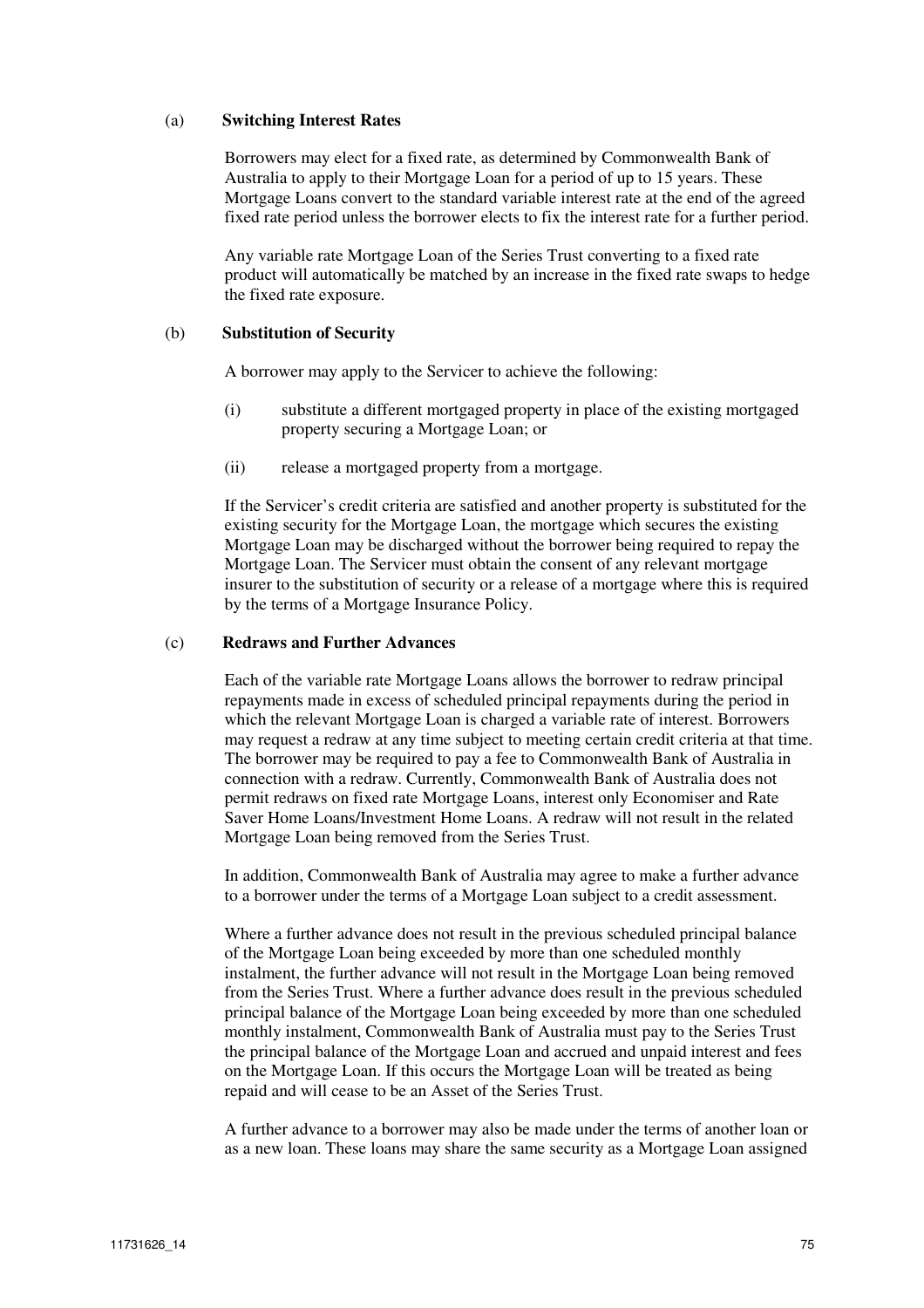to the Series Trust but will be subordinated upon the enforcement of that security to the Mortgage Loan.

#### (d) **Repayment Holiday**

A borrower is allowed a repayment holiday where they have taken a Principal and Interest loan option and the borrower has prepaid enough principal to cover the required monthly repayment amount (RMRA) during the holiday period, creating a difference between the outstanding principal balance of the loan and the scheduled amortised principal balance of the Mortgage Loan. The borrower is not required to make any payments, including payments of interest, until the outstanding principal balance of the Mortgage Loan plus unpaid interest equals the scheduled amortised principal balance and/or a maximum term of 12 months. The failure by the borrower to make payments during a repayment holiday will not cause the related Mortgage Loan to be considered delinquent.

#### (e) **Early Repayment**

A borrower may incur a fee if an early repayment occurs on either a fixed rate or 1 Year Guaranteed Rate Mortgage Loan. A borrower may also incur break fees if an early repayment or partial prepayment of principal occurs on a fixed rate Mortgage Loan. However, at present fixed rate loans allow for partial prepayment by the borrower of up to A\$10,000 in any 12 month period without any break fees being applicable.

#### (f) **Combination or "Split" Mortgage Loans**

A borrower may elect to split a Mortgage Loan into separate funding portions which may, among other things, be subject to different types of interest rates. Each part of the Mortgage Loan is effectively a separate loan contract, even though all the separate loans are secured by the same mortgage.

#### (g) **Interest Offset**

Currently, Commonwealth Bank of Australia offers borrowers two interest offset features on certain Home Loan/Investment Home Loan products known as a mortgage interest saver account (MISA) and Everyday Offset under which the interest accrued on the borrower's deposit account is offset against interest on the borrower's Mortgage Loan. Commonwealth Bank of Australia does not actually pay interest to the borrower on the loan offset account, but simply reduces the amount of interest which is payable by the borrower under its Mortgage Loan. The borrower continues to make its scheduled mortgage payment with the result that the portion allocated to principal is increased by the amount of interest offset. Fixed Rate loans receive a partial offset under the MISA arrangement but do not receive any offset with an Everyday Offset arrangement. Commonwealth Bank of Australia will pay to the Series Trust the aggregate of all interest amounts offset in respect of the Mortgage Loans for which it is the Seller. These amounts will constitute Finance Charge Collections for the relevant period.

If, following a Perfection of Title Event, the Trustee obtains legal title to a Mortgage Loan, Commonwealth Bank of Australia will no longer be able to offer an interest offset arrangement for that Mortgage Loan.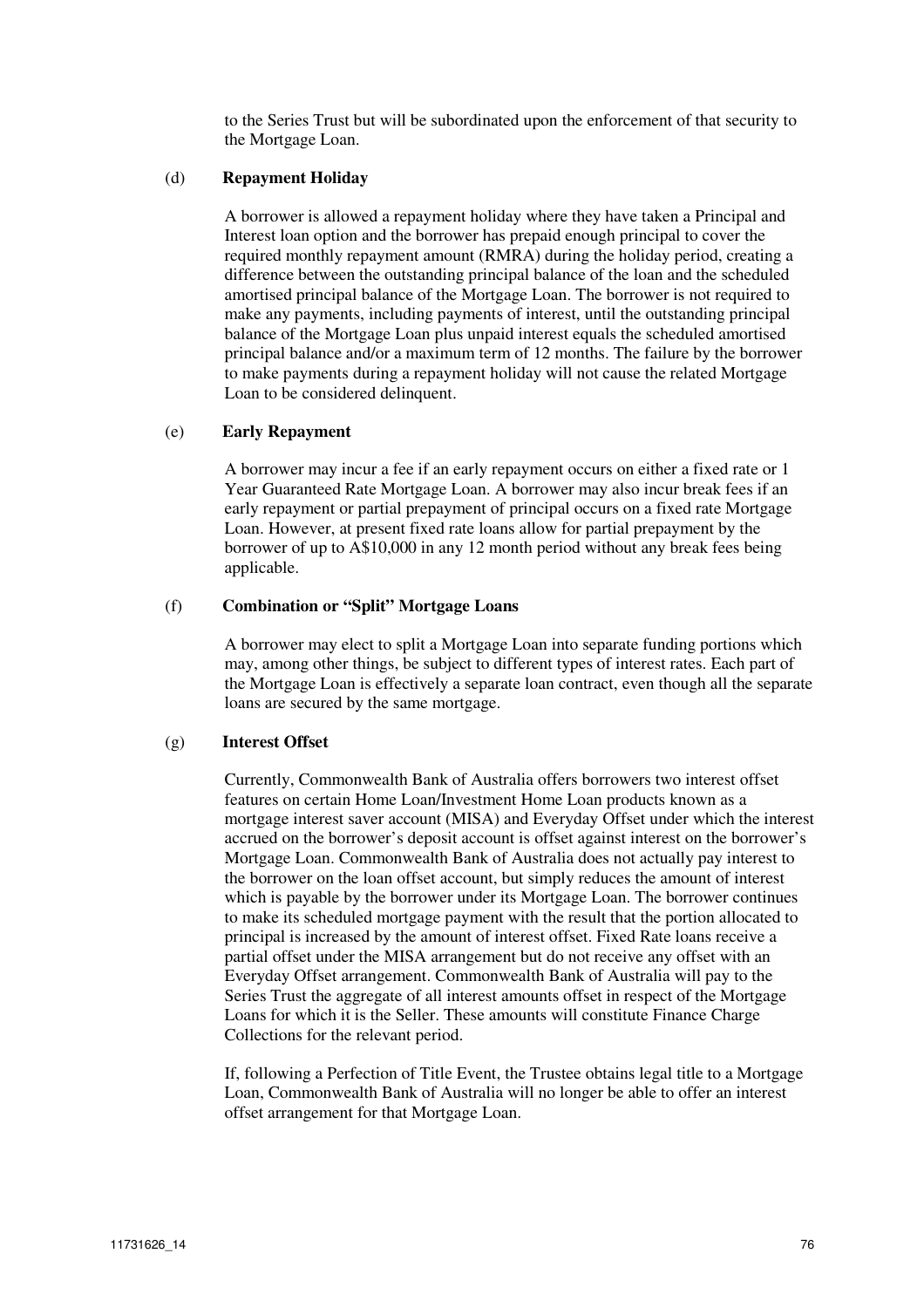# (h) **Interest Only Periods**

A borrower may also request to make payments of interest only on his or her Mortgage Loan. If Commonwealth Bank of Australia agrees to such a request it does so conditional upon higher principal repayments or a bulk reduction of principal applying upon expiry of the interest only period so that the Mortgage Loan is repaid within its original term. The interest only period can be extended beyond the initial period providing the total Interest Only period for the life of the loan does not exceed the following terms:

- Home Loans (owner occupied) Maximum 10 years
- Investment home loan Maximum of 15 years

A credit assessment is required for a switch to an interest only period of more than 5 years.

# (i) **Special Introductory Rates**

Currently, Commonwealth Bank of Australia may offer borrowers introductory rates for periods of up to three years during which period the rate is either variable or fixed. On the expiry of the introductory offer, these home loans automatically convert to the standard or base variable interest rate.

# **7.5 Additional Features**

Commonwealth Bank of Australia may from time to time offer additional features in relation to a Mortgage Loan which are not described in the preceding section or may cease to offer features that have been previously offered and may add, remove or vary any fees or other conditions applicable to such features.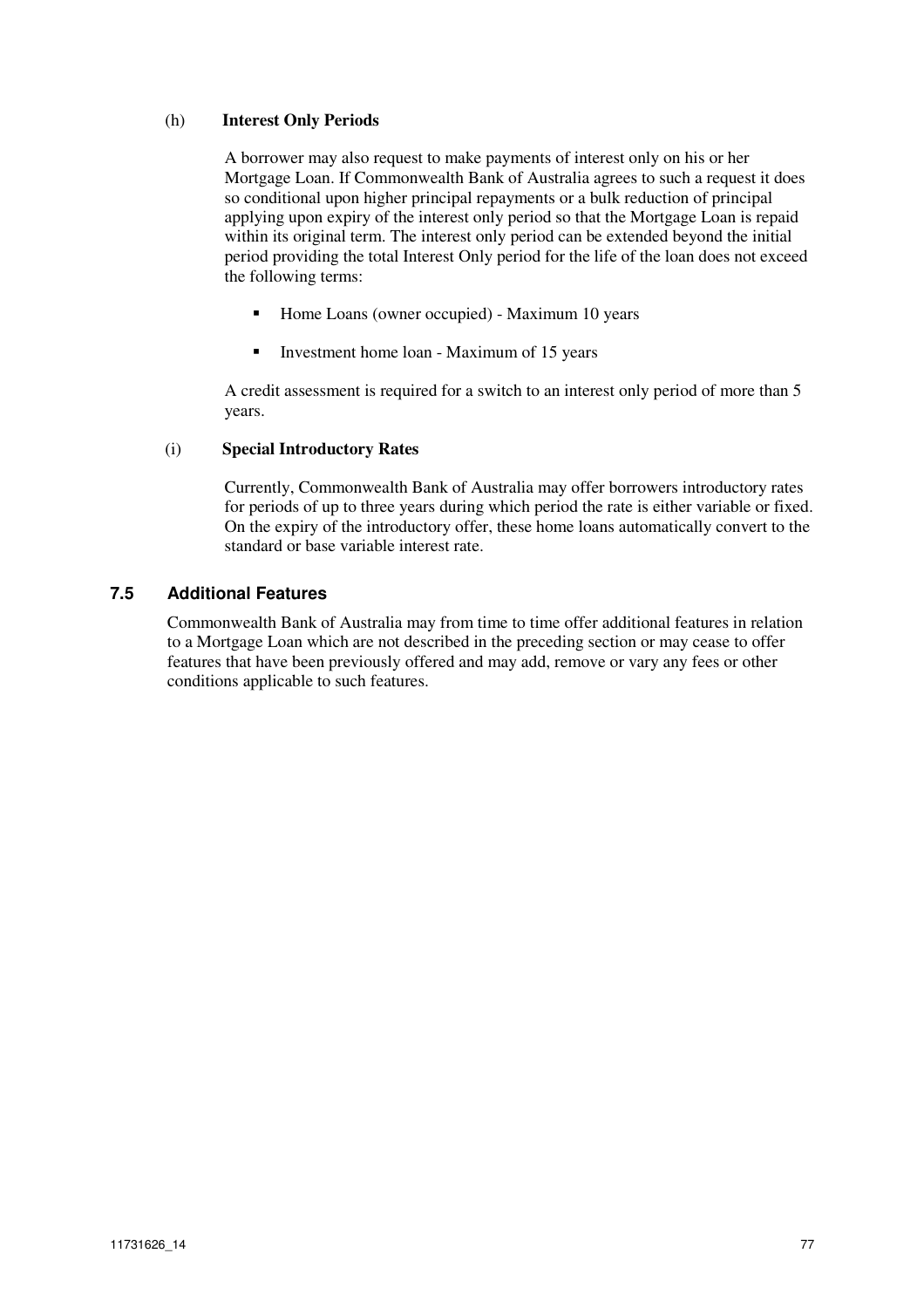# **8 Description of the Notes**

# **8.1 General**

The Trustee will issue the Notes (other than the Class A3-R Notes and the Redraw Notes) on the Closing Date pursuant to a direction from the Manager to the Trustee to issue such Notes and the terms of the Master Trust Deed, the Series Supplement and the Dealer Agreement. The Trustee may issue Class A3-R Notes and Redraw Notes after the Closing Date in accordance with the Series Supplement and in the circumstances described in Sections 8.18 ("*Class A3 Notes and the Class A3-R Refinancing Date*"), 8.19 ("*Refinancing of Class A3-R Notes with further Class A3-R Notes*") and 8.20 ("*Redraws and Further Advances*").

The Notes will be governed by the laws of New South Wales. The following summary describes the material terms of the Notes. The summary does not purport to be complete and is subject to the terms and conditions of the Notes and to the terms and conditions of the Master Trust Deed and the other Transaction Documents. Noteholders are bound by, and deemed to have notice of, all the provisions of the Transaction Documents.

# **8.2 Form of the Notes**

#### (a) **Security Certificates**

No global definitive certificate or other instrument will be issued to evidence a person's title to a Note. Instead, each Noteholder is entitled to be issued with a "Security Certificate" under which the Trustee acknowledges that the Noteholder has been entered in the register in respect of the relevant Notes referred to therein. A Security Certificate is not a certificate of title as to the relevant Notes. It cannot, therefore, be pledged or deposited as security nor can the Notes be transferred by delivery of only a Security Certificate to a proposed transferee.

If a Security Certificate becomes worn out or defaced, then upon production of it to the Trustee, a replacement will be issued. If a Security Certificate is lost or destroyed, and upon proof of this to the satisfaction of the Trustee and the provision of such indemnity as the Trustee considers adequate, a replacement Security Certificate will be issued. A fee not exceeding \$10 may be charged by the Trustee for a new Security Certificate.

#### (b) **The Register of Noteholders**

The Trustee will maintain the register at its principal office in Sydney.

The register will include the names and addresses of the Noteholders and a record of each payment made in respect of the Notes.

The register is conclusive evidence of the title of a person recorded in it as the holder of a Note.

The Trustee may from time to time close the register for a period not exceeding 35 Business Days in aggregate in any calendar year (or such greater period as may be permitted by the Corporations Act).

In addition to the above period, the register will be closed by the Trustee at 3.30 pm (Sydney time) on the second Business Day prior to the payment of entitlements to investors (or on such other Business Day as the Trustee notifies the Noteholders) for the purpose of calculating entitlements to interest and principal on the Notes. The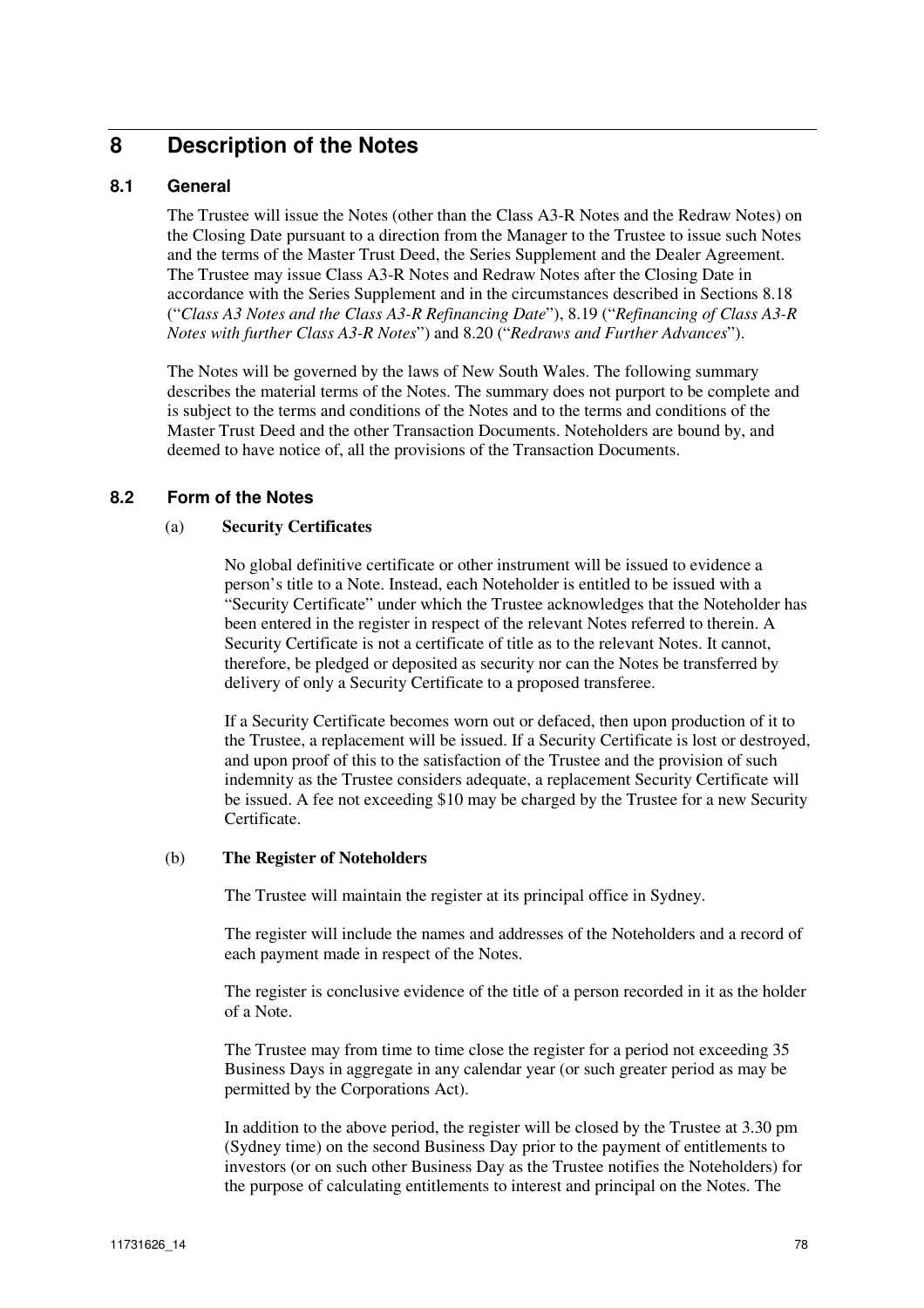register will re-open at the commencement of business on the Business Day immediately following the day on which such calculation is made. On each Distribution Date, principal and interest payable on the Notes on that Distribution Date will be paid to those Noteholders whose names appear in the register when the register is closed prior to that Distribution Date.

The register may be inspected by a Noteholder during normal business hours in respect of information relating to that Noteholder only. Copies of the register may not be taken.

#### (c) **Transfer of Notes**

Subject to the following conditions, a Noteholder is entitled to transfer any of its Notes if:

- (i) the offer for sale or invitation to purchase to the proposed transferee by the Noteholder:
	- A. does not require disclosure to investors under Part 6D.2 of the Corporations Act;
	- B. is not made to a Retail Client; and
	- C. complies with any other applicable laws in all jurisdictions in which the offer or invitation is made;
- (ii) unless lodged with Austraclear as explained in Section 8.2(e) ("*Lodgment of the Notes in Austraclear*"), all transfers of Notes must be effected by a Security Transfer. Security Transfers are available from the Trustee's registry office. Every Security Transfer must be duly completed, duly stamped (if applicable), executed by the transferor and the transferee and lodged for registration with the Trustee accompanied by the Security Certificate to which it relates.

For the purposes of accepting a Security Transfer, the Trustee is entitled to assume that it is genuine and signed by the transferor and transferee with appropriate authority.

The Trustee is authorised to refuse to register any Security Transfer which is not duly executed or which would result in a contravention of or a failure to observe:

- (i) the terms of the Master Trust Deed or the Series Supplement; or
- (ii) a law of the Commonwealth of Australia or of a State or Territory of the Commonwealth of Australia.

The Trustee is not bound to give any reason for refusing to register any Security Transfer and its decision is final, conclusive and binding.

A Security Transfer will be regarded as received by the Trustee on the Business Day that the Security Transfer is actually received by the Trustee at the place at which the register is kept. However, if a Security Transfer is actually received by the Trustee after 3.30 pm on a Business Day at which the register is kept, it will be regarded as having been received by the Trustee on the next Business Day. If a Security Transfer is received by the Trustee during any period when the register is closed for any purpose, or on a non-Business Day, the Security Transfer will be regarded as having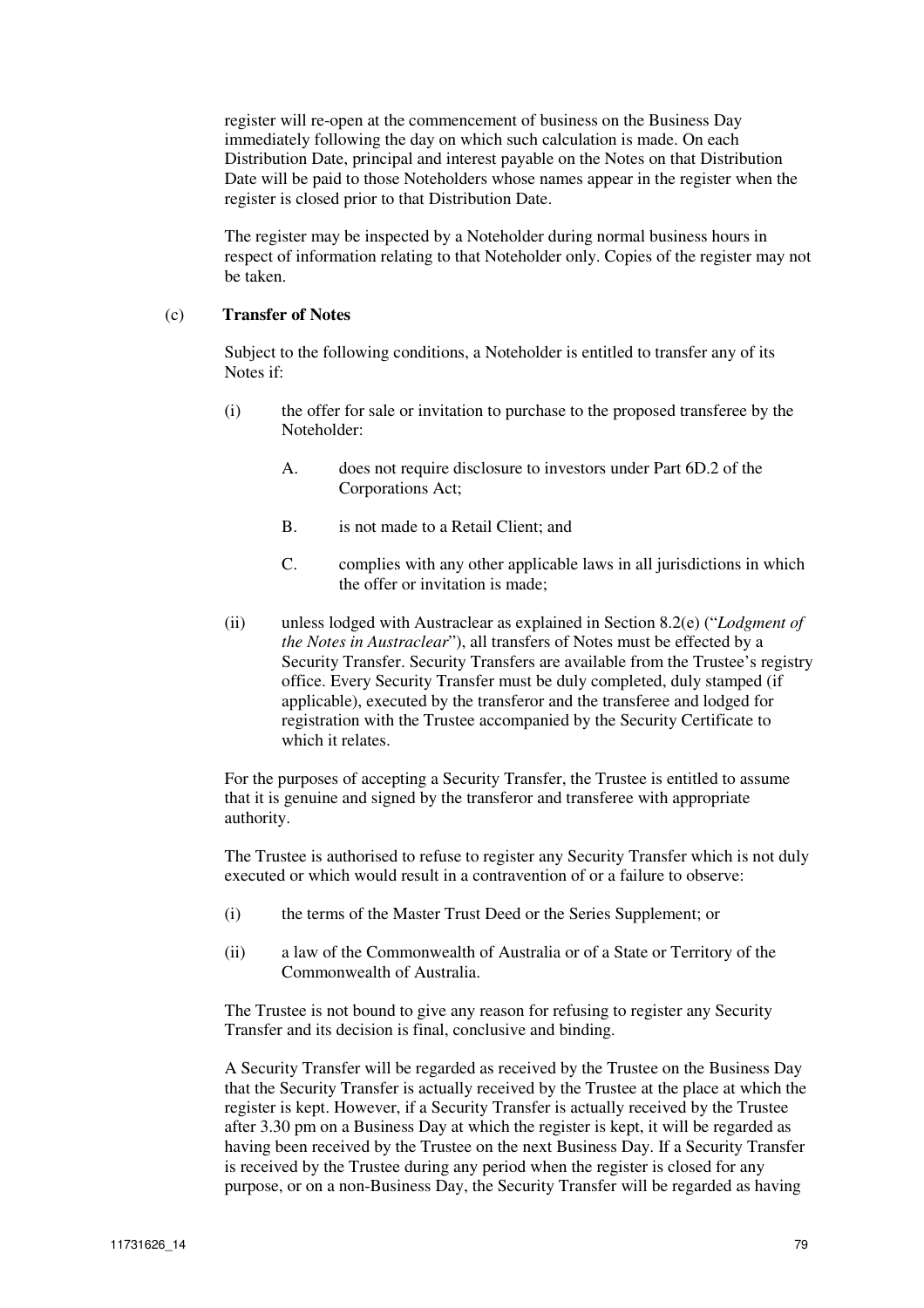been received by the Trustee on the first Business Day thereafter on which the register is open.

The Trustee must register the transferee in the register upon receipt (as set out above). The registration in the register of a Security Transfer will constitute passing of title in the Security to the transferee.

For the purpose of making payments of interest or principal on the Notes the Trustee will refer to the register on the second Business Day before the relevant Distribution Date (thus if a Security Transfer is received on the Business Day before a Distribution Date, payments on the immediately following Distribution Date will be made to the transferor).

Upon registration of a Security Transfer, the Trustee will within 10 Business Days of registration issue a Security Certificate to the transferee in respect of the relevant Notes and, where applicable, issue to the transferor a Security Certificate for the balance of the Notes retained by the transferor.

#### (d) **Marked Security Transfer**

A Noteholder may request the Trustee to provide a marked Security Transfer in relation to its Notes. Once a Security Transfer has been marked by the Trustee, for a period of 90 days thereafter (or such other period as is determined by the Manager) the Trustee will not register any transfer of the Notes described in the Security Transfer other than that marked Security Transfer.

#### (e) **Lodgement of the Notes in Austraclear**

It is intended that the Notes (other than the Redraw Notes, if issued) will be lodged in Austraclear after issue. It is also intended that those Notes will be lodged with Austraclear on the basis that they will not be uplifted.

Once the relevant Notes are lodged into the Austraclear system, Austraclear will become the registered holder of those Notes in the register to be maintained by the Trustee. While those Notes remain in the Austraclear system:

- (i) all payments and notices required of the Trustee and the Manager in relation to those Notes will be directed to Austraclear;
- (ii) all dealings and payments in relation to those Notes within the Austraclear system will be governed by the Austraclear Regulations; and
- (iii) interests in the Notes may be held through Euroclear or Clearstream, Luxembourg. In these circumstances, entitlements in respect of holdings of interests in the Notes in Euroclear would be held in the Austraclear System by Westpac Custodian Nominees Limited as nominee of Euroclear while entitlements in respect of holdings of interests in the Notes in Clearstream, Luxembourg would be held in the Austraclear System by ANZ Nominees Limited as nominee of Clearstream, Luxembourg. The rights of a holder of interests in Notes held through Euroclear or Clearstream, Luxembourg are subject to the respective rules and regulations for accountholders of Euroclear and Clearstream, Luxembourg, the terms and conditions of agreements between Euroclear and Clearstream, Luxembourg and their respective nominees and the rules and regulations of the Austraclear System. In addition, any transfer of interests in the Notes which are held through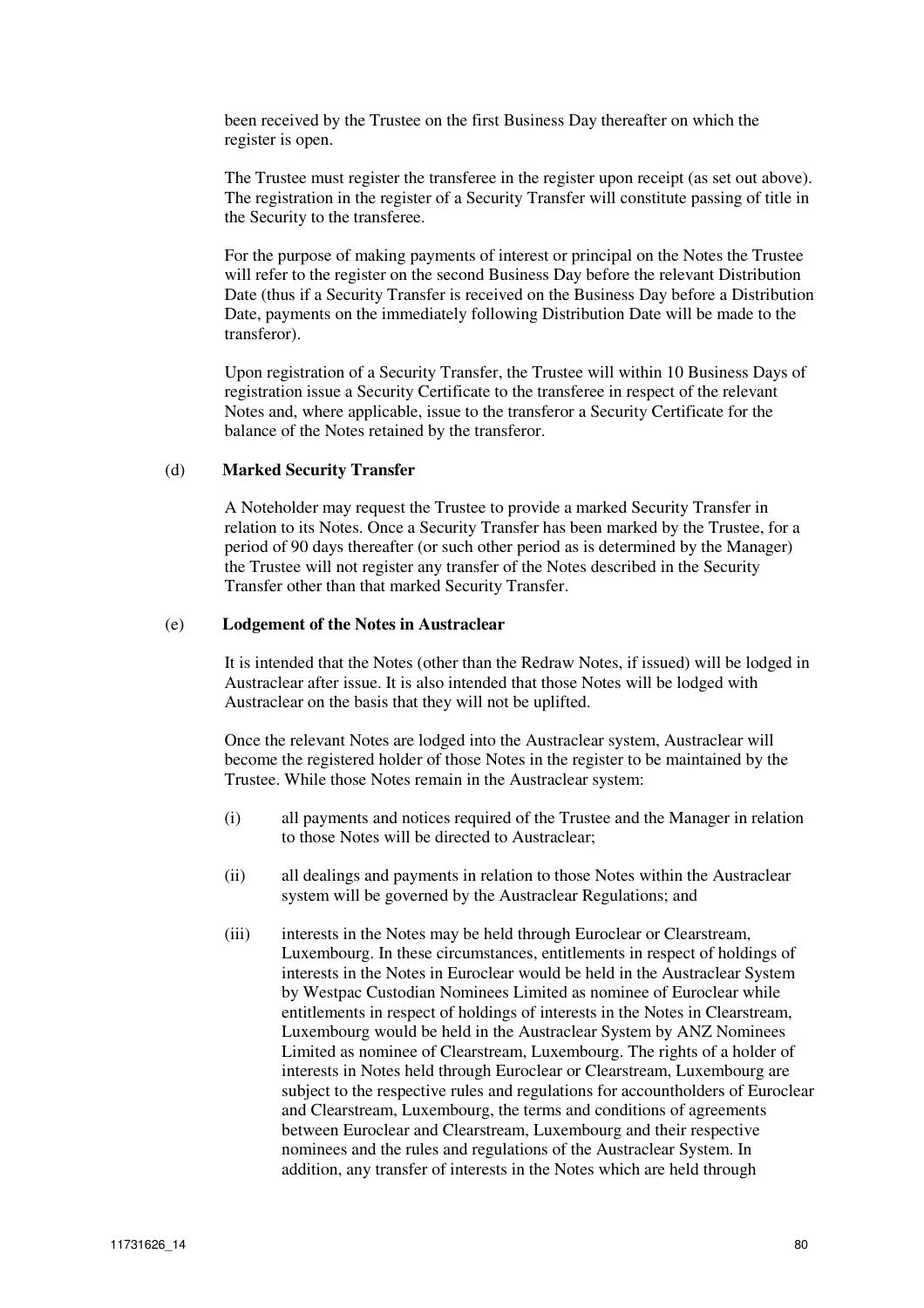Euroclear or Clearstream, Luxembourg will, to the extent such transfer will be recorded on the Austraclear System, be subject to the Corporations Act and the other requirements under Section 8.2(c) (*"Transfer of Notes"*).

#### (f) **Notices to Noteholders**

Notices, requests and other communications by the Trustee or the Manager to Noteholders may be made by:

- (i) advertisement placed on a Business Day in The Australian Financial Review (or other nationally delivered newspaper); or
- (ii) mail, postage prepaid, to the address of the Noteholders as shown in the register. Any notice so mailed shall be conclusively presumed to have been duly given, whether or not the Noteholders actually receive the notice.

#### (g) **Joint Noteholders**

Where Notes are held jointly, only the person whose name appears first in the register will be entitled to be:

- (i) issued the relevant Security Certificate and, if applicable, a marked Security Transfer;
- (ii) given any notices; and
- (iii) paid any moneys due in respect of the Notes except that in the case of payment by cheque, the cheque will be payable to the joint Noteholders.

#### (h) **Method of Payment**

Any amounts payable by the Trustee to a Noteholder will be paid in Australian dollars and, subject to paragraph 8.2(e) (*"Lodgment of the Notes in Austraclear"*) in relation to Notes lodged in Austraclear, will be paid:

- (i) by electronic transfer through Austraclear;
- (ii) by payment to a bank account in Australia of the payee nominated by the payee; or
- (iii) any other manner specified by the Noteholder and agreed to by the Manager and the Trustee.

#### **8.3 Payments on the Notes**

Collections in respect of interest and principal will be received during each Collection Period. Collections include the following:

- (a) payments of interest, principal, fees and other amounts under the Mortgage Loans, excluding any insurance premiums and related charges payable to Commonwealth Bank of Australia;
- (b) proceeds from the enforcement of the Mortgage Loans and mortgages and other securities relating to those Mortgage Loans;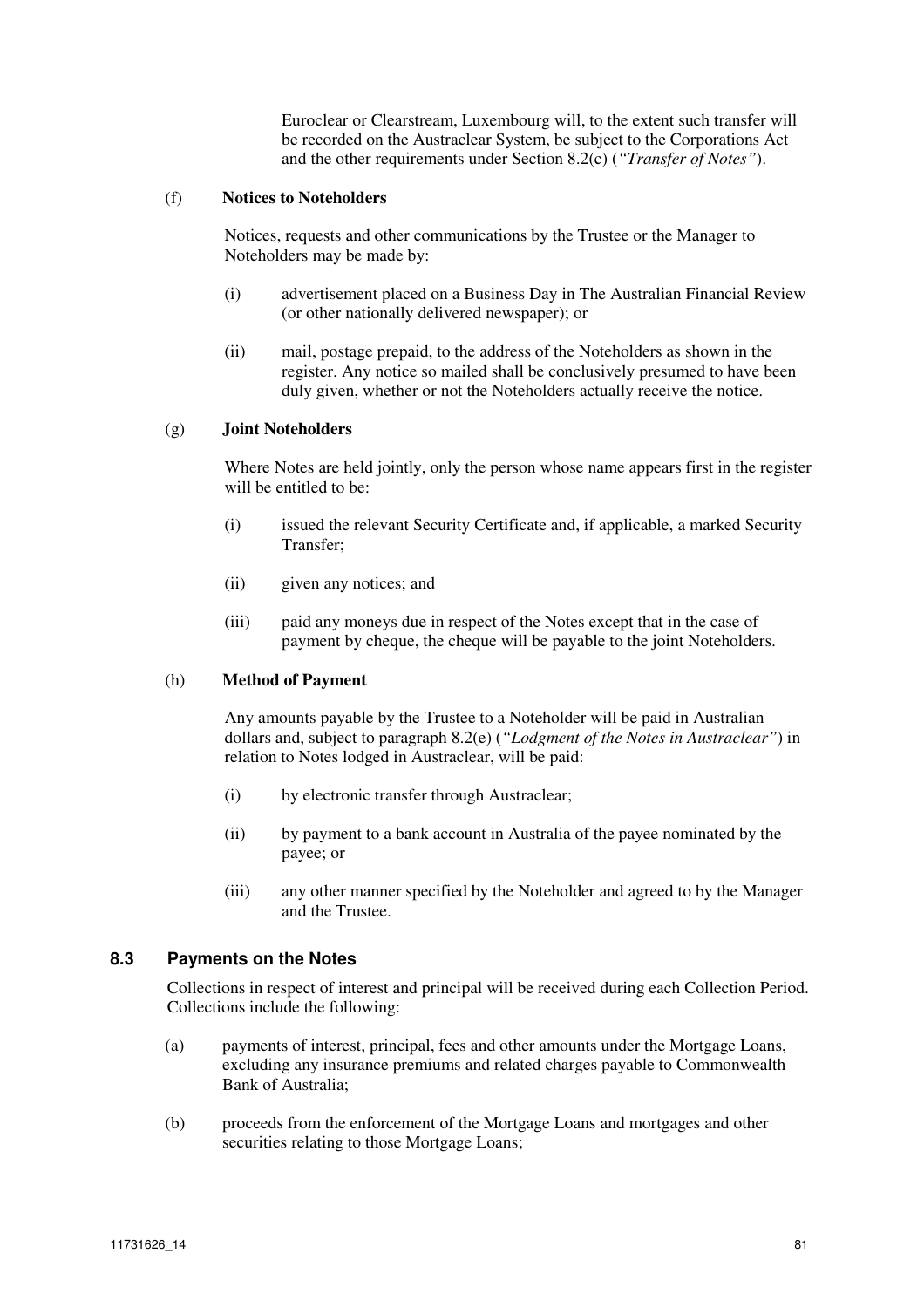- (c) amounts received under the Mortgage Insurance Policy in respect of Mortgage Loans which have the benefit of such Mortgage Insurance Policy;
- (d) amounts received from Commonwealth Bank of Australia for breaches of representations or undertakings; and
- (e) interest on amounts in the Collections Account (including the Extraordinary Expense Reserve) and the GIC Account, other than certain excluded amounts, and income received on Authorised Short-Term Investments or GIC Authorised Investments of the Series Trust, other than certain excluded amounts.

The Trustee will make its payments on a monthly basis on each Distribution Date, including payments to Noteholders, from collections received during the preceding Collection Period and from amounts received under Support Facilities on or prior to the relevant Distribution Date and from accrued amounts retained or invested in Authorised Short-Term Investments. Amounts standing to the credit of the GIC Account will also be applied on the Class A3 Refinancing Date towards redemption of the Class A3 Notes and, if there is any excess in the GIC Account following redemption of the Class A3 Notes, on the next Distribution Date to make principal payments to Noteholders. Certain amounts received by the Trustee are not available for application to Noteholders on any Distribution Date. These amounts include cash collateral or other posted collateral lodged with the Trustee by a Support Facility Provider and interest or other income earned on that cash collateral or other posted collateral.

# **8.4 Key Dates and Periods**

The following are the relevant dates and periods for the allocation of cashflows and their payments.

**Accrual Period** In relation to the Class A1 Notes, the Class A2 Notes, the Class A3-R Notes, the Class B Notes and the Class C Notes, means each monthly period commencing on and including a Distribution Date and ending on but excluding the next Distribution Date. However, the first and last Accrual Periods are as follows:

- (a) first: the period from and including the issue date of the relevant Notes to but excluding the first Distribution Date; and
- (b) last: the period from and including the Distribution Date immediately preceding the date upon which the relevant Notes are redeemed to but excluding the earlier of the date upon which the relevant Notes are redeemed or deemed to be redeemed (including upon the distributions following termination of the Series Trust or enforcement of the Charge).

In relation to the Class A3 Notes, means each six monthly period commencing on and including a Fixed Interest Payment Date and ending on but excluding the next Fixed Interest Payment Date. However, the first and last Accrual Periods are as follows:

(a) first: the period from and including the Closing Date to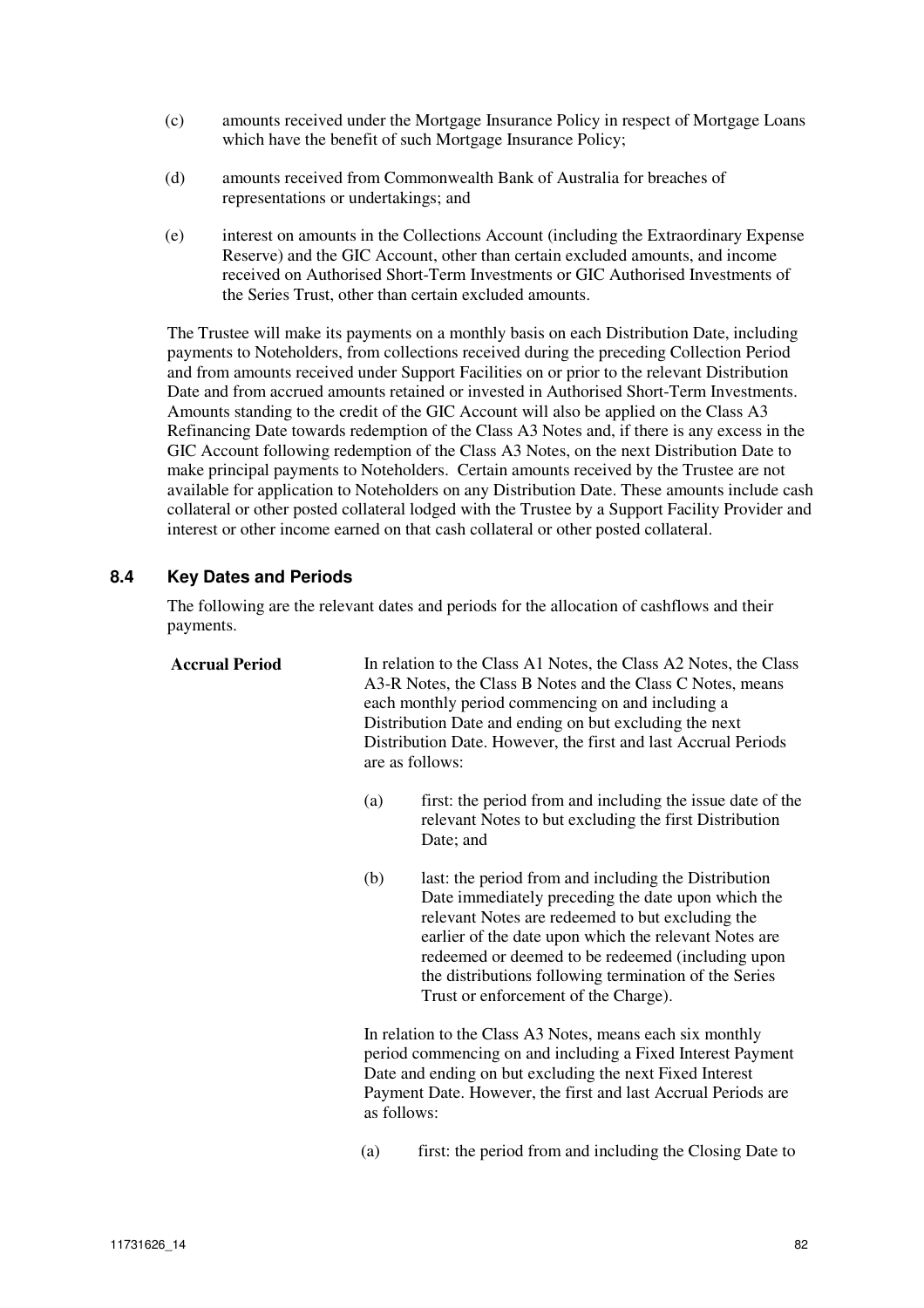but excluding the first Fixed Interest Payment Date; and

|                                       | (b)<br>last: the period from and including the Fixed Interest<br>Payment Date immediately preceding the date upon<br>which the Class A3 Notes are redeemed to but<br>excluding the date upon which the Class A3 Notes are<br>redeemed or deemed to be redeemed (including upon<br>the distributions following termination of the Series<br>Trust or enforcement of the Charge). |
|---------------------------------------|---------------------------------------------------------------------------------------------------------------------------------------------------------------------------------------------------------------------------------------------------------------------------------------------------------------------------------------------------------------------------------|
| <b>Collection Period</b>              | With respect to each Determination Date, means the period<br>commencing on and including the previous Determination Date<br>and ending on but excluding that Determination Date. However,<br>the first Collection Period is the period from and including the<br>Cut-Off Date to but excluding the first Determination Date.                                                    |
| <b>Determination Date</b>             | The first day of each calendar month in which a Distribution<br>Date occurs. The first Determination Date is 1 April 2014.                                                                                                                                                                                                                                                      |
| <b>Distribution Date</b>              | The 22nd day of each calendar month, or if the 22nd day is not<br>a Business Day, the next Business Day. The first Distribution<br>Date is 22 April 2014 (or if that day is not a Business Day, on<br>the first Business Day thereafter).                                                                                                                                       |
| <b>Fixed Interest Payment</b><br>Date | Each Distribution Date which occurs in February and August of<br>each year.                                                                                                                                                                                                                                                                                                     |

# **Example Calendar**

The following example calendar assumes that all relevant days are Business Days:

| Collection Period:           | 1 June 2014 to 30 June 2014    |
|------------------------------|--------------------------------|
| Determination Date:          | 1 July 2014                    |
| Accrual Period:              | 22 June 2014 to 21 July 2014   |
| Distribution Date:           | 22 July 2014                   |
| Collection Period:           | 1 July 2014 to 31 July 2014    |
| Determination Date:          | 1 August 2014                  |
| Accrual Period:              | 22 July 2014 to 21 August 2014 |
| Distribution Date:           | 22 August 2014                 |
| Fixed Interest Payment Date: | 22 August 2014                 |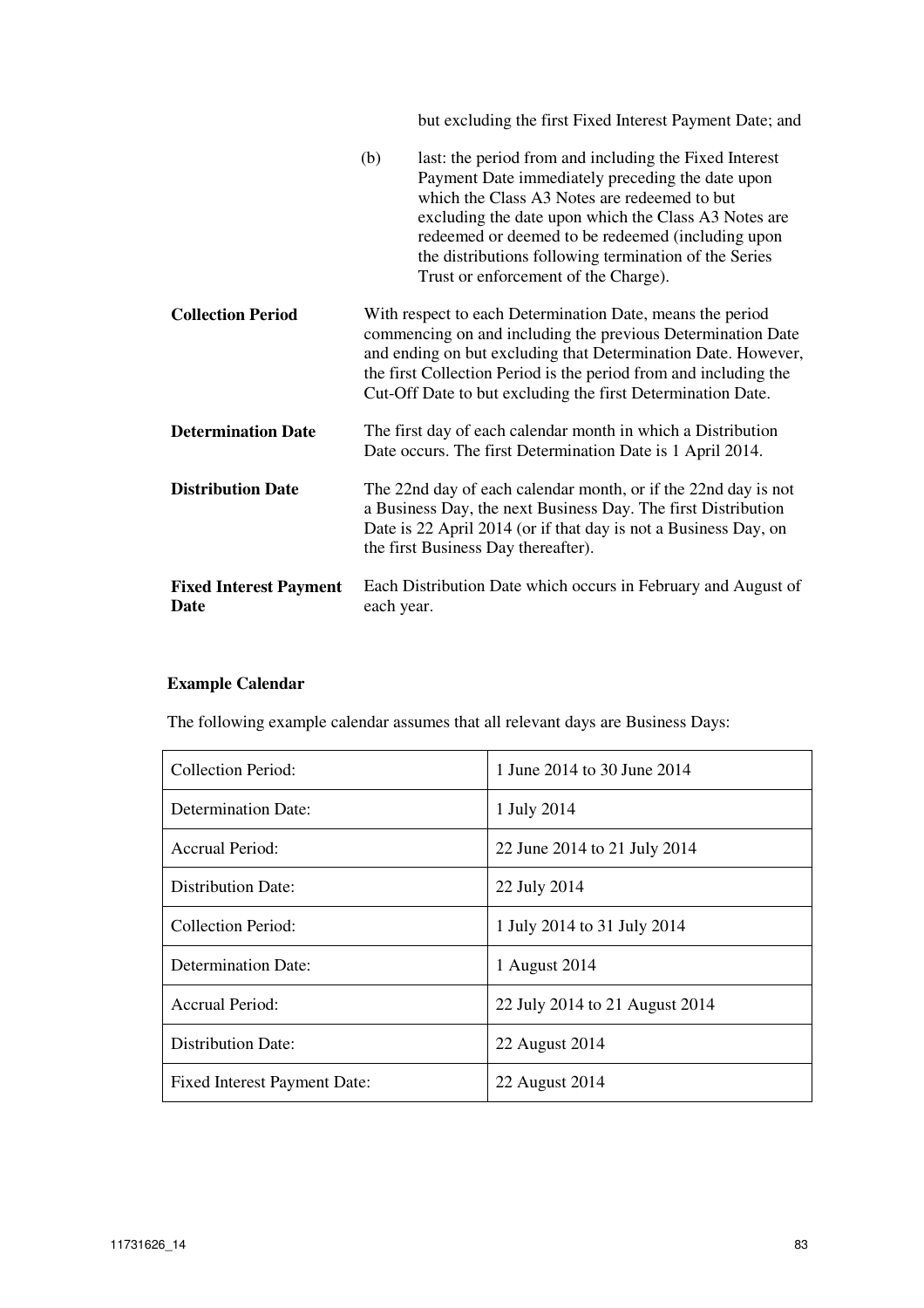# **8.5 Determination of the Available Income Amount**

Payments of interest, fees and amounts otherwise of an income nature, including payments of interest on the Notes, are made from the Available Income Amount.

The "**Available Income Amount**" for a Determination Date and the following Distribution Date means the aggregate of:

- (a) the "**Finance Charge Collections**" for the preceding Collection Period which are the following amounts received by or on behalf of the Trustee during that Collection Period:
	- (i) all amounts received in respect of interest, fees, government charges and other amounts due under or in respect of the Mortgage Loans (including proceeds of liquidation of the Mortgage Loan following enforcement) but not including principal and any insurance premiums and related charges payable to Commonwealth Bank of Australia;
	- (ii) all amounts of interest in respect of the Mortgage Loans to the extent that the obligation to pay is discharged by a right of set-off or right to combine accounts; and
	- (iii) break costs, but only to the extent that these are not paid to the Fixed Rate Swap Provider or the Class A3 Note Fixed Swap Provider under the relevant swap transaction;
- (b) the "**Mortgage Insurance Income Proceeds**" for that Determination Date. These are amounts received by the Trustee under the Mortgage Insurance Policy which the Manager determines should be accounted for on that Determination Date in respect of a loss of interest, fees, charges and certain property protection and enforcement expenses on a Mortgage Loan which has the benefit of the Mortgage Insurance Policy;
- (c) "**Other Income Amounts**" for that Collection Period which means:
	- (i) certain damages or equivalent, including amounts paid by Commonwealth Bank of Australia in respect of breaches of representations or warranties in relation to the Mortgage Loans, in respect of interest or fees on the Mortgage Loans received from the Servicer or Commonwealth Bank of Australia during the Collection Period;
	- (ii) other damages received by the Trustee during the Collection Period from the Servicer, Commonwealth Bank of Australia or any other person and allocated by the Manager as Other Income Amounts;
	- (iii) amounts received upon a sale of the Mortgage Loans in respect of interest or fees if the Series Trust terminates as described under Section 9.1 (*"Termination of the Trust"*);
	- (iv) amounts received from the Seller upon a repurchase of the Mortgage Loans by the Seller on any Distribution Date falling on or after the Call Date (as described in Section 8.25 ("*Optional Redemption of the Notes*")) and which relate to accrued interest on the Mortgage Loans;
	- (v) interest, if any, on the Collections Account (including the Extraordinary Expense Reserve) and the GIC Account, and amounts, if any, paid by the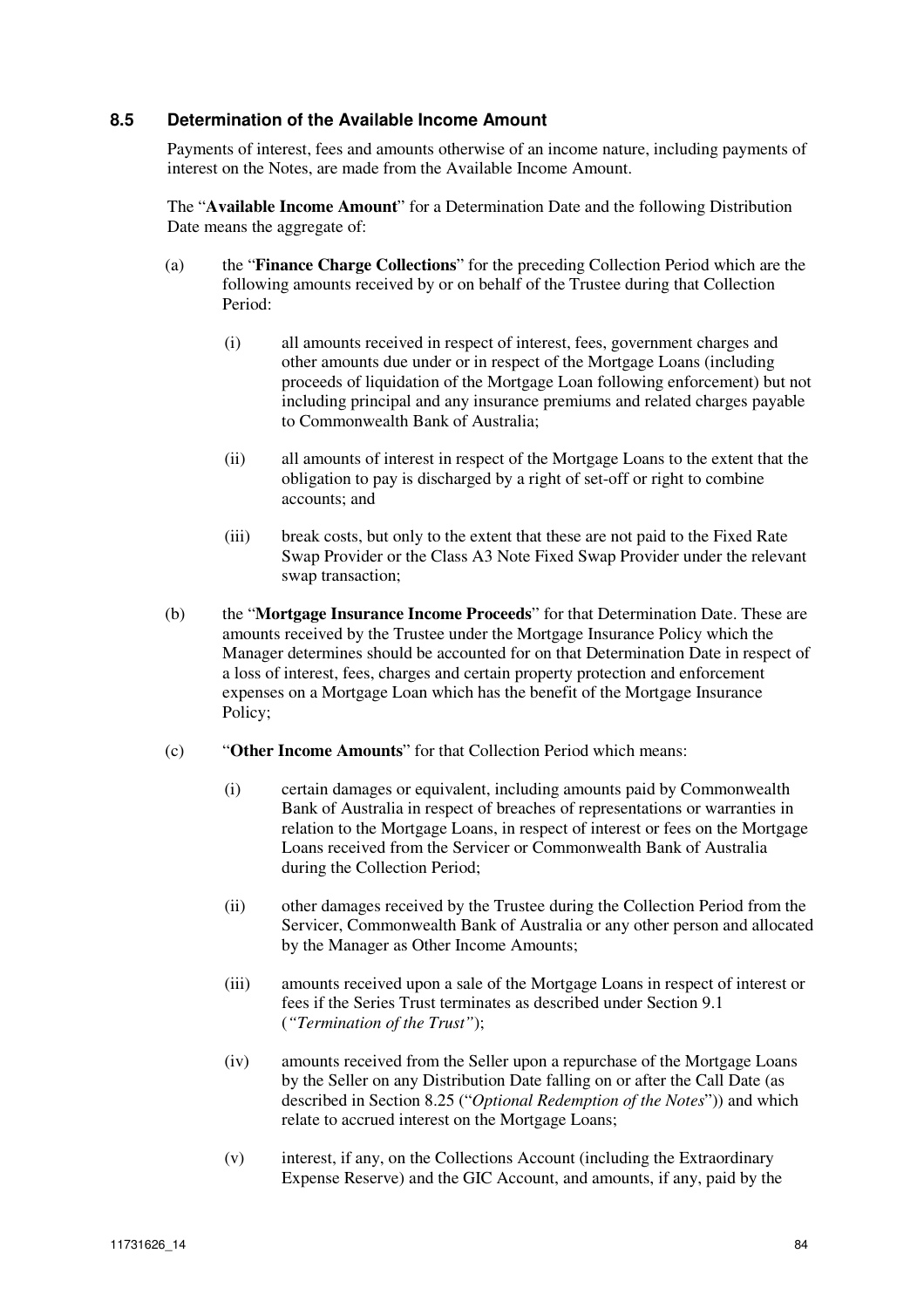Servicer representing interest on collections retained by the Servicer for longer than 5 Business Days after receipt;

- (vi) income earned on Authorised Short-Term Investments and GIC Authorised Investments;
- (vii) certain tax credits received by the Trustee during the Collection Period; and
- (viii) other receipts in the nature of income, as determined by the Manager, received during the Collection Period;
- (d) any advance under the Liquidity Facility Agreement due to be made on that Distribution Date in order to meet a Net Income Shortfall or to be applied on that Distribution Date from a Cash Deposit Advance in accordance with the Liquidity Facility Agreement ("**Liquidity Facility Advance**");
- (e) any Principal Draws due to be made on that Distribution Date in order to meet a Gross Income Shortfall;
- (f) any Extraordinary Expense Reserve Draw due to be made on that Distribution Date in order to make up any remainder of a Net Income Shortfall after any Liquidity Facility Advance on that Distribution Date; and
- (g) any other amounts received from a Support Facility Provider on or prior to that Distribution Date which the Manager determines should be included in the Available Income Amount (other than any amounts already included in the preceding paragraphs of this Section 8.5 ("*Determination of the Available Income Amount*")).

#### **8.6 Principal Draw**

- (a) If the Manager determines on any Determination Date that there is a Gross Income Shortfall, the Manager must direct the Trustee to apply a portion of the Available Principal Amount, to the extent that funds are available as described in Section 8.12 (*"Payment of the Available Principal Amount on a Distribution Date"*) to cover such Gross Income Shortfall in an amount equal to the lesser of the Gross Income Shortfall and the Preliminary Principal Amount.
- (b) A "**Gross Income Shortfall**" is the amount by which the aggregate payments to be made by the Trustee under Section 8.9(a) to Section 8.9(l) (*"Payment of the Available Income Amount on a Distribution Date"*) (inclusive) from the Available Income Amount on the immediately following Distribution Date (which, in respect of the first Distribution Date only, will also include any Accrued Interest Adjustment payable by the Trustee to the Seller on that Distribution Date) exceed the aggregate of the Finance Charge Collections, the Mortgage Insurance Income Proceeds and Other Income Amounts in relation to that Determination Date.
- (c) Any application of the Available Principal Amount to cover a Gross Income Shortfall (a "**Principal Draw**") will be reimbursed out of any Available Income Amount available for this purpose on subsequent Distribution Dates as described in Section 8.9 (*"Payment of the Available Income Amount on a Distribution Date"*).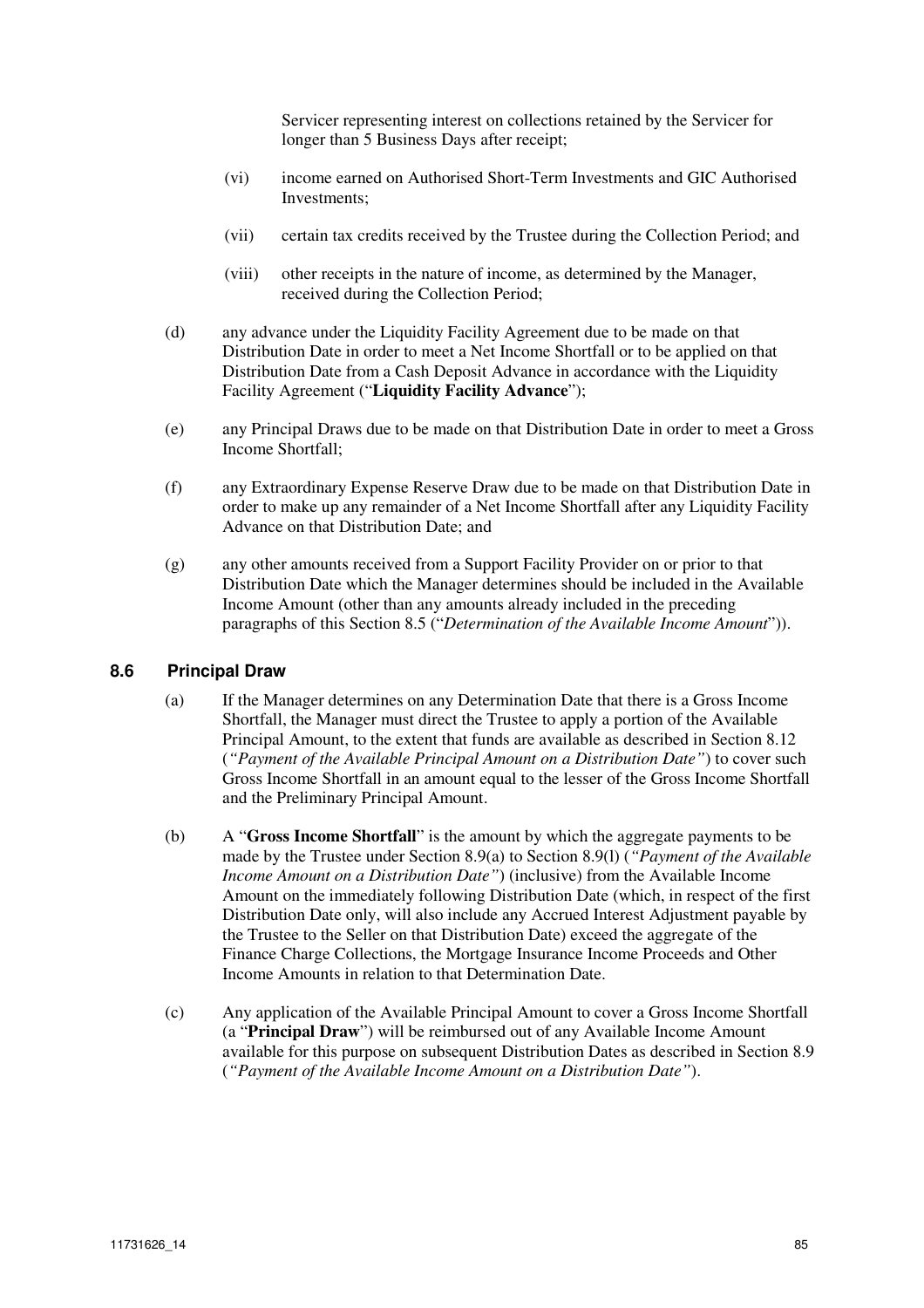# **8.7 Liquidity Facility Advance**

- (a) If the Manager determines on any Determination Date (other than during a Cash Deposit Period) that there is a Net Income Shortfall, the Manager must direct the Trustee to make a drawing under the Liquidity Facility Agreement in an amount equal to the lesser of the amount of the Net Income Shortfall and the unutilised portion of the Liquidity Facility Limit, if any.
- (b) A "**Net Income Shortfall**" in relation to a Determination Date is the amount by which any Principal Draw to be made on the immediately following Distribution Date is insufficient to meet the Gross Income Shortfall.
- (c) If the Manager determines that the Liquidity Facility Provider does not have the Designated Credit Rating, the Manager must prepare and forward to the Trustee a drawdown notice for an amount equal to the Cash Deposit Advance in accordance with the Liquidity Facility Agreement.

#### **8.8 Extraordinary Expense Reserve**

- (a) The Trustee, at the direction of the Manager, must deposit the Extraordinary Expense Reserve Required Amount from the proceeds of the issue of the Notes on the Issue Date into the Collections Account as a sub-ledger known as the "Extraordinary Expense Reserve". Further amounts may be deposited into the Extraordinary Expense Reserve to the extent required under Section 8.9 (*"Payment of the Available Income Amount on a Distribution Date"*).
- (b) If, on any Determination Date, the Manager determines that the Net Income Shortfall exceeds the Liquidity Facility Advance in relation to that Determination Date, then the Manager must:
	- (i) advise the Trustee of that insufficiency (the "**Additional Shortfall**");
	- (ii) determine the amount of the Additional Shortfall that is attributable to Extraordinary Expenses ("**Extraordinary Expense Shortfall**"); and
	- (iii) direct the Trustee to apply (and on such direction the Trustee must apply) an amount equal to the lesser of:
		- (A) the amount of the Extraordinary Expense Shortfall on that day; and
		- (B) the balance of the Extraordinary Expense Reserve on that day,

from the Extraordinary Expense Reserve on the following Distribution Date to meet that shortfall ("**Extraordinary Expense Reserve Draw**").

- (c) Each Extraordinary Expense Reserve Draw made on any Distribution Date in accordance with paragraph (b) is to be repaid on subsequent Distribution Dates, but only to the extent that there are funds available for this purpose in accordance with Section 8.9 (*"Payment of the Available Income Amount on a Distribution Date"*).
- (d) Amounts will only be released from the Extraordinary Expense Reserve:
	- (i) on a Distribution Date for the purposes of making Extraordinary Expense Reserve Draws as described in paragraph (b) above;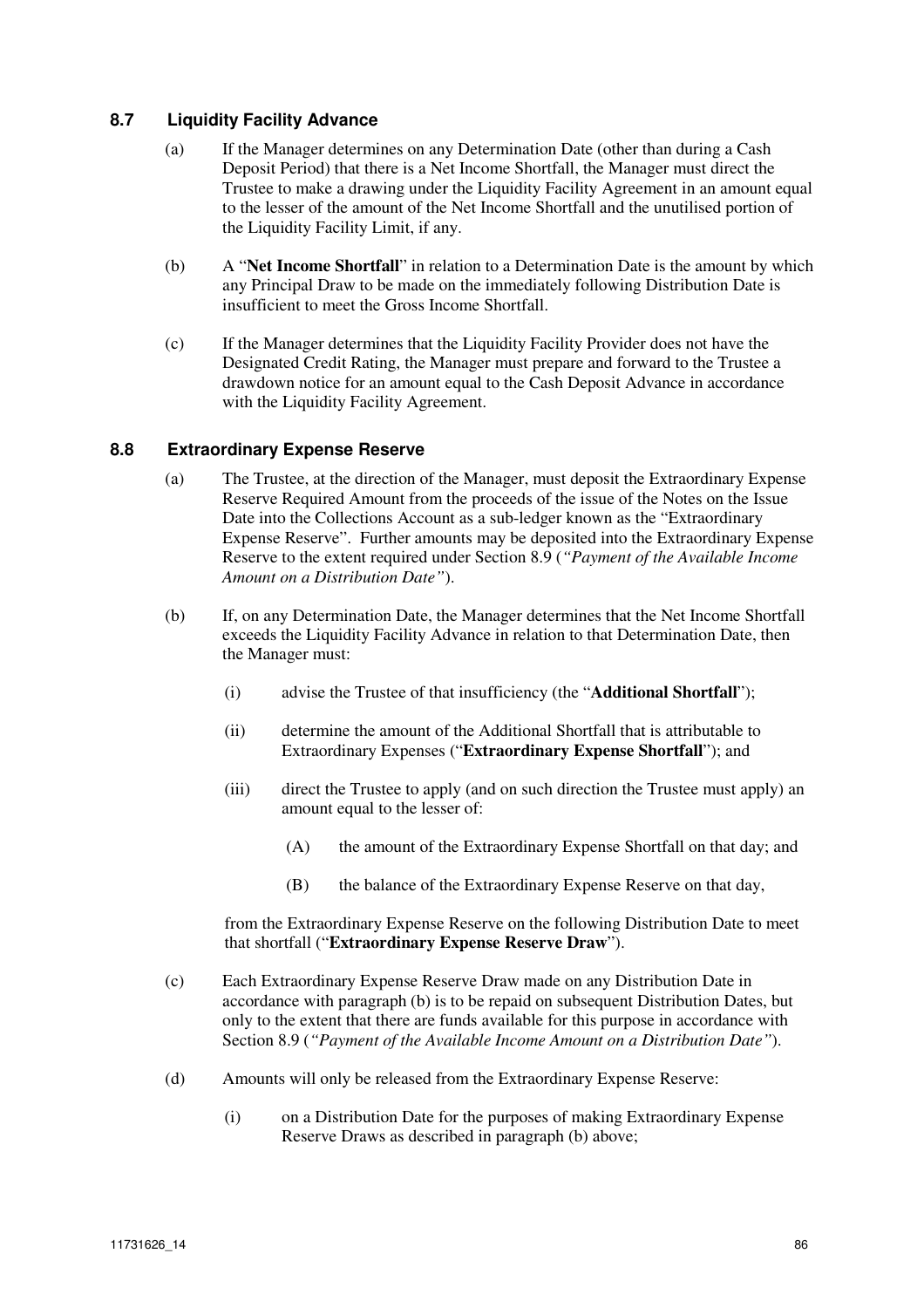- (ii) on the Distribution Date on which all Notes are to be redeemed in full, by releasing any amounts standing to the balance of the Extraordinary Expense Reserve after any Extraordinary Expense Reserve Draw has been made in accordance with paragraph (b), from the Extraordinary Expense Reserve and treating those amount as Other Principal Amounts in respect of that Distribution Date; and
- (iii) if an Event of Default is subsisting, to apply the balance of the Extraordinary Expense Reserve as described in Section 10.6(k) ("*Priorities under the Security Trust Deed*").

# **8.9 Payment of the Available Income Amount on a Distribution Date**

Subject to the following, on each Distribution Date prior to the enforcement of the Charge, the Available Income Amount for that Distribution Date is allocated in the following order of priority:

- (a) first, at the manager's discretion, in or towards payment of \$1 to the Income Unitholder to be dealt with, and held by, the Income Unitholder absolutely;
- (b) next, in payment of any taxes in relation to the Series Trust including government charges paid by the Servicer for the Trustee;
- (c) next, in payment to the Trustee of the Trustee's fee due on that Distribution Date;
- (d) next, in payment to the Security Trustee of the Security Trustee's fee due on that Distribution Date;
- (e) next, in payment to the Manager of the Manager's fee due on that Distribution Date;
- (f) next, in payment to the Servicer of the Servicer's fee due on that Distribution Date;
- (g) next, in payment to the Liquidity Facility Provider of the Liquidity Facility Commitment Fee payable under the Liquidity Facility Agreement;
- (h) next, in payment pari passu and rateably towards:
	- (i) any net amounts payable to the Interest Rate Swap Provider under an Interest Rate Swap Agreement due on that Distribution Date other than any Subordinated Termination Payment;
	- (ii) on each Distribution Date which is not a Fixed Interest Payment Date, towards retaining in Authorised Short-Term Investments (with a rate of return at least equal to the Bank Bill Rate) an amount equal to the portion of the Trustee's payment on the Class A3 Note Fixed Swap that is due on the following Fixed Interest Payment Date that has accrued since the immediately preceding Distribution Date. Prior to the enforcement of the Charge, the Trustee has agreed to apply and only apply such amounts subsequently on the following Fixed Interest Payment Date to meet the Trustee's obligation to make payments under the Class A3 Note Fixed Swap; and
	- (iii) interest payable under the Liquidity Facility Agreement on that Distribution Date plus any interest under the Liquidity Facility Agreement remaining unpaid from prior Distribution Dates;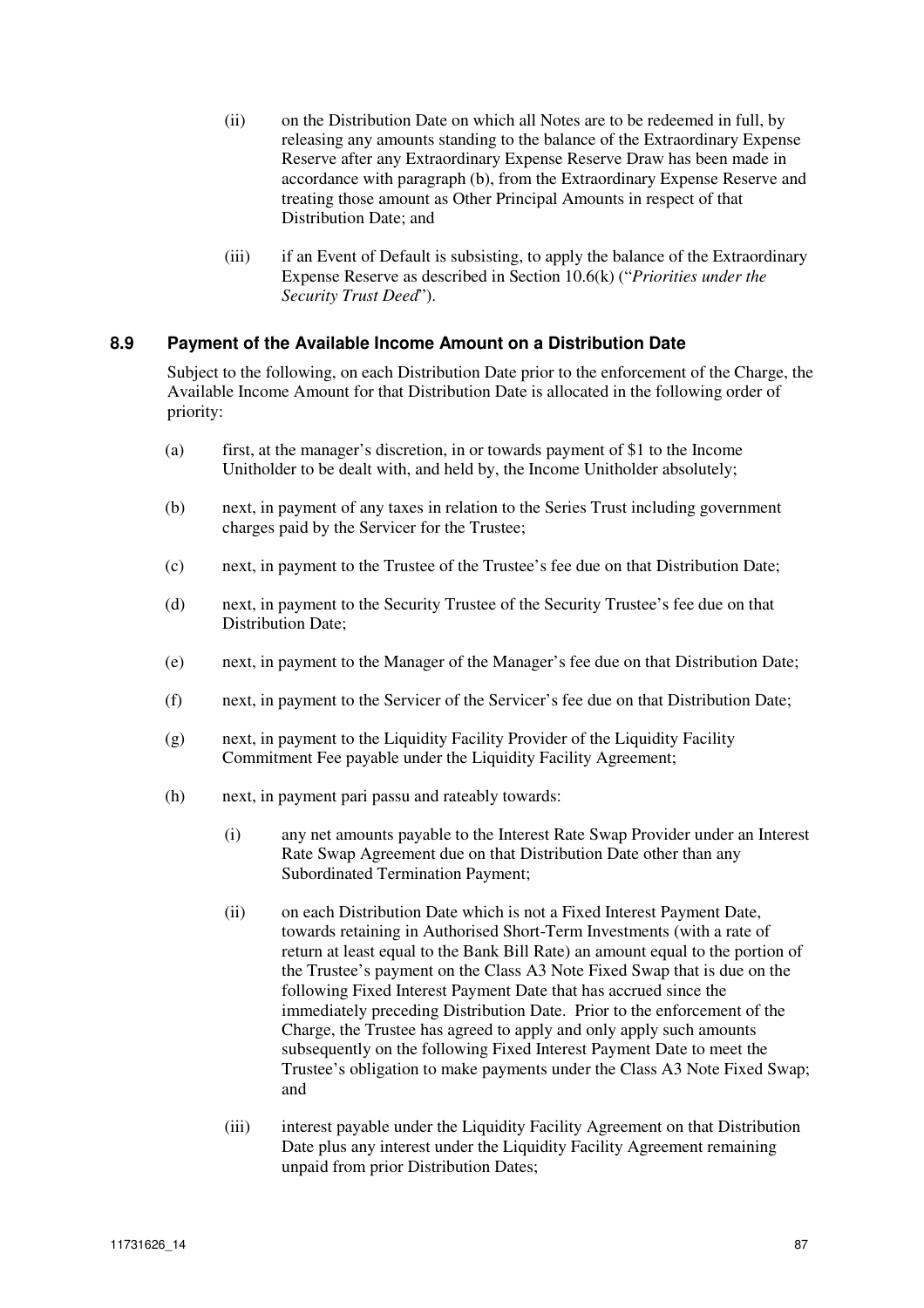- (i) next, in payment of or to make provision for all expenses of the Series Trust in respect of or due in the Accrual Period ending immediately prior to that Distribution Date, other than as detailed above or below;
- (j) next, in repayment of any outstanding Liquidity Facility Advance made on or prior to the previous Distribution Date;
- (k) next, pari passu and rateably as follows:
	- (i) in payment of interest in relation to the Class A1 Notes for that Distribution Date and unpaid interest in relation to the Class A1 Notes from prior Distribution Dates and interest on any unpaid interest;
	- (ii) in payment of interest in relation to the Class A2 Notes for that Distribution Date and unpaid interest in relation to the Class A2 Notes from prior Distribution Dates and interest on any unpaid interest;
	- (iii) if that Distribution Date is also a Fixed Interest Payment Date, in payment of interest in relation to the Class A3 Notes in respect of that Fixed Interest Payment Date and unpaid interest in relation to the Class A3 Notes from prior Fixed Interest Payment Dates and interest on any unpaid interest;
	- (iv) in payment of interest in relation to the Class A3-R Notes for that Distribution Date and unpaid interest in relation to the Class A3-R Notes from prior Distribution Dates and interest on any unpaid interest; and
	- (v) in payment of interest in relation to the Redraw Notes for that Distribution Date and any unpaid interest in relation to the Redraw Notes from prior Distribution Dates and interest on any unpaid interest;
- (l) next, pari passu and rateably, in payment of interest in relation to the Class B Notes for that Distribution Date and any unpaid interest in relation to the Class B Notes from prior Distribution Dates and interest on any unpaid interest;
- (m) next, to reimburse any unreimbursed Principal Draws for the immediately preceding Distribution Date as an allocation to the Available Principal Amount on that Distribution Date;
- (n) next, to reimburse any unreimbursed Principal Chargeoffs for the immediately preceding Determination Date as an allocation to the Available Principal Amount on that Distribution Date;
- (o) next, to allocate an amount to the Extraordinary Expense Reserve until the balance of the Extraordinary Expense Reserve is equal to the Extraordinary Expense Reserve Required Amount;
- (p) next, in payment to the Liquidity Facility Provider of any other amounts owing under the Liquidity Facility Agreement;
- (q) next, in payment pari passu and rateably of any Subordinated Termination Payments payable to the Interest Rate Swap Provider in accordance with the Interest Rate Swap Agreement;
- (r) next, pari passu and rateably, in payment of interest in relation to the Class C Notes for that Distribution Date, including unpaid interest in relation to the Class C Notes from prior Distribution Dates and interest on any unpaid interest (unless the Trustee,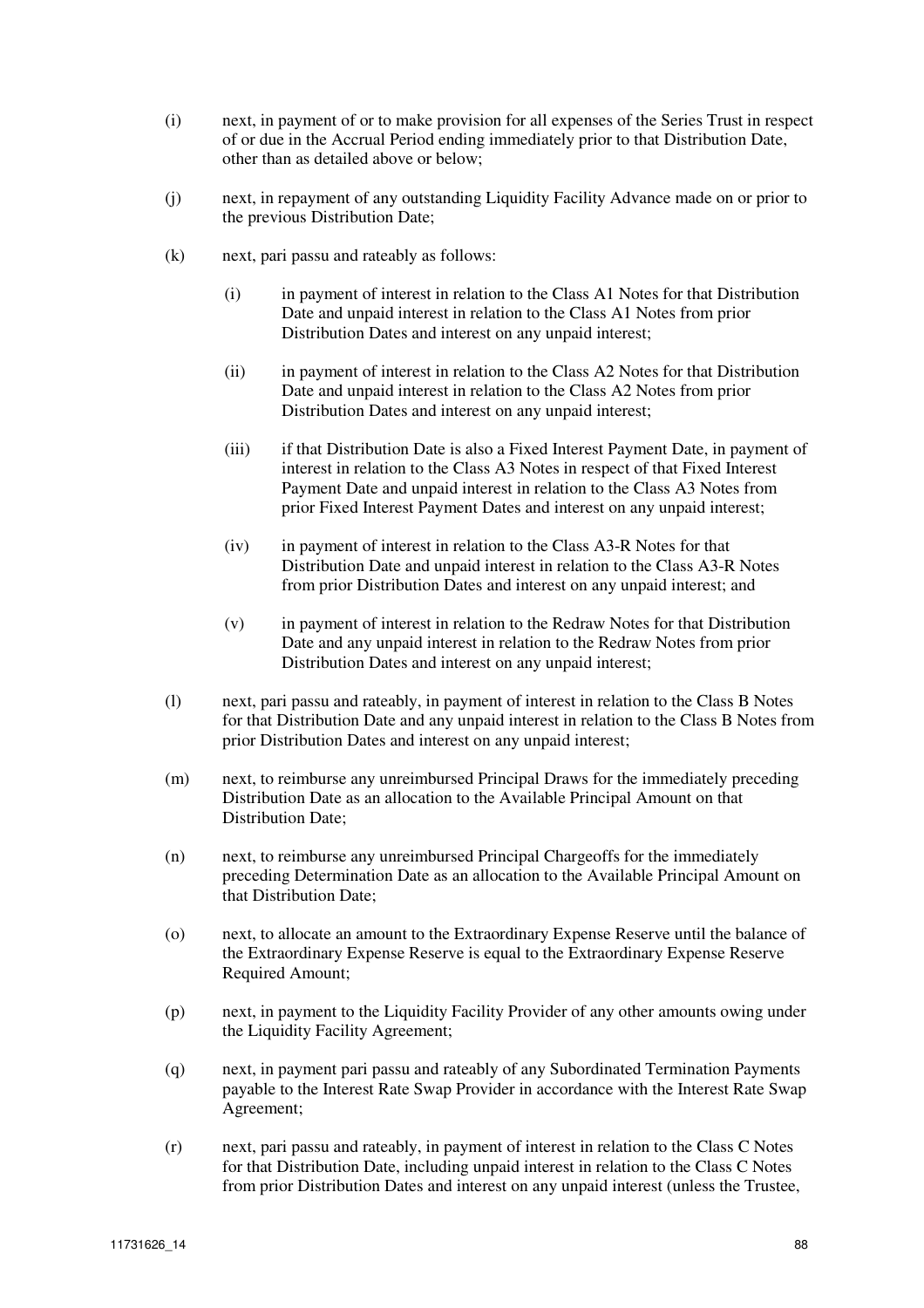at the direction of the Manager is to redeem the Class C Notes on that Distribution Date without paying accrued interest on those Class C Notes);

- (s) next, in payment to the Manager of its monthly arranging fee due on that Distribution Date and any unpaid arranging fee from a prior Distribution Date; and
- (t) next, in payment of the balance of the Available Income Amount to the Income **Unitholder**

The Trustee shall only make a payment as above to the extent that any Available Income Amount remains from which to make the payment after amounts with priority to that payment have been paid or provided for in the Collections Account.

#### **8.10 Interest on the Notes**

#### (a) **Calculation of interest payable on the Notes**

The period that Notes accrues interest is divided into Accrual Periods.

In the case of Notes other than the Class A3 Notes, the first Accrual Period in respect of the Notes commences on and includes its issue date and ends on but excludes the first Distribution Date. Each subsequent Accrual Period commences on and includes a Distribution Date and ends on but excludes the following Distribution Date.

The final Accrual Period for the Notes (other than the Class A3 Notes) ends on, but excludes, the earlier of:

- (i) the date upon which the Invested Amount of the relevant Notes is reduced to zero and all accrued interest in respect of the relevant Notes is paid in full (or in the case of the Class C Notes, if the Trustee is to redeem Class C Notes in accordance with Section 8.26 ("*Final Maturity Date*"), the date on which the amounts required to be paid under that Section 8.26 ("*Final Maturity Date*") to redeem that Note have been paid in full);
- (ii) the Distribution Date on which the final distributions upon termination of the Series Trust are to be made, as described in Section 9.1 ("*Termination of the Trust*"); and
- (iii) the date upon which the relevant Notes are otherwise redeemed or are deemed to be redeemed (including following enforcement of the Charge).

In the case of the Class A3 Notes, the first Accrual Period in respect of the Class A3 Notes commences on and includes the Closing Date and ends on but excludes the first Fixed Interest Payment Date. Each subsequent Accrual Period commences on and includes a Fixed Interest Payment Date and ends on but excludes the following Fixed Interest Payment Date.

The final Accrual Period for the Class A3 Notes ends on, but excludes, the earlier of:

- (iv) the date upon which the Invested Amount of the Class A3 Notes is reduced to zero and all accrued interest in respect of the Class A3 Notes is paid in full;
- (v) the Distribution Date on which the final distributions upon termination of the Series Trust are to be made, as described in Section 9.1 ("*Termination of the Trust*"); and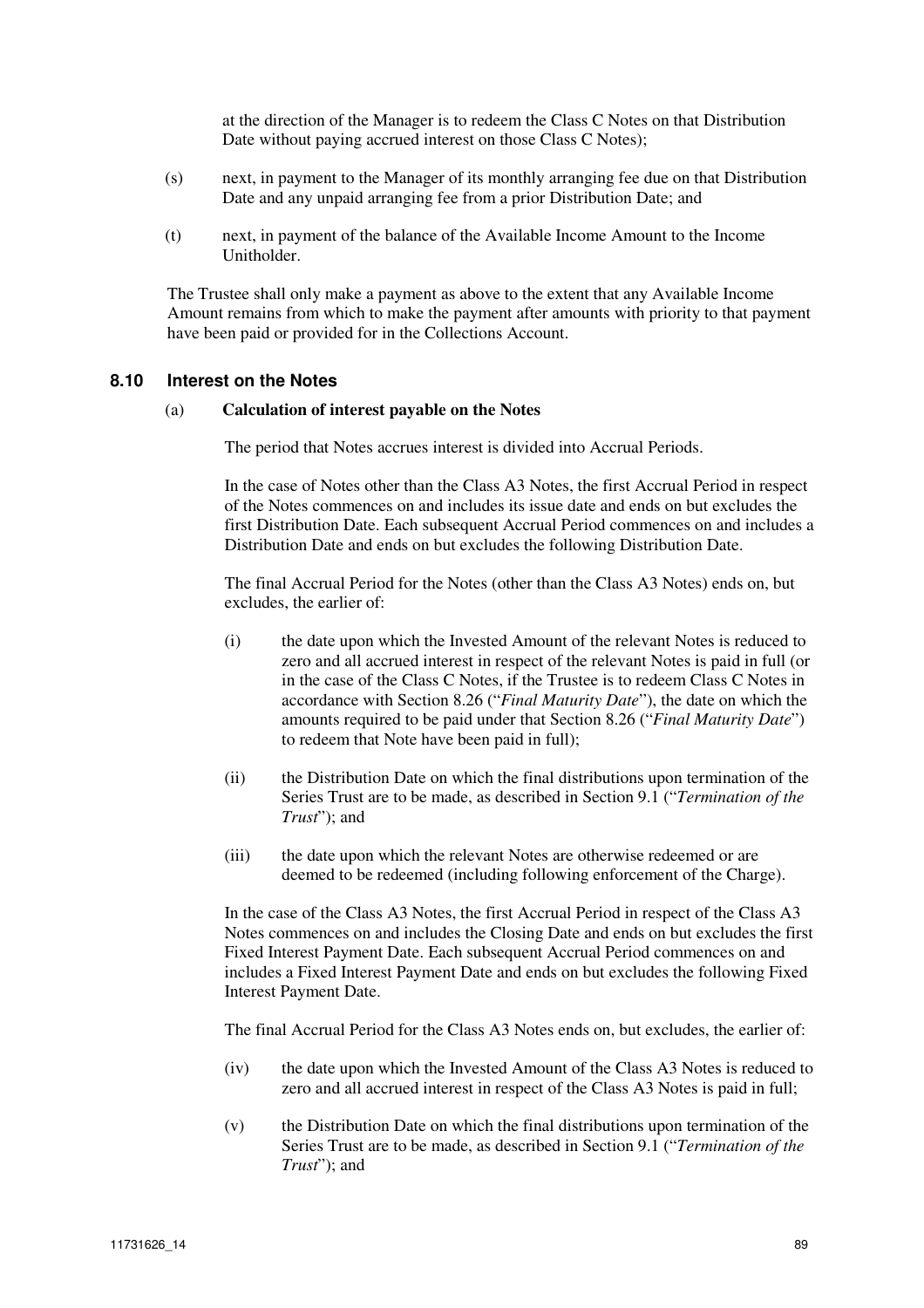(vi) the date upon which the Class A3 Notes are otherwise redeemed or deemed to be redeemed (including following enforcement of the Charge).

On the Class A3 Refinancing Date any Class A3 Notes not redeemed on that date will convert to Class A3-R Notes and will have the Accrual Periods applicable to Class A3-R Notes as described above. For avoidance of doubt, a Class A3 Note which converts to a Class A3-R Note in accordance with Section 8.18 ("*Class A3-R Notes and the Class A3 Refinancing Date*") will accrue interest and have Accrual Periods applicable to a Class A3 Note from its Issue Date up to (but excluding) the Class A3 Refinancing Date and then will accrue interest and have Accrual Periods applicable to a Class A3-R Note from (and including) the Class A3 Refinancing Date.

Up to, but excluding, the Call Date:

- (i) the interest rate for the Class A1 Notes for each Accrual Period will be equal to the Bank Bill Rate for that Accrual Period plus 0.80%. If the Trustee has not redeemed all of the Notes by the Call Date, then subject to the following, the interest rate for the Class A Notes for each Accrual Period commencing on or after that date will be equal to the Bank Bill Rate for that Accrual Period plus 1.05%;
- (ii) the interest rate for the Class A2 Notes for each Accrual Period will be equal to the Bank Bill Rate for that Accrual Period plus 0.90%. If the Trustee has not redeemed all of the Notes by the Call Date, then subject to the following, the interest rate for the Class A2 Notes for each Accrual Period commencing on or after that date will be equal to the Bank Bill Rate for that Accrual Period plus 1.15%;
- (iii) the interest rate for the Class A3 Notes for each Accrual Period will be equal to 4.50% (however on and from the Class A3 Refinancing Date any outstanding Class A3 Notes will convert to Class A3-R Notes and have the interest rate specified in sub-paragraph (iv) below);
- (iv) the interest rate for the Class A3-R Notes (if any) for each Accrual Period will be equal to the Bank Bill Rate for that Accrual Period plus the applicable Class A3-R Margin. The Class A3-R Margin will not increase following the date on which those Class A3-R Notes came into existence (whether by their issue or their conversion from Class A3 Notes);
- (v) the interest rate for the Class B Notes for each Accrual Period will be equal to the Bank Bill Rate for that Accrual Period plus the initial undisclosed margin. The interest rate for the Class B Notes will not increase after the Call Date; and
- (vi) the interest rate for the Class C Notes for each Accrual Period will be equal to the Bank Bill Rate for that Accrual Period plus the initial undisclosed margin. The interest rate for the Class C Notes will not increase after the Call Date.

If the Trustee, at the direction of the Manager, proposes to exercise its option to redeem all the Notes on any Distribution Date occurring on or after the Call Date and to do so at their Stated Amounts rather than their Invested Amounts (together with accrued but unpaid interest, in the case of each Class other than the Class C Notes), as described in Section 8.25 (*"Optional Redemption of the Notes"*) below, but is unable to do so because, following a meeting of the Class A1 Noteholders and the Class A2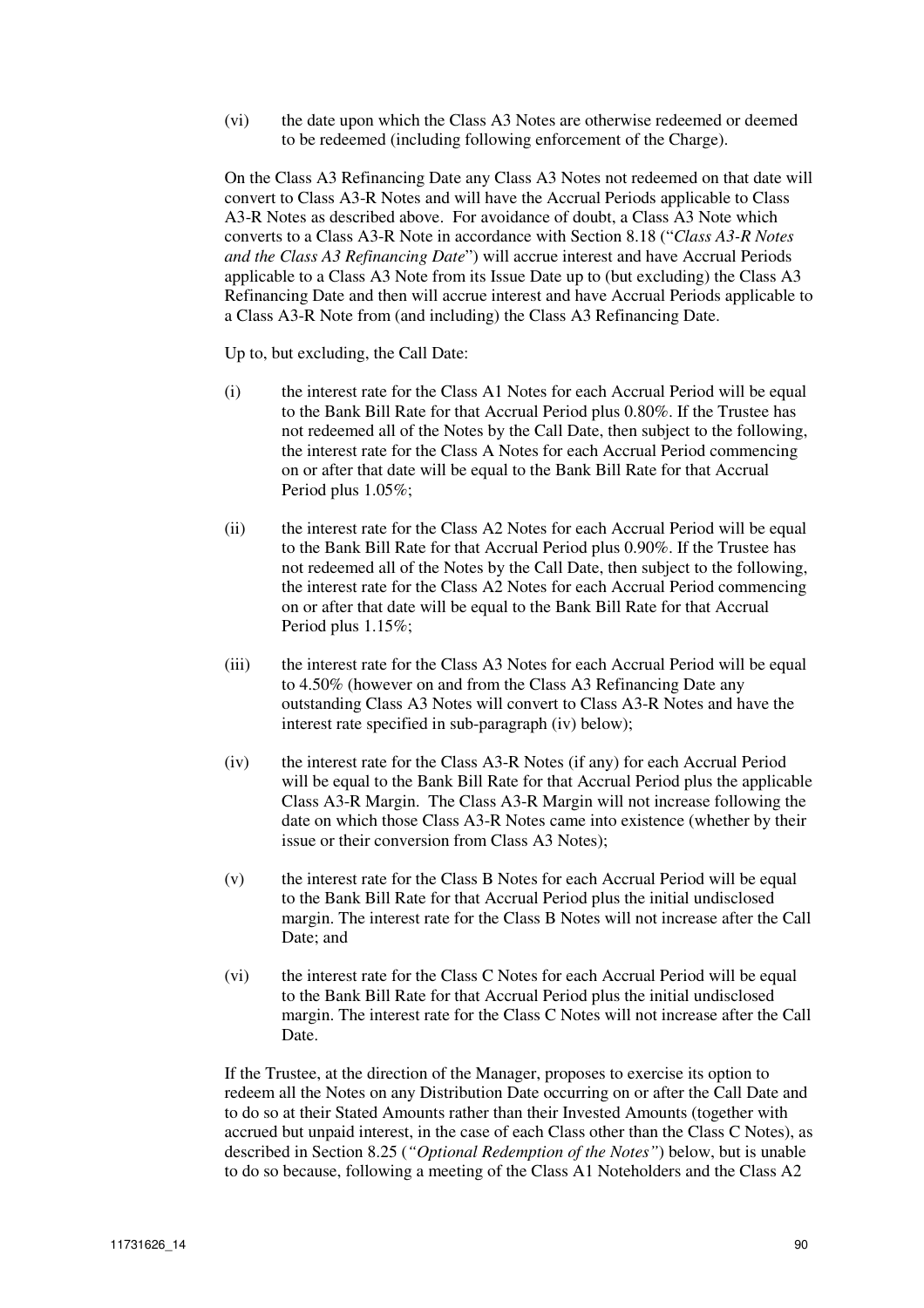Noteholders convened under the provisions of the Security Trust Deed by the Manager for this purpose, the Noteholders of that Class have not approved by an Extraordinary Resolution the redemption of that Class of Notes at their Stated Amounts (together with accrued but unpaid interest), then:

- (vii) the interest rate for the Class A1 Notes for each Accrual Period commencing on or after that Distribution Date will be equal to the Bank Bill Rate for that Accrual Period plus 0.80%; and
- (viii) the interest rate for the Class A2 Notes for each Accrual Period commencing on or after that Distribution Date will be equal to the Bank Bill Rate for that Accrual Period plus 0.90%,

(as applicable).

The margin for the Class B Notes and the Class C Notes will not change as a result of the Call Date.

If Redraw Notes are issued the interest rate applicable to them will be equal to the Bank Bill Rate plus a margin determined at the time of their issue. Different issues of Redraw Notes may have different margins.

With respect to any Distribution Date, interest on:

- (i) a Note (other than a Class A3 Note) will be calculated as the product of:
	- A. the Invested Amount of that Note as at the close of business on the first day of that Accrual Period, after giving effect to any payments of principal made with respect to such Note on such day;
	- B. the interest rate for such Note for that Accrual Period; and
	- C. a fraction, the numerator of which is the actual number of days in the Accrual Period and the denominator of which is 365 days.
- (ii) a Class A3 Note (but only if that Distribution Date is a Fixed Interest Payment Date) will be calculated as the product of:
	- A. the Invested Amount of that Class A3 Note as at the close of business on the first day of that Accrual Period in respect of the Class A3 Notes;
	- B. the interest rate for the Class A3 Notes; and
	- C. the RBA Bond Basis.

Interest will accrue on any unpaid interest in relation to a Note at the interest rate that applies from time to time to that Note until that unpaid interest is paid.

#### (b) **Calculation of Bank Bill Rate**

On the first day of each Accrual Period, the Manager will determine the Bank Bill Rate for that Accrual Period.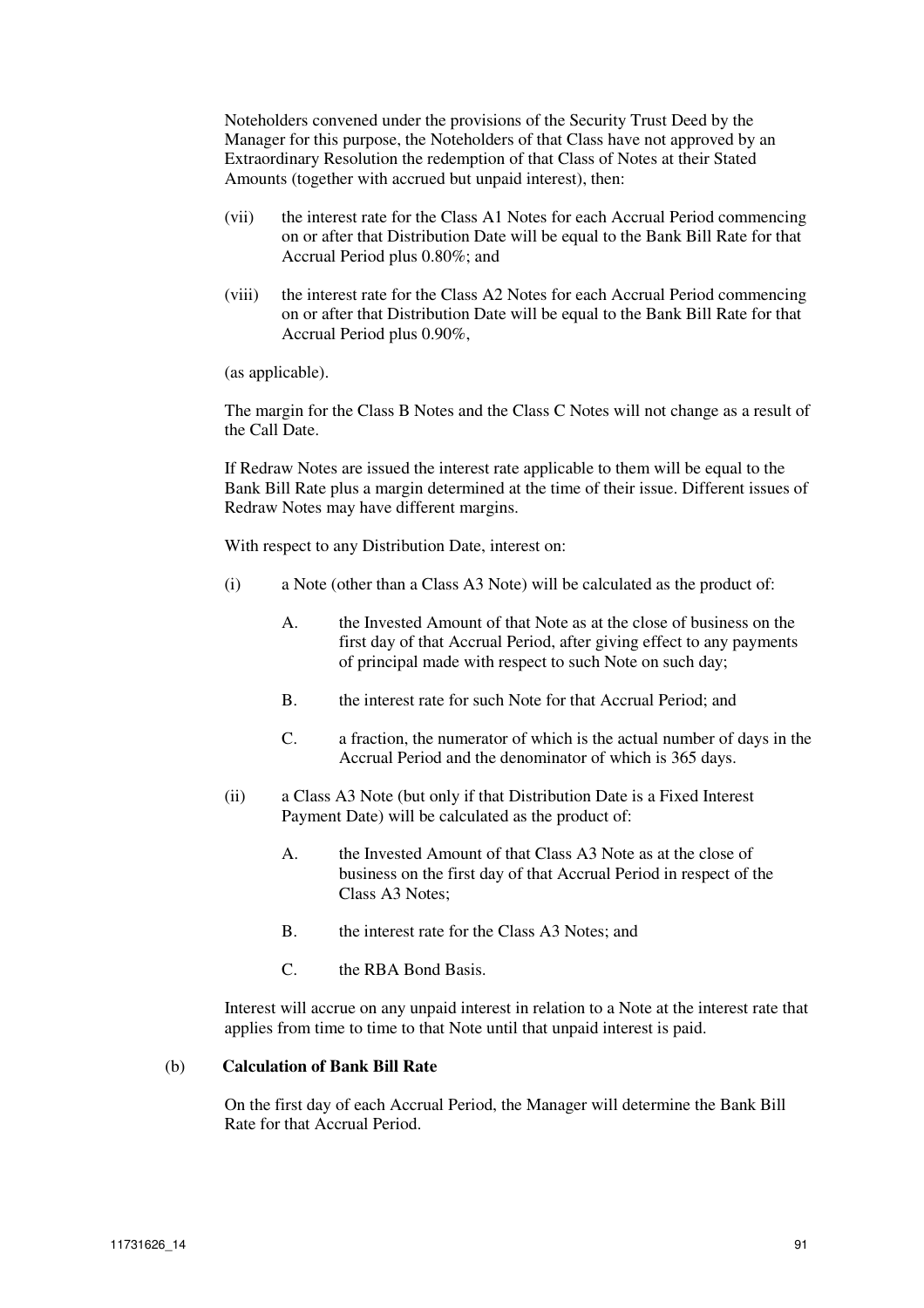# **8.11 Determination of the Available Principal Amount**

Payments of principal, including repayment of principal on the Notes, are made from the Available Principal Amount. The Available Principal Amount for a Determination Date and the following Distribution Date means the aggregate of:

- (a) the "**Principal Collections**" for the preceding Collection Period which are all amounts received during the Collection Period in respect of principal on the Mortgage Loans, except as described below, and includes principal to the extent that an obligation to pay principal on a Mortgage Loan is discharged by a right of set-off or right to combine accounts;
- (b) the "**Other Principal Amounts**" which are amounts received in respect of principal on the Mortgage Loans including:
	- (i) all amounts received by the Trustee under a mortgage insurance policy which the Manager determines should be accounted for on the Determination Date in respect of a loss of principal and certain property restoration expenses on a Mortgage Loan;
	- (ii) proceeds of the liquidation of a Mortgage Loan following enforcement, other than amounts included in Finance Charge Collections, received during the Collection Period;
	- (iii) principal prepayments under the Mortgage Loans received during the Collection Period;
	- (iv) certain damages or equivalent, including amounts paid by Commonwealth Bank of Australia in respect of breaches of representations or warranties in relation to the Mortgage Loans, in respect of principal received from the Servicer or Commonwealth Bank of Australia during the Collection Period;
	- (v) other damages received by the Trustee during the Collection Period from the Servicer, the Seller or any other person and allocated by the Manager as Other Principal Amounts;
	- (vi) amounts received upon a sale of the Mortgage Loans in respect of principal if the Series Trust terminates as described under Section 9.1 (*"Termination of the Trust"*);
	- (vii) in relation to the first Determination Date, the amount, if any, by which subscription proceeds of the Notes, together with any net payment received by the Trustee from the Interest Rate Swap Provider on the Closing Date under the Class A3 Note Fixed Swap, exceeds the aggregate of the principal outstanding on the Mortgage Loans as at the Cut-Off Date;
	- (viii) any amount rounded down on payments of principal on the previous Distribution Date;
	- (ix) any amounts received by the Trustee pursuant to the exercise of its option to redeem the Notes on a Distribution Date falling on or after the Call Date which the Manager determines to represent amounts in respect of principal on the Mortgage Loans up to and including the following Distribution Date and which have not previously been applied as Available Principal Amount as described in section 8.12 ("*Payment of the Available Principal Amount on a Distribution Date*");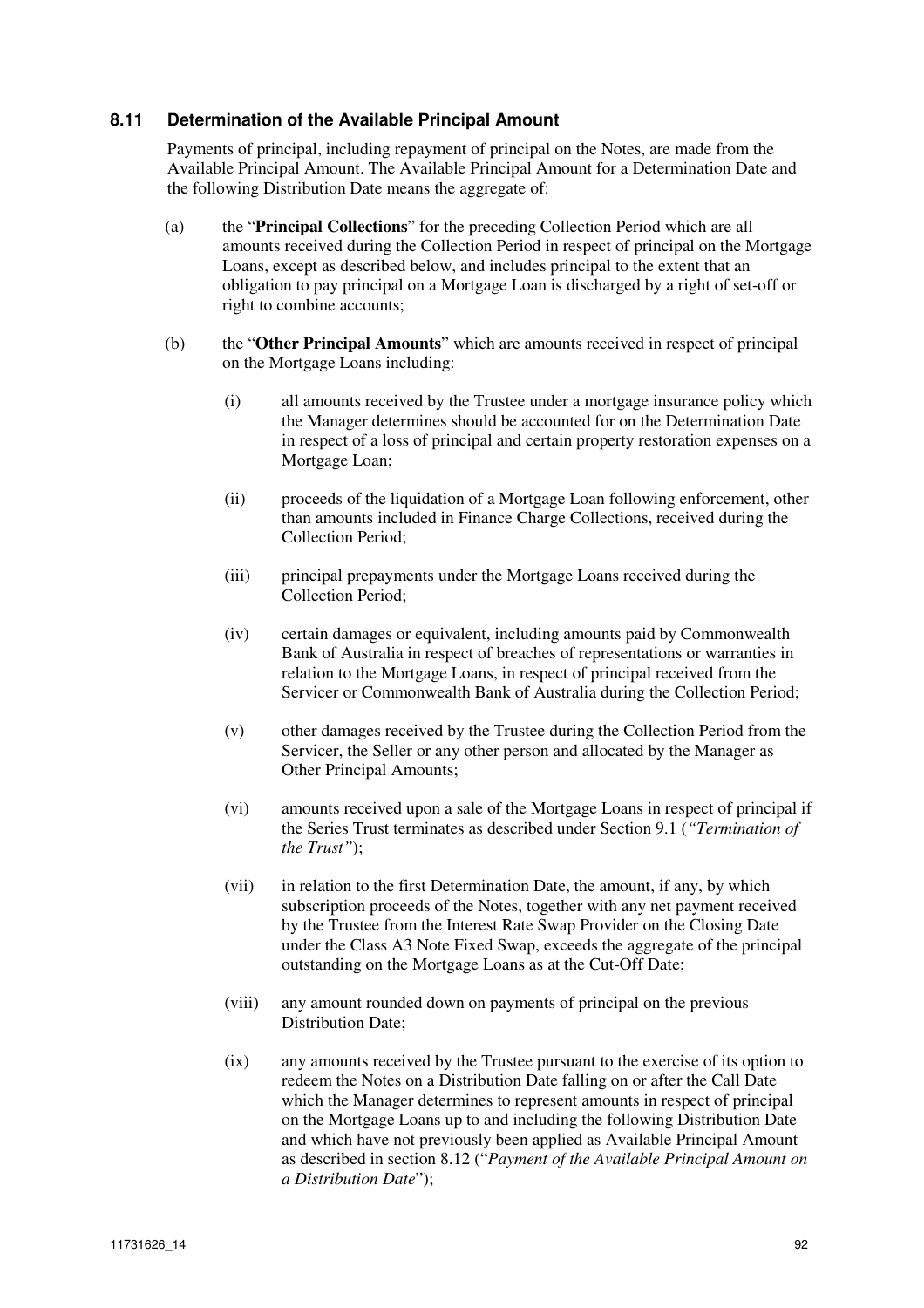- (x) in the case of the first Determination Date after the Class A3 Refinancing Date, the amount of the GIC Surplus (if any);
- (xi) in the case of the first Determination Date following the Class A3-R Refinancing Date on which Initial Class A3-R Notes are redeemed, any surplus issuance proceeds of any Further Class A3-R Notes remaining after redemption of the Initial Class A3-R Notes;
- (xii) any amounts released (or to be released on the immediately following Distribution Date) from the Extraordinary Expense Reserve as described in Section 8.8(d)(ii) ("*Extraordinary Expense Reserve*"); and
- (xiii) any other receipts in the nature of principal as determined by the Manager which have been received by the Determination Date;
- (c) the "**Principal Chargeoff Reimbursement**" which is the amount of the Available Income Amount for the Determination Date available to be applied towards unreimbursed Principal Chargeoffs;
- (d) the "**Principal Draw Reimbursement**" which is the amount of the Available Income Amount for the Determination Date available to be applied towards unreimbursed Principal Draws; and
- (e) the "**Redraw Note Amount**" which is the total subscription proceeds of Redraw Notes issued on the Determination Date or during the Collection Period, but after the immediately preceding Determination Date and which have not already been applied to reimburse Commonwealth Bank of Australia for Seller Advances made during that Collection Period.

The Available Principal Amount available for repayment of (or provision for repayment of) principal to Noteholders will be reduced on any Distribution Date by the amount of any Principal Draw on that Distribution Date allocated to Available Income Amount as described in the following section.

# **8.12 Payment of the Available Principal Amount on a Distribution Date**

On each Distribution Date prior to the enforcement of the Charge, the Available Principal Amount for that Distribution Date is allocated in the following order of priority:

- (a) first, to be applied as a Principal Draw in relation to the immediately preceding Determination Date and allocated to the Available Income Amount to meet any Gross Income Shortfall;
- (b) next, repayment to Commonwealth Bank of Australia of any redraws and further advances under the Mortgage Loans, other than further advances which cause the related Mortgage Loan to be removed from the Series Trust ("**Seller Advance**"), made during or prior to the Collection Period then ended and which are then outstanding;
- (c) next, pari passu and rateably amongst the Redraw Notes in order of their issue, until their Invested Amounts are reduced to zero;
- (d) next, pari passu and rateably: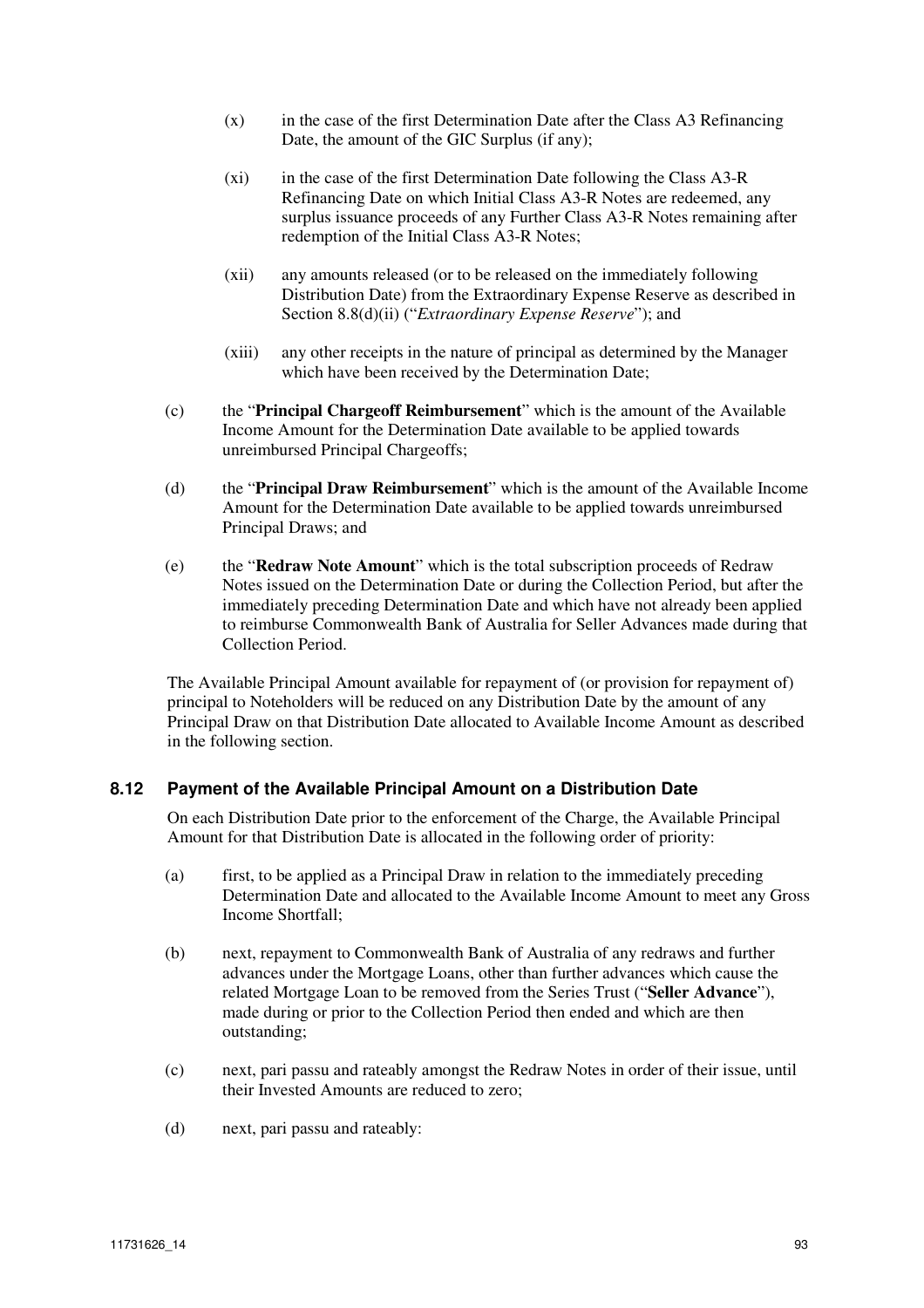- (i) to the Class A Noteholders, an amount of the Available Principal Amount equal to the Class A Principal Allocation to be applied in accordance with Section 8.13 ("*Class A Principal Allocation*");
- (ii) to the Class B Noteholders, an amount of the Available Principal Amount equal to the Class B Principal Allocation in or towards repayment of principal in respect of the Class B Notes until the Invested Amount of the Class B Notes is reduced to zero; and
- (e) next, to the Class B Noteholders in or towards repayment of principal in respect of the Class B Notes, pari passu and rateably amongst the Class B Notes until the Invested Amount of the Class B Notes is reduced to zero;
- (f) next, to the Class C Noteholders in or towards repayment of principal in respect of the Class C Notes, pari passu and rateably amongst the Class C Notes until the Invested Amount of the Class C Notes is reduced to zero; and
- (g) next, the balance (if any) is to be paid to the Capital Unitholder.

The Trustee shall only make a payment as above to the extent that any Available Principal Amount remains from which to make the payment after amounts with priority to that payment have been paid.

# **8.13 Class A Principal Allocation**

On each Distribution Date prior to the enforcement of the Charge, the Trustee must apply in accordance with the directions of the Manager given to it pursuant to the Series Supplement, the Class A Principal Allocation on that Distribution Date as follows:

- (a) the Class A1 and A3 Proportion will be applied:
	- (i) first, to the Class A1 Noteholders in or towards repayment of principal in respect of the Class A1 Notes, pari passu and rateably amongst the Class A1 Notes until the Invested Amount of the Class A1 Notes is reduced to zero; and
	- (ii) second:
		- (A) on or prior to the Class A3 Refinancing Date, to the GIC Account until the GIC Balance is equal to the aggregate Invested Amount of the Class A3 Notes; and
		- (B) after the Class A3 Refinancing Date, to the Class A3-R Noteholders in or towards repayment of principal in respect of the Class A3-R Notes, pari passu and rateably amongst the Class A3-R Notes until the Invested Amount of the Class A3-R Notes is reduced to zero; and
- (b) the Class A2 Proportion will be allocated to the Class A2 Noteholders and applied in or towards repayment of principal in respect of the Class A2 Notes, pari passu and rateably amongst the Class A2 Notes until the Invested Amount of the Class A2 Notes is reduced to zero.

#### **8.14 Repayment of Class A3 Notes on Class A3 Refinancing Date**

The Manager has agreed to use reasonable endeavours to arrange, on behalf of the Trustee, for the marketing of an issuance of Class A3-R Notes in order to fund the redemption of Class A3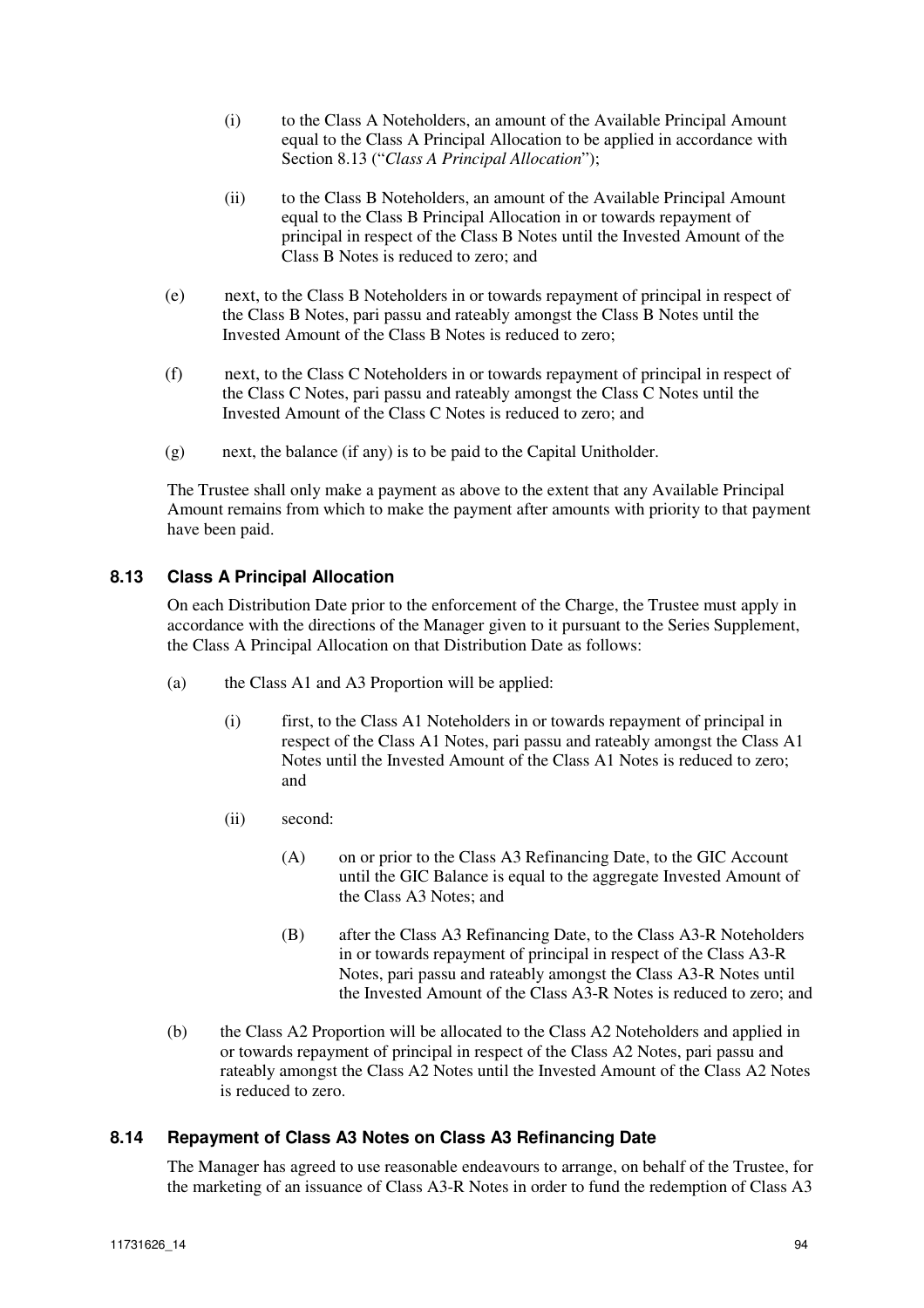Notes on the Class A3 Refinancing Date as described in more detail in Section 8.18 ("*Class A3-R Notes and the Class A3 Refinancing Date*").

The redemption of the Class A3 Notes will also be funded from amounts standing to the credit of the GIC Account (if any) on the Class A3 Refinancing Date. The Trustee has agreed, on the direction of the Manager, to withdraw the balance of the GIC Account on the Class A3 Refinancing Date and apply those proceeds towards the redemption of the Class A3 Notes. If the balance of the GIC Account on the Class A3 Refinancing Date, when added to the issue proceeds of Class A3-R Notes issued to fund the redemption of Class A3 Notes as described above, is greater than the amount required by the Trustee to redeem all Class A3 Notes at their Invested Amount on the Class A3 Refinancing Date (such excess being the "**GIC Surplus**"), the amount of the GIC Surplus will be held in the Collections Account and then included in the Available Principal Amount for distribution on the immediately following Distribution Date in accordance with Section 8.12 ("*Payment of the Available Principal Amount on a Distribution Date*").

# **8.15 Stepdown Conditions**

The Stepdown Conditions will be satisfied on any Determination Date if each of the following conditions are satisfied:

- (a) the Determination Date is at least two years after the Closing Date;
- (b) the aggregate Invested Amount of all Notes as at that Determination Date (expressed as a percentage of the aggregate Invested Amount of all Notes on the Closing Date) is greater than 10%;
- (c) the aggregate Invested Amount of all of the Class B Notes and the Class C Notes as at that Determination Date expressed as a percentage of the aggregate Invested Amount of all of the Class A Notes, the Class B Notes and the Class C Notes on that Determination Date is at least twice the percentage provided as at the Closing Date;
- (d) the aggregate Invested Amount of all Class C Notes as at that Determination Date expressed as a percentage of the aggregate Invested Amount of all of the Class A Notes, the Class B Notes and the Class C Notes on that Determination Date is at least twice the percentage provided as at the Closing Date;
- (e) the Delinquent Percentage in relation to the immediately preceding Collection Period is less than 4% of all Mortgage Loans then forming part of the Assets of the Series Trust on that Determination Date;
- (f) there are no Principal Chargeoffs which remain unreimbursed on any Note;
- (g) there are no unreimbursed Principal Draws as at that Determination Date; and
- (h) there are no Liquidity Facility Advances or interest in respect of such advances which remain outstanding under the Liquidity Facility Agreement.

# **8.16 Payments from Collections Account and GIC Account**

The payments referred to in this Section 8 ("*Description of the Notes*") are to be made by the Trustee out of the Collections Account and, where indicated, the GIC Account.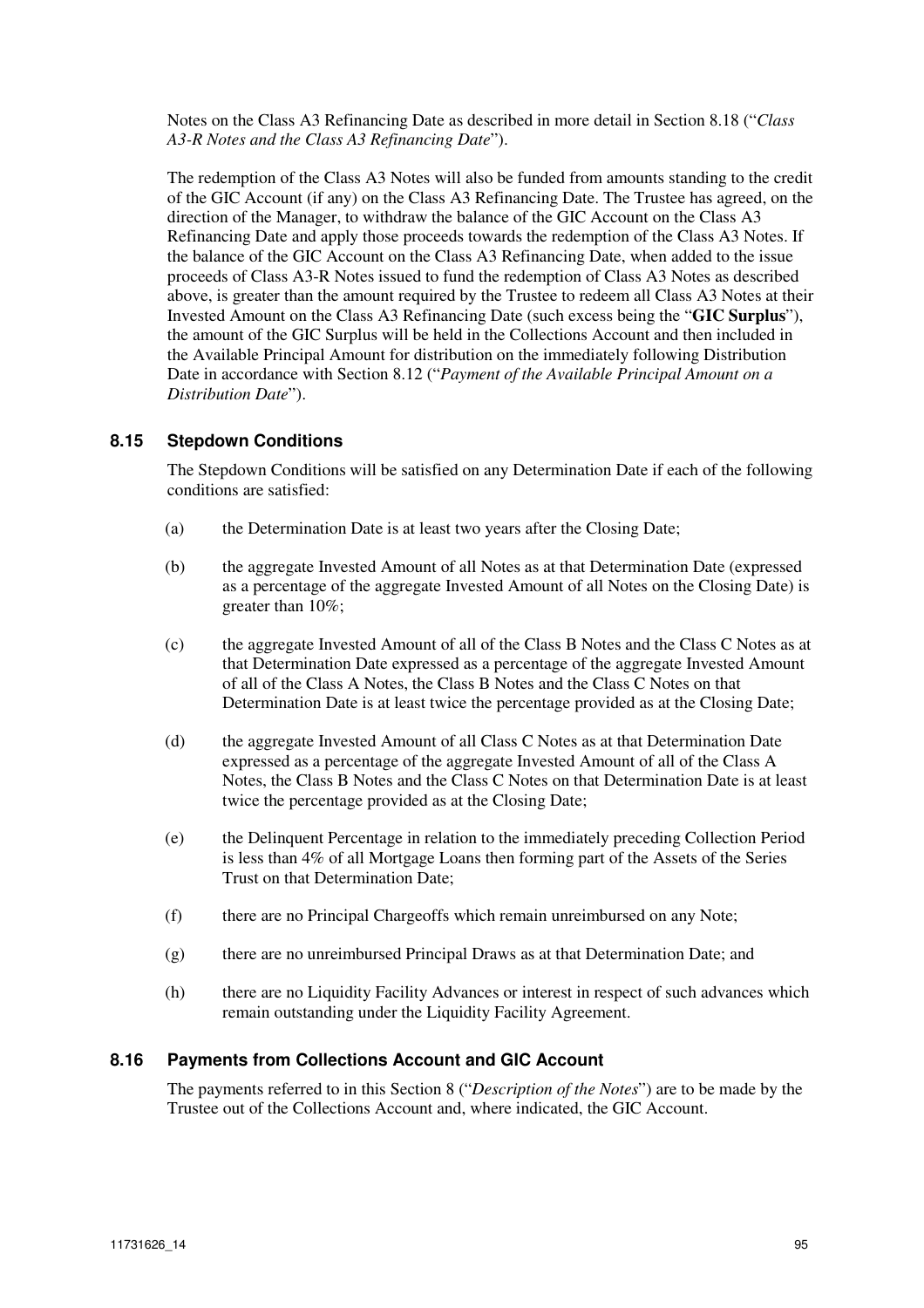# **8.17 Receipt of Funds**

The Trustee is only taken to be in receipt of funds in relation to the Series Trust to the extent that those funds are cleared. Without limiting any other provision of any Transaction Document, the Trustee will not be taken to be fraudulent, negligent or in wilful default as a result of a failure to make any payments in accordance with a Transaction Document due to it not being in receipt of cleared funds at the time of payment. For the avoidance of doubt, such amounts will continue to be due and payable in accordance with the Transaction Documents.

# **8.18 Class A3-R Notes and the Class A3 Refinancing Date**

- (a) At any time on or before the Determination Date immediately before the Class A3 Refinancing Date, the Manager has agreed to use its reasonable endeavours to arrange, on behalf of the Trustee, for the marketing of the issuance of Class A3-R Notes with an aggregate Invested Amount equal to:
	- (i) the Invested Amount of the Class A3 Notes; minus
	- (ii) the expected balance of the GIC Account on the Class A3 Refinancing Date.

The Manager may, at its cost, appoint such advisors, arrangers or dealers as it sees fit to assist with the issuance of the Class A3-R Notes. The Manager agrees to issue a Rating Affirmation Notice in respect of the Class A3-R Margin prior to the issuance of the Class A3-R Notes.

- (b) If the Manager is able to arrange for Class A3-R Notes to be issued by the Trustee on the Class A3 Refinancing Date:
	- (i) with an interest rate which results in a margin over the Bank Bill Rate that is less than the Class A3 Stepped Up Margin;
	- (ii) with the same credit rating from each Rating Agency as the Class A3 Notes on the Class A3 Refinancing Date;
	- (iii) with an aggregate initial Invested Amount equal to:
		- A. the Invested Amount of the Class A3 Notes on the Determination Date immediately prior to the Class A3 Refinancing Date; minus
		- B. the expected balance of the GIC Account on the Class A3 Refinancing Date; and
	- (iv) in accordance with the public offer test outlined in Section 128F of the Income Tax Assessment Act 1936,

the Manager will direct the Trustee in writing (copied to each Rating Agency) to issue those Class A3-R Notes on the Class A3 Refinancing Date. The Trustee must deposit the proceeds of the issuance of any Class A3-R Notes issued on the Class A3 Refinancing Date into the GIC Account.

(c) On the Class A3 Refinancing Date, the Trustee has agreed to apply the proceeds of the GIC Account and the issuance proceeds of any Class A3-R Notes issued on the Class A3 Refinancing Date towards redeeming the Class A3 Notes (with any GIC Surplus to be included in the Available Principal Amount for distribution on the next Distribution Date after the Class A3 Refinancing Date).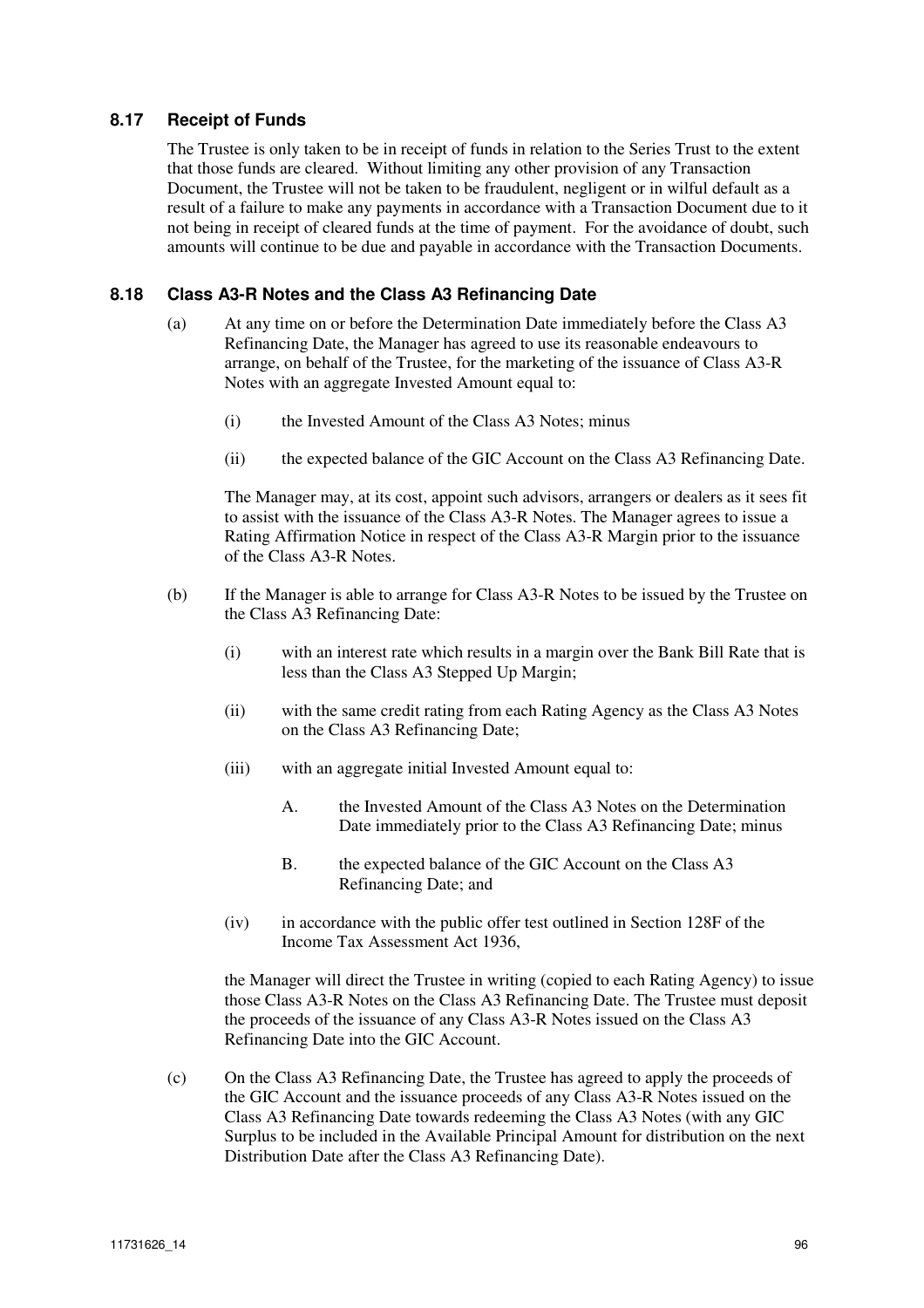- (d) If:
	- (i) the Manager is unable to arrange for the issue of Class A3-R Notes in accordance with paragraph (b) above; and
	- (ii) the balance of the GIC Account on the Class A3 Refinancing Date is insufficient to redeem the Class A3 Notes in full,

each Class A3 Note outstanding on the Class A3 Refinancing Date will with effect from the Class A3 Refinancing Date be converted to a Class A3-R Note. From that date the Class A3-R Note will be a floating rate note and the margin for each such Class A3-R Note on and from the Class A3 Refinancing Date will be the applicable Class A3-R Margin. The Manager must, as soon as reasonably practical, give notice that the Manager is unable to arrange for the issue of the Class A3-R Notes in accordance with paragraph (b) above, and give notice of the applicable margin to all Class A3 Noteholders (with a copy to the Trustee and each Rating Agency).

# **8.19 Refinancing of Class A3-R Notes with further Class A3-R Notes**

- (a) After the Class A3 Refinancing Date, the Manager may (at its discretion) arrange, on behalf of the Trustee, for the marketing of further Class A3-R Notes ("**Further Class A3-R Notes**") for issue on a Class A3-R Refinancing Date and with an aggregate Initial Invested Amount equal to the aggregate Invested Amount of all Initial Class A3-R Notes on the Determination Date immediately prior to the relevant Class A3-R Refinancing Date.
- (b) The Manager may, at its cost, appoint such advisors, arrangers or dealers as it sees fit to assist with the issuance of any Further Class A3-R Notes. The Manager agrees to issue a Rating Affirmation Notice in respect of the Class A3-R Margin for the Further Class A3-R Notes prior to the issuance of the Further Class A3-R Notes.
- (c) If the Manager is able to arrange for Further Class A3-R Notes to be issued by the Trustee on a Class A3-R Refinancing Date:
	- (iv) with an interest rate which results in a margin over the Bank Bill Rate that is equal to or less than the margin that applied to the Initial Class A3-R Notes on the relevant Class A3-R Refinancing Date;
	- (v) with the same credit rating from each Rating Agency as the Initial Class A3- R Notes on the relevant Class A3-R Refinancing Date;
	- (vi) with an aggregate Initial Invested Amount equal to the Invested Amount of the Initial Class A3-R Notes on the Determination Date immediately prior to the relevant Class A3-R Refinancing Date; and
	- (vii) in accordance with the public offer test outlined in Section 128F of the Income Tax Assessment Act 1936,

the Manager will direct the Trustee in writing (copied to each Rating Agency) to issue those Further Class A3-R Notes on the relevant Class A3-R Refinancing Date. The Trustee (at the direction of the Manager) must give the Noteholders of the Initial Class A3-R Notes not less than 7 days notice of the proposed redemption of the Initial Class A3-R Notes on the relevant Class A3-R Refinancing Date.

(d) The Trustee agrees to deposit the proceeds of the issuance of any Class A3-R Notes issued on the Class A3-R Refinancing Date into the Collections Account.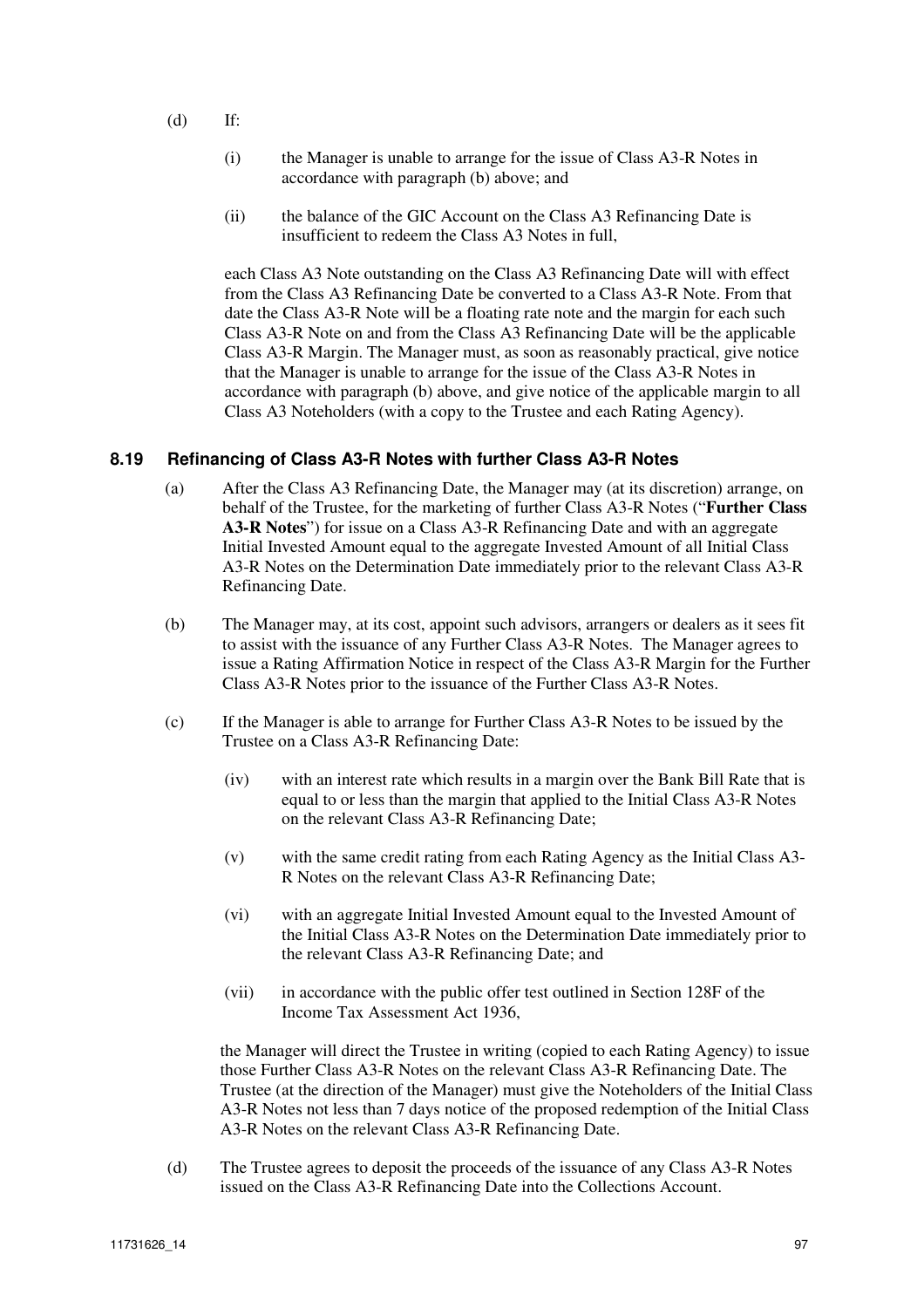(e) On the relevant Class A3-R Refinancing Date, the Trustee agrees to apply the issuance proceeds of any Further Class A3-R Notes issued on that Class A3-R Refinancing Date towards redeeming the Initial Class A3-R Notes, with any surplus amount to be included in the Available Principal Amount for distribution on the next Distribution Date after the Class A3-R Refinancing Date.

# **8.20 Redraws and Further Advances**

Commonwealth Bank of Australia (as Seller) may make redraws and further advances to borrowers under the Mortgage Loans, provided those Mortgage Loans are not non-performing loans. Commonwealth Bank of Australia is entitled to be reimbursed by the Trustee for redraws and further advances which exceed the scheduled principal balance of the Mortgage Loan by no more than one scheduled monthly instalment on the Mortgage Loan. Where Commonwealth Bank of Australia makes further advances which exceed the scheduled principal balance of a Mortgage Loan by more than one scheduled monthly instalment, then Commonwealth Bank of Australia is required to repurchase the Mortgage Loan from the pool. If Commonwealth Bank of Australia makes a further advance on a Mortgage Loan that is a non-performing loan which does not exceed the scheduled principal balance of the Mortgage Loan by more than on scheduled monthly instalment on the Mortgage Loan, it is not required to repurchase the Mortgage Loan from the pool but must indemnify the Trustee for certain losses that are not recoverable by the Trustee pursuant to a Mortgage Insurance Policy.

If the Commonwealth Bank of Australia as Seller makes a redraw or further advance for which it is entitled to be reimbursed and notifies the Manager of the amount of that redraw or further advance:

- (a) if Commonwealth Bank of Australia is also the Servicer, Commonwealth Bank of Australia may apply an amount from collections held by it before depositing collections into the Collections Account; or
- (b) if Commonwealth Bank of Australia is not the Servicer or if Commonwealth Bank of Australia notifies the Manager that it cannot or chooses not to, apply collections to reimburse itself for redraws and further advances, the Manager must direct the Trustee to pay Commonwealth Bank of Australia that amount from collections held by the Trustee in the Collections Account,

in each case in reimbursement of any such redraw or further advance.

However, collections may be applied as described above if, and only if:

- (c) Commonwealth Bank of Australia or the Trustee, as applicable, has sufficient such collections to be able to make the reimbursement; and
- (d) the Manager confirms to the Trustee that it is satisfied on a reasonable basis that the estimated Principal Collections for the Collection Period in which the day of application falls exceed the aggregate of the amount of that reimbursement, any other reimbursement of redraws and further advances made to Commonwealth Bank of Australia and any Principal Draw anticipated by the Manager to be required on the Determination Date immediately following that Collection Period.

If the Trustee receives a direction from the Manager to apply collections to reimburse Commonwealth Bank of Australia for redraws and further advances as outlined above, the Trustee must pay Commonwealth Bank of Australia the amount so directed and will be entitled to assume that the Manager has complied with the above conditions in giving that direction.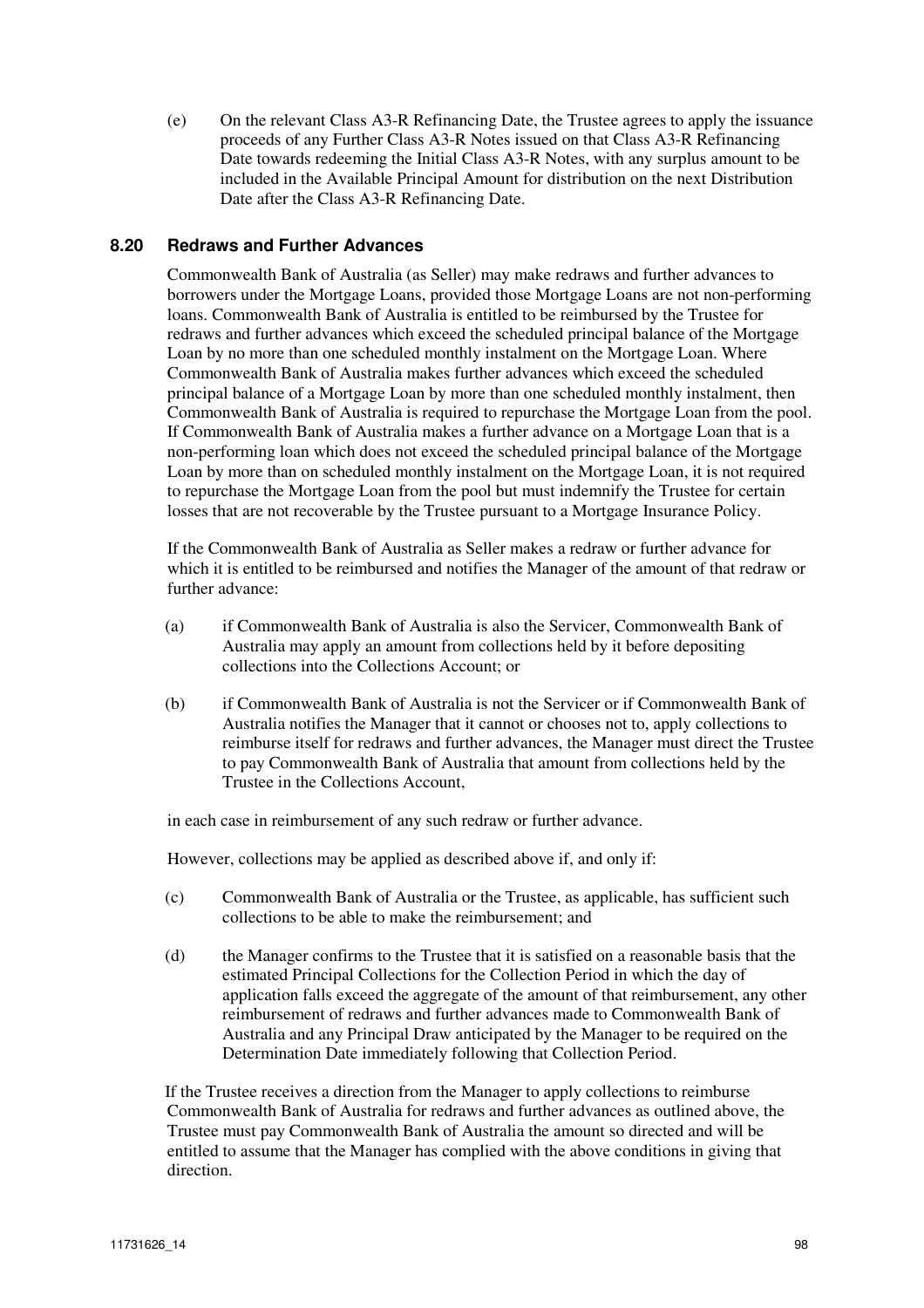If collections cannot be applied in respect of relevant redraws and further advances because the conditions above are not satisfied, the Manager may prepare and forward to the Trustee a notice directing the Trustee to issue Redraw Notes for a principal amount and on an issue date (which must, unless otherwise agreed by the Trustee, be no earlier than 5 Business Days from the date of receipt of the notice by the Trustee) specified in the notice.

The Manager must not direct the Trustee to issue Redraw Notes unless it considers that on the following Distribution Date, taking into account that issue of Redraw Notes and any repayments of principal and Principal Chargeoffs in respect of the Redraw Notes, the aggregate Stated Amount of all Redraw Notes will not exceed A\$50,000,000 or such other amount in respect of which the Manager has provided the Trustee with a Rating Affirmation Notice in relation to each Rating Agency.

Before issuing any Redraw Notes, the Trustee must have received a Rating Affirmation Notice from the Manager in respect of each Rating Agency in relation to the proposed issue of Redraw Notes. The Redraw Notes will be denominated in Australian dollars and issued only in Australia.

The Trustee must apply the issue proceeds of any Redraw Notes towards repaying outstanding redraws and relevant further advances by paying them to Commonwealth Bank directly. Any issue proceeds of Redraw Notes remaining after all outstanding Seller Advances have been repaid in full will be available for distribution in accordance with Section 8.12 ("*Payment of the Available Principal Amount of a Distribution Date*") on the Distribution Date immediately following the issue date of those Redraw Notes.

To the extent that any Seller Advances made by Commonwealth Bank of Australia during a Collection Period remain unreimbursed as at the Distribution Date immediately following the end of that Collection Period, Commonwealth Bank of Australia will be entitled to be reimbursed from the Available Principal Amount in accordance with Section 8.12 ("*Payment of the Available Principal Amount of a Distribution Date*").

# **8.21 Principal Chargeoffs**

In certain circumstances the risk that amounts will be unrecoverable under a Mortgage Loan will be borne by the investors. In these circumstances, the Stated Amount of a Note will be reduced to the extent of amounts which are unrecoverable under a Mortgage Loan. That reduction of the Stated Amount of a Note is referred to as a Principal Chargeoff.

#### (a) **Application of Principal Chargeoffs**

If on a Determination Date the Manager determines that a principal loss should be accounted for in respect of a Mortgage Loan, after taking into account proceeds of enforcement of that Mortgage Loan and its securities, any relevant payments under the Mortgage Insurance Policy or damages from the Servicer or Commonwealth Bank of Australia, that principal loss will be allocated in the following order:

- (i) first, pari passu and rateably amongst the Class C Notes until the Stated Amount of the Class C Notes is reduced to zero;
- (ii) next, pari passu and rateably amongst the Class B Notes until the Stated Amount of the Class B Notes is reduced to zero; and
- (iii) next, pari passu and rateably as follows: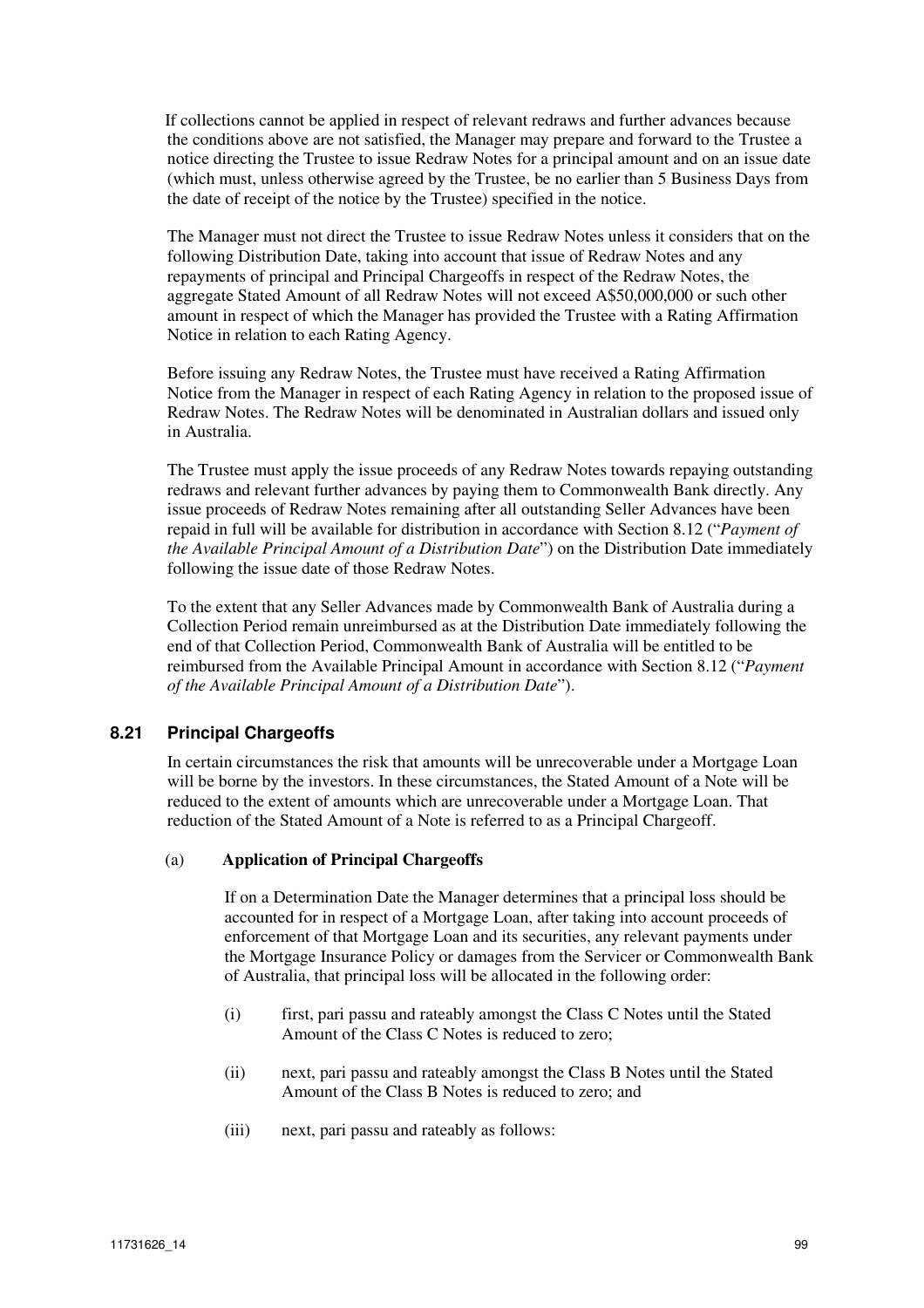- A. an amount equal to the Class A Chargeoff Percentage amongst the Class A Notes according to their Stated Amounts; and
- B. an amount equal to the Redraw Note Chargeoff Percentage amongst the Redraw Notes according to their Stated Amounts,

until the Stated Amounts of the Class A Notes and the Redraw Notes (as applicable) are reduced to zero.

To the extent allocated, the principal loss will reduce the Stated Amount of the Notes as from the following Distribution Date, but may reimbursed as described in the following paragraph.

#### (b) **Reimbursements of Principal Chargeoffs**

Principal Chargeoffs may be reimbursed on a Distribution Date where there is any excess Available Income Amount after payment in accordance with the order of priority set out in paragraphs (a) to (m) of Section 8.9 (*"Payment of the Available Income Amount on a Distribution Date"*). Reimbursement of Principal Chargeoffs will only occur to the extent that there are unreimbursed Principal Chargeoffs and will be allocated in the following order:

- (i) first, pro rata amongst the following according to their unreimbursed Principal Chargeoffs:
	- A. the Class A Notes (pari passu and rateably); and
	- B. the Redraw Notes (pari passu and rateably),

in reduction of their unreimbursed Principal Chargeoffs until such unreimbursed Principal Chargeoffs are reduced to zero;

- (ii) next, pari passu and rateably amongst the Class B Notes until the unreimbursed Principal Chargeoffs of the Class B Notes are reduced to zero; and
- (iii) next, pari passu and rateably amongst the Class C Notes until the unreimbursed Principal Chargeoffs of the Class C Notes are reduced to zero.

If a Principal Chargeoff is determined by the Manger to arise on a Determination Date and there is insufficient excess Available Income Amount to reimburse that Principal Chargeoff on the immediately following Distribution Date in accordance with this paragraph, the remaining amount of the Principal Chargeoff will be carried forward until reimbursed on a subsequent Distribution Date as described in this paragraph. A reimbursement of a Principal Chargeoff on a Note will increase the Stated Amount of that Note but the actual funds allocated in respect of the reimbursement will be distributed as described in Section 8.12 (*"Payment of the Available Principal Amount on a Distribution Date"*) above.

# **8.22 Partial Redemption of the Notes on Distribution Dates**

On each Distribution Date until the Stated Amount of the Notes is reduced to zero, the Trustee must apply the Available Principal Amount towards repayment of principal on the Notes in the order of priority described in Section 8.12 ("*Payment of the Available Principal Amount on a Distribution Date*"). However, no amounts of principal on the Class A3 Notes are due prior to the Class A3 Refinancing Date.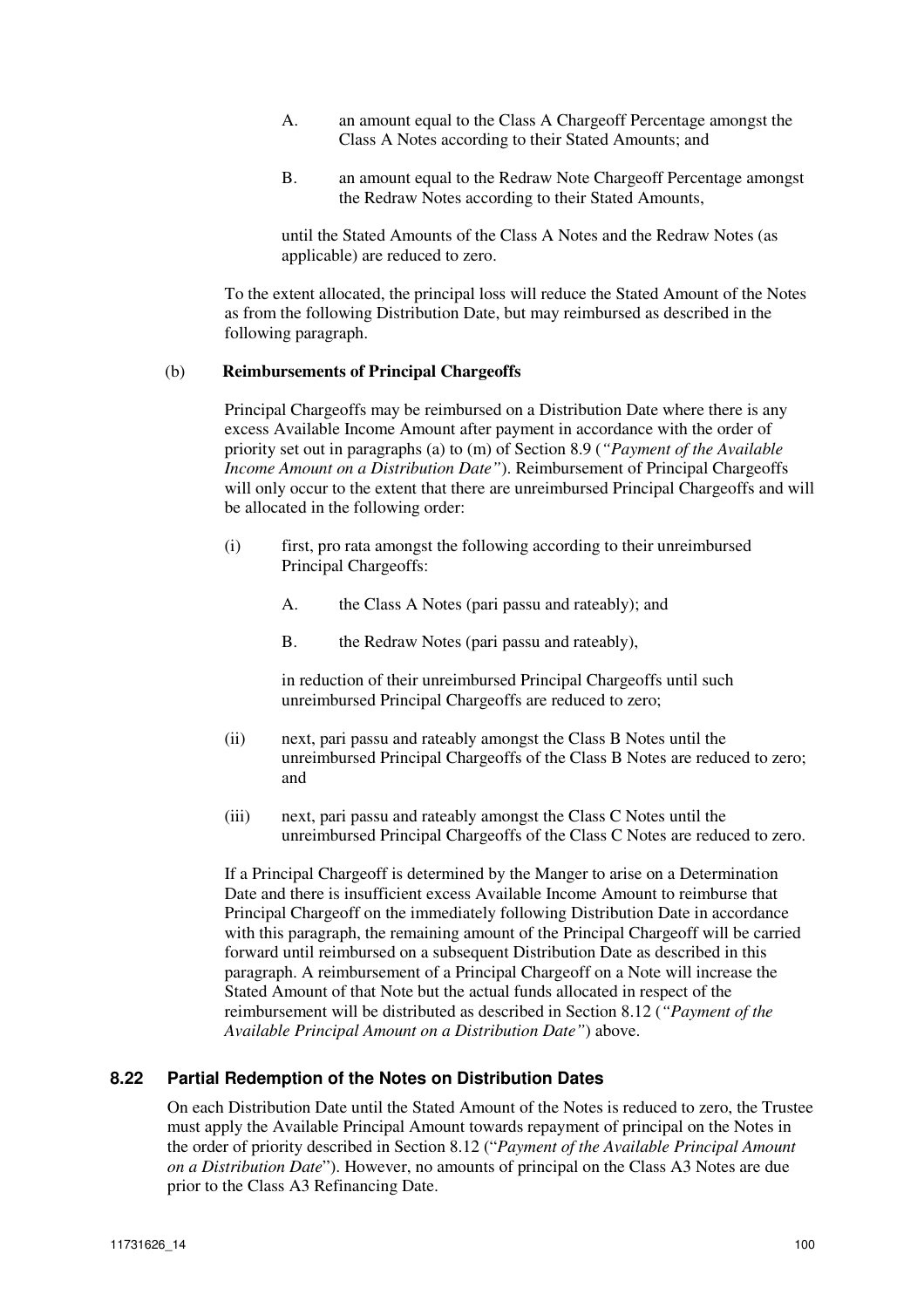# **8.23 Withholding or Tax Deductions**

All payments in respect of the Notes will be made without withholding or deduction for, or on account of, any present or future taxes, duties or charges of whatever nature unless the Trustee for the Notes is required by applicable law to make such a withholding or deduction. In that event the Trustee must account to the relevant authorities for the amount so required to be withheld or deducted. The Trustee will not be obliged to make any additional payments to holders of the Notes with respect to that withholding or deduction.

#### **8.24 Redemption of the Notes upon an Event of Default**

If an Event of Default occurs under the Security Trust Deed the Security Trustee must, upon becoming aware of the Event of Default and subject to certain conditions, in accordance with an Extraordinary Resolution of Voting Secured Creditors and the provisions of the Security Trust Deed, enforce the security created by the Security Trust Deed. That enforcement can include the sale of some or all of the Mortgage Loans. Any proceeds from the enforcement of the security will be applied in accordance with the order of priority of payments as set out in the Security Trust Deed. That enforcement can include the sale of some or all of the Mortgage Loans. Any proceeds from the enforcement of the security will be applied in accordance with the order or priority of payments as set out in the Security Trust Deed.

#### **8.25 Optional Redemption of the Notes**

The Trustee must, when directed by the Manager, at the Manager's option, redeem all (but not some) of the Notes at their then Invested Amounts, subject to the following, together with accrued but unpaid interest to, but excluding, the date of redemption, on any Distribution Date occurring on or after the Call Date.

The Trustee may in exercising its option to redeem all of the Notes redeem the then outstanding Notes of a Class at their Stated Amounts instead of at their Invested Amounts, together with accrued but unpaid interest to but excluding the date of redemption. However, for each Class of Notes other than the Class C Notes, redemption at the Stated Amount must be approved by an Extraordinary Resolution of Noteholders of the relevant Class. The Trustee may, in exercising its option to redeem all of the Notes, without the need for any Noteholder approval redeem the then outstanding Class C Notes at their Stated Amounts, instead of their Invested Amounts), and without payment of any accrued but unpaid interest in respect of the Class C Notes (and, for the avoidance of doubt, no Extraordinary Resolution of the Class C Noteholders is required for this purpose).

However, the Trustee will not and the Manager will not direct the Trustee to redeem the Notes unless the Trustee is in a position on the relevant Distribution Date to repay the then Invested Amounts or the Stated Amounts, as required, of the Notes together with, in the case of all Notes other than the Class C Notes, all accrued but unpaid interest to but excluding the date of redemption and to discharge all its liabilities in respect of amounts which are required under Sections 8.9 ("*Payment of the Available Income Amount on a Distribution Date*") and 8.12 ("*Payment of the Available Principal Amount on a Distribution Date*") be paid in priority to or equally with the Notes.

If the Trustee, at the direction of the Manager, in exercising its option to redeem all of the Notes proposes to exercise its option to redeem the then outstanding Notes of a Class (other than the Class C Notes) on a Distribution Date occurring on or after the Call Date at their Stated Amounts rather than their Invested Amounts, as described above, but is unable to do so because, following a meeting of Noteholders of the relevant Class convened under the provisions of the Security Trust Deed by the Manager for this purpose, the Noteholders of that Class have not approved by an Extraordinary Resolution the redemption of the Notes of that Class at their Stated Amounts, then the margin for the Class A Notes, Class B Notes and the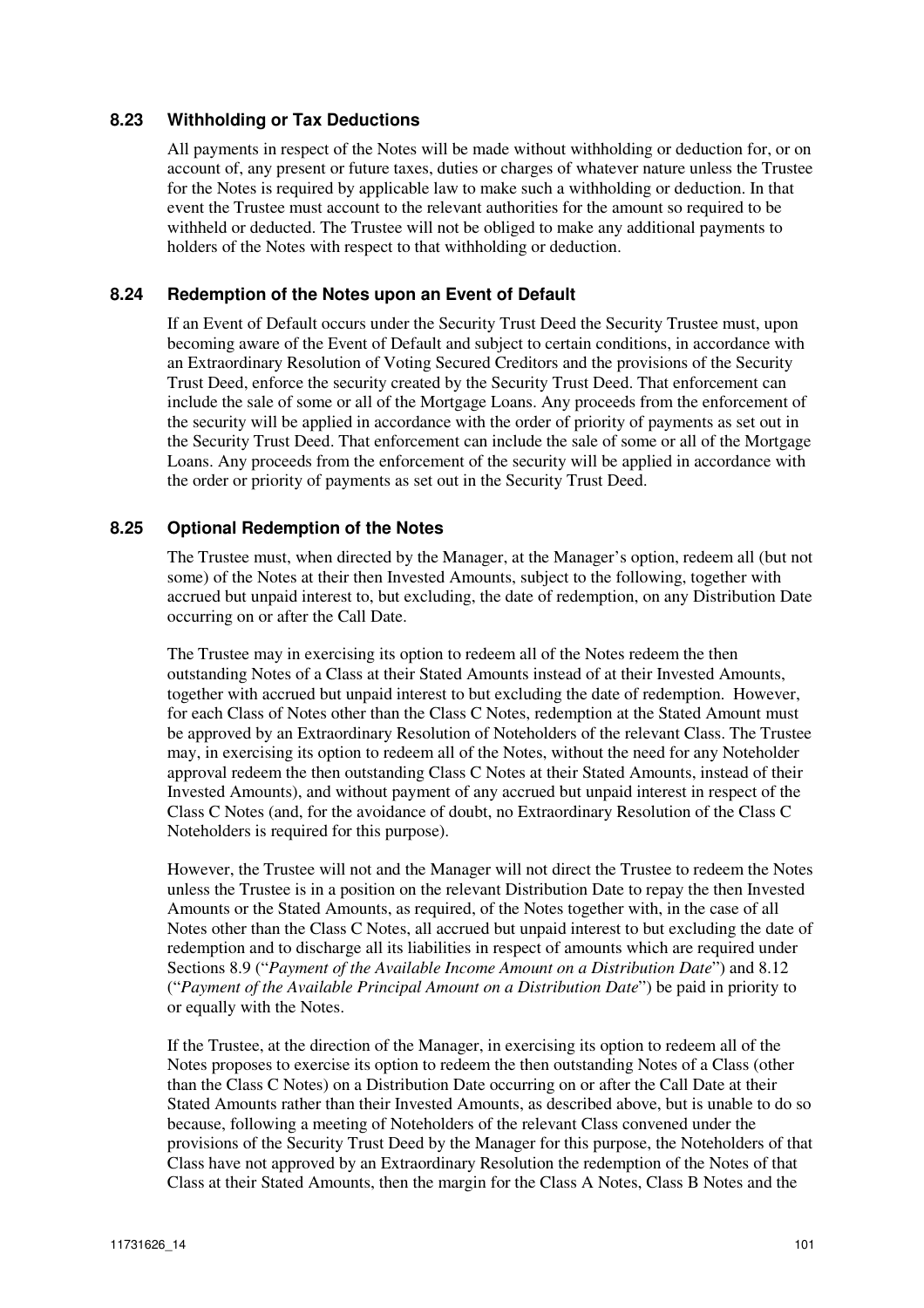Class C Notes (as applicable) for each Accrual Period commencing on or after that Distribution Date will remain at, or in the case of the Class A Notes revert to, the margin applying at the Closing Date.

# **8.26 Final Maturity Date**

Unless previously redeemed, the Trustee must redeem the Notes by paying the Invested Amount, together with all accrued and unpaid interest, in relation to each Note on or by the Distribution Date falling in April 2046.

The Trustee may, at the direction of the Manager, redeem the Class C Notes on the Distribution Date falling in April 2046 by paying only the Invested Amount (or, if directed by the Manager, the Stated Amount) of each Class C Note and no amounts on account of accrued but unpaid interest (including any interest accrued on overdue interest) in relation to any Class C Notes. The Manager must give the Class C Noteholders at least 5 Business Days' prior notice if the Trustee is to exercise its right to redeem the Class C Notes by paying these lesser amounts (and, for the avoidance of doubt, no Extraordinary Resolution of the Class C Noteholders is required for this purpose).

# **8.27 Redemption upon Final Payment**

Upon final payment being made in respect of any Notes following termination of the Series Trust or enforcement of the Charge, those Notes will be deemed to be redeemed and discharged in full and any obligation to pay any accrued but unpaid interest, the Stated Amount or the Invested Amount in relation to the Notes will be extinguished in full.

# **8.28 No Payments of Principal in Excess of Invested Amount**

No amount of principal will be repaid in respect of a Note in excess of its Invested Amount or, in the circumstances described in 8.25 ("*Optional Redemption of the Notes*"), its Stated Amount.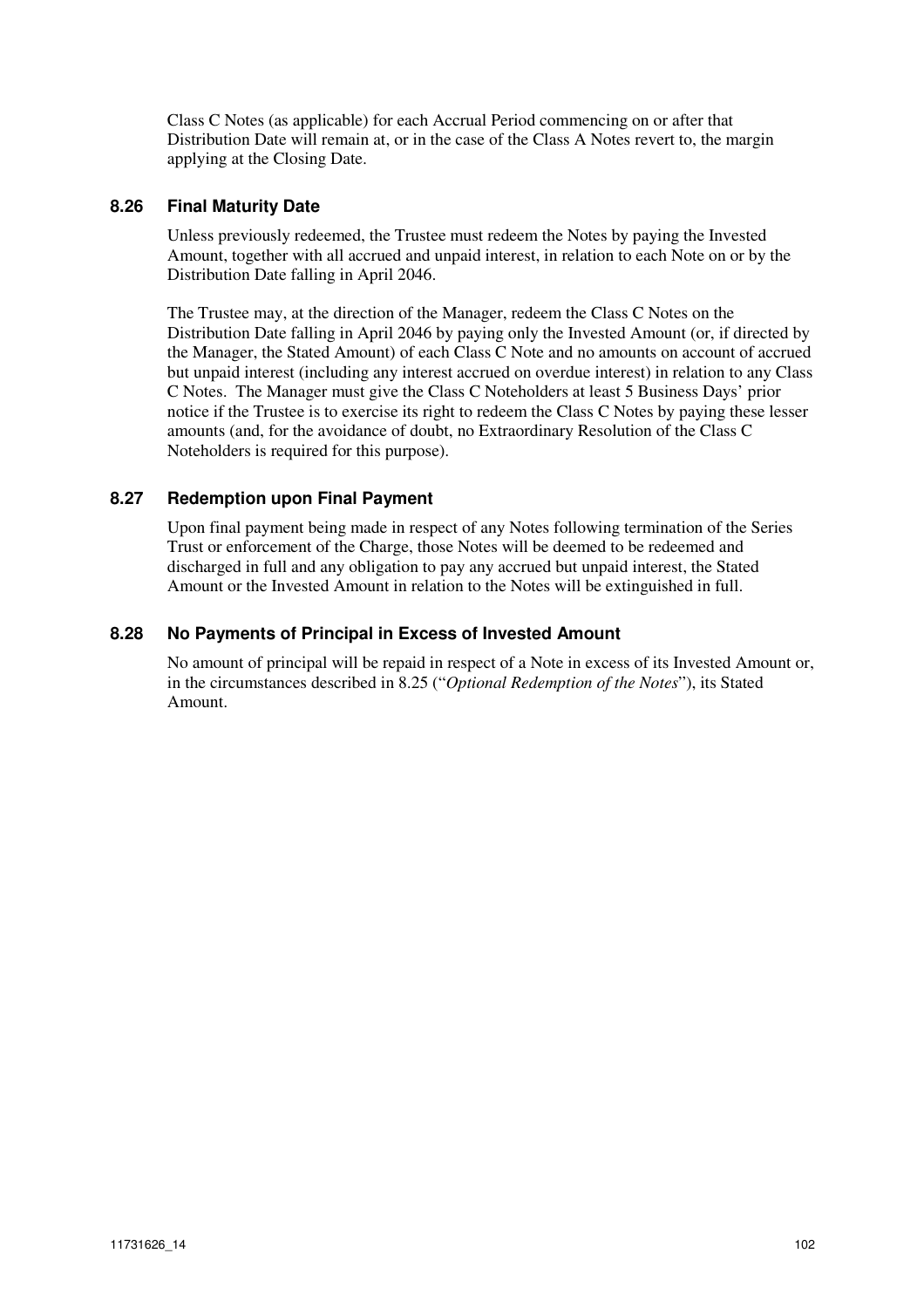# **9 Termination of the Trust**

# **9.1 Termination of the Trust**

#### (a) **Termination of Trust**

Following the issue of the Notes, the Series Trust may only terminate prior to the redemption of the Notes if a Potential Termination Event occurs and:

- (i) the Trustee determines that in its reasonable opinion the Potential Termination Event has or will have an Adverse Effect, upon which it must promptly notify the Manager, the Servicer and the Security Trustee;
- (ii) the Servicer, the Trustee and the Manager consult and use their reasonable endeavours, in consultation with the Security Trustee and, if necessary, the Unitholders, to amend or vary the terms of the Series Supplement, any other relevant Transaction Documents and the Notes in such a way so as to cure the Potential Termination Event or its Adverse Effect; and
- (iii) such consultations do not result in the cure of the Potential Termination Event or its Adverse Effect, with the consent of the Servicer, the Trustee, the Manager and the Security Trustee, within 60 days of notice being given by the Trustee as described above.

If this occurs then the Trustee, in consultation with the Manager, must proceed to liquidate the Assets of the Series Trust in accordance with the Series Supplement.

#### (b) **Sale of Housing Loans Upon Termination**

Upon termination of the Series Trust, the Trustee in consultation with the Manager must sell and realise the Assets of the Series Trust within 180 days of the Termination Date. During this period the Trustee is not entitled to sell the Mortgage Loans and their related securities, mortgage insurance policies and other rights ("**Mortgage Loan Rights**") for less than the aggregate Fair Market Value of the Mortgage Loans. If the Trustee is unable to sell the Mortgage Loan Rights for Fair Market Value and on those terms during the 180 day period, it may then sell them free of the restrictions and may perfect its legal title if necessary to obtain Fair Market Value for the Mortgage Loans. However upon such a sale the Trustee must use reasonable endeavours to include as a condition of the sale that a purchaser will agree to Commonwealth Bank of Australia taking second mortgages in order to retain second ranking security for the other loans secured by the mortgage and to entering into a priority agreement to give Commonwealth Bank of Australia second priority for its second mortgage and to use reasonable endeavours to obtain the consent of the relevant borrowers and security providers to Commonwealth Bank of Australia's second mortgage.

#### (c) **Offer to Seller**

On the Termination Date, the Trustee may, at the direction of the Manager, offer to extinguish in favour of the Seller, its entire right, title and interest in the Mortgage Loan Rights then forming part of the Assets of the Series Trust in return for a payment to the Trustee of an amount equal to at least the aggregate Fair Market Value of the Mortgage Loans.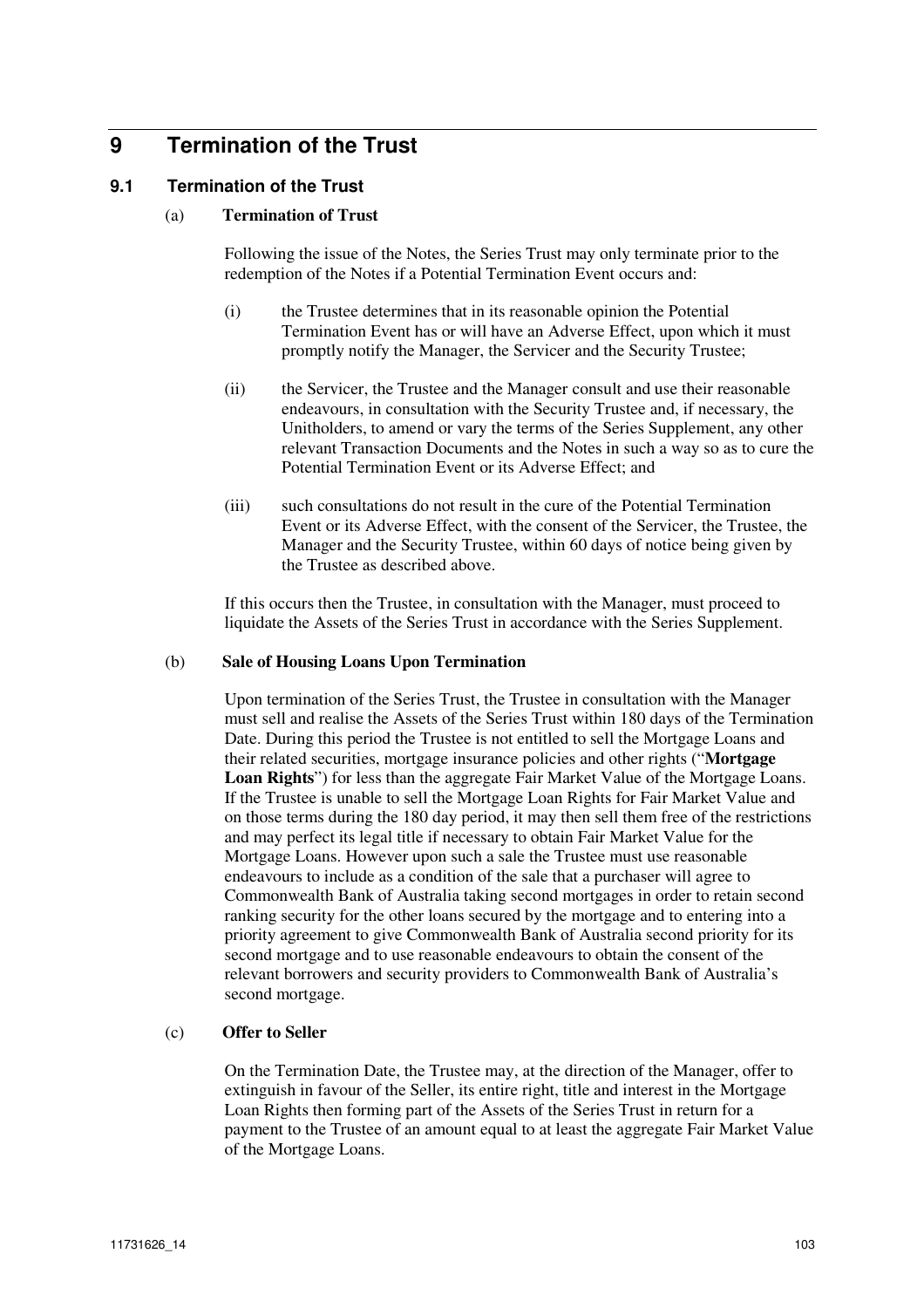#### (d) **Acceptance by Seller of Offer**

The Seller may verbally accept any offer to purchase any Mortgage Loan Rights in accordance with this Section 9.1 (*"Termination of the Trust"*) within 90 days after the Termination Date and, having accepted the offer, must pay to the Trustee, in immediately available funds, an amount equal to at least the aggregate Fair Market Value of the Mortgage Loans by the expiration of 180 days after the Termination Date. If the Seller accepts such offer, the Trustee must execute whatever documents the Seller reasonably requires to complete the extinguishment of the Trustee's right, title and interest in the Mortgage Loan Rights then forming part of the Assets of the Series Trust.

#### (e) **Seller may not accept**

The Seller may not accept an offer to purchase any Mortgage Loan Rights in accordance this Section 9.1 (*"Termination of the Trust"*) unless the aggregate principal outstanding on the Mortgage Loans is on the last day of the preceding Collection Period, when expressed as a percentage of the aggregate principal outstanding on those Mortgage Loans at their Closing Date, at or below 10%.

#### (f) **Trustee must not sell**

The Trustee must not sell any Mortgage Loan Rights unless the Seller has failed to accept the offer referred to in paragraph (c) above within 90 days after the termination date or, having accepted the offer, has failed to pay the required amount by the expiration of 180 days after the termination date.

#### (g) **Payments**

The Trustee must deposit the proceeds of realisation of the Assets of the Series Trust into the Collections Account and, following the realisation of all the Assets of the Trust, must distribute them on a Distribution Date in accordance with the order of priority described in Section 8.9 (*"Payment of the Available Income Amount on a Distribution Date"*) and Section 8.12 (*"Payment of the Available Principal Amount on a Distribution Date"*). Upon final payment being made, the Notes will be deemed to be redeemed and discharged in full and the obligations of the Trustee with respect to the payment of principal, interest or any other amount on the Notes will be extinguished.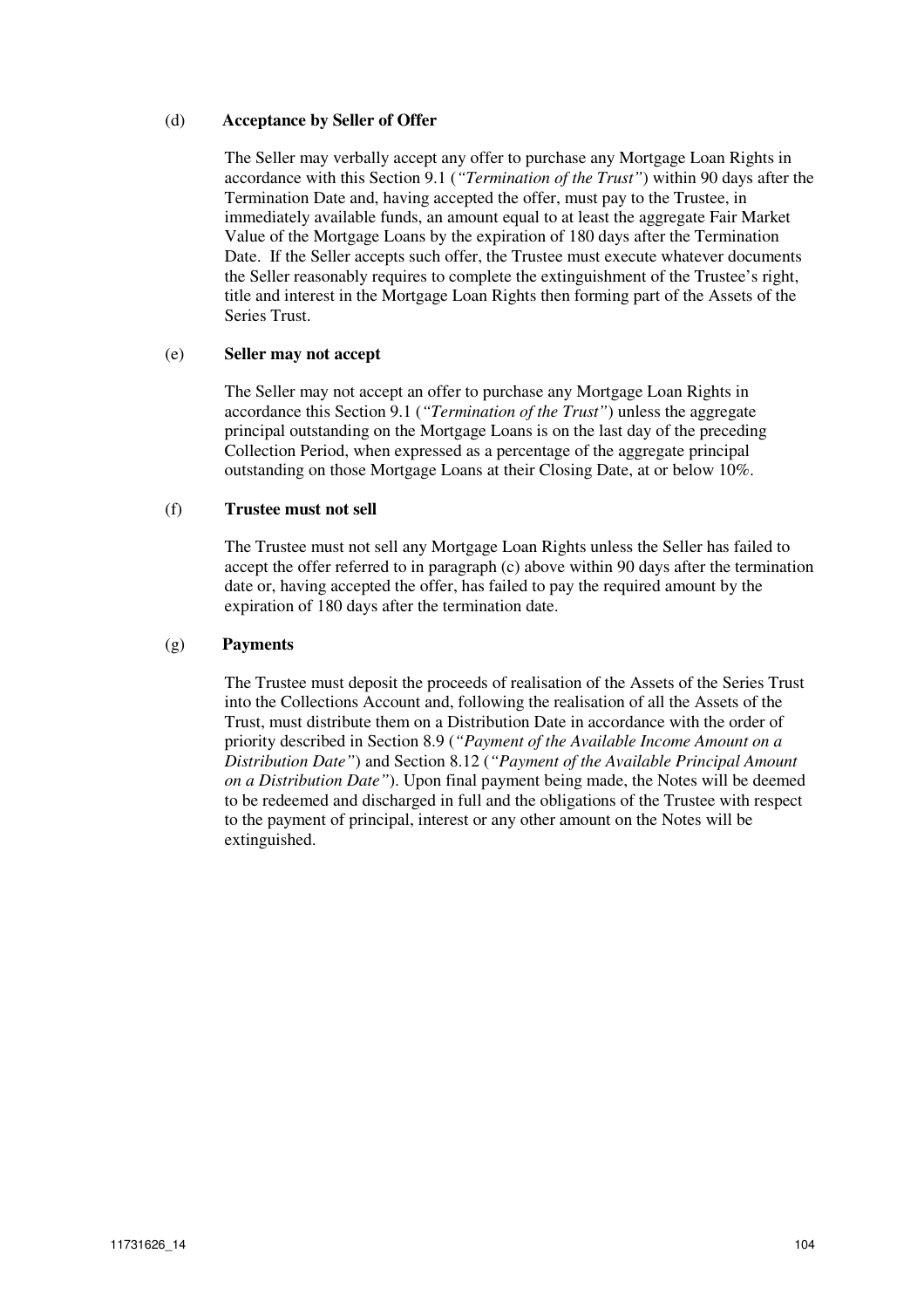# **10 Description of the Transaction Documents**

The following summary describes the material terms of the Transaction Documents except as already described above. The summary does not purport to be complete and is subject to the provisions of the Transaction Documents. The Transaction Documents are governed by the laws of New South Wales (or the Australian Capital Territory, in the case of the Master Trust Deed).

# **10.1 Collections Account and Authorised Short Term Investments**

The Trustee will establish and maintain the Collections Account with an Eligible Depository. The Collections Account will initially be established with Commonwealth Bank of Australia. which is described in Section 4.2 (*"The Seller"*). The Collections Account shall be opened by the Trustee in its name and in its capacity as trustee of the Series Trust. The Collections Account will not be used for any purpose other than for the Series Trust. The account will be an interest bearing account.

If the financial institution with which the Collections Account is held ceases to be an Eligible Depository the Trustee must establish a new account with an Eligible Depository as a replacement Collections Account.

The Collections Account and all rights to it and the funds standing to its credit from time to time is an asset of the Series Trust. At all times the Collections Account will be under the sole control of the Trustee. The Manager has the discretion to propose to the Trustee, in writing, the manner in which any moneys forming part of the Series Trust may be invested in Authorised Short Term Investments and what purchases, sales, transfers, exchanges, realisations or other dealings with Assets of the Series Trust shall be effected and when and how they should be effected. Provided that they meet certain requirements, the Trustee must give effect to the Manager's proposals. Each investment of moneys required for the payment of liabilities of the Series Trust shall be in Authorised Short Term Investments that will mature on or before the due date for payment of those liabilities.

# **10.2 Modifications of the Master Trust Deed and Series Supplement**

The Trustee and the Manager, with respect to the Master Trust Deed, and the Trustee, the Manager, the Seller and the Servicer, with respect to the Series Supplement, may amend, add to or revoke any provision of the Master Trust Deed or the Series Supplement (as applicable), subject to the limitations described below, if the amendment, addition or revocation:

- (a) in the opinion of the Trustee is necessary to correct a manifest error or is of a formal, technical or administrative nature only;
- (b) in the opinion of the Trustee, or of a lawyer instructed by the Trustee, is necessary or expedient to comply with the provisions of any law or regulation or with the requirements of the government of any jurisdiction or any governmental agency;
- (c) in the opinion of the Trustee is required by, a consequence of, consistent with or appropriate or expedient as a consequence of an amendment to any law or regulation or altered requirements of the government of any jurisdiction or any governmental agency, including, an amendment, addition or revocation which in the opinion of the Trustee is appropriate or expedient as a result of an amendment to Australia's tax laws or any ruling by the Australian Commissioner or Deputy Commissioner of Taxation or any governmental announcement or statement, in any case which has or may have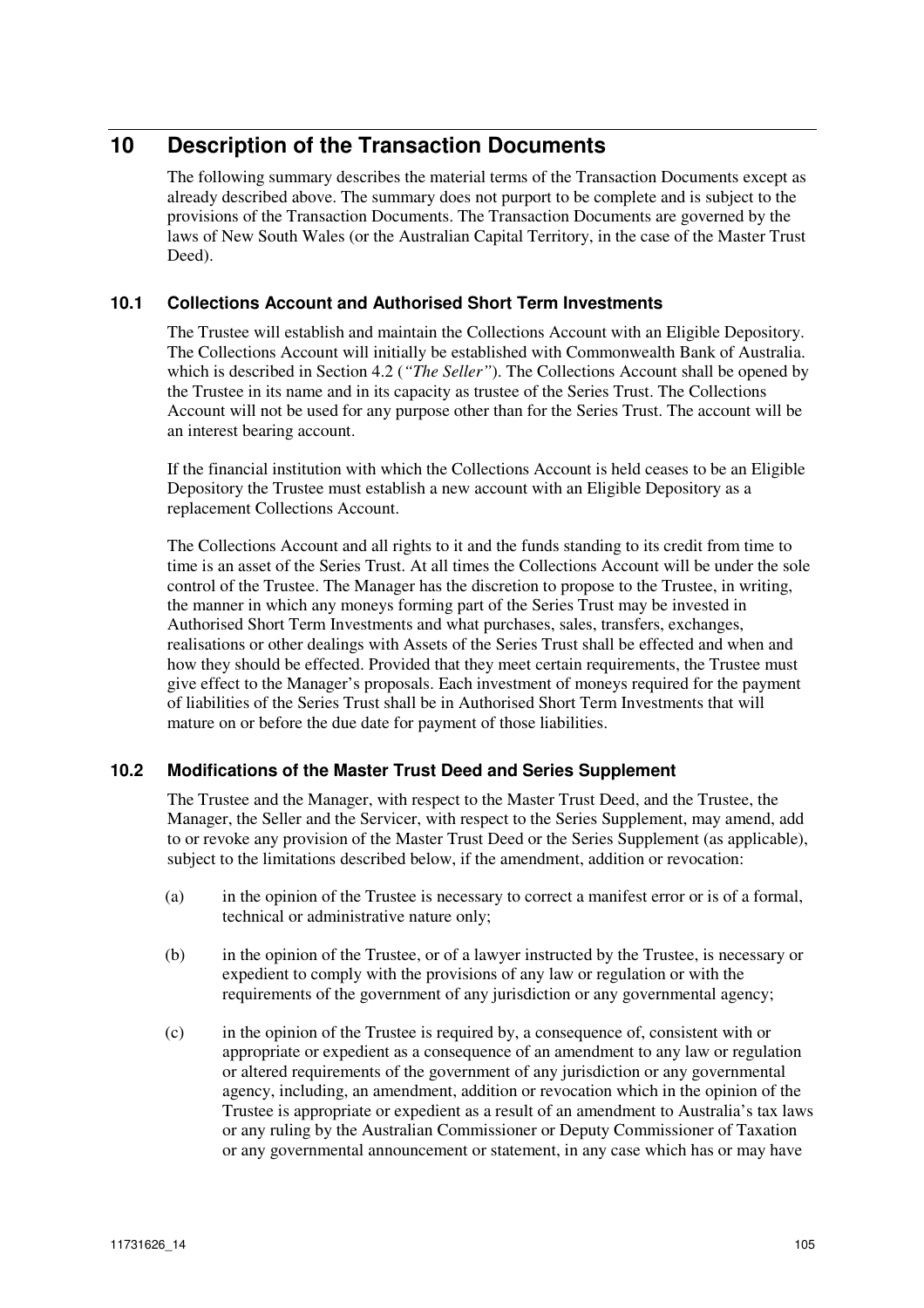the effect of altering the manner or basis of taxation of trusts generally or of trusts similar to any of the Medallion Trust Programme trusts;

- (d) in the case of the Master Trust Deed, relates only to a Medallion Trust Programme trust not yet constituted;
- (e) in the opinion of the Trustee, will enable the provisions of the Master Trust Deed or the Series Supplement to be more conveniently, advantageously, profitably or economically administered; or
- (f) in the opinion of the Trustee is otherwise desirable for any reason.

Any amendment, addition or revocation referred to in the last two of the above paragraphs which in the opinion of the Trustee is likely to be prejudicial to the interests of:

- (i) a Class of Unitholders, may only be effected if those Unitholders pass a resolution by a majority of not less than 75% of the votes at a meeting approving the amendment, addition or revocation or all such Unitholders sign a resolution approving the amendment, addition or revocation, subject to the following paragraph;
- (ii) all Unitholders, may only be effected if the Unitholders pass a resolution by a majority of not less than 75% of the votes at a meeting approving the amendment, addition or revocation or all Unitholders sign a resolution approving the amendment, addition or revocation. A separate resolution will not be required in relation to any Class of Unitholders;
- (iii) a Class of Noteholders, may only be effected if those Noteholders pass a resolution by a majority of not less than 75% of the votes at a meeting approving the amendment, addition or revocation or all such Noteholders sign a resolution approving the amendment, addition or revocation, subject to the following paragraph; or
- (iv) all Noteholders, may only be effected if the Noteholders pass a resolution by a majority of not less than 75% of the votes at a meeting approving the amendment, addition or revocation or all Noteholders sign a resolution approving the amendment, addition or revocation. A separate resolution will not be required in relation to any Class of Noteholders.

The Manager must advise the Rating Agencies in respect of each Medallion Trust Programme trust affected by the amendment, addition or revocation no less than 10 Business Days prior to any amendment, addition or revocation of the Master Trust Deed or the Series Supplement and must provide the Trustee with a Rating Affirmation Notice in relation to the proposed amendment, addition or revocation. The Trustee may not amend, add to or revoke any provision of the Master Trust Deed or the Series Supplement if the consent of a party is required under a Transaction Document unless a Rating Affirmation Notice has been provided to the Trustee.

# **10.3 The Trustee**

#### (a) **General Duties of Trustee**

The Trustee is appointed as trustee of the Series Trust on the terms set out in the Master Trust Deed and the Series Supplement.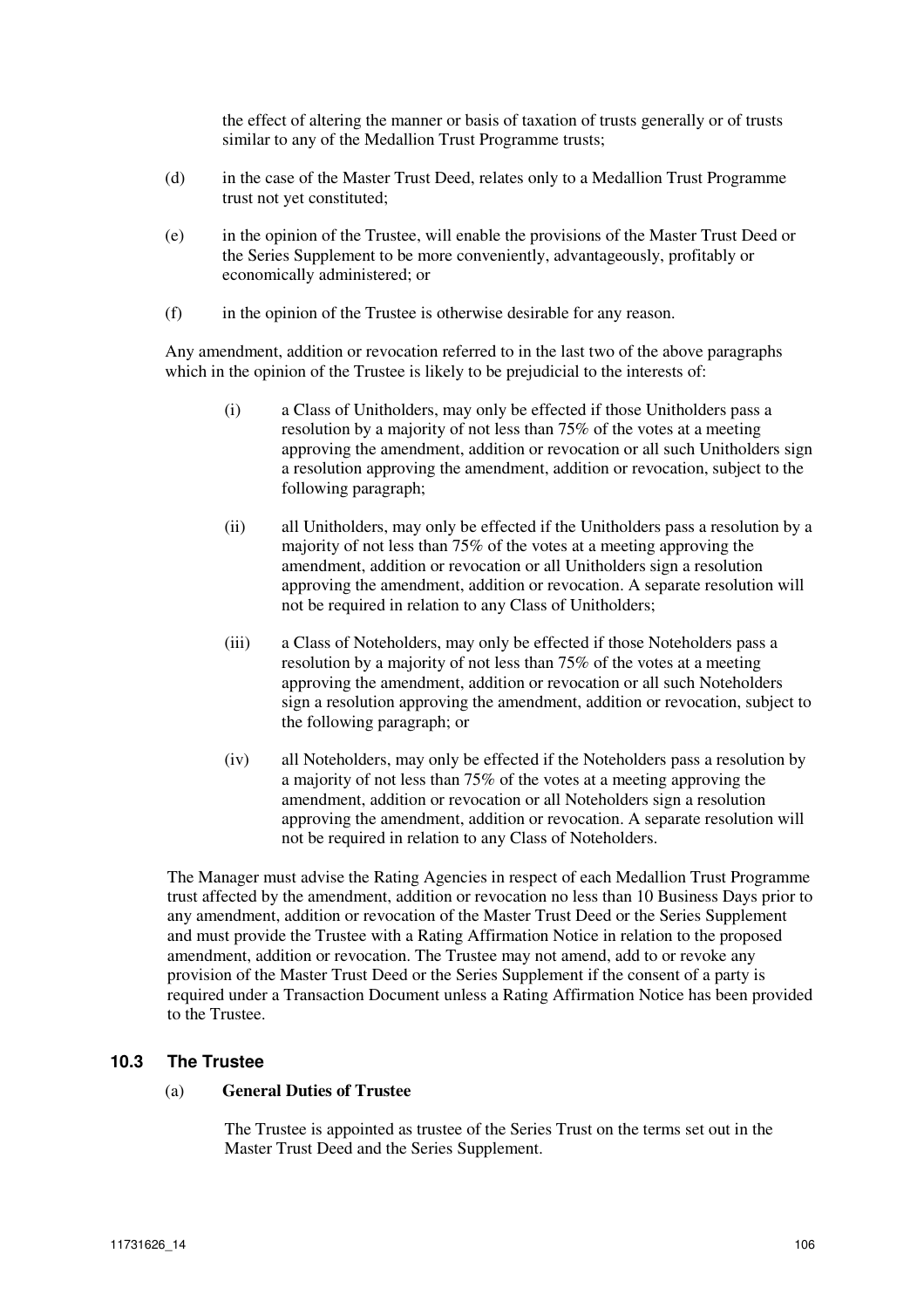Subject to the provisions of the Master Trust Deed, the Trustee has all the powers in respect of the Assets of the Series Trust which it could exercise if it were the absolute and beneficial owner of the Assets. The Trustee agrees to act in the interests of the Unitholders and the Noteholders. If there is a conflict between the interests of the Unitholders on the one hand and the Noteholders on the other hand, the Trustee must act in the interests of the Noteholders.

The Trustee must act honestly and in good faith in performance of its duties and in exercising its discretions under the Master Trust Deed, use its best endeavours to carry on and conduct its business in so far as it relates to the Master Trust Deed and the Series Supplement in a proper and efficient manner and exercise such diligence and prudence as a prudent person of business would exercise in performing its express functions and in exercising its discretions under the Master Trust Deed, having regard to the interests of Noteholders and the Unitholders.

The terms of the Master Trust Deed and Series Supplement provide, amongst other things, that:

- (i) the obligations of the Trustee to the Noteholders expressed in the Master Trust Deed or the Series Supplement are contractual obligations only and do not create any relationship of trustee or fiduciary between the Trustee and the Noteholders;
- (ii) the Trustee has no duty, and is under no obligation, to investigate whether a Manager Default, a Servicer Default or a Perfection of Title Event has occurred in relation to the Series Trust other than where it has actual notice;
- (iii) unless actually aware to the contrary, the Trustee is entitled to rely conclusively on, and is not required to investigate the accuracy of any calculation by the Seller, the Servicer or the Manager under the Series Supplement, the amount or allocation of collections or the contents of any certificate provided to the Trustee by the Servicer or Manager under the Series Supplement;
- (iv) the Trustee may obtain and act on the advice of experts, whether instructed by the Trustee or the Manager, which are necessary, usual or desirable for the purpose of enabling the Trustee to be fully and properly advised and informed and will not be liable for acting in good faith on such advice; and
- (v) the Trustee will only be considered to have knowledge or awareness of, or notice of, a thing or grounds to believe anything by virtue of the officers of the Trustee (or a related body corporate of the Trustee) who have day-to-day responsibility for the administration or management of the Trustee's (or a related body corporate of the Trustee's) obligations in relation to the Series Trust, having actual knowledge, actual awareness or actual notice of that thing, or grounds to believe that thing.

#### (b) **Annual Compliance Statement**

The Trustee in its capacity as trustee will not publish annual reports and accounts.

#### (c) **Delegation**

In exercising its powers and performing its obligations and duties under the Master Trust Deed, the Trustee may delegate any or all of the powers, discretions and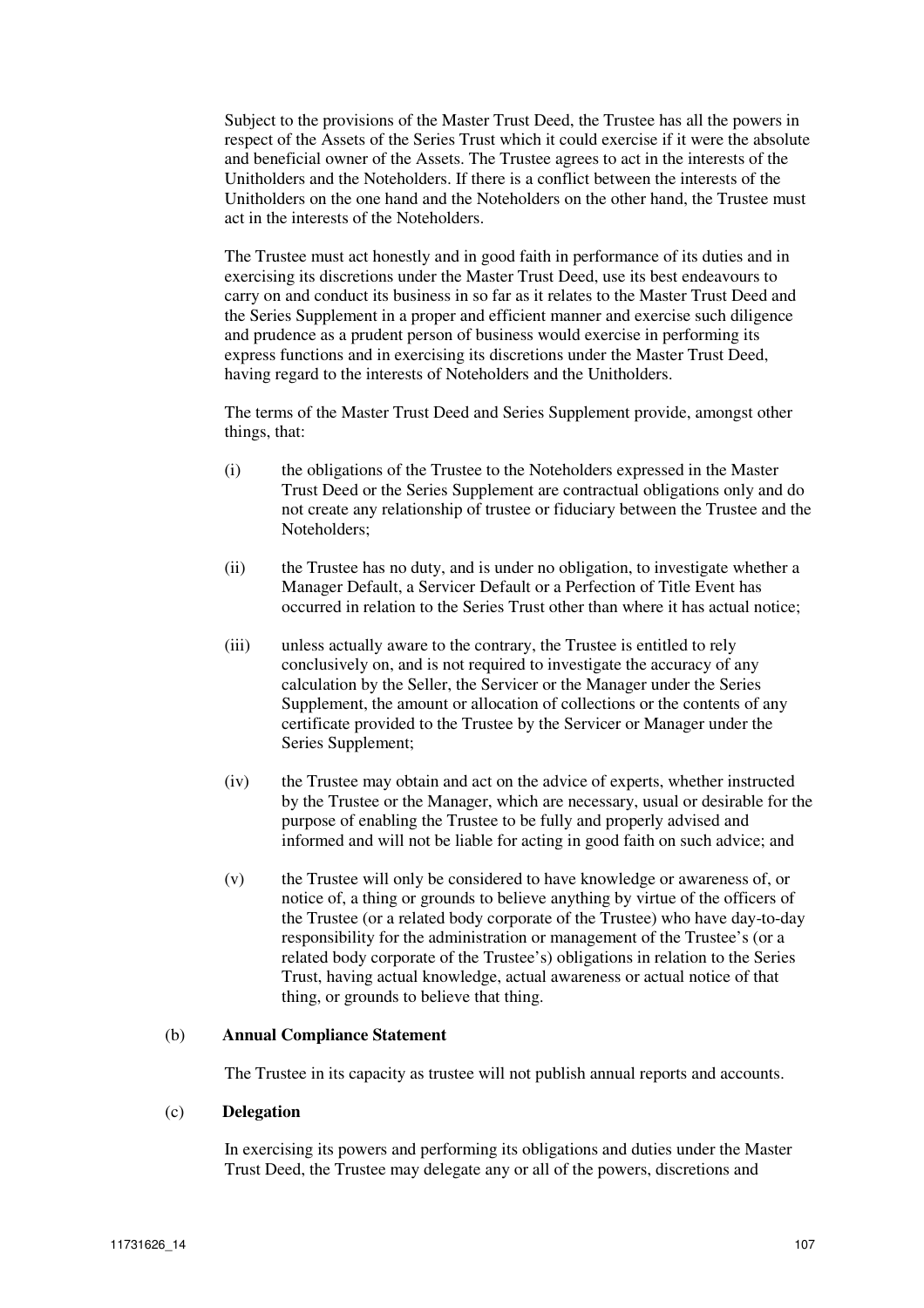authorities of the Trustee under the Master Trust Deed or otherwise in relation to the Series Trust, to a related body corporate of the Trustee or otherwise in accordance with the Master Trust Deed or Series Supplement. The Trustee at all times remains liable for the acts or omissions of such related company when acting as delegate.

#### (d) **Trustee Fees and Expenses**

The Trustee is entitled to a fee payable in arrears on each Distribution Date.

The fee payable to the Trustee may be varied as agreed between the Trustee and the Manager provided that each Rating Agency must be given 3 Business Days' prior notice of any variation and the Manager has first provided to the Trustee a Rating Affirmation Notice in respect of each Rating Agency in relation to the proposed variation.

If the Trustee becomes liable to remit to a governmental agency an additional amount of Australian goods and services tax or is otherwise disadvantaged by a change in the Australian goods and services tax legislation in connection with the Series Trust, the Trustee will not be entitled to any reimbursement from the Assets of the Series Trust. However, the fees payable to the Trustee may be adjusted, in accordance with the Series Supplement.

At any time within 12 months after the abolition of or a change in the goods and services tax laws becomes effective, the Trustee or the Manager may, by written notice to the other, require negotiations to commence to adjust the fees payable to the Trustee so that it is not economically advantaged or disadvantaged by the effect of the change in the goods and services tax. Any adjustment to fees will be subject to the Manager providing to the Trustee a Rating Affirmation Notice in respect of each Rating Agency in relation to the proposed adjustment.

The Trustee is entitled to be reimbursed out of the Assets of the Series Trust for costs, charges and expenses which it may incur in respect of and can attribute to the Series Trust including, amongst other costs, disbursements in connection with the Assets of the Series Trust, the auditing of the Series Trust, taxes payable in respect of the Series Trust, legal costs and other amounts in connection with the exercise of any power or discretion or the performance of any obligation in relation to the Series Trust approved by the Manager which approval is not to be unreasonably withheld.

#### (e) **Removal of the Trustee**

The Trustee is required to retire as Trustee following a Trustee Default. If the Trustee refuses to retire following a Trustee Default the Manager may remove the Trustee immediately, or, if the Trustee Default relates only to a change in ownership or merger without assumption of the Trustee, upon 30 days' notice in writing.

The Manager must, subject to any approval required by law, use reasonable endeavours to appoint a qualified substitute Trustee (in respect of which the Manager has given prior notice to the rating agencies of all the Medallion Trust Programme trusts established under the Master Trust Deed) within 30 days of the retirement or removal of the Trustee.

If after the 30 day period the Manager is unable to appoint a qualified substitute Trustee (in respect of which the Manager has given prior notice to the rating agencies of all the Medallion Trust Programme trusts established under the Master Trust Deed), the Manager must convene a meeting of all debt security holders, including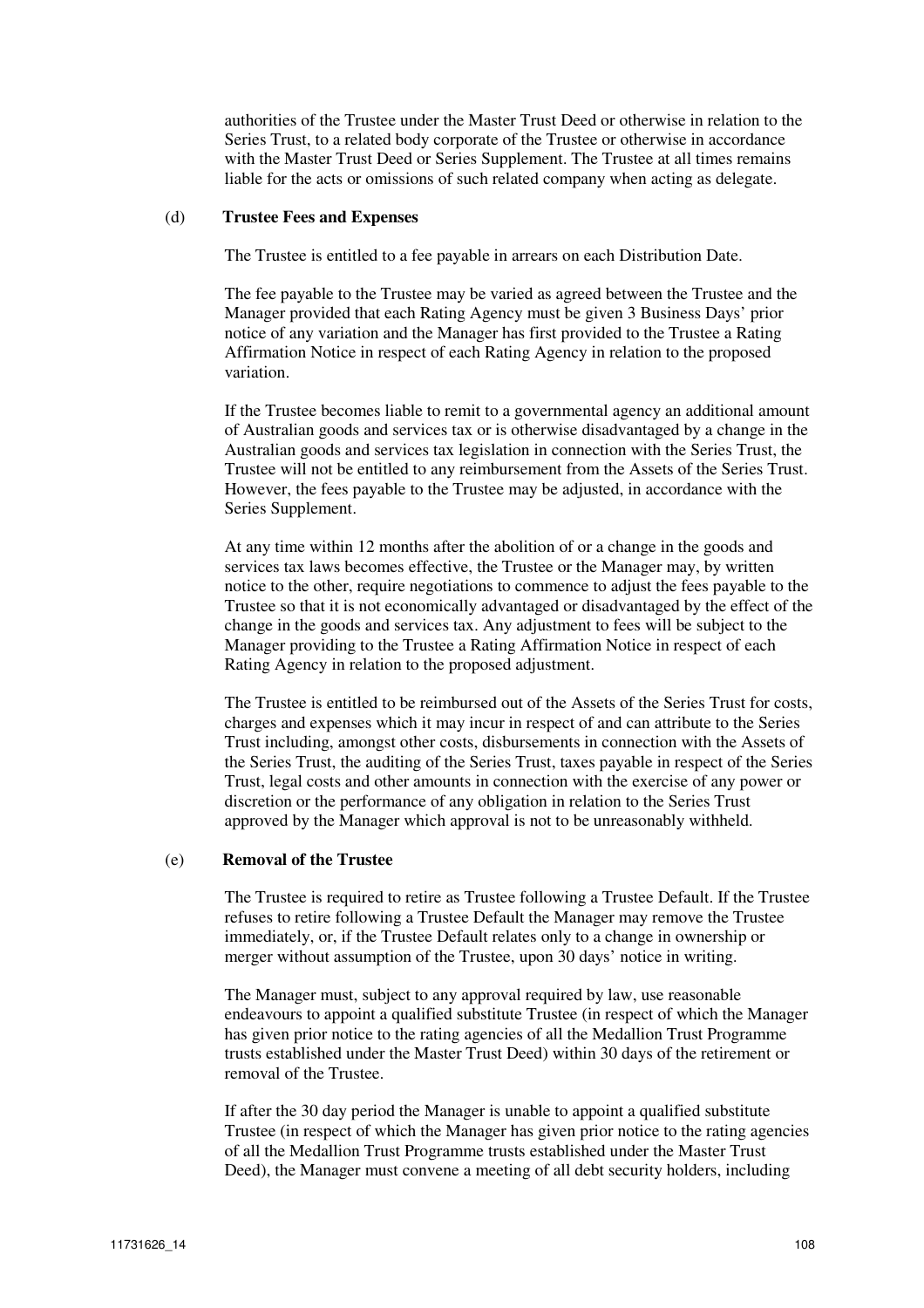the Noteholders, and all beneficiaries, including the Unitholders, of all the Medallion Trust Programme trusts under the Master Trust Deed at which a substitute Trustee may be appointed by resolution of not less than 75% of the votes at that meeting or by a resolution in writing signed by all debt security holders and beneficiaries. As an alternative to such a meeting, or if no substitute Trustee is approved at such a meeting, the Manager may direct the Trustee to (and the Trustee must if so directed), or the Trustee may of its own volition, apply to court for the appointment of a replacement trustee in relation to the Series Trust alone or all of the Medallion Trust Programme trusts, as relevant. Until the appointment of a qualified substitute trustee is complete, the Trustee must continue to act as trustee of the Series Trust.

#### (f) **Voluntary Retirement of the Trustee**

The Trustee may resign on giving to the Manager not less than 3 months' notice in writing, or such lesser period as the Manager and the Trustee may agree, of its intention to do so.

Upon retirement, the Trustee must appoint a qualified substitute Trustee (in respect of which the Manager has given prior notice to the rating agencies of all the Medallion Trust Programme trusts established under the Master Trust Deed). If the Trustee does not propose a substitute Trustee at least one month prior to its proposed retirement, the Manager may appoint a qualified substitute Trustee in respect of which the Manager has given prior notice to each such rating agency.

If the Manager has not within 30 days prior to the date of the Trustee's proposed retirement appointed a qualified substitute Trustee (in respect of which the Manager has given prior notice to the rating agencies of all the Medallion Trust Programme trusts established under the Master Trust Deed), and a qualified substitute trustee has not otherwise been appointed by the Trustee, then the Manager must convene a meeting of all debt security holders, including the Noteholders, and all beneficiaries, including the Unitholders, of all the Medallion Trust Programme trusts under the Master Trust Deed at which a substitute Trustee may be appointed by resolution of not less than 75% of the votes at that meeting or by a resolution in writing signed by all debt security holders and beneficiaries. As an alternative to such a meeting, or if no substitute Trustee is approved at such a meeting, the Manager may direct the Trustee to (and the Trustee must if so directed), or the Trustee may of its own volition, apply to court for the appointment of a replacement trustee in relation to the Series Trust alone or all of the Medallion Trust Programme trusts, as relevant. Until the appointment of a qualified substitute trustee is complete, the Trustee must continue to act as trustee of the Series Trust.

The retiring Trustee must indemnify the Manager and the substitute Trustee in respect of all costs incurred as a result of its removal or retirement.

## (g) **Limitation of the Trustee's Liability**

The Trustee acts as trustee and issues the Notes only in its capacity as trustee of the Series Trust and in no other capacity. A liability incurred by the Trustee acting as trustee of the Series Trust under or in connection with the Transaction Documents, except with respect to the following paragraph, is limited to and can be enforced against the Trustee only to the extent to which it can be satisfied out of the Assets of the Series Trust out of which the Trustee is actually indemnified for the liability. Except in the circumstances described in the following paragraph, this limitation of the Trustee's liability applies despite any other provisions of the Transaction Documents and extends to all liabilities and obligations of the Trustee in any way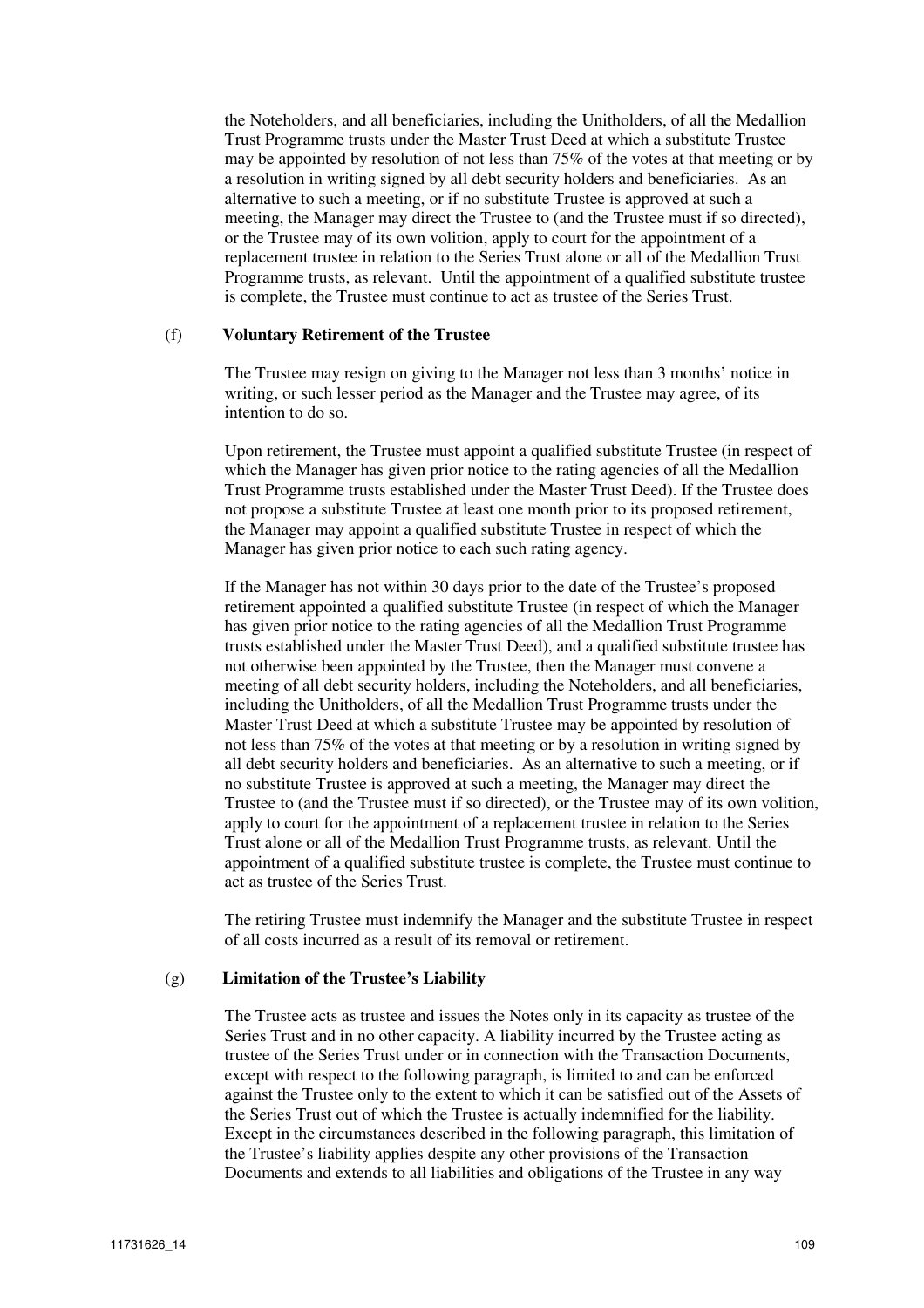connected with any representation, warranty, conduct, omission, agreement or transaction related to the Notes, the Master Trust Deed, the Series Supplement or any other Transaction Document. Noteholders, and the parties to the Transaction Documents may not sue the Trustee in respect of liabilities incurred by it acting as trustee of the Series Trust in any capacity other than as trustee of the Series Trust and may not seek to appoint a liquidator or administrator to the Trustee or to appoint a receiver to the Trustee, except in relation to the Assets of the Series Trust and may not prove in any liquidation, administration or arrangements of or affecting the Trustee, except in relation to the Assets of the Series Trust.

The limitation in the previous paragraph will not apply to any obligation or liability of the Trustee to the extent that it is not satisfied because under a Transaction Document or by operation of law there is a reduction in the extent of the Trustee's indemnification out of the Assets of the Series Trust as a result of the Trustee's fraud, negligence or wilful default or the fraud, negligence or wilful default of its officers, employees or agents or any person for whom the Trustee is liable under the terms of the Transaction Documents. For these purposes a wilful default does not include a default which arises as a result of a breach of a Transaction Document by any other person, other than any person for whom the Trustee is liable under the terms of the Transaction Documents, or which is required by law or a proper instruction or direction of a meeting of Secured Creditors of the Series Trust or Noteholders or other debt security holders or beneficiaries of a Medallion Trust Programme trust or of any other person entitled to instruct or direct the Trustee under the Transaction Documents.

In addition, the Manager, the Servicer and other persons are responsible for performing a variety of obligations in relation to the Series Trust. An act or omission of the Trustee will not be considered to be fraudulent, negligent or a wilful default to the extent to which it was caused or contributed to by any failure by any such person to fulfil its obligations relating to the Series Trust or by any other act or omission of such a person.

#### (h) **Rights of Indemnity of Trustee**

The Trustee is indemnified out of the Assets of the Series Trust for any liability properly incurred by the Trustee in performing or exercising any of its powers or duties. This indemnity is in addition to any indemnity allowed to the Trustee by law, but does not extend to any liabilities arising from the Trustee's fraud, negligence or wilful default.

The Trustee is indemnified out of the Assets of the Series Trust against certain payments it may be liable to make under the Consumer Credit Legislation. Each of the Servicer and the Seller also indemnifies the Trustee in relation to such payments in certain circumstances and the Trustee is required to first call on the indemnity from the Servicer or the Seller (as applicable) before calling on the indemnity from the Assets of the Series Trust.

All costs incurred as a result of the removal or retirement of the Trustee must be borne by the outgoing Trustee.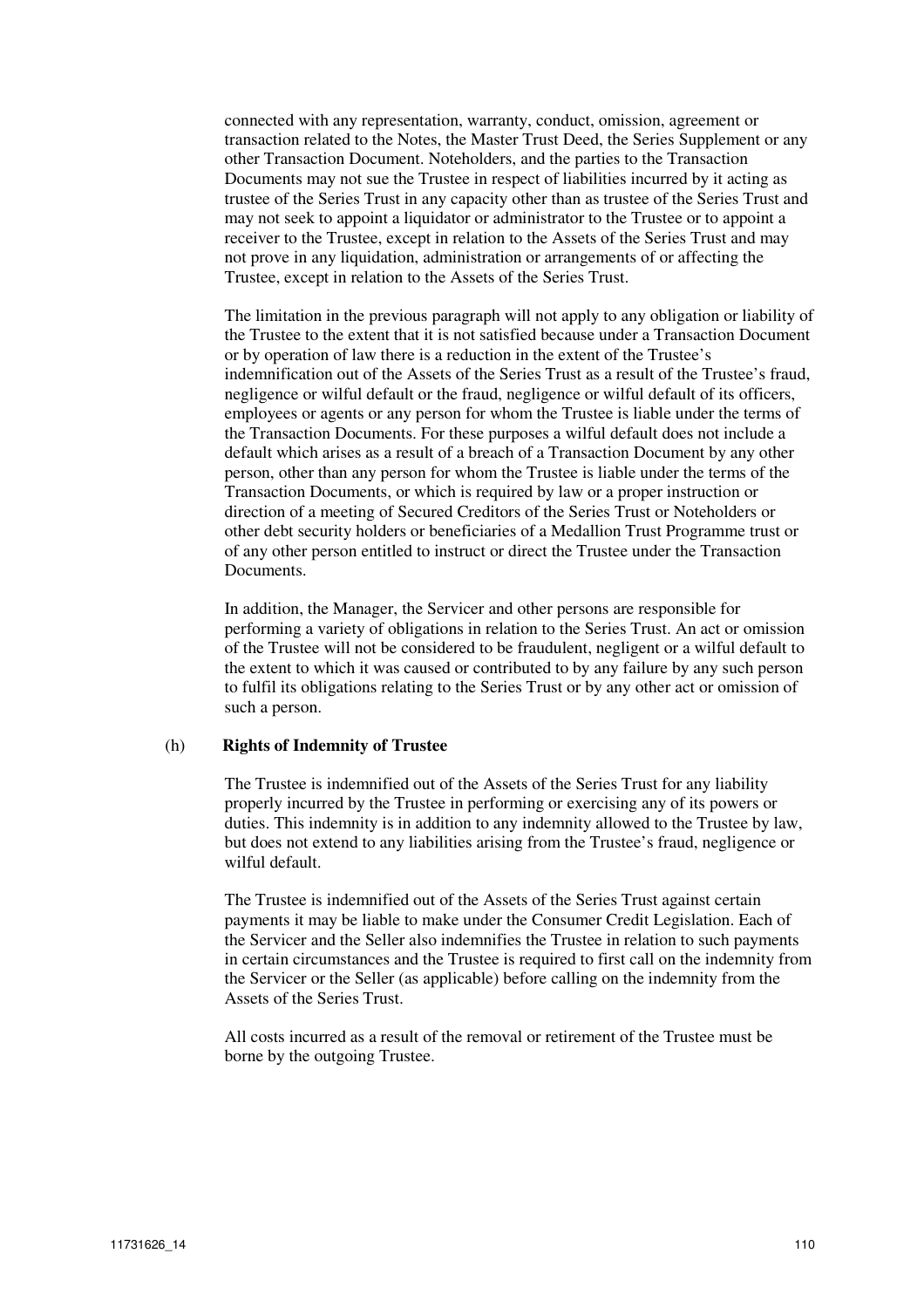## **10.4 The Manager**

#### (a) **Powers**

The Manager's general duty is to manage the Assets of the Series Trust which are not serviced by the Servicer. In addition, the Manager has a number of specific responsibilities including making all necessary determinations to enable the Trustee to make the payments and allocations required on each Distribution Date in accordance with the Series Supplement, directing the Trustee to make those payments and allocations, keeping books of account and preparing the tax returns of the Series Trust and monitoring Support Facilities. The Manager must act honestly and in good faith in performance of its duties and in exercising its discretions under the Master Trust Deed, use its best endeavours to carry on and conduct its business in so far as it relates to the Master Trust Deed and the other Transaction Documents in a proper and efficient manner and exercise such prudence as a prudent person of business would exercise in performing its express functions and in exercising its discretions under the Master Trust Deed and the other Transaction Documents having regard to the interests of Noteholders and the Unitholders.

#### (b) **Delegation**

The Manager may, in carrying out and performing its duties and obligations in relation to the Series Trust, appoint any person as attorney or agent of the Manager with such powers as the Manager thinks fit including the power to sub-delegate provided that the Manager may not delegate a material part of its duties and obligations in relation to the Series Trust. The Manager remains liable for the acts or omissions of such attorneys or agents to the extent that the Manager would itself be liable.

## (c) **Manager's Fees, Expenses and Indemnification**

The Manager is entitled to a management fee payable in arrears on each Distribution Date.

The management fee payable to the Manager by the Trustee out of the Available Income Amount may be varied as agreed between the Income Unitholder and the Manager provided that each Rating Agency must be given 3 Business Days' prior notice of any variation and the Manager has first provided to the Trustee a Rating Affirmation Notice in respect of each Rating Agency in relation to the proposed variation. The arranging fee payable to the Manager by the Trustee out of the Available Income Amount for the Series Trust is agreed between the Income Unitholder and the Manager prior to the date of the Series Supplement or as may otherwise be agreed by the Income Unitholder and the Manager.

The Manager will be indemnified out of the Assets of the Series Trust for any liability, cost or expense properly incurred by it in its capacity as Manager of the Series Trust.

## (d) **Removal or Retirement of the Manager**

If the Trustee becomes aware that a Manager Default has occurred and is subsisting the Trustee must immediately terminate the appointment of the Manager and must appoint a substitute Manager in its place. The Manager indemnifies the Trustee in respect of all costs incurred as a result of its replacement by the Trustee.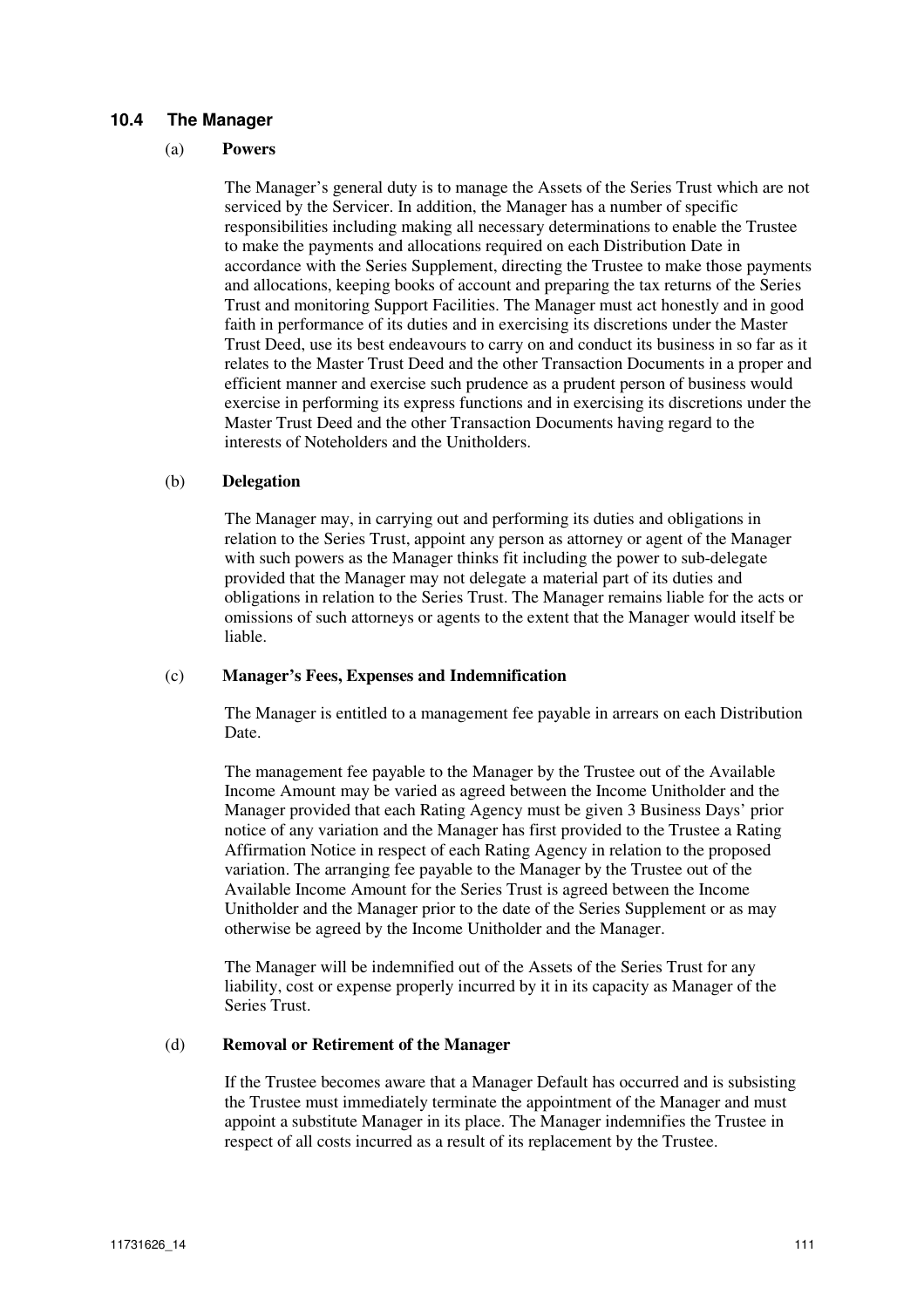The Manager may retire on giving to the Trustee 3 months', or such lesser period as the Manager and the Trustee may agree, notice in writing of its intention to do so. Upon its retirement, the Manager may appoint another corporation approved by the Trustee as Manager in its place. If the Manager does not propose a replacement by the date one month prior to the date of its retirement the Trustee may appoint a replacement Manager as from the date of the Manager's retirement.

Until a substitute Manager is appointed, the Trustee must act as Manager and will be entitled to receive the fee payable to the Manager.

#### (e) **Limitation of Manager's Liability**

The Manager is not personally liable to indemnify the Trustee or to make any payments to any other person in relation to the Series Trust except where arising from any fraud, negligence, wilful default or breach of duty by it in its capacity as Manager of the Series Trust. A number of limitations on the Manager's liability are set out in full in the Master Trust Deed and the other Transaction Documents. These include the limitation that the Manager will not be liable for any loss, costs, liabilities or expenses:

- (i) arising out of the exercise or non-exercise of its discretions under any Transaction Document or otherwise in relation to the Series Trust;
- (ii) arising out of the exercise or non-exercise of a discretion on the part of the Trustee, the Seller or the Servicer or any act or omission of the Trustee, the Seller or the Servicer; or
- (iii) caused by its failure to check any calculation, information, document, form or list supplied or purported to be supplied to it by the Trustee, the Seller, the Servicer or any other person,

except to the extent that they are caused by the Manager's own fraud, negligence or wilful default.

## **10.5 Limits on Rights of Noteholders**

Apart from the security interest granted under the Security Trust Deed, the Noteholders do not own and have no interest in the Series Trust or any of its Assets. In particular, no Noteholder is entitled to:

- (a) require the transfer to it of any Asset of the Series Trust;
- (b) interfere with or question the exercise or non-exercise of the rights or powers of the Seller, the Servicer, the Manager or the Trustee in their dealings with the Series Trust or any Assets of the Series Trust;
- (c) attend meetings or take part in or consent to any action concerning any property or corporation in which the Trustee has an interest;
- (d) exercise any rights, powers or privileges in respect of any Asset of the Series Trust;
- (e) lodge a caveat or other notice forbidding the registration of any person as transferee or proprietor of or any instrument affecting any Asset of the Series Trust or claiming any estate or interest in any Asset of the Series Trust;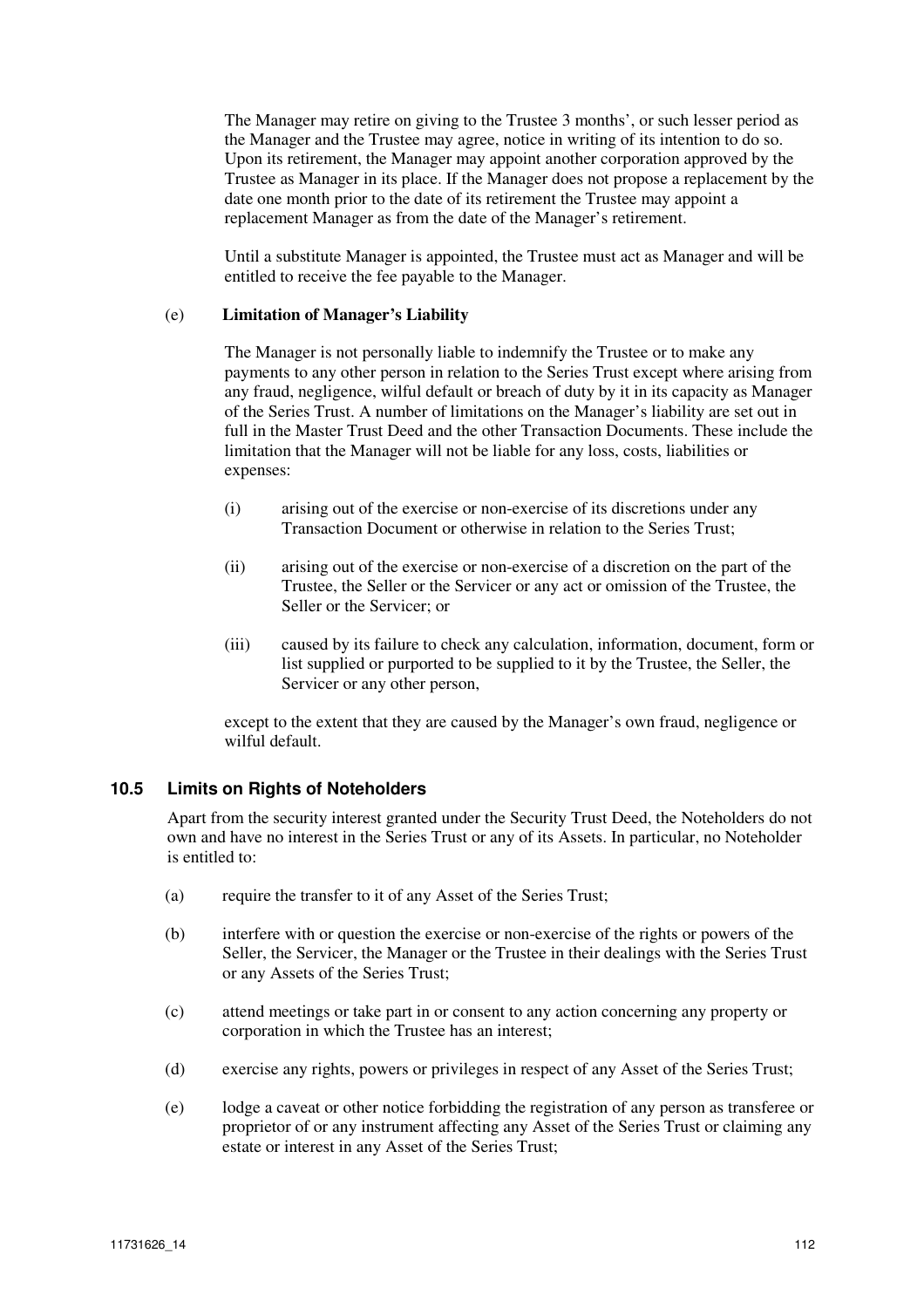- (f) negotiate or communicate in any way with any borrower or security provider under any Mortgage Loan assigned to the Trustee or with any person providing a Support Facility to the Trustee;
- (g) seek to wind up or terminate the Series Trust;
- (h) seek to remove the Servicer, Manager or Trustee;
- (i) take proceedings against the Trustee, the Manager, the Seller or the Servicer or in respect of the Series Trust or the Assets of the Series Trust. This will not limit the right of Noteholders to compel the Trustee, the Manager and the Security Trustee to comply with their respective obligations under the Master Trust Deed, the Series Supplement and the Security Trust Deed, in the case of the Trustee and the Manager, and the Security Trust Deed, in the case of the Security Trustee;
- (j) have any recourse to the Trustee or the Manager in their personal capacity, except to the extent of fraud, negligence or wilful default on the part of the Trustee or the Manager respectively; or
- (k) have any recourse whatsoever to the Seller or to the Servicer in respect of a breach by the Seller or the Servicer of their respective obligations and duties under the Series Supplement.

# **10.6 The Security Trust Deed**

## (a) **General**

P.T. Limited of Level 12, 123 Pitt Street, Sydney, Australia, a wholly owned subsidiary of Perpetual Trustee Company Limited, is the Security Trustee. The Trustee has appointed P.T. Limited to act as its authorised representative under its Australian Financial Services Licence (Authorised Representative Number 266797). The Trustee has granted a security interest ("**Charge**"), registered in accordance with the PPSA, over all of the Assets of the Series Trust in favour of the Security Trustee. The Charge secures the Secured Moneys owing to the Noteholders, the Servicer, the Seller, the Manager, the Liquidity Facility Provider, the Basis Swap Provider and the Fixed Rate Swap Provider. These secured parties are collectively known as the "**Secured Creditors**".

# (b) **Nature of the Charge**

Under the Security Trust Deed, the Trustee will has granted a security interest over:

- (i) all the Assets of the Series Trust; and
- (ii) the benefit of all covenants, agreements, undertakings, representations, warranties and other choses in action in favour of the Trustee under the Transaction Documents,

(together, the "**Collateral**") (subject to the Prior Interest (as defined in the Security Trust Deed) relating to the Series Trust) in favour of the Security Trustee for:

- (iii) due and punctual performance, observance and fulfilment of the Obligations (as defined in the Security Trust Deed); and
- (iv) payment of Secured Moneys owing to the Secured Creditors of the Series Trust.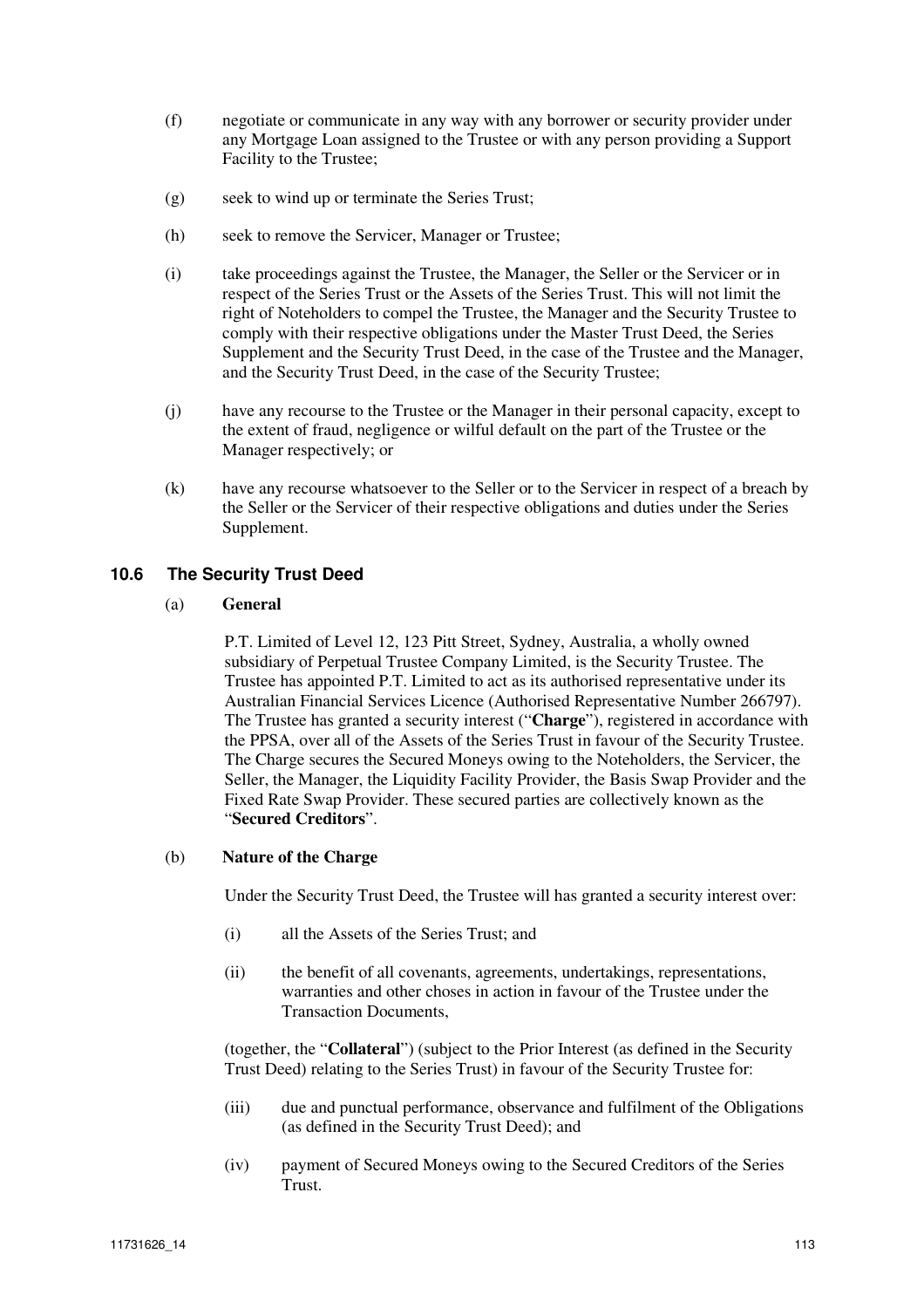The Security Trustee holds the benefit of the Charge and certain covenants of the Trustee on trust for those persons who are Secured Creditors at the time the Security Trustee distributes any of the proceeds of the enforcement of the Charge (see Section 10.6 (k) ("*Priorities under the Security Trust Deed*")).

The character of the Charge and its effect on an Asset differs depending on whether or not that Asset is "personal property" as defined in the PPSA.

To the extent that the Collateral is "personal property" as defined in the PPSA, the Charge takes effect either as:

- (v) a security interest over Circulating Assets: this type of security interest does not attach to specific assets. Instead, the assets may circulate, changing from time to time, allowing the Trustee to deal with those assets and to give a third party title to those assets free from any encumbrance. The restrictions in relation to Circulating Assets generally allow the Trustee to continue to deal with these assets in the ordinary course of its business in relation to the Series Trust, as specifically permitted under the Transaction Documents in relation to the Series Trust or with the Security Trustee's consent; or
- (vi) a security interest over Restricted Assets. The restrictions in relation to Restricted Assets generally prevent the Trustee from dealing with these assets (including for example, the Trustee will not be allowed to dispose of these assets, or change the nature of the collateral or vary any interest in the collateral) otherwise than as permitted by the Transaction Documents in relation to the Series Trust or with the Security Trustee's consent. Under the Security Trust Deed, a Circulating Asset will become a Restricted Asset (so that the Trustee ceases to have the ability to deal with the asset as described in sub-paragraph (v) above) upon the Security Trustee notifying the Trustee that it may not deal with the asset except with the consent of the Security Trustee or as expressly permitted by the Transaction Documents. The Security Trustee may only give this notice in the circumstances specified in the Security Trust Deed. Further, any Collateral which is not a Restricted Asset will be immediately taken to be a Restricted Asset if the Trustee becomes insolvent or the Trustee deals with any Restricted Asset in a manner prohibited by the Security Trust Deed.

To the extent that the Collateral includes assets to which the PPSA does not apply ("**Non-PPSA Collateral**"), the Charge operates as a fixed charge over Collateral which is a Restricted Asset and a floating charge over Collateral which is a Circulating Asset. On the occurrence of certain events, the floating charge may take effect as a fixed charge. If the Charge operates as a fixed charge over any of the Collateral that is Non-PPSA Collateral, those assets may not be dealt with by the Trustee without the consent of the Security Trustee. In this way, the security is said to "fix" over the specific assets.

Unlike fixed charges, floating charges do not attach to specific assets but instead "float" over a class of Non-PPSA Collateral which may change from time to time, allowing the Trustee to deal with those assets in the ordinary course of its business and as permitted by the Transaction Documents and to give third party title to those assets free from any encumbrance. The Security Trust Deed provides that the Trustee may only deal with the Non-PPSA Collateral subject to the floating charge, subject to the restrictions described above for security interests over Circulating Assets.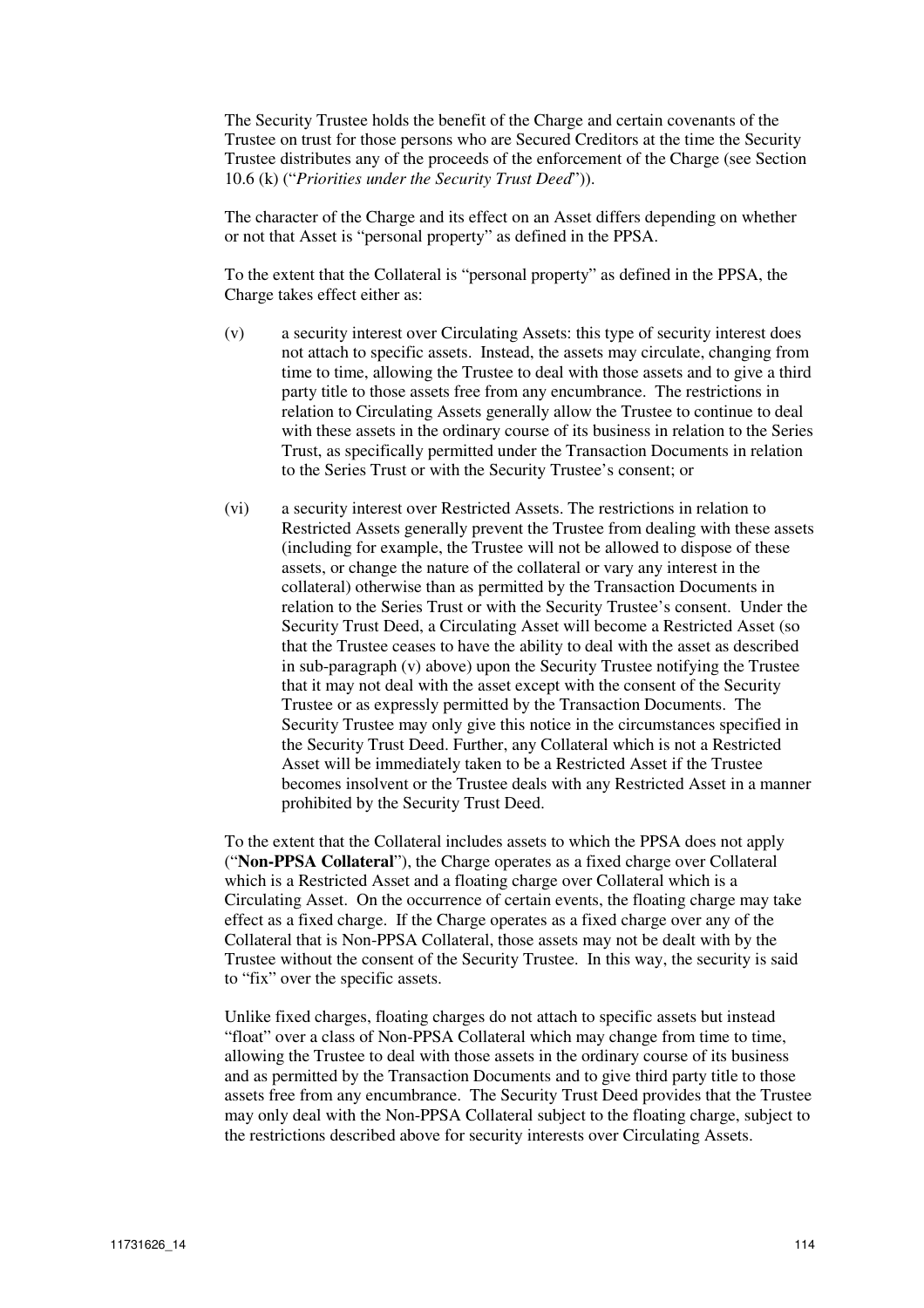## (c) **The Security Trustee**

The Security Trustee is appointed to act as trustee on behalf of the Secured Creditors and holds the benefit of the Charge over the Assets of the Series Trust on trust for each Secured Creditor on the terms and conditions of the Security Trust Deed. If, in the Security Trustee's opinion, there is a conflict between the duties owed by the Security Trustee to any Secured Creditor or class of Secured Creditors and the interests of Noteholders as a whole, the Security Trustee must give priority to the interests of the Noteholders.

In addition, the Security Trustee must give priority to the interests of:

- (i) if the Class A Notes or the Redraw Notes remain outstanding, the Class A Noteholders and the Redraw Noteholders;
- (ii) if no Class A Notes and no Redraw Notes remain outstanding but Class B Notes remain outstanding, the Class B Noteholders;
- (iii) if no Class A Notes, no Redraw Notes and no Class B Notes remain outstanding but Class C Notes remain outstanding, the Class C Noteholders,

if, in the Security Trustee's opinion, there is a conflict between the interests of Class A Noteholders, the Redraw Noteholders, the Class B Noteholders and the Class C Noteholders or other persons entitled to the benefit of the security.

#### (d) **Duties and Liabilities of the Security Trustee**

The Security Trustee's liability to the Secured Creditors is limited to the amount the Security Trustee is entitled to recover through its right of indemnity from the Assets held on trust by it under the Security Trust Deed. However, this limitation will not apply to the extent that the Security Trustee limits its right of indemnity as a result of its own fraud, negligence or wilful default.

The Security Trust Deed contains a range of other provisions regulating the scope of the Security Trustee's duties and liabilities. These include the following:

- (i) the Security Trustee is not required to monitor whether an Event of Default has occurred or compliance by the Trustee or Manager with the Transaction Documents or their other activities;
- (ii) the Security Trustee is not required to do anything unless its liability is limited in a manner satisfactory to it;
- (iii) the Security Trustee is not responsible for the adequacy or enforceability of any Transaction Documents;
- (iv) except as expressly stated in the Security Trust Deed, the Security Trustee need not give to the Secured Creditors information concerning the Trustee or the Series Trust which comes into the possession of the Security Trustee;
- (v) the Trustee gives wide ranging indemnities to the Security Trustee in relation to its role as Security Trustee; and
- (vi) the Security Trustee may rely on documents and information provided by the Trustee or Manager.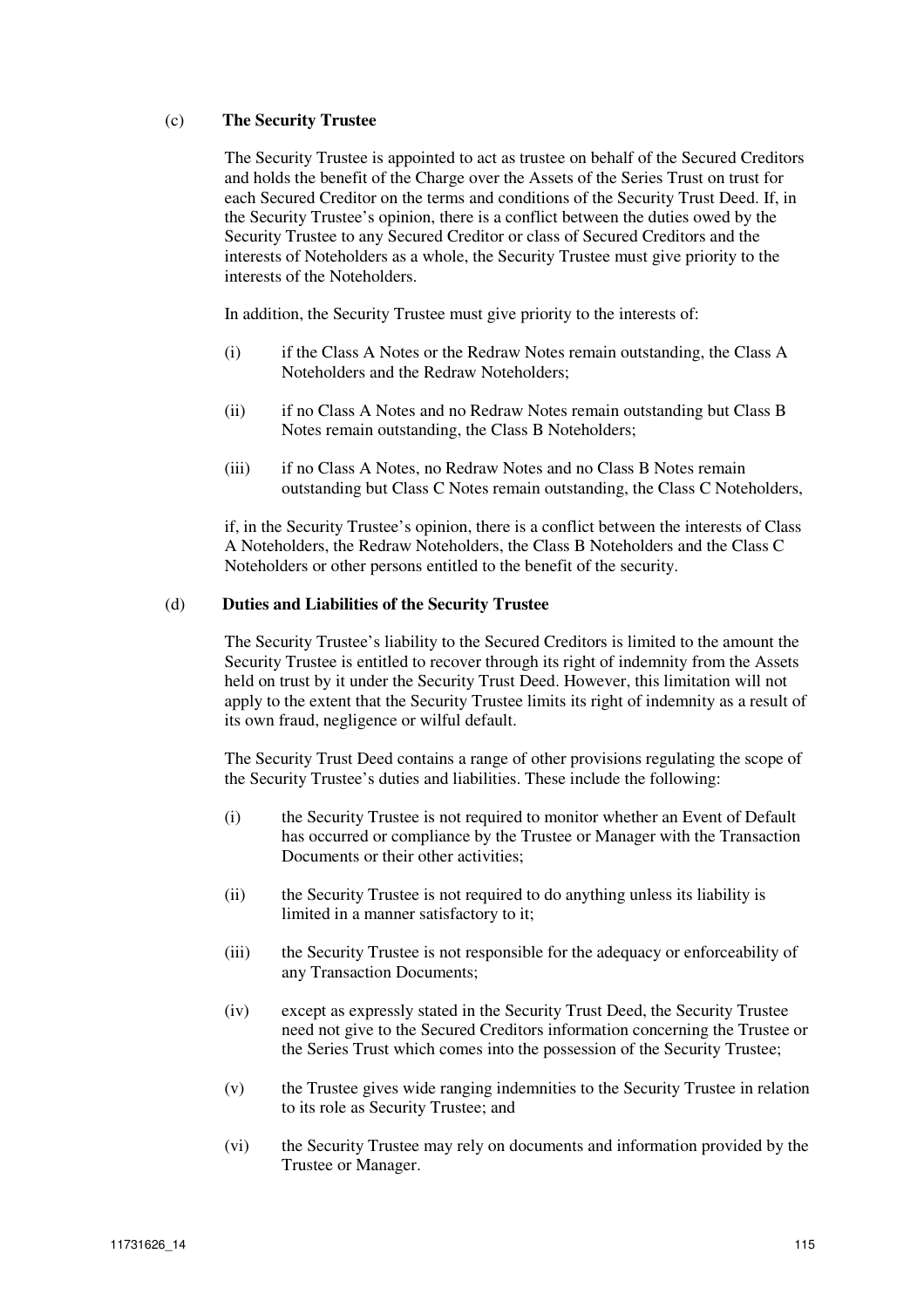## (e) **Events of Default**

Each of the following is an Event of Default under the Security Trust Deed:

- (i) the Trustee retires or is removed, or is required to retire or be removed, as trustee of the Series Trust and is not replaced within 60 days and the Manager fails within a further 20 days to convene a meeting of debt security holders and beneficiaries of the Medallion Trust Programme trusts established under the Master Trust Deed in accordance with the Master Trust Deed;
- (ii) the Security Trustee has actual notice or is notified by the Manager or the Trustee that the Trustee is not entitled for any reason to fully exercise its right of indemnity against the Assets of the Series Trust to satisfy any liability to a Secured Creditor and the circumstances are not rectified to the reasonable satisfaction of the Security Trustee within 14 days of the Security Trustee requiring this;
- (iii) the Series Trust is not properly constituted or is imperfectly constituted in a manner or to an extent that is regarded by the Security Trustee acting reasonably to be materially prejudicial to the interests of any class of Secured Creditor and is incapable of being, or is not within 30 days of the discovery thereof, remedied;
- (iv) an Insolvency Event occurs in respect of the Trustee in its capacity as trustee of the Series Trust;
- (v) distress or execution is levied or a judgment, order or encumbrance is enforced, or becomes enforceable, over any of the Assets of the Series Trust for an amount exceeding A\$1,000,000, either individually or in aggregate, or can be rendered enforceable by the giving of notice, lapse of time or fulfilment of any condition and in respect of which the Manager is unable to issue a Rating Affirmation Notice;
- (vi)
- A. the Charge is or becomes wholly or partly void, voidable or unenforceable; or
- B. the Trustee creates or consents to the creation or existence of another Security Interest over the Collateral (other than a Security Interest which is created by a Transaction Document or arises solely because of a transaction in accordance with a Transaction Document) or assigns or otherwise deals in any way with the Security Trust Deed or any interest in it, or allows any interest in it to arise or be varied, in breach of the Security Trust Deed where such breach will have an Adverse Effect;
- (vii)
- A. all or any part of any Transaction Document is terminated or is illegal or, unenforceable or of no force or effect; or
- B. any Transaction Document is terminated or becomes void, or any party becomes entitled to terminate, rescind or avoid all or a part of any Transaction Document,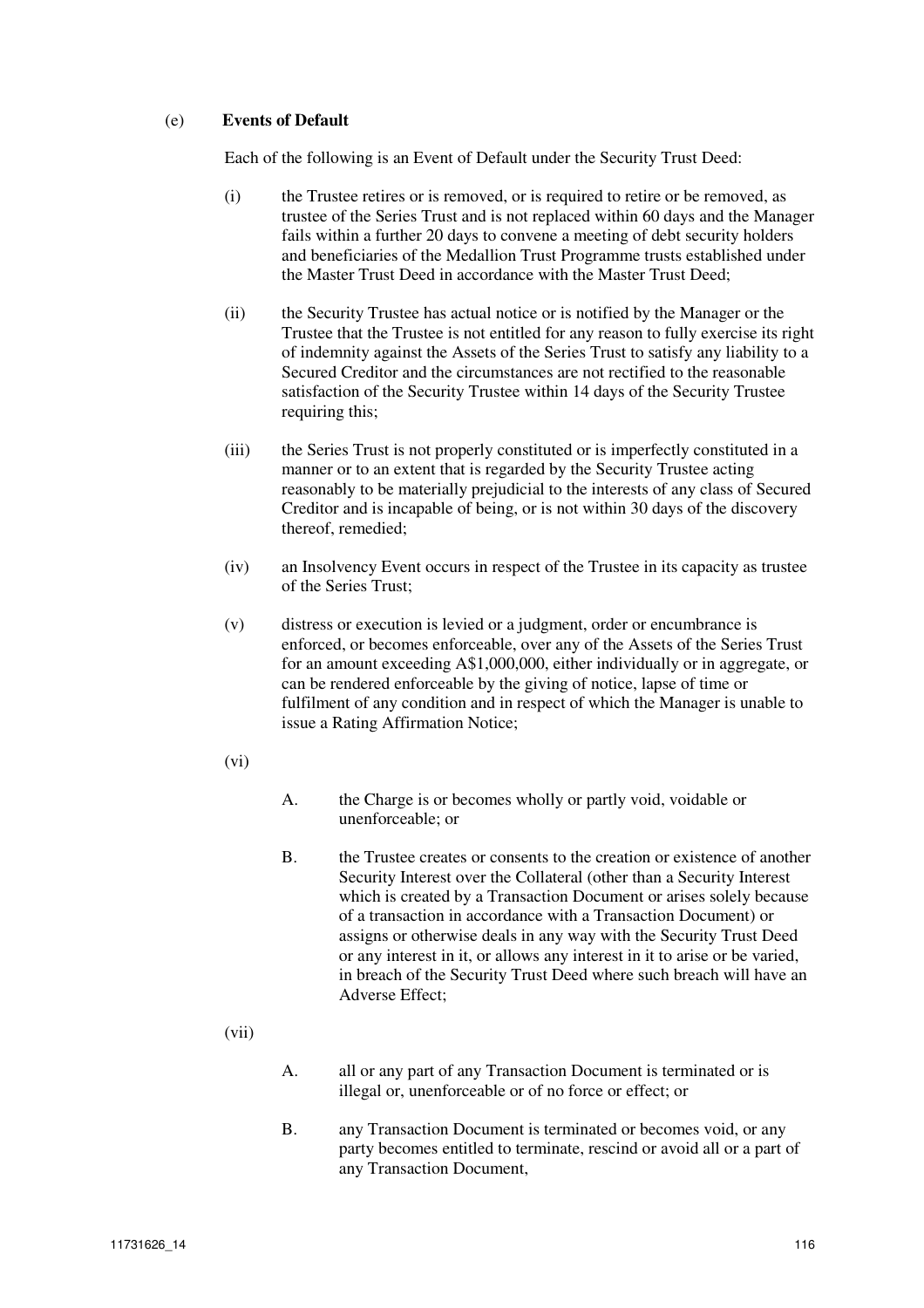and such action or event would have an Adverse Effect; and

(viii) any Senior Secured Moneys are not paid within 10 days of when due.

The Security Trustee may, without the consent of the Secured Creditors, determine that any event that would otherwise be an Event of Default under the Security Trust Deed will not be treated as an Event of Default, where this will not in the opinion of the Security Trustee be materially prejudicial to the interests of the Secured Creditors. However, it must not do so in contravention of any prior directions in an Extraordinary Resolution of Voting Secured Creditors. Unless the Security Trustee has made such an election, and providing that the Security Trustee is actually aware of the occurrence of an Event of Default, the Security Trustee must:

- (ix) promptly and, in any event, within 2 Business Days, notify all Secured Creditors and each Rating Agency of the Event of Default and provide such Secured Creditors and each Rating Agency with full details of the Event of Default; and
- (x) promptly convene a meeting of the Voting Secured Creditors at which it shall seek directions from the Voting Secured Creditors by way of Extraordinary Resolution regarding the action it should take as a result of that Event of Default.

#### (f) **Meetings of Voting Secured Creditors**

The Security Trust Deed contains provisions for convening meetings of the Voting Secured Creditors to enable the Voting Secured Creditors to direct or consent to the Security Trustee taking or not taking certain actions under the Security Trust Deed, including directing the Security Trustee to enforce the Security Trust Deed. Meetings may also be held of a class or classes of Voting Secured Creditors under the Security Trust Deed.

## (g) **Voting Procedures**

Every question submitted to a meeting of Voting Secured Creditors shall be decided in the first instance by a show of hands. If a show of hands results in a tie, the chairman shall both on a show of hands and on a poll have a casting vote. A representative is a person or body corporate appointed as a proxy for a Voting Secured Creditor or a representative of a corporate Voting Secured Creditor under the Corporations Act. On a show of hands, every person holding, or being a representative holding or representing other persons who hold, Secured Moneys shall have one vote. If at any meeting a poll is demanded, every person who is present shall have one vote for every A\$10 of Secured Moneys owing to it.

A resolution of all the Voting Secured Creditors, including an Extraordinary Resolution, may be passed, without any meeting or previous notice being required, by an instrument or Notes in writing which have been signed by all of the Voting Secured Creditors.

#### (h) **Indemnification**

The Trustee has agreed to indemnify the Security Trustee and each person to whom duties, powers, trusts, authorities or discretions may be delegated by the Security Trustee from and against all losses, costs, liabilities, expenses and damages arising out of or in connection with the execution of their respective duties under the Security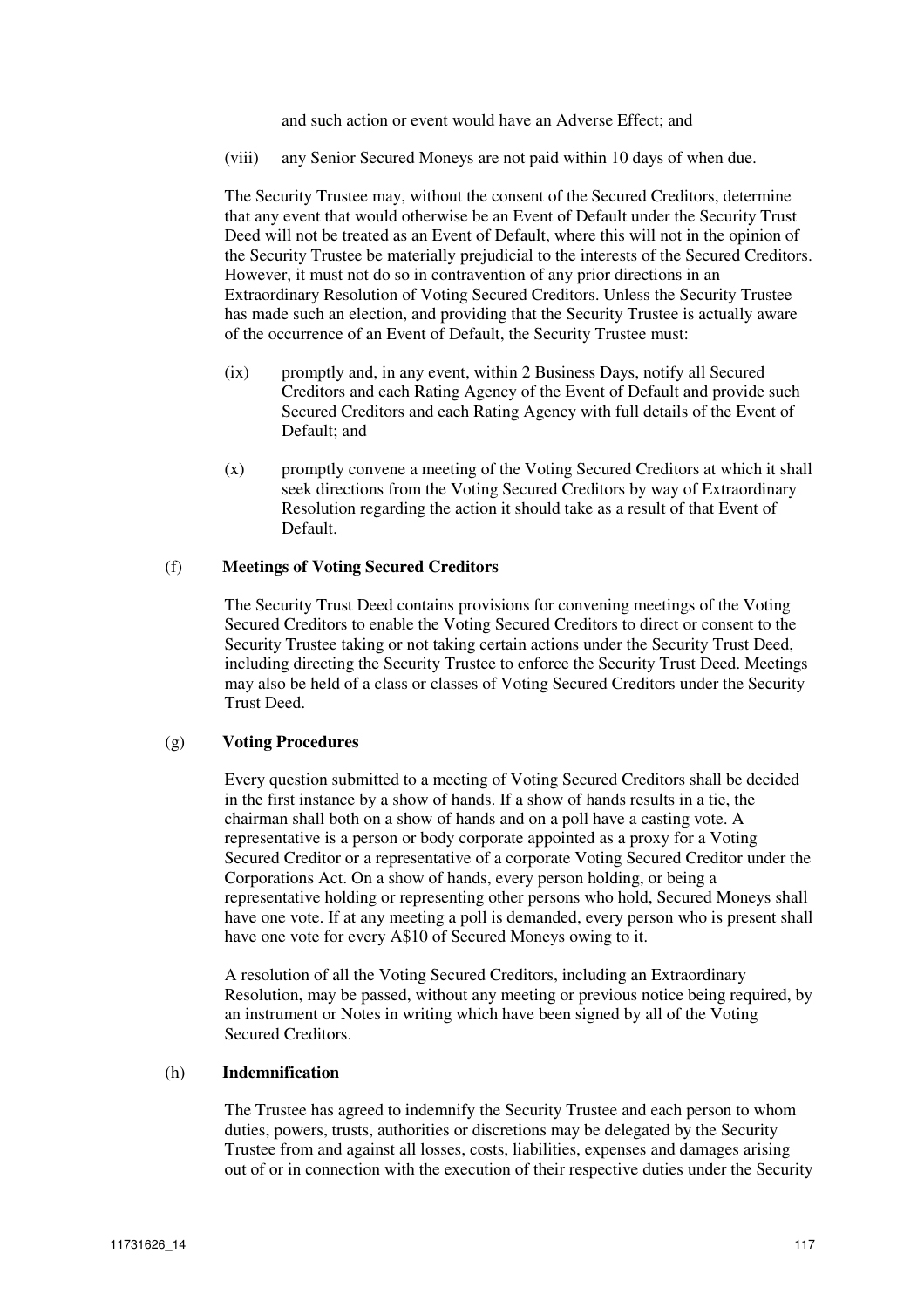Trust Deed, except to the extent that they result from the fraud, negligence or wilful default on the part of such persons.

#### (i) **Enforcement of the Charge**

Upon a vote at a meeting of Voting Secured Creditors called following an Event of Default under the Security Trust Deed, or by a resolution in writing signed by all Voting Secured Creditors, the Voting Secured Creditors may direct the Security Trustee by Extraordinary Resolution to do any or all of the following:

- (i) declare all Secured Moneys immediately due and payable;
- (ii) appoint a receiver over the Assets of the Series Trust and determine the remuneration to be paid to that receiver;
- (iii) sell and realise the Assets of the Series Trust and otherwise enforce the Charge; or
- (iv) take any other action as the Voting Secured Creditors may specify in the terms of such Extraordinary Resolution.

Any enforcement action taken by the Security Trustee will only relate to the same rights in relation to the Assets of the Series Trust as are held by the Trustee. This means that even after an enforcement, the Security Trustee's interest in the Assets of the Series Trust will remain subject to the rights of Commonwealth Bank of Australia arising under the Master Trust Deed and the Series Supplement.

No Secured Creditor is entitled to enforce the Charge, or appoint a receiver or otherwise exercise any power conferred by any applicable law on charges, otherwise than in accordance with the Security Trust Deed.

#### (j) **Limitations of Actions by the Security Trustee**

If an Event of Default occurs, the Security Trustee must not declare the Secured Moneys immediately due and payable, appoint a receiver or otherwise enforce the Charge under the Security Trust Deed without being directed to do so by an Extraordinary Resolution of the Voting Secured Creditors in accordance with the Security Trust Deed, unless in the opinion of the Security Trustee the delay required to obtain such directions would be prejudicial to Secured Creditors as a class. The Security Trustee is not obligated to act unless it obtains an indemnity from the Voting Secured Creditors and funds have been deposited on behalf of the Security Trustee to the extent to which it may become liable for the relevant enforcement actions.

If the Security Trustee convenes a meeting of the Voting Secured Creditors, or is required by an Extraordinary Resolution to take any action under the Security Trust Deed, and advises the Voting Secured Creditors before or during the meeting that it will not act in relation to the enforcement of the Security Trust Deed unless it is personally indemnified by the Voting Secured Creditors to its reasonable satisfaction against all actions, proceedings, claims and demands to which it may render itself liable, and all costs, charges, damages and expenses which it may incur in relation to the enforcement of the Security Trust Deed and is put in funds to the extent to which it may become liable, including costs and expenses, and the Voting Secured Creditors refuse to grant the requested indemnity, and put the Security Trustee in funds, then the Security Trustee is not obliged to act in relation to that enforcement under the Security Trust Deed. In those circumstances, the Voting Secured Creditors may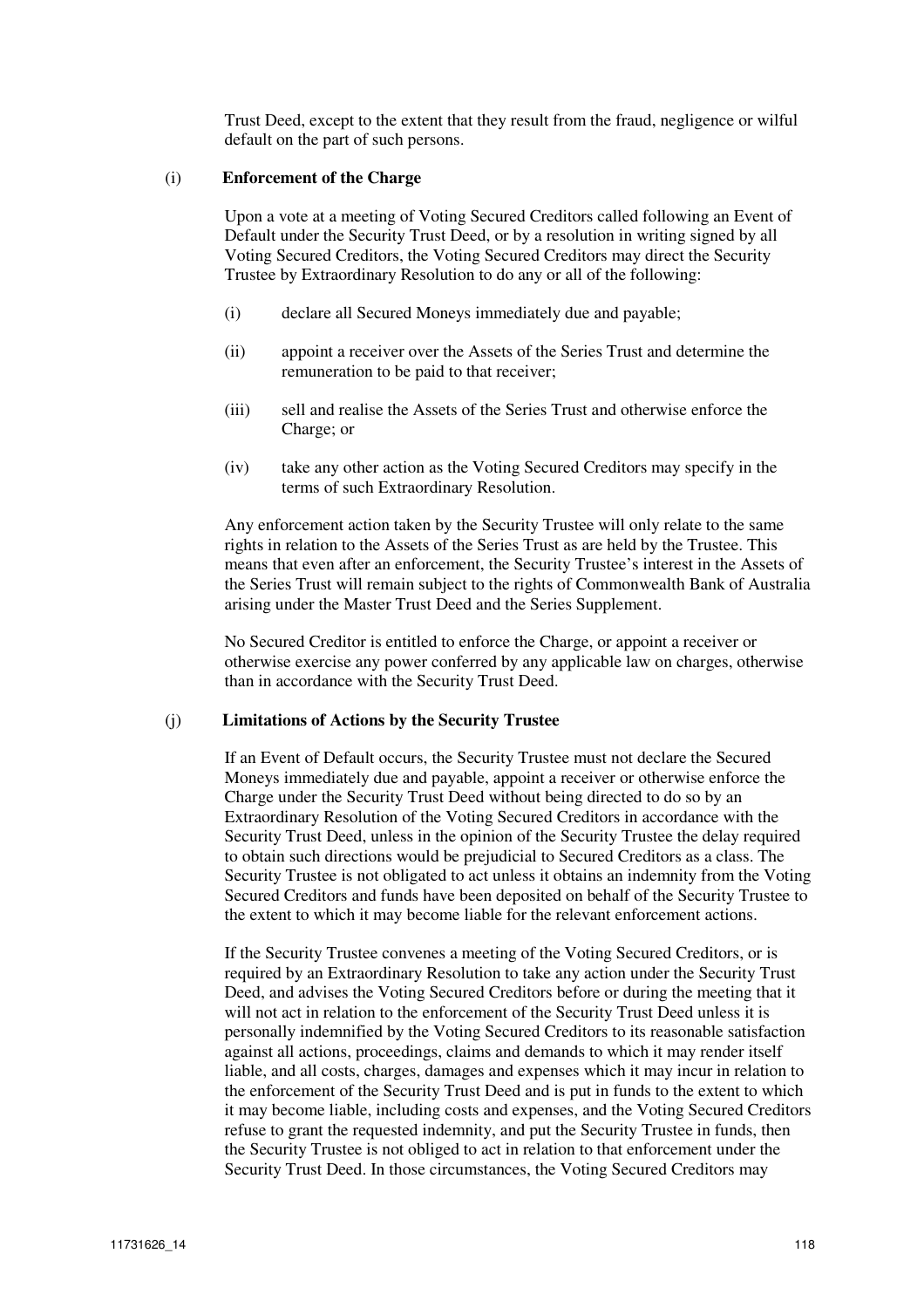exercise such of those powers conferred on them by the Security Trust Deed as they determine by Extraordinary Resolution.

#### (k) **Priorities under the Security Trust Deed**

The proceeds from the enforcement of the Charge are to be applied in the following order of priority, subject to any statutory or other priority which may be given priority by law as described in the next paragraph:

- (i) first, pari passu and rateably to pay amounts owing or payable under the Security Trust Deed to indemnify the Security Trustee, the Manager, any experts or consultants appointed under the Security Trust Deed and the receiver against all loss and liability incurred by such parties in acting under the Security Trust Deed, except the receiver's remuneration, and in payment of the Prior Interest;
- (ii) next, to pay pari passu and rateably any fees and any liabilities, losses, costs, claims, expenses, actions, damages, demands, charges, stamp duties and other taxes due to the Security Trustee and the receiver's remuneration;
- (iii) next, to pay pari passu and rateably other outgoings and liabilities that the receiver or the Security Trustee have incurred in acting under the Security Trust Deed;
- (iv) next, to pay any security interests over the Assets of the Series Trust of which the Security Trustee is aware having priority to the Charge, other than the Prior Interest, in the order of their priority;
- (v) next, to pay the Seller any unpaid Accrued Interest Adjustment;
- (vi) next, to pay pari passu and rateably:
	- A. the Liquidity Facility Provider all of the Secured Moneys owing to the Liquidity Facility Provider under the Liquidity Facility; and
	- B. the Interest Rate Swap Provider all of the Secured Moneys owing to the Interest Rate Swap Provider under the Interest Rate Swap Agreement other than any Subordinated Termination Payments;
- (vii) next, pari passu and rateably:
	- A. to pay to the Class A Noteholders all of the Secured Moneys owing in relation to the Class A Notes (the Secured Moneys owing in respect of the principal component of the Class A Notes for this purpose will be calculated based on their Stated Amount), to be applied amongst them:
		- (aa) first, towards all interest accrued but unpaid on the Class A Notes at that time (to be distributed pari passu and rateably amongst the Class A Notes); and
		- (ba) next, in reduction of the Stated Amount in respect of the Class A Notes at that time (to be distributed pari passu and rateably amongst the Class A Notes);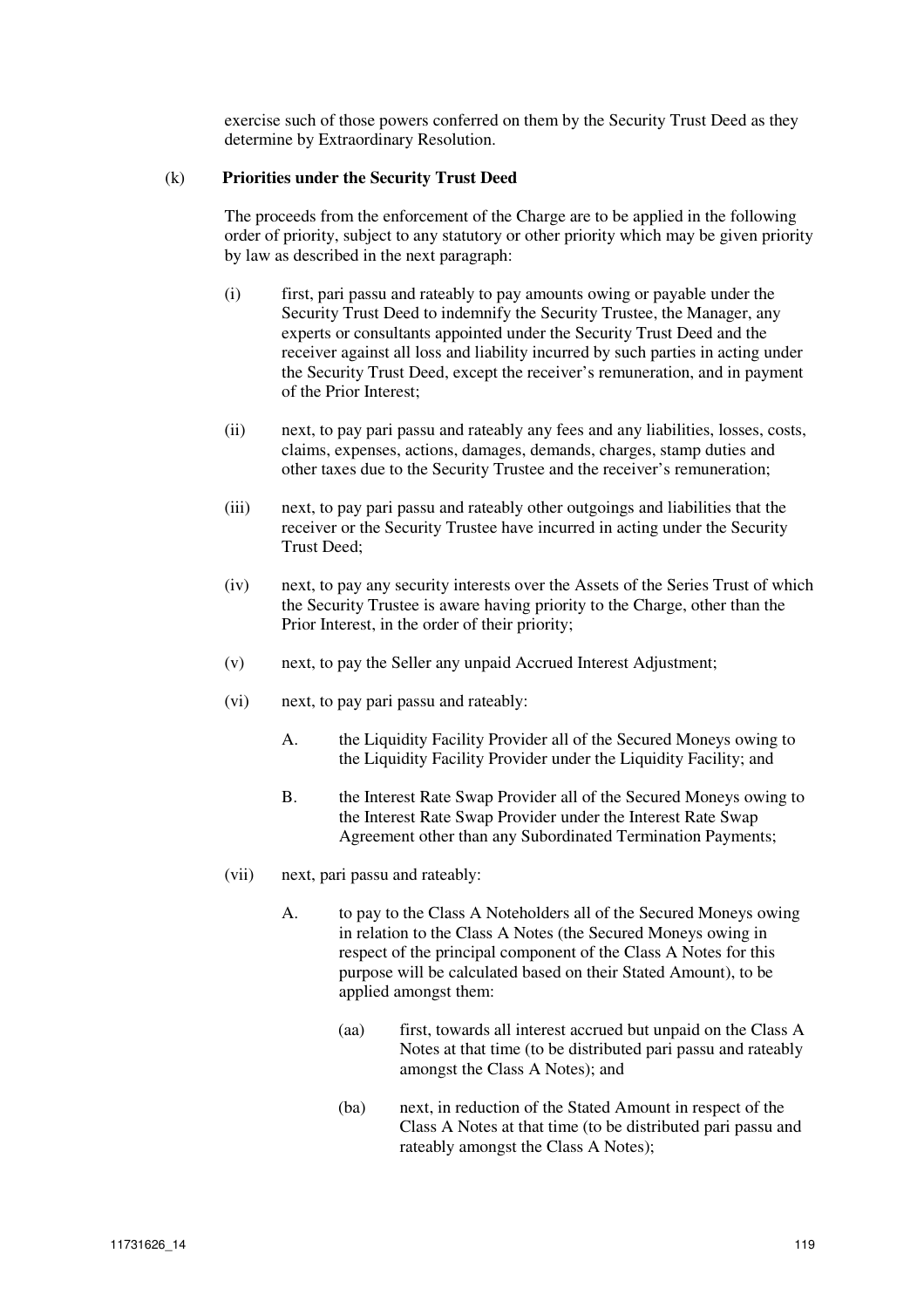- B. to pay to the Redraw Noteholders all of the Secured Moneys owing in relation to the Redraw Notes (the Secured Moneys owing in respect of the principal component of the Redraw Notes for this purpose will be calculated based on their Stated Amount), to be applied amongst them:
	- (aa) first, towards all interest accrued but unpaid on the Redraw Notes at that time (to be distributed pari passu and rateably amongst the Redraw Notes); and
	- (ab) next, in reduction of the Stated Amount in respect of the Redraw Notes at that time (to be distributed pari passu and rateably amongst the Redraw Notes);
- C. to pay to the Seller the amount of all then Seller Advances which have not been repaid to the Seller in accordance with the Series Supplement;
- (viii) next, pari passu and rateably:
	- A. to the Class A Noteholders of all unreimbursed Principal Chargeoffs in respect of the Class A Notes constituting the remaining Secured Moneys owing in respect of the Class A Notes (to be distributed pari passu and rateably amongst the Class A Notes); and
	- B. to the Redraw Noteholders of all unreimbursed Principal Chargeoffs in respect of the Redraw Notes constituting the remaining Secured Moneys owing in respect of the Redraw Notes (to be distributed pari passu and rateably amongst the Redraw Notes);
- (ix) next, to the Class B Noteholders of all Secured Moneys owing in relation to the Class B Notes to be applied amongst them:
	- A. first, towards all interest accrued but unpaid on the Class B Notes at that time (to be distributed pari passu and rateably amongst the Class B Notes); and
	- B. next, in reduction of the Invested Amount in respect of the Class B Notes at that time (to be distributed pari passu and rateably amongst the Class B Notes);
- (x) next, in or towards payment pari passu and rateably of any Secured Moneys constituting Subordinated Termination Payments payable by the Trustee to the Interest Rate Swap Provider in accordance with the Interest Rate Swap Agreement;
- (xi) next, to the Class C Noteholders of all Secured Moneys owing in relation to the Class C Notes to be applied amongst them:
	- A. first, towards all interest accrued but unpaid on the Class C Notes at that time (to be distributed pari passu and rateably amongst the Class C Notes); and
	- B. next, in reduction of the Invested Amount in respect of the Class C Notes at that time (to be distributed pari passu and rateably amongst the Class C Notes);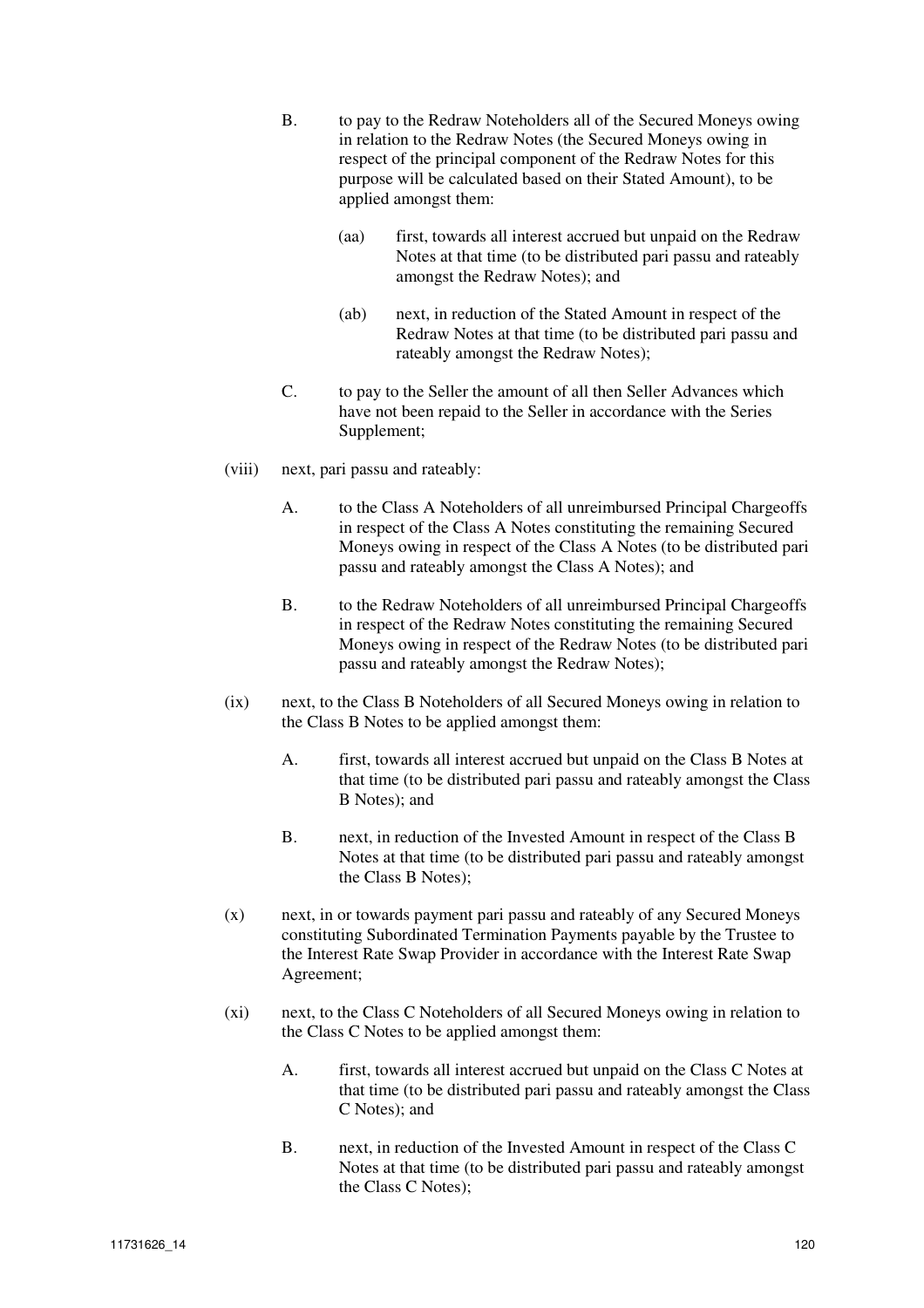- (xii) next, to pay pari passu and rateably to each Secured Creditor any remaining amounts forming part of the Secured Moneys owing to that Secured Creditor and not satisfied under the preceding paragraphs;
- (xiii) next, to pay subsequent security interests over the Assets of the Series Trust of which the Security Trustee is aware, in the order of their priority; and
- (xiv) finally, to pay any surplus to the Trustee to be distributed in accordance with the terms of the Master Trust Deed and the Series Supplement. The surplus will not carry interest as against the Security Trustee.

Upon enforcement of the security created by the Security Trust Deed, the net proceeds may be insufficient to pay all amounts due on redemption to the Noteholders. Any claims of the Noteholders remaining after realisation of the security and application of the proceeds shall be extinguished.

#### (l) **Security Trustee's Fees and Expenses**

The Security Trustee is entitled to a fee payable in arrears on each Distribution Date. The fee payable to the Security Trustee by the Trustee out of the Available Income Amount may be varied as agreed between the Trustee, the Manager and the Security Trustee provided that each Rating Agency must be given 3 Business Days' prior notice of any variation and the Manager has first provided to the Trustee a Rating Affirmation Notice in respect of each Rating Agency in relation to the proposed variation.

The Trustee must reimburse the Security Trustee for all costs and expenses of the Security Trustee incurred in performing its duties under the Security Trust Deed. These costs and expenses form part of the expenses of the Series Trust.

#### (m) **Retirement and Removal of the Security Trustee**

The Security Trustee must retire if:

- (i) an Insolvency Event occurs with respect to it in its personal capacity or in respect of its personal assets (and not in its capacity as trustee of any trust or in respect of any assets it holds as trustee);
- (ii) it ceases to carry on business;
- (iii) the Trustee, where it is a related body corporate, retires or is removed from office and the Manager requires the Security Trustee by notice in writing to retire;
- (iv) the Voting Secured Creditors require it to retire by an Extraordinary Resolution;
- (v) it breaches a material duty and does not remedy the breach with 14 days notice from the Manager or the Trustee; or
- (vi) there is a change in ownership or effective control of the Security Trustee without the consent of the Manager.

If an event of the type referred to in paragraph (i) to paragraph (vi) above occurs and the Security Trustee does not retire immediately after that event, the Manager is entitled to, and must forthwith, remove the Security Trustee from office immediately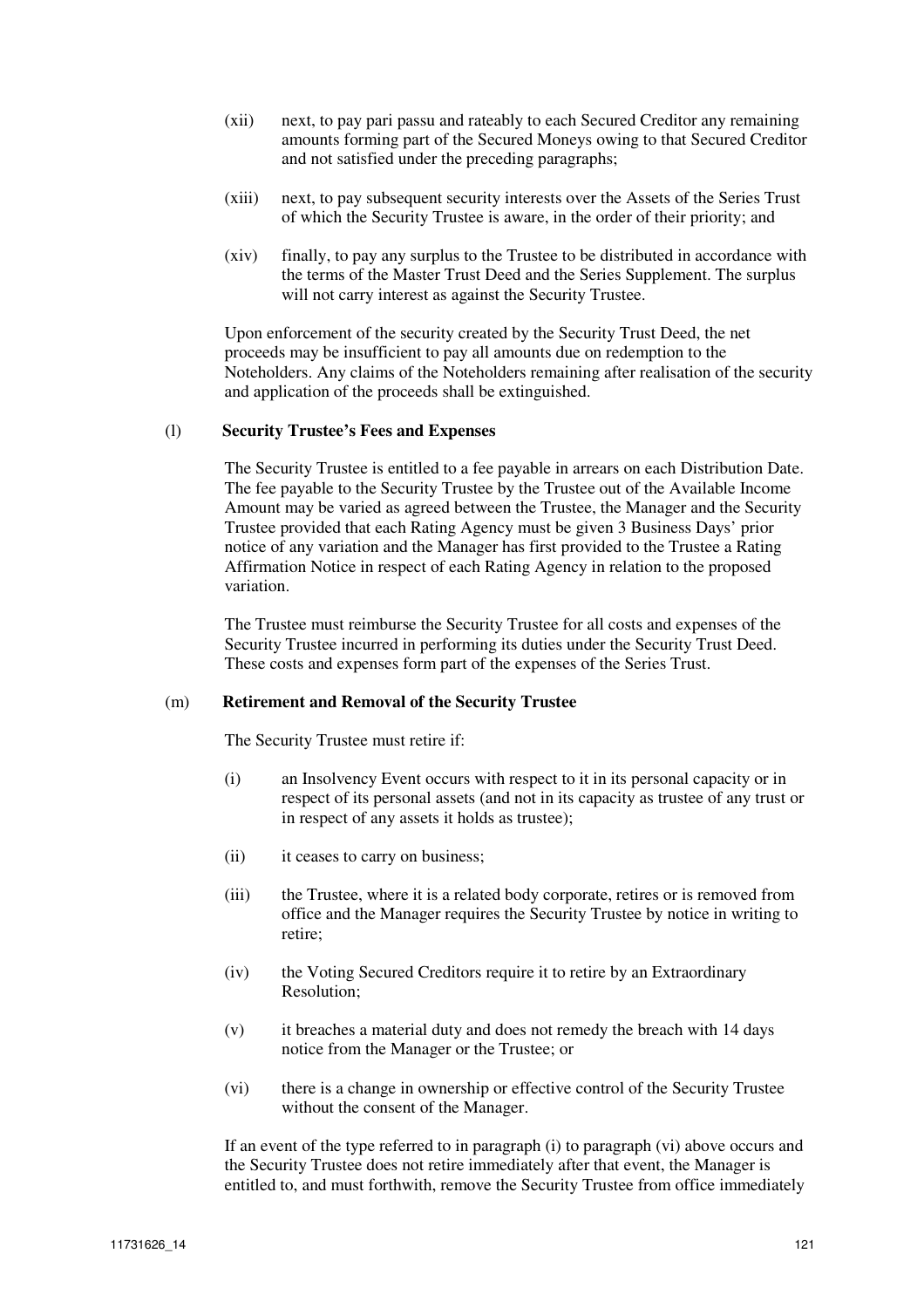by notice in writing to the Security Trustee. On the retirement or removal of the Security Trustee as a result of the occurrence of an event of the type referred to in paragraph (i) to paragraph (vi) above, the Manager must issue a Rating Affirmation Notice in relation to each Rating Agency in respect of such retirement or removal.

The Security Trustee may retire on 3 months' notice to the Trustee, the Manager and each Rating Agency or such lesser time as the Manager, the Trustee and the Security Trustee may agree.

If the Security Trustee is removed or retires as described in this Section  $10.6(m)$ , the Manager may appoint a replacement Security Trustee which is an authorised trustee corporation under the Corporations Act provided that the Manager issues a Rating Affirmation Notice in respect of each Rating Agency in relation to such retirement or removal.

If a substitute Security Trustee has not been appointed within 30 days of the Manager receiving notice of the retirement or removal, the Manager must promptly convene a meeting of Voting Secured Creditors at which Voting Secured Creditors, holding or representing between them Voting Entitlements comprising in aggregate a number of votes which is not less than 75% of the aggregate number of votes comprised in the total Voting Entitlements at the time, appoint any person appointed by an Extraordinary Resolution passed at that meeting to act as Security Trustee.

Until the appointment of the substitute Security Trustee is complete, the existing Security Trustee must continue to act as the Security Trustee in accordance with the Transaction Documents. The Security Trustee has agreed to cooperate with the Manager with respect to the finding and appointment of a substitute Security Trustee.

None of Commonwealth Bank of Australia or any of its related bodies corporate may act as the Security Trustee.

#### (n) **Amendment**

The Trustee, the Manager and the Security Trustee, may alter, add to or revoke any provision of the Security Trust Deed, subject to the limitations described below, if the alteration, addition or revocation:

- (i) in the opinion of the Security Trustee is made to correct a manifest error or ambiguity or is of a formal, technical or administrative nature only;
- (ii) in the opinion of the Security Trustee, or of a lawyer instructed by the Security Trustee, is necessary or expedient to comply with the provisions of any law or regulation or with the requirements of any statutory authority;
- (iii) in the opinion of the Security Trustee is appropriate or expedient as a consequence of an alteration to any law or regulation or altered requirements of the government of any jurisdiction or any governmental agency or any decision of any court including an alteration, addition or revocation which is appropriate or expedient as a result of an alteration to Australia's tax laws or any ruling by the Australian Commissioner or Deputy Commissioner of Taxation or any governmental announcement or statement or any decision of any court, which has or may have the effect of altering the manner or basis of taxation of trusts generally or of trusts similar to the security trust created under the Security Trust Deed; or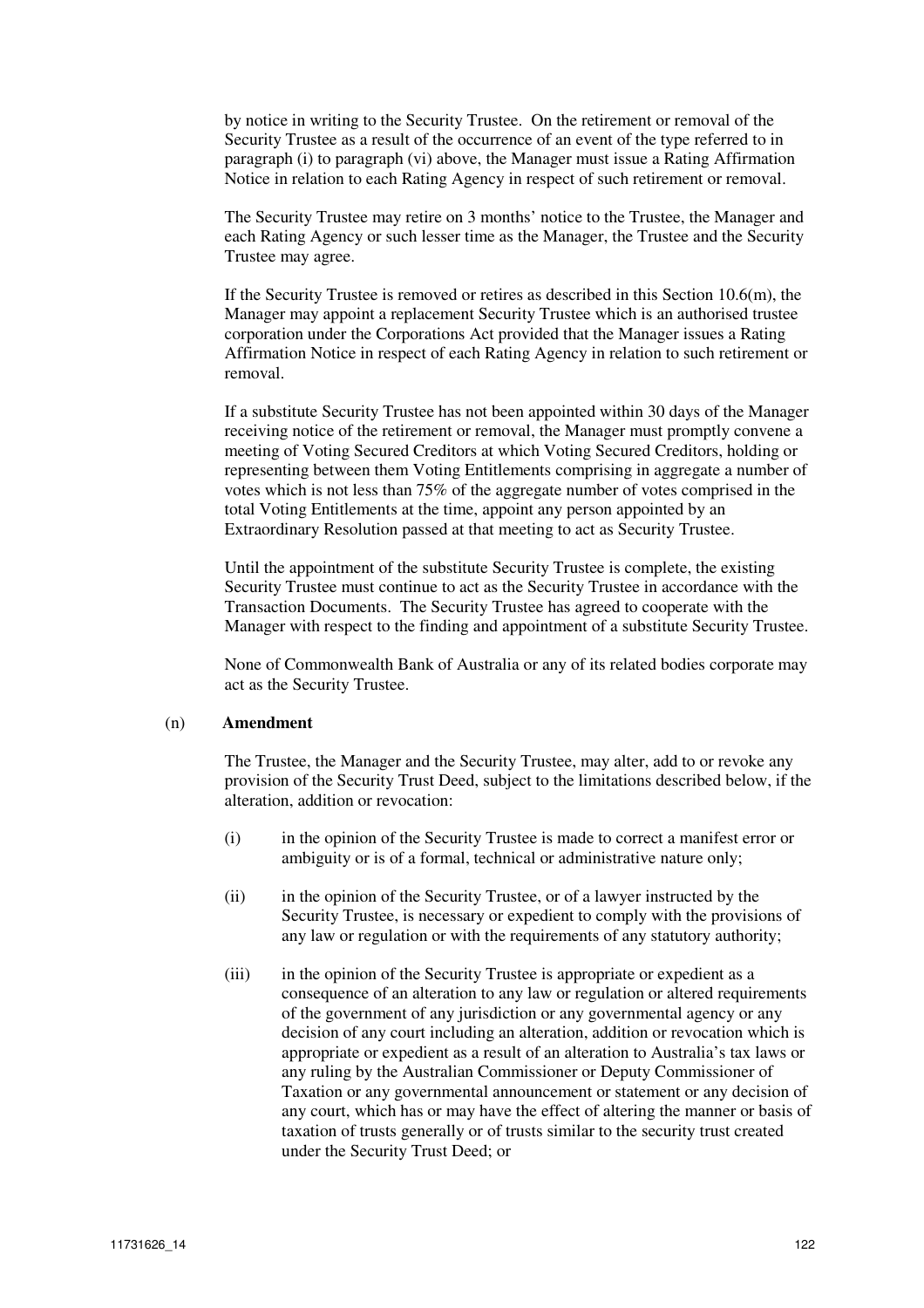(iv) in the opinion of the Security Trustee is otherwise desirable for any reason.

Any alteration, addition or revocation must be notified to the Rating Agencies 5 Business Days in advance.

## (o) **Indemnification**

The Trustee has agreed to indemnify the Security Trustee and each person to whom duties, powers, trusts, authorities or discretions may be delegated by the Security Trustee from and against all losses, costs, liabilities, expenses and damages arising out of or in connection with the execution of their respective duties under the Security Trust Deed, except to the extent that they result from the fraud, negligence or wilful default on the part of such persons.

## **10.7 Principal Draws**

Interest collections on the Mortgage Loans and other income receipts of the Series Trust are used to pay interest on the Notes and other expenses of the Series Trust while principal collections on the Mortgage Loans and other principal receipts of the Series Trust are used to repay principal on the Notes and to make other principal payments of the Series Trust.

If there are insufficient income receipts of a Series Trust to be applied on a Distribution Date toward payment of interest on the Notes (other than the Class C Notes) and other expenses of the Series Trust, the Manager may direct the Trustee to allocate some or all of the principal collections on the Mortgage Loans and other principal receipts of the Series Trust towards meeting the shortfall. Such an application is referred to as a Principal Draw. Any Principal Draws will be reimbursed from Available Income Amount on subsequent Distribution Dates so as to be applied as part of the Available Principal Amount including towards repayment of the Notes.

## **10.8 The Liquidity Facility**

Liquidity enhancement may, in addition to Principal Draws, be provided by way of the Liquidity Facility.

#### (a) **Advances and Facility Limit**

Under the Liquidity Facility Agreement, the Liquidity Facility Provider agrees to make advances to the Trustee for the purpose of meeting Net Income Shortfalls.

The Liquidity Facility Provider agrees to make advances to the Trustee up to the Liquidity Facility Limit. The Liquidity Facility Limit is equal to the lesser of:

- (i) A\$75,330,000 (equal to 3 per cent of the aggregate Invested Amount of the Notes on the Closing Date);
- (ii) if the Amortisation Conditions have ever been satisfied:
	- A. 3 per cent of the aggregate Invested Amount of the Notes on the Closing Date; multiplied by
	- B. the Performing Mortgage Loans Amount as at the Review Date prior to the most recent Distribution Date that the Amortisation Conditions were satisfied (following any payments on that date) divided by the Performing Mortgage Loans Amount as at the Closing Date,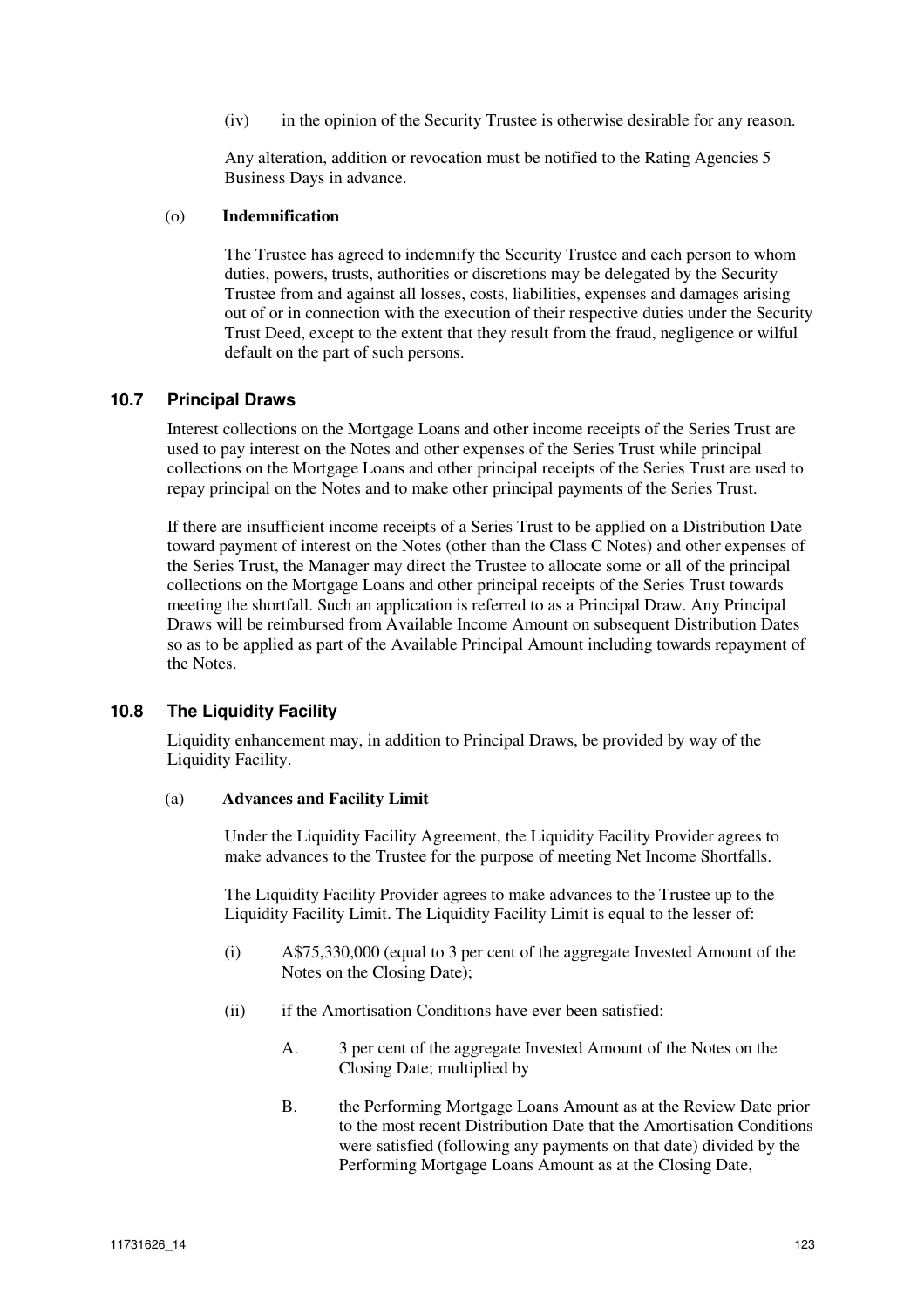provided that if this results in a number less than 0.1, the result will be taken to be 0.1;

- (iii) the Performing Mortgage Loans Amount at that time; and
- (iv) the amount (if any) to which the Liquidity Facility Limit is reduced at that time by the Manager or the Trustee in accordance with the Liquidity Facility Agreement (one of the requirements for such a reduction is that the Manager has issued a Rating Affirmation Notice in respect of the proposed reduction in the Liquidity Facility Limit).

#### (b) **Utilisation of the Liquidity Facility**

Following the occurrence of a Net Income Shortfall, an amount equal to the lesser of:

- (i) the un-utilised portion of the Liquidity Facility Limit; and
- (ii) the Net Income Shortfall,

may be available to be advanced or applied under the Liquidity Facility on each Distribution Date in or towards extinguishment of that Net Income Shortfall. The amount so claimed or applied is referred to as the "**Applied Liquidity Amount**".

The necessary documentation for drawdowns or applications to be made under the Liquidity Facility Agreement must be prepared by the Manager and delivered to the Trustee for execution.

#### (c) **Conditions Precedent to Drawing**

The Liquidity Facility Provider is only obliged to make an advance if, amongst other conditions:

- (i) no Liquidity Event of Default exists or will result from the provision or continuation of the advance;
- (ii) the representations and warranties made or deemed to be made by the Trustee or the Manager in any Transaction Document are true and correct as of the date of the drawdown notice and the drawdown where such breach would have an Adverse Effect; and
- (iii) other than in respect of priorities granted by statute, none of the Liquidity Facility Provider, the Trustee or the Manager has received notice of any security interest ranking in priority to or equal with the security interest held by the Liquidity Facility Provider under the Security Trust Deed.

#### (d) **Interest and fees under the Liquidity Facility Agreement**

The duration that each Applied Liquidity Amount is outstanding is divided into interest periods. Interest accrues daily on each Applied Liquidity Amount advanced or applied under the Liquidity Facility to meet a Net Income Shortfall at the Bank Bill Rate for that period plus a margin (plus, if outstanding Applied Liquidity Amounts are not repaid in full on a Distribution Date, an overdue rate), calculated on the number of days elapsed and a 365 day year. Interest is payable on each Distribution Date to the extent that funds are available for this purpose in accordance with the Series Supplement.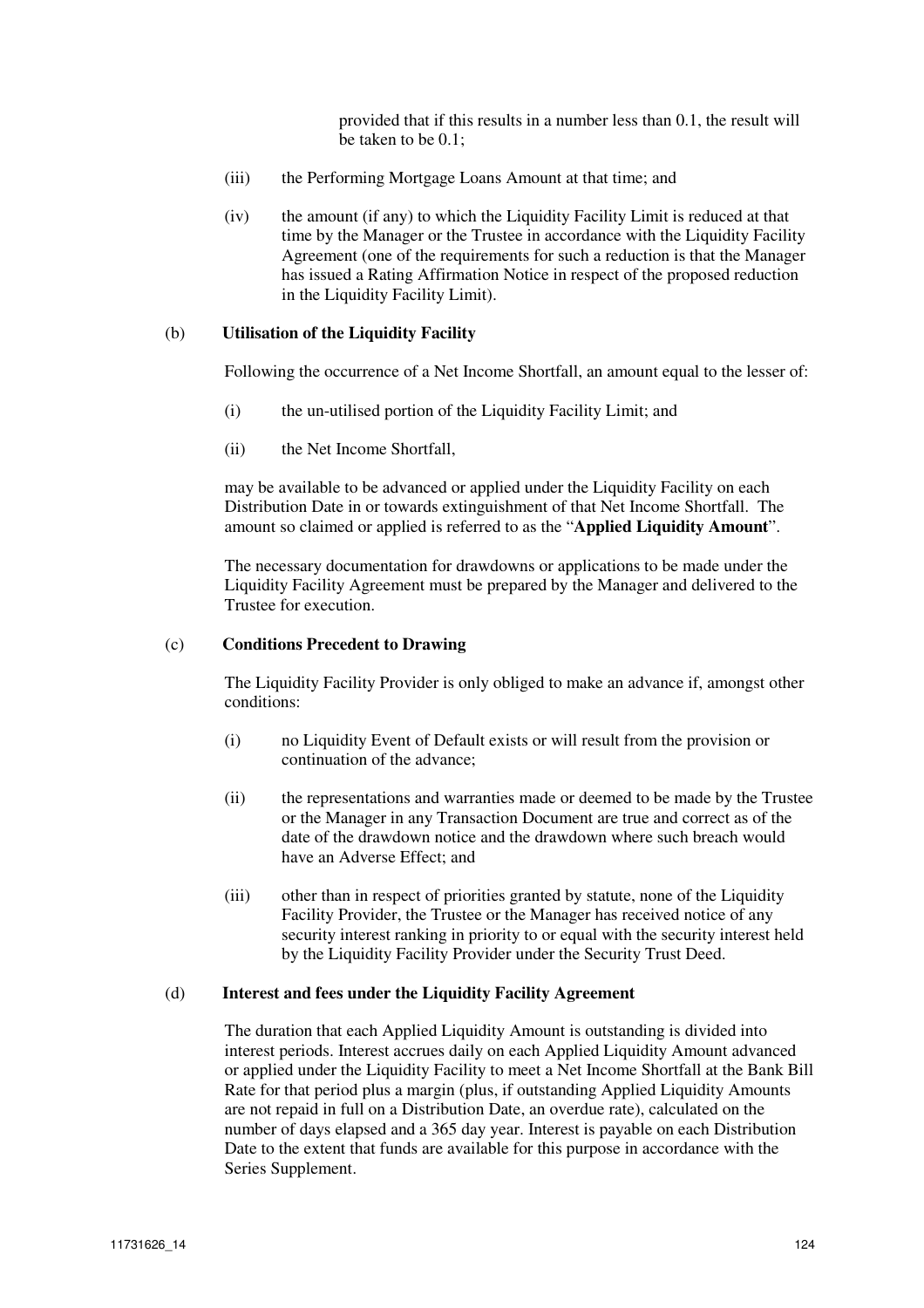Unpaid interest will be capitalised and will accrue interest from the date not paid.

A commitment fee accrues daily from the date of the Liquidity Facility Agreement and is calculated with respect to the unutilised portion of the Liquidity Facility Limit based on the number of days elapsed and a 365 day year. The commitment fee is payable monthly in arrears on each Distribution Date to the extent that funds are available for this purpose in accordance with the Series Supplement.

The interest rate and the commitment fee under the Liquidity Facility may be varied by agreement between the Liquidity Facility Provider, the Trustee (at the direction of the Manager) and the Manager provided that each Rating Agency is given not less than 3 Business Days prior notice by the Manager of any variation and the Manager has issued a Rating Affirmation Notice in respect of each Rating Agency in relation to such variation.

#### (e) **Repayment of Liquidity Advances**

Each Applied Liquidity Amount outstanding on any Distribution Date is repayable on the following Distribution Date but only to the extent there are funds available for this purpose in accordance with the Series Supplement.

It is not a Liquidity Event of Default if the Trustee does not have funds available to repay the Applied Liquidity Amounts outstanding under the Liquidity Facility on a Distribution Date. If outstanding Applied Liquidity Amounts are not repaid in full on a Distribution Date, any unpaid amounts will be carried forward (and accrue interest as described above) so that they are payable by the Trustee on each following Distribution Date to the extent that funds are available for this purpose in accordance with the Series Supplement until such amounts are paid in full.

## (f) **Downgrade of Liquidity Facility Provider**

If the Liquidity Facility Provider ceases to have:

- (i) in respect of S&P:
	- A. a long term credit rating equal to or higher than BBB+; or
	- B. a long term credit rating equal to or higher than BBB, together with a short term credit rating equal to or higher than A-2; or
	- C. a short term credit rating equal to or higher than A-2 (if the Liquidity Facility Provider does not have any long term rating from S&P); and
- (ii) in respect of Fitch Ratings, a short term credit rating equal to or higher than F1 and a long term credit rating equal to or higher than A,

or such other credit rating or ratings by a Rating Agency as may be notified in writing by the Manager to the Trustee from time to time provided that the Manager has delivered to the Trustee a Rating Affirmation Notice in respect of each Rating Agency, it must deposit into an account in the name of the Trustee with an Eligible Depository ("**Liquidity Facility Reserve Deposit Account**") an amount equal to the un-utilised portion of the Liquidity Facility Limit ("**Cash Deposit Advance**"). Thereafter, if the Manager determines that a Net Income Shortfall has occurred, the amount of such Net Income Shortfall must be satisfied from the amount of that Cash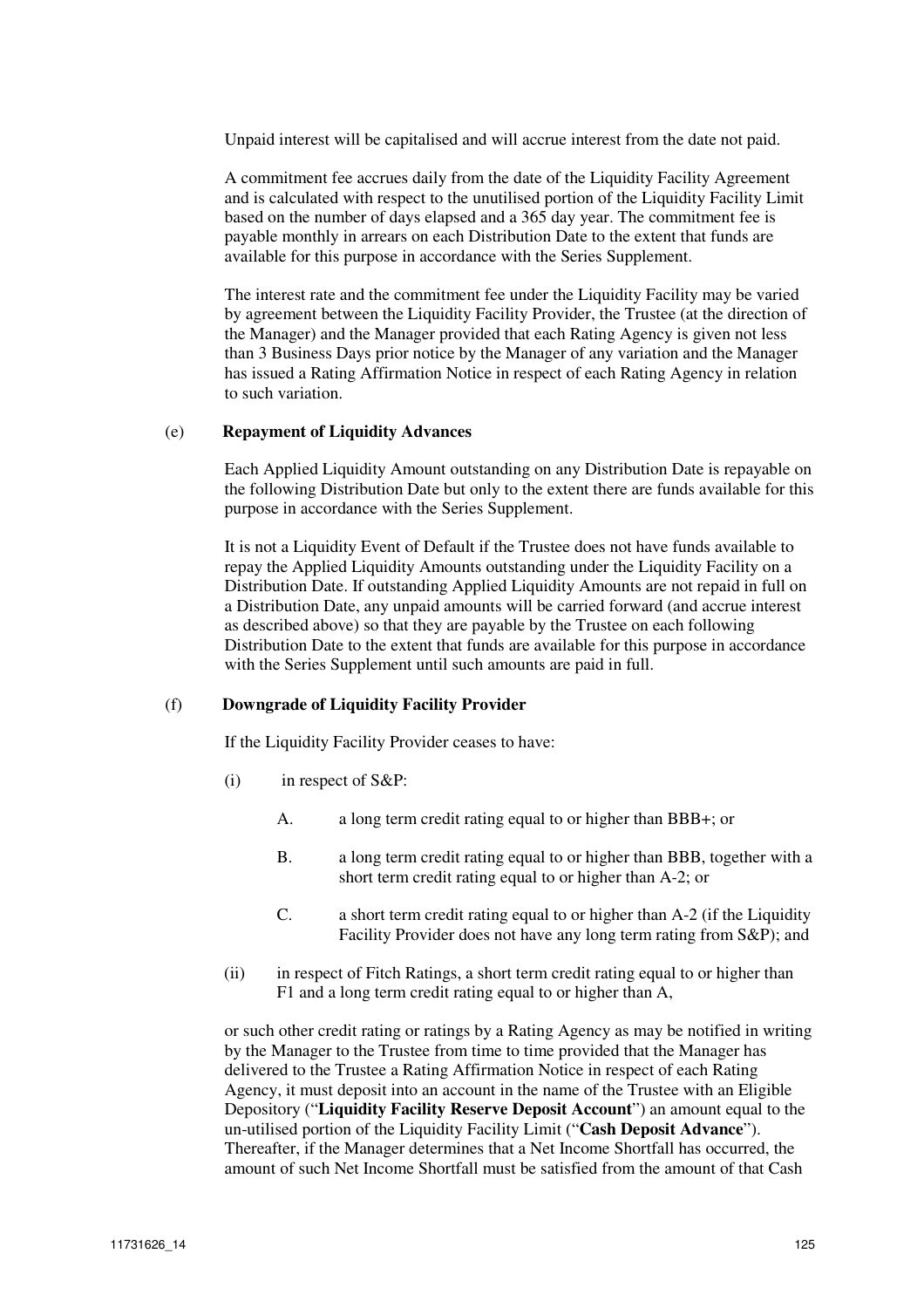Deposit Advance in the Liquidity Facility Reserve Deposit Account. On the termination of the Liquidity Facility, or if the Liquidity Facility Provider obtains the ratings referred to above, the un-utilised portion of the Cash Deposit Advance (together with all accrued, but unpaid, interest on that amount) must be repaid to the Liquidity Facility Provider and (except in the case of the termination of the Liquidity Facility) any Net Income Shortfalls occurring thereafter will be satisfied by the Liquidity Facility Provider meeting a direct claim under the Liquidity Facility Agreement.

On each Distribution Date the Trustee, at the direction of the Manager, will pay the Liquidity Facility Provider any interest that has been earned on the Liquidity Facility Reserve Deposit Account or any other account held by the Trustee as trustee of the Series Trust in respect of the Cash Deposit Advance.

The Cash Deposit Advance will not form part of the Assets of the Series Trust, except to the extent it is available to the Trustee under the terms of the Liquidity Facility Agreement, and will not form part of the Available Income Amount (except to the extent applied as described in paragraph (c) above) or Available Principal Amount for distribution on a Distribution Date or be available to Secured Creditors upon enforcement of the Charge.

## (g) **Events of Default under the Liquidity Facility Agreement**

Each of the following is a Liquidity Event of Default (whether or not caused by any reason whatsoever outside the control of the Trustee or any other person):

- (i) the Trustee fails to pay to the Liquidity Facility Provider any amount owing to it under the Liquidity Facility Agreement where funds are available for this purpose in accordance with the order of priority under the Series Supplement and does not pay the amount within 10 days of its due date;
- (ii) the Trustee consents to amend or revoke the provisions of the Transaction Documents in manner which would alter the priority of payments under the Transaction Documents or have certain effects on the rights and obligations of the Liquidity Facility Provider without the prior written consent of the Liquidity Facility Provider; and
- (iii) an Event of Default occurs under the Security Trust Deed and any enforcement action is taken under the Security Trust Deed.

## (h) **Consequences of an Event of Default**

At any time after a Liquidity Event of Default the Liquidity Facility Provider may do all or any of the following:

- (i) declare all moneys actually or contingently owing under the Liquidity Facility Agreement immediately due and payable; and
- (ii) terminate the Liquidity Facility.

## (i) **Termination**

The Liquidity Facility will terminate, and the Liquidity Facility Provider's obligation to make any advances will cease, on the earlier to occur of:

(i) 32 years after the date of the Liquidity Facility Agreement;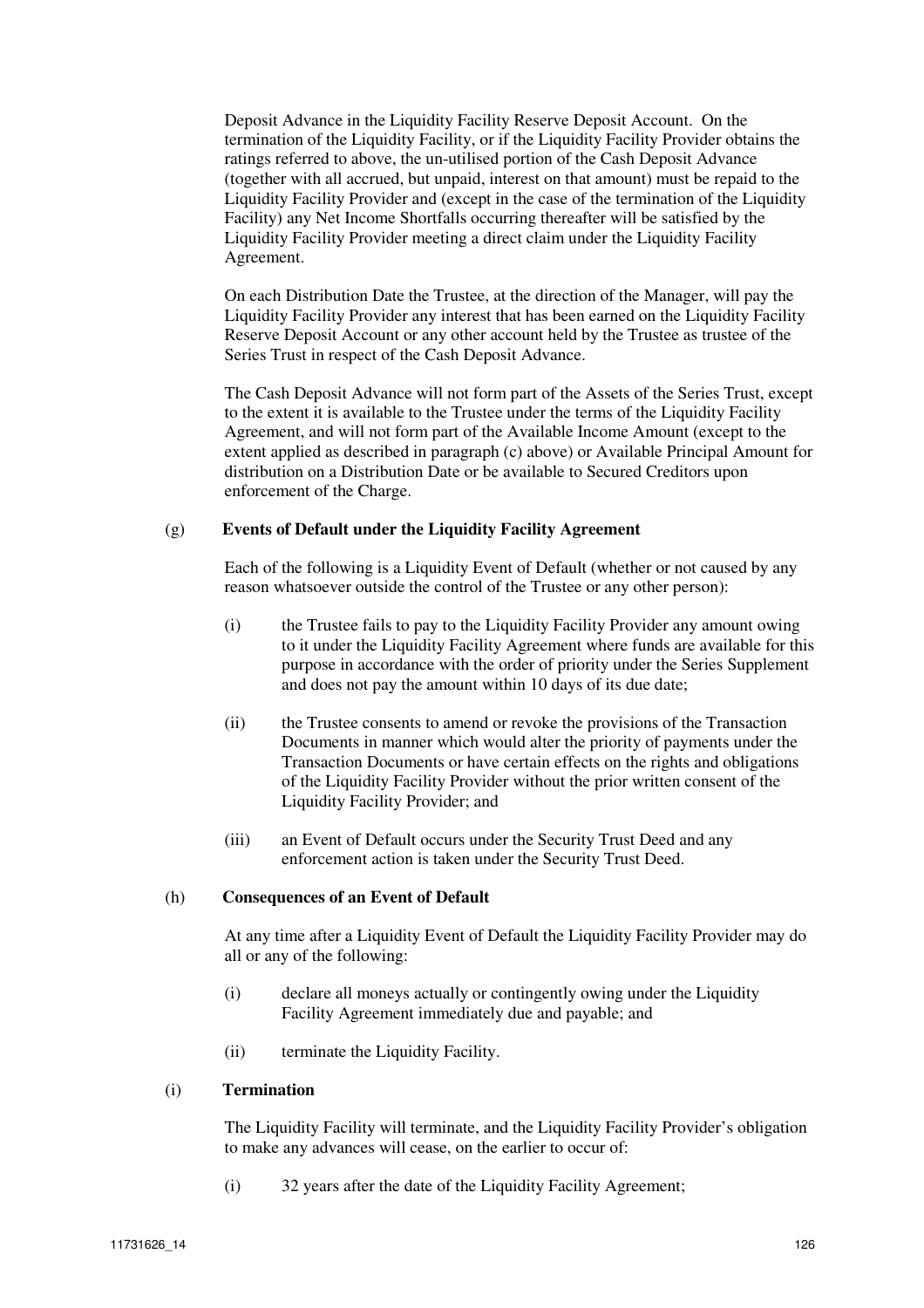- (ii) the termination date appointed by the Liquidity Facility Provider if it becomes unlawful or impossible for the Liquidity Facility Provider to maintain or give effect to its obligations under the Liquidity Facility Agreement as a result of a change of law or its interpretation;
- (iii) the date on which the Liquidity Facility Provider declares all amounts due under the Liquidity Facility Agreement (as described in Section 10.8(h) (*"Consequences of an Event of Default"*) above) or declares the Liquidity Facility terminated following a Liquidity Event of Default;
- (iv) the date one month after all Notes are redeemed in full;
- $(v)$  the date on which the Liquidity Facility Limit is reduced to zero by agreement between the Liquidity Facility Provider and the Manager and in relation to which the Manager has issued a Rating Affirmation Notice; and
- (vi) the Distribution Date declared by the Trustee as the date on which the Liquidity Facility Provider will be replaced by a substitute Liquidity Facility Provider, subject to the repayment by the Trustee of all amounts outstanding under the Liquidity Facility and the Manager issuing a Rating Affirmation Notice in relation to the termination of the Liquidity Facility Provider and the appointment of the proposed substitute Liquidity Facility Provider.

## (j) **Increased Costs**

If, by reason of any change in law or its interpretation or administration or because of compliance with any request from any fiscal, monetary or other governmental agency, the Liquidity Facility Provider incurs new or increased costs, obtains reduced payments or returns or becomes liable to make any payment based on the amount of advances outstanding under the Liquidity Facility Agreement, the Trustee must pay the Liquidity Facility Provider an amount sufficient to indemnify it against that cost, increased cost, reduction or liability.

## **10.9 The Mortgage Insurance Policy**

## (a) **General**

The mortgage insurance policy consists of a high LTV master mortgage insurance policy in relation to Mortgage Loans which generally had a loan-to-value ratio of greater than around 80% at the time that they were originated ("**High LTV Policy**") (as described in paragraph 10.9(b) ("*The High LTV Master Mortgage Insurance Policy*") below). Some Mortgage Loans which had a loan to value ratio greater than 80% at the time of origination may not be covered by any mortgage insurance policy, but the Seller may charge the borrower a Low Deposit Premium.

## (b) **The High LTV Master Mortgage Insurance Policy**

The High LTV Policy represents a liability of Genworth Financial Mortgage Insurance Pty Limited.

The High LTV Policy insures the Trustee against losses in respect of Mortgage Loans insured under it, which generally had a loan-to-value ratio of greater than around 80% at the time of origination. The Seller will equitably assign their rights under the High LTV Policy to the Trustee on the Closing Date. Each borrower paid a single upfront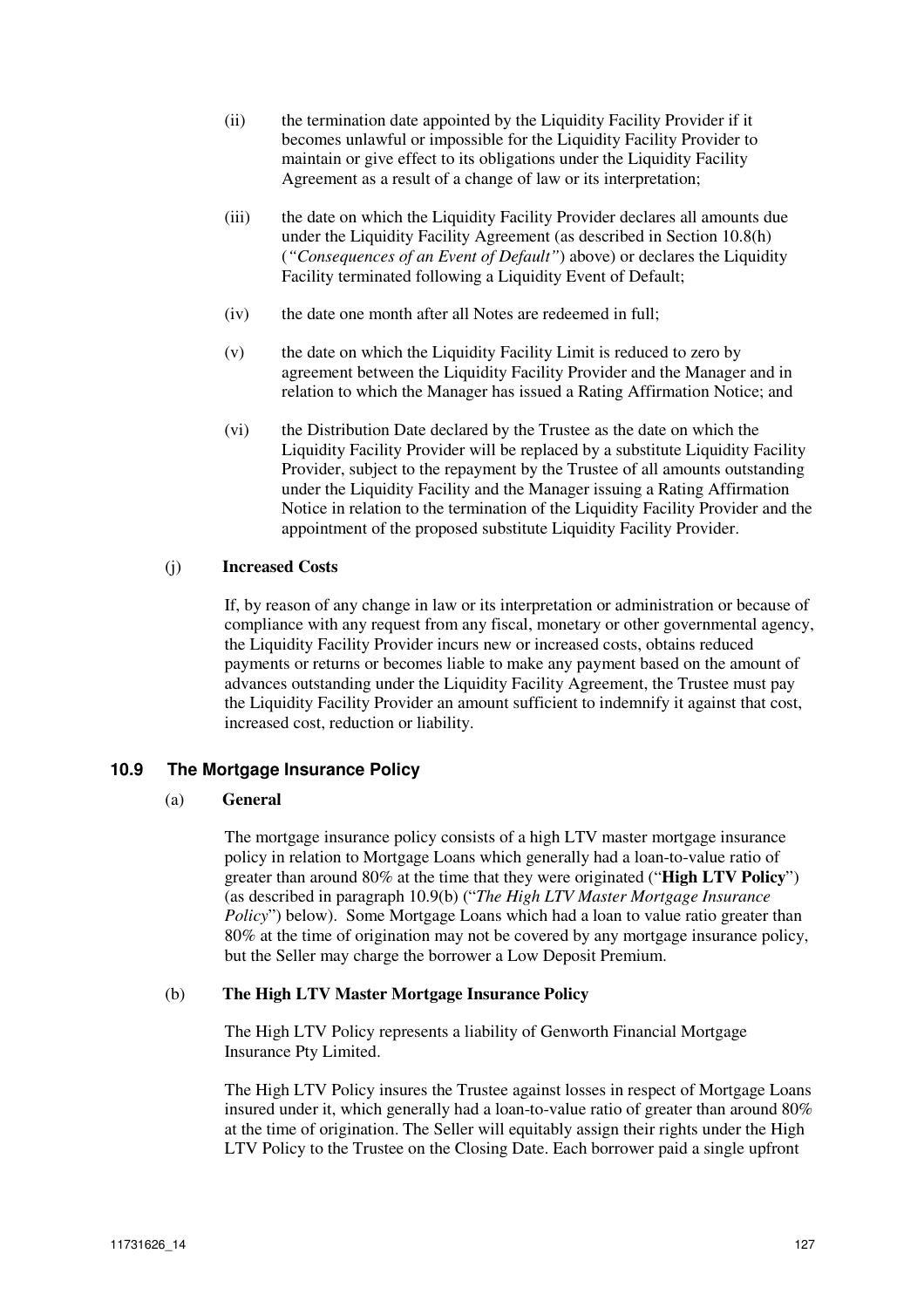premium for their respective Mortgage Loan to be insured under the High LTV Policy and no further premium is payable by an originator or the Trustee.

*(i) Period of Cover* 

The Trustee has the benefit of the High LTV Policy in respect of each Mortgage Loan insured under it generally from the latest of:

- A. the date monies are first advanced under the Mortgage Loan;
- B. the date the mortgage securing the Mortgage Loan is granted to or acquired by the insured; or
- C. the date the premium in respect of the Mortgage Loan is paid,

until the earliest of:

- A. the date the Mortgage Loan or the mortgage securing the Mortgage Loan is assigned, transferred or mortgaged to a person other than a person who is or becomes entitled to the benefit of the High LTV Policy;
- B. the date the Mortgage Loan is repaid in full;
- C. the date the Mortgage Loan ceases to be secured by the relevant mortgage (other than where the mortgage is discharged by the operation of a compulsory acquisition or sale by a government for public purpose);
- D. the expiry date set out in the certificate of insurance issued by the mortgage insurer in relation to the Mortgage Loan or as extended with the written consent of the mortgage insurer or as varied by a court under the Consumer Credit Legislation; or
- E. the date the High LTV Policy is cancelled in respect of the Mortgage Loan in accordance with the terms of the High LTV Policy or the Insurance Contracts Act 1984 of Australia.

## *(ii) Cover for Losses*

If a Loss Date (as defined below) occurs in respect of a Mortgage Loan insured under the High LTV Policy, the mortgage insurer will pay to the Trustee the loss in respect of that Mortgage Loan.

#### A "**Loss Date**" means:

- A. if a default occurs under the Mortgage Loan and the mortgaged property is sold by the Trustee or the mortgagee of an Approved Prior Mortgage (as defined below) pursuant to enforcement proceedings, the date on which the sale is completed;
- B. if a default occurs under the Mortgage Loan and the Trustee or the mortgagee of an Approved Prior Mortgage (as defined below) becomes the absolute owner by foreclosure of the mortgaged property, the date on which this occurs;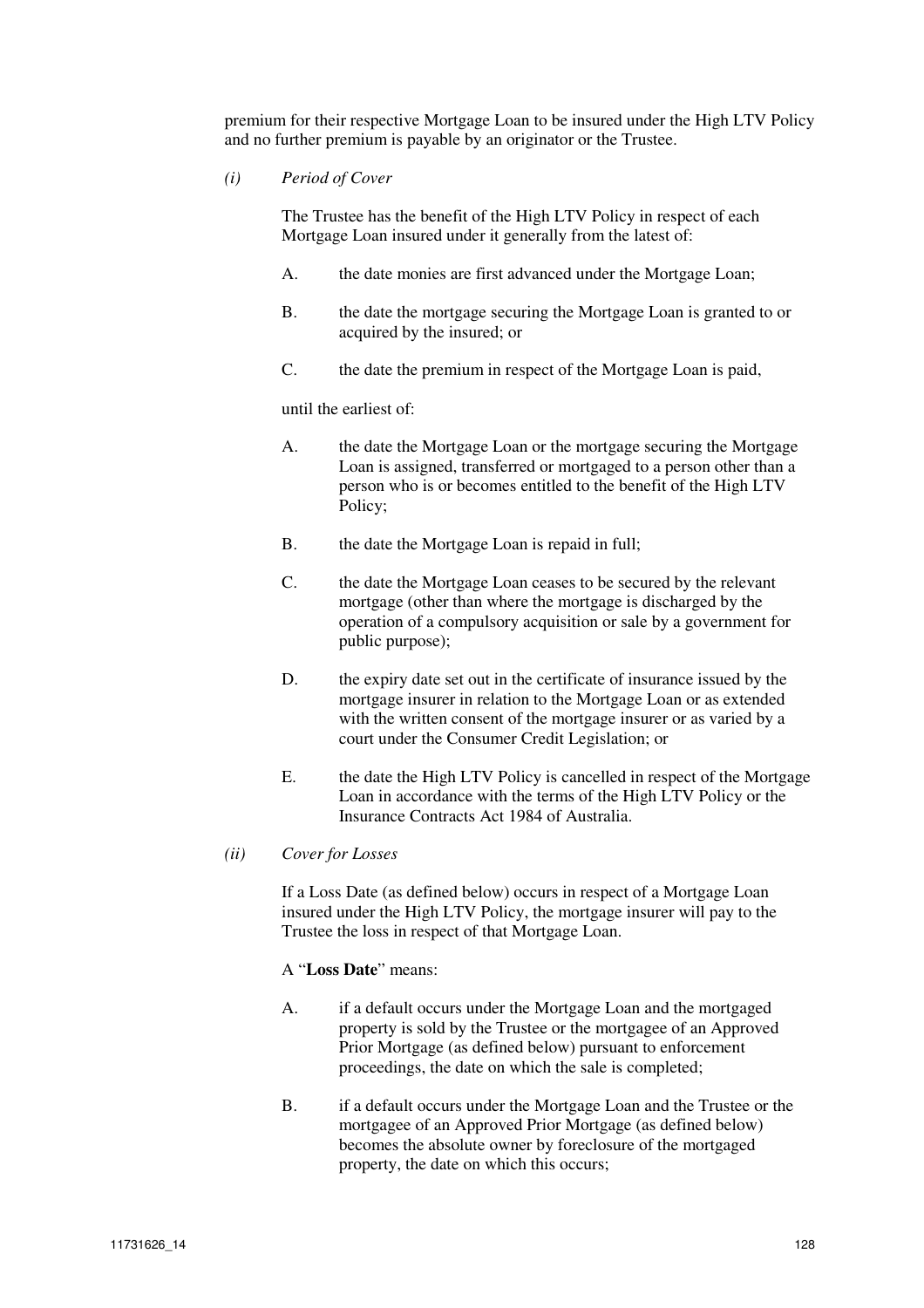- C. if a default occurs under the Mortgage Loan and the mortgagor sells the mortgaged property with the prior approval of the Trustee and the mortgage insurer, the date on which the sale is completed;
- D. if the mortgaged property is compulsorily acquired or sold by a government for public purposes and there is a default under the Mortgage Loan (or where the mortgage has been discharged by the operation of the compulsory acquisition or sale and there is a failure in repayment of the Mortgage Loan which would have been a default but for the occurrence of that event), the later of the date of the completion of the acquisition or sale or 28 days after the date of the default; or
- E. where the mortgage insurer has agreed to purchase the mortgage securing the Mortgage Loan, the date of the purchase of that mortgage.

A "default" in respect of an insured Mortgage Loan means any event which triggers the Trustee's power of sale in relation to the mortgaged property.

The loss payable by the mortgage insurer to the Trustee in respect of an insured loan is the amount outstanding, less the deductions and less the reductions as referred to below, in relation to the Mortgage Loan, in each case calculated as at the Loss Date.

#### *(iii) Amount Outstanding in a Claim*

The amount outstanding under a Mortgage Loan is the aggregate of the following:

- A. the principal amount outstanding, including any additional advances approved by the mortgage insurer to the extent outstanding together with any interest, fees or charges outstanding as at the Loss Date:
- B. rates, taxes and other statutory charges (calculated on a single holding basis) in relation to the mortgaged property paid by the Trustee including council rates and water rates paid by the Trustee to facilitate sale of the mortgage property (but excluding amounts for liabilities incurred before the commencement of the High LTV Policy);
- C. the interest chargeable at the standard rate of interest under the Mortgage Loan ("**Standard Rate**") on the amount the Trustee is entitled to in respect of the amount claimed from the Loss Date to the earlier of the date of payment of the claim by the mortgage insurer and 30 days after the Loss Date;
- D. reasonable premiums for insurance over the mortgaged property paid by the Trustee including general insurance premium by the Trustee to cover the mortgaged property against physical damage (but excluding any amount for liabilities incurred before the commencement of the High LTV Policy);
- E. levies and other charges payable to a body corporate under the Australian strata titles system including strata levies paid by the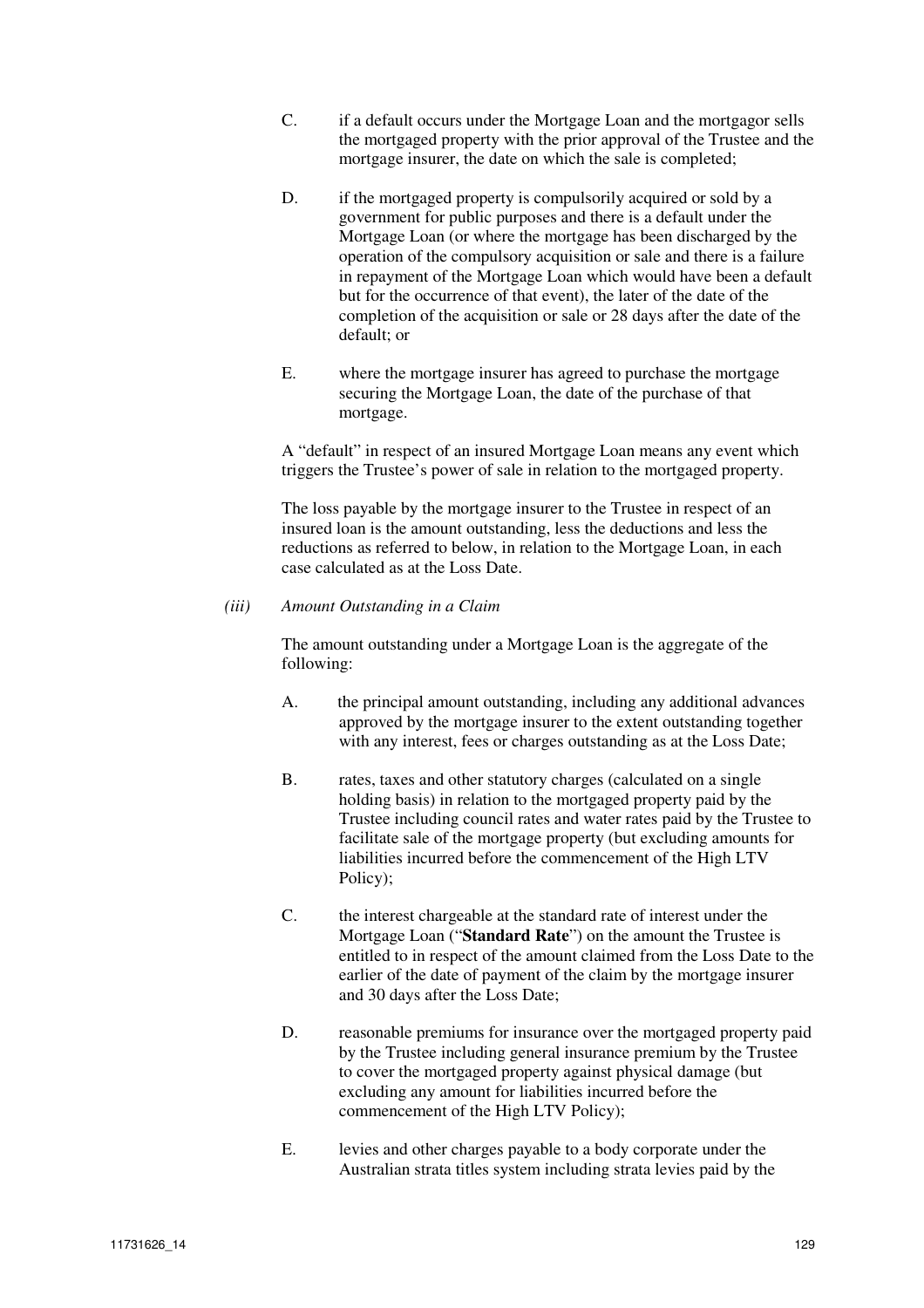Trustee to the body corporate relevant to the mortgaged property to facilitate the sale of the property (but excluding any amount for liabilities incurred before the commencement of the High LTV Policy);

- F. reasonable legal costs, mercantile agent's fees and other collection costs paid by the Trustee necessarily incurred in enforcing or protecting the Trustee's rights under the Mortgage Loan (excluding any legal costs or other charges incurred to establish the Mortgage Loan), up to a maximum of A\$10,000, unless otherwise approved in writing by the mortgage insurer;
- G. costs of maintenance and protection of the mortgaged property paid by the Trustee, up to a maximum amount of A\$3,000, unless otherwise approved in writing by the mortgage insurer;
- H. costs of the sale of the mortgaged property up to a maximum amount of A\$2,000 plus the lesser of 3% of the sale price and \$25,000, unless otherwise approved in writing by the mortgage insurer;
- I. reasonable valuer's fees paid by the Trustee in respect of the valuation of the mortgaged property for the purpose of enforcement of the mortgage securing the Mortgage Loan, up to a maximum of A\$500, unless otherwise approved in writing by the mortgage insurer;
- J. reasonable property presenter's fees paid by the Trustee in respect of presentation of the mortgaged property for sale, up to a maximum of A\$1,750, unless otherwise approved in writing by the mortgage insurer;
- K. reasonable display furniture fees as agreed between the Trustee and the mortgage insurer and paid by the Trustee;
- L. payment dishonour fees in respect of payments under the Mortgage Loan paid by the Trustee to third parties, up to a maximum of A\$130, unless otherwise approved in writing by the mortgage insurer; and
- M. an amount paid by the Trustee to discharge a mortgage or other security ranking in priority to the mortgage and which was disclosed to or approved by the mortgage insurer in accordance with the High LTV Policy ("**Approved Prior Mortgage**"),

which the Trustee is entitled to recover under the Mortgage Loan or a related guarantee.

## *(iv) Deductions in a Claim*

The mortgage insurer may make the following deductions:

A. where the mortgaged property is sold, the sale price, or where the mortgaged property is compulsorily acquired, the amount of compensation, less, in either case, any amount required to discharge any Approved Prior Mortgage;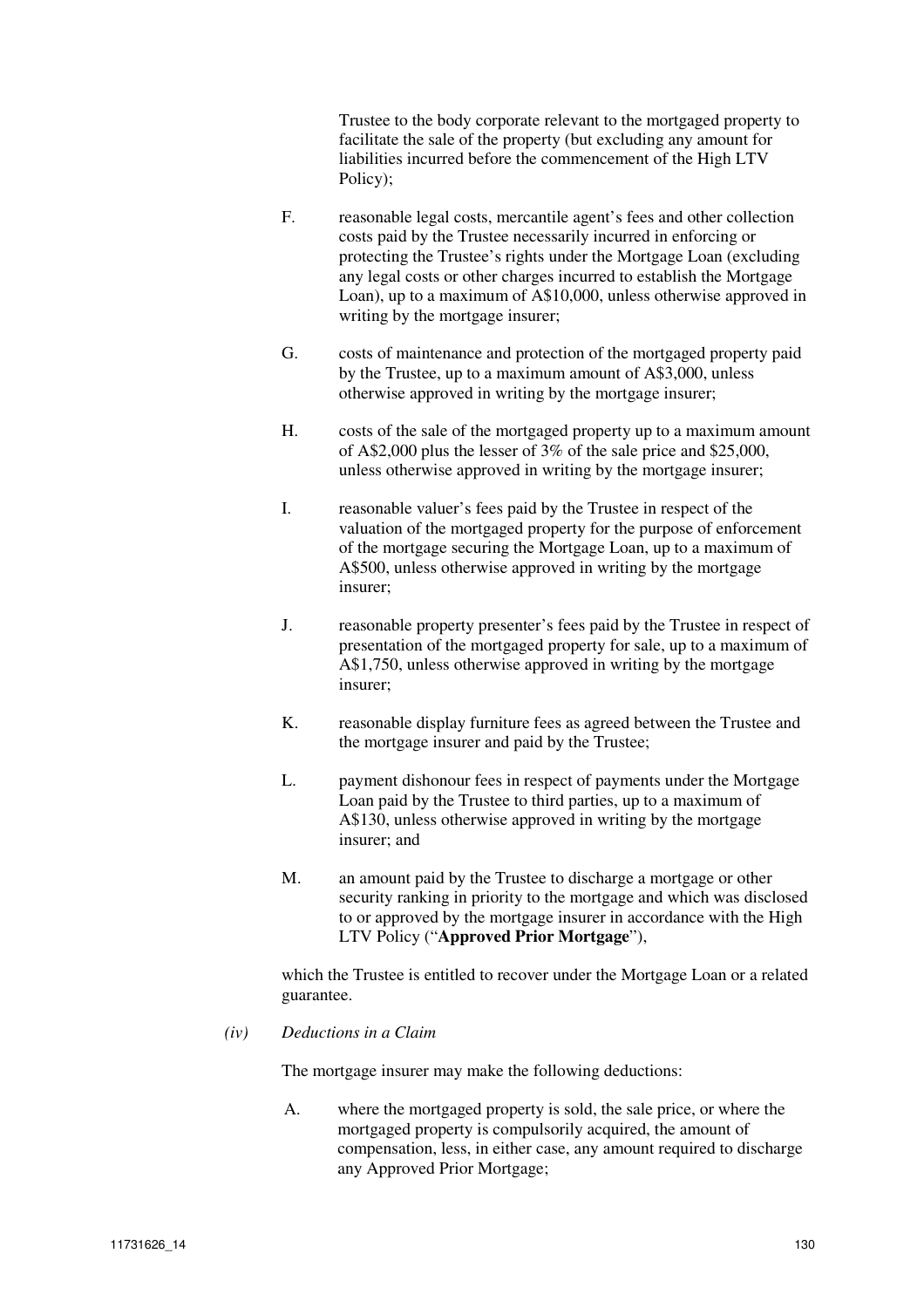- B. where foreclosure action occurs, the value of the Trustee's interest in the mortgaged property, including the interest of any mortgagee with priority over the mortgage other than a mortgagee of an Approved Prior Mortgage;
- C. any amount received by the Trustee under any collateral security;
- D. any amounts paid to the Trustee by way of rents, profits or proceeds in relation to the mortgaged property or any collateral security;
- E. any amounts received under any insurance policy relating to the mortgaged property and not applied in restoration of the mortgaged property;
- F. any other amount received relating to the Mortgage Loan or any collateral security including any amount received from the relevant borrower;
- G. reduction in the value of the mortgaged property due to physical damage (other than fair wear and tear) to, or contamination of, the mortgaged property as determined by a valuer approved and nominated by the mortgage insurer;
- H. the amount of any input tax credit the Trustee is entitled to claim in respect of GST incurred in relation to any expenditure on any component of the amount outstanding;
- I. interest charged in advance for a period after the Loss Date;
- J. interest charged in excess of the Standard Rate chargeable on the Mortgage Loan;
- K. rates, taxes and other statutory charges incurred before the commencement of the High LTV Policy;
- L. levies and other charges payable to a body corporate under a strata title system incurred before the commencement of the High LTV Policy;
- M. fees or penalties including early repayment fees, funding break fees and deferred establishment fees charged by the Trustee or the mortgage manager except for loan establishment fees and monthly account keeping fees and payment dishonour fees paid by the Trustee or the mortgage manager to a third party in respect of payments under the Mortgage Loan;
- N. costs of repair of physical damage to the mortgaged property other than fair wear and tear;
- O. costs of removal of any contaminant from the mortgaged property and the cost of clean up and restoration in respect of any contamination of the mortgaged property;
- P. where the Mortgage Loan is a construction loan, amounts paid in addition to the loan amount to complete any construction, alteration or renovation on the mortgaged property; and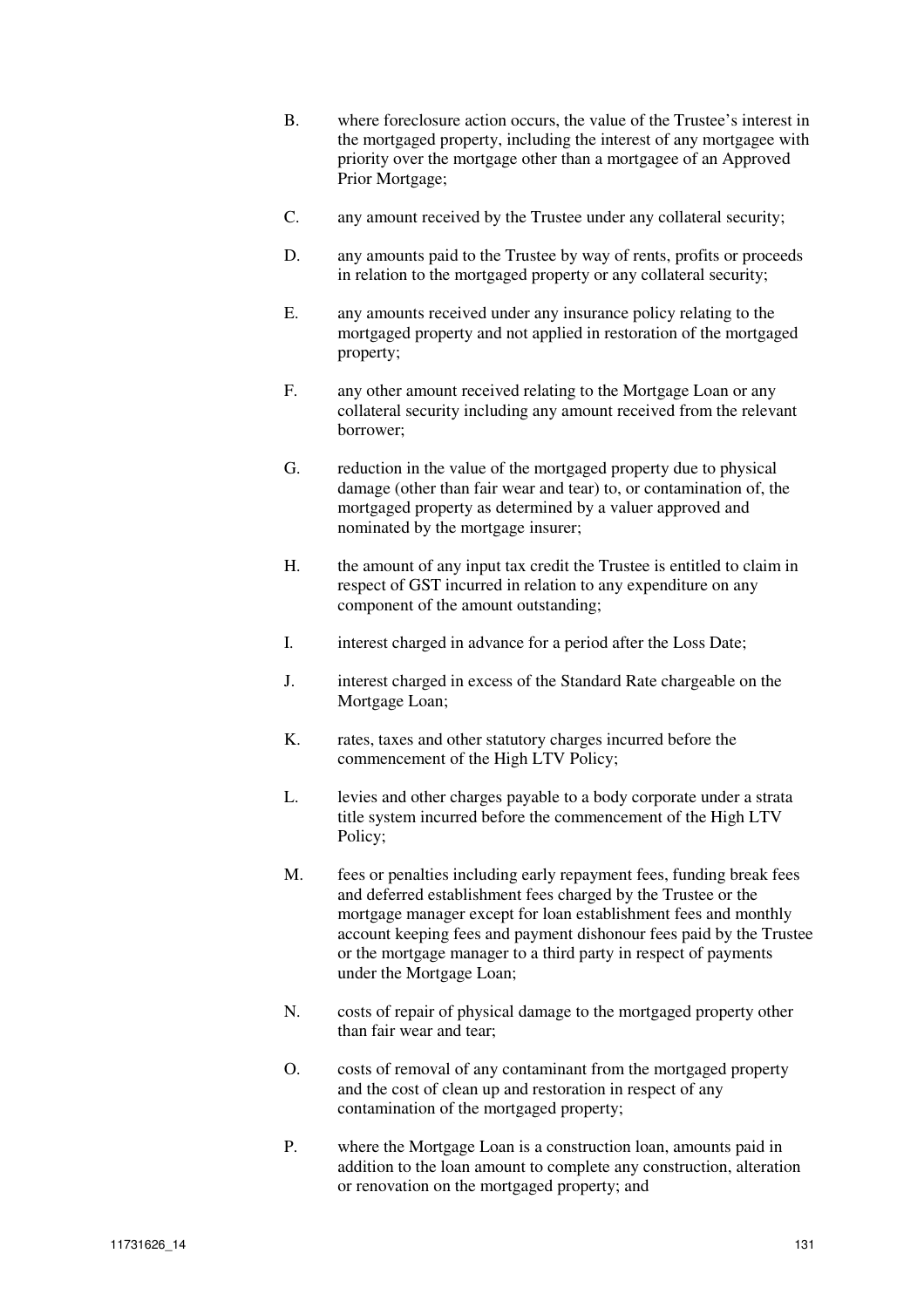Q. any amount in excess of the relevant maximum amount specified in respect of the matters identified in paragraphs  $(F)$ ,  $(G)$ ,  $(H)$ ,  $(I)$ ,  $(J)$ and (L) in the description of "amounts outstanding" above.

## (c) **Refusal or Reductions of Claims**

The Trustee has certain negative obligations under the High LTV Policy which, if breached, may entitle the mortgage insurer to refuse or reduce the amount of a claim with respect to a Mortgage Loan in certain circumstances, including where any of the following occurs without the approval of the mortgage insurer:

- (i) a Mortgage Loan is reopened under section 70 of the Consumer Credit Code or is varied including a variation under section 72 of the Consumer Credit Code;
- (ii) the borrower has a defence, a right of set-off or a counterclaim in any proceedings taken by or on behalf of the Trustee;
- (iii) the Trustee makes any additional advance upon the security of the mortgaged property that ranks for payment ahead of the insured Mortgage Loan;
- (iv) the Trustee varies the priority of the mortgage;
- (v) the Trustee materially alters the terms of the Mortgage Loan contract, any mortgage guarantee or any collateral security, whether an alteration is made in accordance with the Consumer Credit Legislation or otherwise except in certain circumstances;
- (vi) the Trustee releases or discharges in whole or in part the mortgage or any collateral security unless the Mortgage Loan has been repaid;
- (vii) the Trustee sells, assigns or transfers the benefit of the Mortgage Loan;
- (viii) the Trustee allows its rights to be reduced against the borrower, the mortgagor, any mortgage guarantor, any provider of any collateral security or the mortgaged property by compromise, postponement, partial discharge or otherwise;
- (ix) the Trustee approves any transfer or assignment of the mortgaged property without full discharge of the insured Mortgage Loan;
- (x) the Trustee contravenes any provision of the High LTV Policy; or
- (xi) the Trustee consents to a further advance by a mortgagee of an Approved Prior Mortgage upon the security of an Approved Prior Mortgage.

The Trustee also has certain positive obligations under the High LTV Policy, which, if breached, may entitle the mortgage insurer to refuse or reduce the amount of the claim with respect to a Mortgage Loan. These obligations include (but are not limited to):

- (i) paying any premium by the due date;
- (ii) not making any representation or statement (deemed or otherwise) in a proposal that is incorrect or a breach of the duty of disclosure;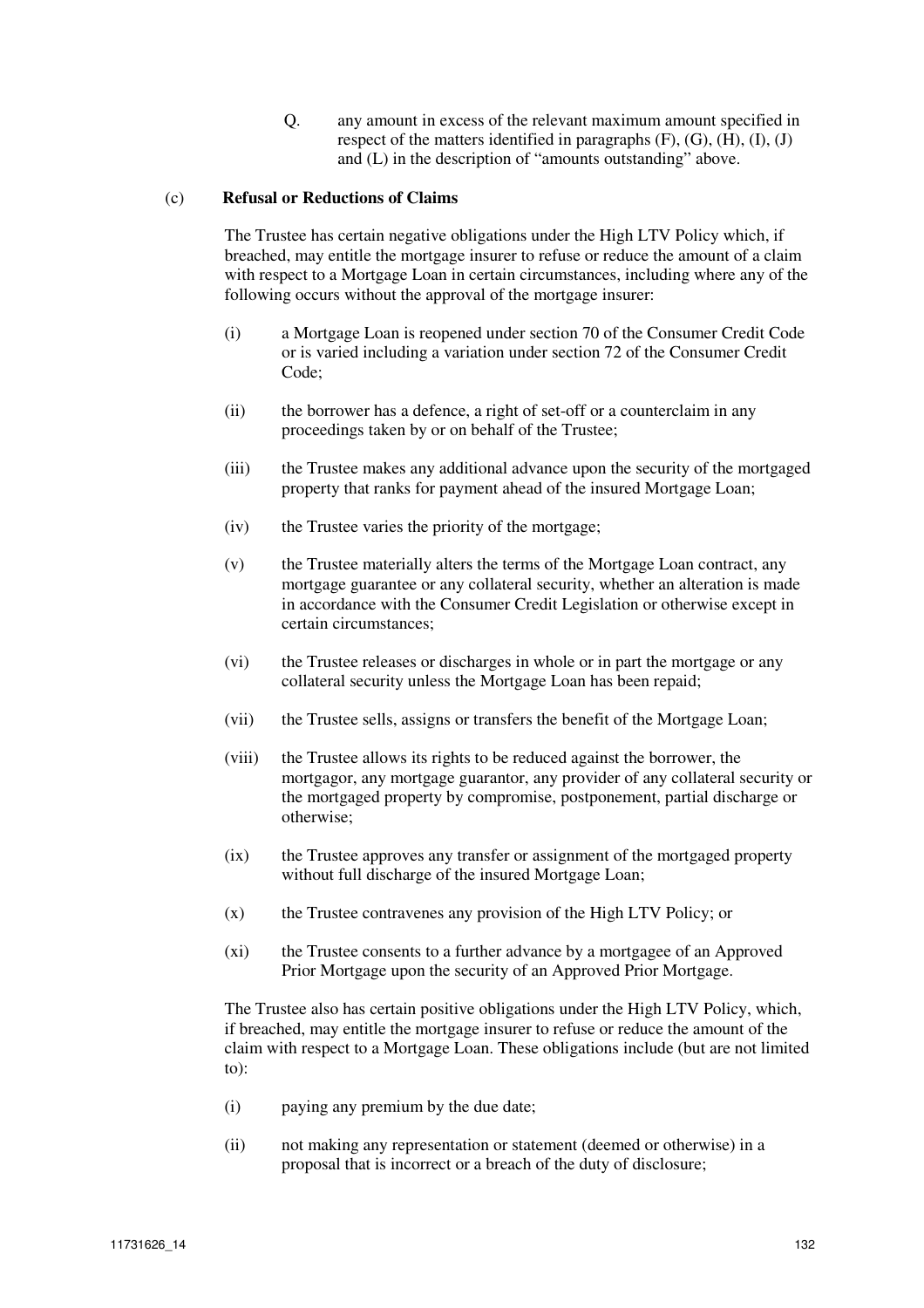- (iii) where a mortgage is not a first mortgage, taking such action as the mortgage insurer may require (at the mortgage insurer's expense) to oppose any application by any prior mortgagee for foreclosure against the borrower and the Trustee;
- (iv) ensuring the mortgage has been duly registered with the land titles office in the State or Territory in which the mortgaged property is situated;
- (v) ensuring the Mortgage Loan contract, any mortgage guarantee or any collateral security is duly stamped in each relevant State or Territory; and
- (vi) obtaining the prior written approval of the mortgage insurer of any additional advance made on the security of the mortgaged property.

In addition, the mortgage insurer may also make the following reductions:

- (xii) where a collateral security in relation to the Mortgage Loan is unenforceable, the amount which could have been recovered from that collateral security if it was enforceable;
- (xiii) where a valuer upon whose valuation the Trustee or its agent relied in respect of the Mortgage Loan was, in respect of or in connection with that valuation, negligent or in breach of a duty:
	- A. if at the time the valuation was provided the valuer was not approved by the mortgage insurer, the amount of the loss which resulted from the negligence or breach of duty of the valuer; and
	- B. if at the time the valuation was provided the valuer was approved by the mortgage insurer, where the valuer's liability is reduced on account of negligence on the part of the Trustee or its agent, the amount of the reduction of the valuer's liability on account of negligence on the part of the Trustee or its agent;

## (d) **Exclusions**

The High LTV Policy does not cover any loss arising from:

- (i) an additional advance which has not been approved by the mortgage insurer in its absolute discretion and in respect of which any required additional premium has been paid;
- (ii) any amount paid to discharge a security which has priority over the mortgage other than an Approved Prior Mortgage;
- (iii) any war or warlike activities;
- (iv) the use, existence or escape of nuclear weapons or nuclear contamination;
- (v) any contamination of the mortgaged property;
- (vi) terrorism or terrorist activities;
- (vii) riot or civil commotion;
- (viii) termites or other insects or vermin;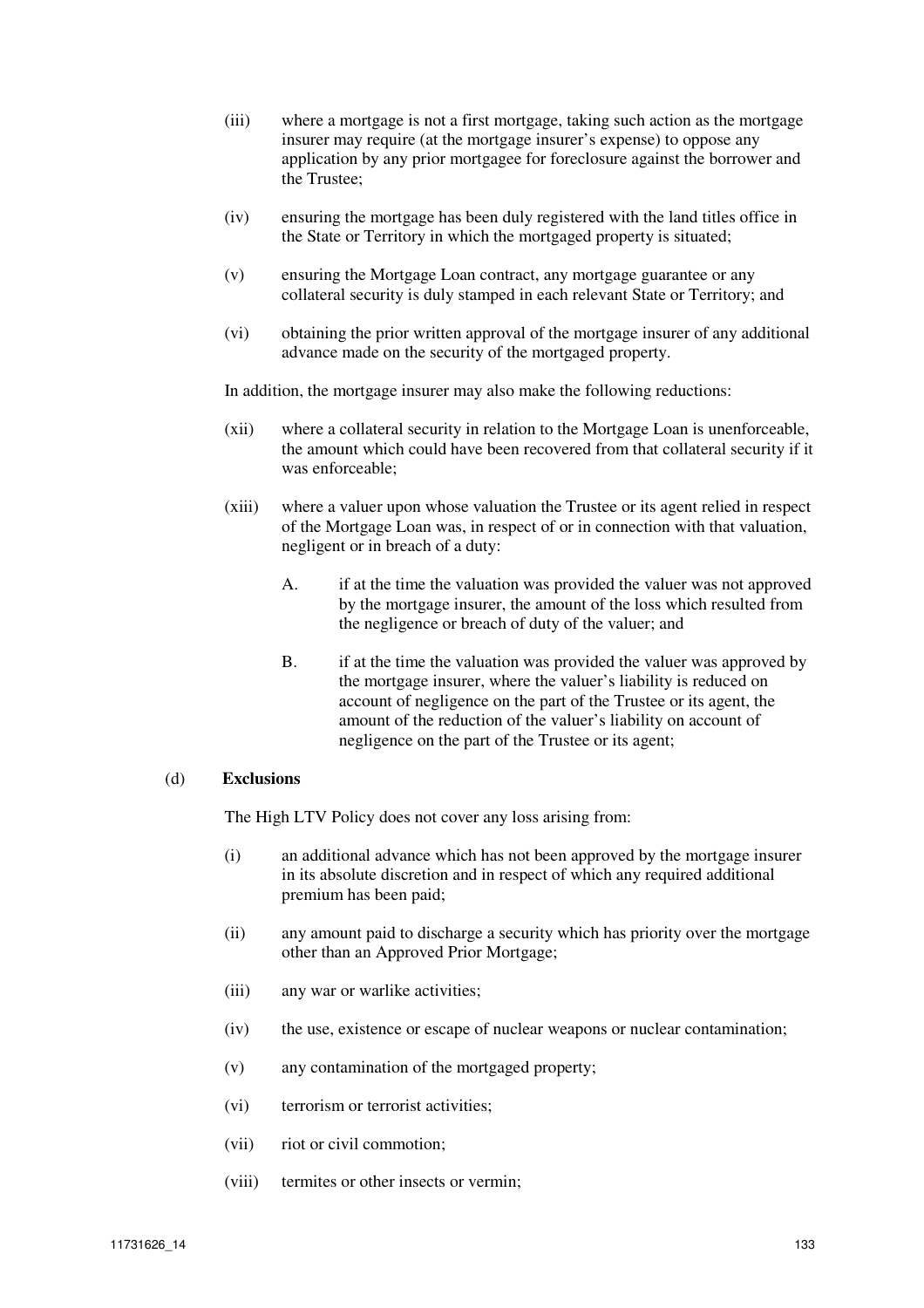- (ix) physical damage to the mortgaged property other than fair wear and tear;
- (x) the failure, malfunction or inadequacy of any computer hardware or software not belonging to the mortgage insurer;
- (xi) any amount of GST, fine, penalty or charge for which the Trustee is or becomes liable because of a failure to disclose or a misstatement made by anyone in relation to the Trustee's entitlement to an input tax credit;
- (xii) the fact that the Mortgage Loan or any collateral security is void or unenforceable; or
- (xiii) any failure of the Mortgage Loan, mortgage guarantee or collateral security to comply with any legislation including the requirements of the Consumer Credit Legislation.

#### (e) **Submission for Payment of Claims**

A claim for a loss in respect of a Mortgage Loan insured under the High LTV Policy must be lodged within 30 days after the Loss Date unless in its absolute discretion the mortgage insurer otherwise agrees. Where a claim is not lodged within 30 days after the Loss Date the claim shall be reduced for any loss and damage the mortgage insurer suffers by reason of the delay in lodgement of the claim.

#### **10.10 GIC Agreement**

The Trustee will enter into the GIC Agreement with the GIC Account Provider to establish the GIC Account. Under the GIC Agreement, provided that the GIC Account Provider has the required short term and long term credit rating, the Trustee is only permitted to make a withdrawal from the GIC Account in the following circumstances:

- (a) the Trustee may transfer interest paid on the GIC Account Balance and interest paid on any GIC Authorised Investments acquired using amounts standing to the credit of the GIC Account to the Collections Account on each Distribution Date;
- (b) the Trustee may transfer the entire GIC Account Balance to the Collections Account on the Class A3 Refinancing Date; and
- (c) the Security Trustee may transfer the entire GIC Account Balance to the Collections Account following the occurrence of an Event of Default and the enforcement of the Charge.

The GIC Account Provider has agreed to pay the Trustee an interest rate of the Bank Bill Rate on the GIC Account Balance, with interest to accrue daily and payable in arrears by the GIC Account Provider on each Distribution Date.

If at any time the GIC Account Provider ceases to have a long term credit rating of at least A by S&P (or a short term credit rating of at least A-1 by S&P if the GIC Account Provider does not have a long term credit rating from S&P) together with a short term credit rating of at least F1 by Fitch Ratings and a long term credit rating of at least A by Fitch Ratings, then the GIC Account Provider, the Security Trustee and the Trustee will (on the direction of the Manager) make arrangements within 30 calendar days of becoming aware of the withdrawal or downgrade to novate the GIC Agreement or otherwise procure the transfer of the GIC Account to another financial institution provided that a Rating Affirmation Notice in relation to each Rating Agency has been provided by the Manager in respect of such novation or transfer.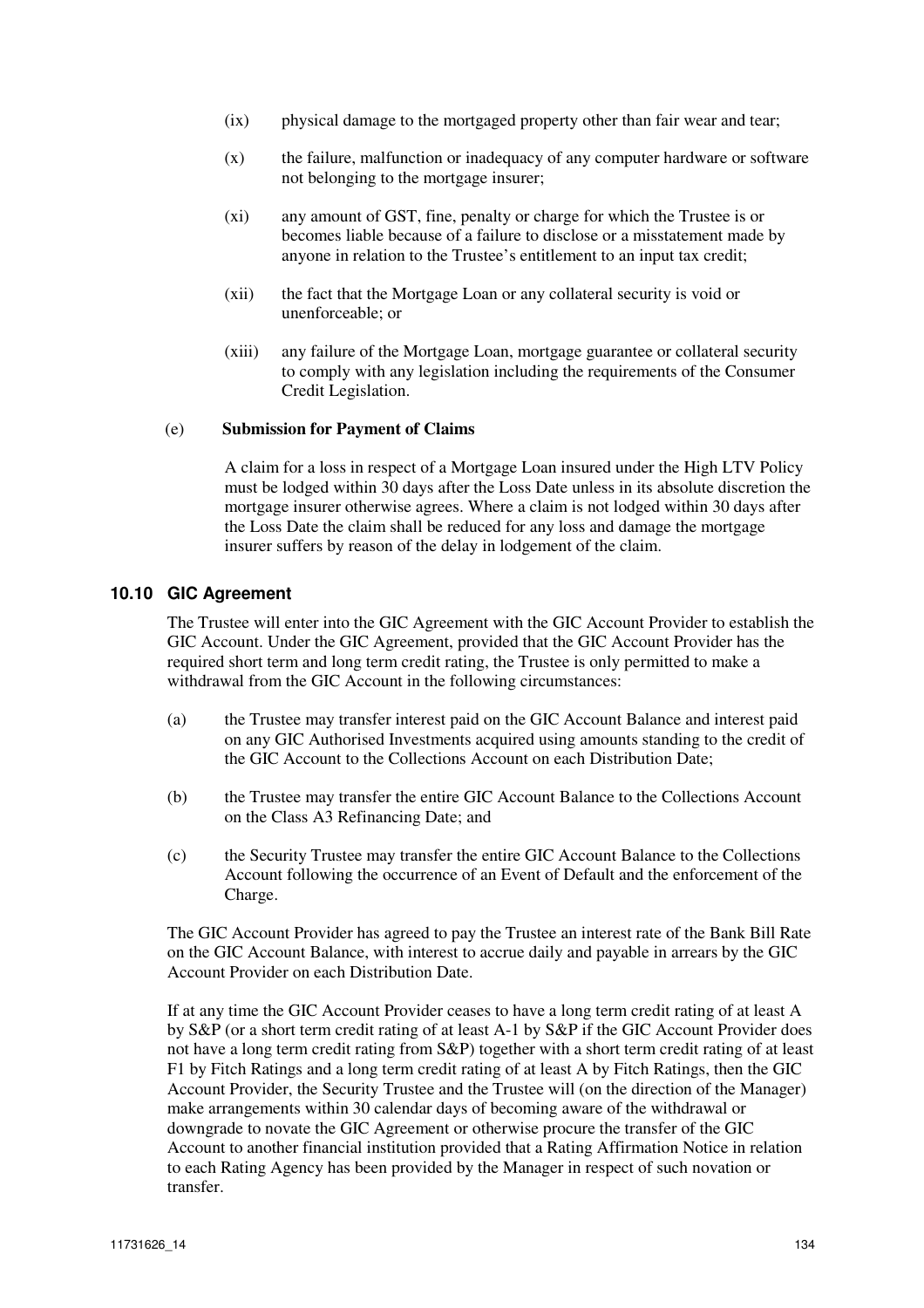If the Manager (acting reasonably) forms the opinion that the balance of the GIC Account at any time will result in a reduction, qualification or withdrawal of the ratings then assigned by any of the Rating Agencies to the Class A3 Notes, the Manager may direct the Trustee to withdraw an amount from the GIC Account and invest that amount in GIC Authorised Investments which have a maturity prior to the Class A3 Refinancing Date, provided that a Rating Affirmation Notice has been provided in respect of the acquisition of those GIC Authorised Investments. The Manager has agreed to direct the Trustee to realise the GIC Authorised Investments on or before the Class A3 Refinancing Date and deposit the realisation proceeds into the GIC Account.

Following the occurrence of an Event of Default and the enforcement of the Charge, the proceeds of any GIC Authorised Investments acquired using amounts standing to the credit of the GIC Account will be applied in accordance with the Security Trust Deed.

## **10.11 Loans Insured by Genworth Financial Mortgage Insurance Pty Limited**

GE Capital Mortgage Insurance Corporation (Australia) Pty Limited ("**GEMICO**") commenced operations in March 1998 and was established by General Electric Company as a sister company to GE Mortgage Insurance Pty Ltd ("**GEMI**"). It was also a wholly owned subsidiary of GE Capital Australia.

Together GEMI and GEMICO insured all loans between 15 December 1997 and 31 March 2004. On 31 March 2004 the lenders mortgage insurance ("**LMI**") businesses (including all of the LMI policies written during such period) of GEMI and GEMICO were transferred to a new entity – GE Mortgage Insurance Company Pty Limited ("**Genworth GEMICO**").

The transfer of the LMI policies was made pursuant to two separate schemes under the Insurance Act 1973 (Cwth) and approved by the Australian Prudential Regulation Authority and the Federal Court of Australia. One scheme effected the transfer of LMI policies issued by GEMI and the other scheme effected the transfer of LMI policies issued by GEMICO.

On or about 24 May 2004, Genworth GEMICO became a wholly owned subsidiary of a newly incorporated and U.S. domiciled entity, Genworth Financial, Inc. On 1 April 2013, an internal legal entity restructure was completed under which Genworth Financial, Inc. became a wholly owned subsidiary of a newly incorporated and U.S. domiciled holding entity, Sub XLVI, Inc. In connection with the restructure, Genworth Financial, Inc. changed its name to Genworth Holdings, Inc. and Sub XLVI, Inc. changed its name to Genworth Financial, Inc.

Genworth Financial, Inc. has its principal lenders mortgage insurance operations in the United States, United Kingdom, Canada and Australia. On 25 November 2005 Genworth GEMICO changed its name to Genworth Financial Mortgage Insurance Pty Limited (ABN 60 106 974 305). As of 14 January 2014, the Financial Strength Ratings for Genworth Financial Mortgage Insurance Pty Limited are AA- with Outlook Negative by S&P and A3 with Outlook Stable by Moody's.

The principal place of business of Genworth Financial Mortgage Insurance Pty Limited is Level 26, 101 Miller Street, North Sydney, New South Wales, Australia.

## **10.12 The Interest Rate Swaps**

#### (a) **Purpose of the Interest Rate Swaps**

Collections in respect of interest on the variable rate Mortgage Loans will be calculated based on Commonwealth Bank of Australia's administered variable rates.

Collections in respect of interest on the fixed rate Mortgage Loans will be calculated based on the relevant fixed rates.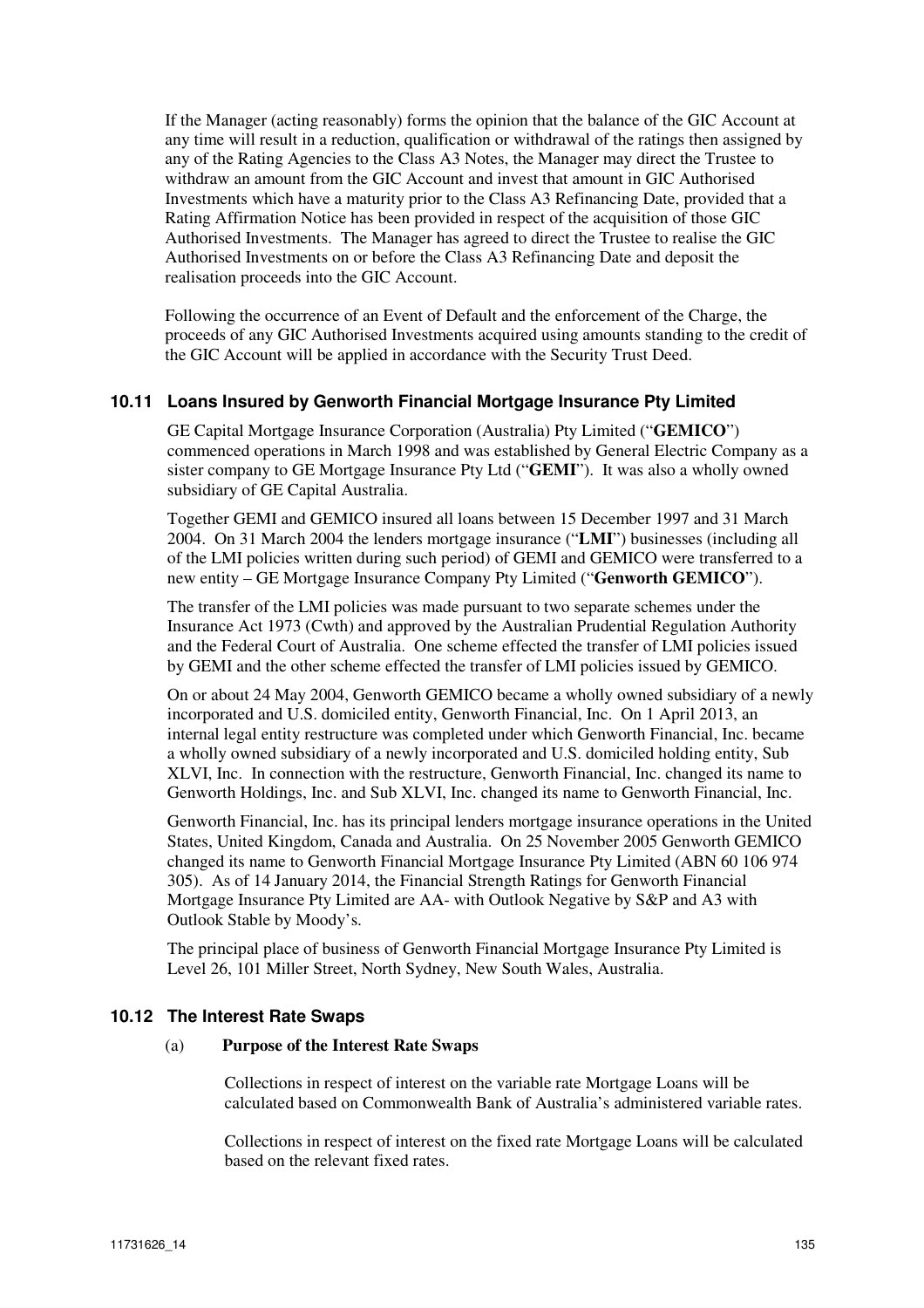However, the payment obligations of the Trustee on the Notes are calculated by reference to the relevant Bank Bill Rate (in the case of Notes other than the Class A3 Notes) and by reference to a fixed rate of interest (in the case of the Class A3 Notes).

To hedge these interest rate exposures, the Trustee will enter into a basis swap ("**Basis Swap**"), a fixed rate swap in respect of mortgages charged a fixed rate ("**Fixed Rate Swap**") and a fixed rate swap in respect of interest payments on the Class A3 Notes ("**Class A3 Note Fixed Swap**") with an Interest Rate Swap Provider.

The Basis Swap will apply in respect of interest received under any Mortgage Loan charged a variable rate of interest as at the Closing Date or which converts from a fixed rate to a variable rate after the Closing Date.

The Fixed Rate Swap will apply in respect of interest received under any Mortgage Loan charged a fixed rate as at the Closing Date or which converts from a variable rate to a fixed rate after the Closing Date.

The Class A3 Note Fixed Swap will apply in respect of the fixed interest paid on the Class A3 Notes and floating amounts received under the Basis Swap and the Fixed Rate Swap.

Each of the Basis Swap, Fixed Rate Swap and Class A3 Note Fixed Swap will be governed by a standard form ISDA Master Agreement, as amended by a supplementary schedule and confirmed by written confirmations in relation to each swap (the "**Interest Rate Swap Agreement**"). The initial Interest Rate Swap Provider will be Commonwealth Bank of Australia, Ground Floor, Darling Park, Tower 1, 201 Sussex Street, Sydney NSW 2000, Australia.

#### (b) **Basis Swap**

On each Distribution Date the Trustee will pay to the Interest Rate Swap Provider an amount calculated by reference to the interest payable by borrowers on the variable rate Mortgage Loans, during the relevant preceding Accrual Period and the income earned by the Series Trust on the Collections Account and any Authorised Short-Term Investments during that Accrual Period. In return, the Interest Rate Swap Provider will pay to the Trustee on each Distribution Date an amount calculated by reference to the aggregate principal amount outstanding of the relevant proportion of the variable rate Mortgage Loans at the last day of the Accrual Period preceding the previous Distribution Date and Bank Bill Rate plus a margin.

#### (c) **Fixed Rate Swaps**

The Trustee will enter into the Fixed Rate Swap with the Interest Rate Swap Provider to enable the Trustee to hedge the interest rate mismatch between the interest rates being charged on Mortgage Loans at a fixed rate and the payment obligations of the Trustee under the Notes (other than the Class A3 Notes) and the Class A3 Note Fixed Swap.

The Fixed Rate Swap will have a notional amount in respect of each Distribution Date equal to the principal amount outstanding on the Mortgage Loans being charged a fixed interest rate as at the Determination Date falling within the previous Accrual Period ("**Fixed Rate Swap Notional Amount**").

Under the Fixed Rate Swap the Trustee will pay to the Interest Rate Swap Provider on each Distribution Date an amount calculated by reference to the product of the Fixed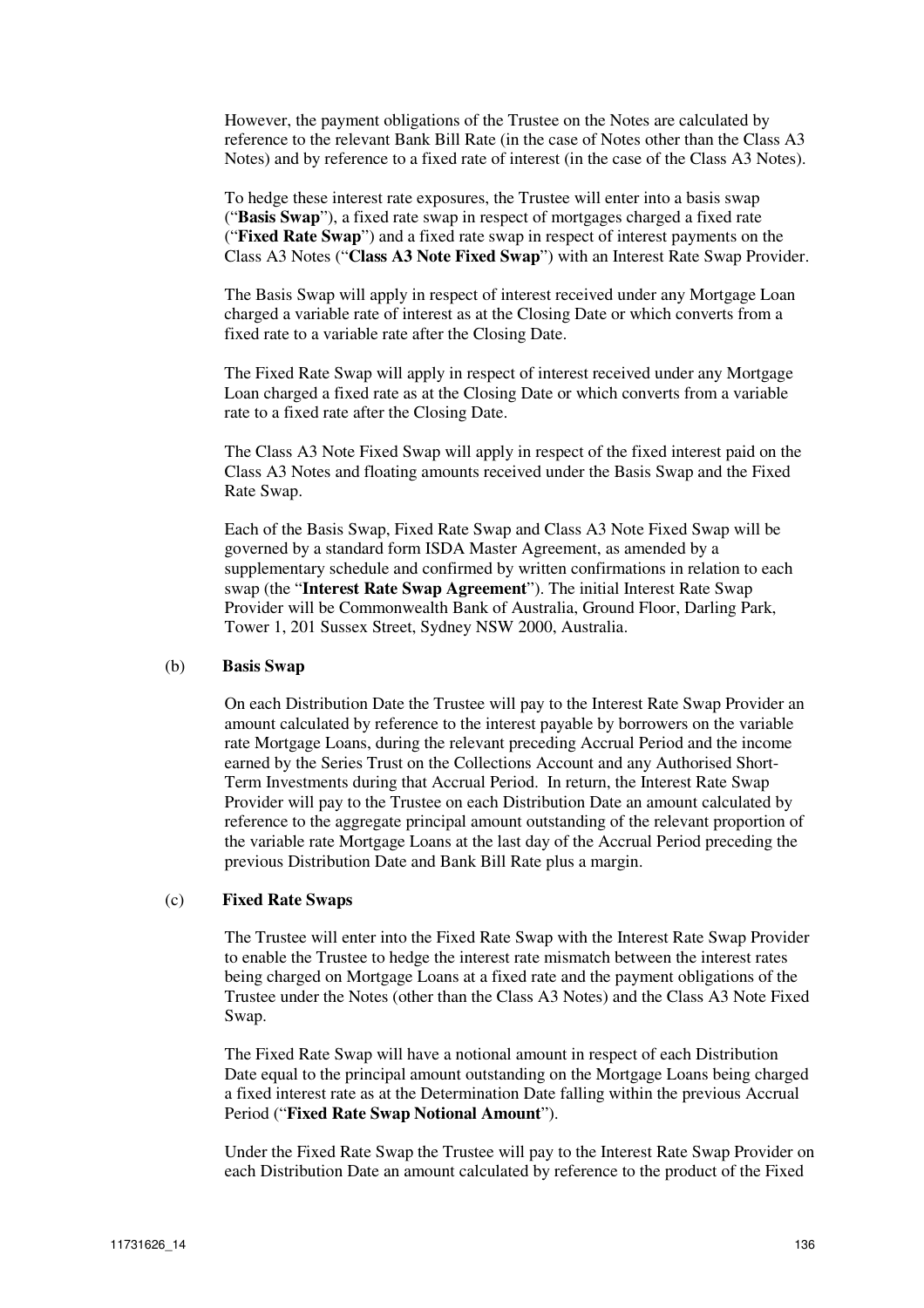Rate Swap Notional Amount for that Distribution Date and the weighted average of the fixed rates charged on the fixed rate Mortgage Loans as at the Determination Date falling within the previous Accrual Period.

The Interest Rate Swap Provider will in turn pay to the Trustee on each Distribution Date an amount calculated by reference to the product of the Fixed Rate Swap Notional Amount for that Distribution Date, the Bank Bill Rate for the relevant period and a margin. The margin over the Bank Bill Rate payable by the Interest Rate Swap Provider is fixed for the life of the Fixed Rate Swap and is a market based margin determined at the time the Fixed Rate Swap is entered into.

#### (d) **Class A3 Note Fixed Swap**

The Trustee will enter into the Class A3 Note Fixed Swap with the Interest Rate Swap Provider to enable the Trustee to hedge the interest rate mismatch between the Class A3 Interest Rate and the floating amounts received under the Basis Swap and the Fixed Rate Swap.

The Class A3 Note Fixed Swap will have a notional amount in respect of each Distribution Date equal to the Invested Amount of the Class A3 Notes ("**Class A3 Note Fixed Swap Notional Amount**").

Under the Class A3 Note Fixed Swap the Trustee will pay to the Interest Rate Swap Provider on each Fixed Interest Payment Date an amount calculated by reference to the product of the Class A3 Note Fixed Swap Notional Amount for that Fixed Interest Payment Date, the Bank Bill Rate for the relevant period and the Class A3 Swap Margin.

The Interest Rate Swap Provider will in turn pay to the Trustee on each Fixed Interest Payment Date (other than the first Fixed Interest Payment Date) an amount calculated by reference to the product of the Class A3 Note Fixed Swap Notional Amount for that Fixed Interest Payment Date and the Class A3 Interest Rate, divided by two.

On the first Fixed Interest Payment Date, the Interest Rate Swap Provider will pay to the Trustee an amount calculated by reference to the product of:

- (i) the Class A3 Note Fixed Swap Notional Amount for that Fixed Interest Payment Date multiplied by the Class A3 Interest Rate; multiplied by
- (ii) the product of  $(1 / 2)$  x (AP divided by RP), where "AP" is the number of days in the first Accrual Period for the Class A3 Notes and RP is the number of days from and including 22 February 2014 up to (and excluding) 22 August 2014.

## (e) **Downgrade of the Interest Rate Swap Provider**

In respect of the Fixed Rate Swap and the Class A3 Note Fixed Swap, in the case of Fitch Ratings, if at any time a Fitch Replacement Event (as defined in the Interest Rate Swap Agreement) has occurred and is subsisting, the Interest Rate Swap Provider must, at its own cost and within 30 days of that event (or such longer period as may apply in accordance the Interest Rate Swap Agreement):

(i) novate all of the Interest Rate Swap Provider's rights and obligations under the Interest Rate Swap Agreement to a Fitch Eligible Replacement (as defined in the Interest Rate Swap Agreement); or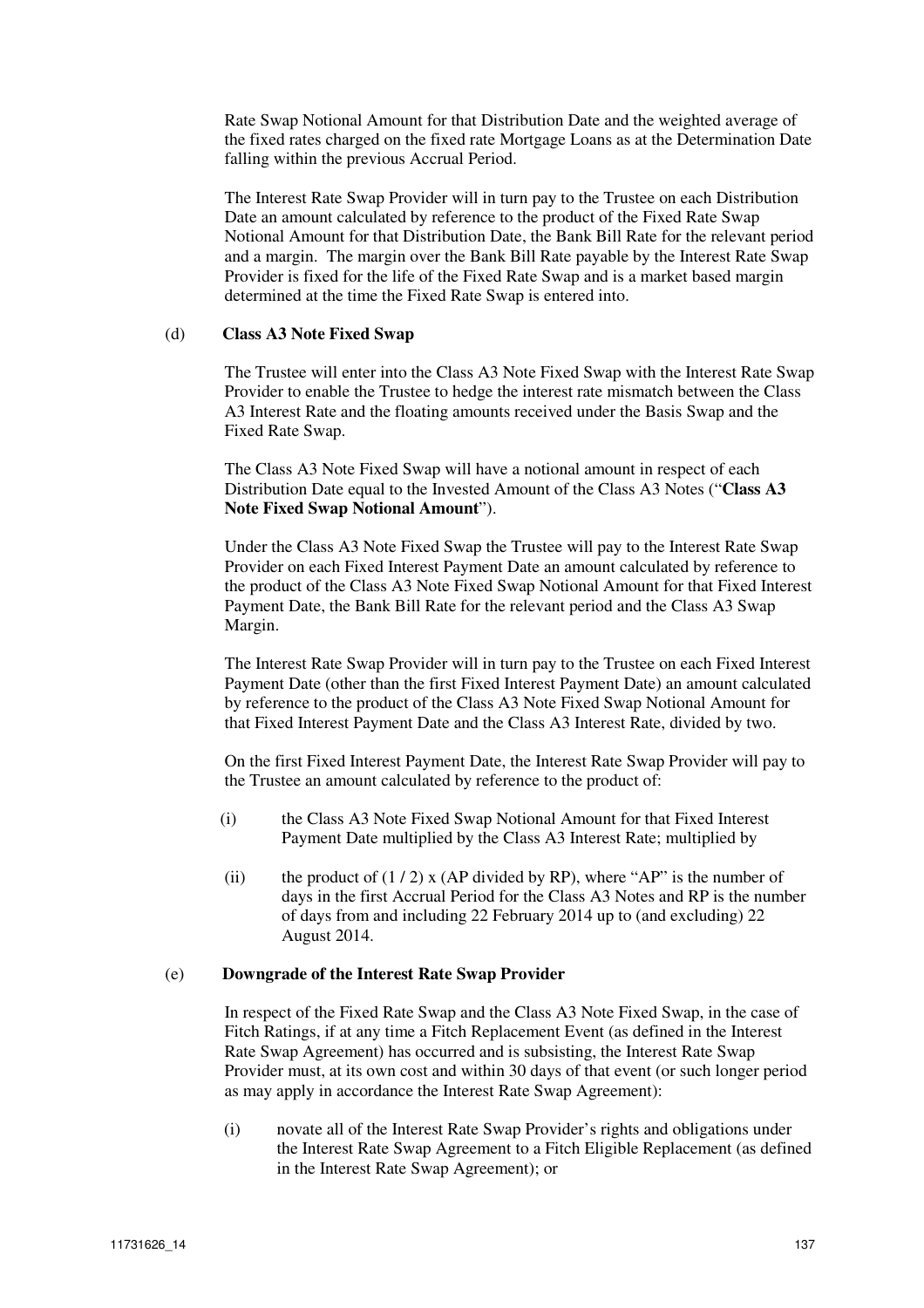- (ii) arrange for the Interest Rate Swap Provider's obligations under the Interest Rate Swap Agreement to be irrevocably guaranteed by a Fitch Eligible Replacement; or
- (iii) enter into such other arrangements in relation to its obligations under the Interest Rate Swap Agreement which the Manager is satisfied on a reasonable basis that will not result in a downgrade, withdrawal or qualification of the then rating of the Notes.

In respect of the Fixed Rate Swap and the Class A3 Note Fixed Swap, in the case of S&P, if an S&P Replacement Event (as defined in the Interest Rate Swap Agreement) has occurred and is subsisting, the Interest Rate Swap Provider must use commercially reasonable efforts to, at its own cost and within 60 days of that event (or such other period as may apply in accordance the Interest Rate Swap Agreement) either:

- (i) novate all of the Interest Rate Swap Provider's rights and obligations under the Interest Rate Swap Agreement to an S&P Eligible Replacement (as defined in the Interest Rate Swap Agreement); or
- (ii) arrange for the Interest Rate Swap Provider's obligations under the Interest Rate Swap Agreement to be irrevocably guaranteed by an S&P Eligible Replacement; or
- (iii) enter into such other arrangements in relation to its obligations under the Interest Rate Swap Agreement which the Manager is satisfied on a reasonable basis that will not result in a downgrade, withdrawal or qualification of the then rating of the Notes,

in accordance with the terms of the Interest Rate Swap Agreement.

If the Interest Rate Swap Provider lodges cash collateral or any other collateral in accordance with the Interest Rate Swap Agreement with the Trustee, any interest or income on that cash collateral or interest or other income earned on any other collateral posted in accordance with the Interest Rate Swap Agreement will be paid to the Interest Rate Swap Provider. Any cash collateral lodged by the Interest Rate Swap Provider or any other collateral posted by the Interest Rate Swap Provider in accordance with the Interest Rate Swap Agreement with the Trustee will not form part of the Assets of the Series Trust, except to the extent the cash collateral or other posted collateral is available to the Trustee under the terms of the Interest Rate Swap Agreement, and will not be applied as part of the Available Income Amount or Available Principal Amount on a Distribution Date or be available to the Secured Creditors upon the enforcement of the Charge.

# (f) **Early Termination of the Interest Rate Swaps**

The Interest Rate Swap Provider and the Trustee may terminate the Basis Swap, the Fixed Rate Swap or the Class A3 Note Fixed Swap in the following circumstances:

(i) if, in the case of the Interest Rate Swap Provider, there is a payment default by the Trustee which is not remedied by 10.00 a.m. (Sydney time) on the 10th day after receiving notice from the Interest Rate Swap Provider of such failure to pay;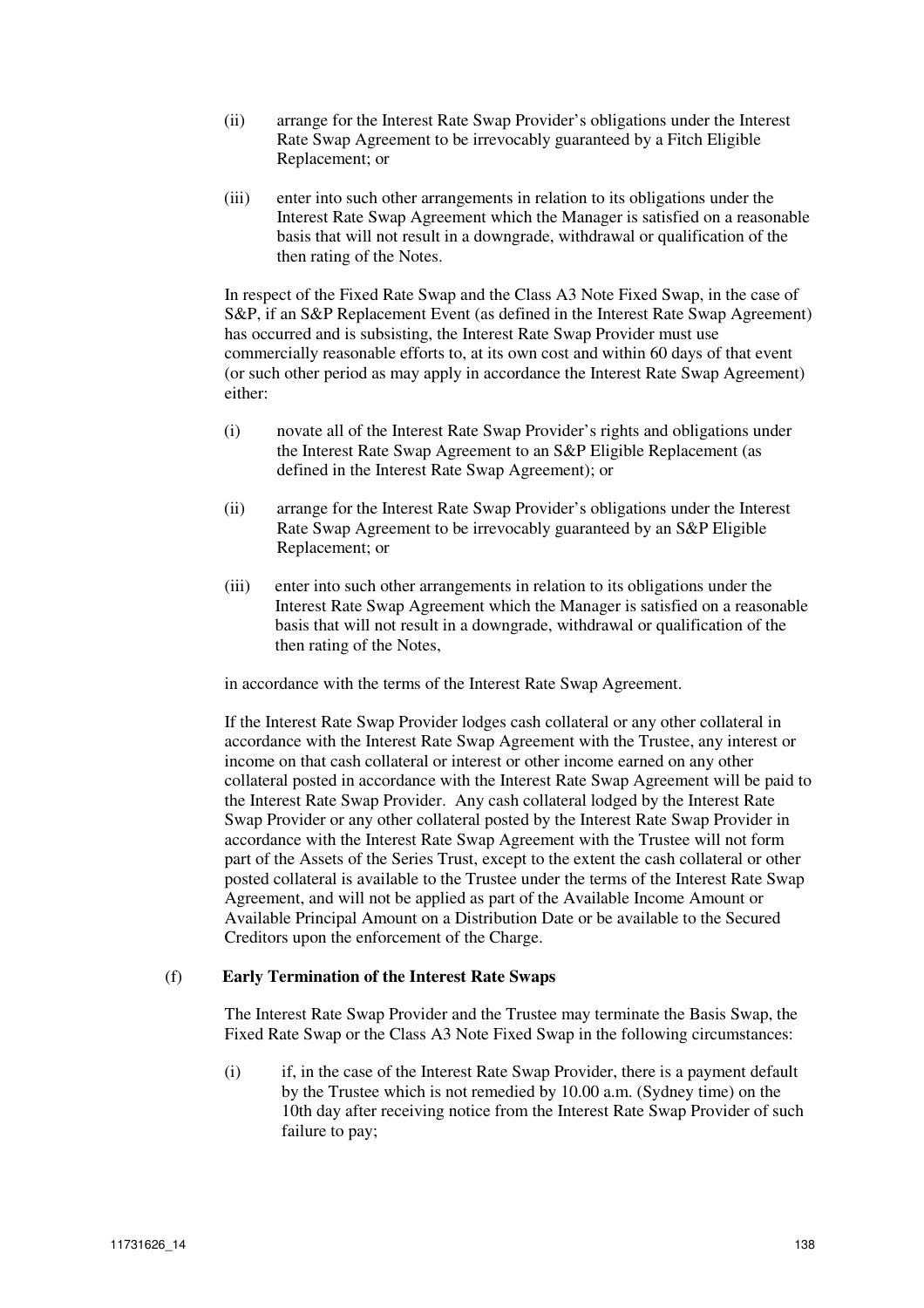- (ii) if, in the case of the Trustee, there is a payment default by the Interest Rate Swap Provider which is not remedied by 10.00 a.m. (Sydney time) on the 10th day after notice from the Trustee of such failure to pay;
- (iii) if, in the case of the Trustee, the Interest Rate Swap Provider fails to take the action described above following a downgrade of its credit ratings;
- (iv) if due to a change in or a change in interpretation of law it becomes illegal for either party to make or receive payments, perform its obligations under any credit support document or comply with any other material provision of the Basis Swap, the Fixed Rate Swap or the Class A3 Note Fixed Swap. In these circumstances, each party must make certain efforts to transfer their rights and obligations to avoid this illegality. If those efforts are not successful then both the Trustee and the Interest Rate Swap Provider will have the right to terminate; or
- (v) if the Charge under the Security Trust Deed is enforced.

If the Trustee is not paid an amount owing to it by the Commonwealth Bank of Australia (as Interest Rate Swap Provider) under the Interest Rate Swap Agreement within 20 Business Days of its due date for payment (or such longer period as the Trustee may agree) this may result in a Perfection of Title Event. The Trustee may also have the right to terminate the Interest Rate Swap Provider in other circumstances, including if a credit support default occurs, if a force majeure event occurs or certain tax events occur.

## (g) **Termination of Interest Rate Swaps**

Each of the Basis Swap and the Fixed Rate Swap terminates on the earlier of:

- (i) the date that all of the Notes have been redeemed in full; and
- (ii) the Termination Date for the Series Trust.

The Class A3 Note Fixed Swap terminates on the Class A3 Refinancing Date unless the Interest Rate Swap Agreement is terminated earlier.

## (h) **Replacement of terminated Interest Rate Swaps**

If the Basis Swap, the Fixed Rate Swap or the Class A3 Note Fixed Swap is terminated prior to its scheduled termination date, the Manager and the Trustee must endeavour to within 5 Business Days:

- (i) enter into one or more replacement swaps on terms and with a counterparty in respect of which the Manager has provided a Rating Affirmation Notice in relation to each Rating Agency; or
- (ii) enter into other arrangements in respect of which the Manager has provided a Rating Affirmation Notice in relation to each Rating Agency.

## (i) **Other Fixed Rate Swaps**

The Trustee and the Interest Rate Swap Provider may agree to enter into separate fixed rate swaps in relation to one or more of the Housing Loans under which, on each Distribution Date, the Trustee will pay to the Interest Rate Swap Provider an amount calculated by reference to the fixed interest payable by borrowers on those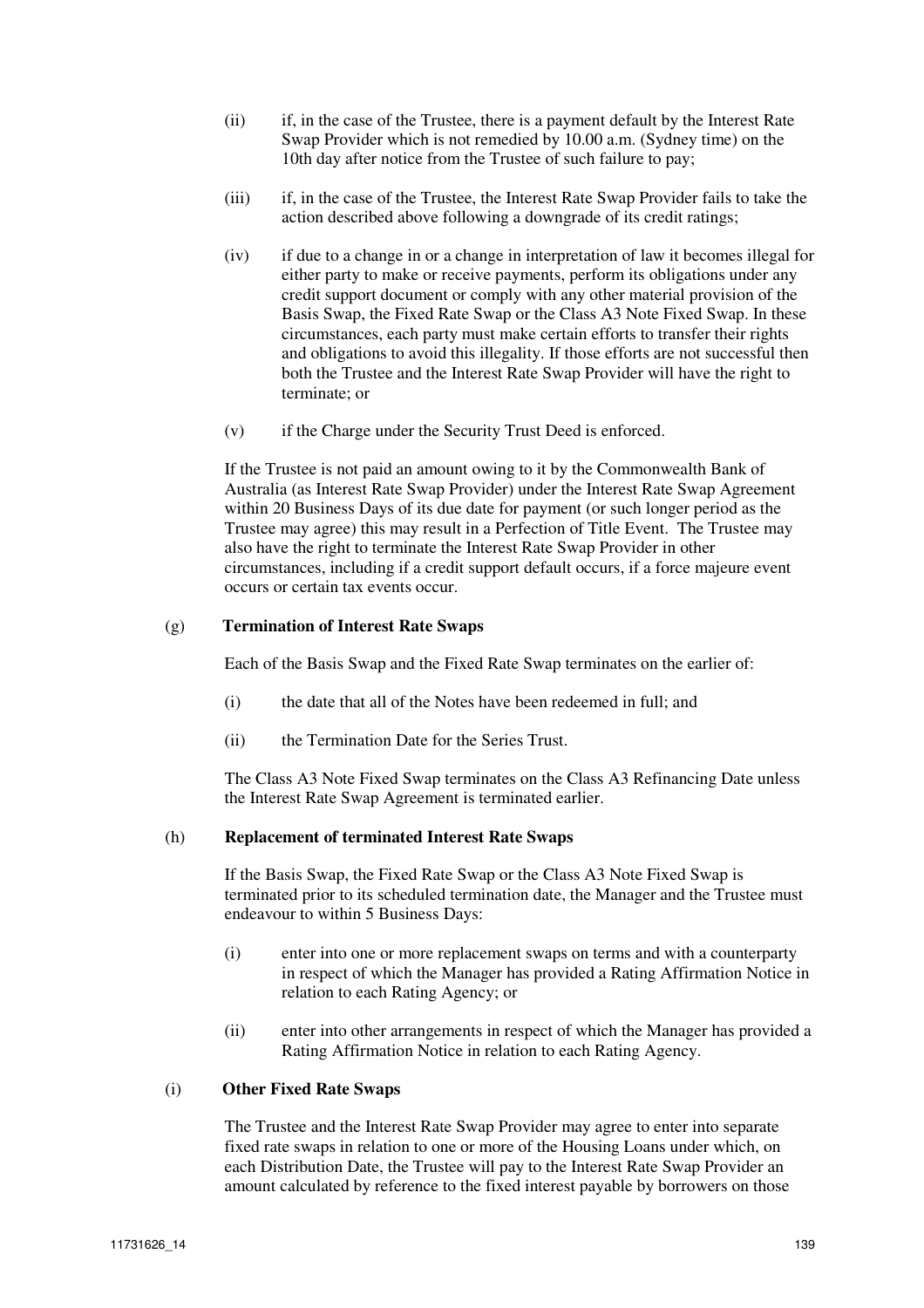Housing Loans on a proportion of those Housing Loans. In return the fixed rate swap provider will pay to the Trustee an amount calculated by reference to the respective Bank Bill Rate plus a margin.

In addition, if the Servicer offers interest rate cap products to borrowers, the Trustee and the fixed rate swap provider will enter into swaps to hedge the Trustee's risks in relation to such interest rate caps.

#### (j) **Break Costs for Fixed Rate Swaps**

If a borrower prepays a loan subject to a fixed rate of interest, or otherwise terminates a fixed rate period under a Mortgage Loan, the Trustee will normally be entitled to receive from the borrower a break cost.

A break cost is currently payable by the borrower to the Trustee where the terminated fixed rate under the Mortgage Loan is greater than the current equivalent fixed rate product offered by Commonwealth Bank of Australia for the remaining term of the Mortgage Loan. Under Commonwealth Bank of Australia's current policies and procedures, prepayments of up to \$10,000 in any 12 month period may be made by a borrower without incurring break costs, see Section 7.4(e) (*"Special Features of the Mortgage Loans"*).

The method for calculation of break costs may change from time to time according to the business judgment of the Servicer.

## **10.13 Clean-Up**

Commonwealth Bank of Australia will have the right to extinguish the Trustee's interest in the Mortgage Loan Rights, or to otherwise regain the benefit of the Mortgage Loan Rights on any Distribution Date occurring on or after the Call Date ("**Clean-Up Settlement Date**").

Commonwealth Bank of Australia may only exercise such a right by paying to the Trustee on the Clean-Up Settlement Date the Fair Market Value (as at the last day of the Collection Period ending immediately before the Clean-Up Settlement Date) of each Mortgage Loan ("**Clean-Up Settlement Price**"). However, Commonwealth Bank of Australia may not exercise its rights described in this Section 10.13 ("*Clean-Up*") unless the Clean-Up Settlement Price together with any other Assets of the Series Trust available to the Trustee will be sufficient to redeem in full (after paying all amounts ranking in priority to the Notes in accordance with Section 8.9 ("*Payment of the Available Income Amount on a Distribution Date*") and Section 8.12 ("*Payment of the Available Principal Amount on a Distribution Date*")) the Invested Amount (or Stated Amount, if the Trustee is permitted to redeem Notes at their Stated Amount) of the Notes together with, other than in the case of the Class C Notes, their accrued but unpaid interest to but excluding the Clean-Up Settlement Date.

## **10.14 Changes to Transaction Documents**

Subject to the provisions described above in relation to amendments to the Master Trust Deed, the Series Supplement or the Security Trust Deed, the Trustee and the Manager may agree to amend any Transaction Document, and may enter into new Transaction Documents, after the relevant Notes have been issued and without the consent of Noteholders, provided that the Manager has provided a Rating Affirmation Notice in respect of each Rating Agency in relation to the proposed amendment or entry into a new Transaction Document (as applicable). In addition, the terms of the Interest Rate Swap Agreement allow the Manager and the Interest Rate Swap Provider (by agreement) to amend the credit support annexes to the Interest Rate Swap Agreement, which contain provisions relating to the lodgment of cash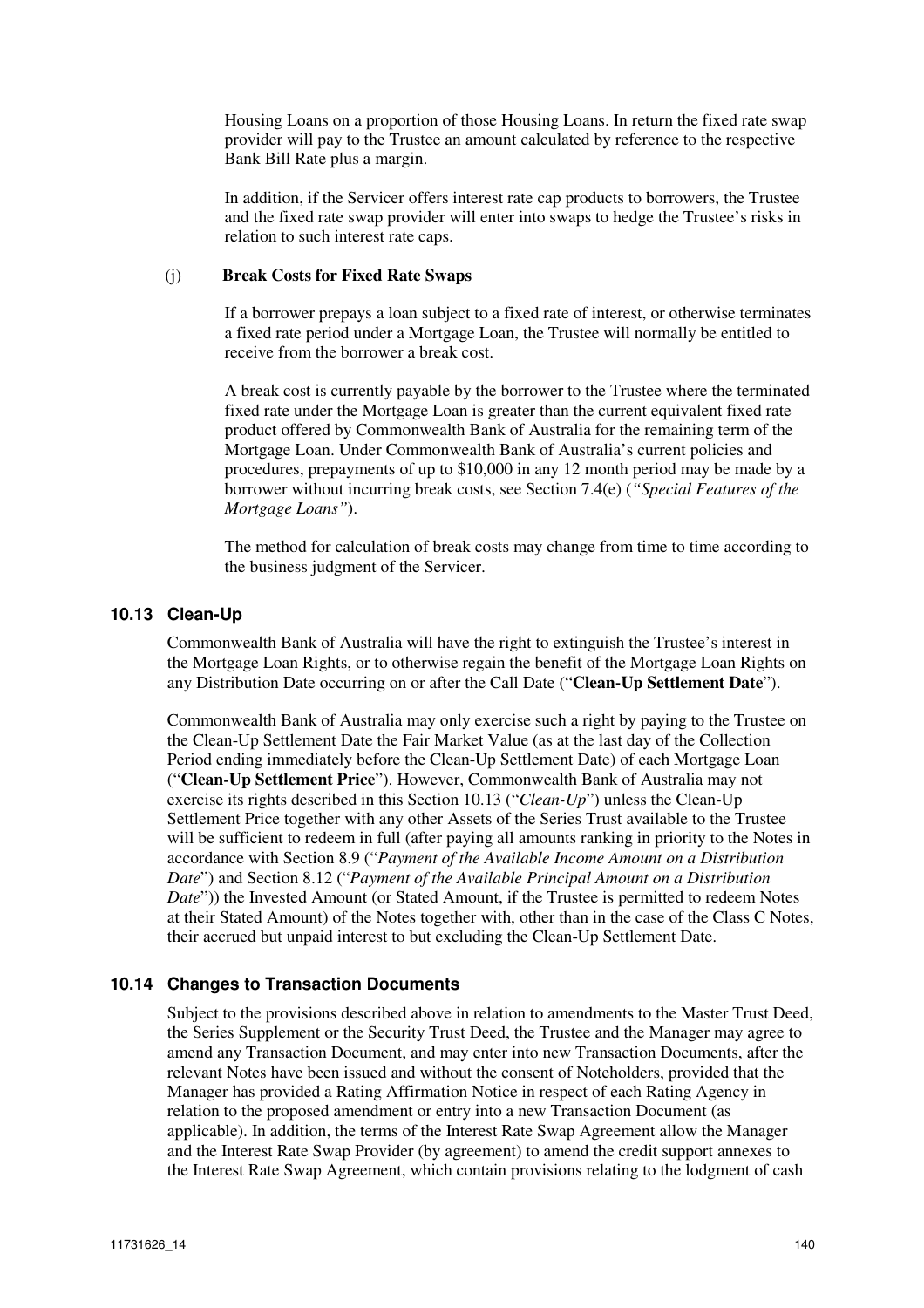collateral or other posted collateral by the Interest Rate Swap Provider and the other action that the Interest Rate Swap Provider is required to take following a downgrade of its credit ratings by a Rating Agency, to reflect changes to the requirements of each relevant Rating Agency, provided the Manager has provided a Rating Affirmation Notice in relation to each relevant Rating Agency.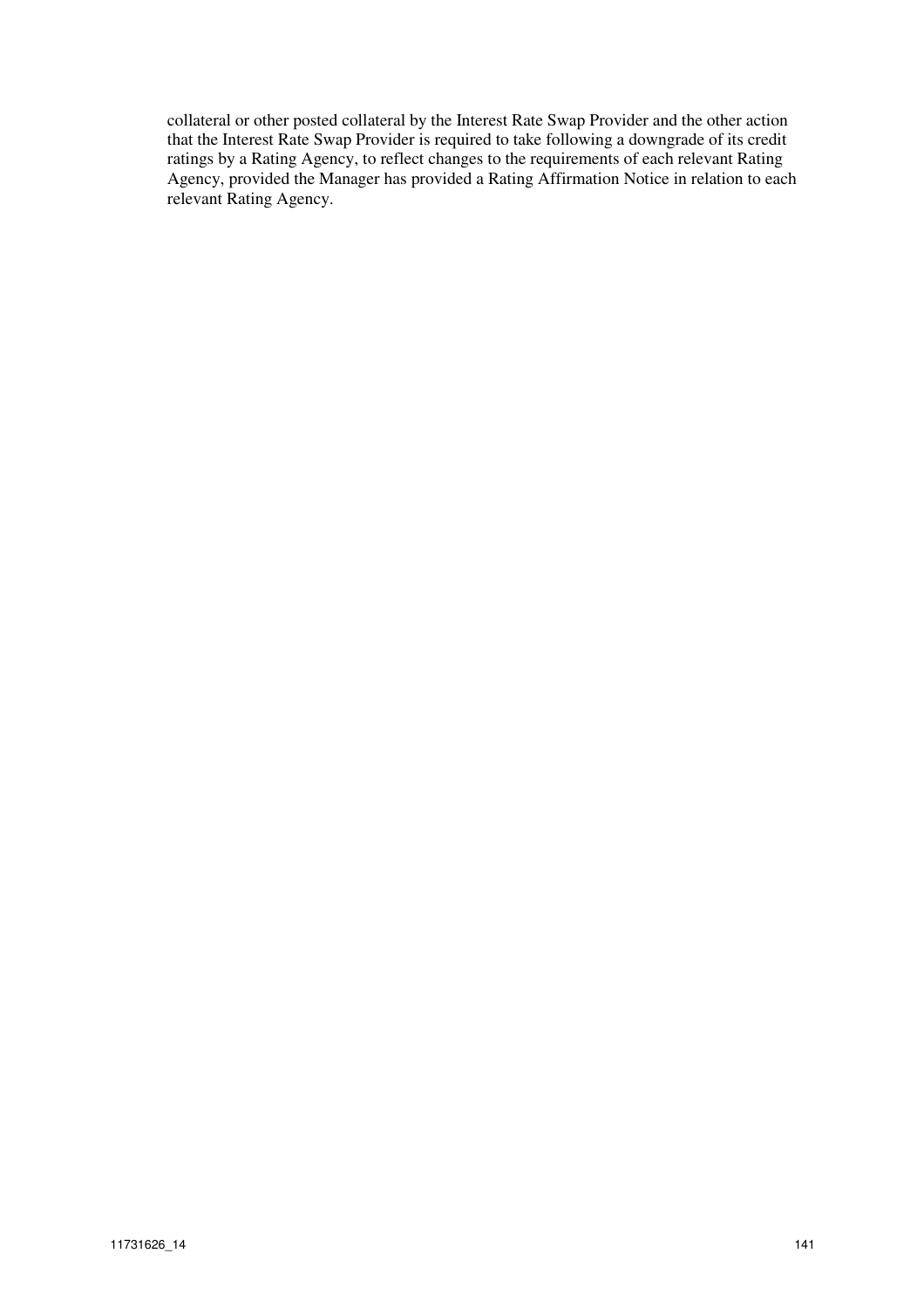# **11 The Servicer**

# **11.1 Servicing of the Housing Loans**

Under the Series Supplement, Commonwealth Bank of Australia is appointed as the initial Servicer of the Mortgage Loans with a power to delegate to related companies within the Commonwealth Bank of Australia group. The day to day servicing of the Mortgage Loans will be performed by the Servicer at Commonwealth Bank of Australia's Group Lending Services, presently located in Sydney, Brisbane and Perth, and at the retail branches and telephone banking, Internet, Online Applications and marketing centres of Commonwealth Bank of Australia. Servicing procedures undertaken by Group Lending Services include partial loan security discharges, loan security substitutions and consents for subsequent mortgages as well as other day to day loan maintenance activities. Arrears management is undertaken by the collections area of the Commonwealth Bank of Australia. Customer enquiries are dealt with by the retail branches and telephone banking and marketing centres of Commonwealth Bank of Australia.

## (a) **Appointment and Obligations of Servicer**

The Servicer is required to administer the Mortgage Loans in the following manner:

- (i) in accordance with the Series Supplement;
- (ii) in accordance with the Servicer's procedures manual and policies as they apply to those Mortgage Loans, which are under regular review and may change from time to time in accordance with business judgment and changes to legislation and guidelines established by relevant regulatory bodies; and
- (iii) to the extent not covered by the preceding paragraphs, in accordance with the standards and practices of a prudent lender in the business of originating and servicing retail home loans.

The Servicer's actions in servicing the Mortgage Loans are binding on the Trustee, whether or not such actions are in accordance with the Servicer's obligations. The Servicer is entitled to delegate its duties under the Series Supplement. The Servicer at all times remains liable for the acts or omissions of any delegate to the extent that those acts or omissions constitute a breach of the Servicer's obligations.

## (b) **Powers of Servicer**

The function of servicing the Mortgage Loans is vested in the Servicer and it is entitled to service the Mortgage Loans to the exclusion of the Trustee. The Servicer has a number of express powers, which include the power:

- (i) to release a borrower from any amount owing where the Servicer has writtenoff or determined to write-off that amount or where it is required to do so by a court or other binding authority;
- (ii) subject to the preceding paragraph, to waive any right in respect of the Mortgage Loans and their securities, except that the Servicer may not increase the term of a Mortgage Loan beyond 30 years from its settlement date unless required to do so by law or by the order of a court or other binding authority or if, in its opinion, such an increase would be made or required by a court or other binding authority;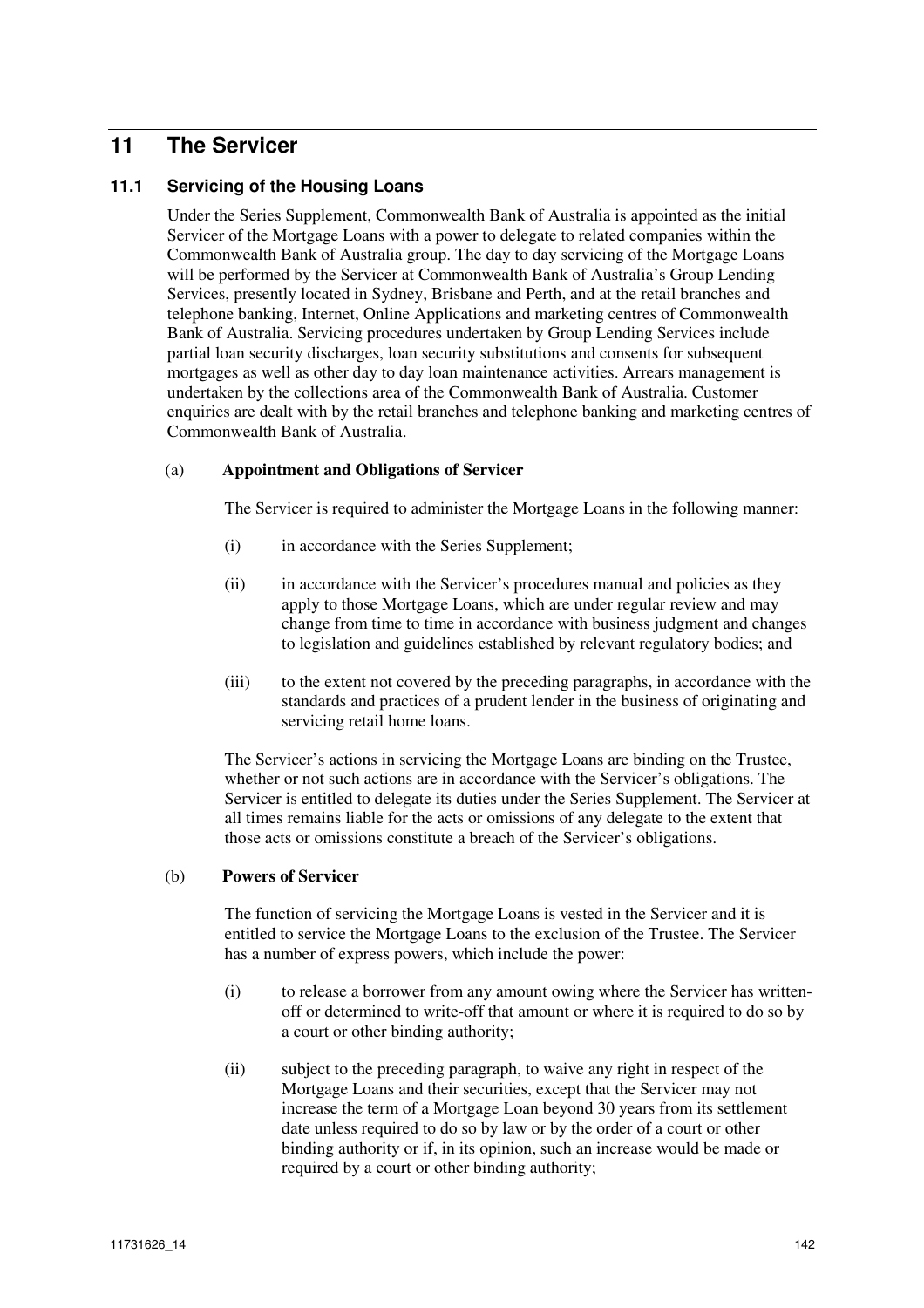- (iii) to release or substitute any security for a Mortgage Loan in accordance with the relevant mortgage insurance policy;
- (iv) to consent to subsequent securities over a mortgaged property for a Mortgage Loan, provided that the security for the Mortgage Loan retains priority over any subsequent security for at least the principal amount and accrued and unpaid interest on the Mortgage Loan plus any extra amount determined in accordance with the Servicer's procedures manual and policies;
- (v) to institute litigation to recover amounts owing under a Mortgage Loan, but it is not required to do so if, based on advice from internal or external legal counsel, it believes that the Mortgage Loan is unenforceable or such proceedings would be uneconomical;
- (vi) to take other enforcement action in relation to a Mortgage Loan as it determines should be taken; and
- (vii) to compromise, compound or settle any claim in respect of a mortgage insurance policy or a general insurance policy in relation to a Mortgage Loan or a mortgaged property for a Mortgage Loan.

#### (c) **Undertakings by the Servicer**

The Servicer has undertaken, among other things, the following:

- (i) upon being directed by the Trustee following a Perfection of Title Event, it will promptly take all action required or permitted by law to assist the Trustee to perfect the Trustee's legal title to the Mortgage Loans and related securities;
- (ii) to make reasonable efforts to collect all moneys due under the Mortgage Loans and related securities and, to the extent consistent with the Series Supplement, to follow such normal collection procedures as it deems necessary and advisable;
- (iii) to comply with its material obligations under each mortgage insurance policy which is an Asset of the Series Trust;
- (iv) it will notify the Trustee if it becomes actually aware of the occurrence of any Servicer Default or Perfection of Title Event;
- (v) it will obtain and maintain all authorisations, filings and registrations necessary to properly service the Mortgage Loans;
- (vi) it will only consent to the creation of a security interest in favour of a party, other than the Trustee or the Seller, if by way of priority agreement or otherwise the Servicer ensures that the relevant mortgage will rank ahead in priority to the third party's interest on enforcement for an amount not less than the principal amount (plus accrued unpaid interest) outstanding on the mortgage loan plus such extra amount as is determined in accordance with the servicing guidelines; and
- (vii) subject to the provisions of the Australian Privacy Act and its duty of confidentiality to its clients, it will promptly make available to the Manager, the auditor of the Series Trust and the Trustee any books, reports or other oral or written information and supporting evidence of which the Servicer is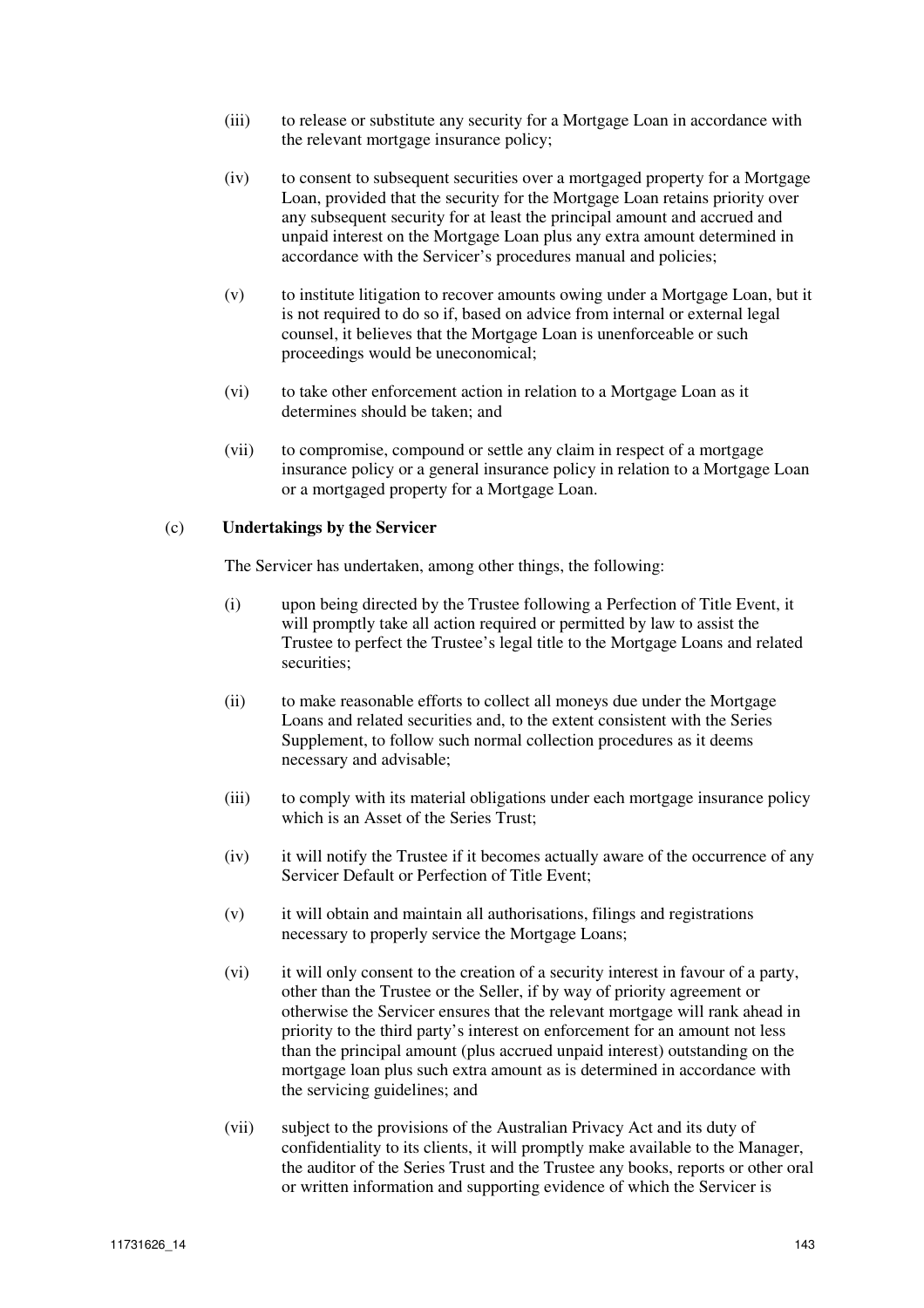aware that they reasonably request with respect to the Series Trust or the Assets of the Series Trust or with respect to all matters in respect of the activities of the Servicer to which the Series Supplement relates.

#### (d) **Administer Interest Rates**

The Servicer must set the interest rates to be charged on the variable rate Mortgage Loans and the monthly instalment to be paid in relation to each Mortgage Loan. Subject to the next paragraph, while Commonwealth Bank of Australia is the Servicer, it must charge the same interest rates on the variable rate Mortgage Loans in the pool as it does for Mortgage Loans of the same product type which have not been assigned to the Trustee.

If a basis swap has been terminated while any Notes are outstanding then, unless the Trustee has entered into a replacement basis swap or other arrangements in respect of which the Manager has provided a Rating Affirmation Notice in relation to each Rating Agency, the Servicer must, subject to applicable laws, adjust the rates at which interest set-off benefits are calculated under the mortgage interest saver accounts and Everyday Offset accounts to rates which produce an amount of income which is sufficient to ensure that the Trustee has sufficient funds to comply with its obligations under the Transaction Documents as they fall due. If rates at which such interest setoff benefits are calculated have been reduced to zero and the amount of income produced by the reduction of the rates on the mortgage interest saver accounts and Everyday Offset accounts is not sufficient, the Servicer must ensure that the weighted average of the variable rates charged on the Mortgage Loans is sufficient, subject to applicable laws, including the Consumer Credit Legislation, assuming that all relevant parties comply with their obligations under the Mortgage Loans and the Transaction Documents, to ensure that Trustee has sufficient funds to comply with its obligations under the Transaction Documents as they fall due.

#### (e) **Collections**

The Servicer will receive collections on the Mortgage Loans from borrowers. The Servicer must deposit any collections into the Collections Account within:

- (i) if the Servicer has a short term rating from S&P of "A-1" or higher, 5 Business Days; or
- (ii) if sub-paragraph (i) does not apply, 2 Business Days,

following its receipt. However if the Servicer is an Eligible Depository, the Collections Account is permitted to be maintained with the Servicer and if:

- (iii) the Servicer has a short term rating from S&P of "A-1" or higher, the Servicer is entitled to retain any Collections in respect of a Collection Period until 10.00am on the Business Day prior to the Distribution Date for that Collection Period; and
- (iv) the Servicer does not have a short term rating from S&P of "A-1" or higher, the Servicer is entitled to retain any Collections in respect of a Collection Period until 10.00am on the second Business Day following its receipt of those Collections (or such other time as agreed between the Manager and the Servicer and in respect of which the Manager has issued a Rating Affirmation Notice),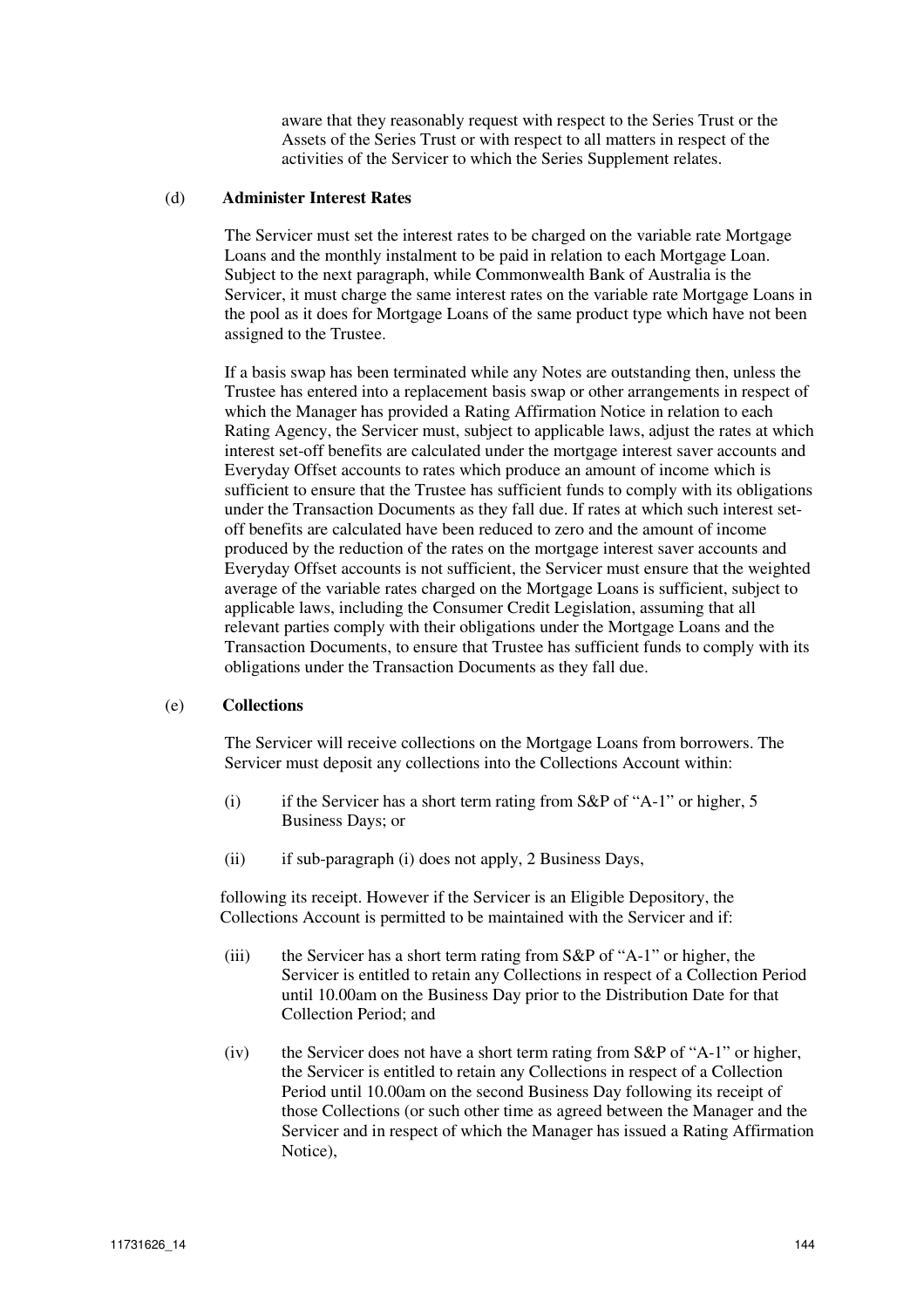at which time it must deposit such Collections into the Collections Account, to the extent those Collections have not been applied during that Collection Period to reimburse the Seller for redraws and further advances as described in Section 8.20 ("*Redraws and Further Advances*").

After the applicable period referred to above, the Servicer must deposit the collections into the Collections Account.

If collections are retained by the Servicer as described above where the Collections Account is maintained with the Servicer, the Servicer may retain any interest and Other Income Amounts derived from those collections but must when depositing the collections into the Collections Account also deposit interest on the collections retained equal to the interest that would have been earned on the collections if they had been deposited in the Collections Account within 5 Business Days of their receipt by the Servicer.

#### (f) **Servicing Compensation and Expenses**

The Servicer is entitled to a fee, payable monthly in arrears on each Distribution Date.

The Servicer's fee may be varied by agreement between the Income Unitholder, the Manager and the Servicer provided that the Rating Agencies are notified and the Manager has first provided to the Trustee a Rating Affirmation Notice in respect of each Rating Agency in relation to the proposed variation.

The Servicer must pay from its own funds all expenses incurred in connection with servicing the Mortgage Loans except for certain specified expenses in connection with, amongst other things, the enforcement of any Mortgage Loan or its related securities, the recovery of any amounts owing under any Mortgage Loan or any amount repaid to a liquidator or trustee in bankruptcy pursuant to any applicable law, binding code, order or decision of any court, tribunal or the like or based on advice of the Servicer's legal advisers, which amounts are recoverable from the Assets of the Series Trust.

#### (g) **Liability of the Servicer**

The Servicer will not be liable for any loss incurred by any Noteholder, any creditor of the Series Trust or any other person except to the extent that such loss is caused by a breach by the Servicer or any delegate of the Servicer or any fraud, negligence or wilful default by the Servicer. In addition, the Servicer will not be liable for any loss in respect of a default in relation to a Mortgage Loan in excess of the amount outstanding under the Mortgage Loan at the time of default less any amounts that the Trustee has received or is entitled to receive under a mortgage insurance policy in relation to that Mortgage Loan.

#### (h) **Removal, Resignation and Replacement of the Servicer**

If the Trustee has determined that the performance by the Servicer of its obligations under the Series Supplement is no longer lawful and there is no reasonable action that the Servicer can take to remedy this, or a Servicer Default is subsisting, the Trustee must by notice to the Servicer immediately terminate the rights and obligations of the Servicer and appoint another bank or appropriately qualified organisation to act in its place.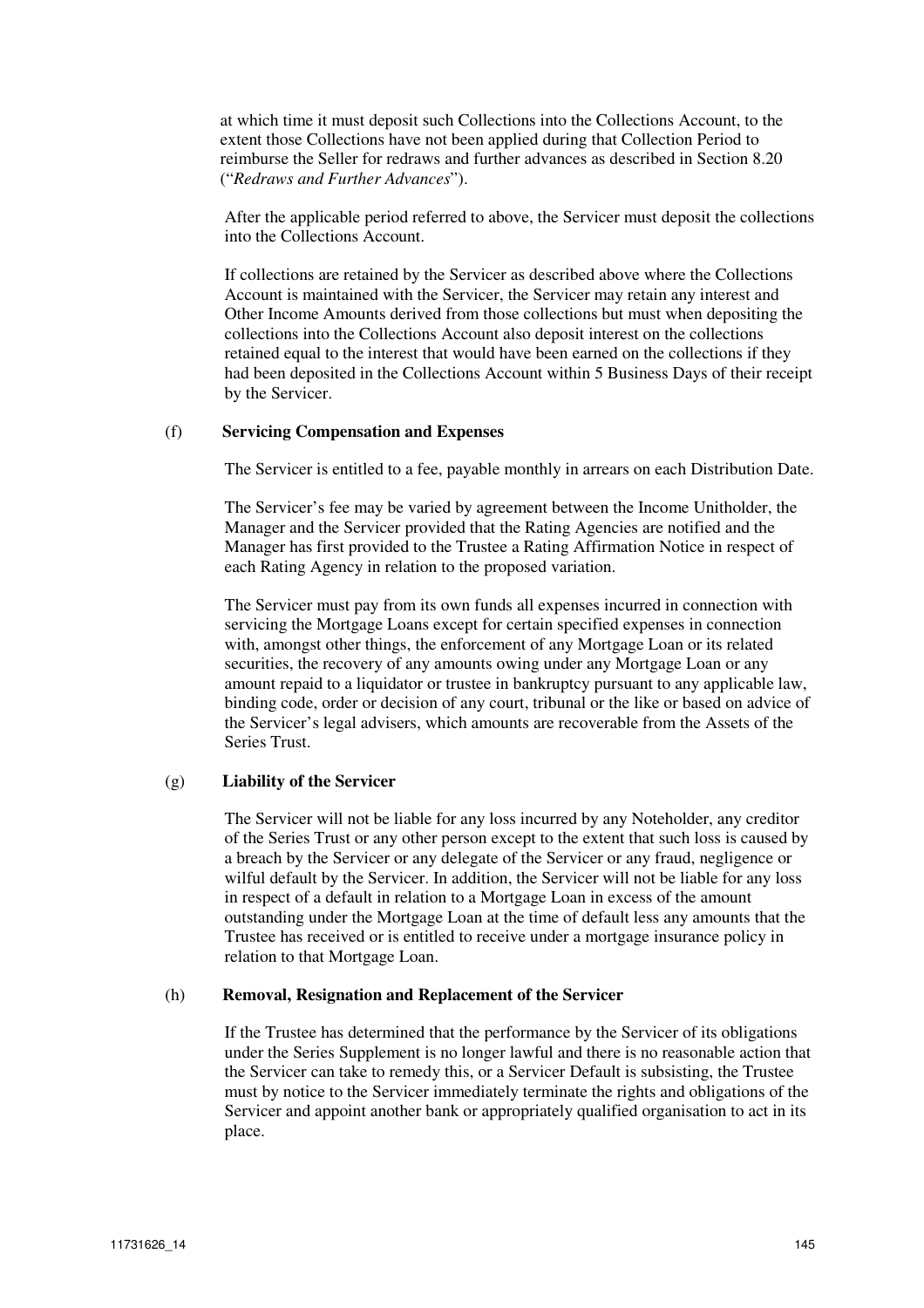#### A **"Servicer Default"** occurs if:

- (i) the Servicer fails to remit any collections or other amounts received within the time periods specified in the Series Supplement and that failure is not remedied within 5 Business Days, or such longer period as the Trustee may agree, of notice of that failure given by the Manager or the Trustee;
- (ii) the Servicer fails to prepare and transmit the information required by the Manager by the date specified in the Series Supplement and that failure is not remedied within 20 Business Days, or such longer period as the Trustee may agree, of notice of that failure given by the Manager or the Trustee and has or will have an Adverse Effect as reasonably determined by the Trustee;
- (iii) a representation, warranty or certification made by the Servicer in a Transaction Document or in any certificate delivered pursuant to a Transaction Document proves incorrect when made and has or will have an Adverse Effect as reasonably determined by the Trustee and is not remedied within 60 Business Days after receipt by the Servicer of notice from the Trustee requiring remedy;
- (iv) an Insolvency Event occurs in relation to the Servicer;
- (v) if the Servicer is the Seller and is acting as custodian, it fails to deliver all the mortgage documents to the Trustee following a document transfer event in accordance with the Series Supplement and does not deliver to the Trustee the outstanding documents within 20 Business Days of receipt of a notice from the Trustee specifying the outstanding documents;
- (vi) the Servicer fails to adjust the rates on the mortgage interest saver accounts or Everyday Offset accounts or fails to maintain the required threshold rate on the Mortgage Loans following termination of a basis swap and that failure is not remedied within 20 Business Days of its occurrence; or
- (vii) the Servicer breaches its other obligations under a Transaction Document and that breach has or will have an Adverse Effect as reasonably determined by the Trustee and:
	- A. the breach is not remedied within 20 Business Days after receipt of notice from the Trustee or Manager requiring its remedy; and
	- B. the Servicer has not paid satisfactory compensation to the Trustee.

The Servicer will, within two Business Days after the Servicer becomes aware of any Servicer Default, give notice of such Servicer Default to the Trustee, the Manager and the Rating Agencies. The Manager will give notice or cause notice to be given of the Servicer Default to the Noteholders.

The Servicer indemnifies the Trustee in respect of all costs, damages, losses and expenses incurred by the Trustee as a result of any Servicer Default (including, without limitation, legal costs charged at the usual commercial rate of the relevant legal services provider and the costs of the transfer of the servicing functions to the new servicer) but excluding any costs, damages, losses and expenses which the Servicer is not liable or responsible for under the Series Supplement.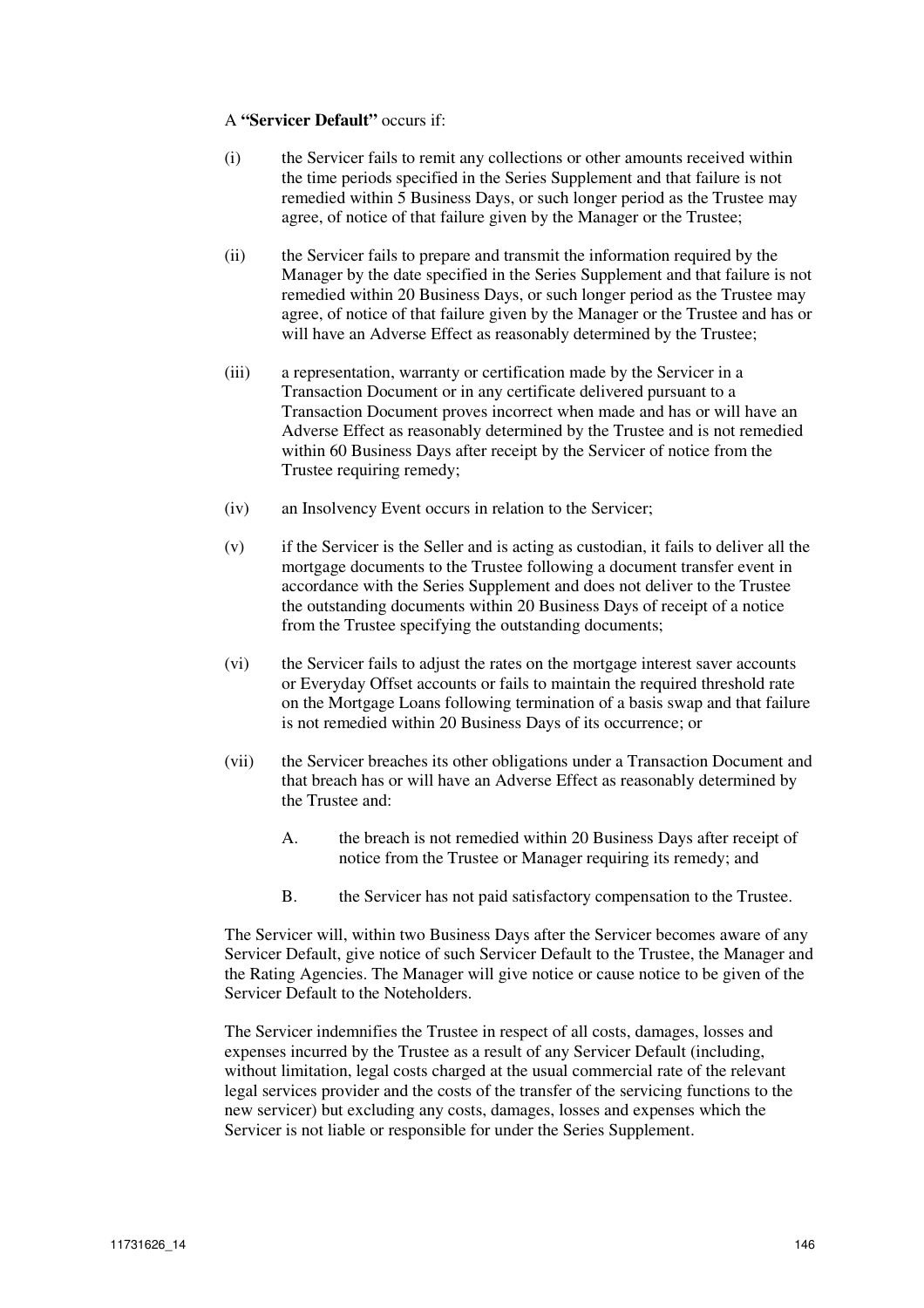The Servicer may voluntarily retire if it gives the Trustee 3 months' notice in writing or such lesser period as the Servicer and the Trustee agree. Upon retirement the Servicer may appoint in writing any other corporation approved by the Trustee, acting reasonably. If the Servicer does not propose a replacement by one month prior to its proposed retirement, the Trustee may appoint a replacement.

Pending the appointment of a new Servicer, the Trustee will act as Servicer and will be entitled to the Servicer's fee.

The appointment of a new servicer is subject to:

- (i) the new servicer executing a deed under which it covenants to act as servicer in accordance with the Series Supplement and all other Transaction Documents to which the Servicer is a party;
- (ii) written notice by the Servicer to the Manager of the appointment; and
- (iii) the Manager first providing to the Trustee a Rating Affirmation Notice in relation to the proposed appointment of a new servicer.

Upon any retirement or termination of the Servicer, or appointment of a new servicer, the Trustee will give or cause to be given notice of that retirement, termination or appointment to the Manager, the Noteholders and the Rating Agencies.

The Servicer and the Manager agree to provide their full co-operation with the transfer of the servicing functions to a new servicer. The Servicer and Manager must, subject to Australian privacy legislation and the Servicer's duty of confidentiality to its customers under general law or otherwise, provide the new servicer with copies of all paper and electronic files, information and other materials as the Trustee or the new servicer may reasonably request within 90 days of the removal of the Servicer.

The Servicer's duties and obligations under the Series Supplement continue until the date of the Servicer's retirement or removal as Servicer under the Series Supplement.

# **11.2 Custody of the Mortgage Loan Documents**

#### (a) **Document Custody**

The Servicer will act as custodian in relation to all documents relating to the Mortgage Loans, the Seller's securities and, where applicable, the certificates of title to property subject to those securities, until a transfer of the Mortgage Loan documents to the Trustee as described below. The Servicer may appoint another party to hold documents relating to the Mortgage Loans on behalf of the Servicer ("**Sub-Custodian**"). If the Servicer appoints a Sub-Custodian, the Servicer will remain liable for the performance (or non-performance) of the Servicer's duties and responsibilities as custodian in relation to the Series Trust under the Transaction Documents. The Servicer (and not the Trustee) will also be solely responsible for the payment of the fees and expenses of any Sub-Custodian.

#### (b) **Responsibilities as Custodian**

The Servicer's duties and responsibilities as custodian include:

(i) holding the Mortgage Loan documents in accordance with its standard safe keeping practices and in the same manner and to the same extent as it holds its own documents;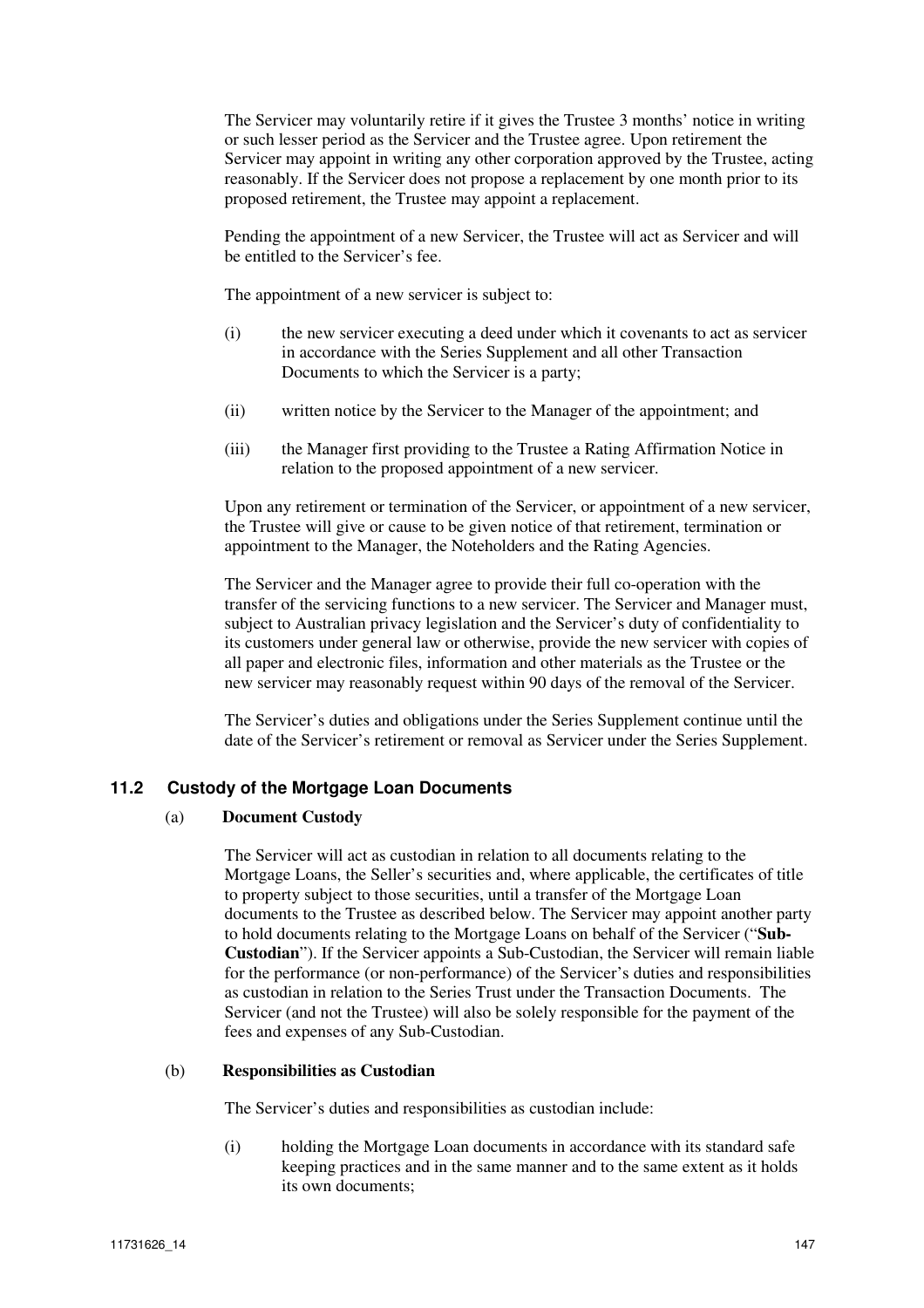- (ii) marking and segregating the security packages containing the Mortgage Loan documents in a manner to enable easy identification by the Trustee when the Trustee is at the premises where the Mortgage Loan documents are located with a letter provided by the Seller explaining how those security packages are marked or segregated;
- (iii) maintaining reports on movements of the Mortgage Loan documents;
- (iv) providing to the Trustee prior to the Closing Date and quarterly thereafter a file containing certain information in relation to the storage of the Mortgage Loan documents and the borrower, mortgaged property and Mortgage Loan account number in relation to each Mortgage Loan; and
- (v) curing any deficiencies noted by the auditor in a document custody audit report.

#### (c) **Audit**

The Servicer will be audited by the auditor of the Series Trust on an annual basis in relation to its compliance with its obligations as custodian of the Mortgage Loan documents and will be instructed to provide a document custody audit report. The document custody audit report will grade the Servicer from "A" (good) to "D" (adverse). If the Servicer receives an adverse document custody audit report, the Trustee must instruct the auditor to conduct a further document custody audit report.

#### (d) **Transfer of Housing Loan Documents**

If:

- (i) an adverse document custody audit report is provided by the auditor and a further report, conducted no earlier than one month nor later than two months after the first report, is also an adverse report; or
- (ii) the Trustee replaces Commonwealth Bank of Australia as the Servicer when entitled to do so,

the Servicer, upon notice from the Trustee, must transfer or procure transfer custody of the Mortgage Loan documents to the Trustee. This obligation will be satisfied if the Servicer delivers the Mortgage Loan documents in relation to 90% by number of the Mortgage Loans within 5 Business Days of that notice and the balance within 10 Business Days of that notice.

If the Servicer does not transfer or procure transfer custody of the Mortgage Loan documents as outlined above and the Trustee is not satisfied that the Servicer has used its best endeavours to do so, the Trustee must within a reasonable period:

- (i) execute and lodge caveats in respect of all land or mortgages for which all Mortgage Loan documents in respect of the Series Trust have not been delivered; and
- (ii) initiate legal proceedings to take possession of the Mortgage Loan documents that have not been delivered.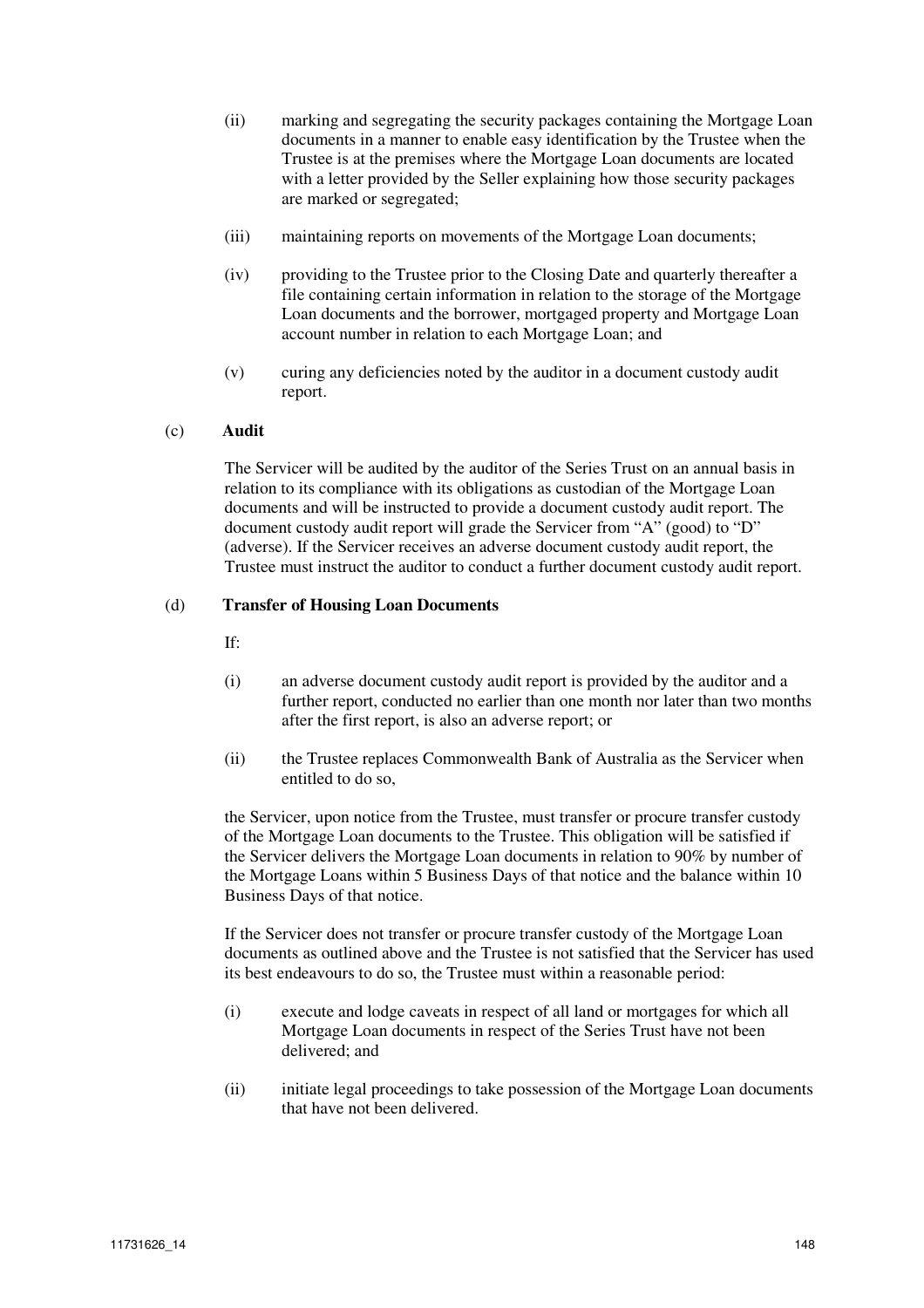In addition, if:

- (i) the Trustee declares that a Perfection of Title Event has occurred other than a Servicer Default referred to in Section 11.1(h) (*"Servicing of the Housing Loans"*); or
- (ii) the Trustee considers in good faith that a Servicer Default has occurred as a result of a breach of certain of the Servicer's obligations which has or will have an Adverse Effect which is not remedied within the required period, and the Trustee serves a notice on the Servicer identifying the reasons why it believes that has occurred,

the Servicer must, immediately following notice from the Trustee, transfer or procure transfer of custody of the mortgage documents to the Trustee. The Trustee may commence legal proceedings to obtain possession of the mortgage documents relating to the Series Trust.

The Servicer, as custodian, is not required to deliver Mortgage Loan documents that are deposited with a solicitor acting on behalf of the Servicer, a land titles office, a stamp duty office or a governmental agency or are lost but must provide a list of these to the Trustee and deliver them upon receipt or take steps to replace them, as applicable.

#### (e) **Reappointment of Servicer as Custodian**

The Trustee may, following a transfer of Mortgage Loan documents, reappoint the Servicer as custodian of the Mortgage Loan documents provided that the Rating Agencies confirm that this will not cause a reduction, qualification or withdrawal in the credit rating of any Note.

# (f) **Indemnity**

The Servicer as custodian will indemnify the Trustee against all loss, costs, damages, charges and expenses incurred by the Trustee:

- (i) as a result of the Servicer as custodian (or any Sub-Custodian, as applicable) failing to transfer custody of the Mortgage Loan documents after the issuance of the further adverse audit report referred to above;
- (ii) in connection with the Trustee taking the action to lodge caveats and taking legal proceedings to take possession of the Mortgage Loan documents that have not been delivered;
- (iii) in connection with the Trustee taking legal proceedings to take possession of the Mortgage Loan documents following the failure of the Servicer as custodian (or any Sub-Custodian, as applicable) to deliver the Mortgage Loan documents as required after a Perfection of Title Event.

# **11.3 Commonwealth Bank of Australia - Collection and Enforcement Procedures**

Pursuant to the terms of the Mortgage Loans, borrowers must make the minimum repayment due under the terms and conditions of the Mortgage Loans, on or before each monthly instalment due date. A borrower may elect to make his or her repayments weekly or fortnightly so long as the equivalent of the minimum monthly repayment is received on or before the monthly instalment due date. Borrowers often select repayment dates to coincide with receipt of their salary or other income. In addition to payment to a retail branch by cash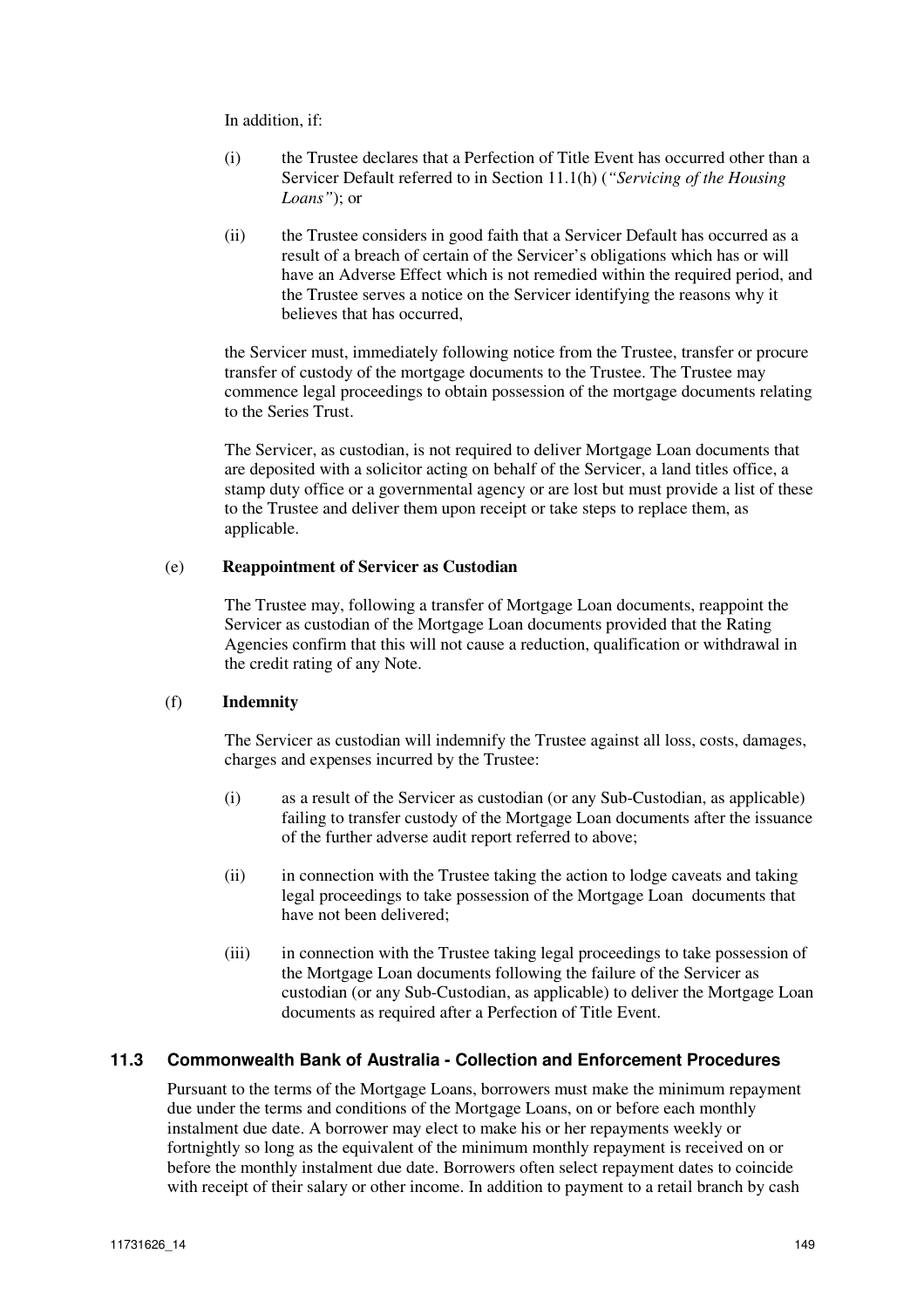or cheque, Mortgage Loan repayments may be made by direct debit to a nominated bank account or direct credit from the borrower's salary by their employer.

A Mortgage Loan is subject to action in relation to arrears of payment whenever the monthly repayment is not paid by the monthly instalment due date. However, under the terms of the Mortgage Loans, borrowers may prepay amounts which are additional to their required monthly repayments to build up a "credit buffer", being the difference between the total amount paid by them and the total of the monthly repayments required to be made by them. If a borrower subsequently fails to make some or all of a required monthly repayment, the servicing system will apply the amount not paid against the credit buffer until the total amount of missed payments exceeds the credit buffer. The Mortgage Loan will be considered to be arrears only in relation to that excess.

Commonwealth Bank of Australia's automated collections system identifies all Mortgage Loan accounts which are in arrears and produces lists of those Mortgage Loans. The collection system allocates overdue loans to designated collection officers within Commonwealth Bank of Australia who take action in relation to the arrears.

Actions taken by Commonwealth Bank of Australia in relation to delinquent accounts will vary depending on a number of elements, including the following and, if applicable, with the input of a mortgage insurer:

- (iv) arrears history;
- (v) equity in the property; and
- (vi) arrangements made with the borrower to meet overdue payments.

If satisfactory arrangements cannot be made to rectify a delinquent Mortgage Loan, legal notices are issued and recovery action is initiated by Commonwealth Bank of Australia. This includes, if Commonwealth Bank of Australia obtains possession of the mortgaged property, ensuring that the mortgaged property supporting the Mortgage Loan still has adequate general home owner's insurance and that the upkeep of the mortgaged property is maintained. Recovery action is arranged by experienced collections staff in conjunction with internal or external legal advisers. A number of sources of recovery are pursued including the following:

- (i) voluntary sale by the mortgagor;
- (ii) guarantees;
- (iii) government assistance schemes;
- (iv) mortgagee sale;
- (v) claims on mortgage insurance; and
- (vi) action against the mortgagor/borrower personally.

It should be noted that the Commonwealth Bank of Australia reports all actions that it takes on overdue Mortgage Loans to the relevant mortgage insurer where required in accordance with the terms of the mortgage insurance policies.

## **11.4 Collection and Enforcement Process**

When a Mortgage Loan becomes delinquent a reminder letter is issued to the borrower to seek full and immediate clearance of all arrears. When this letter is sent depends on the risk profile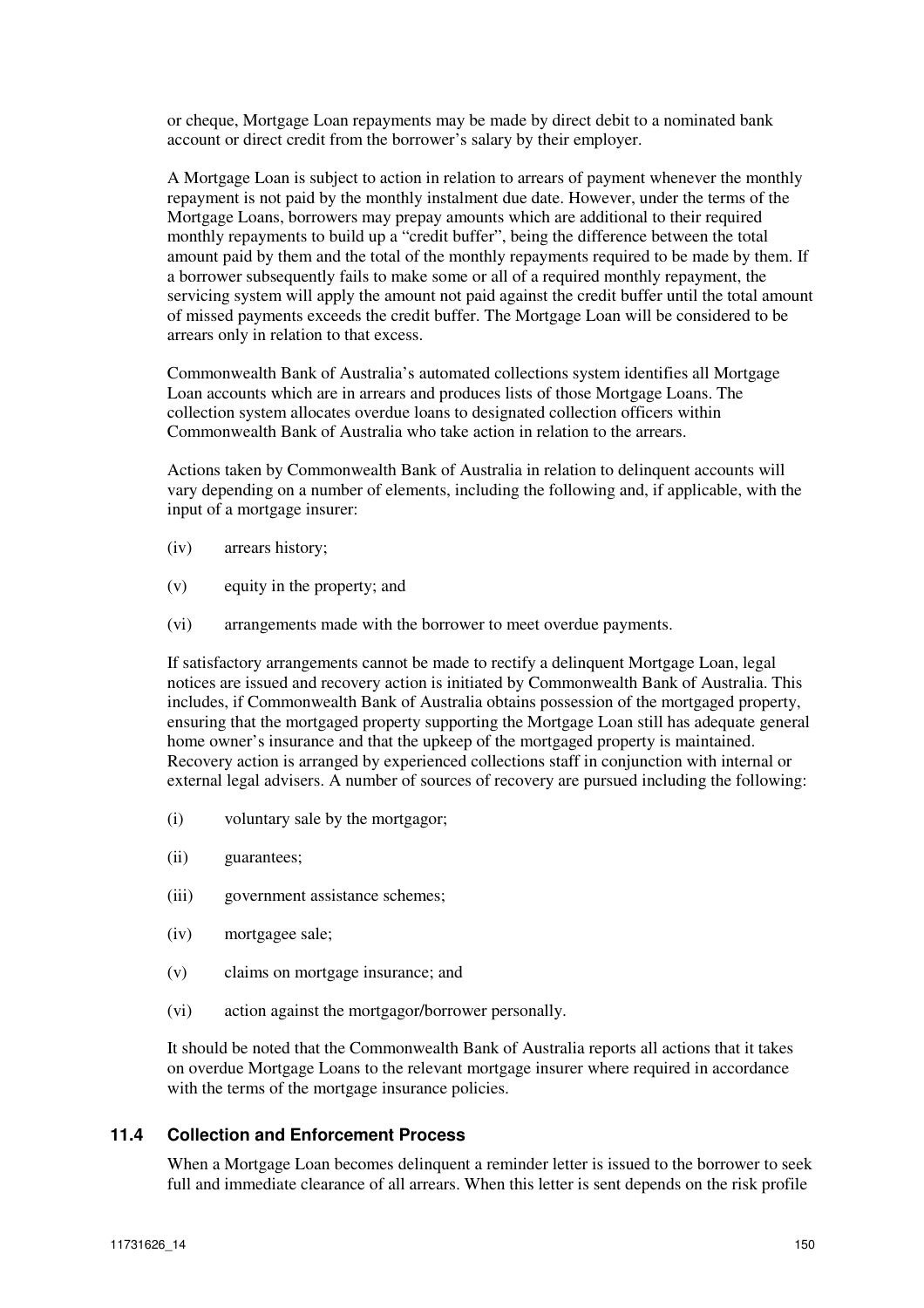of the account, but this will generally be in the first seven days. In the absence of successful contact, a phone call is made to the borrower. If the Mortgage Loans have a direct debit payment arrangement and there are sufficient funds available, a sweep of the nominated account is made to rectify the arrears.

If an arrangement has not been entered into to rectify the arrears, a default notice is sent advising the borrower that if the matter is not rectified within a period of 30 days, Commonwealth Bank of Australia is entitled to commence enforcement proceedings without further notice. The days delinquent that the notice is sent is dependent on the risk profile of the account. Generally, a default notice will be sent by day 60. Normally a further notice will be issued to a borrower on an account which is 90 days delinquent advising the borrower that failure to comply within 30 days will result in Commonwealth Bank of Australia exercising its power of sale. At 120 days delinquent, a letter of demand and notice to vacate is issued to the borrower, followed by a statement of claim at 150 days delinquent.

Service of a statement of claim is the initiating process in the relevant Supreme Court.

Once a borrower is served with a statement of claim, the borrower is given up to 40 days to file a notice of appearance and defence and, failing this, Commonwealth Bank of Australia will apply to the court to have judgment entered in its favour. Commonwealth Bank of Australia will then apply for a writ of possession whereby the sheriff will set an eviction date. Appraisals and valuations are ordered and a reserve price is set for sale by way of public auction, tender or private treaty. These time frames assume that the borrower has either taken no action or has not honoured any commitments made in relation to the delinquency to the satisfaction of the Commonwealth Bank of Australia and the mortgage insurer.

It should also be noted that Commonwealth Bank of Australia's ability to exercise its power of sale on the mortgaged property is dependent upon the statutory restrictions of the relevant state or territory as to notice requirements. In addition, there may be factors outside the control of the mortgagee such as whether the mortgagor contests the sale and the market conditions at the time of sale. These issues may affect the length of time between the decision of Commonwealth Bank of Australia to exercise its power of sale and final completion of the sale.

The collection and enforcement procedures may change from time to time in accordance with business judgment and changes to legislation and guidelines established by the relevant regulatory bodies.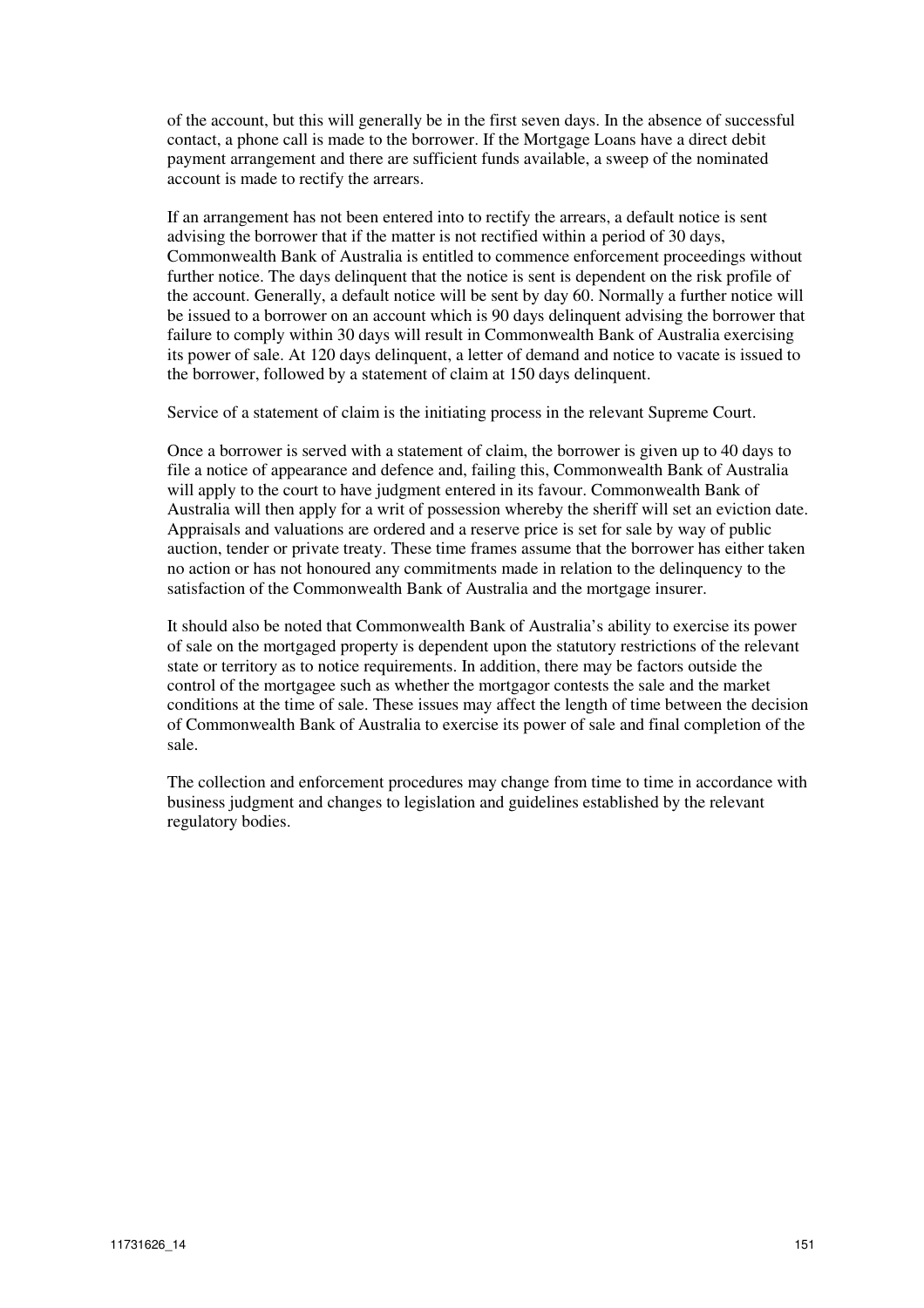# **12 Taxation considerations**

*The following is a summary of the material Australian tax consequences under the Income Tax Assessment Acts of 1936 and 1997 of Australia (together, "Australian Tax Act") of the purchase, ownership and disposition of the Class A Notes, the Class B Notes and the Class C Notes by Noteholders who purchase the Notes on original issuance at the stated offering price and do not hold the Notes as trading stock. It is not exhaustive and, in particular, does not deal with the position of certain classes of Noteholders (including, dealers in securities, custodians or other third parties who hold Class A Notes, Class B Notes or Class C Notes on behalf of any Noteholders).* 

*The following is not, and should not be construed as, legal or tax advice. Each prospective Noteholder should consult his or her own tax advisors concerning the tax consequences, in their particular circumstances, of the purchase, ownership and disposition of the Class A Notes, Class B Notes or Class C Notes.* 

# **12.1 Tax Issues for the Series Trust**

The Series Trust will form part of a consolidated group for Australian income tax purposes. Under consolidation, the head company of the consolidated group has the liability to pay the income tax of the group. Further comments on consolidation are in Section 12.4(a) below.

# **12.2 Interest Withholding Tax**

#### (a) **Exemption in section 128F**

An exemption from Australian interest withholding tax imposed under Division 11A of Part III of the Australian Tax Act ("**IWT**") is available, in respect of the Notes issued by the Trustee under section 128F of the Australian Tax Act, if the following conditions are met:

- (i) the Trustee is a company as defined in section  $128F(9)$  (which includes certain companies acting in their capacity as trustee) and a resident of Australia when it issues those Notes and when interest (as defined in section 128A(1AB) of the Australian Tax Act) is paid. Interest is defined to include amounts in the nature of, or in substitution for, interest and certain other amounts;
- (ii) those Notes are issued in a manner which satisfies the public offer test. There are five principal methods of satisfying the public offer test, the purpose of which is to ensure that lenders in capital markets are aware that the Trustee is offering those Notes for issue. In summary, the five methods are:
	- A. offers to 10 or more unrelated financiers, securities dealers or entities that carry on the business of providing finance, or investing or dealing in securities, in the course of operating in financial markets;
	- B. offers to 100 or more investors of a certain type;
	- C. certain offers of listed Notes;
	- D. certain offers via publicly available information sources; and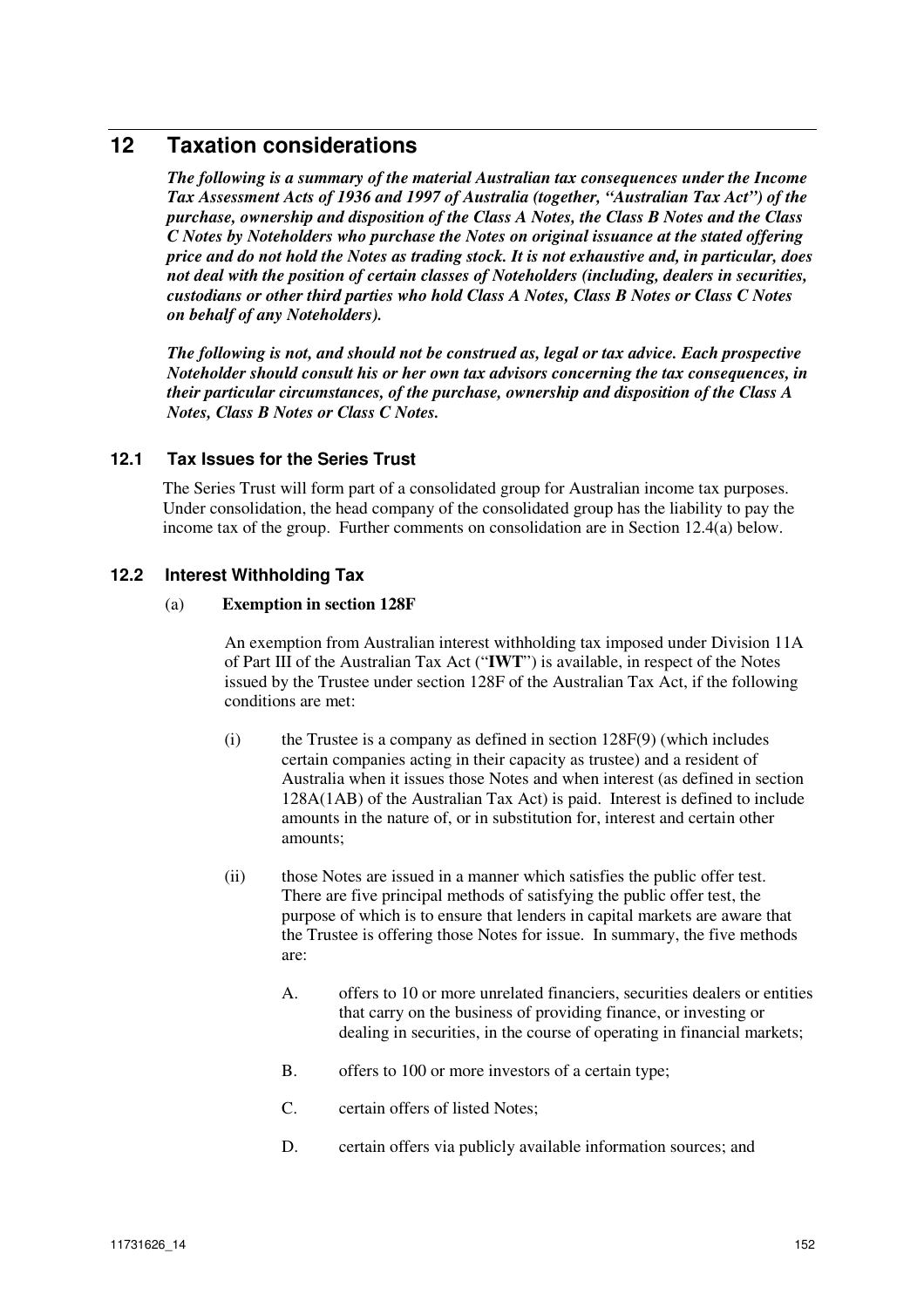E. offers to a dealer, manager or underwriter who offers to sell those Notes within 30 days by one of the preceding methods.

The issue of any of the Notes (whether in global form or otherwise) and the offering of interests in any of those Notes by one of these methods should satisfy the public offer test;

- (iii) the Trustee does not know or have reasonable grounds to suspect, at the time of issue, that those Notes or interests in those Notes were being, or would later be, acquired, directly or indirectly, by an "associate" of the Trustee, except as permitted by section 128F(5) of the Australian Tax Act; and
- (iv) at the time of the payment of interest, the Trustee does not know, or have reasonable grounds to suspect, that the payee is an "associate" of the Trustee, except as permitted by section 128F(6) of the Australian Tax Act.

#### (b) **Associates**

Since the Trustee is a trustee of a trust, the entities that are "associates" of the Trustee for the purposes of section 128F of the Australian Tax Act include:

- (i) any entity that benefits, or is capable of benefiting, under the trust ("**Beneficiary**"), either directly or through any interposed entities; and
- (ii) if the Beneficiary is a company, an "associate" of that Beneficiary, which would, for these purposes, include:
	- A. a person or entity that holds more than 50% of the voting shares in, or otherwise controls, the Beneficiary;
	- B. an entity in which more than 50% of the voting shares are held by, or which is otherwise controlled by, the Beneficiary;
	- C. a trustee of a trust where the Beneficiary is capable of benefiting (whether directly or indirectly) under that trust; and
	- D. a person or entity that is an "associate" of another person or entity that is an "associate" of the Beneficiary under any of the foregoing.

However, for the purposes of sections 128F(5) and (6) of the Australian Tax Act (see paragraphs (a)(iii) and (a)(iv) above), the issue of the Notes to, and the payment of interest to, the following "associates" may still qualify for the exemption from IWT under section 128F:

- (iii) onshore "associates" (ie Australian resident "associates" who do not hold the Notes in the course of carrying on business at or through a permanent establishment outside Australia and non-resident "associates" who hold the Notes in the course of carrying on business at or through a permanent establishment in Australia); or
- (iv) offshore "associates" (ie Australian resident "associates" that hold the Notes in the course of carrying on business at or through a permanent establishment outside Australia and non-resident "associates" who do not hold the Notes in the course of carrying on business at or through a permanent establishment in Australia) who are acting in the capacity of: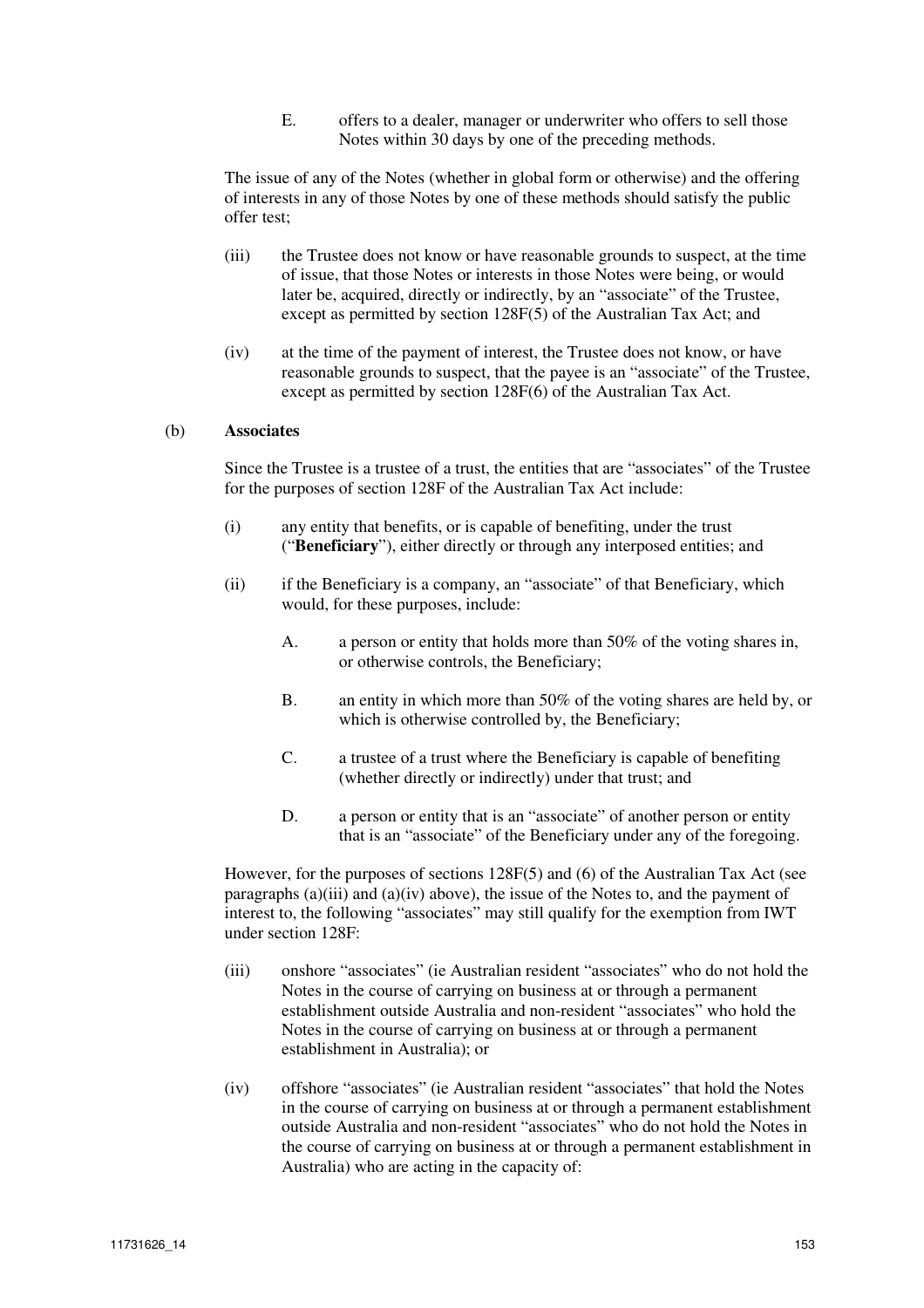- A. in the case of section 128F(5), a dealer, manager or underwriter in relation to the placement of the relevant Notes or a clearing house, custodian, funds manager or responsible entity of a registered managed investment scheme; or
- B. in the case of section 128F(6), a clearing house, paying agent, custodian, funds manager or responsible entity of a registered managed investment scheme.

#### (c) **Compliance with section 128F of the Australian Tax Act**

The Notes are "debentures" for the purposes of section 128F of the Australian Tax Act. Interest payable on the Notes would be "interest" for the purposes of the withholding tax provisions.

Unless otherwise specified in the Series Supplement (or another relevant supplement to this Information Memorandum), the Trustee intends to issue the Class A Notes, Class B Notes and Class C Notes in a manner which will satisfy the requirements of section 128F of the Australian Tax Act.

## (d) **Exemptions under recent Tax Treaties**

The Australian Government has signed new or amended double tax conventions with a number of countries (each a "**Specified Country**") which contain certain exemptions from IWT.

In broad terms, those treaties prevent IWT being imposed on payments of interest derived by either:

- (i) the government of the relevant Specified Country and certain governmental authorities and agencies in the Specified Country; or
- (ii) a "financial institution" which is a resident of a "Specified Country" and which is unrelated to and dealing wholly independently with the Australian Trustee. The term "financial institution" refers to either a bank or any other form of enterprise which substantially derives its profits by carrying on a business of raising and providing finance. (However, interest under a backto-back loan or an economically equivalent arrangement will not qualify for this exemption.)

Specified Countries include the United States, the United Kingdom, France, Finland Norway, Japan, New Zealand, and South Africa.

The Australian Federal Treasury maintains a listing of Australia's double tax conventions which provides details of country, status, withholding tax rate limits and Australian domestic implementation which is available to the public through the Federal Treasury's Department's website.

#### (e) **No payment of additional amounts**

Despite the fact that the Class A Notes, Class B Notes and Class C Notes are intended to be issued in a manner which will satisfy the requirements of section 128F of the Australian Tax Act and unless expressly provided to the contrary in the Series Supplement (or another relevant supplement to this Information Memorandum), if the Trustee is at any time compelled or authorised by law to deduct or withhold an amount in respect of any Australian withholding taxes imposed or levied by the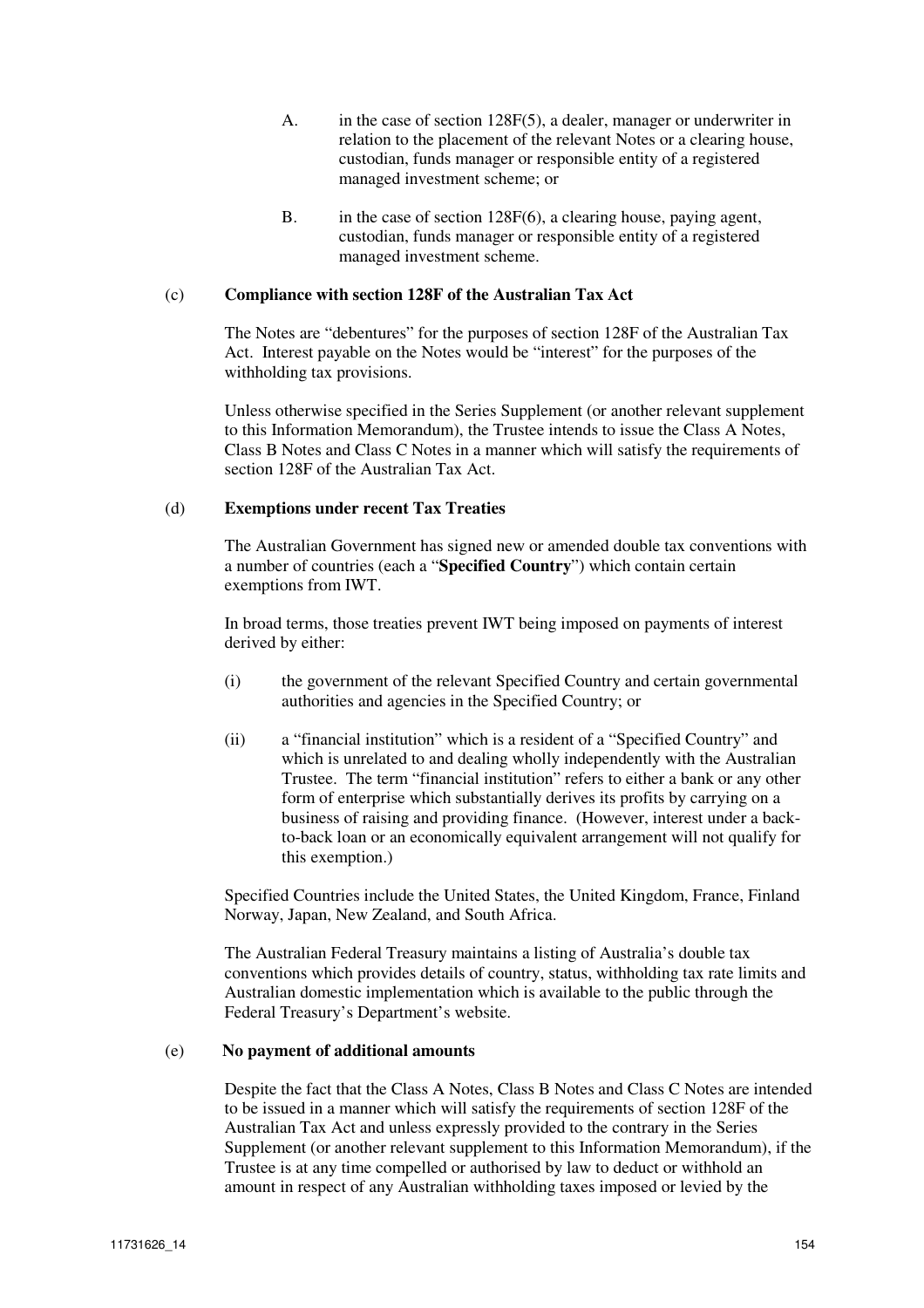Commonwealth of Australia in respect of the Notes, the Trustee is not obliged to pay any additional amounts in respect of such deduction or withholding.

### **12.3 Other tax matters that are relevant to Noteholders**

Discussed below is a general discussion of certain matters that are relevant to Noteholders, under Australian laws as presently in effect.

### (a) **Other taxes**

- (i) *death duties* no Notes will be subject to death, estate or succession duties imposed by Australia, or by any political subdivision or authority therein having power to tax, if held at the time of death;
- (ii) *stamp duty and other taxes* no ad valorem stamp, issue, registration or similar taxes are payable in Australia on the issue or transfer of any Notes;
- (iii) *supply withholding tax* payments in respect of the Notes can be made free and clear of the "supply withholding tax" imposed under Section 12-190 of Schedule 1 to the Taxation Administration Act 1953 of Australia ("**Taxation Administration Act**"); and
- (iv) *goods and services tax* The receipt of the Notes will not give rise to a liability for GST in Australia on the basis that the supply of Notes will comprise either an input taxed financial supply or (in the case of an offshore non-resident subscriber) a GST-free supply.

## (b) **Non-Australian Noteholders**

- (i) *income tax* assuming the requirements of section 128F of the Australian Tax Act are satisfied with respect to the Notes, payments of principal and interest (as defined in section 128A(1AB) of the Australian Tax Act) to a Noteholder of the Notes, who is a non-resident of Australia and who, during the taxable year, does not hold the Notes in the course of carrying on business at or through a permanent establishment in Australia, will not be subject to Australian income taxes;
- (ii) *gains on disposal or redemption of Notes* a Noteholder of the Notes, who is a non-resident of Australia and who, during the taxable year, does not hold the Notes in the course of carrying on business at or through a permanent establishment in Australia, will not be subject to Australian income tax on gains realised during that year on sale or redemption of the Notes, provided such gains do not have an Australian source. A gain arising on the sale of Notes by a non-Australian resident Noteholder to another non-Australian resident where the Notes are sold outside Australia and all negotiations are conducted, and documentation executed, outside Australia would not be expected to have an Australian source. In certain cases, a non-resident Noteholder may be able to claim a treaty exemption in relation to Australian sourced gains if there is a relevant double tax convention;
- (iii) *deemed interest* there are specific rules that can apply to treat a portion of the purchase price of Notes as interest for IWT purposes when certain Notes originally issued at a discount or with a maturity premium or which do not pay interest at least annually are sold by a non-Australian Noteholder to an Australian resident (who does not acquire them in the course of carrying on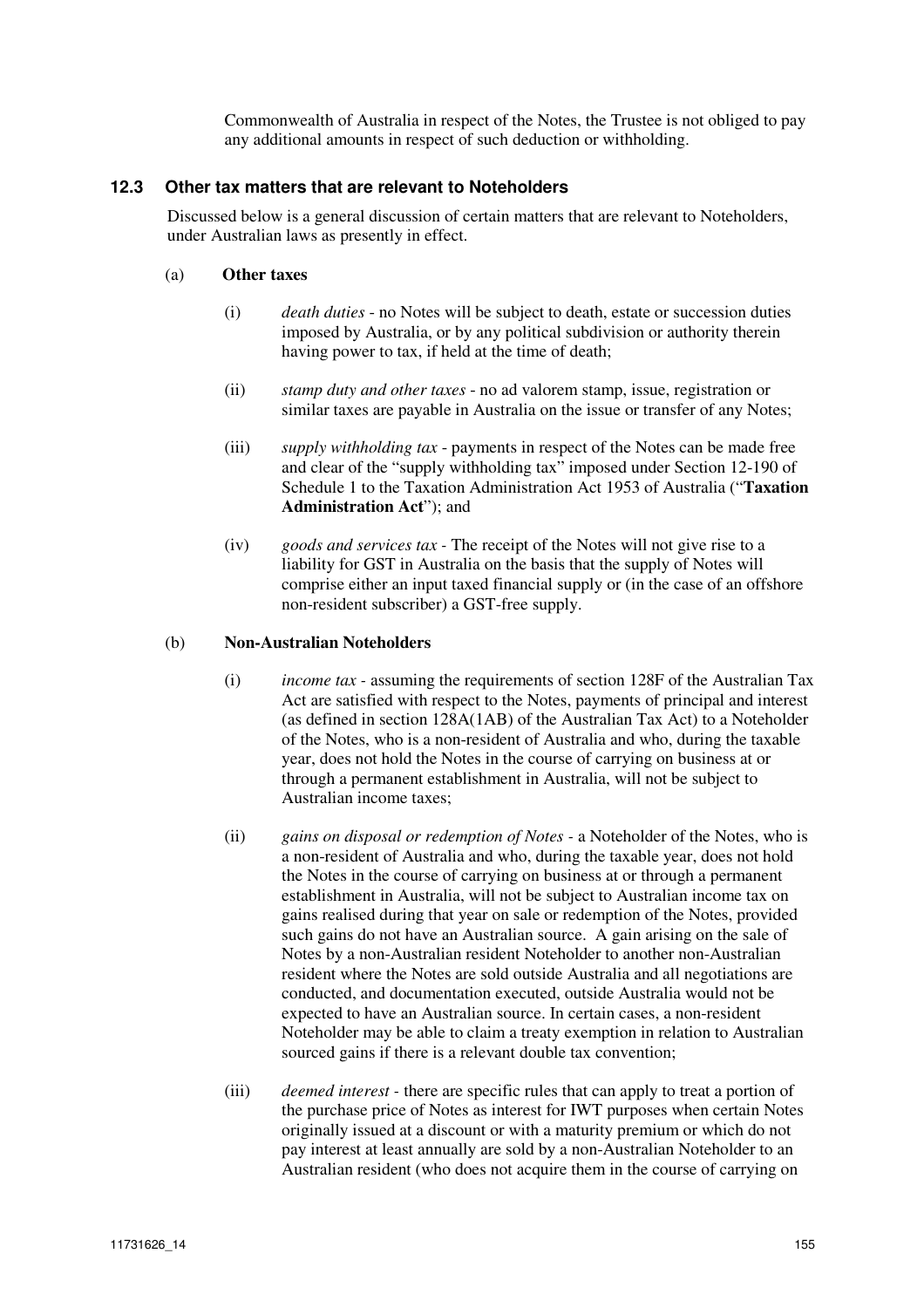business at or through a permanent establishment outside Australia) or a nonresident who acquires them in the course of carrying on business at or through a permanent establishment in Australia. If the Notes are not issued at a discount and do not have a maturity premium, these rules should not apply to the Notes. These rules also do not apply in circumstances where the deemed interest would have been exempt under section 128F of the Australian Tax Act if the Notes had been held to maturity by a non-resident; and

- (iv) *additional withholdings from certain payments to non-residents* Section 12- 315 of Schedule 1 to the Taxation Administration Act gives the Governor-General power to make regulations requiring withholding from certain payments to non-residents. However, Section 12-315 expressly provides that the regulations will not apply to interest and other payments which are treated as interest under the IWT rules or specifically exempt from those rules. Further, regulations may only be made if the responsible Minister is satisfied the specified payments are of a kind that could reasonably relate to assessable income of foreign residents. The regulations that have so far been promulgated under Section 12-315 prior to the date of this Information Memorandum are not applicable to any payments in respect of the Notes. Any further regulations also should not apply to repayments of principal under the Notes, as, in the absence of any issue discount, such amounts will generally not be reasonably related to assessable income. The possible application of any future regulations to the proceeds of any sale of the Notes will need to be monitored; and
- (v) *other withholding taxes on payments in respect of Notes* Section 12-140 of Schedule 1 to the Taxation Administration Act imposes a type of withholding tax at the rate of (currently) 46.5% (with an increase to 47% from 1 July 2014) on the payment of interest on certain registered securities unless the relevant payee has quoted an Australian tax file number ("**TFN**") or an Australian Business Number ("**ABN**") (in certain circumstances) or provided proof of some other exemption (as appropriate). Assuming that the requirements of section 128F of the Australian Tax Act are satisfied with respect to the Notes, then the requirements of Section 12-140 do not apply to payments to a Noteholder of Notes in registered form who is not a resident of Australia and not holding those Notes in the course of carrying on business at or through a permanent establishment in Australia; and
- (vi) *debt/equity rules* Division 974 of the Australian Tax Act contains tests for characterising debt (for all entities) and equity (for companies) for Australian tax purposes, including for the purposes of dividend withholding tax and IWT. The Trustee intends to issue Notes which should not be characterised as equity interests for the purposes of the tests contained in Division 974. Returns paid on the Notes are expected to be "interest" for the purpose of section 128F of the Australian Tax Act. Accordingly, Division 974 is unlikely to affect the Australian tax treatment of holders of Notes; and
- (vii) *mutual assistance in the collection of debts* The Commissioner of Taxation has some powers to collect a taxation debt on behalf of certain foreign taxation authorities if formally requested to do so, or to take conservancy measures to ensure the collection of that debt. Conservancy is concerned with preventing a taxpaying entity from dissipating their assets when they have a tax related liability. The provisions also treat Australian tax debts collected and remitted to Australia by a foreign tax authority as tax debts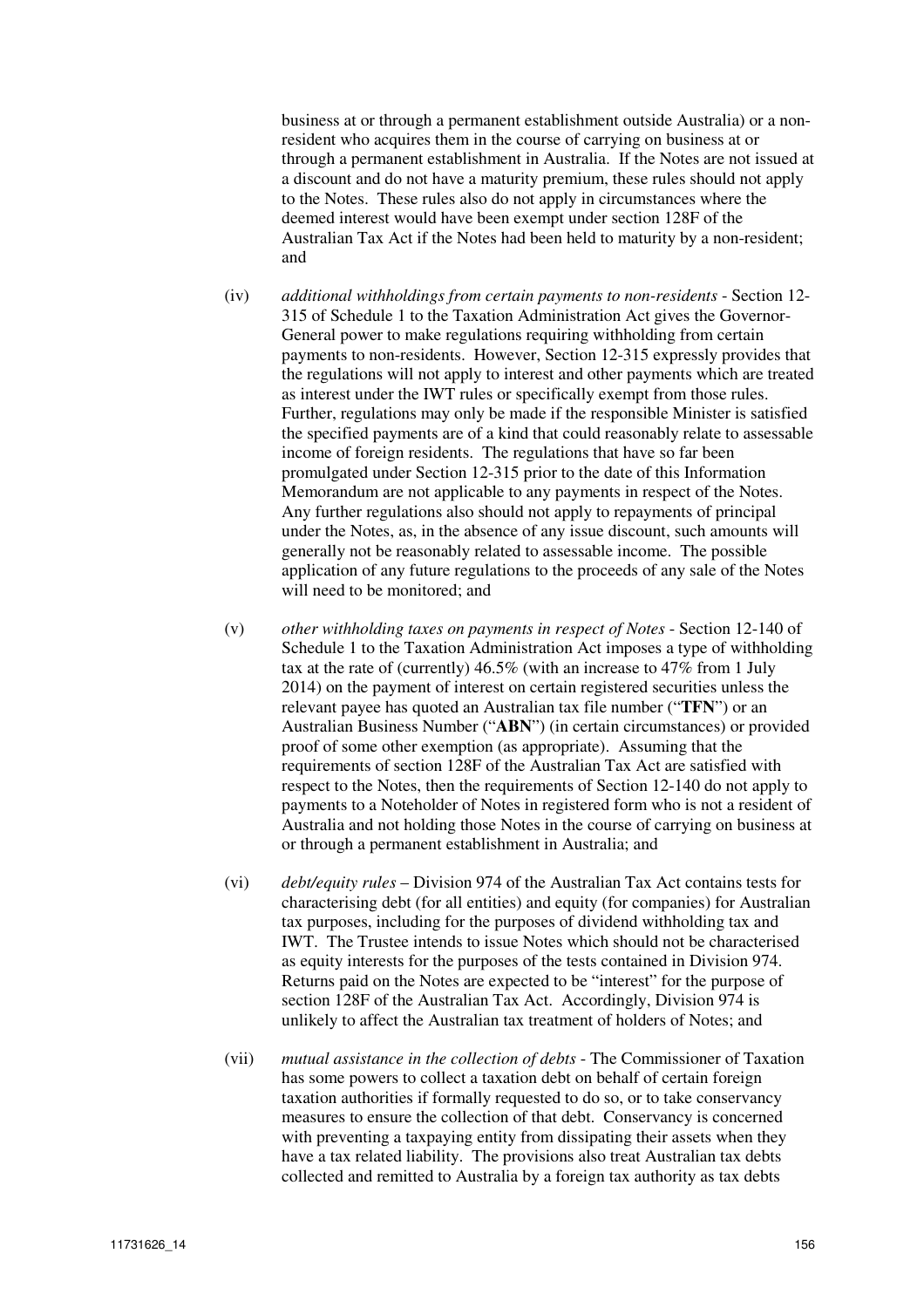collected in Australia. In certain circumstances, any foreign tax liabilities of a non-resident Noteholder of the Notes the subject of the measures may be collected by Australia on behalf of another country.

#### (c) **Australian Noteholders**

- (i) *income tax* Australian residents or non-Australian residents who hold the Notes in the course of carrying on business at or through a permanent establishment in Australia ("**Australian Noteholders**"), will be assessable for Australian tax purposes on income either received or accrued due to them in respect of the Notes. Whether income will be recognised on a cash receipts or accruals basis will depend upon the tax status of the particular Noteholder and the terms and conditions of the Notes. Special rules apply to the taxation of Australian residents who hold the Notes in the course of carrying on business at or through a permanent establishment outside Australia which vary depending on the country in which that permanent establishment is located;
- (ii) *gains on disposal of Notes* Australian Noteholders will be required to include any gain or loss on disposal of the Notes in their taxable income. Special rules apply to the taxation of Australian residents who hold the Notes in the course of carrying on business at or through a permanent establishment outside Australia which vary depending on the country in which that permanent establishment is located;
- (iii) *other withholding taxes on payments in respect of Notes* Payments to Australian Noteholders of Notes in registered form may be subject to a withholding where the Noteholder does not quote a TFN or ABN or provide proof of an appropriate exemption (as appropriate); and
- (iv) *taxation of foreign exchange gains and losses* Divisions 230, 775 and 960 of the Australian Tax Act, together with related regulations, contain rules to deal with the taxation consequences of foreign exchange transactions. As all payments under the Notes will be in Australian dollars, these rules should not apply to the Australian Noteholders.

#### (d) **Taxation of Financial Arrangements**

The Australian Tax Act contains tax-timing rules for certain taxpayers to bring to account gains and losses from "financial arrangements". The rules do not alter the rules relating to the imposition of IWT nor override the IWT exemption available under section 128F of the Australian Tax Act.

In addition, the rules do not apply to certain taxpayers or in respect of certain short term "financial arrangements". They should not, for example, generally apply to Noteholders which are individuals and certain other entities (eg certain superannuation entities and managed investment schemes) which do not meet various turnover or asset thresholds, unless they make an election that the rules apply to their "financial arrangements". Potential Noteholders should seek their own tax advice regarding their own personal circumstances as to whether such an election should be made.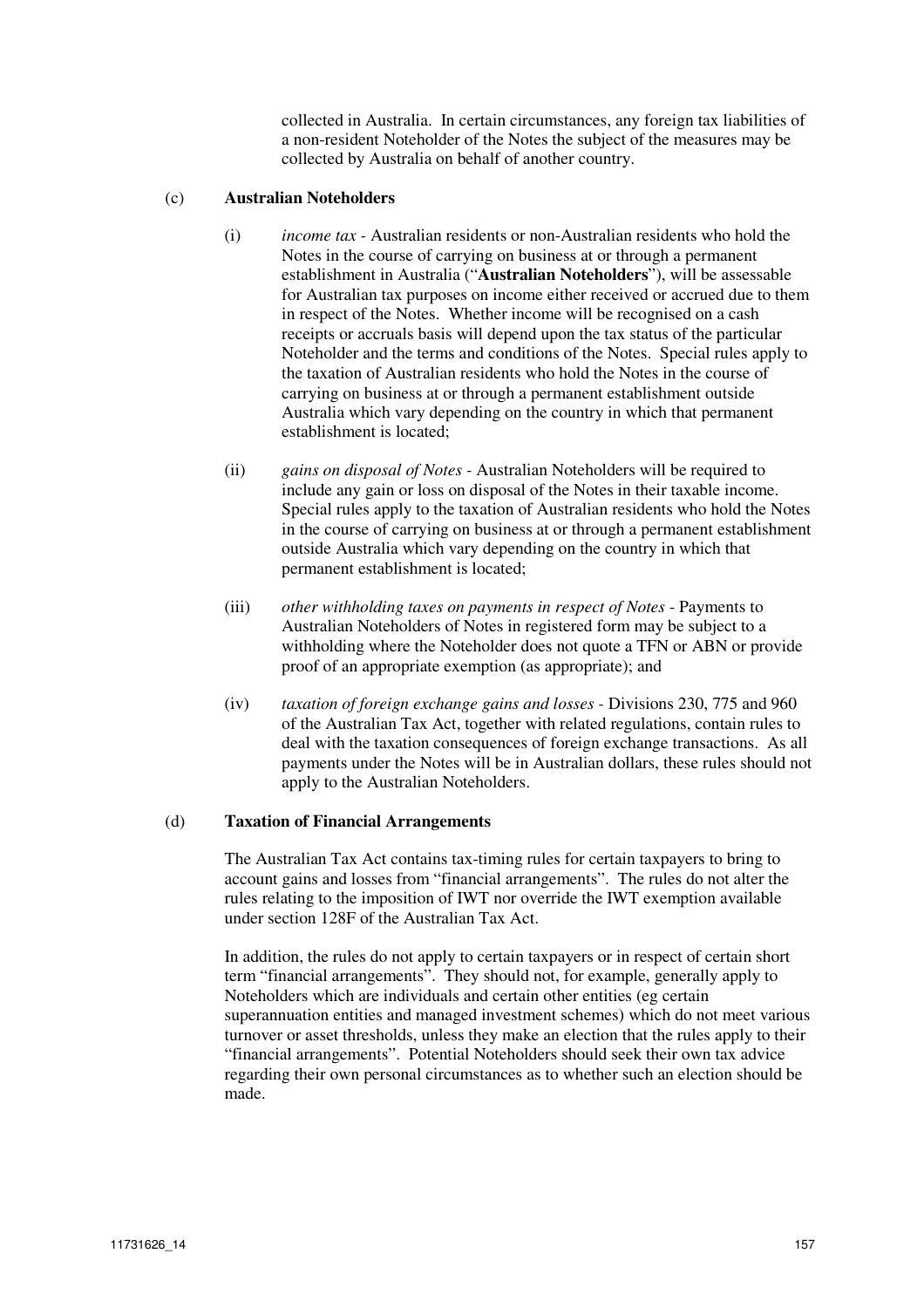### **12.4 Other tax matters that are relevant to the Series Trust**

#### (a) **Tax Consolidation Rules**

Under the tax consolidation rules, the Series Trust will be a member of a consolidated group. Under consolidation, the transactions entered into by the members of the consolidated group are effectively ignored for certain income tax purposes and attributed to the head company. The head company has the liability to pay the income tax of the group. However, if the head company fails to make a relevant tax payment promptly, then there is (prima facie) joint and several liability on all group members to pay that tax. That joint and several liability can be avoided by allocating the relevant tax obligation to the group members on a reasonable basis under a tax sharing agreement. The Series Trust will be party to a tax sharing agreement that provides a reasonable allocation of the group's tax liabilities to the Series Trust (which should effectively be a nil allocation).

#### (b) **Goods and Services Tax**

The issue of the Notes will not give rise to a liability for GST in Australia on the basis that the supply of Notes will comprise either an input taxed financial supply or (in the case of an offshore non-resident subscriber) a GST-free supply. Furthermore, neither the payment of principal or interest by the Series Trust, nor the disposal of the Notes, would give rise to any GST liability on the part of the Series Trust.

The supply of some services made to the Series Trust may give rise to a liability for GST on the part of the relevant service provider.

In relation to the acquisition of these taxable services by the Series Trust:

- (i) in the ordinary course of business, the service provider would charge the Series Trust an additional amount on account of GST unless the agreed fee is already GST-inclusive.
- (ii) assuming that the Series Trust exceeds the financial acquisitions threshold for the purposes of Division 189 of the GST Act, which is likely to be the case, the Series Trust would be entitled to full input tax credits to the extent that the acquisition relates to a GST-free supply (i.e. where the subscriber is an offshore non-resident) and the Series Trust would not be entitled to a full input tax credit from the ATO to the extent that the acquisition relates to:
	- A. the Series Trust's input taxed supply of issuing Notes (ie Notes issued to:
		- (aa) Australian residents; or
		- (bb) to non-residents acting through a fixed place of business in Australia); and
	- B. the acquisition by the Series Trust of the Mortgage Loans.

In the case of acquisitions which relate to the making of supplies where the Series Trust would not be entitled to full input tax credits, the Series Trust may still be entitled to a "reduced input tax credit" ("**RITC**") in relation to certain acquisitions prescribed in the GST regulations, but only where the Series Trust is the recipient of the taxable supply and the Series Trust either provides or is liable to provide the consideration for the taxable supply. A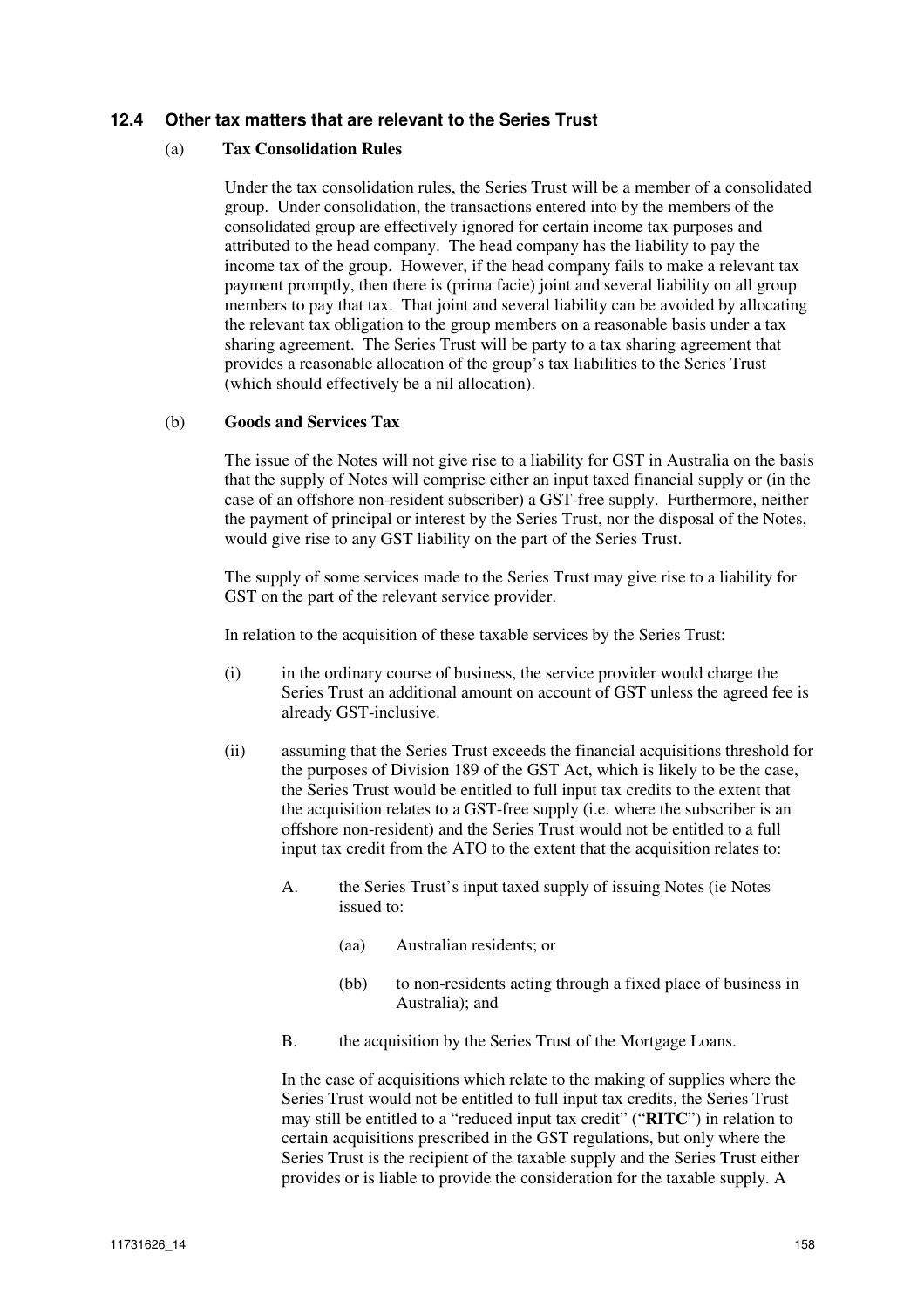RITC is equivalent to 75% of the value of a full input tax credit, except in respect of the acquisition of trustee services, the reduced input tax credit will be 55% if the trust concerned is a "recognised trust scheme". A trust is not a "recognised trust scheme" if it is a "securitisation entity". On the basis that the Trust satisfies the definition of being a "securitisation entity", the Trust will not be a "recognised trust scheme" and the reduced input tax credits available to the Trust in respect of the acquisition of services from the Trustee and the Security Trustee will be 75% of the GST payable by the Trustee and Security Trustee respectively. The availability of RITCs will reduce the expenses of the Trust.

(iii) Where services are provided to the Series Trust by an entity comprising an associate of the Series Trust for income tax purposes, those services are provided for nil or less than market value consideration, and the Series Trust would not be entitled to a full input tax credit, the relevant GST (and any input tax credit) would be calculated by reference to the market value of those services. The associate may be entitled to recover the GST calculated by reference to the market value of the services from the Series Trust. Depending on the nature of the services supplied the Series Trust, if the associate charges the Series Trust GST in relation to those services, the Series Trust may be entitled to partly recover the GST charged to it as a "reduced input tax credit".

In the case of supplies performed outside Australia for the purposes of the Series Trust's business, these may attract a liability for Australian GST if they are supplies of a kind which would have been taxable if they occurred in Australia and if the Series Trust would not have been entitled to a full input tax credit if the supply had been performed in Australia. This is known as the "reverse charge" rule. Where the rule applies, the liability to pay GST to the ATO falls not on the supplier, but on the Series Trust.

Where services are performed offshore for the Series Trust and the supplies relate solely to the issue of Notes by the Series Trust to Australian non-residents who subscribe for the Notes through a fixed place of business outside Australia, the "reverse charge" rule should not apply to these offshore supplies. This is because the Series Trust would have been entitled to a full input tax credit for the acquisition of these supplies if the supplies had been performed in Australia, as the supplies would be GST-free and not taxable.

Where GST is payable on a taxable supply made to the Series Trust in respect of the Series but a full input tax credit is not available, this will mean that less money is available to pay interest on the Notes or other liabilities of the Series.

#### (c) **Proposed reforms to taxation of trusts**

On 16 December 2010, the Assistant Treasurer to the former Government issued Media Release No. 0.25 of 2010 in relation to the taxation of trusts. As a follow on from this release, a consultation paper was released on options for modernising the taxation of trusts on 21 November 2011 (refer to the Assistant Treasurer's Media Release No. 155 of 2011). The consultation paper explores the impediments to the effective operation of the trust income tax provisions in Division  $\vec{6}$  of Part III of the Australian Tax Act and highlights options for reform.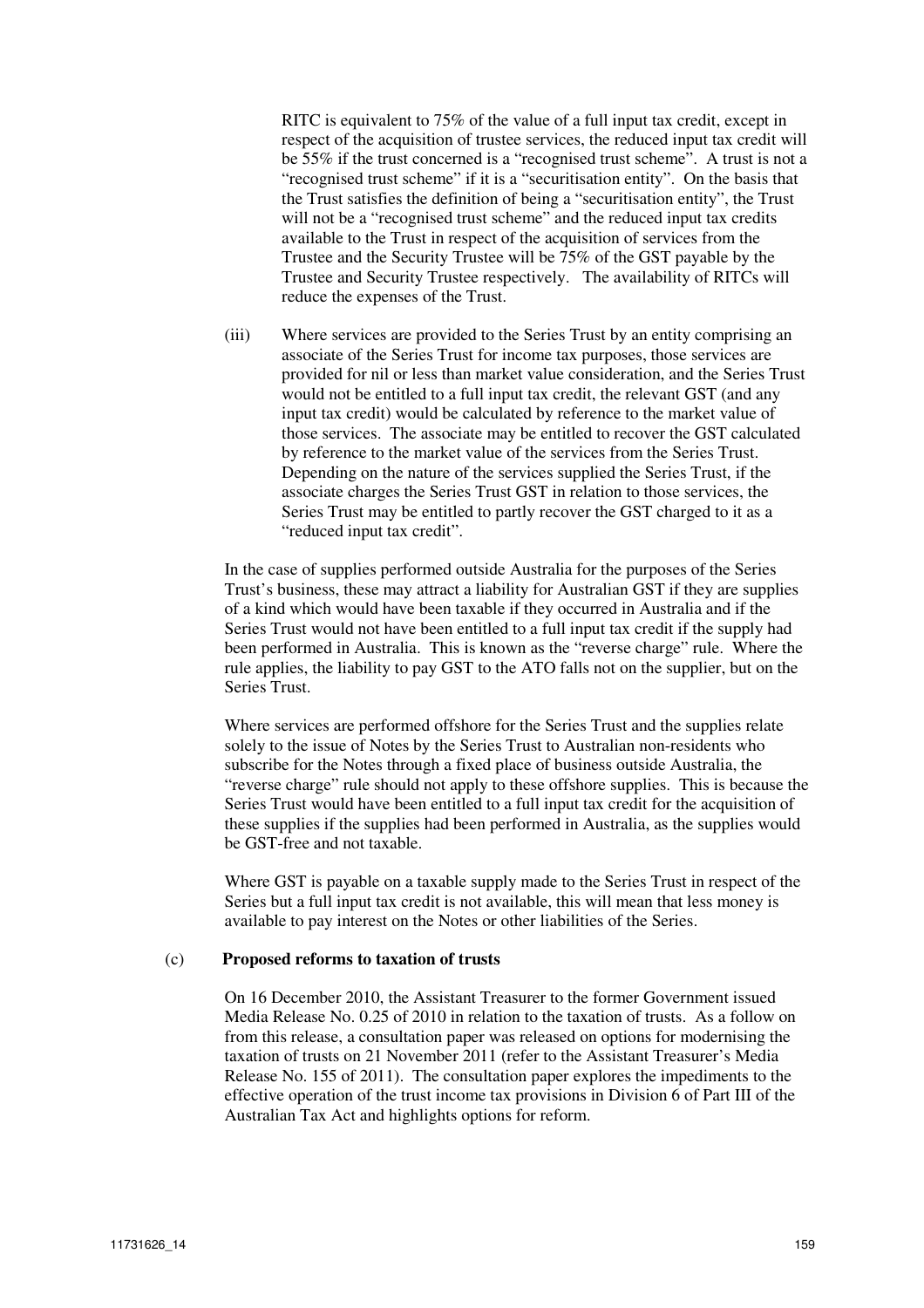In July 2012, the former Government announced that the proposed start date for the reform/rewrite of the trust taxation rules in Division 6 will be 1 July 2014 (rather than 1 July 2013).

The former Government released an options paper for the proposed reforms to the scope of the trust taxation rules on 24 October 2012. The options paper contains proposed models for how trust taxation will operate, and poses questions to stakeholders regarding how certain aspects of those models should operate. The options paper does not provide any further guidance with respect to the timing of the reforms.

On 6 November 2013, the current Government announced its approaches to a number of tax measures proposed by the former Government (see Media Release dated 6 November 2013, titled "Restoring integrity in the Australian tax system"). The announcement did not, however, specifically address any proposed measures identified above.

It is not currently expected that the outcome of the reforms of the taxation of trusts should adversely affect the tax treatment of the Series Trust. However, the development of any new laws should be monitored.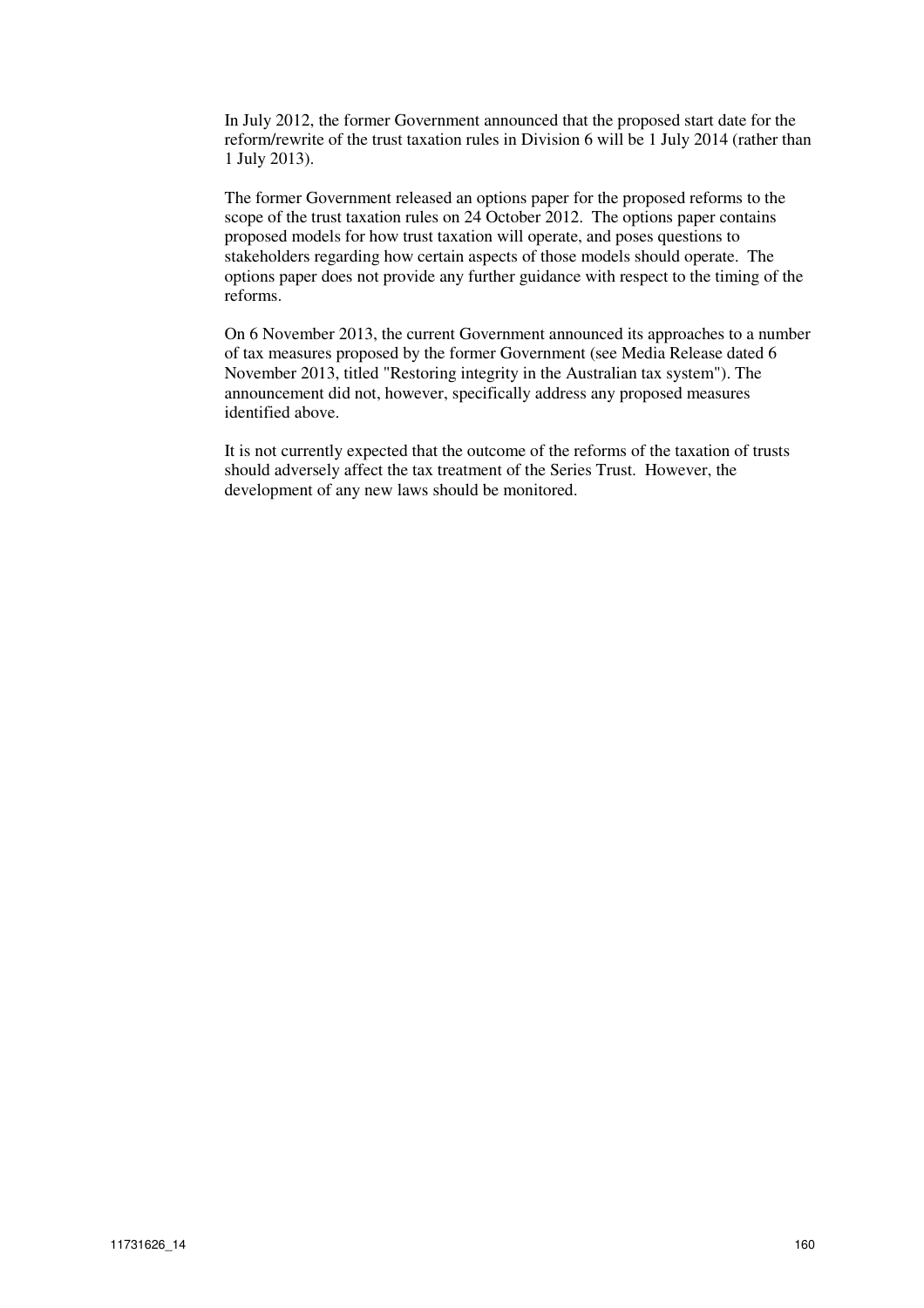# **13 Ratings of the Notes**

The issuance of the Class A1 Notes, the Class A2 Notes and the Class A3 Notes will be conditioned on obtaining ratings of AAA(sf) by S&P and AAAsf by Fitch Ratings. The issuance of the Class B Notes will be conditioned on obtaining ratings of A+(sf) by S&P and A+sf by Fitch Ratings. You should independently evaluate the security ratings of each Class of Notes from similar ratings on other types of securities. A security rating is not a recommendation to buy, sell or hold securities. A rating does not address the market price or suitability of the Notes for an investor. A rating may be subject to revision or withdrawal at any time by the Rating Agencies. The rating does not address the expected schedule of principal repayments other than to say that principal will be returned no later than the Final Maturity Date of the Notes. None of the Rating Agencies have been involved in the preparation of this Information Memorandum.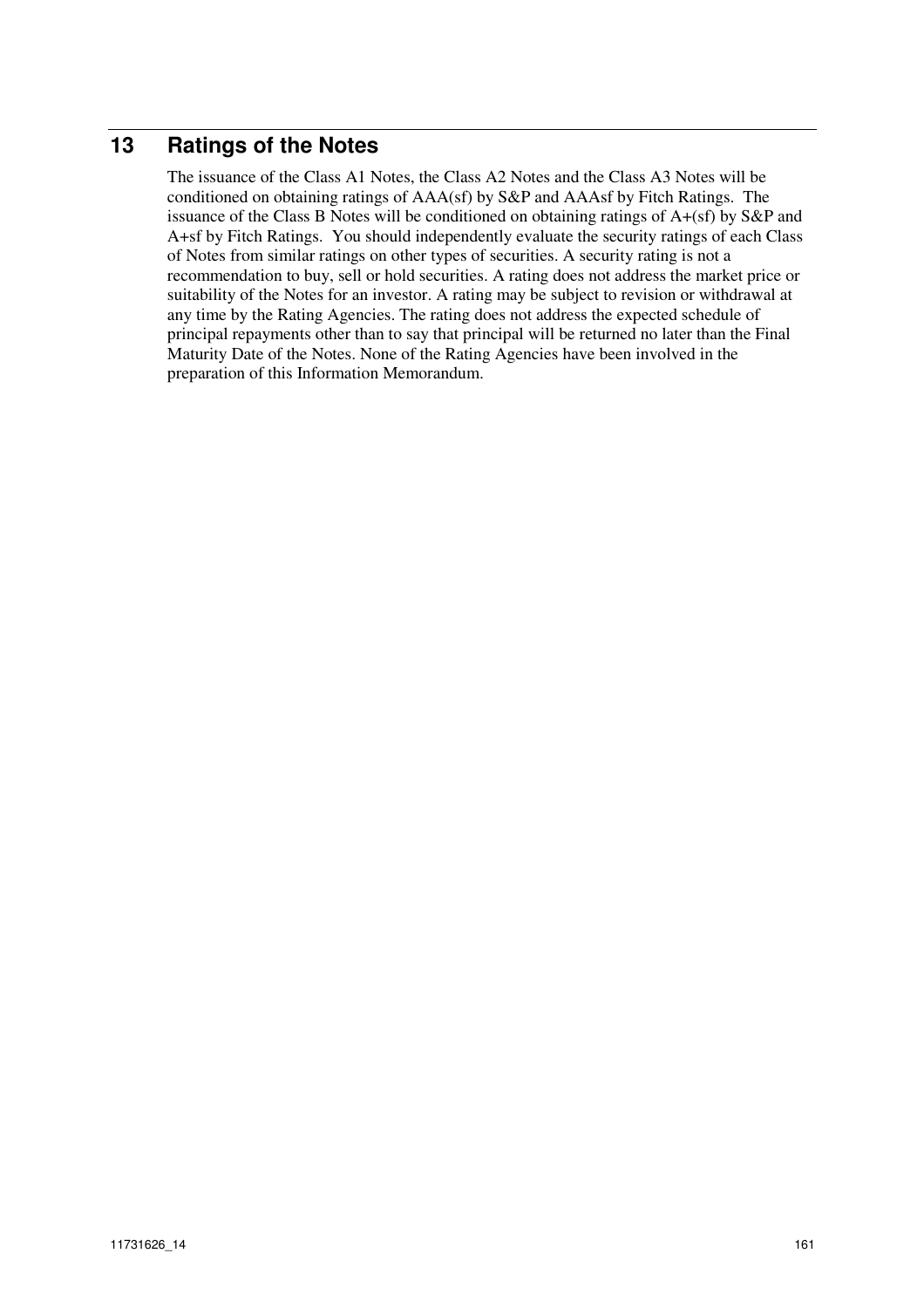# **14 Selling Restrictions**

## **14.1 Introduction**

No action has been taken by the Trustee or the Lead Manager which would or is intended to permit a public offer of the Class A1 Notes, the Class A2 Notes, the Class A3 Notes, the Class B Notes or the Class C Notes (together the "**Relevant Notes**") in any country or jurisdiction where action for that purpose is required. Neither this Information Memorandum nor any other circular, prospectus, form of application, advertisement or other material may be distributed in or from or published in any country or jurisdiction except under circumstances which will result in compliance with applicable laws and regulations.

## **14.2 US Selling Restrictions**

The Relevant Notes have not been and will not be registered under the United States Securities Act of 1933, as amended ("**Securities Act**") and the Trustee has not been and will not be registered as an investment company under the United States Investment Company Act of 1940, as amended ("**Investment Company Act**"). An interest in the Relevant Notes may not be offered or sold within the United States or to, or for the account or benefit of, a "U.S. person" (as defined in Regulation S under the Securities Act ("**Regulation S**")) at any time except in accordance with Regulation S or pursuant to an exemption from the registration requirements of the Securities Act.

### **14.3 Australia**

No prospectus or other disclosure document (as defined in the Corporations Act) in relation to the Relevant Notes has been or will be lodged with ASIC and:

(a)

- (i) no invitation or offer, directly or indirectly, of the Relevant Notes has been or will be made for issue or sale in Australia (including an offer or invitation which is received by a person in Australia); and
- (ii) no Information Memorandum or any other offering material or advertisement relating to any Relevant Notes in Australia may be distributed or published; and
- (b) any person to whom Relevant Notes (or an interest in them) are issued or sold must not, make such an offer or distribute or publish any such document,

unless, in either case:

- $(i)$  either  $(x)$  the minimum aggregate consideration payable by each offeree or invitee on acceptance of the offer is at least A\$500,000 (or its equivalent in an alternate currency) (disregarding monies lent by the offeror or its associates), (y) the offer is to a professional investor for the purposes of section 708 of the Corporations Act, or (z) the offer does not otherwise require disclosure to investors under Part 6D.2 or Part 7.9 of the Corporations Act;
- (ii) the offer or invitation does not constitute an offer to a Retail Client;
- (iii) such action complies with other applicable laws and directives in Australia (including, without limitation the financial services licensing requirements of the Corporations Act); and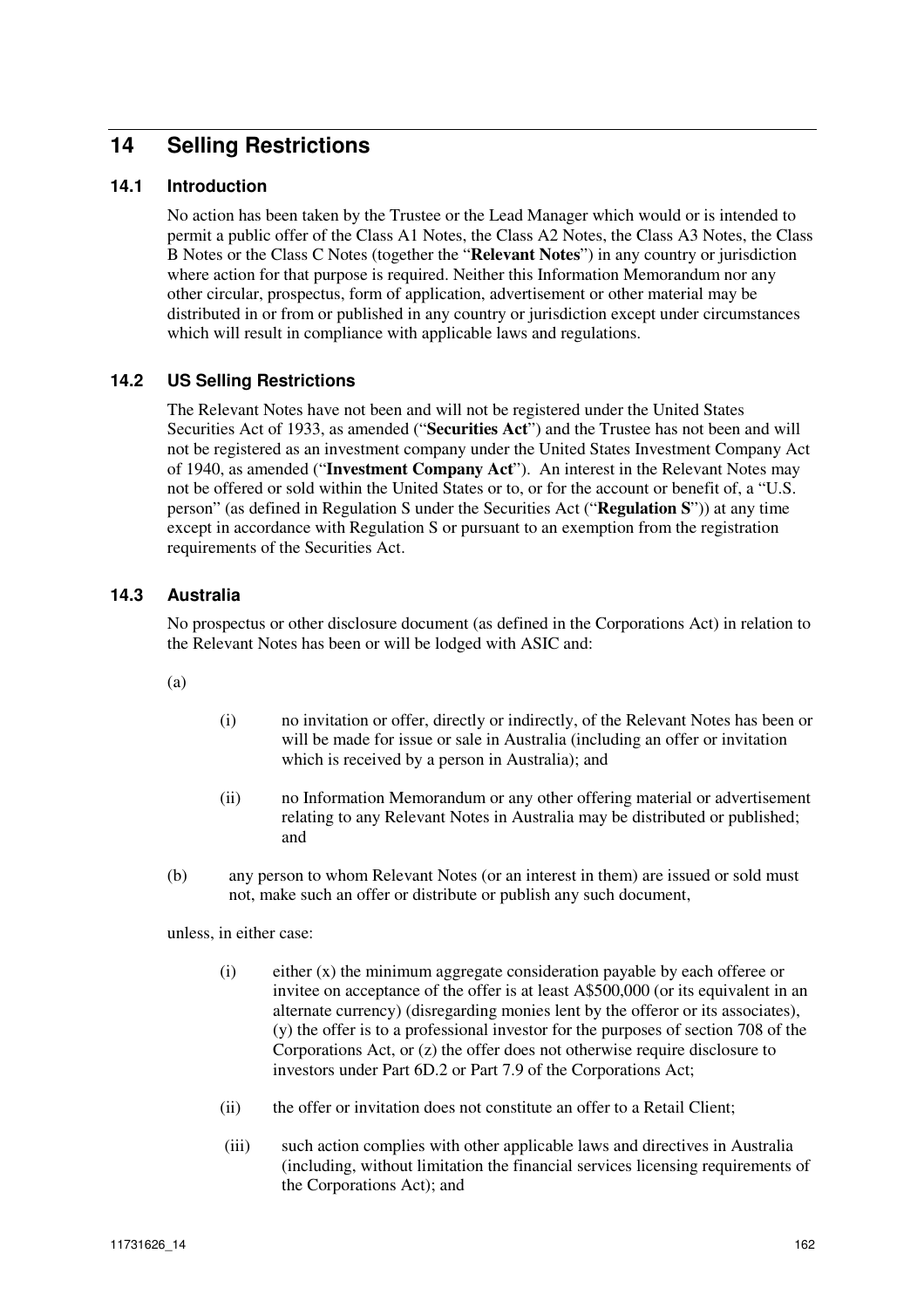(iv) such action does not require any document to be lodged with ASIC or any other regulatory authority in Australia.

## **14.4 European Economic Area**

In relation to each Member State of the European Economic Area which has implemented the Prospectus Directive (each, a "**Relevant Member State**"), with effect from and including the date on which the Prospectus Directive is implemented in that Relevant Member State (the "**Relevant Implementation Date**") no person may make an offer of Relevant Notes to the public in that Relevant Member State other than:

- (a) to any legal entity which is a "qualified investor" as defined in the Prospectus Directive;
- (b) to fewer than 100 or, if the Relevant Member State has implemented the relevant provisions of the 2010 PD Amending Directive, 150 natural or legal persons (other than qualified investors as defined in the Prospectus Directive) subject to obtaining the prior consent of the relevant dealer or dealers nominated by the Trustee for any such offer; or
- (c) at any time in any other circumstances falling within Article 3(2) of the Prospectus Directive,

provided that no such offer of Relevant Notes referred to in (a) to (c) above shall require the Trustee or any dealer to publish a prospectus pursuant to Article 3 of the Prospectus Directive or supplement a prospectus pursuant to Article 16 of the Prospectus Directive.

For the purposes of this provision, the expression an "**offer of Notes to the public**" in relation to any Relevant Notes in any Relevant Member State means the communication in any form and by any means of sufficient information on the terms of the offer and the Relevant Notes to be offered so as to enable an investor to decide to purchase or subscribe the Relevant Notes, as the same may be varied in that Member State by any measure implementing the Prospectus Directive in that Member State. The expression "**Prospectus Directive**" means Directive 2003/71/EC (and amendments hereto, including the 2010 PD Amending Directive, to the extent implemented in the Relevant Member State) and includes any relevant implementing measure in each Relevant Member State and the expression "**2010 PD Amending Directive**" means Directive 2010/73/EU. The expression "**European Economic Area**" means the European Union. The expression **"Member State of the European Economic Area**" means any Member State of the European Union.

#### **14.5 The Republic of Ireland**

No person may:

- (a) offer or sell any Relevant Notes, except in accordance with the provisions of the Prospectus (Directive 2003/71/EC) Regulations 2005 ("**Prospectus Regulations**") and the provisions of the Irish Companies Act 1963-2012 (as amended) and any rules issued under section 51 of the Irish Investment Funds, Companies and Miscellaneous Provisions Act 2005 by the Central Bank of Ireland;
- (b) offer or sell any Relevant Notes other than in compliance with the provisions of the Market Abuse (Directive 2003/6/EU) Regulations 2005 (Ireland) and any rules issued under section 34 of the Irish Investment Funds, Companies and Miscellaneous Provisions Act 2005 by the Central Bank of Ireland;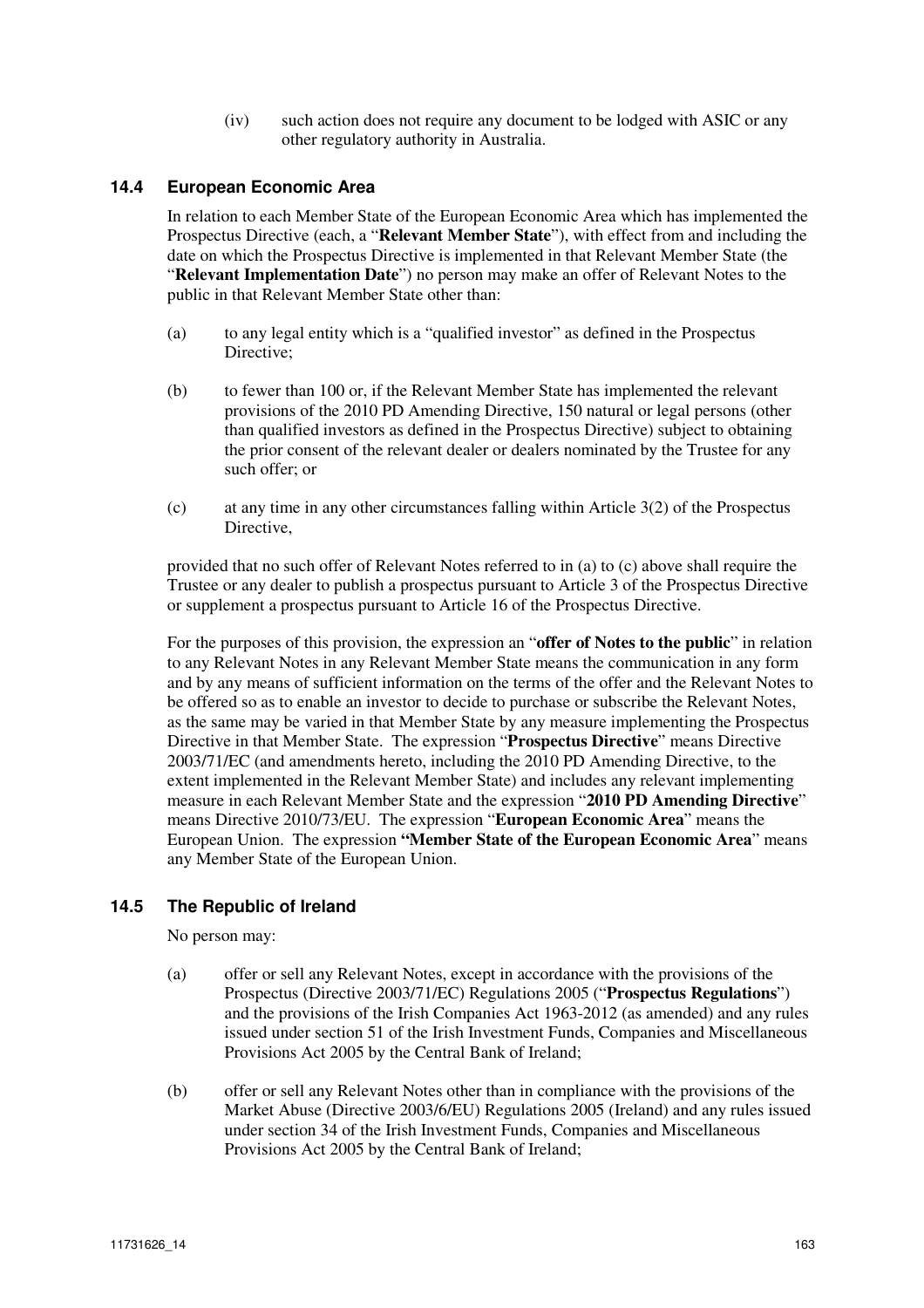- (c) it will not underwrite the issue of, or place, the Relevant Notes in the Republic of Ireland, otherwise than in conformity with the provisions of the Central Bank Act 1989 (Ireland) (as amended) and any codes of conduct made under Section 117(1) thereof; and
- (d) underwrite the issue or place the Relevant Notes otherwise than in accordance with the provisions of the Irish Investment Intermediaries Act 1995 (as amended), including without limitation section 9, 23 (including any advertising restrictions made under that section), 50 and 37 (including any codes of conduct issued under that section) and the provisions of the Irish Investor Compensation Act 1998, including without limitation, section 21.

# **14.6 The United Kingdom**

In relation to each Class of Relevant Notes, each person subscribing for the Relevant Notes:

- (a) may only communicate or cause to be communicated any invitation or inducement to engage in investment activity (within the meaning of section 21 of the FSMA) received by it in connection with the issue or sale of any Relevant Notes in circumstances in which section 21(1) of the FSMA does not or would not, if the Trustee was not an authorised person, apply to the Series Trust; and
- (b) must comply with all applicable provisions of the FSMA with respect to anything done by it in relation to any Relevant Notes in, from or otherwise involving the United Kingdom.

# **14.7 Hong Kong**

In Hong Kong, interests in the Relevant Notes may not be offered or sold by any document other than (i) to persons whose ordinary business is to buy or sell shares or debentures (whether a principal or agent); or (ii) to "professional investors" as defined in the Securities and Futures Ordinance (cap. 571) of Hong Kong and any rules made under that Ordinance; or (iii) in circumstances which do not constitute an offer to the public within the meaning of the Companies Ordinance (cap. 32) of Hong Kong. No person may or shall issue, or have in its possession for the purpose of issue, any advertisement, invitation or document relating to the Relevant Notes, whether in Hong Kong or elsewhere, which is directed at, or the contents of which are likely to be accessed or read by, the public of Hong Kong (except if permitted to do so under the securities laws of Hong Kong) other than with respect to those of the Relevant Notes which are intended to be disposed of only to persons outside Hong Kong or only to "professional investors" within the meaning of the Securities and Futures Ordinance and any rules made thereunder.

The contents of this document have not been reviewed by any regulatory authority in Hong Kong. You are advised to exercise caution in relation to the Relevant Notes. If you are in any doubt about the contents of this document, you should obtain independent professional advice.

#### **14.8 Japan**

The Relevant Notes have not been and will not be registered under the Financial Instruments and Exchange Law of Japan as amended and reviewed (the "**Financial Instruments and Exchange Law**") and, accordingly, no person may offer or sell any Relevant Notes, directly or indirectly, in Japan or to, or for the benefit of, any resident of Japan (which term as used herein means any person resident in Japan, including any corporation or other entity having its principal office in Japan or organised under the laws of Japan. Any branch or office in Japan of a non-resident will be deemed to be a resident for the purpose whether such branch or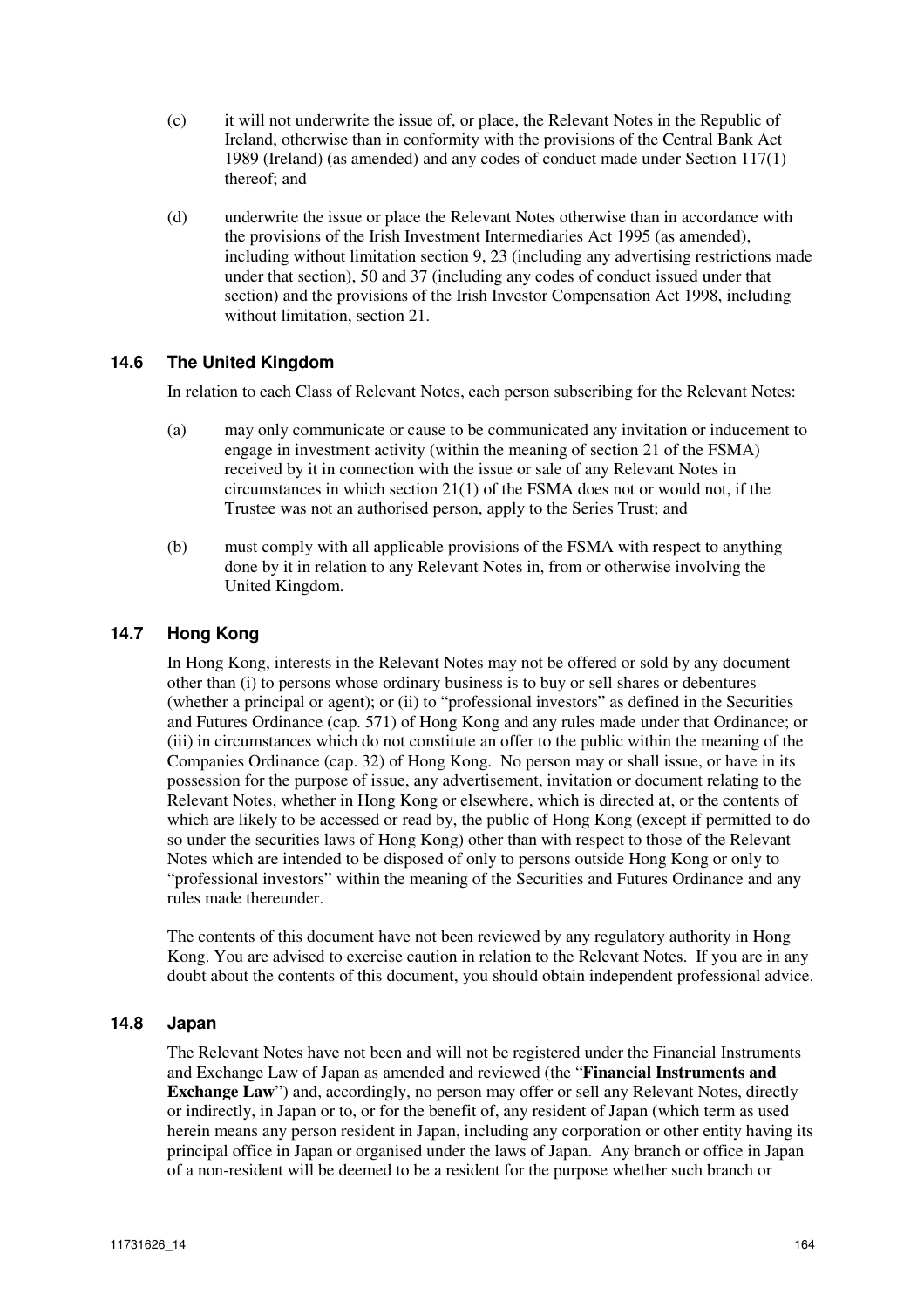office has the power to represent such non-resident), or to others for re-offering or resale, directly or indirectly, in Japan or to a resident of Japan except pursuant to an exemption from the registration requirements of, and otherwise in compliance with, the Financial Instruments and Exchange Law and any other applicable laws, regulations and ordinances promulgated by the relevant Japanese governmental and regulatory authorities and in effect at the relevant time.

#### **14.9 New Zealand**

The Trustee does not intend that the Relevant Notes be offered for sale or subscription to the public in New Zealand in terms of the *Securities Act 1978* of New Zealand. Accordingly, no person may subscribe for, offer, sell or deliver any Relevant Notes or distribute any Information Memorandum, advertisement or offering material relating to the Relevant Notes in breach of the *Securities Act 1978* of New Zealand and, in particular, no person may sell or offer for sale Relevant Notes to any member of the public in New Zealand in breach of the *Securities Act 1978* of New Zealand.

## **14.10 Switzerland**

This Information Memorandum does not constitute a prospectus within the meaning of Article 652A of the *Swiss Code of Obligations* and Article 1156 et seq. of the *Swiss Code of Obligations*. The Relevant Notes may not be publicly offered or distributed in or from Switzerland, and neither the preliminary Information Memorandum, the final Information Memorandum nor any other offering materials relating to any of the Relevant Notes may be publicly distributed in connection with any such offering or distribution.

## **14.11 Singapore**

The Information Memorandum has not been registered as a prospectus with the Monetary Authority of Singapore under the Securities and Futures Act, Chapter 289 of Singapore, as amended (the "**Securities and Futures Act**"). The Relevant Notes must not be offered or sold or made the subject of an invitation for subscription or purchase nor may the Information Memorandum or any other document or material in connection with the offer or sale or invitation for subscription or purchase of any Relevant Notes be circulated or distributed, whether directly or indirectly, to the public or any member of the public in Singapore other than (a) to an institutional investor or other person falling within section 274 of the Securities and Futures Act, (b) to a relevant person pursuant to Section 275(1) of the Securities and Futures Act, or any person pursuant to section 275(1A) of the Securities and Futures Act, and in accordance with the conditions specified in section 275 of the Securities and Futures Act, or (c) otherwise than pursuant to, and in accordance with the conditions of, any other applicable provision of the Securities and Futures Act.

Where the Relevant Notes are subscribed or purchased in reliance on an exemption under Section 274 or 275 of the Securities and Futures Act, the Relevant Notes shall not be sold within the period of six months from the date of the initial acquisition of the Relevant Notes, except to any of the following persons:

- (a) an institutional investor (as defined in Section 4A of the Securities and Futures Act);
- (b) a relevant person (as defined in Section 275(2) of the Securities and Futures Act); or
- (c) any person pursuant to an offer referred to in Section 275(1A) of the Securities and Futures Act,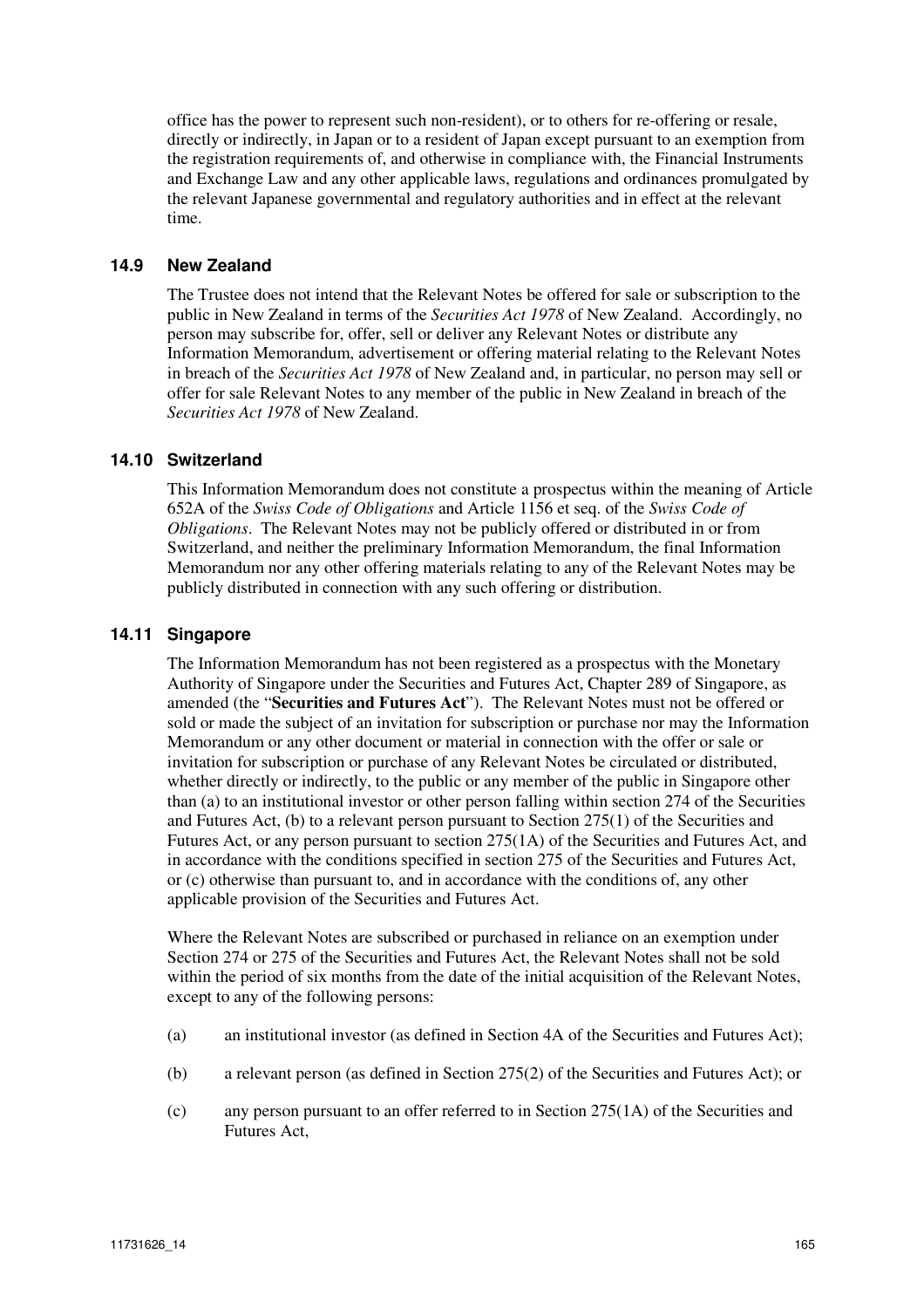unless expressly specified otherwise in Section 276(7) of the Securities and Futures Act or Regulation 32 of the Securities and Futures (Offers of Investments) (Shares and Debentures) Regulations 2005 of Singapore.

Each of the following relevant persons specified in section 275 of the Securities and Futures Act which has subscribed or purchased Relevant Notes from and through that person, namely a person who is:

- (a) a corporation (which is not an accredited investor as defined in section 4A of the Securities and Futures Act) the sole business of which is to hold investments and the entire share capital of which is owned by one or more individuals, each of whom is an accredited investor; or
- (b) a trust (where the trustee is not an accredited investor) whose sole purpose is to hold investments and each beneficiary of the trust is an individual who is an accredited investor,

should note that shares, debentures and units of shares and debentures of that corporation or the beneficiaries' rights and interest in that trust shall not be transferred within 6 months after that corporation or that trust has acquired the Relevant Notes under section 275 of the Securities and Futures Act except:

- (i) to an institutional investor under section 274 of the Securities and Futures Act) or to a relevant personas defined in section 275(2) of the Securities and Futures Act and in accordance with the conditions specified in section 275 of the Securities and Futures Act;
- (ii) (in the case of a corporation) where the transfer arises from an offer referred to in Section  $276(3)(i)(B)$  of the Securities and Futures Act or (in the case of a trust) where the transfer arises from an offer referred to in Section  $276(4)(i)(B)$  of the Securities and Futures Act;
- (iii) where no consideration is or will be given for the transfer;
- (iv) where the transfer is by operation of law; or
- (v) as specified in Regulation 32 of the Securities and Futures (Offers of Investments) (Shares and Debentures) Regulations 2005 of Singapore.

# **14.12 Republic of China**

The Relevant Notes may not be sold or offered in the Republic of China and may only be offered and sold to Republic of China resident investors from outside the Republic of China in such a manner as complies with securities laws and regulations applicable to such cross border activities in the Republic of China.

# **14.13 General**

These selling restrictions may be modified by agreement between the Dealers following a change in or clarification of a relevant law, regulation, directive, request or guideline having the force of law or compliance with which is in accordance with the practice of responsible financial institutions in the country concerned or any change in or introduction of any of them or in interpretation or administration.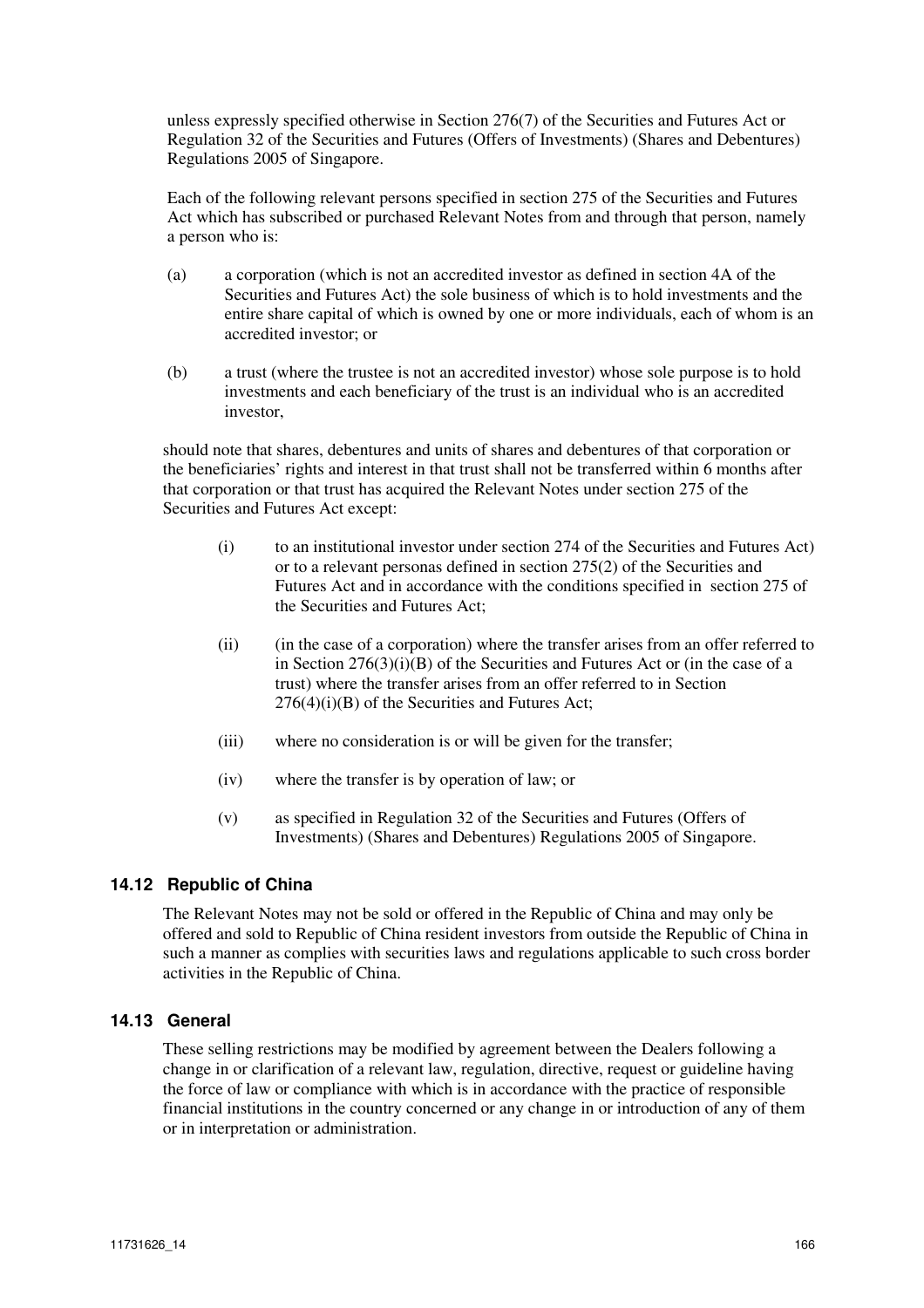# **15 Listing on a stock exchange**

# **15.1 Application for Listing**

Subject to investor demand and other considerations, Securitisation Advisory Services Pty Limited, as Manager, may in its discretion apply to list the Class A Notes or a Class of the Class A Notes on a stock exchange and admission to trading on any regulated market or unregulated markets. As at the Closing Date, the Manager intends to make an application for the Class A1 Notes to be listed on the Australian Securities Exchange. However, there can be no assurance that any such application will be made or that any approval from a stock exchange or other competent authority in respect of the listing of any Class A1 Notes or any other Class A Notes, if sought, will be obtained and accordingly the issuance and settlement of the Notes on the Closing Date is not conditional on the listing of the Class A1 Notes on the Australian Securities Exchange or any other Class A Notes on any stock exchange. If any such application for listing and/or trading is made, Perpetual Trustee Company Limited will not be taken to have authorised or made the application. If any listing application is in fact made, there can be no assurance that such listing will be granted.

# **15.2 Additional Information**

If and for so long as any Class A Notes are listed on a stock exchange and the rules of that stock exchange so require, copies of notices to holders of the listed Class A Notes must be forwarded in final form to the appropriate office of that stock exchange, no later than the day of dispatch and copies of any Transaction Documents required to be made publicly available will be made available during normal business hours at the registered office of the Manager or any listing agent appointed by the Manager for the purposes of listing on a stock exchange.

If any application is to be made for listing of any Class A Notes on a stock exchange, the Manager will undertake that, for as long as any of those Class A Notes are listed on a stock exchange, it will, if required under the rules of the relevant stock exchange, notify that stock exchange of any material amendment to any Transaction Document and if any party to any Transaction Document resigns or is replaced, together with details of any relevant replacement party.

Except for the transactions described in this Information Memorandum relating to the issuance of the Notes, as at the date of this Information Memorandum the Series Trust has not commenced operations and no financial statements relating to the Series Trust have been prepared.

The Series Trust was established on 14 February 2014 in the State of New South Wales, Australia by the Trustee, the Manager, Commonwealth Bank of Australia as the Servicer and the Seller, executing a series supplement and the Manager settling A\$100 on the Trustee. The Series Trust is governed by the laws of New South Wales, Australia. The Series Trust is a special purpose entity established to issue Notes, to apply the proceeds thereof to acquire the Mortgage Loans from the Seller and to hold the Mortgage Loans in accordance with the Transaction Documents.

As at the date of this Information Memorandum, the Series Trust has no borrowings or indebtedness and there has been no change in the capitalisation of the Series Trust since it was established.

The Trustee is not involved in any litigation, arbitration or governmental proceedings which may have, or have had during the 12 months preceding the date of this Information Memorandum, a significant effect on the Trustee's financial position nor, as far as the Trustee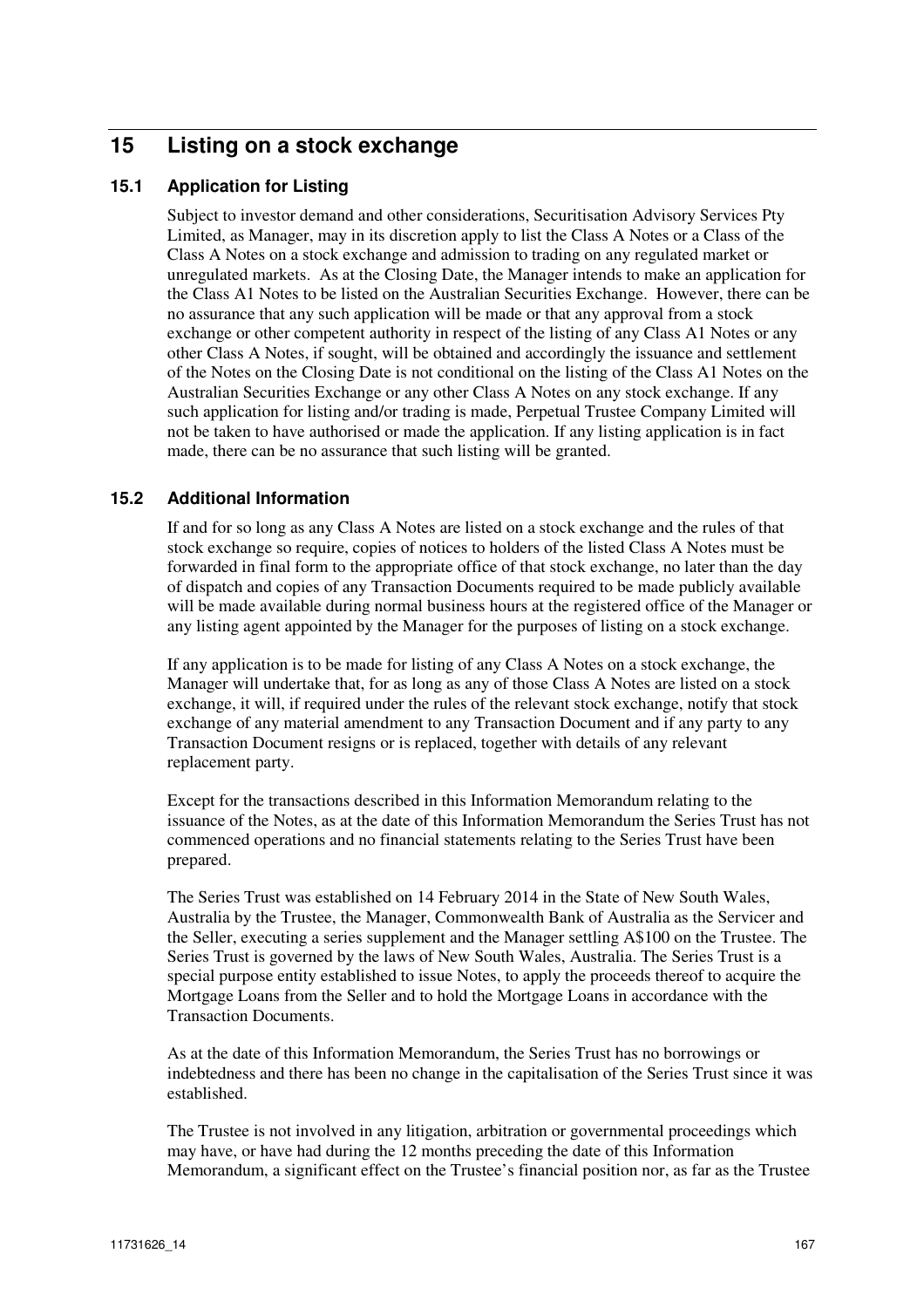is aware, are any such litigation, arbitration or governmental proceedings pending or threatened.

From the date of creation of the Series Trust, to the date of issue of the Class A Notes, the Trustee will not, in its capacity as trustee of the Series Trust, carry on any business. The Series Trust is not required by Australian law and does not intend to publish annual reports and accounts, and no accounts with respect to the Series Trust have been prepared prior to the date of this Information Memorandum.

The Manager is the administrator of the Series Trust. The Manager can be contacted on +61 2 9118 7214. The Trustee can be contacted on + 61 2 9229 9000.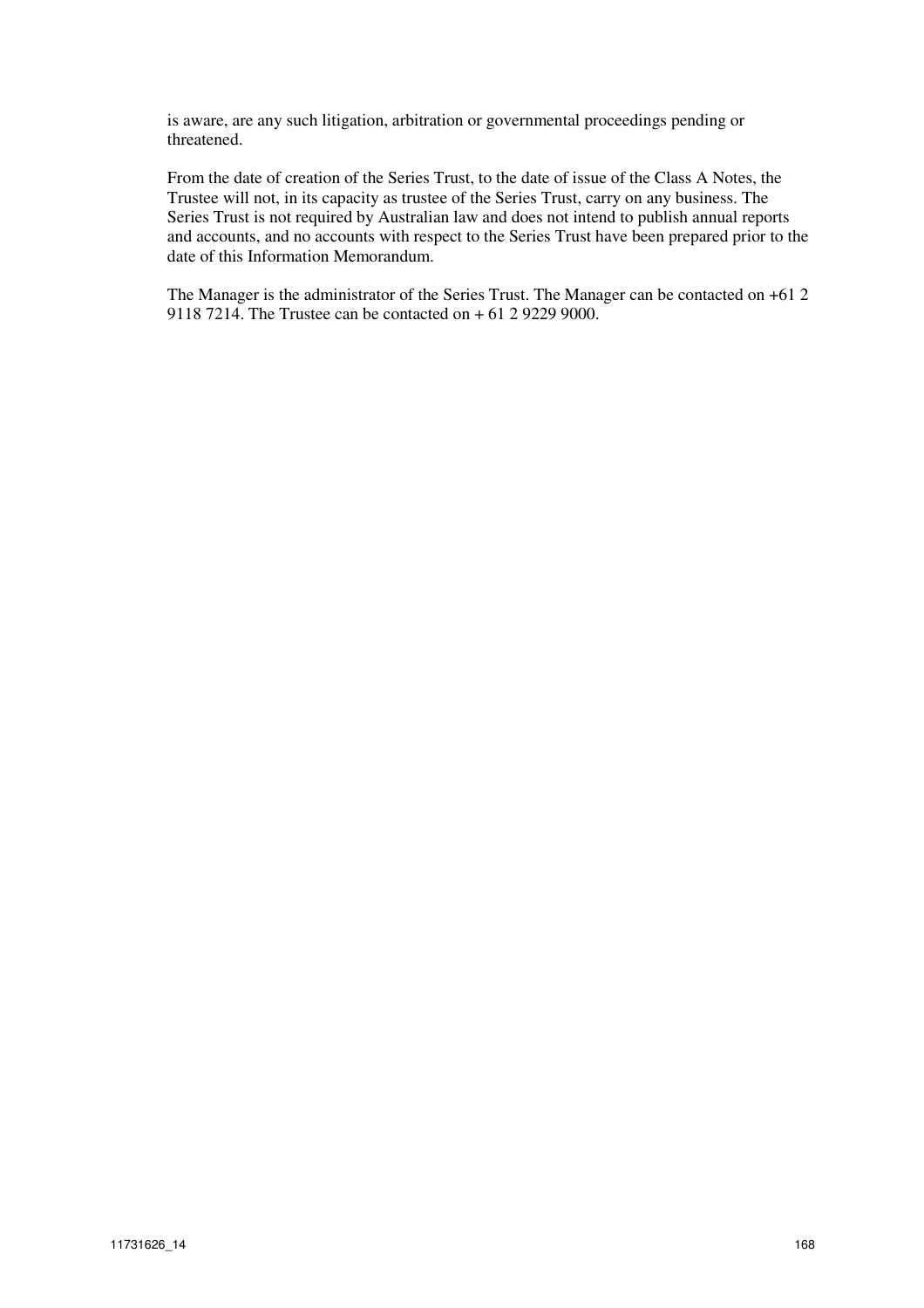# **16 Transaction Documents**

The documents referred to below are the Transaction Documents in respect of the Series Trust:

- (a) the Master Trust Deed between the Trustee and the Manager, dated 8 October 1997 (as amended);
- (b) the Series Supplement between the Trustee, the Manager and Commonwealth Bank of Australia (as the Seller and the Servicer), dated 14 February 2014;
- (c) the Security Trust Deed between the Trustee, the Manager and the Security Trustee, dated 14 February 2014;
- (d) the Liquidity Facility Agreement between the Trustee, the Manager and the Liquidity Facility Provider, dated 14 February 2014;
- (e) the GIC Account Agreement between the Trustee, the Manager, the Security Trustee and the GIC Account Provider, dated 14 February 2014;
- (f) the basis swaps and fixed rate swaps between the Trustee, the Manager, the Basis Swap Provider, the Fixed Rate Swap Provider and the Class A3 Note Fixed Swap Provider dated on 20 February 2014, entered into pursuant to the ISDA Master Agreement, related schedule and each credit support annex between the Trustee, the Manager, the Basis Swap Provider, the Fixed Rate Swap Provider and the Class A3 Note Fixed Swap Provider dated as of 14 February 2014; and
- (g) the Dealer Agreement between the Trustee, the Manager, the Arranger and each Dealer dated 14 February 2014.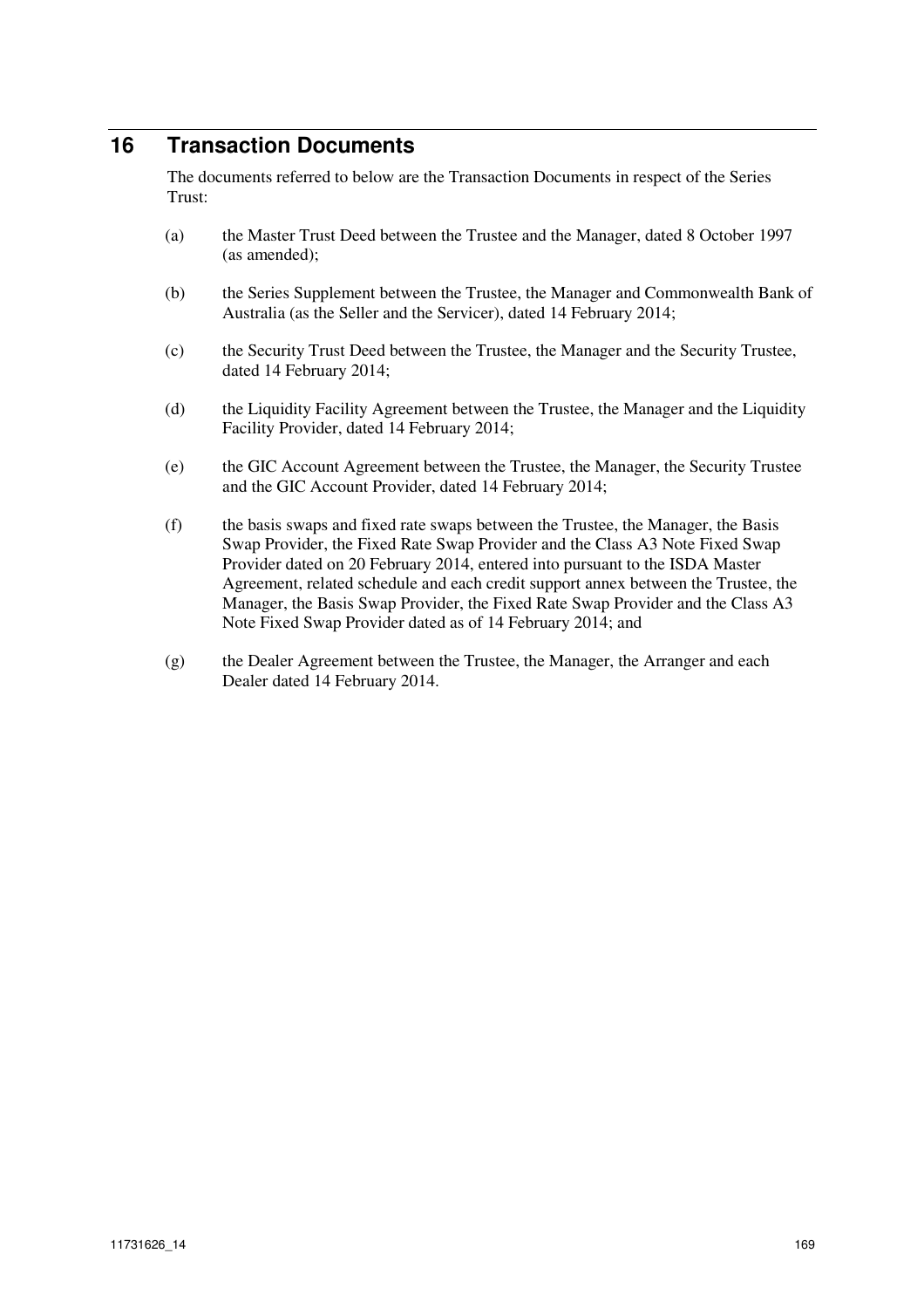| 17 | Glossary                           |                                                                                                                                                                                                                                                                                                                                                                                                                                                                                                                                   |                                                                                                                                                                                                                                                                                                                                                                                                                                                                                                                                                                                                                                                                             |  |  |  |  |
|----|------------------------------------|-----------------------------------------------------------------------------------------------------------------------------------------------------------------------------------------------------------------------------------------------------------------------------------------------------------------------------------------------------------------------------------------------------------------------------------------------------------------------------------------------------------------------------------|-----------------------------------------------------------------------------------------------------------------------------------------------------------------------------------------------------------------------------------------------------------------------------------------------------------------------------------------------------------------------------------------------------------------------------------------------------------------------------------------------------------------------------------------------------------------------------------------------------------------------------------------------------------------------------|--|--|--|--|
|    | <b>Accrual Period</b>              | Periods").                                                                                                                                                                                                                                                                                                                                                                                                                                                                                                                        | This is described in Section 8.4 ("Key Dates and                                                                                                                                                                                                                                                                                                                                                                                                                                                                                                                                                                                                                            |  |  |  |  |
|    | <b>Accrued Interest Adjustment</b> |                                                                                                                                                                                                                                                                                                                                                                                                                                                                                                                                   | means the amount of interest accrued on the Mortgage<br>Loans for, and any fees in relation to the Mortgage Loans<br>falling due for payment during, the period commencing<br>on and including the date on which interest is debited to<br>the relevant Mortgage Loan accounts by the Servicer for<br>that Mortgage Loan immediately prior to the Cut-Off<br>Date and ending on but excluding the Closing Date and<br>any accrued interest and fees due but unpaid in relation to<br>the Mortgage Loan prior to the date that interest is<br>debited to the relevant Mortgage Loan accounts.<br>This is described in Section 5.3 ("Transfer of assets"<br>between Trusts"). |  |  |  |  |
|    | <b>Acquiring Trust</b>             |                                                                                                                                                                                                                                                                                                                                                                                                                                                                                                                                   |                                                                                                                                                                                                                                                                                                                                                                                                                                                                                                                                                                                                                                                                             |  |  |  |  |
|    | <b>Additional Shortfall</b>        | has the meaning given to that term in Section 8.8<br>("Extraordinary Expense Reserve")                                                                                                                                                                                                                                                                                                                                                                                                                                            |                                                                                                                                                                                                                                                                                                                                                                                                                                                                                                                                                                                                                                                                             |  |  |  |  |
|    | <b>ADI</b>                         | means an "authorised deposit-taking institution" under<br>the Banking Act 1959 (Cwth).<br>in relation to Assigned Assets and an Assignment Date,<br>means an amount, as determined by the Manager and<br>specified in the corresponding Transfer Proposal, not<br>exceeding an amount equal to the accrued and unpaid<br>interest in respect of the Assigned Assets (less any<br>accrued and unpaid costs and expenses in respect of the<br>Assigned Assets) during the period up to (but not<br>including) that Assignment Date. |                                                                                                                                                                                                                                                                                                                                                                                                                                                                                                                                                                                                                                                                             |  |  |  |  |
|    | <b>Adjustment Advance</b>          |                                                                                                                                                                                                                                                                                                                                                                                                                                                                                                                                   |                                                                                                                                                                                                                                                                                                                                                                                                                                                                                                                                                                                                                                                                             |  |  |  |  |
|    | <b>Adverse Effect</b>              | means any event which, determined by the Manager<br>unless specifically provided otherwise, materially and<br>adversely affects the amount or timing of any payment of<br>any Senior Secured Money.                                                                                                                                                                                                                                                                                                                               |                                                                                                                                                                                                                                                                                                                                                                                                                                                                                                                                                                                                                                                                             |  |  |  |  |
|    | <b>Amortisation Conditions</b>     | (a)                                                                                                                                                                                                                                                                                                                                                                                                                                                                                                                               | no Liquidity Shortfall Advance has been made<br>under the Facility on the prior Distribution Date;                                                                                                                                                                                                                                                                                                                                                                                                                                                                                                                                                                          |  |  |  |  |
|    |                                    | (b)                                                                                                                                                                                                                                                                                                                                                                                                                                                                                                                               | the Stated Amount of each Note is equal to the<br>Invested Amount of each Note on that<br>Distribution Date;                                                                                                                                                                                                                                                                                                                                                                                                                                                                                                                                                                |  |  |  |  |
|    |                                    | (c)                                                                                                                                                                                                                                                                                                                                                                                                                                                                                                                               | there are no outstanding Principal Draws on a<br>Distribution Date;                                                                                                                                                                                                                                                                                                                                                                                                                                                                                                                                                                                                         |  |  |  |  |
|    |                                    | (d)                                                                                                                                                                                                                                                                                                                                                                                                                                                                                                                               | the unreimbursed Principal Chargeoffs in respect<br>of each of the Class A Notes, the Redraw Notes,<br>the Class B Notes and the Class C Notes is equal<br>to zero; and                                                                                                                                                                                                                                                                                                                                                                                                                                                                                                     |  |  |  |  |
|    |                                    | (e)                                                                                                                                                                                                                                                                                                                                                                                                                                                                                                                               | that Distribution Date occurs on or after the                                                                                                                                                                                                                                                                                                                                                                                                                                                                                                                                                                                                                               |  |  |  |  |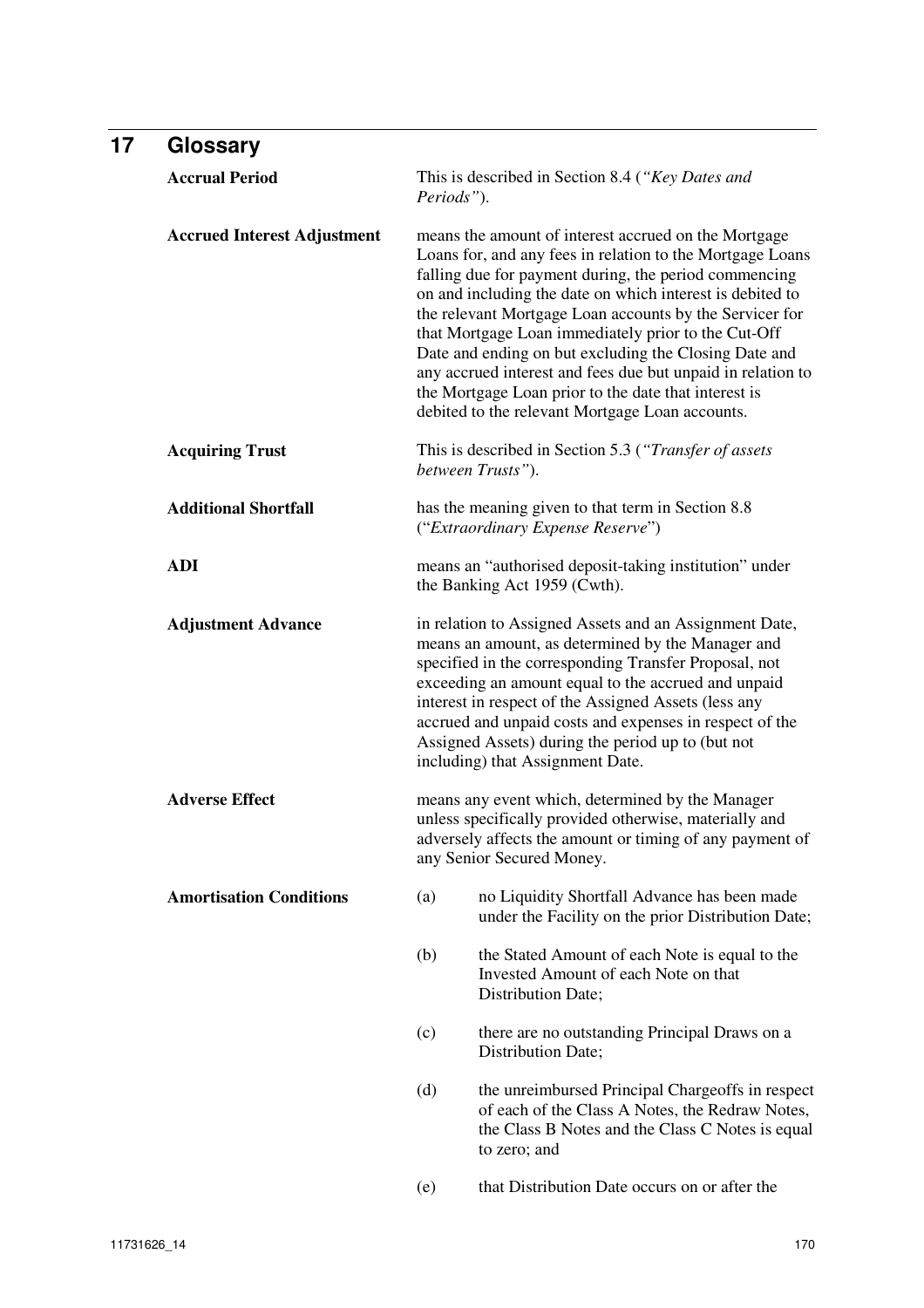|                                | Class A3 Refinancing Date.                                                                                                                                                                                                                                 |                                                                                                                                                                                                                                                                                      |  |  |
|--------------------------------|------------------------------------------------------------------------------------------------------------------------------------------------------------------------------------------------------------------------------------------------------------|--------------------------------------------------------------------------------------------------------------------------------------------------------------------------------------------------------------------------------------------------------------------------------------|--|--|
| <b>Approved Prior Mortgage</b> | This is described in Section $10.9(b)(iii)(M)$ ("Amounts"<br>Outstanding in a Claim").                                                                                                                                                                     |                                                                                                                                                                                                                                                                                      |  |  |
| <b>Assets</b>                  | means all assets and property, real and personal<br>(including choses in action and other rights), tangible and<br>intangible, present and future, held by the Trustee as<br>trustee of the Series Trust, from time to time.                               |                                                                                                                                                                                                                                                                                      |  |  |
| <b>Assigned Assets</b>         | in relation to a Transfer Proposal and a Disposing Trust,<br>means the Trustee's entire right, title and interest<br>(including the beneficial interest of each Unitholder in<br>relation to the Disposing Trust) as trustee of the<br>Disposing Trust in: |                                                                                                                                                                                                                                                                                      |  |  |
|                                | (a)                                                                                                                                                                                                                                                        | the assets of the Disposing Trust insofar as they<br>relate to the Mortgage Loans referred to in that<br>Transfer Proposal; and                                                                                                                                                      |  |  |
|                                | (b)                                                                                                                                                                                                                                                        | unless otherwise specified in that Transfer<br>Proposal, the benefit of all representations and<br>warranties given to the Trustee by the seller of the<br>Mortgage Loans referred to in that Transfer<br>Proposal, the Servicer or any other person in<br>relation to those assets. |  |  |
| <b>Assignment Date</b>         | in relation to a Transfer Proposal, means the date<br>specified as such in that Transfer Proposal on which the<br>Mortgage Loans are transferred from the Disposing Trust<br>to the Acquiring Trust.                                                       |                                                                                                                                                                                                                                                                                      |  |  |
| <b>Austraclear</b>             | means Austraclear Services Limited ABN 28 003 284<br>419.                                                                                                                                                                                                  |                                                                                                                                                                                                                                                                                      |  |  |
| <b>Austraclear Regulations</b> | means the regulations and related operating procedures<br>established from time to time by Austraclear.                                                                                                                                                    |                                                                                                                                                                                                                                                                                      |  |  |
| <b>Australian Privacy Act</b>  | means the Privacy Act 1988 of Australia.                                                                                                                                                                                                                   |                                                                                                                                                                                                                                                                                      |  |  |
| <b>Australian Tax Act</b>      | This is described in Section 12 ("Taxation"<br>considerations").                                                                                                                                                                                           |                                                                                                                                                                                                                                                                                      |  |  |
| <b>Authorised Short-Term</b>   | means:                                                                                                                                                                                                                                                     |                                                                                                                                                                                                                                                                                      |  |  |
| <b>Investments</b>             | (a)                                                                                                                                                                                                                                                        | any debt securities;                                                                                                                                                                                                                                                                 |  |  |
|                                | (b)<br>deposits with, or the acquisition of certificates of<br>deposit issued by, an ADI;                                                                                                                                                                  |                                                                                                                                                                                                                                                                                      |  |  |
|                                | (c)                                                                                                                                                                                                                                                        | bills of exchange, which at the time of<br>acquisition have a maturity date of not more than<br>200 days and which have been accepted, drawn                                                                                                                                         |  |  |

on or endorsed by an ADI and provide a right of recourse against that institution by a holder in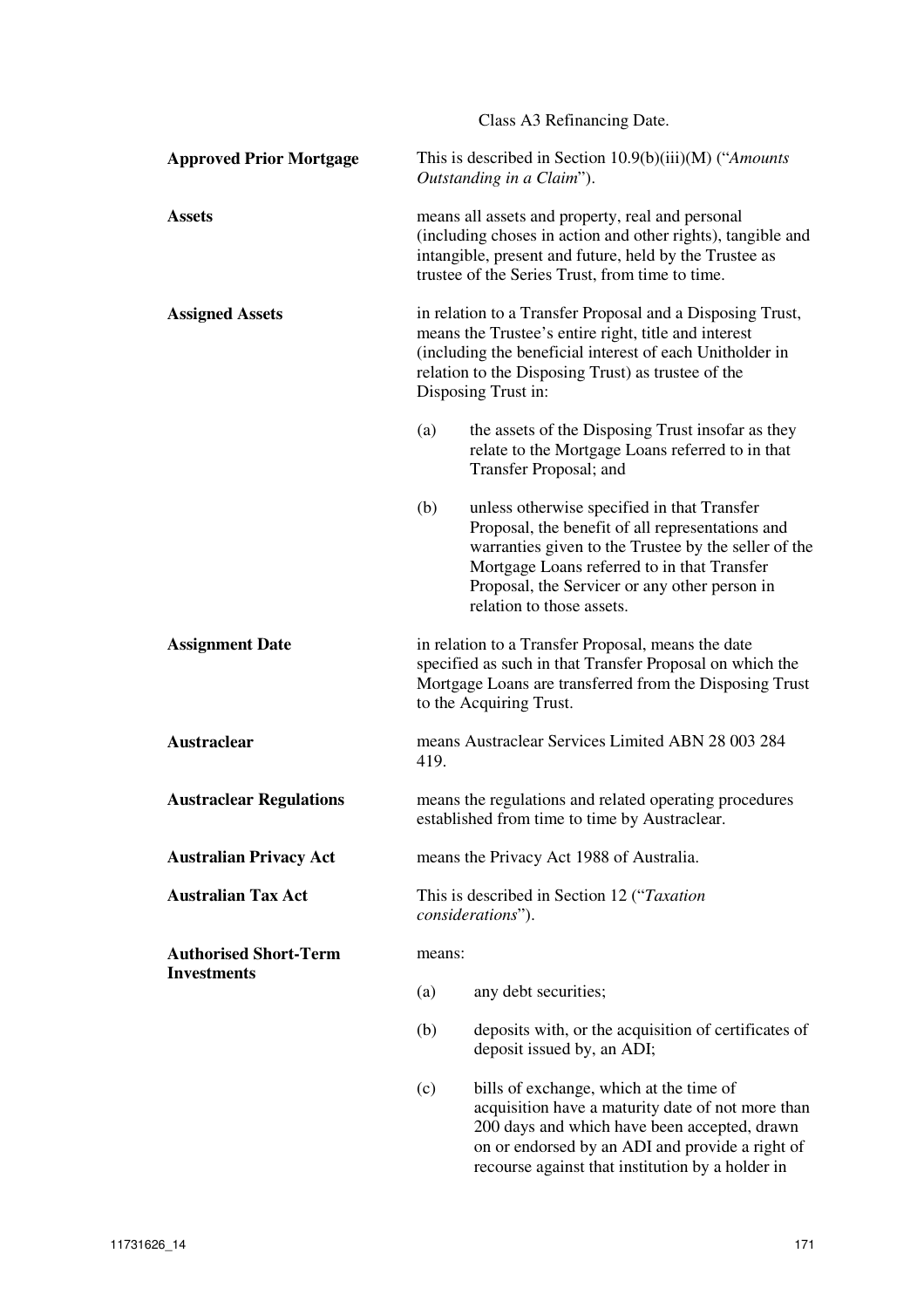due course who purchases them for value,

in each case denominated in Australian Dollars and provided such investments must:

|                                   | (d)                                                                                   | be held in the name of the Trustee;                                                                                                                                                                                                                                                                                                                                           |  |  |  |  |
|-----------------------------------|---------------------------------------------------------------------------------------|-------------------------------------------------------------------------------------------------------------------------------------------------------------------------------------------------------------------------------------------------------------------------------------------------------------------------------------------------------------------------------|--|--|--|--|
|                                   | (e)                                                                                   | have a Required Credit Rating;                                                                                                                                                                                                                                                                                                                                                |  |  |  |  |
|                                   | (f)                                                                                   | mature on or before the next Distribution Date or<br>be capable of being converted to immediately<br>available funds in an amount at least equal to the<br>aggregate outstanding principal amount of that<br>investment plus any accrued interest on or before<br>the next Distribution Date; and                                                                             |  |  |  |  |
|                                   | (g)                                                                                   | not constitute a securitisation exposure or a<br>resecuritisation exposure (as defined in<br>Prudential Standard APS 120 issued by the<br>Australian Prudential Regulation Authority<br>including any amendment or replacement of that<br>Prudential Standard).                                                                                                               |  |  |  |  |
| <b>Available Income Amount</b>    | This is described in Section 8.5 ("Determination of the<br>Available Income Amount"). |                                                                                                                                                                                                                                                                                                                                                                               |  |  |  |  |
| <b>Available Principal Amount</b> |                                                                                       | This is described in Section 8.11 ("Determination of the<br>Available Principal Amount").                                                                                                                                                                                                                                                                                     |  |  |  |  |
| <b>Bank Bill Rate</b>             |                                                                                       | in relation to an Accrual Period, means the rate appearing<br>at approximately 10.00 am Sydney time on the first day<br>of that Accrual Period on the Reuters Screen page<br>"BBSW" as being the average of the mean buying and<br>selling rates appearing on that page for a bill of exchange<br>having a tenor of one month and rounded upwards to 4<br>decimal places. If: |  |  |  |  |
|                                   | (a)                                                                                   | on the first day of an Accrual Period fewer than 4<br>banks are quoted on the Reuters Screen page<br>"BBSW"; or                                                                                                                                                                                                                                                               |  |  |  |  |
|                                   | (b)                                                                                   | for any other reason the rate for that day cannot<br>be determined in accordance with the foregoing<br>procedures,                                                                                                                                                                                                                                                            |  |  |  |  |
|                                   | available.                                                                            | then the Bank Bill Rate means the rate as is specified by<br>the Manager having regard to comparable indices then                                                                                                                                                                                                                                                             |  |  |  |  |
| <b>Basis Swap</b>                 |                                                                                       | means the basis swap entered into under the Interest Rate<br>Swap Agreement in the form of the Annexure 1 to the<br>Interest Rate Swap Agreement between the Trustee, the<br>Manager and the Seller dated prior to the Closing Date or<br>on the terms of any other Interest Rate Swap Agreement<br>that replaces that Interest Rate Swap Agreement.                          |  |  |  |  |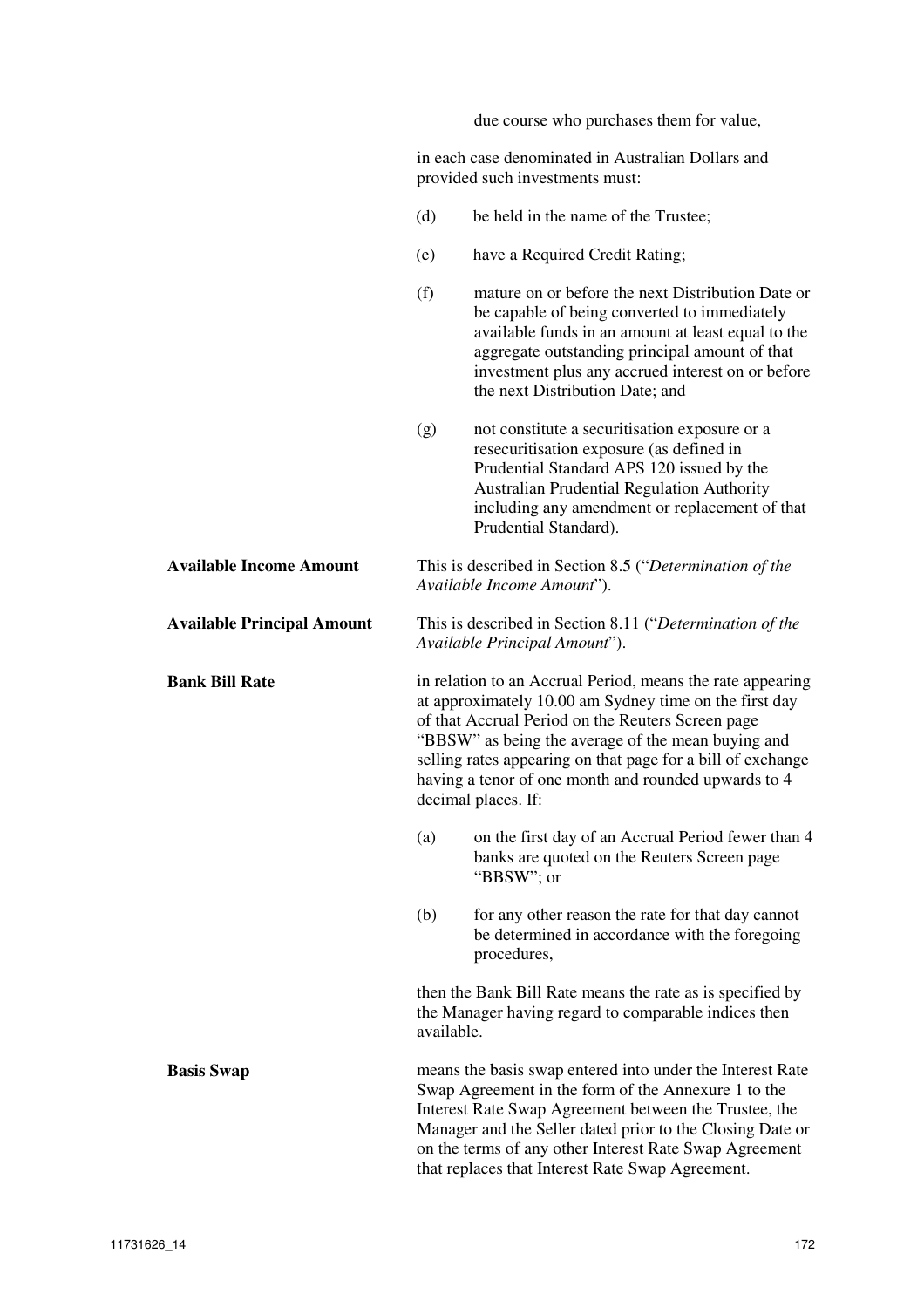| <b>Basis Swap Provider</b>  | This is described in Section 2.1 ("Parties to the<br>Transaction").                                                                                                                                                                                                                                                                  |                                                                                                |  |  |  |
|-----------------------------|--------------------------------------------------------------------------------------------------------------------------------------------------------------------------------------------------------------------------------------------------------------------------------------------------------------------------------------|------------------------------------------------------------------------------------------------|--|--|--|
| <b>Business Day</b>         | means any day on which banks are open for business in<br>Sydney which is also a day other than a Saturday, a<br>Sunday or a public holiday in Sydney.                                                                                                                                                                                |                                                                                                |  |  |  |
| <b>Call Date</b>            | means the later of:                                                                                                                                                                                                                                                                                                                  |                                                                                                |  |  |  |
|                             | first Distribution Date on which<br>(a)<br>the aggregate principal outstanding on the<br>Mortgage Loans which are then part of the Assets<br>of the Series Trust is less than 10% of the<br>aggregate principal outstanding on the Mortgage<br>Loans that were part of the Assets of the Series<br>Trust as at the Closing Date; and |                                                                                                |  |  |  |
|                             | (b)                                                                                                                                                                                                                                                                                                                                  | the Class A3 Refinancing Date.                                                                 |  |  |  |
| <b>Capital Unit</b>         | means the unit in the Trust which is designated as a<br>"Capital Unit" for that Trust.                                                                                                                                                                                                                                               |                                                                                                |  |  |  |
| <b>Capital Unitholder</b>   | means the Unitholder of a Capital Unit.                                                                                                                                                                                                                                                                                              |                                                                                                |  |  |  |
| <b>Cash Deposit</b>         | means the amount credited to the Liquidity Facility<br>Reserve Deposit Account by the Liquidity Facility<br>Provider to meet a Cash Deposit Advance (after taking<br>into account any application of, allocation to and<br>repayment of the Cash Deposit in accordance with the<br>Liquidity Facility Agreement).                    |                                                                                                |  |  |  |
| <b>Cash Deposit Advance</b> | means an advance made by the Liquidity Facility<br>Provider to the Trustee under the Liquidity Facility<br>Agreement during a Cash Deposit Period.                                                                                                                                                                                   |                                                                                                |  |  |  |
| <b>Cash Deposit Period</b>  | means each period commencing immediately following<br>the date that the Liquidity Facility Provider makes a Cash<br>Deposit and ending on the earliest of the following dates<br>which occur after the making of that Cash Deposit:                                                                                                  |                                                                                                |  |  |  |
|                             | (a)                                                                                                                                                                                                                                                                                                                                  | any date on which the Liquidity Facility Provider<br>obtains the Designated Credit Rating; and |  |  |  |
|                             | (b)                                                                                                                                                                                                                                                                                                                                  | the Liquidity Facility Termination Date.                                                       |  |  |  |
| <b>CBA Trust</b>            | This is described in Section 6.4 ("Transfer and<br>Assignment of the Mortgage Loans").                                                                                                                                                                                                                                               |                                                                                                |  |  |  |
| <b>Charge</b>               | This is described in Section 10.6(a) ("General").                                                                                                                                                                                                                                                                                    |                                                                                                |  |  |  |
| <b>Circulating Asset</b>    | means each Series Asset of the Trust which is not a<br>Restricted Asset.                                                                                                                                                                                                                                                             |                                                                                                |  |  |  |
| <b>Class</b>                | means, depending upon the context, the Redraw Notes,<br>the Class A Notes, the Class B Notes, the Class C Notes,                                                                                                                                                                                                                     |                                                                                                |  |  |  |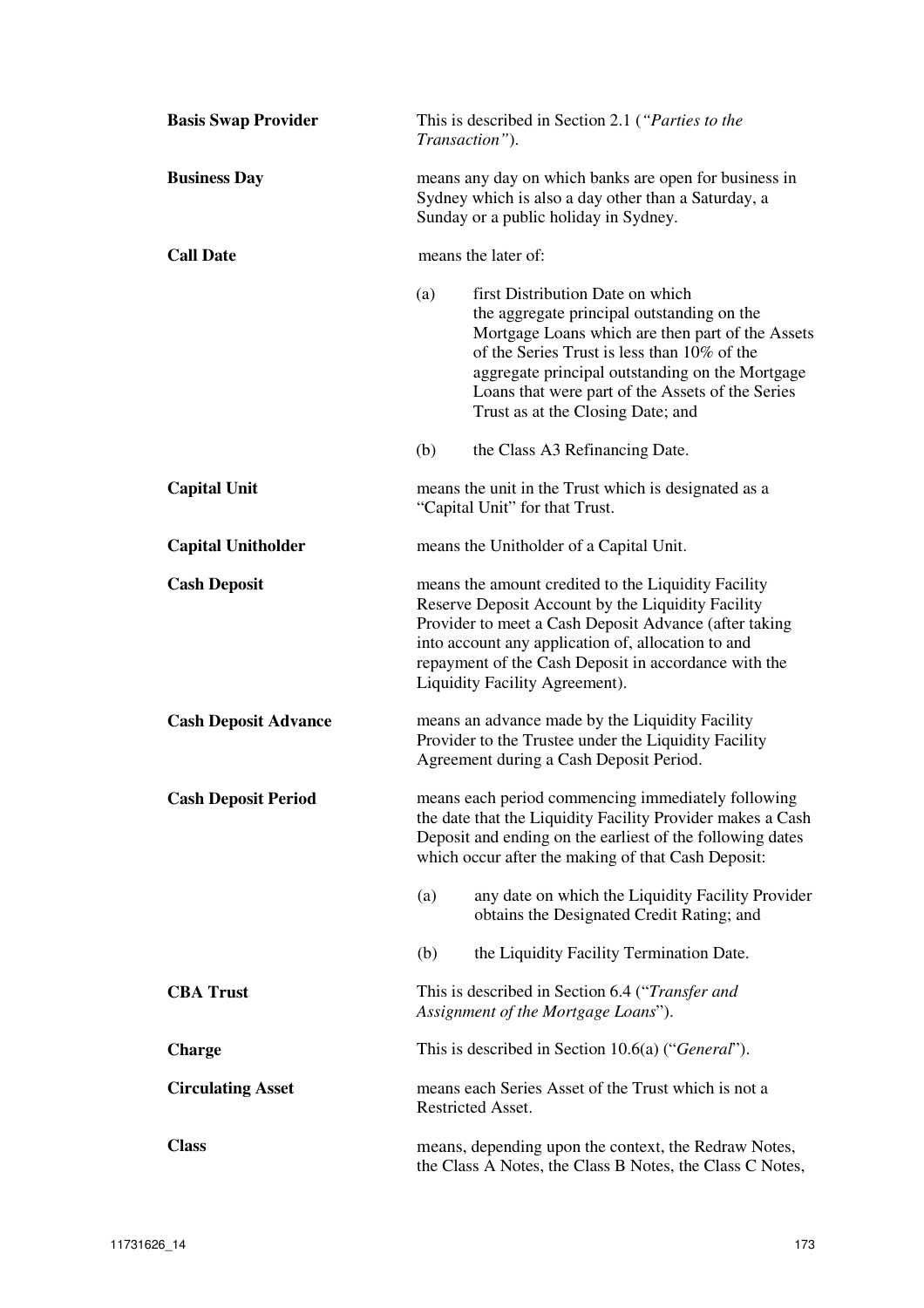the Capital Unit or the Income Unit (or any of them).

**Class A Chargeoff Percentage** in relation to a Determination Date, means the amount (expressed as a percentage) calculated as follows:

$$
CACP = \frac{CASA}{CASA + RNSA}
$$

where:

|                                     | $CACP =$                                                                                                                                   |                                                                                                            | the Class A Chargeoff Percentage in relation<br>to that Determination Date;                                                                                                                                                                                                                                            |  |
|-------------------------------------|--------------------------------------------------------------------------------------------------------------------------------------------|------------------------------------------------------------------------------------------------------------|------------------------------------------------------------------------------------------------------------------------------------------------------------------------------------------------------------------------------------------------------------------------------------------------------------------------|--|
|                                     | $CASA =$                                                                                                                                   |                                                                                                            | the aggregate Stated Amount of the Class A<br>Notes on that Determination Date; and                                                                                                                                                                                                                                    |  |
|                                     | $RNSA =$                                                                                                                                   |                                                                                                            | the aggregate Stated Amount of the Redraw<br>Notes on that Determination Date.                                                                                                                                                                                                                                         |  |
| <b>Class A Note</b>                 |                                                                                                                                            | means the Class A1 Notes, the Class A2 Notes the Class<br>A3 Notes, the Class A3-R Notes (or any of them). |                                                                                                                                                                                                                                                                                                                        |  |
| <b>Class A Noteholders</b>          | means the Class A1 Noteholders, the Class A2<br>Noteholders, the Class A3 Noteholders and the Class A3-<br>R Noteholders (or any of them). |                                                                                                            |                                                                                                                                                                                                                                                                                                                        |  |
| <b>Class A Principal Allocation</b> | means, on any Distribution Date, the lesser of:                                                                                            |                                                                                                            |                                                                                                                                                                                                                                                                                                                        |  |
|                                     | (a)<br>the aggregate of:                                                                                                                   |                                                                                                            |                                                                                                                                                                                                                                                                                                                        |  |
|                                     |                                                                                                                                            | (i)                                                                                                        | the Invested Amount of the Class A1<br>Notes, the Class A2 Notes and the<br>Class A3-R Notes on the immediately<br>preceding Determination Date; and                                                                                                                                                                   |  |
|                                     |                                                                                                                                            | (ii)                                                                                                       | the GIC Shortfall on the immediately<br>preceding Determination Date; and                                                                                                                                                                                                                                              |  |
|                                     | (b)                                                                                                                                        |                                                                                                            |                                                                                                                                                                                                                                                                                                                        |  |
|                                     |                                                                                                                                            | (i)                                                                                                        | if the Stepdown Conditions have not<br>been satisfied on that Distribution Date,<br>the remainder of the Available<br>Principal Amount following the<br>allocations described in paragraphs (a)<br>to $(c)$ (inclusive) in Section 8.12<br>("Payment of the Available Principal<br>Amount on a Distribution Date"); or |  |
|                                     |                                                                                                                                            | (ii)                                                                                                       | if the Stepdown Conditions have been                                                                                                                                                                                                                                                                                   |  |

satisfied on that Distribution Date and the aggregate Invested Amount of the Class B Notes is greater than zero: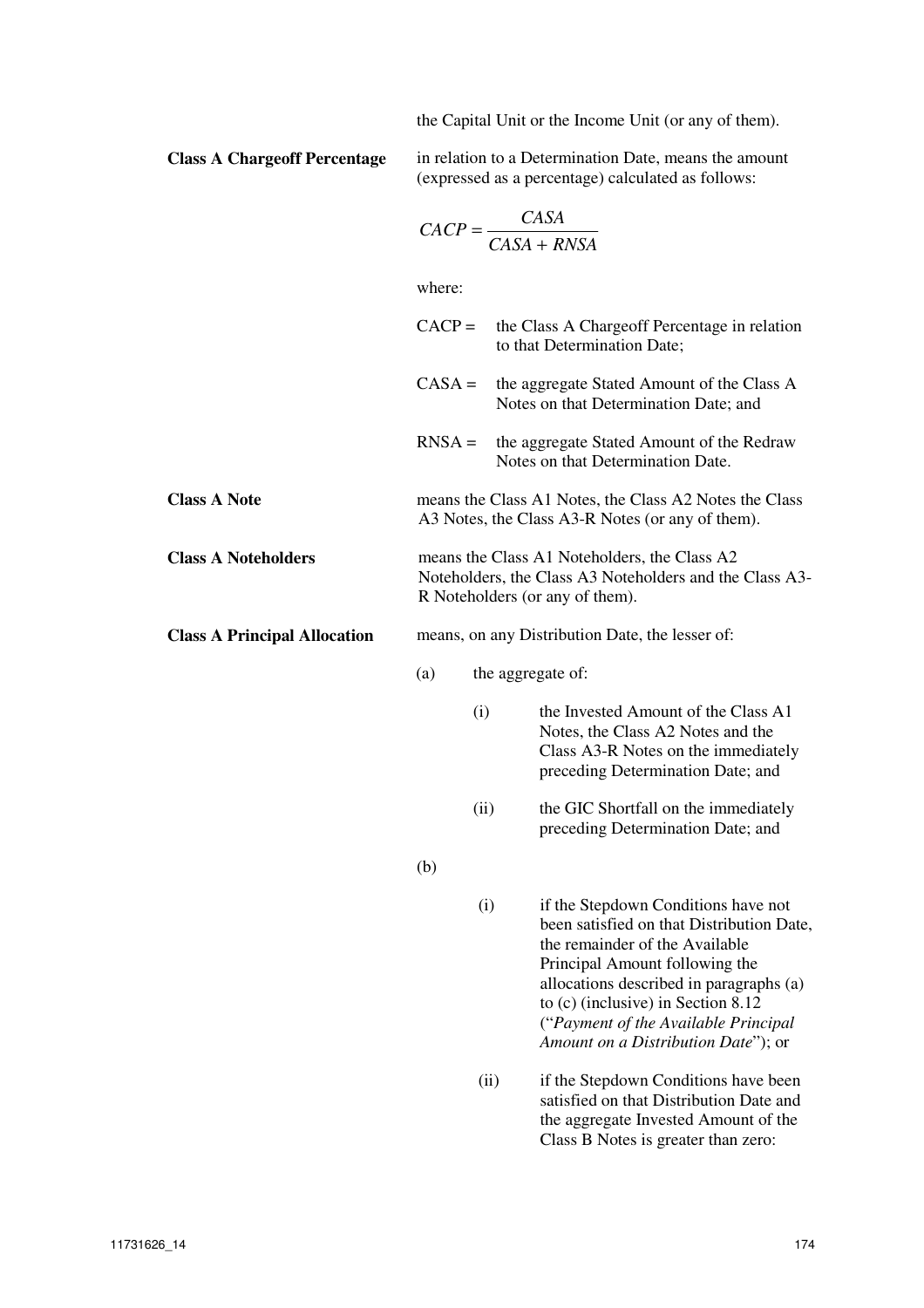$CAPA = (A/Z) x D$ 

where:

| CAPA is the Class A Principal |
|-------------------------------|
| Allocation;                   |

- A is the aggregate Invested Amount of the Class A1 Notes, the Class A2 Notes, the Class A3-R Notes and the GIC Shortfall on the immediately preceding Determination Date;
- Z is the aggregate Invested Amount of the Class A1 Notes, the Class A2 Notes, the Class A3-R Notes, the Class B Notes, the Class C Notes and the GIC Shortfall on the immediately preceding Determination Date; and
- D is the remainder of the Available Principal Amount following the allocations described in under paragraphs (a) to (c) (inclusive) in Section 8.12 ("*Payment of the Available Principal Amount on a Distribution Date*"); or
- (iii) if the aggregate Invested Amount of the Class B Notes has been reduced to zero, the remainder of the Available Principal Amount following distributions under Section 8.12 ("*Payment of the Available Principal Amount on a Distribution Date*") (a) to (c) (inclusive).

**Class A1 and A3 Proportion** means, on any Distribution Date:  $CA1A3P = (A1 + G + A3R)/A x CAP$ where:

| CA1A3P        | is the Class A1 and A3 Proportion;                                                                            |
|---------------|---------------------------------------------------------------------------------------------------------------|
| $\mathbf{A}1$ | is the aggregate Invested Amount of the<br>Class A1 Notes on the immediately<br>preceding Determination Date; |
| G             | is the GIC Shortfall on the immediately<br>preceding Determination Date;                                      |
| A3R           | is the aggregate Invested Amount of the<br>Class A3-R Notes on the immediately                                |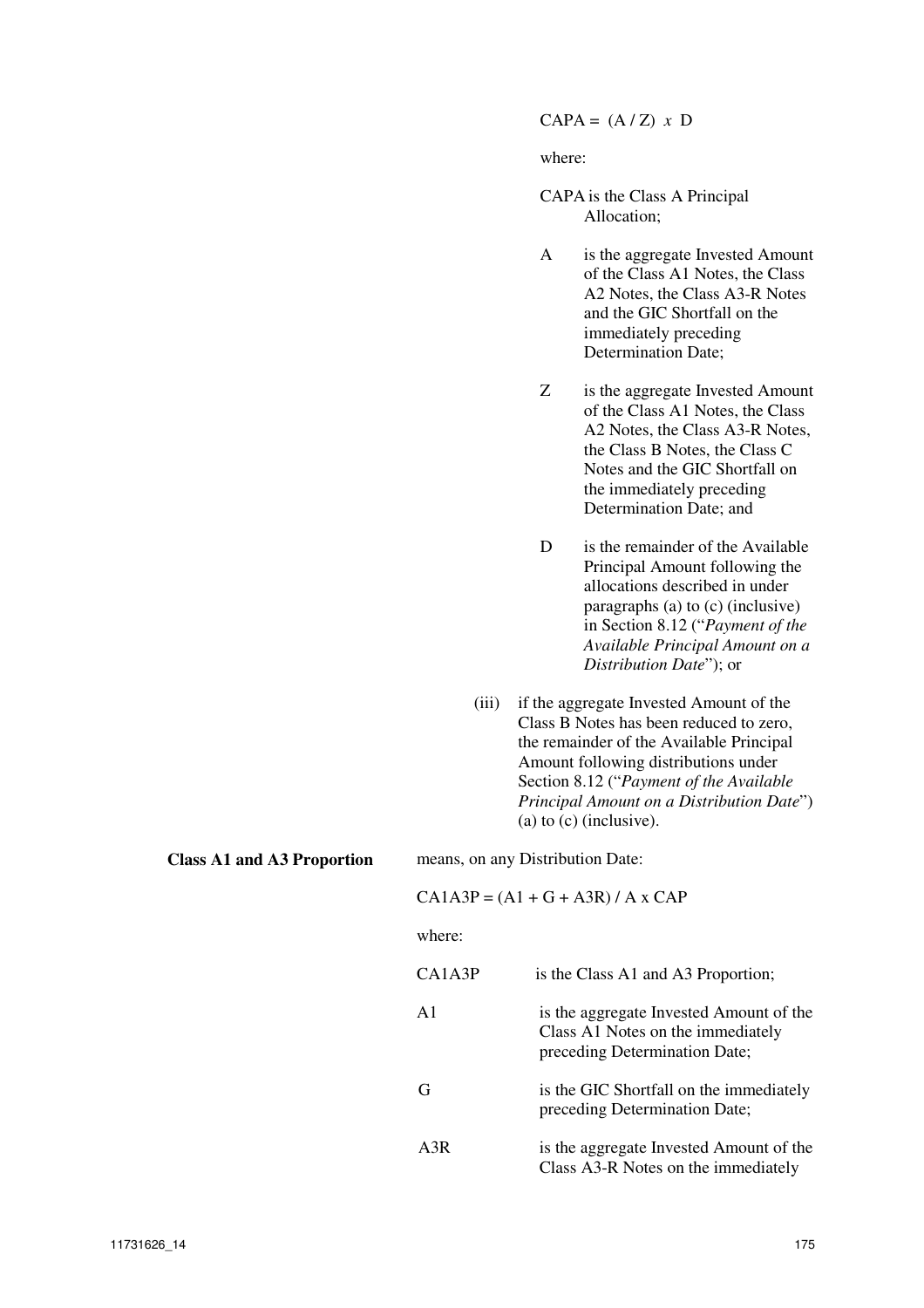|                                 |                                                                                                                                                                                         |                    | preceding Determination Date;                                                                                                                                                            |  |  |
|---------------------------------|-----------------------------------------------------------------------------------------------------------------------------------------------------------------------------------------|--------------------|------------------------------------------------------------------------------------------------------------------------------------------------------------------------------------------|--|--|
|                                 | $\mathsf{A}$                                                                                                                                                                            |                    | is the aggregate Invested Amount of the<br>Class A1 Notes, the Class A2 Notes,<br>the Class A3-R Notes and the GIC<br>Shortfall, on the immediately preceding<br>Determination Date; and |  |  |
|                                 | CAP                                                                                                                                                                                     |                    | is the Class A Principal Allocation on<br>that Distribution Date.                                                                                                                        |  |  |
| <b>Class A1 Interest Amount</b> | in relation to a Distribution Date and an Accrual Period<br>ending on a Distribution Date, means the aggregate<br>interest accrued on each Class A1 Note during that<br>Accrual Period. |                    |                                                                                                                                                                                          |  |  |
| <b>Class A1 Note</b>            | means a debt security issued by the Trustee, in its<br>capacity as trustee of the Series Trust, and described as a<br>"Class A1 Note".                                                  |                    |                                                                                                                                                                                          |  |  |
| <b>Class A1 Noteholder</b>      | means, at any time, the person recorded at that time in the<br>Register as the holder of a Class A1 Note.                                                                               |                    |                                                                                                                                                                                          |  |  |
| <b>Class A2 Interest Amount</b> | in relation to a Distribution Date and an Accrual Period<br>ending on a Distribution Date, means the aggregate<br>interest accrued on each Class A2 Note during that<br>Accrual Period. |                    |                                                                                                                                                                                          |  |  |
| <b>Class A2 Note</b>            | means a debt security issued by the Trustee, in its<br>capacity as trustee of the Series Trust, and described as a<br>"Class A2 Note".                                                  |                    |                                                                                                                                                                                          |  |  |
| <b>Class A2 Noteholder</b>      | means, at any time, the person recorded at that time in the<br>Register as the holder of a Class A2 Note.                                                                               |                    |                                                                                                                                                                                          |  |  |
| <b>Class A2 Proportion</b>      | means, on any Distribution Date:                                                                                                                                                        |                    |                                                                                                                                                                                          |  |  |
|                                 | $CA2P = (A2 / A) \times CAP$                                                                                                                                                            |                    |                                                                                                                                                                                          |  |  |
|                                 | where:                                                                                                                                                                                  |                    |                                                                                                                                                                                          |  |  |
|                                 | A2                                                                                                                                                                                      |                    | CA2P is the Class A2 Proportion;                                                                                                                                                         |  |  |
|                                 |                                                                                                                                                                                         |                    | is the aggregate Invested Amount of the Class A2<br>Notes on the immediately preceding<br>Determination Date;                                                                            |  |  |
|                                 | A                                                                                                                                                                                       |                    | is the aggregate Invested Amount of the Class A1<br>Notes, the Class A2 Notes, the Class A3-R Notes<br>and the GIC Shortfall, on the immediately<br>preceding Determination Date; and    |  |  |
|                                 | CAP                                                                                                                                                                                     | Distribution Date. | is the Class A Principal Allocation on that                                                                                                                                              |  |  |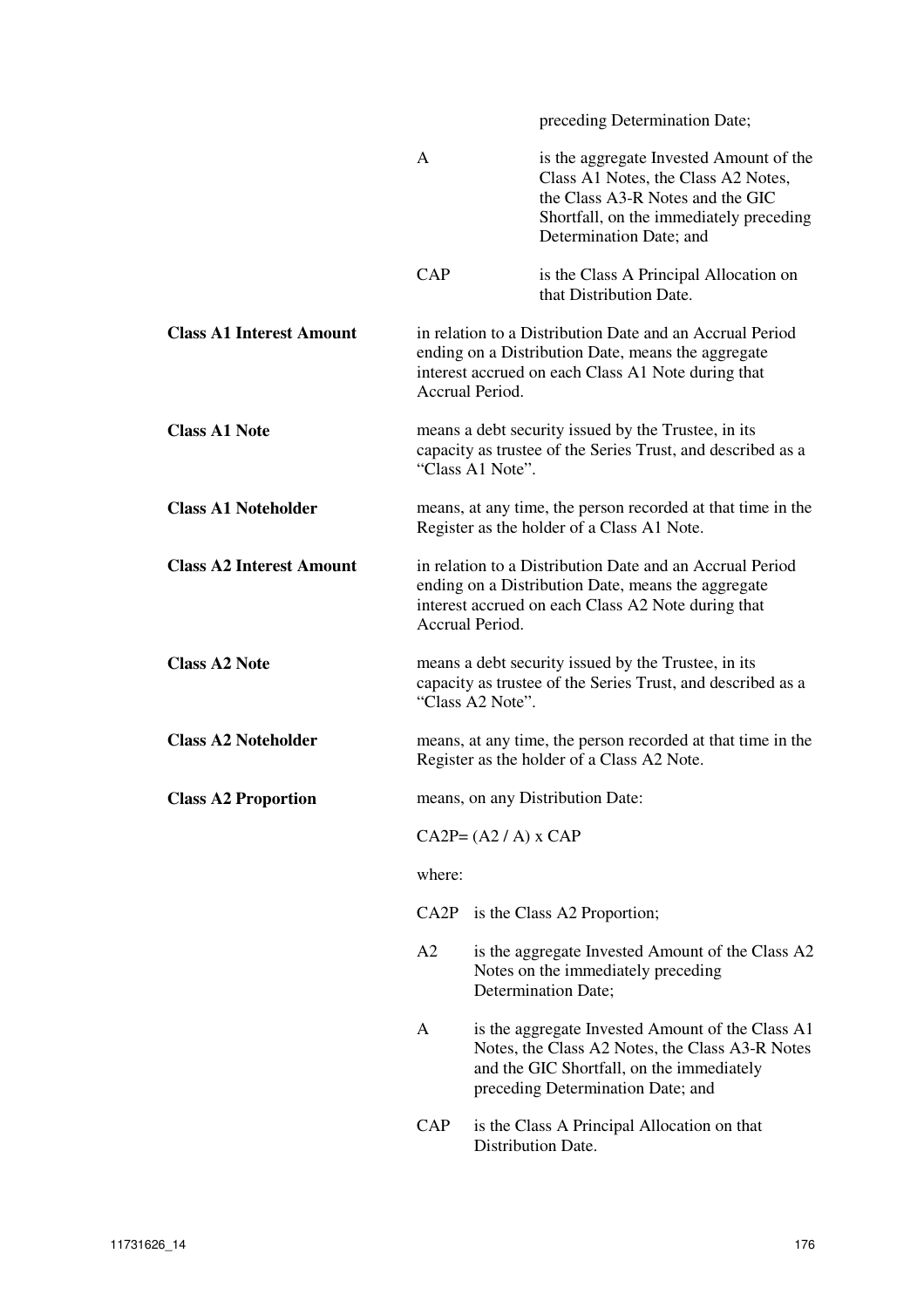| <b>Class A3 Interest Amount</b>                           | means 4.50%.                                                                                                                                                                                                                                                                                                                                                                                                                          |  |  |  |  |
|-----------------------------------------------------------|---------------------------------------------------------------------------------------------------------------------------------------------------------------------------------------------------------------------------------------------------------------------------------------------------------------------------------------------------------------------------------------------------------------------------------------|--|--|--|--|
| <b>Class A3 Note</b>                                      | means a debt security issued by the Trustee, in its<br>capacity as trustee of the Series Trust, and described as a<br>"Class A3 Note".                                                                                                                                                                                                                                                                                                |  |  |  |  |
| <b>Class A3 Note Fixed Swap</b>                           | means the fixed rate swap entered into under the Interest<br>Rate Swap Agreement in the form of the Annexure 3 to<br>the Interest Rate Swap Agreement or on the terms of any<br>other Interest Rate Swap Agreement that replaces that<br>Interest Rate Swap Agreement provided the Manager has<br>issued a Rating Affirmation Notice in relation to each<br>Rating Agency in respect of the entering into of that fixed<br>rate swap. |  |  |  |  |
| <b>Class A3 Note Fixed Swap</b><br><b>Notional Amount</b> | This is described in Section 10.12(d) ("Class A3 Note<br>Fixed Swap").                                                                                                                                                                                                                                                                                                                                                                |  |  |  |  |
| <b>Class A3 Note Fixed Swap</b><br><b>Provider</b>        | This is described in Section 2.1 ("Parties to the<br>Transaction").                                                                                                                                                                                                                                                                                                                                                                   |  |  |  |  |
| <b>Class A3 Noteholder</b>                                | means, at any time, the person recorded at that time in the<br>Register as the holder of a Class A3 Note.                                                                                                                                                                                                                                                                                                                             |  |  |  |  |
| <b>Class A3 Refinancing Date</b>                          | means the Distribution Date falling in February 2019.                                                                                                                                                                                                                                                                                                                                                                                 |  |  |  |  |
| <b>Class A3 Stepped Up Margin</b>                         | means the Class A3 Swap Margin plus 0.50%.                                                                                                                                                                                                                                                                                                                                                                                            |  |  |  |  |
| <b>Class A3 Swap Margin</b>                               | means the margin determined by the Manager and<br>notified as such in writing by the Manager to the Trustee<br>prior to the Closing Date.                                                                                                                                                                                                                                                                                             |  |  |  |  |
| <b>Class A3-R Interest Amount</b>                         | in relation to a Distribution Date and an Accrual Period<br>ending on a Distribution Date, means the aggregate<br>interest accrued on each Class A3-R Note during that<br>Accrual Period.                                                                                                                                                                                                                                             |  |  |  |  |
| <b>Class A3-R Interest Rate</b>                           | in relation to a Class A3-R Note and an Accrual Period,<br>means the aggregate of the Bank Bill Rate for that<br>Accrual Period and the Class A3-R Margin.                                                                                                                                                                                                                                                                            |  |  |  |  |
| <b>Class A3-R Margin</b>                                  | in relation to a Class A3-R Note, means:                                                                                                                                                                                                                                                                                                                                                                                              |  |  |  |  |
|                                                           | in the case of any Class A3-R Notes issued (or to<br>(a)<br>be issued) by the Trustee in accordance with<br>Section 8.18 ("Class A3-R Notes and the Class A3<br><i>Refinancing Date"</i> ), the margin on those Class<br>A3-R Notes as determined under Section 8.18<br>("Class A3-R Notes and the Class A3 Refinancing<br>$Date$ ");                                                                                                 |  |  |  |  |
|                                                           | if the Trustee is unable to issue Class A3-R Notes<br>(b)<br>in accordance with Section 8.18 ("Class A3-R"<br>Notes and the Class A3 Refinancing Date") and<br>the Class A3 Notes convert to Class A3-R Notes                                                                                                                                                                                                                         |  |  |  |  |

in accordance with Section 8.18 ("*Class A3*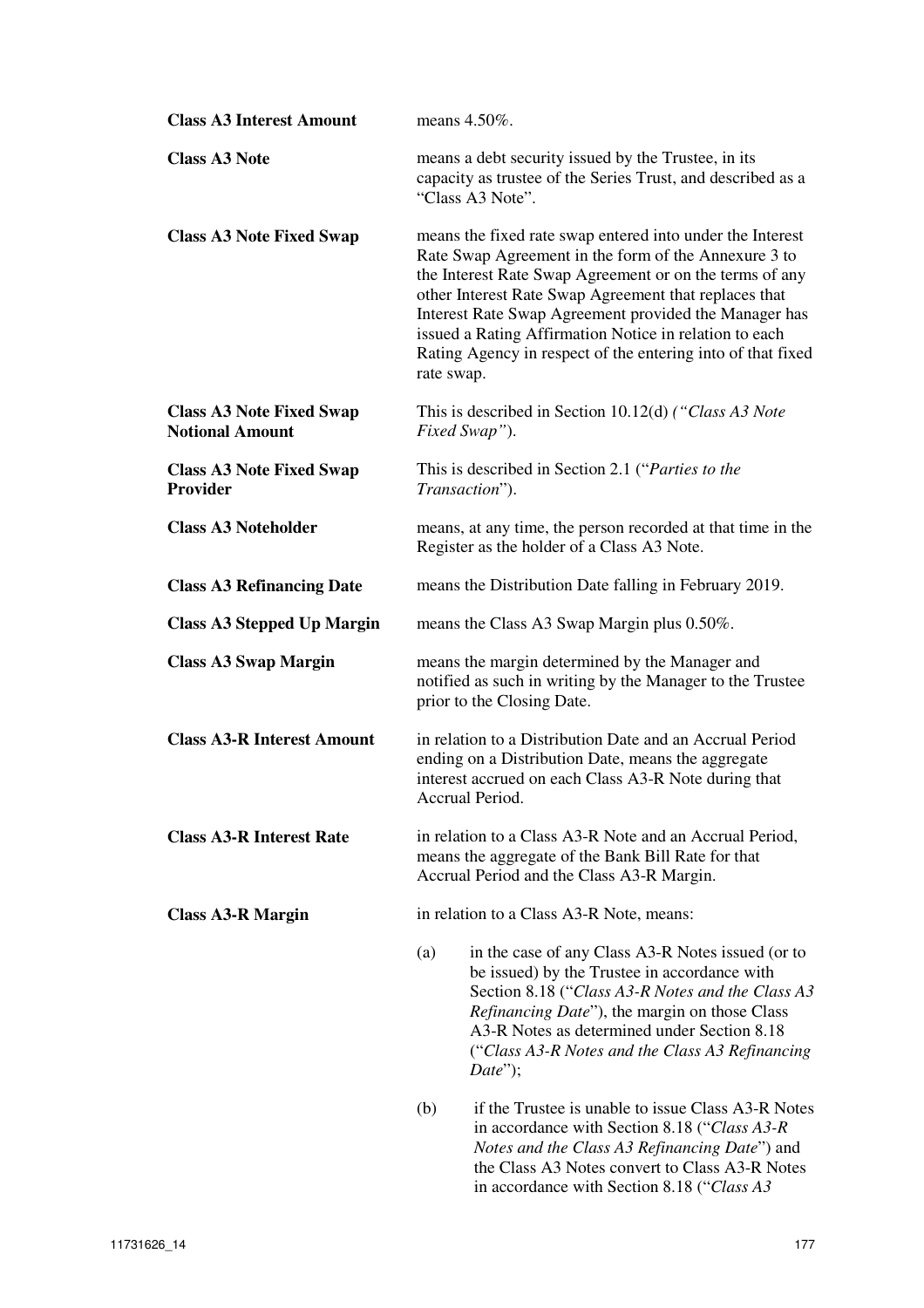|                                     |                                                                                                                                                                                        |      |        | Notes and the Class A3 Refinancing Date"), the<br>Class A3 Stepped Up Margin; and                                                                                                                                                                                                                                                         |
|-------------------------------------|----------------------------------------------------------------------------------------------------------------------------------------------------------------------------------------|------|--------|-------------------------------------------------------------------------------------------------------------------------------------------------------------------------------------------------------------------------------------------------------------------------------------------------------------------------------------------|
|                                     | (c)                                                                                                                                                                                    |      |        | in the case of any Class A3-R Notes issued (or to<br>be issued) by the Trustee in accordance with<br>Section 8.19 ("Refinancing of Class A3-R Notes<br>with further Class A3-R Notes"), the margin on<br>those Class A3-R Notes as determined under<br>Section 8.19 ("Refinancing of Class A3-R Notes<br>with further Class A3-R Notes"). |
| <b>Class A3-R Note</b>              | means a debt security issued by the Trustee, in its<br>capacity as trustee of the Series Trust, and described as a<br>"Class A3-R Note".                                               |      |        |                                                                                                                                                                                                                                                                                                                                           |
| <b>Class A3-R Noteholder</b>        | means, at any time, the person recorded at that time in the<br>Register as the holder of a Class A3-R Note.                                                                            |      |        |                                                                                                                                                                                                                                                                                                                                           |
| <b>Class A3-R Refinancing Date</b>  | means any Distribution Date occurring after the Class A3<br>Refinancing Date.                                                                                                          |      |        |                                                                                                                                                                                                                                                                                                                                           |
| <b>Class B Interest Amount</b>      | in relation to a Distribution Date and an Accrual Period<br>ending on a Distribution Date, means the aggregate<br>interest accrued on each Class B Note during that Accrual<br>Period. |      |        |                                                                                                                                                                                                                                                                                                                                           |
| <b>Class B Note</b>                 | means a debt security issued by the Trustee, in its<br>capacity as trustee of the Series Trust, and described as a<br>"Class B Note".                                                  |      |        |                                                                                                                                                                                                                                                                                                                                           |
| <b>Class B Noteholder</b>           | means, at any time, the person recorded at that time in the<br>Register as the holder of a Class B Note.                                                                               |      |        |                                                                                                                                                                                                                                                                                                                                           |
| <b>Class B Principal Allocation</b> | means, on any Distribution Date, the lesser of:                                                                                                                                        |      |        |                                                                                                                                                                                                                                                                                                                                           |
|                                     | (a)                                                                                                                                                                                    |      |        | the aggregate Invested Amount of the Class B<br>Notes on the immediately preceding<br>Determination Date; and                                                                                                                                                                                                                             |
|                                     | (b)                                                                                                                                                                                    |      |        |                                                                                                                                                                                                                                                                                                                                           |
|                                     |                                                                                                                                                                                        | (i)  |        | if the Stepdown Conditions have not<br>been satisfied on that Distribution<br>Date, zero; or                                                                                                                                                                                                                                              |
|                                     |                                                                                                                                                                                        | (ii) |        | if the Stepdown Conditions have been<br>satisfied on that Distribution Date:                                                                                                                                                                                                                                                              |
|                                     |                                                                                                                                                                                        |      |        | $CBPA = (B + C) / Z x D$                                                                                                                                                                                                                                                                                                                  |
|                                     |                                                                                                                                                                                        |      | where: |                                                                                                                                                                                                                                                                                                                                           |
|                                     |                                                                                                                                                                                        |      |        | CBPA is the Class B Principal<br>Allocation;                                                                                                                                                                                                                                                                                              |
|                                     |                                                                                                                                                                                        |      | B      | is the aggregate Invested                                                                                                                                                                                                                                                                                                                 |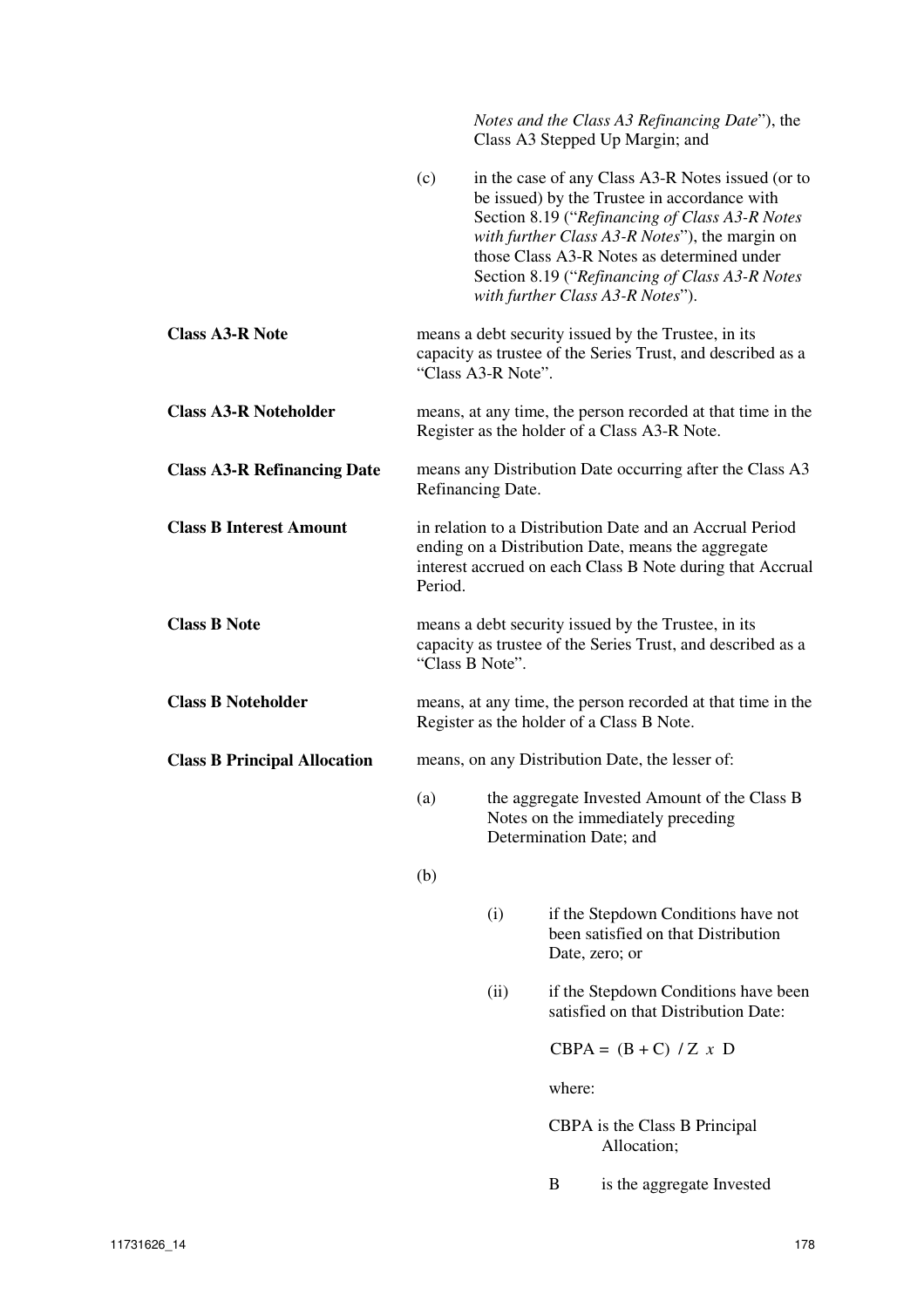C is the aggregate Invested Amount of the Class C Notes on the immediately preceding Determination Date; Z is the aggregate Invested Amount of the Class A1 Notes, the Class A2 Notes, the Class A3-R Notes, the Class B Notes, the Class C Notes and the GIC Shortfall on the immediately preceding Determination Date; and D is the remainder of the Available Principal Amount following the allocations described paragraphs (a) to (c) in Section 8.12 (*"Payment of the Available Principal Amount on a Distribution Date"*). **Class C Interest Amount** in relation to a Distribution Date and an Accrual Period ending on a Distribution Date, means the aggregate interest accrued on each Class C Note during that Accrual Period, provided that if the Trustee, at the direction of the Manager, is to redeem the Class C Notes without paying accrued interest on those Class C Notes, the Class C Interest Amount on the Distribution Date on which the Class C Notes are redeemed (or deemed to be redeemed, as applicable) will be taken to be zero. **Class C Note means a debt security issued by the Trustee, in its** capacity as trustee of the Series Trust, and described as a "Class C Note". **Class C Noteholder** means at any time the person recorded at that time in the Register as the holder of a Class C Note. **Clean-Up Settlement Date** This is described in Section 10.13 ("*Clean-Up*"). **Clean-Up Settlement Price** This is described in Section 10.13 ("*Clean-Up*"). **Closing Date This is described in Section 2.2 ("***Summary of the* $\blacksquare$ *Notes*"). **Collateral** This is described in Section 10.6(b) ("*Nature of the Charge*").

Amount of the Class B Notes on the immediately preceding

Determination Date;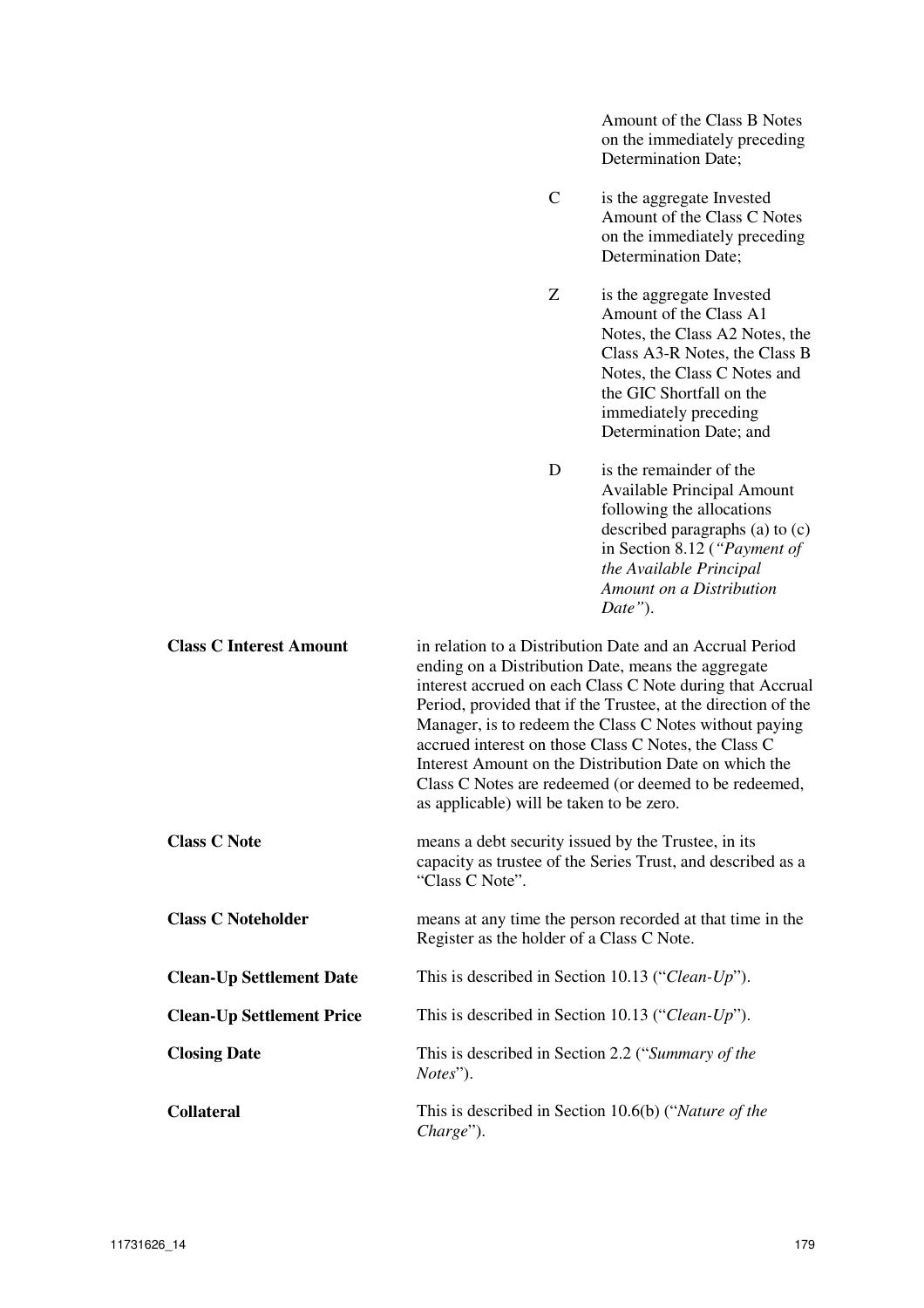| <b>Collateral Security</b>                      | This is described in Section 6.1(d) ("Assets of the Series"<br>$Trust$ ").                                                                                                                                                                                                                                                                                                         |                                                                                                                                                                                                                                            |  |
|-------------------------------------------------|------------------------------------------------------------------------------------------------------------------------------------------------------------------------------------------------------------------------------------------------------------------------------------------------------------------------------------------------------------------------------------|--------------------------------------------------------------------------------------------------------------------------------------------------------------------------------------------------------------------------------------------|--|
| <b>Collections Account</b>                      | means each bank account opened in accordance with<br>the Transaction Documents in respect of the Series<br>Trust.                                                                                                                                                                                                                                                                  |                                                                                                                                                                                                                                            |  |
| <b>Collection Period</b>                        | This is described in Section 8.4 ("Key Dates and<br>Periods").                                                                                                                                                                                                                                                                                                                     |                                                                                                                                                                                                                                            |  |
| <b>Commonwealth Bank of</b><br><b>Australia</b> | means the Commonwealth Bank of Australia ABN 48<br>123 123 124.                                                                                                                                                                                                                                                                                                                    |                                                                                                                                                                                                                                            |  |
| <b>Consumer Credit Legislation</b>              | means, as applicable:                                                                                                                                                                                                                                                                                                                                                              |                                                                                                                                                                                                                                            |  |
|                                                 | (a)                                                                                                                                                                                                                                                                                                                                                                                | the NCCP;                                                                                                                                                                                                                                  |  |
|                                                 | (b)                                                                                                                                                                                                                                                                                                                                                                                | the National Consumer Credit Protection (Fees)<br>Act 2009 (Cwth);                                                                                                                                                                         |  |
|                                                 | (c)                                                                                                                                                                                                                                                                                                                                                                                | the National Consumer Credit Amendment Act<br>2010 (Cwth);                                                                                                                                                                                 |  |
|                                                 | (d)                                                                                                                                                                                                                                                                                                                                                                                | the National Consumer Credit Protection<br>(Transitional and Consequential Provisions) Act<br>2009 (Cwth);                                                                                                                                 |  |
|                                                 | (e)                                                                                                                                                                                                                                                                                                                                                                                | any acts or other legislation enacted in<br>connection with any of the acts set out in<br>paragraphs (a) to (d) above and any regulations<br>made under any of the acts set out in paragraphs<br>$(a)$ to $(d)$ above; and                 |  |
|                                                 | (f)<br>Division 2 of Part 2 of the Australian Securities<br>and Investments Commission Act 2001 (Cwth),<br>so far as it relates to the obligations of the<br>Servicer, the Seller or the Trustee as the holder of<br>an Australian Credit Licence or "credit activities"<br>(as defined in the NCCP) engaged in by the<br>Manager, the Servicer, the Seller or the Trustee;<br>and |                                                                                                                                                                                                                                            |  |
|                                                 | (g)                                                                                                                                                                                                                                                                                                                                                                                | any other Commonwealth, State or Territory<br>legislation that covers conduct relating to credit<br>activities (whether or not it also covers other<br>conduct), but only in so far as it covers conduct<br>relating to credit activities. |  |
| <b>Corporations Act</b>                         |                                                                                                                                                                                                                                                                                                                                                                                    | means the Corporations Act 2001 of Australia.                                                                                                                                                                                              |  |
| Co-Manager                                      |                                                                                                                                                                                                                                                                                                                                                                                    | means Macquarie Bank Limited (ABN 46 008 583 542).                                                                                                                                                                                         |  |
| <b>CRD IV Rules</b>                             | This is described in Section 1.15 ("European Union"<br>Capital Requirements Regulation - securitisation<br>exposure rules and other regulatory initiatives").                                                                                                                                                                                                                      |                                                                                                                                                                                                                                            |  |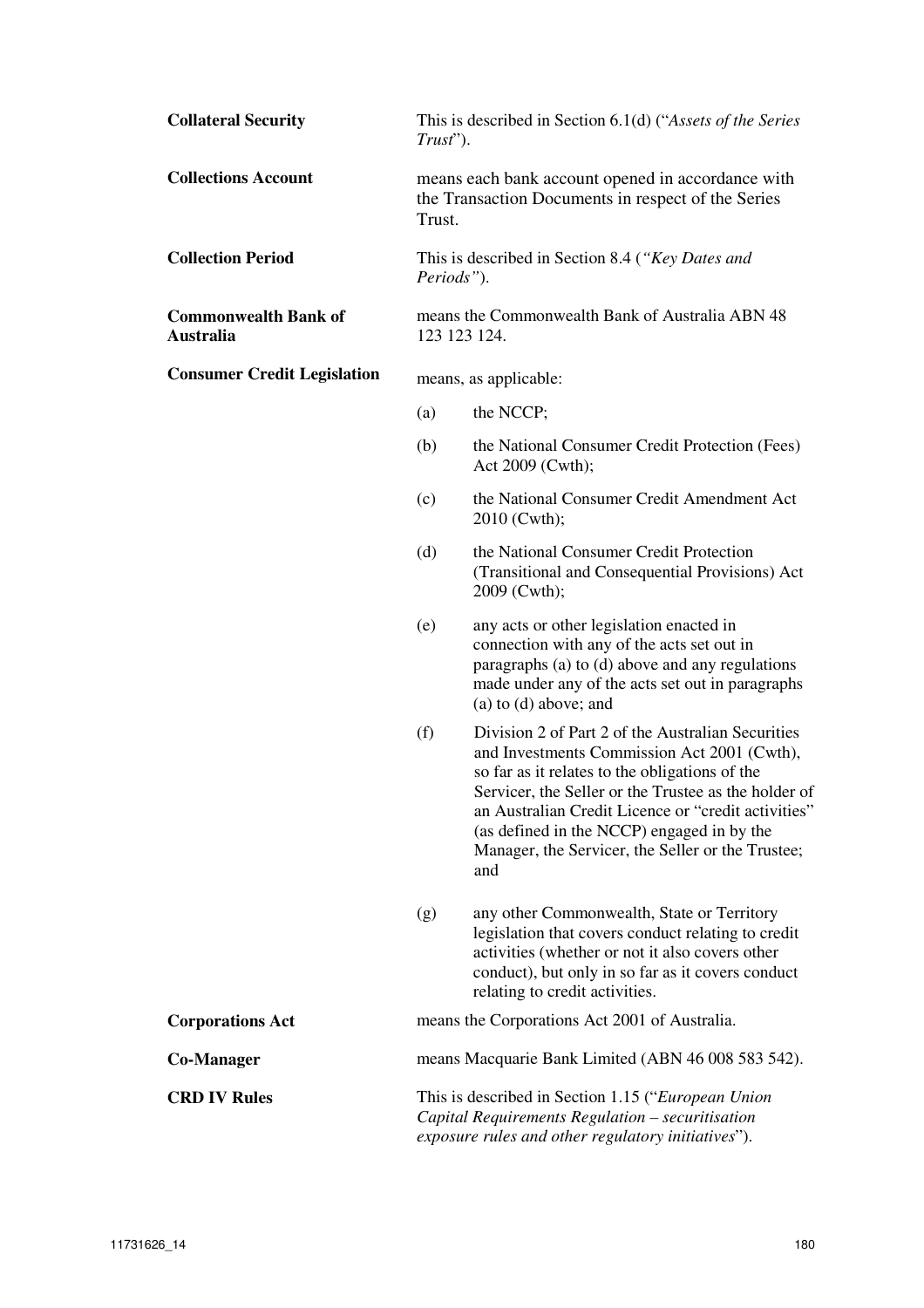| <b>Credit Support Notes</b>  | losses").                                                                                                  | This is described in Section 2.4(d) ("Allocation of                                                                                                                                                                                                        |
|------------------------------|------------------------------------------------------------------------------------------------------------|------------------------------------------------------------------------------------------------------------------------------------------------------------------------------------------------------------------------------------------------------------|
| <b>Cut-Off Date</b>          | Notes").                                                                                                   | This is described in Section 2.2 ("Summary of the                                                                                                                                                                                                          |
| <b>Dealer</b>                |                                                                                                            | means the Arranger, each Joint Lead Manager and the<br>Co-Manager, or any of them, as the context requires.                                                                                                                                                |
| <b>Dealer Agreement</b>      | Documents").                                                                                               | This is described in Section 16 ("Transaction"                                                                                                                                                                                                             |
| <b>Delinquent Percentage</b> | in relation to a Collection Period, means the amount<br>(expressed as a percentage) calculated as follows: |                                                                                                                                                                                                                                                            |
|                              |                                                                                                            | $DP = \frac{DMLP}{AMLP}$                                                                                                                                                                                                                                   |
|                              | where:                                                                                                     |                                                                                                                                                                                                                                                            |
|                              | $DP =$                                                                                                     | the Delinquent Percentage;                                                                                                                                                                                                                                 |
|                              | $DMLP =$                                                                                                   | the aggregate, on the last day of the<br>Collection Period, of the principal outstanding<br>with respect to those Mortgage Loans in<br>relation to which a payment due from the<br>borrower has been in arrears (on that day) by<br>more than 60 days; and |
|                              | $AMLP =$                                                                                                   | the aggregate principal outstanding in relation<br>to the Mortgage Loans on the last day of the<br>Collection Period.                                                                                                                                      |
|                              |                                                                                                            |                                                                                                                                                                                                                                                            |

**Designated Credit Rating** This is described in Section 10.8(f) (*"Downgrade of Liquidity Facility Provider"*).

**Determination Date** This is described in Section 8.4 (*"Key Dates and Periods"*).

**Disposing Trust** This is described in Section 5.3 (*"Transfer of assets between Trusts"*).

**Distribution Date means each date referred to as such in the table in Section** 2.2 (*"Summary of the Notes"*).

**Eligible Depository** means a financial institution which has assigned to it the following ratings from each of S&P and Fitch Ratings:

- (a) in respect of S&P:
	- (i) a long term credit rating equal to or higher than BBB+;
	- (ii) a long-term credit rating equal to or higher than BBB, together with a short-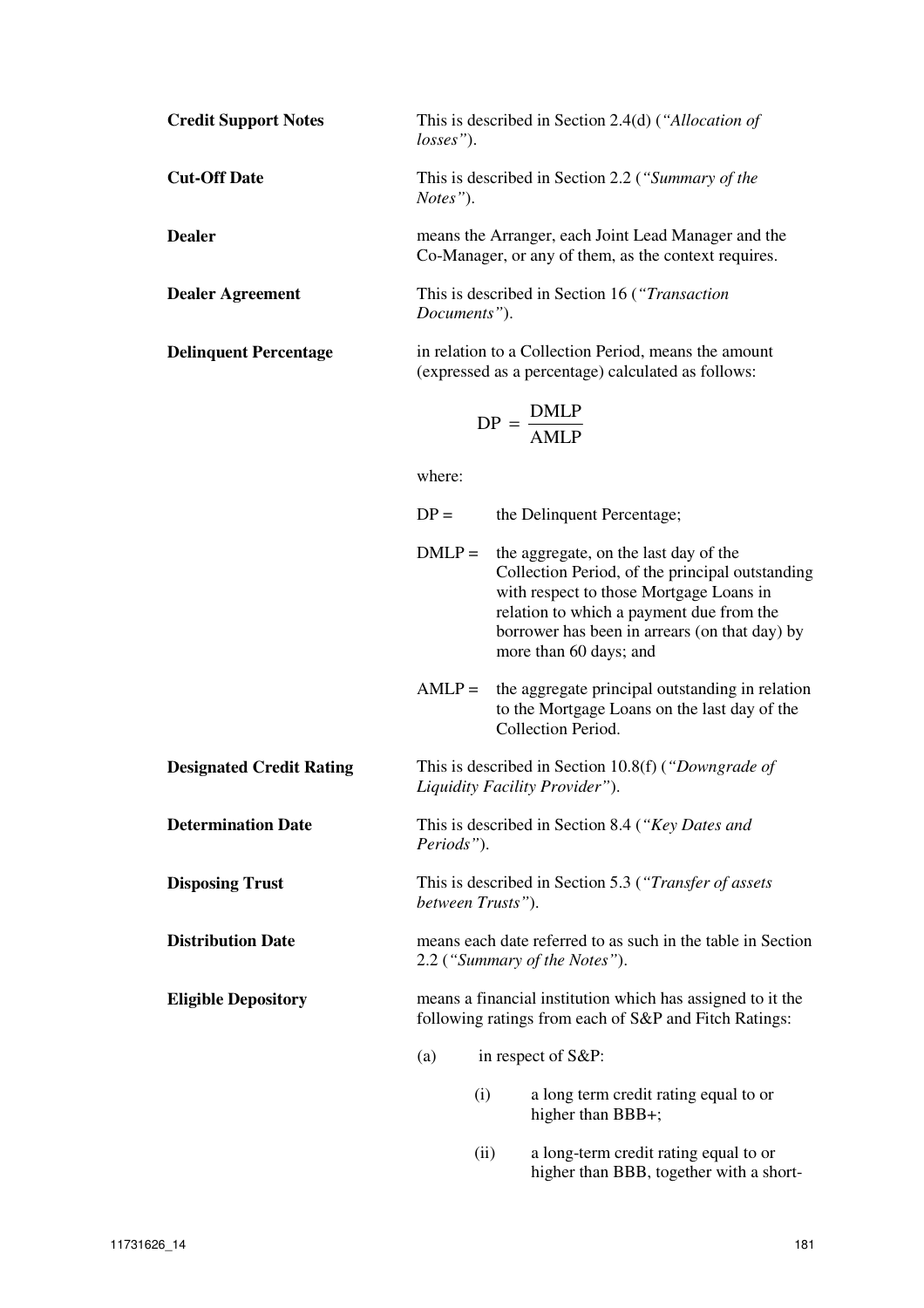|                                                                |         |                            | term credit rating equal to or higher<br>than $A-2$ ; or                                                                                                                                                                                                                                                                                                                                                                                                                                                                                                                                                                                                                                                                                                                                                                                                          |
|----------------------------------------------------------------|---------|----------------------------|-------------------------------------------------------------------------------------------------------------------------------------------------------------------------------------------------------------------------------------------------------------------------------------------------------------------------------------------------------------------------------------------------------------------------------------------------------------------------------------------------------------------------------------------------------------------------------------------------------------------------------------------------------------------------------------------------------------------------------------------------------------------------------------------------------------------------------------------------------------------|
|                                                                |         | (iii)                      | if the relevant entity does not have a long<br>term credit rating from S&P, a short-<br>term credit rating equal to or greater than<br>$A-2$ ; and                                                                                                                                                                                                                                                                                                                                                                                                                                                                                                                                                                                                                                                                                                                |
|                                                                | (b)     | rating of A,               | in respect of Fitch Ratings, a short term credit<br>rating of F1, together with a long term credit                                                                                                                                                                                                                                                                                                                                                                                                                                                                                                                                                                                                                                                                                                                                                                |
|                                                                |         |                            | or such other credit rating or ratings as may be notified in<br>writing by the Manager to the Trustee and in respect of<br>which the Manager has issued a Rating Affirmation<br>Notice in respect of each Rating Agency.                                                                                                                                                                                                                                                                                                                                                                                                                                                                                                                                                                                                                                          |
| <b>Event of Default</b>                                        | Deed"). |                            | This is described in Section 10.6(e) ("The Security Trust"                                                                                                                                                                                                                                                                                                                                                                                                                                                                                                                                                                                                                                                                                                                                                                                                        |
| <b>Extraordinary Expense</b><br><b>Reserve</b>                 |         | Expense Reserve").         | This is described in Section 8.8 (" <i>Extraordinary</i>                                                                                                                                                                                                                                                                                                                                                                                                                                                                                                                                                                                                                                                                                                                                                                                                          |
| <b>Extraordinary Expense</b><br><b>Reserve Draw</b>            |         | <i>Expense Reserve"</i> ). | This is described in Section 8.8(b) (" <i>Extraordinary</i>                                                                                                                                                                                                                                                                                                                                                                                                                                                                                                                                                                                                                                                                                                                                                                                                       |
| <b>Extraordinary Expense</b><br><b>Reserve Required Amount</b> |         | means \$150,000.           |                                                                                                                                                                                                                                                                                                                                                                                                                                                                                                                                                                                                                                                                                                                                                                                                                                                                   |
| <b>Extraordinary Expense</b><br><b>Shortfall</b>               |         |                            | has the meaning given to that term in Section 8.8<br>("Extraordinary Expense Reserve").                                                                                                                                                                                                                                                                                                                                                                                                                                                                                                                                                                                                                                                                                                                                                                           |
| <b>Extraordinary Expenses</b>                                  |         |                            | means, in relation to a Collection Period, any out of<br>pocket Expenses properly and reasonably incurred by the<br>Trustee in relation to the Series Trust in respect of that<br>Collection Period but which are not incurred in the<br>ordinary course of business of the Series Trust.                                                                                                                                                                                                                                                                                                                                                                                                                                                                                                                                                                         |
| <b>Extraordinary Resolution</b>                                |         |                            | in relation to Voting Secured Creditors or a class of<br>Voting Secured Creditors (including any class of<br>Noteholders), means a resolution passed at a duly<br>convened meeting of the Voting Secured Creditors or a<br>class of Voting Secured Creditors under the Security<br>Trust Deed by a majority consisting of not less than 75%<br>of the votes of such Voting Secured Creditors or their<br>representatives present and voting or, if a poll is<br>demanded, by such Voting Secured Creditors holding or<br>representing between them Voting Entitlements<br>comprising in aggregate not less than 75% of the<br>aggregate number of votes comprised in the Voting<br>Entitlements held or represented by all the persons<br>present and voting at the meeting or a written resolution<br>signed by all the Voting Secured Creditors or the class of |

Voting Secured Creditors (as the case may be).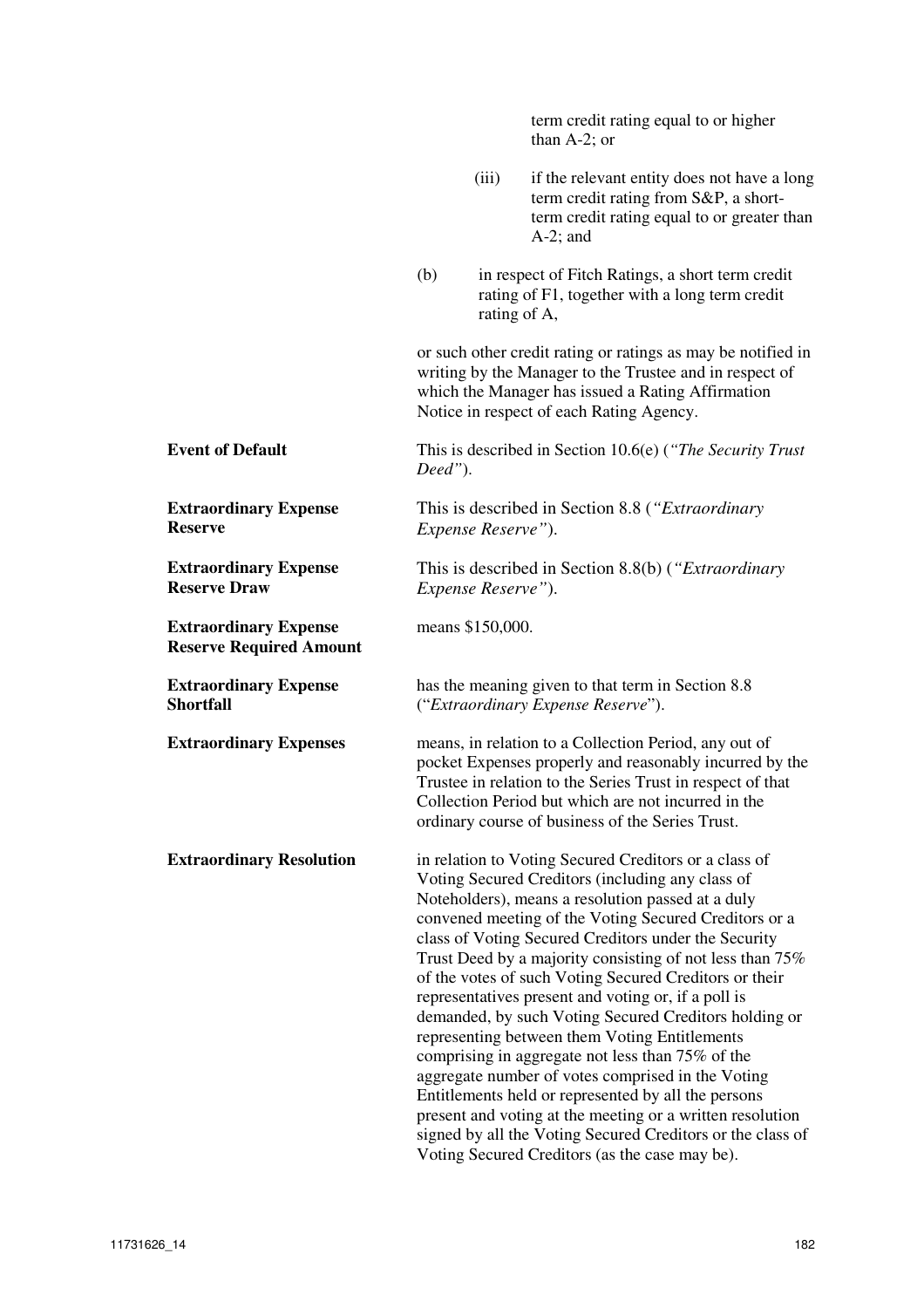| <b>Fair Market Value</b>                         | in relation to a Mortgage Loan means the fair market<br>value for that Mortgage Loan as agreed between the<br>Trustee (acting on expert advice taken pursuant to the<br>Master Trust Deed, if necessary) and the Seller (or, in the<br>absence of agreement, determined by the Seller's external<br>auditors) and which value reflects the performance status<br>and underlying nature of that Mortgage Loan. If the price<br>offered to the Trustee in respect of a Mortgage Loan is<br>equal to, or more than, the principal outstanding plus<br>accrued interest in respect of that Mortgage Loan, the<br>Trustee is entitled to assume that this price represents the<br>Fair Market Value in respect of that Mortgage Loan. |
|--------------------------------------------------|----------------------------------------------------------------------------------------------------------------------------------------------------------------------------------------------------------------------------------------------------------------------------------------------------------------------------------------------------------------------------------------------------------------------------------------------------------------------------------------------------------------------------------------------------------------------------------------------------------------------------------------------------------------------------------------------------------------------------------|
| <b>Final Maturity Date</b>                       | This is described in Section 2.2 ("Summary of the<br>Notes").                                                                                                                                                                                                                                                                                                                                                                                                                                                                                                                                                                                                                                                                    |
| <b>Finance Charge Collections</b>                | This is described in Section 8.5(a) ("Determination of the<br>Available Income Amount").                                                                                                                                                                                                                                                                                                                                                                                                                                                                                                                                                                                                                                         |
| <b>Fitch Ratings</b>                             | means Fitch Australia Pty Ltd ABN 93 081 339 184.                                                                                                                                                                                                                                                                                                                                                                                                                                                                                                                                                                                                                                                                                |
| <b>Fixed Interest Payment Date</b>               | means each Distribution Date which occurs in August<br>and February of each year.                                                                                                                                                                                                                                                                                                                                                                                                                                                                                                                                                                                                                                                |
| <b>Fixed Rate Swap</b>                           | means the fixed rate swap entered into under the Interest<br>Rate Swap Agreement in the form of the Annexure 2 to<br>the Interest Rate Swap Agreement or on the terms of any<br>other Interest Rate Swap Agreement that replaces that<br>Interest Rate Swap Agreement provided the Manager has<br>issued a Rating Affirmation Notice in relation to each<br>Rating Agency in respect of the entering into of that fixed<br>rate swap.                                                                                                                                                                                                                                                                                            |
| <b>Fixed Rate Swap Notional</b><br><b>Amount</b> | This is described in Section 10.12(c) ("Fixed Rate"<br>Swaps").                                                                                                                                                                                                                                                                                                                                                                                                                                                                                                                                                                                                                                                                  |
| <b>Fixed Rate Swap Provider</b>                  | This is described in Section 2.1 ("Parties to the<br>Transaction").                                                                                                                                                                                                                                                                                                                                                                                                                                                                                                                                                                                                                                                              |
| <b>Further Class A3-R Notes</b>                  | This is described in Section 8.19 ("Refinancing of Class"<br>A3-R Notes with further Class A3-R Note").                                                                                                                                                                                                                                                                                                                                                                                                                                                                                                                                                                                                                          |
| Genworth                                         | Genworth Financial Mortgage Insurance Pty Limited<br>ABN 60 106 974 305.                                                                                                                                                                                                                                                                                                                                                                                                                                                                                                                                                                                                                                                         |
| <b>GIC Account</b>                               | This is described in Section 10.10 ("GIC Account").                                                                                                                                                                                                                                                                                                                                                                                                                                                                                                                                                                                                                                                                              |
| <b>GIC Account Balance</b>                       | means, at any time, the balance standing to the credit of<br>the GIC Account at that time.                                                                                                                                                                                                                                                                                                                                                                                                                                                                                                                                                                                                                                       |
| <b>GIC Account Provider</b>                      | This is described in Section 2.7 ("Other Structural"<br>Enhancements").                                                                                                                                                                                                                                                                                                                                                                                                                                                                                                                                                                                                                                                          |
| <b>GIC</b> Agreement                             | This is described in Section 16 ("Transaction"<br>Documents").                                                                                                                                                                                                                                                                                                                                                                                                                                                                                                                                                                                                                                                                   |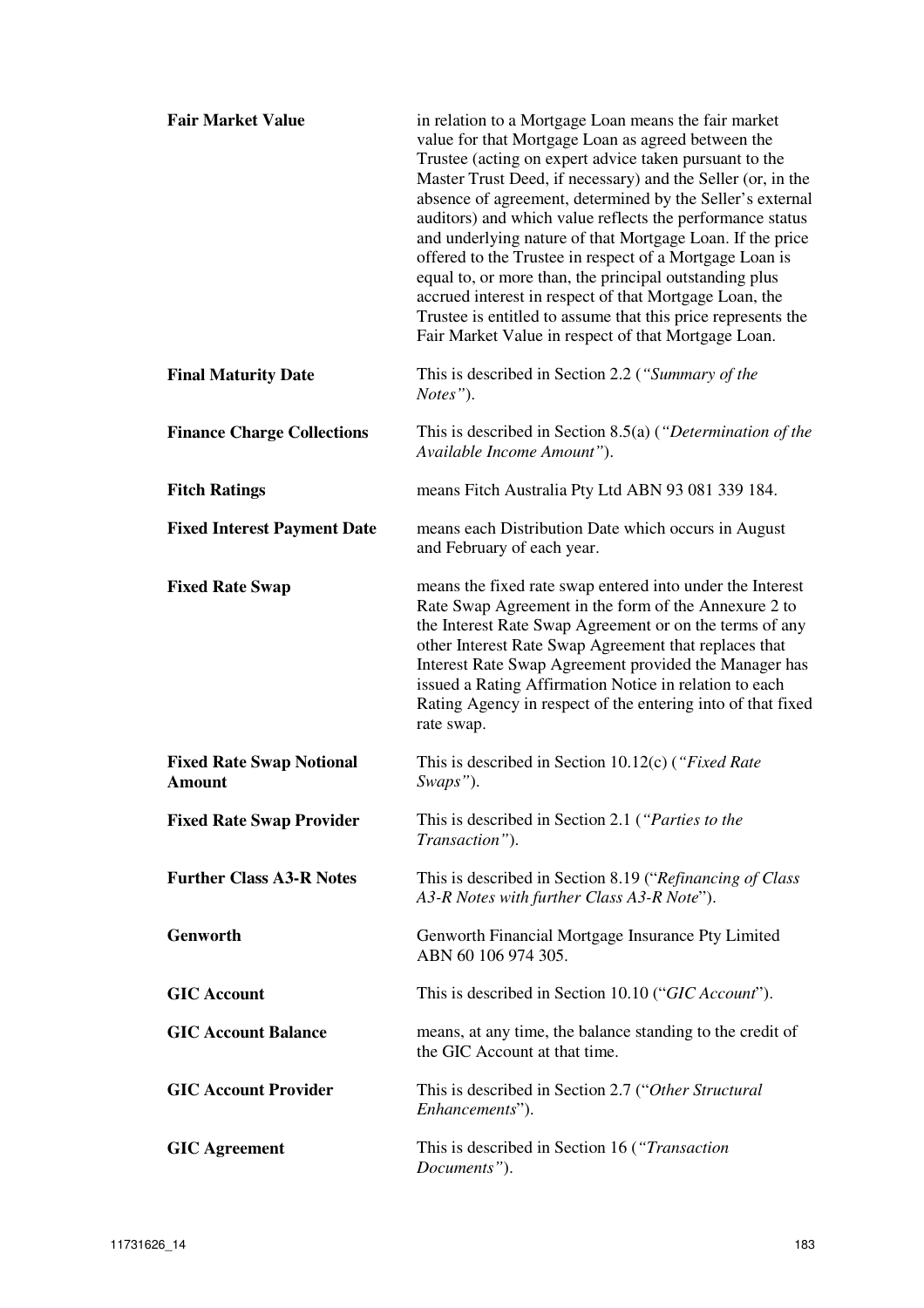| <b>GIC Authorised Investments</b> | means: |       |                                                                                                                                                                                                                                                                                                                                                                                                                                                                                                                                                                                                                                                                                                                                                                                                                                |
|-----------------------------------|--------|-------|--------------------------------------------------------------------------------------------------------------------------------------------------------------------------------------------------------------------------------------------------------------------------------------------------------------------------------------------------------------------------------------------------------------------------------------------------------------------------------------------------------------------------------------------------------------------------------------------------------------------------------------------------------------------------------------------------------------------------------------------------------------------------------------------------------------------------------|
|                                   | (a)    |       | any debt securities;                                                                                                                                                                                                                                                                                                                                                                                                                                                                                                                                                                                                                                                                                                                                                                                                           |
|                                   | (b)    |       | deposits with, or the acquisition of certificates of<br>deposit issued by, a Bank; and                                                                                                                                                                                                                                                                                                                                                                                                                                                                                                                                                                                                                                                                                                                                         |
|                                   | (c)    |       | bills of exchange accepted or endorsed (with<br>recourse) by a Bank,                                                                                                                                                                                                                                                                                                                                                                                                                                                                                                                                                                                                                                                                                                                                                           |
|                                   |        |       | in each case acquired using amounts standing to the credit<br>of the GIC Account and held in the name of the Trustee<br>or its nominee and denominated in Australian dollars and<br>in each case the relevant instrument or issuer of the<br>instrument has the GIC Required Credit Rating, but does<br>not include an investment which constitutes a<br>securitisation exposure or a resecuritisation exposure (as<br>defined in Prudential Standard APS 120 issued by the<br>Australian Prudential Regulation Authority including any<br>amendment or replacement of that Prudential Standard)<br>and provided that in the case of Authorised Investments<br>in debt securities, those debt securities must mature prior<br>to the Class A3 Refinancing Date and no later than 365<br>days following the date of investment. |
| <b>GIC Balance</b>                |        |       | means the aggregate of:                                                                                                                                                                                                                                                                                                                                                                                                                                                                                                                                                                                                                                                                                                                                                                                                        |
|                                   | (a)    |       | the GIC Account Balance at that time; and                                                                                                                                                                                                                                                                                                                                                                                                                                                                                                                                                                                                                                                                                                                                                                                      |
|                                   | (b)    |       | the outstanding principal amount of any GIC<br>Authorised Investments.                                                                                                                                                                                                                                                                                                                                                                                                                                                                                                                                                                                                                                                                                                                                                         |
| <b>GIC Required Credit Rating</b> |        |       | means in relation to GIC Authorised Investments:                                                                                                                                                                                                                                                                                                                                                                                                                                                                                                                                                                                                                                                                                                                                                                               |
|                                   | (a)    |       | in respect of S&P:                                                                                                                                                                                                                                                                                                                                                                                                                                                                                                                                                                                                                                                                                                                                                                                                             |
|                                   |        | (i)   | for investments which have remaining<br>maturities at the time of purchase of less<br>than or equal to 60 days, a short term<br>credit rating of A-1;                                                                                                                                                                                                                                                                                                                                                                                                                                                                                                                                                                                                                                                                          |
|                                   |        | (ii)  | for investments which have remaining<br>maturities at the time of purchase of<br>more than 60 days, but less than or equal<br>to 365 days, a short term credit rating of<br>$A-1+$ ; and                                                                                                                                                                                                                                                                                                                                                                                                                                                                                                                                                                                                                                       |
|                                   |        | (iii) | for investments which have remaining<br>maturities at the time of purchase of<br>more than 365 days a long term credit<br>rating of AA; and                                                                                                                                                                                                                                                                                                                                                                                                                                                                                                                                                                                                                                                                                    |
|                                   | (b)    |       | in respect of Fitch Ratings:                                                                                                                                                                                                                                                                                                                                                                                                                                                                                                                                                                                                                                                                                                                                                                                                   |
|                                   |        | (i)   | for investments which have remaining<br>maturities at the time of purchase of less                                                                                                                                                                                                                                                                                                                                                                                                                                                                                                                                                                                                                                                                                                                                             |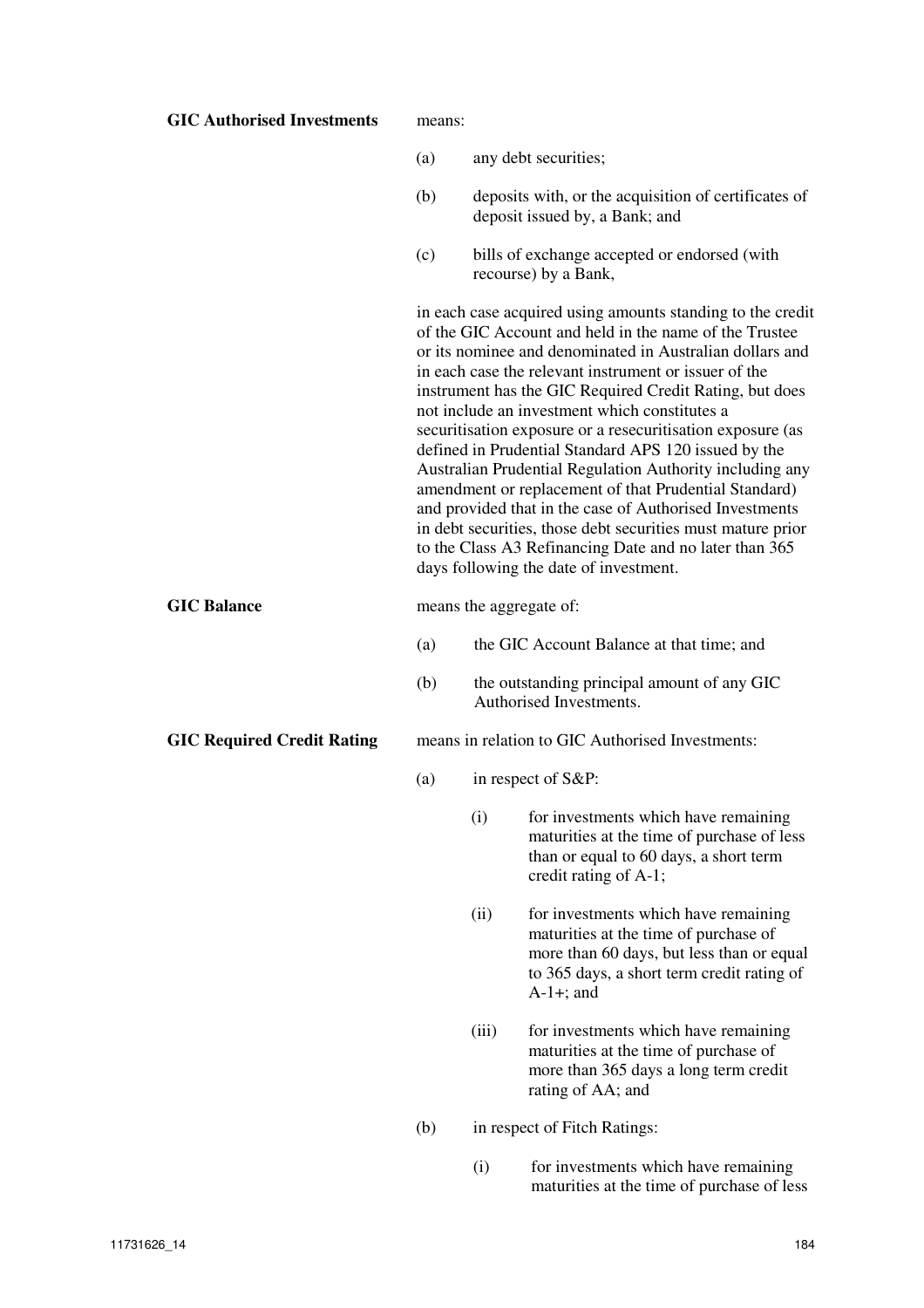|                                |                        |       | than or equal to 30 days, a short term<br>credit rating of F1 or a long term credit<br>rating of A;                                                                                                                        |
|--------------------------------|------------------------|-------|----------------------------------------------------------------------------------------------------------------------------------------------------------------------------------------------------------------------------|
|                                |                        | (ii)  | for investments which have remaining<br>maturities at the time of purchase of<br>more than 30 days but less than or equal<br>to 365 days, a short term credit rating of<br>F1+ or a long term credit rating of AA-;<br>and |
|                                |                        | (iii) | for investments which have remaining<br>maturities at the time of purchase of<br>more than 365 days a long term credit<br>rating of AAA.                                                                                   |
| <b>GIC Shortfall</b>           |                        |       | means, at any time, the amount (if any) by which the<br>aggregate Invested Amount of the Class A3 Notes<br>exceeds the GIC Balance at that time.                                                                           |
| <b>GIC Surplus</b>             |                        |       | This is described in Section 8.14 ("Repayment of Class"<br>A3 Notes on Class A3 Refinancing Date").                                                                                                                        |
| <b>GST</b>                     | Australia.             |       | means a goods and services or similar tax imposed in                                                                                                                                                                       |
| <b>GST Act</b>                 | 1999.                  |       | means A New Tax System (Goods and Services Tax) Act                                                                                                                                                                        |
| <b>Gross Income Shortfall</b>  |                        |       | This is described in Section 8.6(b) (" <i>Principal Draw</i> ").                                                                                                                                                           |
| <b>High LTV Policy</b>         |                        |       | This is described in Section 10.9(a) ("The High LTV<br>Master Mortgage Insurance Policy").                                                                                                                                 |
| <b>Income Unit</b>             |                        |       | means the unit in the Trust which is designated as an<br>"Income Unit" for that Trust.                                                                                                                                     |
| <b>Income Unitholder</b>       |                        |       | means the Unitholder of an Income Unit.                                                                                                                                                                                    |
| <b>Initial Class A3-R Note</b> |                        |       | means a Class A3-R Note which was issued on the Class<br>A3 Refinancing Date or converted from a Class A3 Note<br>as described in Section 8.18("Class A3-R Notes and the<br>Class A3 Refinancing Date").                   |
| <b>Insolvency Event</b>        | means, in relation to: |       |                                                                                                                                                                                                                            |
|                                | (a)                    |       | the Trustee in its capacity as trustee of the Series<br>Trust, the occurrence of any of the following<br>events in relation to the Trustee in that capacity<br>(and not in any other capacity):                            |
|                                |                        | (i)   | an application is made and not dismissed<br>or stayed on appeal within 30 days or an<br>order is made that the Trustee be wound<br>up or dissolved;                                                                        |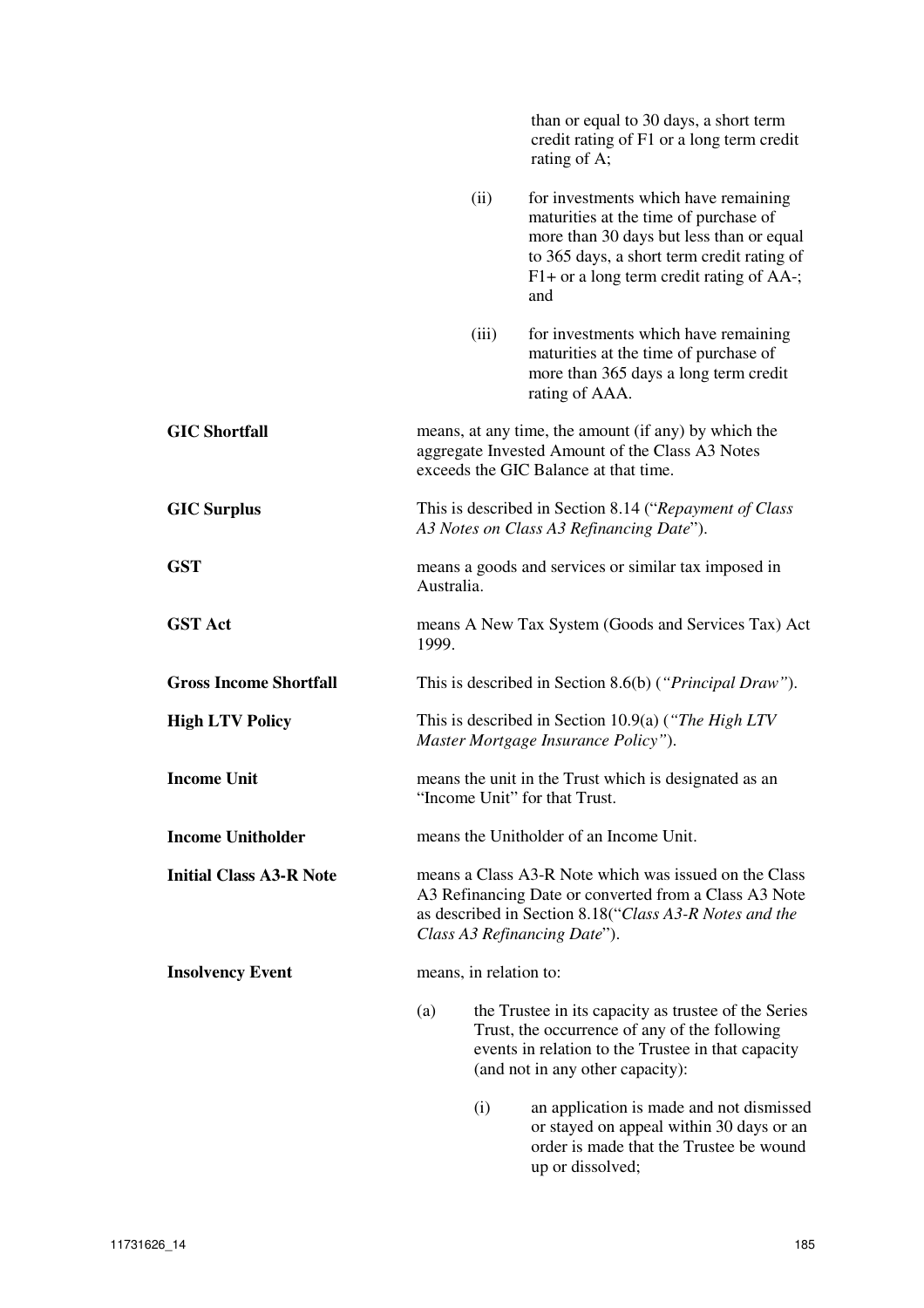- (ii) an application for an order is made and not dismissed or stayed on appeal within 30 days appointing a liquidator, a provisional liquidator, a receiver or a receiver and manager in respect of the Trustee or one of them is appointed;
- (iii) except on terms approved by the Security Trustee, the Trustee enters into, or resolves to enter into, a scheme of arrangement, deed of company arrangement or composition with, or assignment for the benefit of, all or any class of its creditors, or it proposes a reorganisation, moratorium or other administration involving any of them;
- (iv) the Trustee resolves to wind itself up, or otherwise dissolve itself, or gives notice of intention to do so, except to reconstruct or amalgamate while solvent on terms approved by the Security Trustee or is otherwise wound up or dissolved;
- (v) the Trustee is or states that it is unable to pay its debts when they fall due;
- (vi) as a result of the operation of section 459F(1) of the Corporations Act, the Trustee is taken to have failed to comply with a statutory demand;
- (vii) the Trustee is, or makes a statement from which it may be reasonably deduced by the Security Trustee that the Trustee is, the subject of an event described in section 459C(2)(b) or section 585 of the Corporations Act;
- (viii) the Trustee takes any step to obtain protection or is granted protection from its creditors, under any applicable legislation or an administrator is appointed to the Trustee or the board of directors of the Trustee propose to appoint an administrator to the Trustee or the Trustee becomes aware that a person who is entitled to enforce a charge on the whole or substantially the whole of the Trustee's property proposes to appoint an administrator to the Trustee; or
- (ix) anything analogous or having a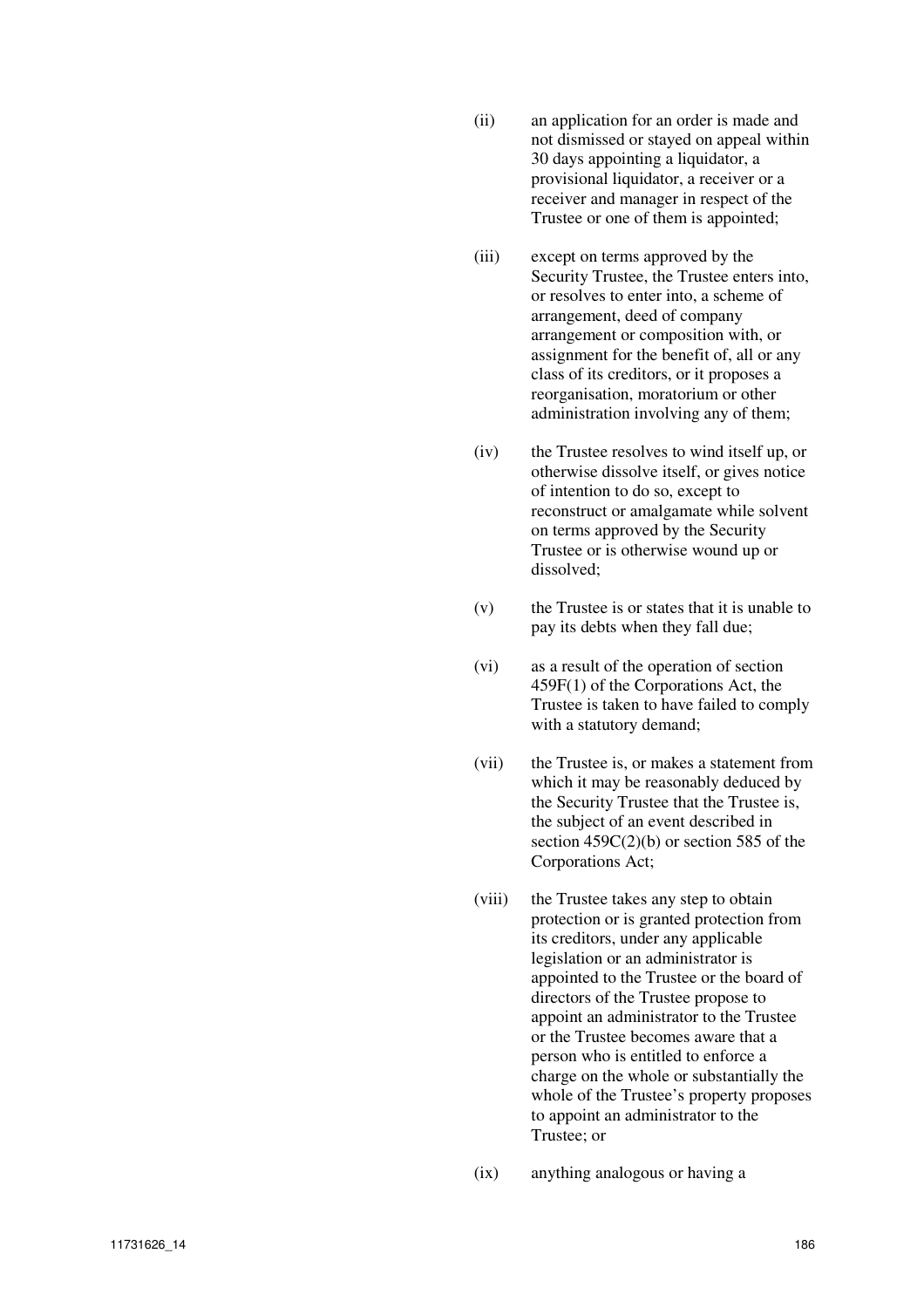substantially similar effect to any of the events specified above happens under the law of any applicable jurisdiction; and

- (b) any other body corporate and the Trustee in its personal capacity, each of the following events:
	- (i) an order is made that the body corporate be wound up;
	- (ii) a liquidator, provisional liquidator, controller or administrator is appointed in respect of the body corporate or a substantial portion of its assets whether or not under an order;
	- (iii) except to reconstruct or amalgamate on terms reasonably approved by the Trustee (or in the case of a reconstruction or amalgamation of the Trustee in its personal capacity or the Security Trustee, on terms reasonably approved by the Manager), the body corporate enters into, or resolves to enter into, a scheme of arrangement, deed of company arrangement or composition with, or assignment for the benefit of, all or any class of its creditors;
	- (iv) the body corporate resolves to wind itself up, or otherwise dissolve itself, or gives notice of its intention to do so, except to reconstruct or amalgamate on terms reasonably approved by the Trustee (or in the case of a reconstruction or amalgamation of the Trustee in its personal capacity or the Security Trustee, except on terms reasonably approved by the Manager) or is otherwise wound up or dissolved;
	- (v) the body corporate is or states that it is insolvent;
	- (vi) as a result of the operation of section 459F(1) of the Corporations Act, the body corporate is taken to have failed to comply with a statutory demand;
	- (ix) the body corporate takes any step to obtain protection or is granted protection from its creditors, under any applicable legislation;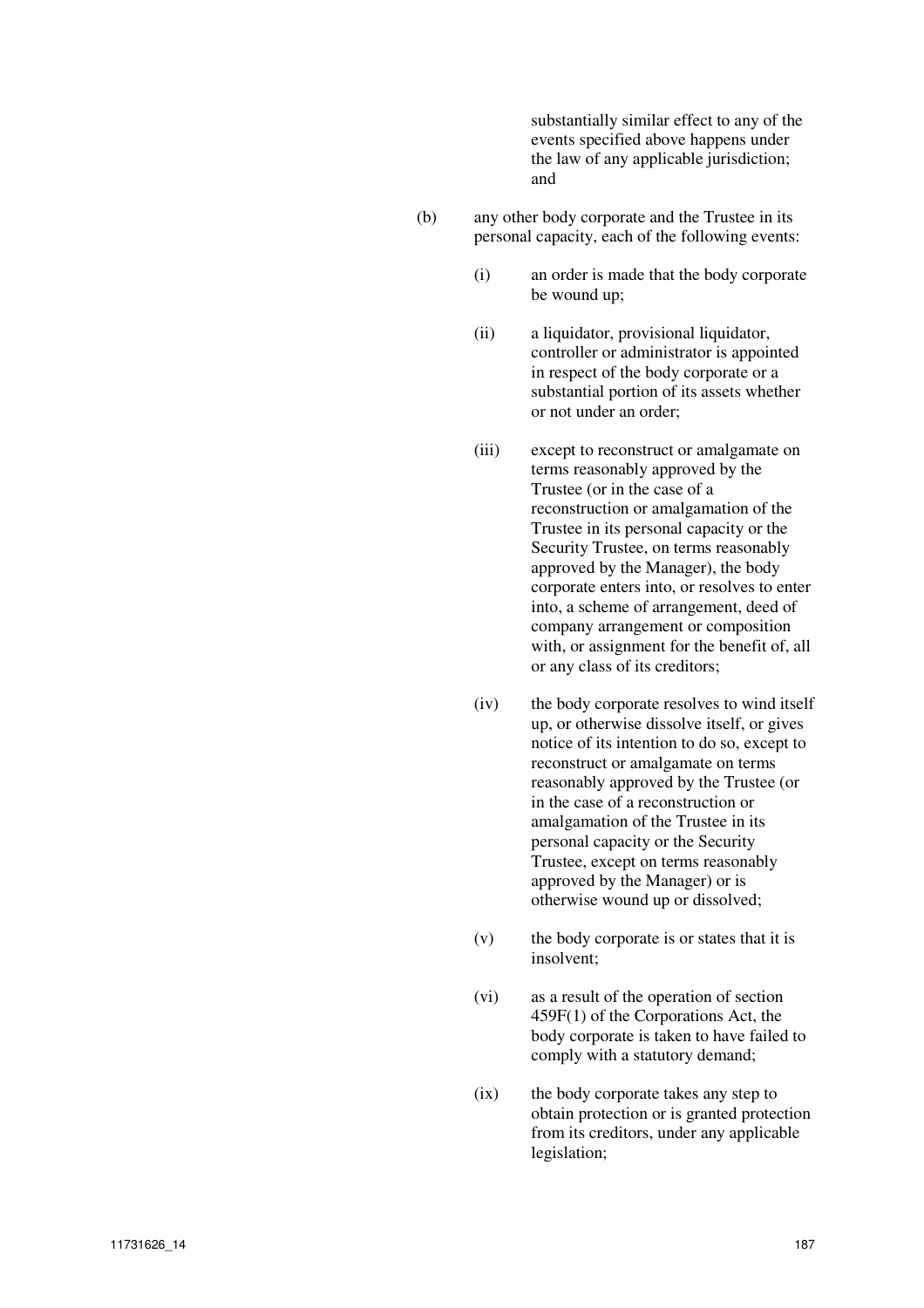|                                             | (x)                           | any writ of execution, attachment,<br>distress or similar process is made,<br>levied or issued against or in relation to a<br>substantial portion of the body<br>corporate's assets and is not satisfied or<br>withdrawn or contested in good faith by<br>the body corporate within 21 days; or |
|---------------------------------------------|-------------------------------|-------------------------------------------------------------------------------------------------------------------------------------------------------------------------------------------------------------------------------------------------------------------------------------------------|
|                                             | $(x_i)$                       | anything analogous or having a<br>substantially similar effect to any of the<br>events specified above happens under<br>the law of any applicable jurisdiction.                                                                                                                                 |
| <b>Insurance Policy</b>                     |                               | means any insurance policy (whether present or future)<br>under which the improvements on the land the subject of<br>a mortgage or a collateral security are insured against<br>destruction or damage by events which include fire.                                                             |
| <b>Interest Amount</b>                      | that Accrual Period.          | in relation to a Note and the relevant Accrual Period,<br>means the aggregate interest accrued on that Note during                                                                                                                                                                              |
| <b>Interest Rate Swap Agreement</b>         | Swaps").                      | This is described in Section 10.12 ("The Interest Rate                                                                                                                                                                                                                                          |
| <b>Interest Rate Swap Provider</b>          | Manager.                      | means initially Commonwealth Bank of Australia and<br>includes any other person that subsequently enters into an<br>Interest Rate Swap Agreement with the Trustee and the                                                                                                                       |
| <b>Invested Amount</b>                      | payments made on that Note.   | in relation to a Note, means the principal amount of that<br>Note upon issue less the aggregate of all principal                                                                                                                                                                                |
| <b>Joint Lead Managers</b>                  |                               | means each of Commonwealth Bank of Australia (ABN<br>48 123 123 124) and Citigroup Global Markets Australia<br>Pty Limited (ABN 64 003 114 832).                                                                                                                                                |
| <b>Liquidity Event of Default</b>           |                               | This is described in Section $10.8(g)$ ("Events of Default"<br>under the Liquidity Facility Agreement").                                                                                                                                                                                        |
| <b>Liquidity Facility</b>                   | Liquidity Facility Agreement. | means the facility provided to the Series Trust under the                                                                                                                                                                                                                                       |
| <b>Liquidity Facility Advance</b>           | Available Income Amount").    | This is described in Section 8.5 ("Determination of the                                                                                                                                                                                                                                         |
| <b>Liquidity Facility Agreement</b>         | Documents").                  | This is described in Section 16 ("Transaction"                                                                                                                                                                                                                                                  |
| <b>Liquidity Facility Commitment</b><br>Fee | Agreement.                    | in relation to a Determination Date and the immediately<br>following Distribution Date, means the commitment fee<br>payable to the Liquidity Facility Provider on that<br>Distribution Date pursuant to the Liquidity Facility                                                                  |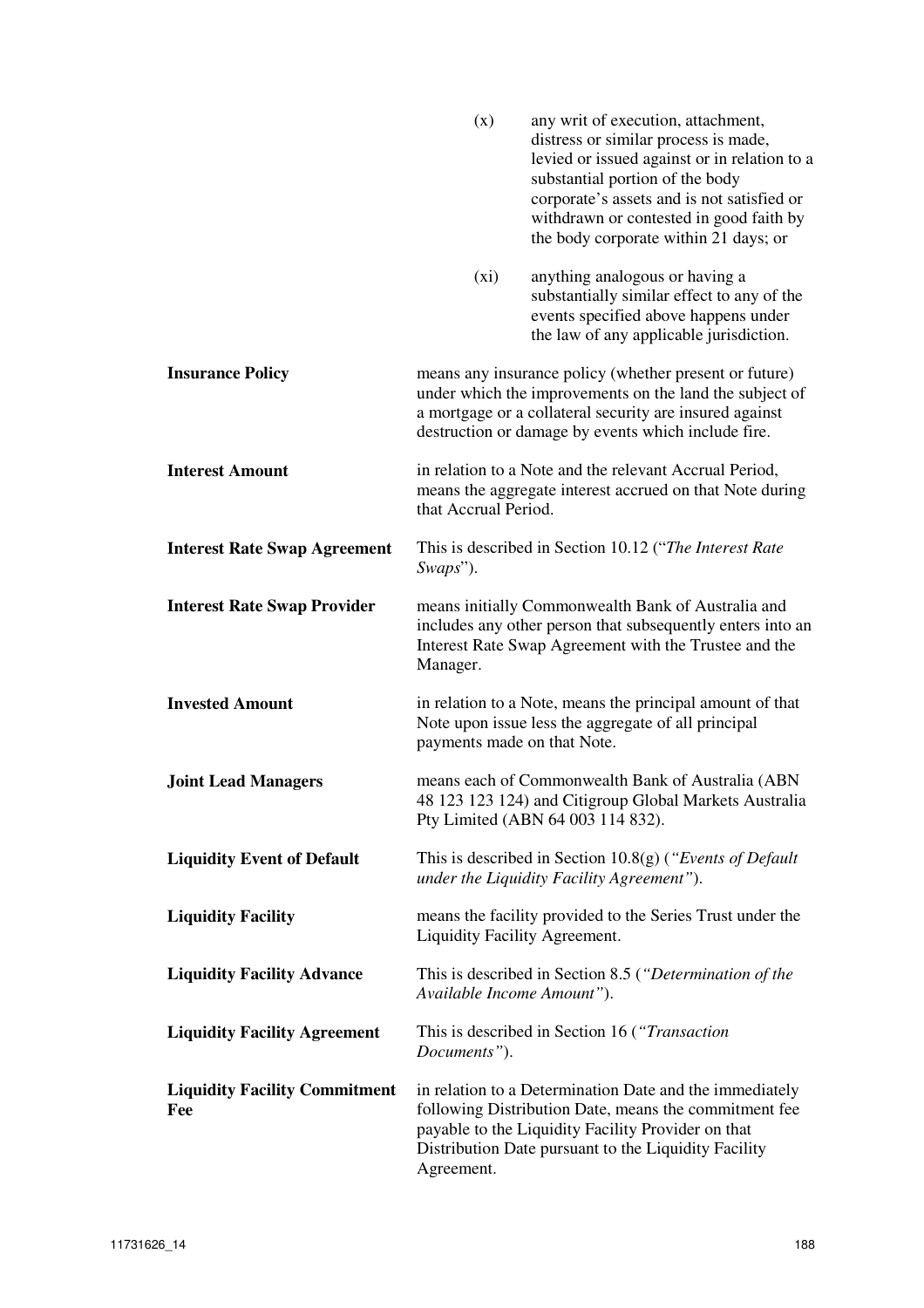| <b>Liquidity Facility Interest</b>                          |                                                                                                                                                       | in relation to a Distribution Date, means the interest due<br>on that Distribution Date pursuant to the terms of the<br>Liquidity Facility Agreement.                                                                                                                                                                                                                                                                                                                                                                                                                                                                                                                                                                                                                                                                                                                                   |  |  |
|-------------------------------------------------------------|-------------------------------------------------------------------------------------------------------------------------------------------------------|-----------------------------------------------------------------------------------------------------------------------------------------------------------------------------------------------------------------------------------------------------------------------------------------------------------------------------------------------------------------------------------------------------------------------------------------------------------------------------------------------------------------------------------------------------------------------------------------------------------------------------------------------------------------------------------------------------------------------------------------------------------------------------------------------------------------------------------------------------------------------------------------|--|--|
| <b>Liquidity Facility Limit</b>                             | This is described in clause $10.8(a)$ ("Advances and<br>Facility Limit").                                                                             |                                                                                                                                                                                                                                                                                                                                                                                                                                                                                                                                                                                                                                                                                                                                                                                                                                                                                         |  |  |
| <b>Liquidity Facility Provider</b>                          | This is described in Section 2.1 ("Parties to the<br>Transaction").                                                                                   |                                                                                                                                                                                                                                                                                                                                                                                                                                                                                                                                                                                                                                                                                                                                                                                                                                                                                         |  |  |
| <b>Liquidity Facility Reserve</b><br><b>Deposit Account</b> | means the interest bearing account established by the<br>Trustee with an Eligible Depository as the "Liquidity"<br>Facility Reserve Deposit Account". |                                                                                                                                                                                                                                                                                                                                                                                                                                                                                                                                                                                                                                                                                                                                                                                                                                                                                         |  |  |
| <b>Liquidity Facility Termination</b><br><b>Date</b>        | means the date on which the Liquidity Facility will<br>terminate, as described in Section 10.8(i)<br>("Termination").                                 |                                                                                                                                                                                                                                                                                                                                                                                                                                                                                                                                                                                                                                                                                                                                                                                                                                                                                         |  |  |
| <b>Loss Date</b>                                            | This is described in Section $10.9(b)(ii)$ ("Cover for<br>Losses").                                                                                   |                                                                                                                                                                                                                                                                                                                                                                                                                                                                                                                                                                                                                                                                                                                                                                                                                                                                                         |  |  |
| <b>Manager</b>                                              |                                                                                                                                                       | This is described in Section 2.1 ("Parties to the<br>Transaction") and Section 10.4 ("The Manager").                                                                                                                                                                                                                                                                                                                                                                                                                                                                                                                                                                                                                                                                                                                                                                                    |  |  |
| <b>Manager Default</b>                                      |                                                                                                                                                       | means:                                                                                                                                                                                                                                                                                                                                                                                                                                                                                                                                                                                                                                                                                                                                                                                                                                                                                  |  |  |
|                                                             | (a)                                                                                                                                                   | an Insolvency Event occurs in relation to the<br>Manager;                                                                                                                                                                                                                                                                                                                                                                                                                                                                                                                                                                                                                                                                                                                                                                                                                               |  |  |
|                                                             | (b)                                                                                                                                                   | the Manager does not instruct the Trustee to pay<br>the required amounts to the Noteholders within<br>the time periods specified in the Series<br>Supplement and that failure is not remedied<br>within 10 Business Days, or such longer period<br>as the Trustee may agree, of notice of such<br>failure being delivered to the Manager by the<br>Trustee;                                                                                                                                                                                                                                                                                                                                                                                                                                                                                                                             |  |  |
|                                                             | (c)                                                                                                                                                   | the Manager does not prepare and transmit to the<br>Trustee the monthly or quarterly certificates or<br>any other reports required to be prepared by the<br>Manager and such failure is not remedied within<br>10 Business Days, or such longer period as the<br>Trustee may agree, of notice being delivered to<br>the Manager by the Trustee. However, such a<br>failure by the Manager does not constitute a<br>Manager Default if it is as a result of a Servicer<br>Default referred to in the second paragraph of the<br>definition of that term provided that, if the<br>Servicer subsequently provides the information<br>to the Manager, the Manager prepares and<br>submits to the Trustee the outstanding monthly or<br>quarterly certificates or other reports within 10<br>Business Days, or such longer period as the<br>Trustee may agree to, of receipt of the required |  |  |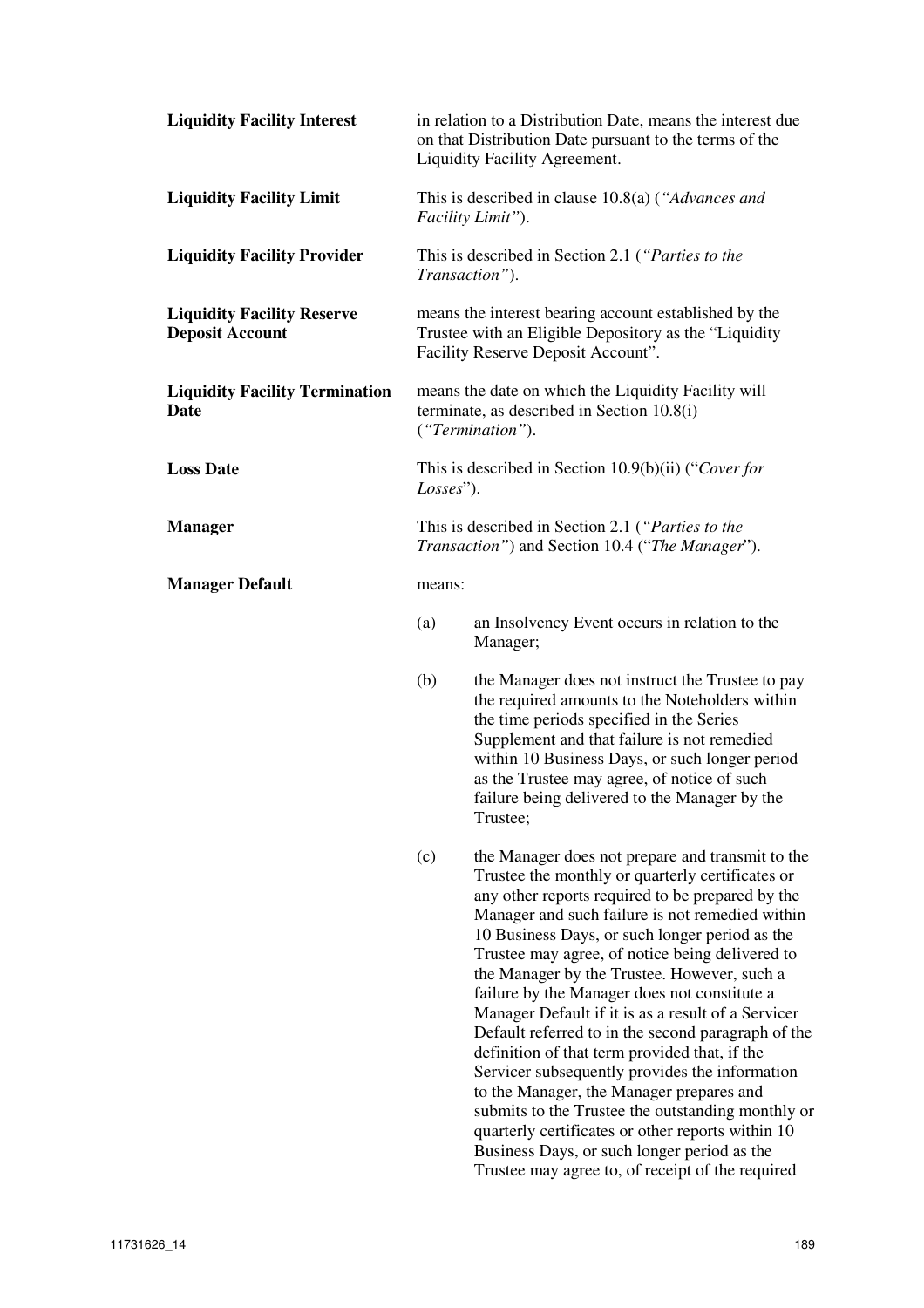information from the Servicer;

- (d) any representation, warranty, certification or statement made by the Manager in a Transaction Document or in any document provided by the Manager under or in connection with a Transaction Document proves to be incorrect when made or is incorrect when repeated, in a manner which as reasonably determined by the Trustee has an Adverse Effect and is not remedied to the Trustee's reasonable satisfaction within 60 Business Days of notice to the Manager by the Trustee;
- (e) the Manager has breached its other obligations under a Transaction Document or any other deed, agreement or arrangement entered into by the Manager relating to the Series Trust or the Notes, other than an obligation which depends upon information provided by, or action taken by, the Servicer and the Manager has not received the information, or the action has not been taken by the Servicer, and that breach has had or, if continued, will have an Adverse Effect as reasonably determined by the Trustee, and either:
	- (i) such breach is not remedied so that it no longer has or will have to such an Adverse Effect, within 20 Business Days of notice delivered to the Manager by the Trustee; or
	- (ii) the Manager has not, within 20 Business Days of receipt of such notice, paid compensation to the Trustee for its loss from such breach in an amount satisfactory to the Trustee acting reasonably.

The Trustee must, in such notice, specify the reasons why it believes an Adverse Effect has occurred, or will occur, as the case may be.

| <b>Master Trust Deed</b>                            | This is described in Section 16 ("Transaction"<br>Documents").                                                                                                       |
|-----------------------------------------------------|----------------------------------------------------------------------------------------------------------------------------------------------------------------------|
| <b>Mortgage Insurance Income</b><br><b>Proceeds</b> | This is described in Section 8.5 ("Determination of the<br>Available Income Amount").                                                                                |
| <b>Mortgage Insurance Policy</b>                    | This is described in Section 10.9 ("The Mortgage"<br><i>Insurance Polices</i> ").                                                                                    |
| <b>Mortgage Insurance Principal</b><br>Proceeds     | in relation to a Determination Date, means all amounts<br>received by the Trustee pursuant to any Mortgage<br>Insurance Policy in relation to any Mortgage Loan then |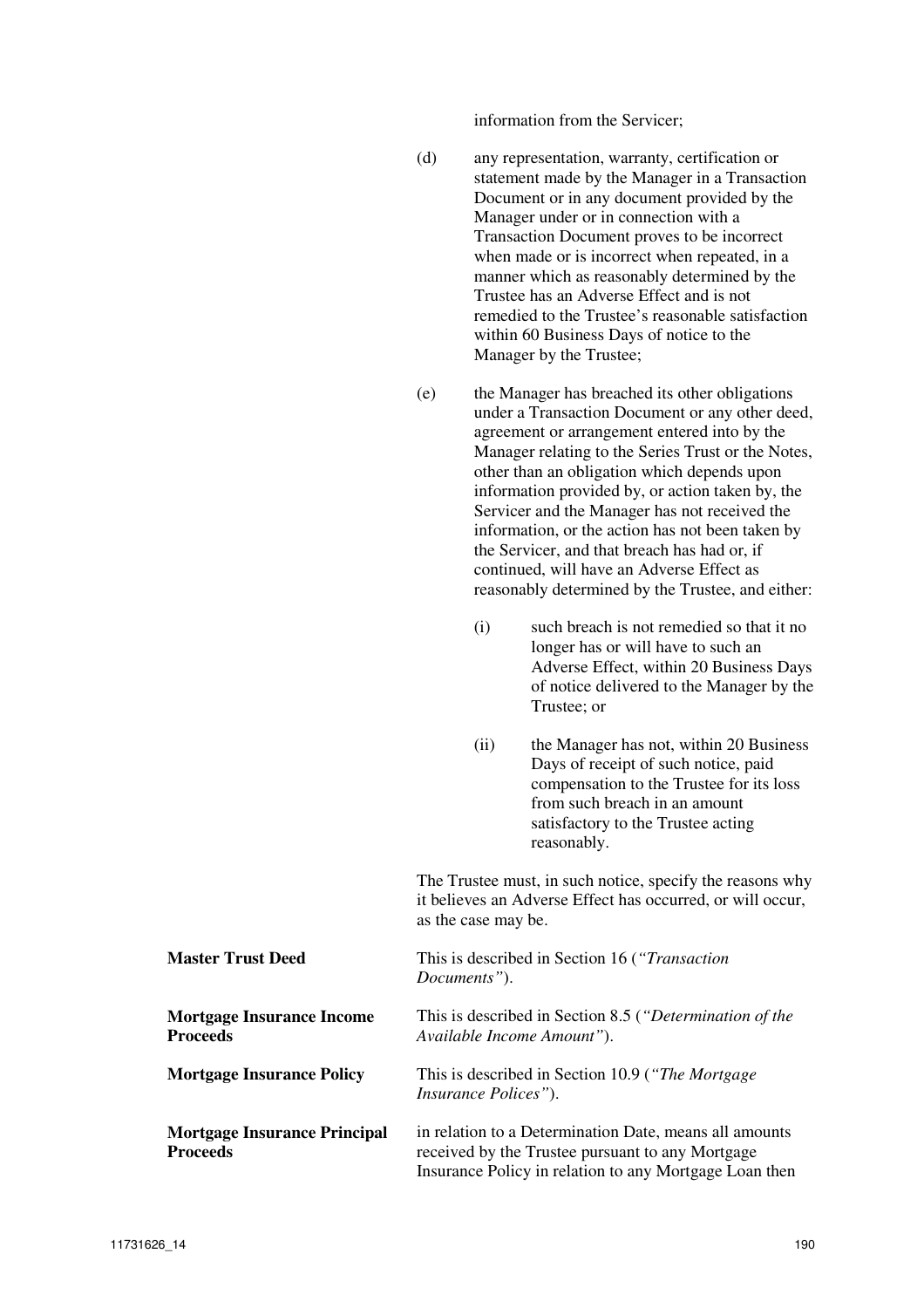|                                  |                                                                                                                                                                                                                                                                                                                                                                                                                                                                                     | forming part of the Assets of the Series Trust which has<br>the benefit of the Mortgage Insurance Policy and which<br>the Manager determines should be accounted for on that<br>Determination Date in respect of a Principal Loss. |  |
|----------------------------------|-------------------------------------------------------------------------------------------------------------------------------------------------------------------------------------------------------------------------------------------------------------------------------------------------------------------------------------------------------------------------------------------------------------------------------------------------------------------------------------|------------------------------------------------------------------------------------------------------------------------------------------------------------------------------------------------------------------------------------|--|
| <b>Mortgage Loan</b>             |                                                                                                                                                                                                                                                                                                                                                                                                                                                                                     | means each mortgage loan assigned or to be assigned (as<br>the context requires) to the Trustee.                                                                                                                                   |  |
| <b>Mortgage Loan Rights</b>      |                                                                                                                                                                                                                                                                                                                                                                                                                                                                                     | This is described in Section 9.1(b) ("Sale of Housing<br>Loans Upon Termination")                                                                                                                                                  |  |
| <b>NCCP</b>                      | means the National Consumer Credit Protection Act 2009<br>$(Cuth)$ .                                                                                                                                                                                                                                                                                                                                                                                                                |                                                                                                                                                                                                                                    |  |
| <b>Net Income Shortfall</b>      | This is described in Section 8.7(b) ("Liquidity Facility"<br>Advance").                                                                                                                                                                                                                                                                                                                                                                                                             |                                                                                                                                                                                                                                    |  |
| <b>Notes</b>                     | foregoing.                                                                                                                                                                                                                                                                                                                                                                                                                                                                          | means, as the context requires, a Class A Note, a Class B<br>Note, a Class C Note, a Redraw Note or all or any of the                                                                                                              |  |
| Noteholder                       |                                                                                                                                                                                                                                                                                                                                                                                                                                                                                     | means, as the context requires, a Class A Noteholder, a<br>Class B Noteholder, a Class C Noteholder, a Redraw<br>Noteholder or all or any of the foregoing.                                                                        |  |
| <b>Offshore Associate</b>        | in relation to the Trustee or Commonwealth Bank of<br>Australia, means an associate (as defined in section<br>$128F(9)$ of the Tax Act) of the relevant entity (other than<br>an associate acquiring the Notes or an interest in the<br>Notes in the capacity of dealer, manager or underwriter in<br>relation to the placement of the Notes, or in the capacity<br>of a clearing house, custodian, funds manager or<br>responsible entity of a registered scheme), that is either: |                                                                                                                                                                                                                                    |  |
|                                  | (a)                                                                                                                                                                                                                                                                                                                                                                                                                                                                                 | a non resident of Australia that does not acquire<br>the Notes or an interest in the Notes in carrying<br>on a business in Australia at or through a<br>permanent establishment of the associate in<br>Australia; or               |  |
|                                  | (b)                                                                                                                                                                                                                                                                                                                                                                                                                                                                                 | a resident of Australia that acquires the Notes or<br>an interest in the Notes in carrying on a business<br>in a country outside Australia at or through a<br>permanent establishment of the associate in that<br>country.         |  |
| <b>Other Income Amounts</b>      |                                                                                                                                                                                                                                                                                                                                                                                                                                                                                     | This is described in Section 8.5 ("Determination of the<br>Available Income Amount").                                                                                                                                              |  |
| <b>Other Principal Amounts</b>   |                                                                                                                                                                                                                                                                                                                                                                                                                                                                                     | This is described in Section 8.11 ("Determination of the<br>Available Principal Amount")                                                                                                                                           |  |
| <b>Perfection of Title Event</b> | means:                                                                                                                                                                                                                                                                                                                                                                                                                                                                              |                                                                                                                                                                                                                                    |  |
|                                  | (a)                                                                                                                                                                                                                                                                                                                                                                                                                                                                                 | the Seller makes any representation or warranty<br>under a Transaction Document that proves to be                                                                                                                                  |  |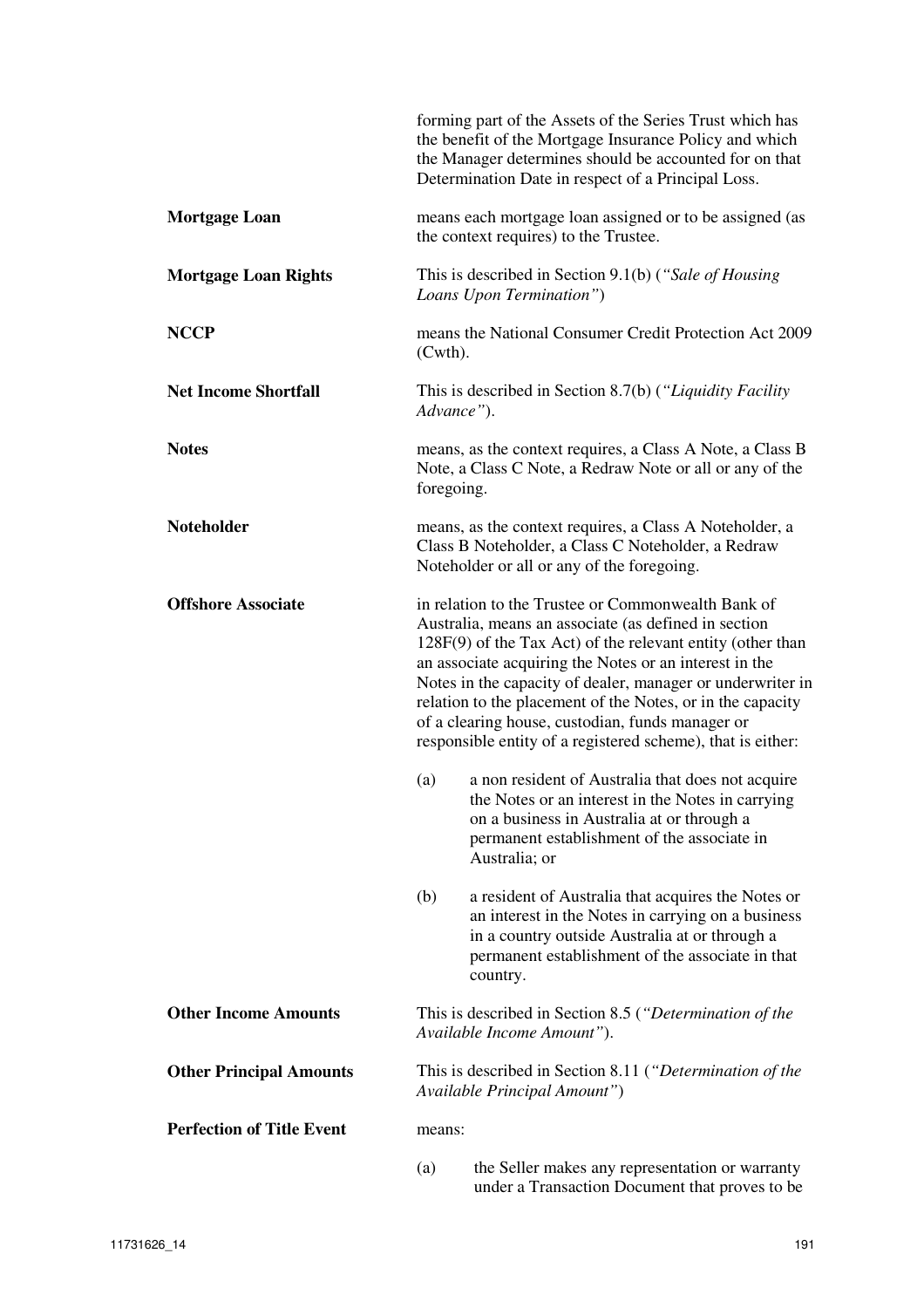incorrect when made, other than a representation or warranty in respect of which damages have been paid or for which payment is not yet due, for breach, or breaches any covenant or undertaking given by it in a Transaction Document, and that has or, if continued will have, an Adverse Effect and:

- (i) the same is not satisfactorily remedied so that it no longer has or will have, an Adverse Effect, within 20 Business Days of notice being delivered to the Seller by the Manager or the Trustee; or
- (ii) if the preceding paragraph is not satisfied, the Seller has not within 20 Business Days of such notice paid compensation to the Trustee for its loss from that breach in an amount satisfactory to the Trustee acting reasonably. Such compensation cannot exceed the aggregate of the principal amount outstanding in respect of the corresponding Mortgage Loan and any accrued or unpaid interest in respect of the Mortgage Loan, calculated in both cases at the time of payment of the compensation.

The Trustee must, in such notice, specify the reasons why it believes an Adverse Effect has occurred, or will occur;

- (b) if the Seller is also the Servicer, a Servicer Default occurs;
- (c) an Insolvency Event occurs in relation to the Seller;
- (d) if the Seller is also the swap provider under the Fixed Rate Swap, the Class A3 Note Fixed Swap or a basis cap, the Seller fails to make any payment due under any such swap or cap and that failure:
	- (i) has or will have an Adverse Effect as reasonably determined by the Trustee; and
	- (ii) is not remedied by the Seller within 20 Business Days, or such longer period as the Trustee agrees, of notice to the Seller by the Manager or the Trustee; or
- (e) a downgrading in the long term credit rating of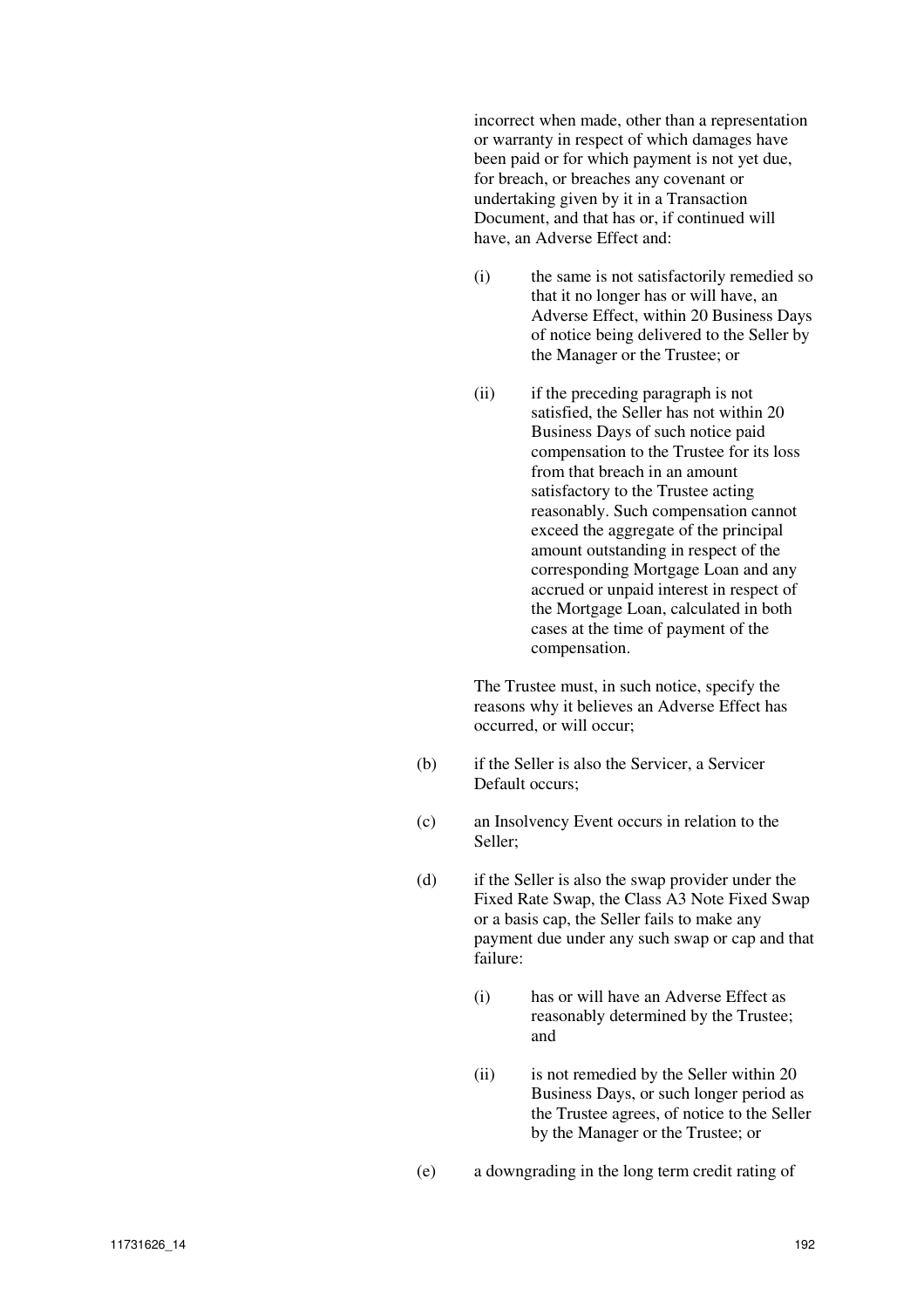|                                                   |        | the Seller below BBB by S&P or a long term<br>credit rating of BBB+ by Fitch Ratings together<br>with a short term credit rating of F2 by Fitch<br>Ratings or such other rating in respect of the<br>Seller as is agreed between the Manager and the<br>Seller and in respect of which the Manager has<br>issued a Rating Affirmation Notice in respect of<br>the relevant Rating Agency. |
|---------------------------------------------------|--------|-------------------------------------------------------------------------------------------------------------------------------------------------------------------------------------------------------------------------------------------------------------------------------------------------------------------------------------------------------------------------------------------|
| <b>Performing Mortgage Loans</b><br><b>Amount</b> |        | means the aggregate of the following:                                                                                                                                                                                                                                                                                                                                                     |
|                                                   | (a)    | the amount outstanding under Mortgage Loans<br>under which no payment due from the borrower<br>has been in arrears by more than 90 days; and                                                                                                                                                                                                                                              |
|                                                   | (b)    | the amount outstanding under Mortgage Loans<br>under which a payment due from the borrower<br>has been in arrears by more than 90 days and<br>which are insured under the Mortgage Insurance<br>Policy.                                                                                                                                                                                   |
| <b>Potential Termination Event</b>                | means: |                                                                                                                                                                                                                                                                                                                                                                                           |
|                                                   | (a)    | as a result of the introduction, imposition or<br>variation of any law it is or becomes unlawful for<br>the Trustee, and would also be unlawful for any<br>new Trustee, to carry out any of its obligations<br>under the Series Supplement, the Master Trust<br>Deed (in so far as it relates to the Series Trust),<br>or the Security Trust Deed; or                                     |
|                                                   | (b)    | all or any part of the Series Supplement, the<br>Master Trust Deed (in so far as it relates to the<br>Series Trust) or the Security Trust Deed is or has<br>become void, illegal, unenforceable or of limited<br>force and effect                                                                                                                                                         |
| <b>Preliminary Principal Amount</b>               |        | in relation to Determination Date, means an amount<br>calculated as follows:                                                                                                                                                                                                                                                                                                              |
|                                                   |        | $PPA = PC + PCOR + OPA + RNA - RC$                                                                                                                                                                                                                                                                                                                                                        |
|                                                   | where: |                                                                                                                                                                                                                                                                                                                                                                                           |
|                                                   |        | $PPA =$ the Preliminary Principal Amount as at that<br>Determination Date;                                                                                                                                                                                                                                                                                                                |
|                                                   | $PC =$ | the Principal Collections for the Collection<br>Period ending on that Determination Date;                                                                                                                                                                                                                                                                                                 |
|                                                   |        | $PCOR$ = the Principal Chargeoff Reimbursement as at<br>that Determination Date;                                                                                                                                                                                                                                                                                                          |
|                                                   |        | $OPA =$ the Other Principal Amounts as at that<br>Determination Date;                                                                                                                                                                                                                                                                                                                     |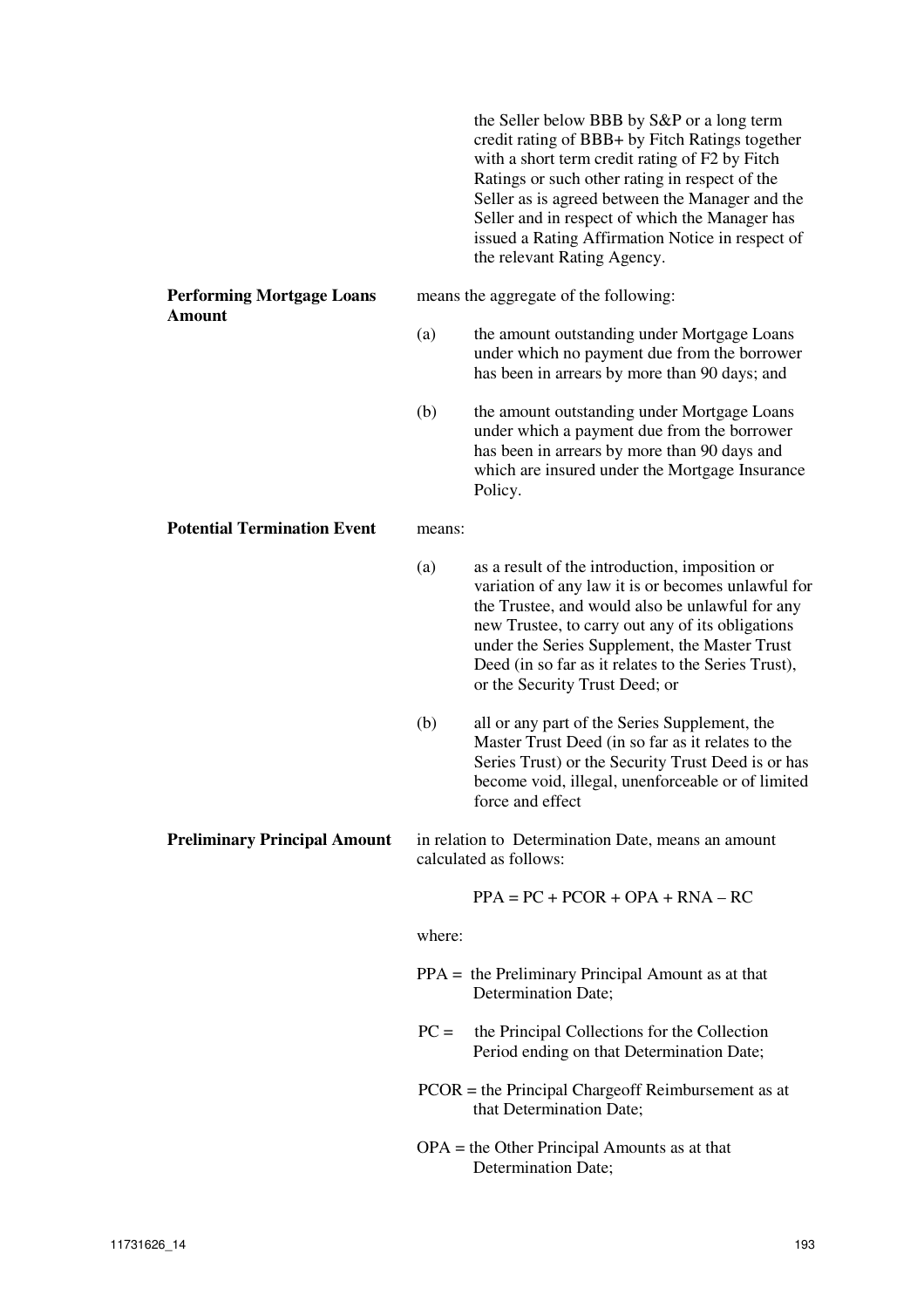|                            |                                                                                   | $RNA =$ the Redraw Note Amount as at that<br>Determination Date; and                                                                                                                                                                                                                                                                                                                                                                                                                                                                              |  |
|----------------------------|-----------------------------------------------------------------------------------|---------------------------------------------------------------------------------------------------------------------------------------------------------------------------------------------------------------------------------------------------------------------------------------------------------------------------------------------------------------------------------------------------------------------------------------------------------------------------------------------------------------------------------------------------|--|
|                            |                                                                                   | $RC =$ the amount of any Collections applied during the<br>Collection Period ending on that Determination<br>Date towards reimbursement of Seller Advances<br>in accordance with Section 8.20 ("Redraws and<br>Further Advances").                                                                                                                                                                                                                                                                                                                |  |
| <b>Preparation Date</b>    |                                                                                   | This is described in Section 1.5 ("Date of this<br>Information Memorandum").                                                                                                                                                                                                                                                                                                                                                                                                                                                                      |  |
| <b>Prescribed Period</b>   | This is described in Section 6.6 ("Breach of<br>Representations and Warranties"). |                                                                                                                                                                                                                                                                                                                                                                                                                                                                                                                                                   |  |
| <b>Pricing Date</b>        | means 14 February 2014.                                                           |                                                                                                                                                                                                                                                                                                                                                                                                                                                                                                                                                   |  |
| <b>Principal Chargeoff</b> | in relation to a Determination Date, means an amount<br>calculated as follows:    |                                                                                                                                                                                                                                                                                                                                                                                                                                                                                                                                                   |  |
|                            |                                                                                   | $PCO = PL - MIPP - PD$                                                                                                                                                                                                                                                                                                                                                                                                                                                                                                                            |  |
|                            | where:                                                                            |                                                                                                                                                                                                                                                                                                                                                                                                                                                                                                                                                   |  |
|                            |                                                                                   | $PCO =$ the Principal Chargeoff as at that Determination<br>Date;                                                                                                                                                                                                                                                                                                                                                                                                                                                                                 |  |
|                            | $PL =$                                                                            | the total of the Principal Loss on each Mortgage<br>Loan for which the Manager determines a<br>Principal Loss should be accounted for over the<br>preceding Accrual Period on that Determination<br>Date (provided that the Manager must not<br>account for a Principal Loss on a Mortgage Loan<br>until the Servicer reasonably believes that no<br>further amounts in respect of the Mortgage Loan<br>constituting Mortgage Insurance Principal<br>Proceeds or damages which are to be treated as<br>Other Principal Amounts will be received); |  |
|                            |                                                                                   | $MIPP =$ the total Mortgage Insurance Principal Proceeds<br>with respect to such Mortgage Loans that benefit<br>from the Mortgage Insurance Policy determined<br>over the preceding Accrual Period ending<br>immediately prior to the following Distribution<br>Date; and                                                                                                                                                                                                                                                                         |  |
|                            | $PD =$                                                                            | any damages received by the Trustee from the<br>Commonwealth Bank of Australia as described<br>in Section 3.10 ("Breach of Representation and<br>Warranty") or from the Commonwealth Bank of<br>Australia or the Servicer in respect of the<br>servicing of the Mortgage Loans which are<br>determined to be Other Principal Amounts.                                                                                                                                                                                                             |  |
| <b>Principal Chargeoff</b> |                                                                                   | This is described in Section 8.11 ("Determination of the                                                                                                                                                                                                                                                                                                                                                                                                                                                                                          |  |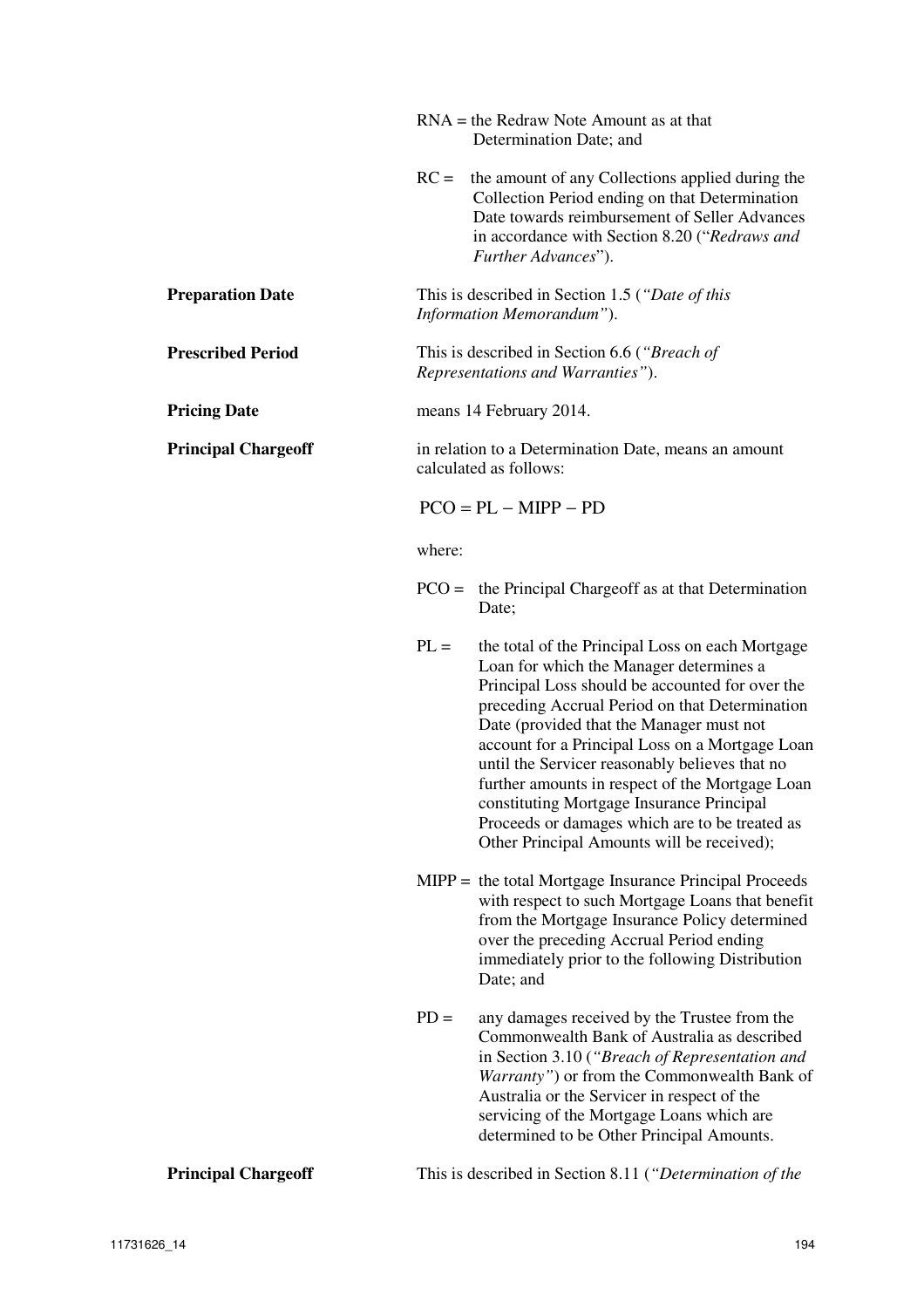| Reimbursement                                 | Available Principal Amount").                                                                                                                                                                                                                                                                                                                                                                                        |  |  |  |  |
|-----------------------------------------------|----------------------------------------------------------------------------------------------------------------------------------------------------------------------------------------------------------------------------------------------------------------------------------------------------------------------------------------------------------------------------------------------------------------------|--|--|--|--|
| <b>Principal Collections</b>                  | This is described in Section 8.11 ("Determination of the<br>Available Principal Amount").                                                                                                                                                                                                                                                                                                                            |  |  |  |  |
| <b>Principal Draw</b>                         | This is described in Section 8.6 ("Principal Draw").                                                                                                                                                                                                                                                                                                                                                                 |  |  |  |  |
| <b>Principal Draw</b><br><b>Reimbursement</b> | This is described in Section 8.11 ("Determination of the<br>Available Principal Amount").                                                                                                                                                                                                                                                                                                                            |  |  |  |  |
| <b>Prior Interest</b>                         | means the Trustee's lien over, and right of<br>indemnification from, the Assets of the Series Trust<br>calculated in accordance with the Master Trust Deed for<br>fees and expenses payable to the Trustee, other than the<br>Secured Moneys and the arranging fees payable to the<br>Manager, which are unpaid, or paid by the Trustee but not<br>reimbursed to the Trustee from the Assets of the Series<br>Trust. |  |  |  |  |
| <b>Principal Loss</b>                         | in respect of a Mortgage Loan, means an amount<br>determined in accordance with the following formula as<br>at the date on which that Mortgage Loan is liquidated:                                                                                                                                                                                                                                                   |  |  |  |  |
|                                               | $PL = MLP + RE - BC - LP$                                                                                                                                                                                                                                                                                                                                                                                            |  |  |  |  |
|                                               | where:                                                                                                                                                                                                                                                                                                                                                                                                               |  |  |  |  |
|                                               | $PL =$<br>the Principal Loss on that date;                                                                                                                                                                                                                                                                                                                                                                           |  |  |  |  |
|                                               | $MLP$ = the principal outstanding of that Mortgage Loan<br>on that date;                                                                                                                                                                                                                                                                                                                                             |  |  |  |  |
|                                               | the restoration expenses reasonably and<br>$RE =$<br>necessarily incurred up to and including that date;                                                                                                                                                                                                                                                                                                             |  |  |  |  |
|                                               | $BC =$ the break costs as at that date provided that break<br>costs will only be included in the calculation of<br>Principal Loss if the Trustee is then a party to a<br>Fixed Rate Swap; and                                                                                                                                                                                                                        |  |  |  |  |
|                                               | $LP =$<br>any liquidation proceeds received up to and<br>including that date provided that for the purposes<br>of this paragraph, liquidation proceeds will not<br>include any liquidation proceeds which have<br>been, or are to be, applied against any loss<br>attributable to income on that Mortgage Loan on<br>that date.                                                                                      |  |  |  |  |
| <b>Privacy Act</b>                            | means the Privacy Act (1988) (Cwth).                                                                                                                                                                                                                                                                                                                                                                                 |  |  |  |  |
| <b>Rating Affirmation Notice</b>              | in relation to an event or circumstances and a Rating<br>Agency, means a notice in writing from the Manager to<br>the Trustee confirming that it has notified that Rating<br>Agency of the event or circumstances and that the<br>Manager is reasonably satisfied following discussions                                                                                                                              |  |  |  |  |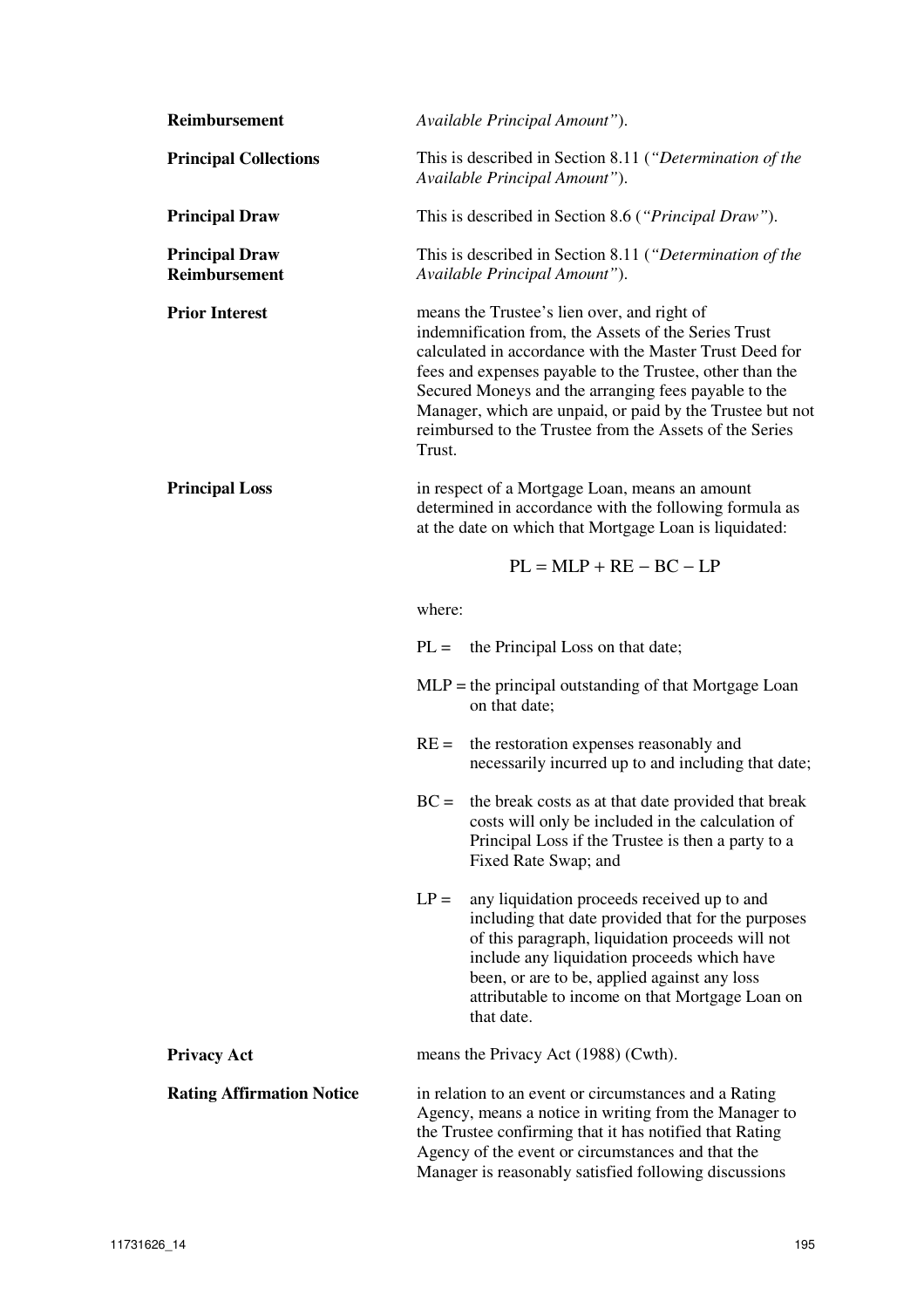with that Rating Agency that the event or circumstances, as applicable, will not result in a reduction, qualification or withdrawal of the ratings then assigned by that Rating Agency to each of the Class A Notes or the Class B Notes.

#### **Rating Agencies** means, as the context requires, Fitch Ratings, S&P or all or any of the foregoing.

**RBA Bond Basis** means, in respect of the Class A3 Notes:

- (a) subject to paragraphs (b) and (c) of this definition, for each Accrual Period for the Class A3 Notes, one divided by the number of Fixed Interest Payment Dates in a year;
- (b) for the first Accrual Period for the Class A3 Notes only, the amount determined in accordance with the following formula:

(1 / FP) x (AP / RP)

where:

| FΡ        | is the number of Fixed Interest<br>Payment Dates in a year;                                                     |
|-----------|-----------------------------------------------------------------------------------------------------------------|
| AP        | is the number of days in the<br>first Accrual Period for the<br>Class A3 Notes; and                             |
| <b>RP</b> | is the number of days from and<br>including 22 February 2014 up<br>to (and excluding) 22 August<br>$2014$ ; and |

- (c) for the last Accrual Period for the Class A3 Notes only:
	- (iv) if that Accrual Period ends on the Class A3 Refinancing Date, the amount determined in accordance with paragraph (a) of this definition; or
	- (v) if that Accrual Period ends prior to the Class A3 Refinancing Date as a result of the occurrence of the Termination Date for the Series Trust, the amount determined in accordance with the following formula:

(1 / FP) x (AP / RP)

where:

FP is the number of Fixed Interest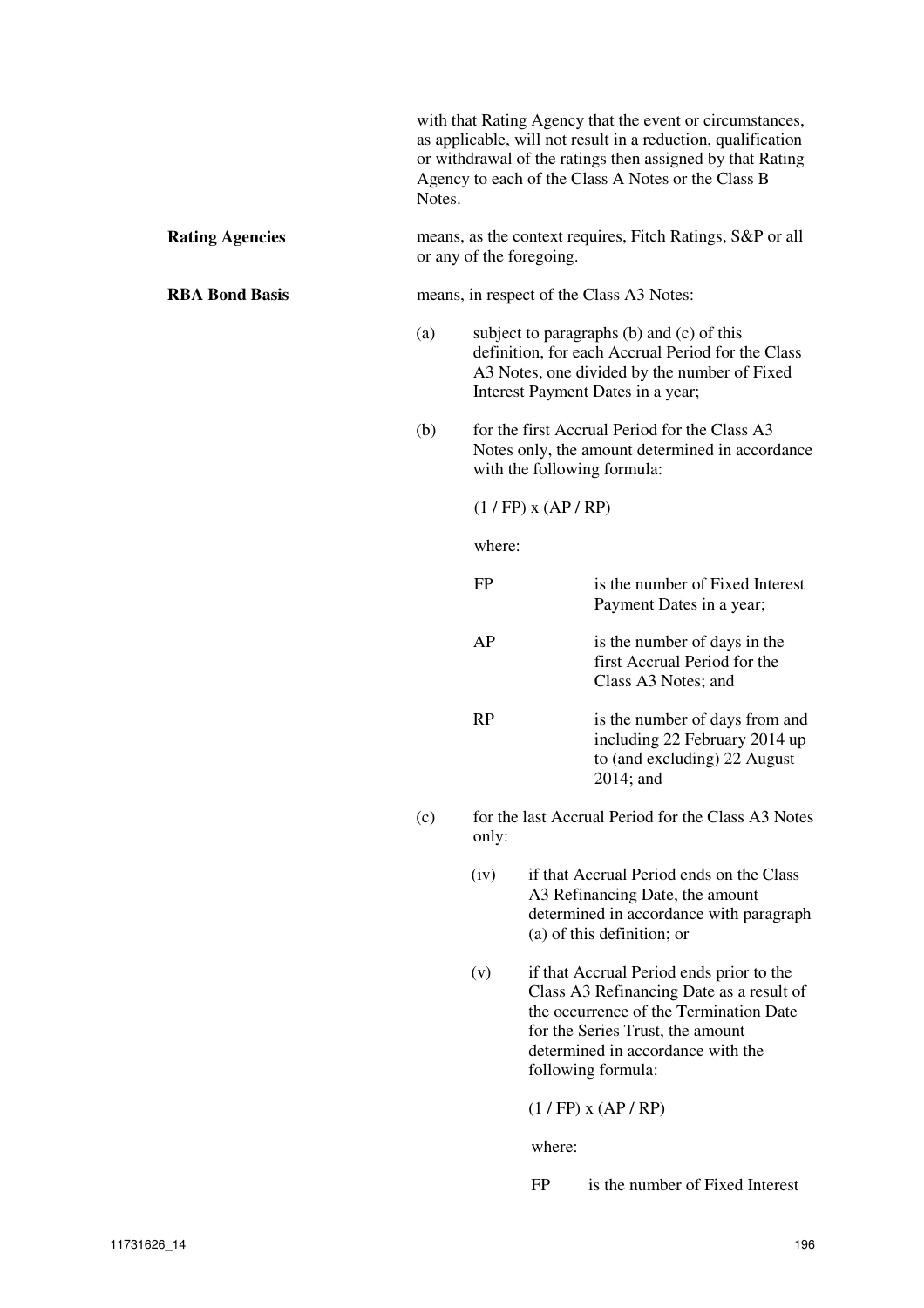Payment Dates in a year;

|                                            | AP                                                                                                                                                                                                                                                                                                | is the number of days in the last<br>Accrual Period for the Class A3<br>Notes; and                                                                                                                                                                             |  |  |  |
|--------------------------------------------|---------------------------------------------------------------------------------------------------------------------------------------------------------------------------------------------------------------------------------------------------------------------------------------------------|----------------------------------------------------------------------------------------------------------------------------------------------------------------------------------------------------------------------------------------------------------------|--|--|--|
|                                            | RP                                                                                                                                                                                                                                                                                                | is the number of days from and<br>including the Fixed Interest<br>Payment Date immediately<br>preceding the date on which the<br>Class A3 Notes are redeemed in<br>full up to (and excluding) the<br>date on which the Class A3<br>Notes are redeemed in full. |  |  |  |
| <b>Redraw Interest Amount</b>              | Period.                                                                                                                                                                                                                                                                                           | in relation to a Distribution Date and an Accrual Period<br>ending on a Distribution Date, means the aggregate<br>interest accrued on each Redraw Note during that Accrual                                                                                     |  |  |  |
| <b>Redraw Note</b>                         | means a debt security issued by the Trustee, in its<br>capacity as trustee of the Series Trust, and described as a<br>"Redraw Note".                                                                                                                                                              |                                                                                                                                                                                                                                                                |  |  |  |
| <b>Redraw Note Amount</b>                  | in relation to a Determination Date, means the proceeds<br>(if any) received by the Trustee from any issue of Redraw<br>Notes on that Determination Date or during the<br>Collection Period ending on that Determination Date (but<br>excluding the immediately preceding Determination<br>Date). |                                                                                                                                                                                                                                                                |  |  |  |
| <b>Redraw Note Chargeoff</b><br>Percentage |                                                                                                                                                                                                                                                                                                   | in relation to a Determination Date means the amount<br>(expressed as a percentage) calculated as follows:                                                                                                                                                     |  |  |  |
|                                            | $\textit{RNCP} = \frac{\textit{RBSA}}{\textit{RBSA} + \textit{CASA}}$                                                                                                                                                                                                                             |                                                                                                                                                                                                                                                                |  |  |  |
|                                            | where:                                                                                                                                                                                                                                                                                            |                                                                                                                                                                                                                                                                |  |  |  |
|                                            | $RNCP =$                                                                                                                                                                                                                                                                                          | the Redraw Note Chargeoff Percentage in<br>relation to that Determination Date;                                                                                                                                                                                |  |  |  |
|                                            | $RBSA =$                                                                                                                                                                                                                                                                                          | the aggregate Stated Amounts of the Redraw<br>Notes on that Determination Date; and                                                                                                                                                                            |  |  |  |
|                                            | $CASA =$                                                                                                                                                                                                                                                                                          | the aggregate Stated Amount of the Class A<br>Notes on that Determination Date.                                                                                                                                                                                |  |  |  |
| <b>Redraw Noteholder</b>                   | Register as the holder of a Redraw Note.                                                                                                                                                                                                                                                          | means at any time the person recorded at that time in the                                                                                                                                                                                                      |  |  |  |
| <b>Register</b>                            |                                                                                                                                                                                                                                                                                                   | means the register of Notes maintained by the Trustee<br>in accordance with the Transaction Documents.                                                                                                                                                         |  |  |  |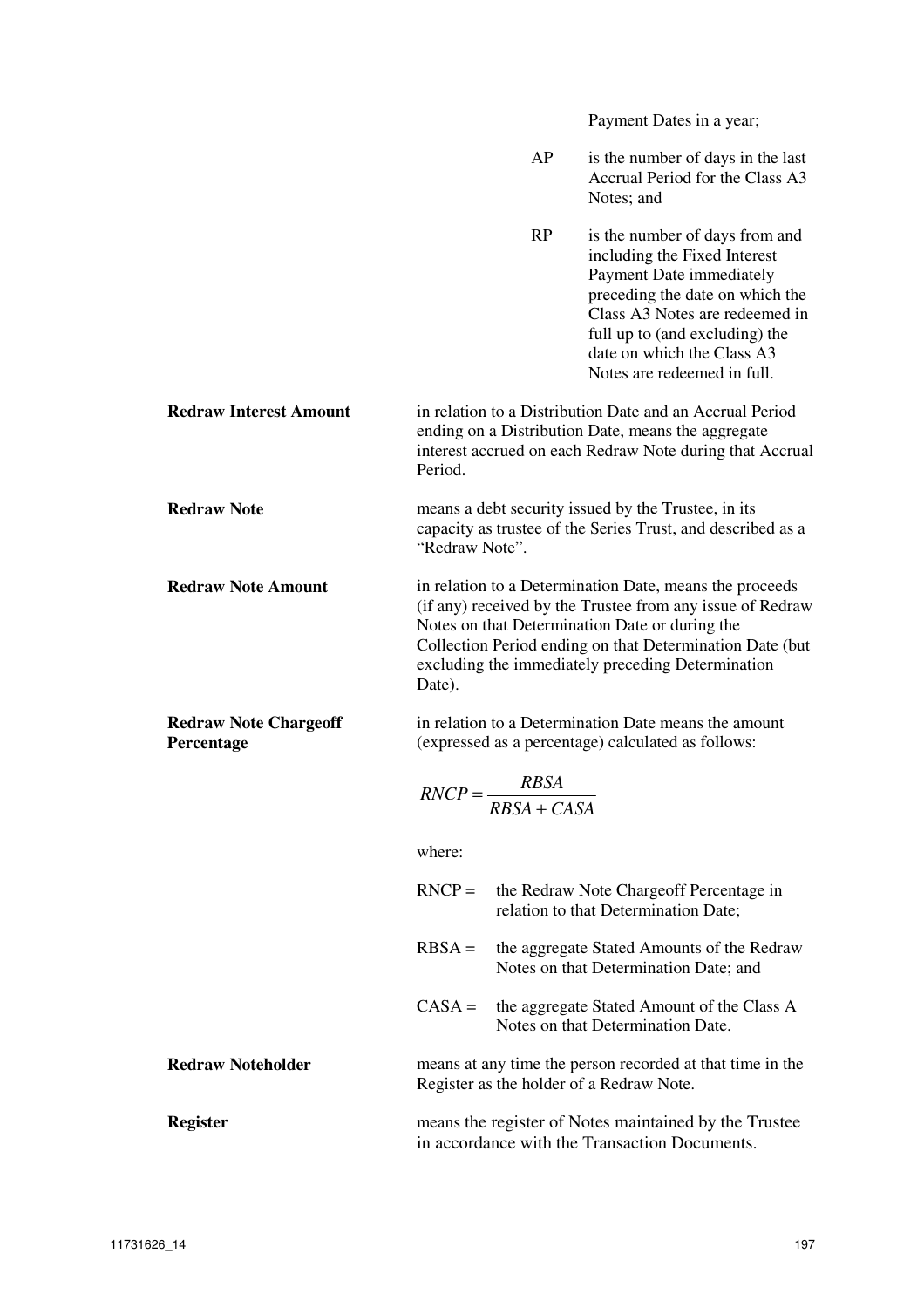| <b>Relevant Notes</b>         |                   | This is described in Section 14.1 ("Introduction").                                                                                                                       |                                                                                                                                                                                                                                                          |  |  |  |  |
|-------------------------------|-------------------|---------------------------------------------------------------------------------------------------------------------------------------------------------------------------|----------------------------------------------------------------------------------------------------------------------------------------------------------------------------------------------------------------------------------------------------------|--|--|--|--|
| <b>Required Credit Rating</b> |                   | means, in respect of Authorised Short-Term Investments:                                                                                                                   |                                                                                                                                                                                                                                                          |  |  |  |  |
|                               | (a)               | in relation to S&P:                                                                                                                                                       |                                                                                                                                                                                                                                                          |  |  |  |  |
|                               |                   | (i)                                                                                                                                                                       | for investments which have remaining<br>maturities at the time of purchase of less<br>than or equal to 60 days, a short term credit<br>rating of A-1; and                                                                                                |  |  |  |  |
|                               |                   | (ii)                                                                                                                                                                      | for investments which have remaining<br>maturities at the time of purchase of more<br>than 60 days, but less than or equal to 365<br>days, a short term credit rating of A-1+;<br>and                                                                    |  |  |  |  |
|                               | (b)               |                                                                                                                                                                           | in relation to Fitch Ratings:                                                                                                                                                                                                                            |  |  |  |  |
|                               |                   | (i)                                                                                                                                                                       | for debt securities whose remaining<br>maturities at the time of purchase are<br>less than or equal to 30 days, a short<br>term credit rating by Fitch Ratings of F1<br>or a long term credit rating by Fitch<br>Ratings of A;                           |  |  |  |  |
|                               |                   | (ii)                                                                                                                                                                      | for debt securities whose remaining<br>maturities at the time of purchase are<br>more than 30 days but less than or equal<br>to 365 days, a short term credit rating by<br>Fitch Ratings of F1+ or a long term<br>credit rating by Fitch Ratings of AA-, |  |  |  |  |
|                               | Agency.           | or such other rating as is notified by the Manager to<br>Trustee and in respect of which the Manager has issued a<br>Rating Affirmation Notice in relation to each Rating |                                                                                                                                                                                                                                                          |  |  |  |  |
| <b>Restricted Asset</b>       | Charge").         |                                                                                                                                                                           | means each Asset of the Series Trust which has become a<br>"Restricted Asset" in accordance with the Security Trust<br>Deed as described in Section $10.6(b)(vi)$ ("Nature of the                                                                        |  |  |  |  |
| <b>Retail Client</b>          | Corporations Act. |                                                                                                                                                                           | This has the meaning given in section 761G of the                                                                                                                                                                                                        |  |  |  |  |
| <b>Review Date</b>            |                   |                                                                                                                                                                           | means 30 June 2015 and each anniversary of that date.                                                                                                                                                                                                    |  |  |  |  |
| S&P                           | 007 324 852.      |                                                                                                                                                                           | means Standard & Poor's (Australia) Pty Ltd ABN 62                                                                                                                                                                                                       |  |  |  |  |
| <b>Secured Creditor</b>       | $Dead$ ").        |                                                                                                                                                                           | This is described in Section 10.6(a) ("The Security Trust"                                                                                                                                                                                               |  |  |  |  |
| <b>Secured Moneys</b>         |                   |                                                                                                                                                                           | means the aggregate of all moneys owing to the Security<br>Trustee or to a Secured Creditor under any of the                                                                                                                                             |  |  |  |  |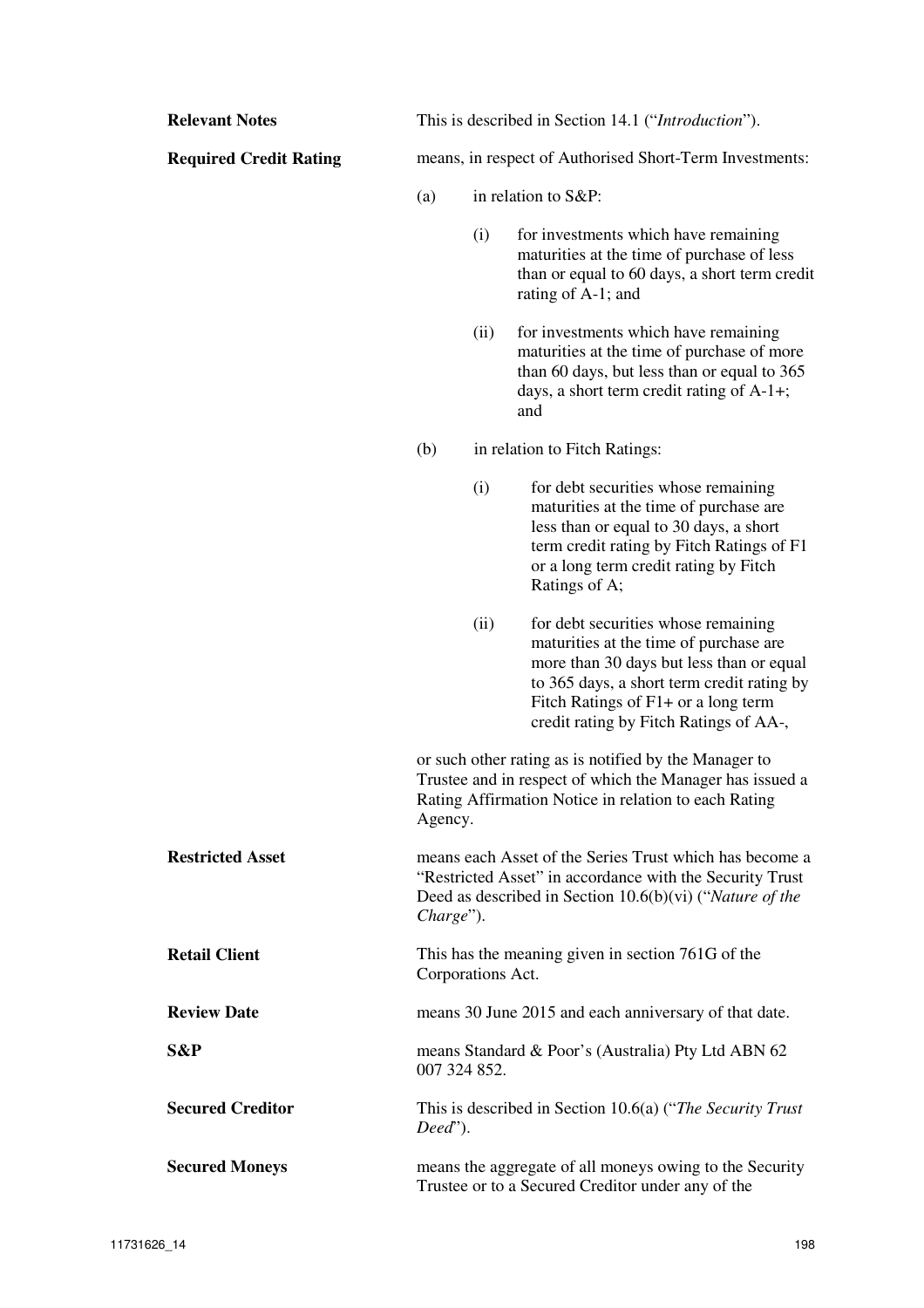Transaction Documents whether such amounts are liquidated or not or are contingent or presently accrued due, and including rights sounding in damages only, provided that the amount owing by the Trustee in relation to the principal component of a Note is to be calculated by reference to the Invested Amount of that Note.

#### **Security Certificate** This is described in Section 8.2(a) (*"Form of the Notes"*).

**Security Interest** means any:

- (a) security for the payment of money or performance of obligations, including a mortgage, charge, lien, pledge, trust, power or title retention or flawed deposit arrangement and any "security interest" as defined in sections 12(1) or (2) of the PPSA; or
- (b) right, interest or arrangement which has the effect of giving another person a preference, priority or advantage over creditors including any right of set-off; or
- (c) right that a person (other than the owner) has to remove something from land (known as a profit à prendre), easement, public right of way, restrictive or positive covenant, lease, or licence to use or occupy; or
- (d) third party right or interest or any right arising as a consequence of the enforcement of a judgment,

or any agreement to create any of them or allow them to exist.

**Security Transfer** This is described in Section 8.2(c) (*"Form of the Notes"*).

**Security Trust means the trust created under the Security Trust Deed, as** described in Section 10.6(b) ("*Nature of the Charge*").

**Security Trust Deed** This is described in Section 16 (*"Transaction Documents"*).

**Security Trustee** This is described in Section 2.1 (*"Parties to the Transaction"*).

**Seller Commonwealth Bank of Australia.** 

**Seller Advance** This is described in Section 8.12 (*"Payment of the Available Principal Amount on a Distribution Date"*).

**Senior Secured Moneys** means any obligation of the Trustee in relation to the Secured Money:

> (a) owing in respect of the Class A Notes and any obligations ranking equally or senior to the Class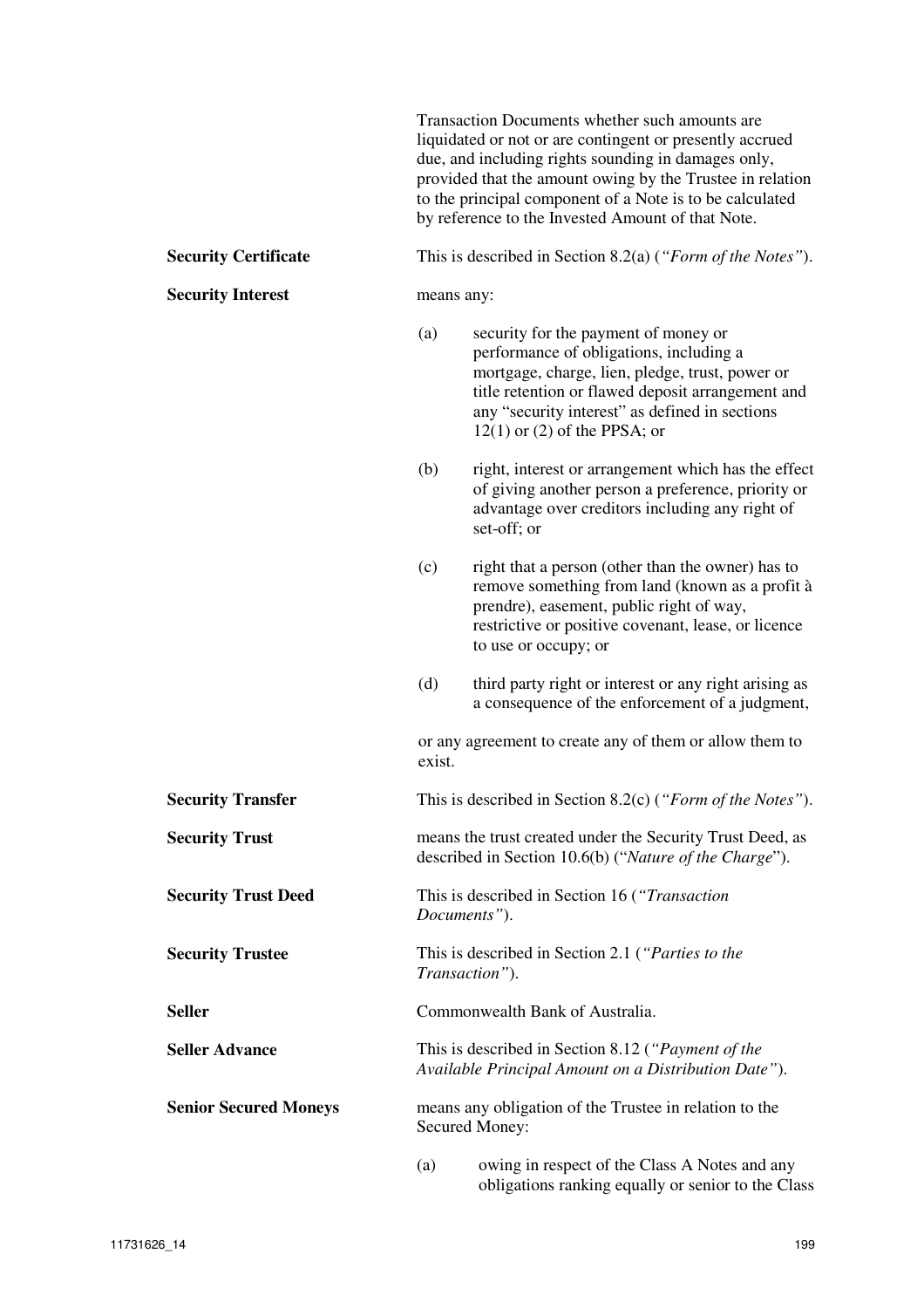A Notes (as determined in accordance with the order of priority set out in Section 8.9 (*"Payment of the Available Income Amount on a Distribution Date"*)), at any time while the Class A Notes are outstanding;

- (b) owing in respect of the Class B Notes and any obligations ranking equally or senior to the Class B Notes (as determined in accordance with the order of priority set out in Section 8.9 (*"Payment of the Available Income Amount on a Distribution Date"*)), at any time while the Class B Notes are outstanding but no Class A Notes are outstanding;
- (c) owing in respect of the Class C Notes and any obligations ranking equally or senior to the Class C Notes (as determined in accordance with the order of priority set out in Section 8.9 (*"Payment of the Available Income Amount on a Distribution Date"*)), at any time while the Class C Notes are outstanding but no Class A Notes or Class B Notes are outstanding; and
- (d) under the Transaction Documents generally, at any time while no Notes are outstanding.

**Series Supplement** This is described in Section 16 (*"Transaction Documents"*). **Series Trust** This is described in Section 1.2 (*"Purpose"*).

**Servicer** This is described in Section 11.1 (*"Servicing of the Housing Loans"*).

**Servicer Default** This is described in Section 11.1(h) (*"Removal, Resignation and Replacement of the Servicer"*).

**Standard Rate** This is described in Section 10.9(b)(iii)(C) ("*Amounts*" *outstanding in a Claim*").

(a) the principal amount of that Note upon issue; less

- (b) the aggregate of principal payments previously made on that Note; less
- (c) the aggregate of all then unreimbursed Principal Chargeoffs on that Note.

**Stepdown Conditions** This is described in Section 8.15 (*"Stepdown Conditions"*).

**Subordinated Termination** means any termination payment due from the Trustee

**Stated Amount for a Note, means:**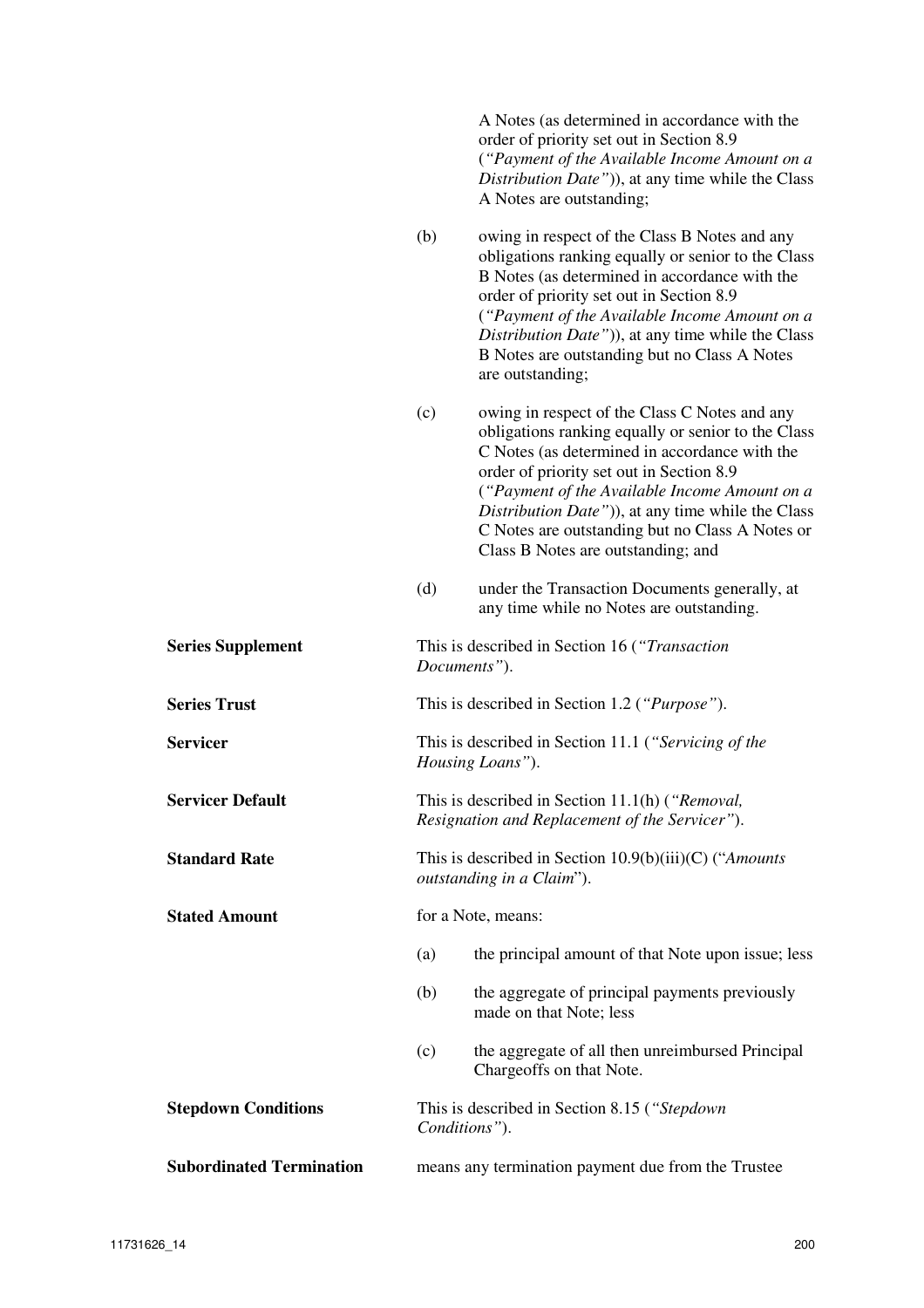| <b>Payment</b>                     | under the Interest Rate Swap Agreement:                                                                                                                                                                |                                                                                                                                                                                          |                                                                                                                                                                                                                                                                                                                              |  |  |
|------------------------------------|--------------------------------------------------------------------------------------------------------------------------------------------------------------------------------------------------------|------------------------------------------------------------------------------------------------------------------------------------------------------------------------------------------|------------------------------------------------------------------------------------------------------------------------------------------------------------------------------------------------------------------------------------------------------------------------------------------------------------------------------|--|--|
|                                    | (a)                                                                                                                                                                                                    |                                                                                                                                                                                          | following an Event of Default (as defined in the<br>Interest Rate Swap Agreement) and where the<br>Interest Rate Swap Provider is the Defaulting<br>Party or the sole Affected Party (each as defined<br>in the Interest Rate Swap Agreement); or                                                                            |  |  |
|                                    | (b)                                                                                                                                                                                                    |                                                                                                                                                                                          | where the termination payment arises as a result<br>of a transaction being terminated due to the<br>prepayment of any related Mortgage Loan and<br>there are insufficient break costs or early<br>termination amounts (without double counting)<br>recovered from the relevant borrowers to pay<br>such termination payment. |  |  |
| <b>Support Facility</b>            | means the basis swaps, the fixed rate swaps, the Liquidity<br>Facility and the Mortgage Insurance Policy.                                                                                              |                                                                                                                                                                                          |                                                                                                                                                                                                                                                                                                                              |  |  |
| <b>Support Facility Provider</b>   | means the Liquidity Facility Provider, the Basis Swap<br>Provider, the Fixed Rate Swap Provider, the Class A3<br>Note Fixed Swap Provider and any provider of a<br>Mortgage Insurance Policy.          |                                                                                                                                                                                          |                                                                                                                                                                                                                                                                                                                              |  |  |
| <b>Tax Act</b>                     | The Income Tax Assessment Act 1936 (as amended), the<br>Income Tax Assessment Act 1997 (as amended) and the<br>Taxation Administration Act 1953 (as amended) of<br>Australia, as the context requires. |                                                                                                                                                                                          |                                                                                                                                                                                                                                                                                                                              |  |  |
| <b>Taxation Administration Act</b> | This is described in Section 12.3(a)(iii) ("Other tax<br>matters that are relevant to Noteholders").                                                                                                   |                                                                                                                                                                                          |                                                                                                                                                                                                                                                                                                                              |  |  |
| <b>Termination Date</b>            |                                                                                                                                                                                                        |                                                                                                                                                                                          | means the earliest of the following dates to occur:                                                                                                                                                                                                                                                                          |  |  |
|                                    | (a)                                                                                                                                                                                                    | if Notes have been issued by the Trustee, the date<br>appointed by the Manager as the Termination<br>Date by notice in writing to the Trustee (which<br>must not be a date earlier than: |                                                                                                                                                                                                                                                                                                                              |  |  |
|                                    |                                                                                                                                                                                                        | (i)                                                                                                                                                                                      | the date that all Notes have been<br>redeemed or deemed to be redeemed in<br>full in accordance with the Transaction<br>Documents; or                                                                                                                                                                                        |  |  |
|                                    |                                                                                                                                                                                                        | (ii)                                                                                                                                                                                     | if an Event of Default has occurred, the<br>date of the final distribution by the<br>Security Trustee under the Security Trust<br>Deed);                                                                                                                                                                                     |  |  |
|                                    | (b)                                                                                                                                                                                                    | if Notes have not been issued by the Trustee, the<br>date appointed by the Manager as the Termination<br>Date by notice in writing to the Trustee;                                       |                                                                                                                                                                                                                                                                                                                              |  |  |
|                                    | (c)                                                                                                                                                                                                    |                                                                                                                                                                                          | the date which is 80 years after the date of the<br>constitution of the Series Trust in accordance with                                                                                                                                                                                                                      |  |  |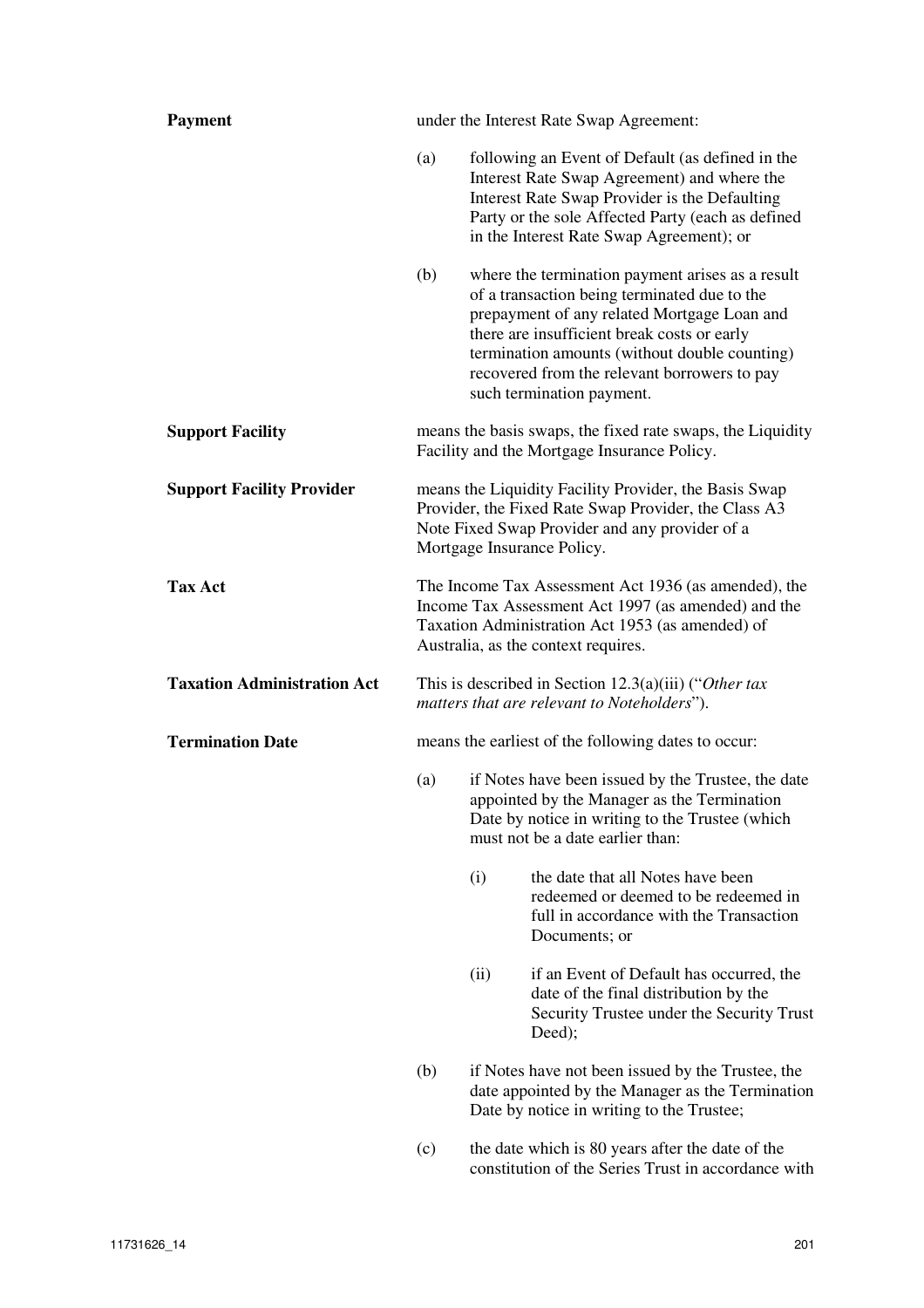the Series Supplement and the Master Trust Deed; and

(d) the date on which the Trustee is required under the Series Supplement to liquidate the Assets of the Trust following a Potential Termination Event.

**Transaction Documents** These are described in Section 16 (*"Transaction Documents"*).

**Transfer Amount in relation to a Transfer Proposal, means the amount** specified as such in that Transfer Proposal, as determined by the Manager, which must be:

- (a) the aggregate principal outstanding of the Assigned Assets in relation to that Transfer Proposal as at close of business on the Business Day immediately preceding the cut-off date in relation to that Transfer Proposal; or
- (b) such other amount as is agreed between the Trustee and the Manager provided that the Manager has given written confirmation to the Trustee that the Manager has received confirmation from each Rating Agency in relation to the Acquiring Trust that the transfer of the Assigned Assets in relation to that Transfer Proposal for that amount will not result in a reduction, qualification or withdrawal of any ratings then assigned by it in relation to any Note in relation to the Acquiring Trust or the Disposing Trust.
- **Transfer Proposal** means a proposal from the Manager to the Trustee given in accordance with the Master Trust Deed, for the Trustee to transfer Assigned Assets from one series trust under the Master Trust Deed to another series trust under the Master Trust Deed.

**Trustee** This is described in Section 10.3 (*"The Trustee"*).

#### **Trustee Default means:**

- (a) the Trustee fails within 20 Business Days, or such longer period as the Manager may agree to, after notice from the Manager to carry out or satisfy any material duty or obligation imposed by the Master Trust Deed or any other Transaction Document in respect of a Medallion Trust Programme trust established under the Master Trust Deed;
- (b) an Insolvency Event occurs with respect to the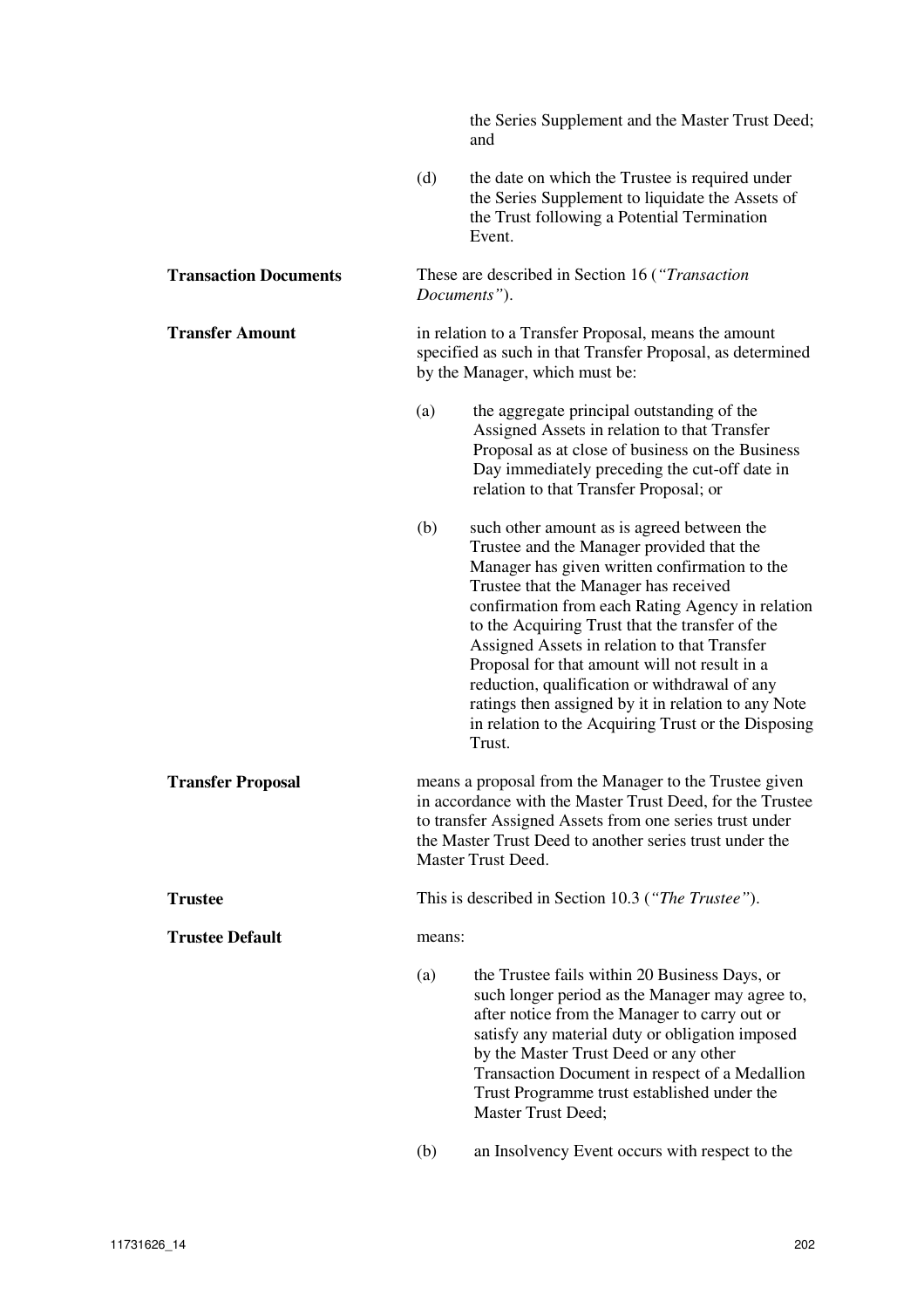Trustee in its personal capacity;

- (c) the Trustee ceases to carry on business;
- (d) the Trustee merges or consolidates into another entity, unless approved by the Manager, which approval will not be withheld if, in the Manager's reasonable opinion, the commercial reputation and standing of the surviving entity will not be less than that of the Trustee prior to such merger or consolidation, and unless the surviving entity assumes the obligations of the Trustee under the Transaction Documents in respect of a Medallion Trust Programme trust established under the Master Trust Deed; or
- (e) there is a change in the ownership of 50 per cent or more of the issued equity share capital of the Trustee from the position as at the date of the Master Trust Deed, or effective control of the Trustee alters from the position as at the date of the Master Trust Deed, unless in either case approved by the Manager, which approval will not be withheld if, in the Manager's reasonable opinion, the change in ownership or control of the Trustee will not result in a lessening of the commercial reputation and standing of the Trustee.

| Unit                            |        | means a unit in the Series Trust.                                                                                                                                                                                                                                                                                                                                           |  |  |  |  |
|---------------------------------|--------|-----------------------------------------------------------------------------------------------------------------------------------------------------------------------------------------------------------------------------------------------------------------------------------------------------------------------------------------------------------------------------|--|--|--|--|
| Unitholder                      |        | means at any given time means the person then appearing<br>in the Register as a holder of a Unit.                                                                                                                                                                                                                                                                           |  |  |  |  |
| <b>Voting Entitlements</b>      |        | on a particular date, means the number of votes which a<br>Voting Secured Creditor would be entitled to exercise if a<br>meeting of Voting Secured Creditors were held on that<br>date, being the number calculated by dividing the Secured<br>Moneys owing to that Voting Secured Creditor by 10 and<br>rounding the resultant figure down to the nearest whole<br>number. |  |  |  |  |
| <b>Voting Secured Creditors</b> | means: |                                                                                                                                                                                                                                                                                                                                                                             |  |  |  |  |
|                                 | (a)    | while any Class A Notes or Redraw Notes then<br>remain outstanding, the Class A Noteholders or<br>the Redraw Noteholders;                                                                                                                                                                                                                                                   |  |  |  |  |
|                                 | (b)    | if no Class A Notes or Redraw Notes then<br>remain outstanding, the Class B Noteholders;                                                                                                                                                                                                                                                                                    |  |  |  |  |
|                                 | (c)    | if no Class A Notes, Redraw Notes or Class B<br>Notes then remain outstanding, the Class C                                                                                                                                                                                                                                                                                  |  |  |  |  |

Noteholders; and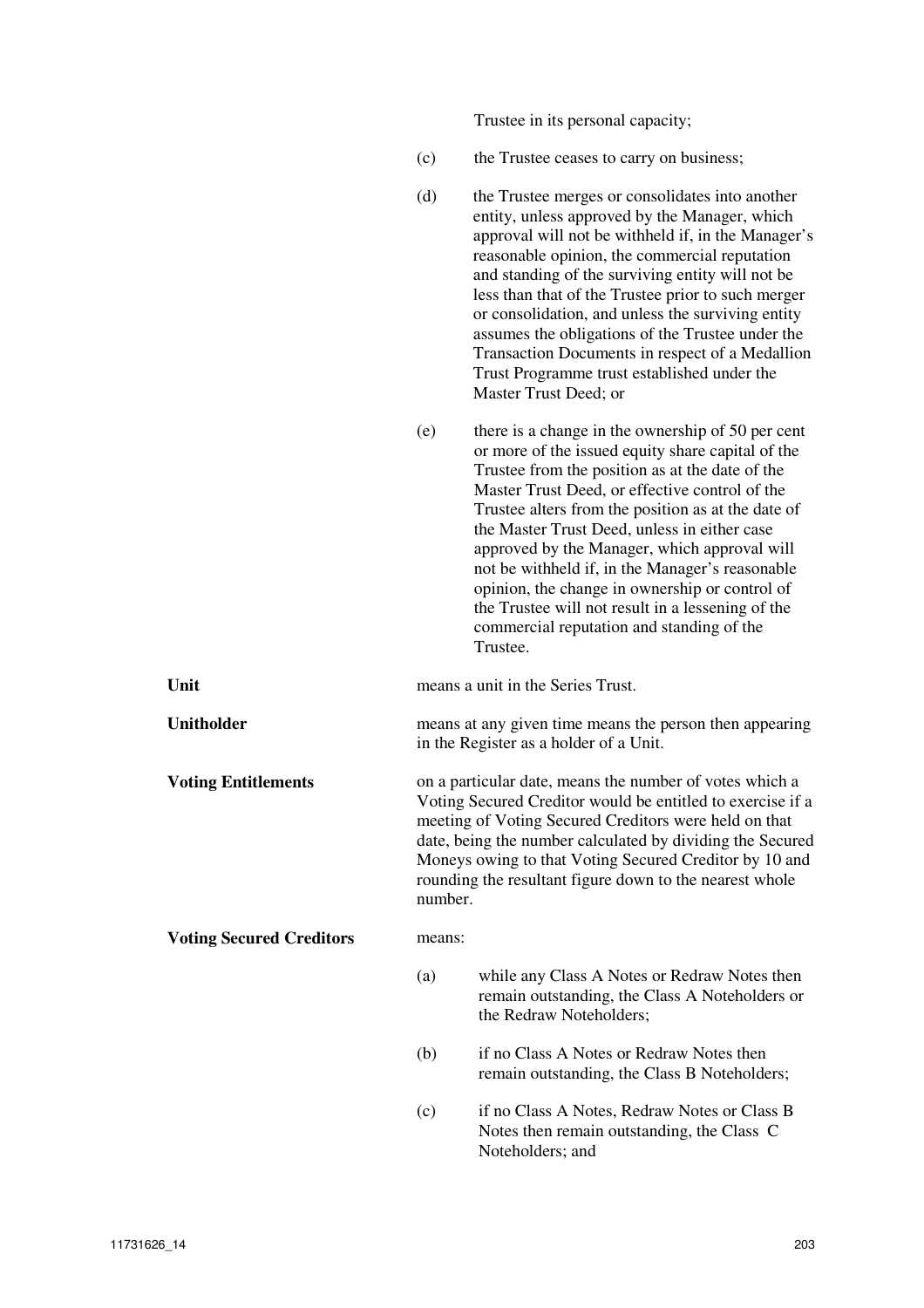(d) if no Class A Notes, Redraw Notes, Class B Notes or Class C Notes remain outstanding, each other Secured Creditor.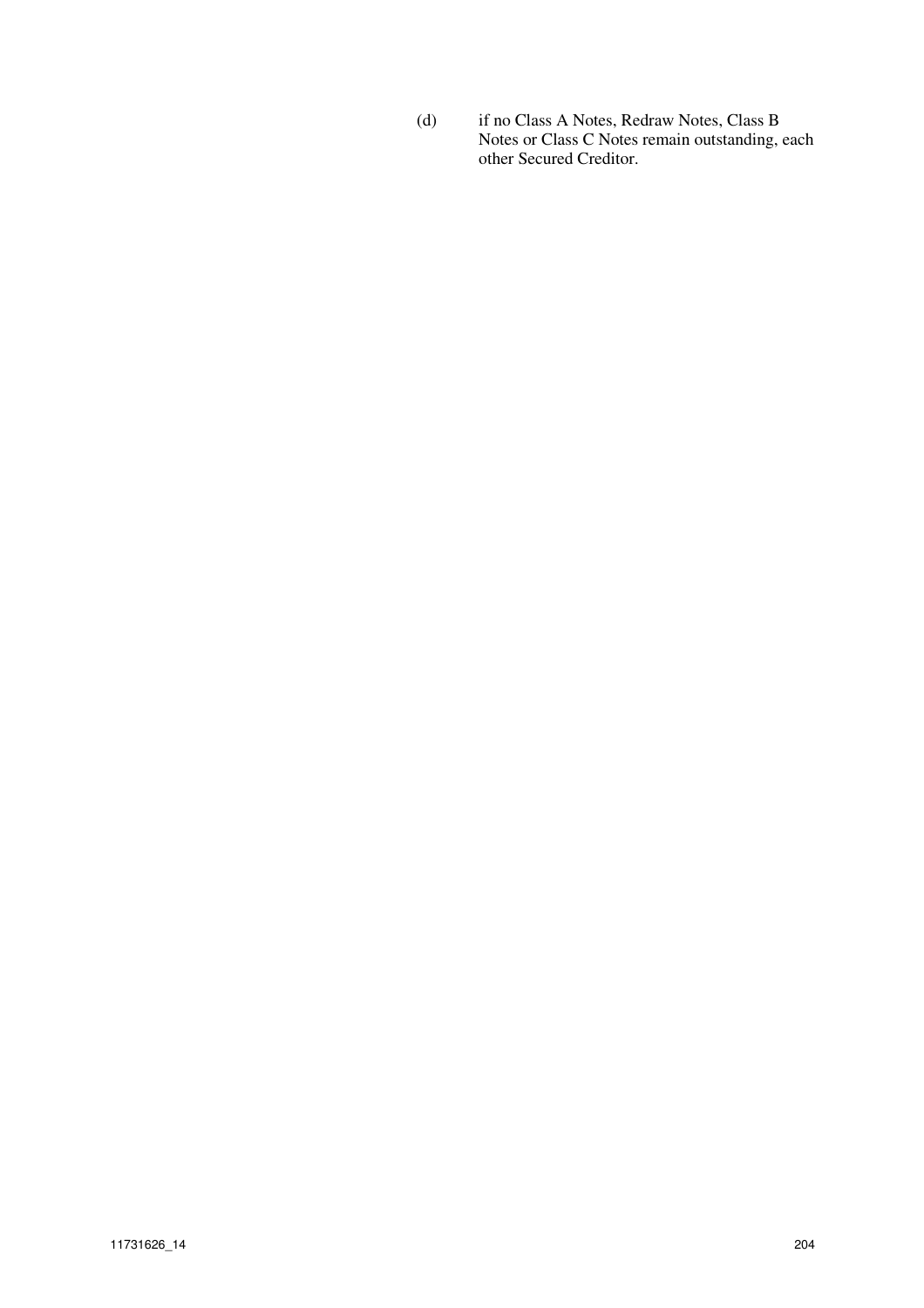# **Directory**

| <b>Trustee</b>                                                                                               | Perpetual Trustee Company Limited<br>Level 12,<br>123 Pitt Street<br>Sydney NSW 2000                                                    |
|--------------------------------------------------------------------------------------------------------------|-----------------------------------------------------------------------------------------------------------------------------------------|
| <b>Security Trustee</b>                                                                                      | P.T. Limited<br>Level 12,<br>123 Pitt Street<br>Sydney NSW 2000                                                                         |
| <b>Manager</b>                                                                                               | Securitisation Advisory Services Pty. Limited<br><b>Ground Floor</b><br>Darling Park<br>Tower 1<br>201 Sussex Street<br>Sydney NSW 2000 |
| <b>Liquidity Facility Provider, Interest</b><br><b>Rate Swap Provider and GIC Account</b><br><b>Provider</b> | Commonwealth Bank of Australia<br>Ground Floor<br>Darling Park<br>Tower 1<br>201 Sussex Street<br>Sydney NSW 2000                       |
| <b>Seller</b>                                                                                                | Commonwealth Bank of Australia<br><b>Ground Floor</b><br>Darling Park<br>Tower 1<br>201 Sussex Street<br>Sydney NSW 2000                |
| <b>Servicer</b>                                                                                              | Commonwealth Bank of Australia<br><b>Ground Floor</b><br>Darling Park<br>Tower 1<br>201 Sussex Street<br>Sydney NSW 2000                |
| <b>Joint Lead Manager</b>                                                                                    | Commonwealth Bank of Australia<br><b>Ground Floor</b><br>Darling Park<br>Tower 1<br>201 Sussex Street<br>Sydney NSW 2000                |
| <b>Arranger and Bookrunner</b>                                                                               | Commonwealth Bank of Australia<br><b>Ground Floor</b><br>Darling Park<br>Tower 1<br>201 Sussex Street<br>Sydney NSW 2000                |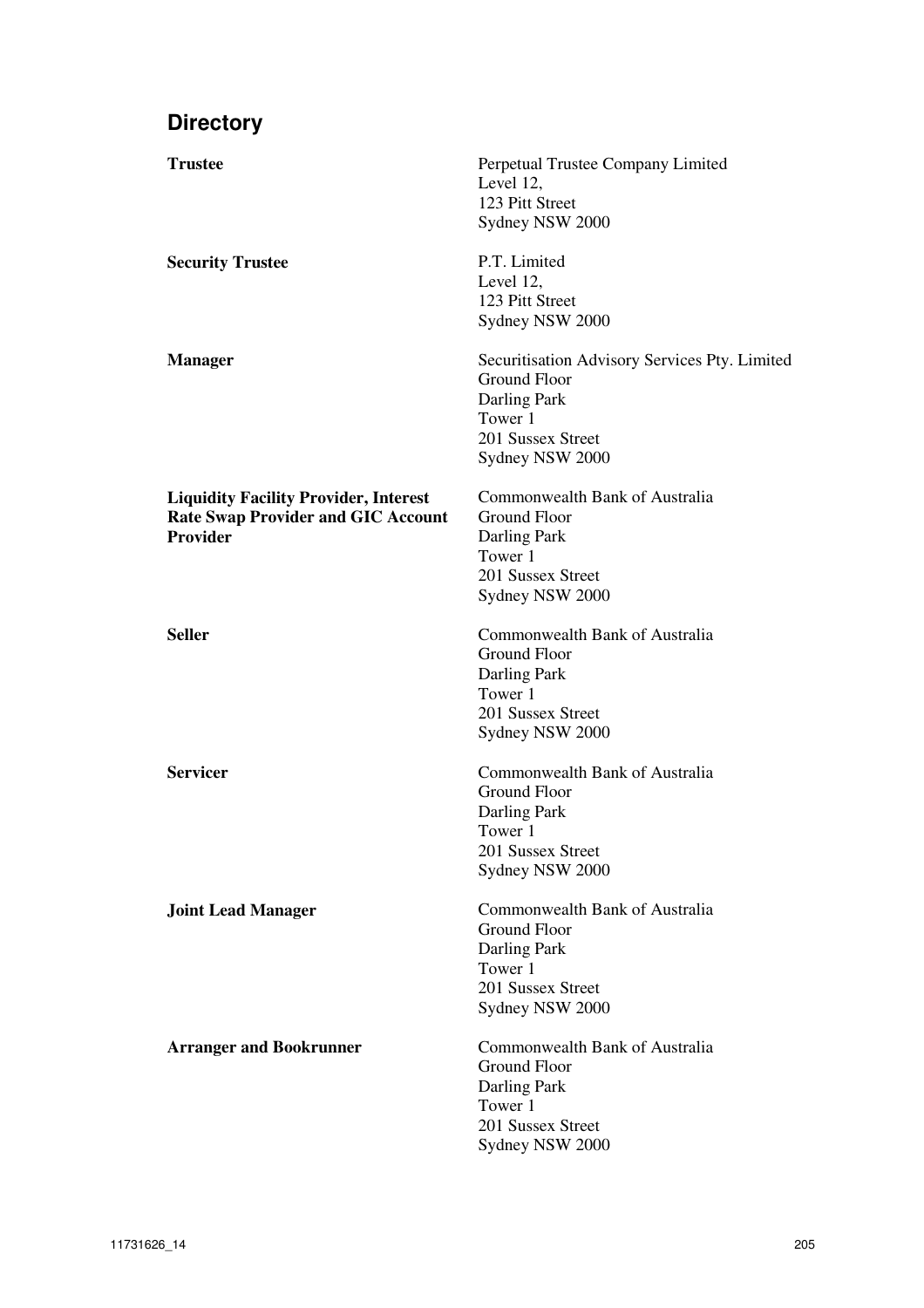| <b>Joint Lead Manager</b> |  |
|---------------------------|--|
|---------------------------|--|

**Solicitors to Commonwealth Bank of Australia and Securitisation Advisory Services Pty. Limited** 

**Citigroup Global Markets Australia Pty** Limited Level 23 2 Park Street Sydney NSW 2000

**Co-Manager Macquarie Bank Limited** Level 1 1 Martin Place Sydney NSW 2000

> King & Wood Mallesons Level 61 Governor Phillip Tower 1 Farrer Place Sydney NSW 2000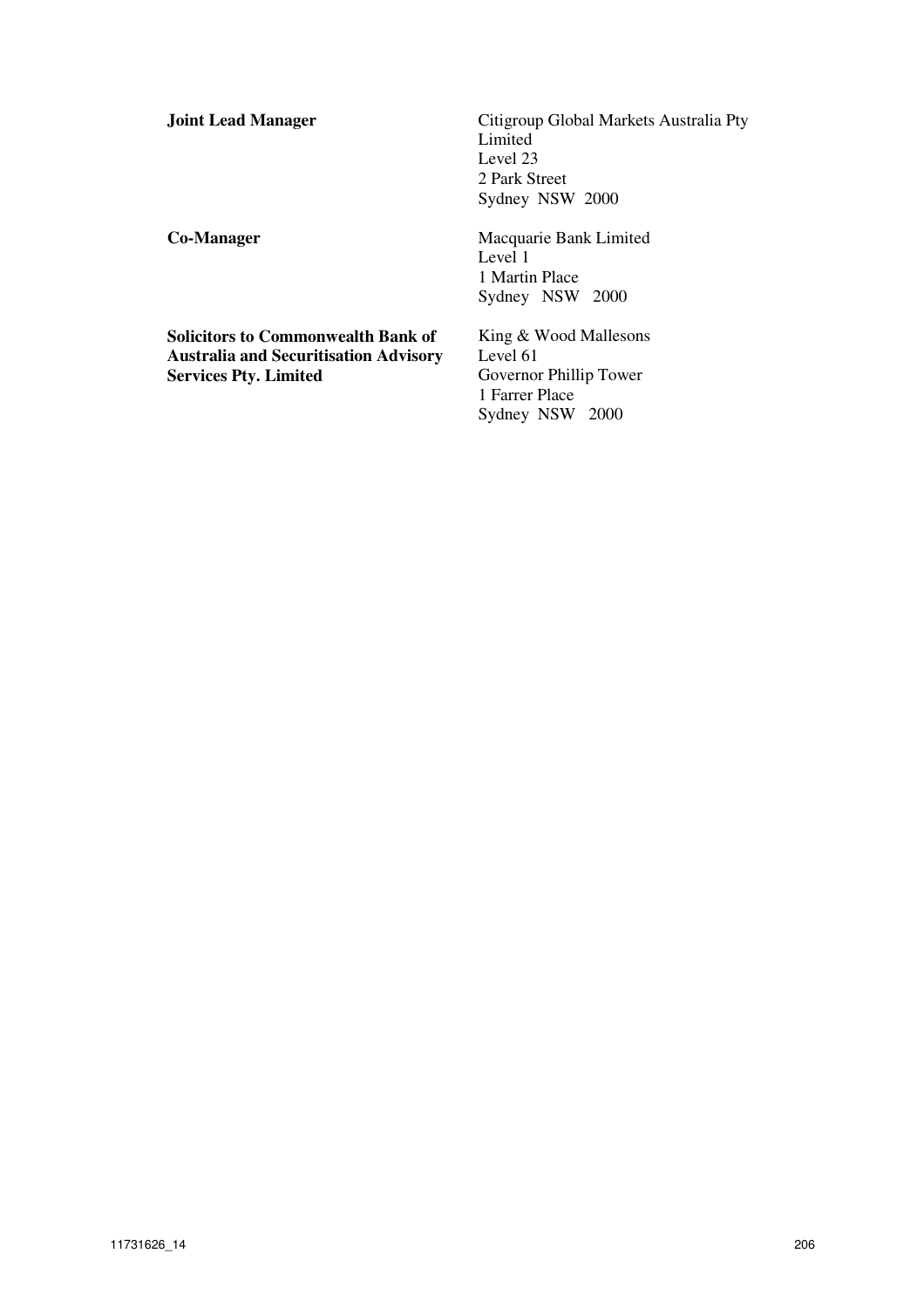# **Appendix A**

# **Housing Loan Information**

# **Pool Profile by Originator**

| <b>The Originator</b>                           | No. of Loans | <b>Total Loan</b><br><b>Balance</b> (A\$) | % by Loan<br><b>Balance</b> | <b>Weighted</b><br>Average<br><b>Interest Rate</b><br>$\frac{\varphi}{\varphi}$ | <b>Weighted</b><br>Average<br><b>Current</b><br>$LTV(\%)$ | Weighted<br>Average<br>Term to<br><b>Maturity</b><br>(in months) |
|-------------------------------------------------|--------------|-------------------------------------------|-----------------------------|---------------------------------------------------------------------------------|-----------------------------------------------------------|------------------------------------------------------------------|
| Commonwealth Bank<br>Commonwealth Bank approved | 6,880        | 1,707,209,965                             | 67.99%                      | 5.20%                                                                           | 57.96%                                                    | 316                                                              |
| mortgage-broker originated<br>(Colonial Brand)  | 2,920        | 803,638,987                               | 32.01%                      | 5.16%                                                                           | 60.56%                                                    | 325                                                              |
| <b>Total</b>                                    | 9,800        | 2,510,848,952                             | $100.00\%$                  | $5.18\%$                                                                        | 58.79%                                                    | 319                                                              |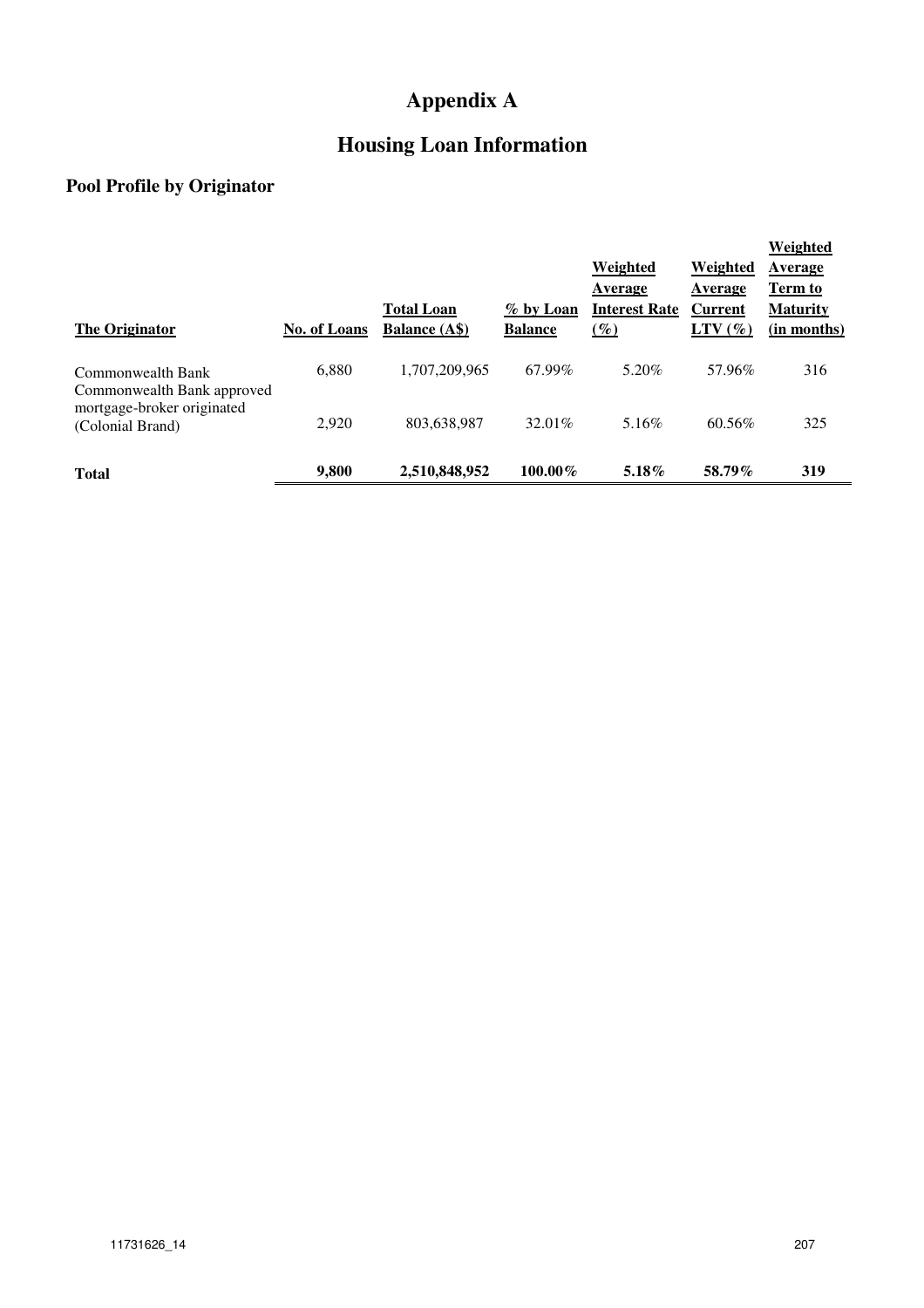## **Pool Profile by Year of Origination (Quarterly)**

| Year of<br><b>Origination</b> | No. of<br>Loans | <b>Total Security</b><br><b>Valuations</b><br>(A\$) | <b>Total Loan</b><br><b>Balance (A\$)</b> | Weighted<br>Average<br><b>Current</b><br>$LTV(\%)$ | <b>Average</b><br>Loan<br><b>Balance</b><br>(AS) | $\frac{\%}{\%}$ by<br>Loan<br><b>Balance</b> |
|-------------------------------|-----------------|-----------------------------------------------------|-------------------------------------------|----------------------------------------------------|--------------------------------------------------|----------------------------------------------|
| 2002Q1                        | 57              | 15,395,741                                          | 6,436,025                                 | 45.24%                                             | 112,913                                          | 0.26%                                        |
| 2002Q2                        | 63              | 19,449,079                                          | 8,006,784                                 | 45.49%                                             | 127,092                                          | 0.32%                                        |
| 2002Q3                        | 62              | 21,514,288                                          | 8,629,400                                 | 45.20%                                             | 139,184                                          | 0.34%                                        |
| 2002Q4                        | 57              | 20,527,110                                          | 8,009,322                                 | 43.49%                                             | 140,514                                          | 0.32%                                        |
| 2003Q1                        | 40              | 16,333,637                                          | 6,806,603                                 | 46.42%                                             | 170,165                                          | 0.27%                                        |
| 2003Q2                        | 63              | 24,610,686                                          | 9,103,446                                 | 41.66%                                             | 144,499                                          | 0.36%                                        |
| 2003Q3                        | 32              | 13,074,400                                          | 5,234,784                                 | 45.82%                                             | 163,587                                          | 0.21%                                        |
| 2003Q4                        | 14              | 6,967,000                                           | 2,381,318                                 | 38.66%                                             | 170,094                                          | 0.09%                                        |
| 2004Q1                        | 19              | 7,349,000                                           | 3,221,755                                 | 52.00%                                             | 169,566                                          | 0.13%                                        |
| 2004Q2                        | 30              | 12,420,631                                          | 5,374,898                                 | 49.30%                                             | 179,163                                          | 0.21%                                        |
| 2004Q3                        | 45              | 20,660,532                                          | 7,990,201                                 | 43.89%                                             | 177,560                                          | 0.32%                                        |
| 2004Q4                        | 32              | 11,653,040                                          | 5,180,465                                 | 49.99%                                             | 161,890                                          | 0.21%                                        |
| 2005Q1                        | 30              | 12,100,247                                          | 5,368,735                                 | 49.06%                                             | 178,958                                          | 0.21%                                        |
| 2005Q2                        | 39              | 16,872,020                                          | 7,551,414                                 | 52.22%                                             | 193,626                                          | $0.30\%$                                     |
| 2005Q3                        | 43              | 16,965,328                                          | 7,290,528                                 | 49.98%                                             | 169,547                                          | 0.29%                                        |
| 2005Q4                        | 59              | 23,319,591                                          | 11,094,439                                | 54.19%                                             | 188,041                                          | 0.44%                                        |
| 2006Q1                        | 59              | 26,604,457                                          | 12,428,664                                | 53.61%                                             | 210,655                                          | $0.50\%$                                     |
| 2006Q2                        | 74              | 30,514,945                                          | 14,584,013                                | 54.17%                                             | 197,081                                          | $0.58\%$                                     |
| 2006Q3                        | 112             | 49,090,081                                          | 23,156,516                                | 54.05%                                             | 206,755                                          | 0.92%                                        |
| 2006Q4                        | 163             | 62,779,634                                          | 29,188,898                                | 52.65%                                             | 179,073                                          | 1.16%                                        |
| 2007Q1                        | $77 \,$         | 31,901,062                                          | 15,222,082                                | 55.97%                                             | 197,689                                          | $0.61\%$                                     |
| 2007Q2                        | 96              | 42,914,518                                          | 19,783,580                                | 55.10%                                             | 206,079                                          | $0.79\%$                                     |
| 2007Q3                        | 122             | 56,527,424                                          | 28,741,333                                | 57.69%                                             | 235,585                                          | 1.14%                                        |
| 2007Q4                        | 113             | 53,034,213                                          | 26,038,372                                | 56.68%                                             | 230,428                                          | 1.04%                                        |
| 2008Q1                        | 95              | 37,562,133                                          | 18,220,417                                | 56.22%                                             | 191,794                                          | 0.73%                                        |
| 2008Q2                        | 91              | 38,005,014                                          | 20,339,398                                | 60.05%                                             | 223,510                                          | $0.81\%$                                     |
| 2008Q3                        | 117             | 53,392,726                                          | 28,352,424                                | 59.51%                                             | 242,328                                          | 1.13%                                        |
| 2008Q4                        | 121             | 55,061,033                                          | 32,620,658                                | 64.88%                                             | 269,592                                          | 1.30%                                        |
| 2009Q1                        | 194             | 84,562,196                                          | 50,409,450                                | 65.43%                                             | 259,843                                          | 2.01%                                        |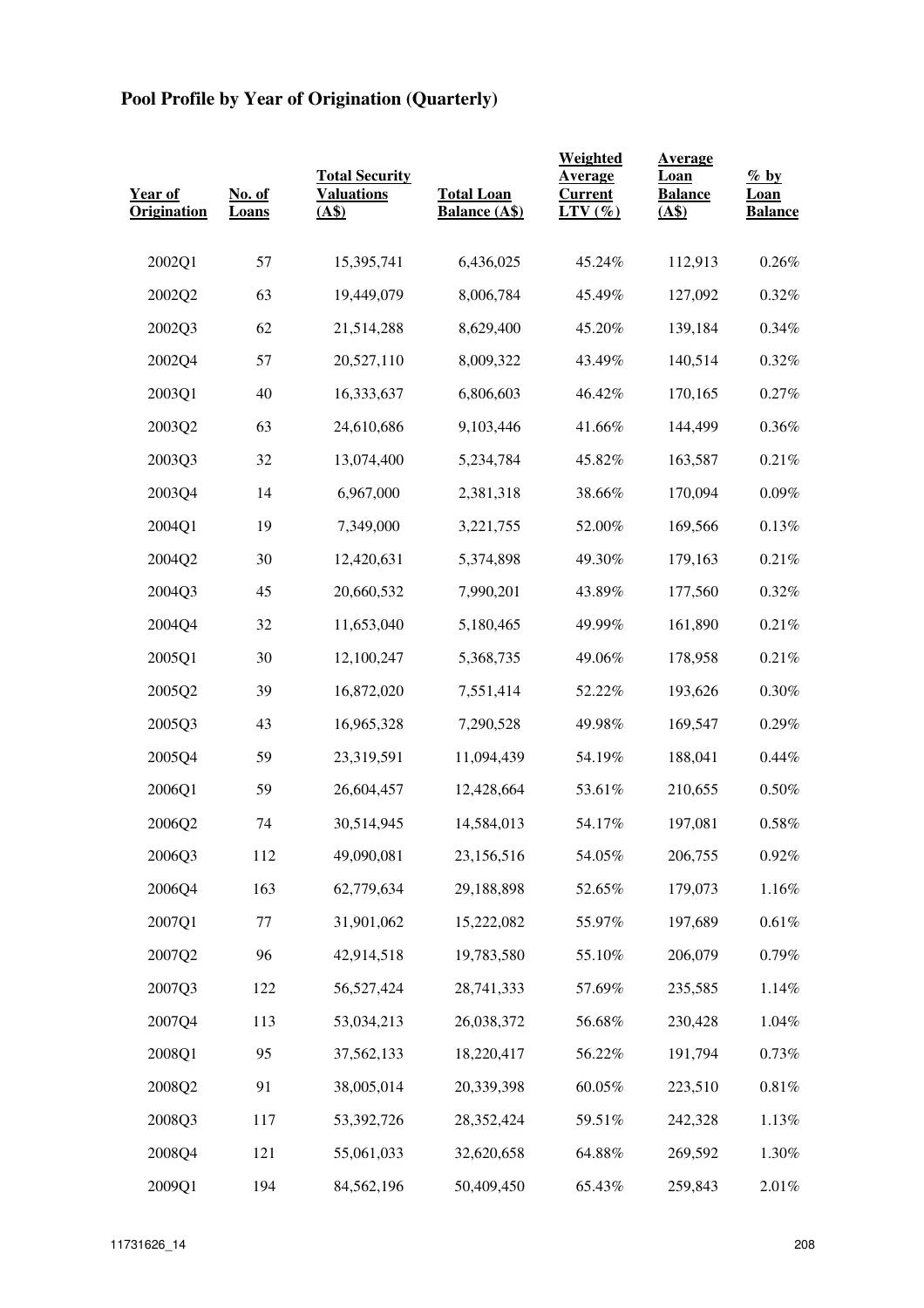| <b>Total</b> | 9,800 | 4,799,430,935 | 2,510,848,952 | 58.79% | 256,209 | $100.00\%$ |
|--------------|-------|---------------|---------------|--------|---------|------------|
|              |       |               |               |        |         |            |
| 2013Q2       | 1,135 | 592,910,981   | 302,670,499   | 57.61% | 266,670 | 12.05%     |
| 2013Q1       | 1,150 | 578,309,879   | 301,590,158   | 58.36% | 262,252 | 12.01%     |
| 2012Q4       | 1,259 | 655,390,795   | 329,499,142   | 56.41% | 261,715 | 13.12%     |
| 2012Q3       | 1,114 | 554,597,678   | 283,281,669   | 56.97% | 254,292 | 11.28%     |
| 2012Q2       | 617   | 320,229,769   | 160,643,905   | 55.63% | 260,363 | 6.40%      |
| 2012Q1       | 395   | 192,409,679   | 108,427,250   | 61.98% | 274,499 | 4.32%      |
| 2011Q4       | 435   | 230,581,341   | 131,289,526   | 62.96% | 301,815 | 5.23%      |
| 2011Q3       | 410   | 224,607,108   | 128,925,362   | 62.77% | 314,452 | 5.13%      |
| 2011Q2       | 248   | 127,753,156   | 74,104,029    | 63.35% | 298,807 | 2.95%      |
| 2011Q1       | 131   | 65,471,507    | 36,371,738    | 62.40% | 277,647 | 1.45%      |
| 2010Q4       | 83    | 42,418,620    | 24,000,721    | 63.82% | 289,165 | 0.96%      |
| 2010Q3       | 97    | 53,006,254    | 30,807,383    | 65.16% | 317,602 | 1.23%      |
| 2010Q2       | 80    | 35,407,846    | 24,097,820    | 71.15% | 301,223 | 0.96%      |
| 2010Q1       | 102   | 50,416,574    | 30,359,551    | 66.42% | 297,643 | 1.21%      |
| 2009Q4       | 92    | 42,490,400    | 26,605,166    | 68.44% | 289,187 | 1.06%      |
| 2009Q3       | 154   | 67,269,768    | 41,123,424    | 66.46% | 267,035 | 1.64%      |
| 2009Q2       | 179   | 84,997,814    | 50,285,687    | 65.53% | 280,926 | 2.00%      |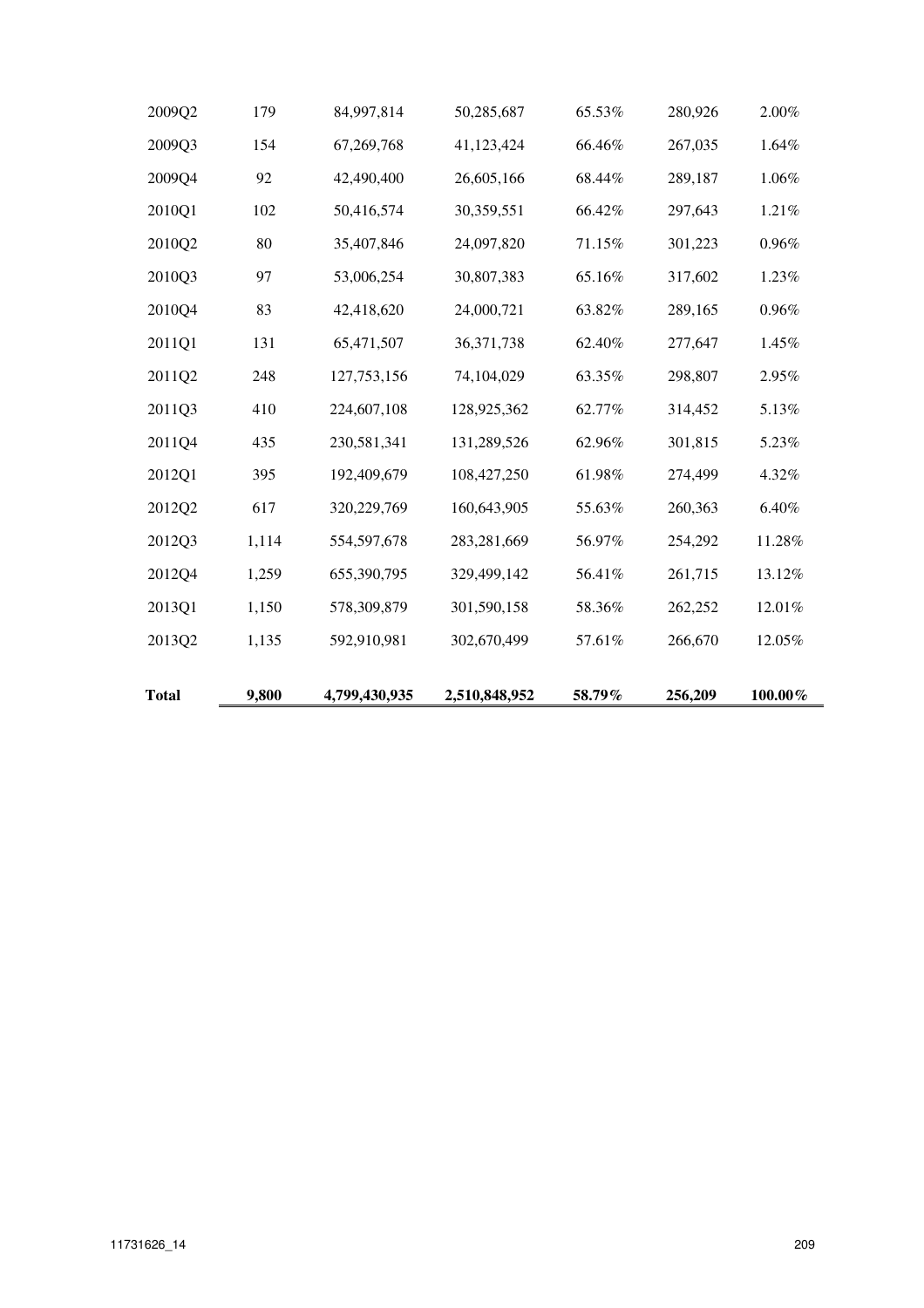## **Pool Profile by Geographic Distribution**

| <b>Region</b>                                 | No. of<br><b>Loans</b> | <b>Total</b><br><b>Security</b><br><b>Valuations</b><br>(AS) | <b>Total Loan</b><br><b>Balance</b><br>(AS) | <b>Weighted</b><br><u>Average</u><br><b>Current</b><br>$LTV$ (%) | <u>Average</u><br><u>Loan</u><br><b>Balance</b><br>(AS) | $\%$ by<br><b>Loan</b><br><b>Balance</b> |
|-----------------------------------------------|------------------------|--------------------------------------------------------------|---------------------------------------------|------------------------------------------------------------------|---------------------------------------------------------|------------------------------------------|
| <b>Australian Capital</b><br><b>Territory</b> |                        |                                                              |                                             |                                                                  |                                                         |                                          |
| Metro                                         | 123                    | 61,526,128                                                   | 33,967,810                                  | 60.86%                                                           | 276,161                                                 | 1.35%                                    |
| <b>New South Wales</b>                        |                        |                                                              |                                             |                                                                  |                                                         |                                          |
| Inner City                                    | 15                     | 7,676,000                                                    | 4,403,679                                   | 60.25%                                                           | 293,579                                                 | 0.17%                                    |
| Metro                                         | 1,798                  | 1,114,375,655                                                | 560,903,419                                 | 57.08%                                                           | 311,960                                                 | 22.34%                                   |
| Non Metro                                     | 1,112                  | 442,228,137                                                  | 234, 161, 064                               | 59.14%                                                           | 210,576                                                 | 9.33%                                    |
| <b>Northern Territory</b>                     |                        |                                                              |                                             |                                                                  |                                                         |                                          |
| Metro                                         | 48                     | 27,128,575                                                   | 14,034,307                                  | 57.87%                                                           | 292,381                                                 | 0.56%                                    |
| Non Metro                                     | 30                     | 13,897,000                                                   | 8,663,362                                   | 65.79%                                                           | 288,779                                                 | 0.34%                                    |
| Queensland                                    |                        |                                                              |                                             |                                                                  |                                                         |                                          |
| Inner City                                    | 13                     | 6,623,578                                                    | 3,202,116                                   | 56.31%                                                           | 246,317                                                 | 0.13%                                    |
| Metro                                         | 789                    | 384,877,310                                                  | 216,054,493                                 | 62.31%                                                           | 273,833                                                 | 8.60%                                    |
| Non Metro                                     | 769                    | 334,639,182                                                  | 165, 108, 787                               | 55.12%                                                           | 214,706                                                 | 6.58%                                    |
| <b>South Australia</b>                        |                        |                                                              |                                             |                                                                  |                                                         |                                          |
| Inner City                                    | 12                     | 4,497,494                                                    | 2,514,162                                   | 62.10%                                                           | 209,514                                                 | 0.10%                                    |
| Metro                                         | 512                    | 217,118,231                                                  | 116,609,884                                 | 60.03%                                                           | 227,754                                                 | 4.64%                                    |
| Non Metro                                     | 130                    | 43,846,438                                                   | 24,436,948                                  | 62.02%                                                           | 187,977                                                 | 0.97%                                    |
| <b>Tasmania</b>                               |                        |                                                              |                                             |                                                                  |                                                         |                                          |
| Inner City                                    | 10                     | 5,704,405                                                    | 2,819,762                                   | 56.92%                                                           | 281,976                                                 | 0.11%                                    |
| Metro                                         | 132                    | 46,087,732                                                   | 24,747,289                                  | 60.94%                                                           | 187,479                                                 | 0.99%                                    |
| Non Metro                                     | 117                    | 35,839,551                                                   | 20,135,192                                  | 61.97%                                                           | 172,096                                                 | $0.80\%$                                 |
| <b>Victoria</b>                               |                        |                                                              |                                             |                                                                  |                                                         |                                          |
| Inner City                                    | 63                     | 38,308,709                                                   | 19,276,835                                  | 57.80%                                                           | 305,982                                                 | 0.77%                                    |
| Metro                                         | 2,390                  | 1,204,254,858                                                | 629, 835, 133                               | 58.85%                                                           | 263,529                                                 | 25.08%                                   |
| Non Metro                                     | 664                    | 224,782,668                                                  | 120,399,971                                 | 59.75%                                                           | 181,325                                                 | 4.80%                                    |
| Western Australia                             |                        |                                                              |                                             |                                                                  |                                                         |                                          |
| Inner City                                    | 25                     | 15,893,900                                                   | 8,680,516                                   | 62.07%                                                           | 347,221                                                 | 0.35%                                    |
| Metro                                         | 884                    | 496,653,935                                                  | 263,292,729                                 | 59.50%                                                           | 297,842                                                 | 10.49%                                   |
| Non Metro                                     | 164                    | 73,471,449                                                   | 37,601,494                                  | 56.68%                                                           | 229,277                                                 | 1.50%                                    |
| <b>Total for all Regions</b>                  | 9,800                  | 4,799,430,935                                                | 2,510,848,95<br>2                           | 58.79%                                                           | 256,209                                                 | $100.00\%$                               |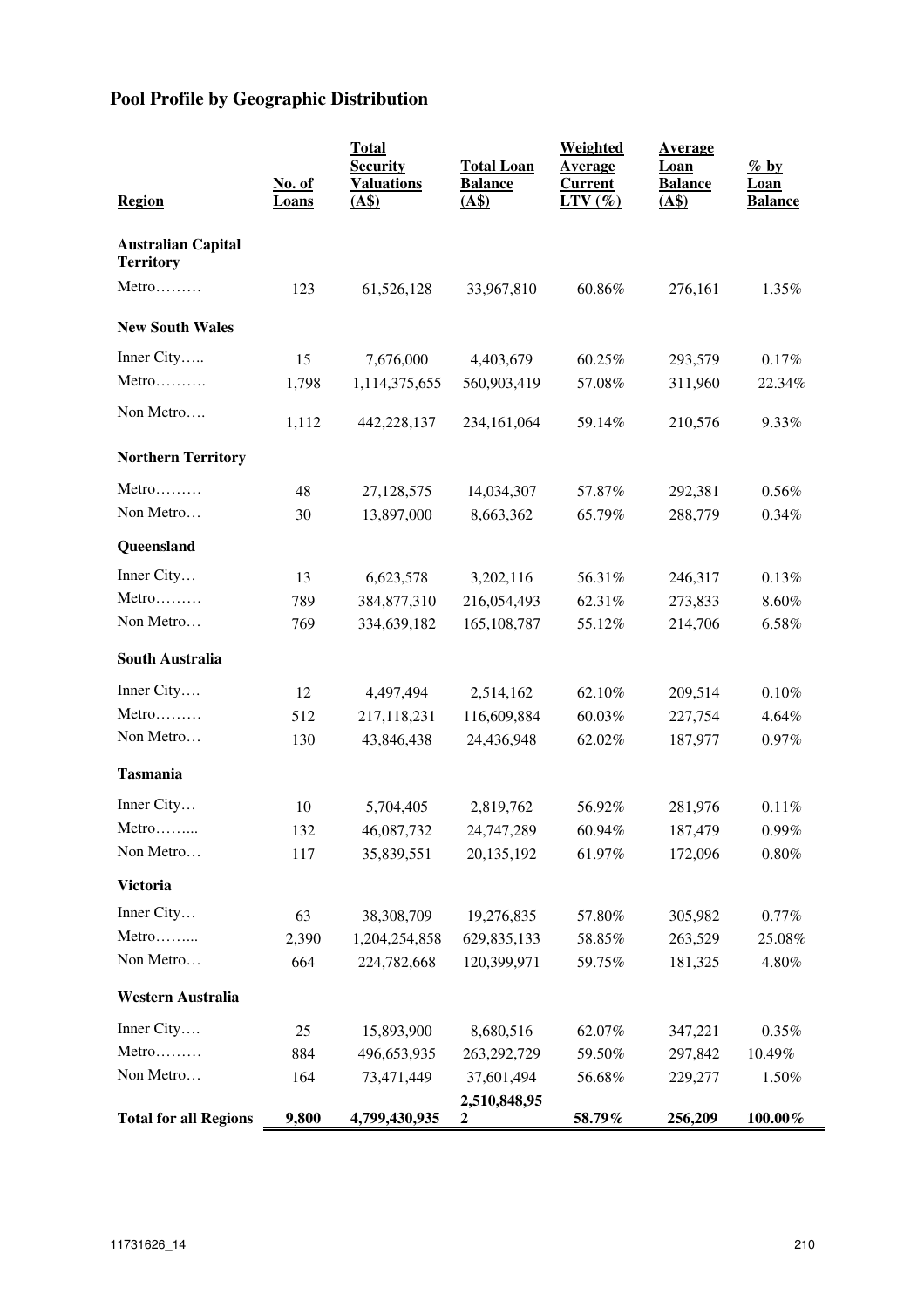## **Pool Profile by Balance Outstanding**

| <b>Current Loan Balance (A\$)</b>  | <u>No. of</u><br>Loans | <b>Total Security</b><br><b>Valuations (A\$)</b> | <b>Total Loan</b><br><b>Balance (A\$)</b> | Weighted<br>Average<br><b>Current</b><br>$LTV(\mathcal{C})$ | Average<br>Loan<br><b>Balance</b><br>(AS) | $\%$ by<br>Loan<br><b>Balance</b> |
|------------------------------------|------------------------|--------------------------------------------------|-------------------------------------------|-------------------------------------------------------------|-------------------------------------------|-----------------------------------|
| $50,000.00 < $A \le 100,000.00$    | 887                    | 223,485,083                                      | 70,538,447                                | 35.93%                                                      | 79,525                                    | 2.81%                             |
| $100,000.00 < $A \le 150,000.00$   | 1,445                  | 496,782,010                                      | 184,491,456                               | 42.41%                                                      | 127,676                                   | $7.35\%$                          |
| $150,000.00 < $A \le 200,000.00$   | 1,688                  | 638,780,710                                      | 295,883,343                               | 51.81%                                                      | 175,286                                   | 11.78%                            |
| $200,000.00 < $A \le 250,000.00$   | 1,583                  | 679,303,856                                      | 356, 377, 433                             | 57.92%                                                      | 225,128                                   | 14.19%                            |
| $250,000.00 < $A \le 300,000.00$   | 1,315                  | 638, 464, 767                                    | 360, 653, 703                             | 61.85%                                                      | 274,261                                   | 14.36%                            |
| $300,000.00 < $A \le 350,000.00$   | 947                    | 525,978,671                                      | 307, 351, 366                             | 63.51%                                                      | 324,553                                   | 12.24%                            |
| $350,000.00 < $A \leq 400,000.00$  | 646                    | 405,507,072                                      | 241,381,511                               | 64.59%                                                      | 373,656                                   | 9.61%                             |
| $400,000.00 < $A \le 450,000.00$   | 392                    | 276,944,763                                      | 166, 387, 254                             | 65.13%                                                      | 424,457                                   | $6.63\%$                          |
| $450,000.00 < $A \le 500,000.00$   | 300                    | 248,689,191                                      | 142,728,631                               | 62.37%                                                      | 475,762                                   | 5.69%                             |
| $500,000.00 < $A \le 550,000.00$   | 151                    | 135,569,580                                      | 79,087,098                                | 62.77%                                                      | 523,756                                   | 3.15%                             |
| $550,000.00 < $A \le 600,000.00$   | 136                    | 129,070,084                                      | 77,821,241                                | 65.29%                                                      | 572,215                                   | 3.10%                             |
| $600,000.00 < $A \le 650,000.00$   | 84                     | 92,811,990                                       | 52,392,941                                | 61.82%                                                      | 623,725                                   | 2.09%                             |
| $650,000.00 < $A \le 700,000.00$   | 62                     | 73,614,502                                       | 41,697,416                                | 60.74%                                                      | 672,539                                   | 1.66%                             |
| $700,000.00 < $A \le 750,000.00$   | 50                     | 63,116,010                                       | 36,076,436                                | 63.20%                                                      | 721,529                                   | 1.44%                             |
| $750,000.00 < $A \leq 800,000.00$  | 37                     | 52,560,069                                       | 28,708,963                                | 59.51%                                                      | 775,918                                   | 1.14%                             |
| $800,000.00 < $A \le 850,000.00$   | 18                     | 25,098,446                                       | 14,753,557                                | 62.82%                                                      | 819,642                                   | $0.59\%$                          |
| $850,000.00 < $A \le 900,000.00$   | 22                     | 33,653,771                                       | 19,320,636                                | 62.04%                                                      | 878,211                                   | $0.77\%$                          |
| $900,000.00 < $A \le 950,000.00$   | 19                     | 33,360,360                                       | 17,650,669                                | 58.00%                                                      | 928,983                                   | $0.70\%$                          |
| $950,000.00 < $A \le 1,000,000.00$ | 18                     | 26,640,000                                       | 17,546,851                                | 67.26%                                                      | 974,825                                   | $0.70\%$                          |
| <b>Total</b>                       | 9,800                  | 4,799,430,935                                    | 2,510,848,952                             | 58.79%                                                      | 256,209                                   | 100.00%                           |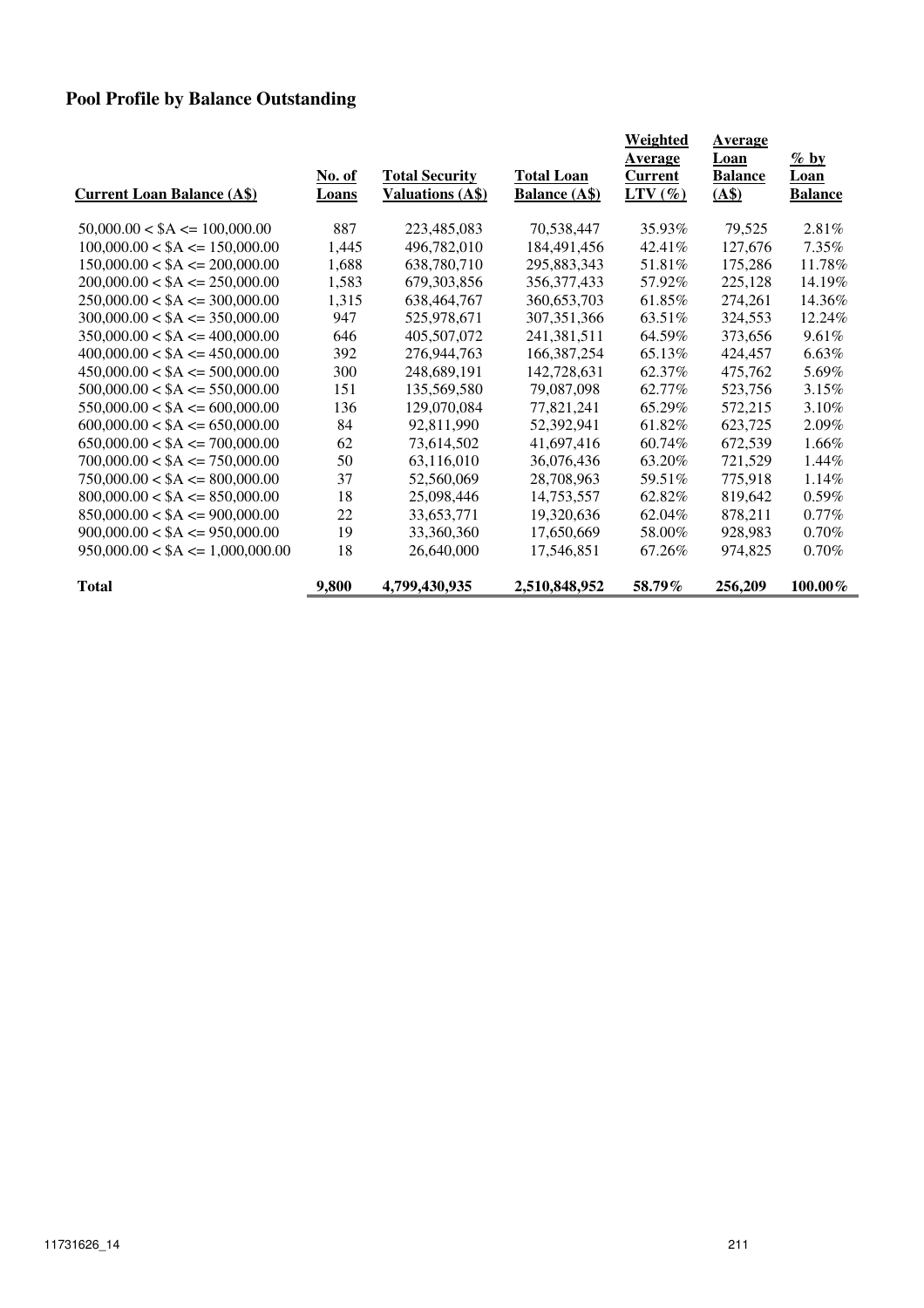## **Pool Profile by Current Loan to Value Ratio (LTV)**

|                          |               |                         |                      | Weighted       | <b>Average</b> |                |
|--------------------------|---------------|-------------------------|----------------------|----------------|----------------|----------------|
|                          |               |                         |                      | Average        | Loan           | $\%$ by        |
|                          | <u>No. of</u> | <b>Total Security</b>   | <b>Total Loan</b>    | <b>Current</b> | <b>Balance</b> | Loan           |
| Current LTV $(\% )$      | Loans         | <b>Valuations (A\$)</b> | <b>Balance (A\$)</b> | $LTV(\%)$      | (AS)           | <b>Balance</b> |
| $20.00 < LVR \le 25.00$  | 563           | 341,217,455             | 76,684,750           | 22.56%         | 136,207        | 3.05%          |
| $25.00 < LVR \le 30.00$  | 638           | 368,582,359             | 101,674,737          | 27.65%         | 159,365        | 4.05%          |
| $30.00 < LVR \le 35.00$  | 631           | 365,046,237             | 119,110,227          | 32.70%         | 188,764        | 4.74%          |
| $35.00 < LVR \le 40.00$  | 680           | 368,499,456             | 138,514,718          | 37.64%         | 203,698        | 5.52%          |
| $40.00 < LVR \le 45.00$  | 747           | 400,863,847             | 170,647,889          | 42.62%         | 228,444        | $6.80\%$       |
| $45.00 < LVR \le 50.00$  | 821           | 414,599,409             | 197, 194, 128        | 47.61%         | 240,188        | 7.85%          |
| $50.00 < LVR \le 55.00$  | 769           | 396,749,630             | 208,294,706          | 52.54%         | 270,864        | 8.30%          |
| $55.00 < LVR \le 60.00$  | 724           | 353, 132, 971           | 203,679,382          | 57.72%         | 281,325        | 8.11%          |
| $60.00 < LVR \le 65.00$  | 798           | 358,235,671             | 224,120,303          | 62.60%         | 280,853        | 8.93%          |
| $65.00 < LVR \le 70.00$  | 828           | 348, 194, 858           | 235,091,643          | 67.55%         | 283,927        | 9.36%          |
| $70.00 < LVR \le 75.00$  | 1,051         | 447, 157, 000           | 326,062,057          | 72.95%         | 310,240        | 12.99%         |
| $75.00 < LVR \leq 80.00$ | 1,040         | 448,831,203             | 348, 372, 411        | 77.65%         | 334,973        | 13.87%         |
| $80.00 < LVR \leq 85.00$ | 272           | 98,442,631              | 81,077,952           | 82.39%         | 298,081        | 3.23%          |
| $85.00 < LVR \le 90.00$  | 138           | 52,027,840              | 45,645,134           | 87.76%         | 330,762        | 1.82%          |
| $90.00 < LVR \le 95.00$  | 100           | 37,850,368              | 34,678,915           | 91.64%         | 346,789        | 1.38%          |
| <b>Total</b>             | 9,800         | 4,799,430,935           | 2,510,848,952        | 58.79%         | 256,209        | $100.00\%$     |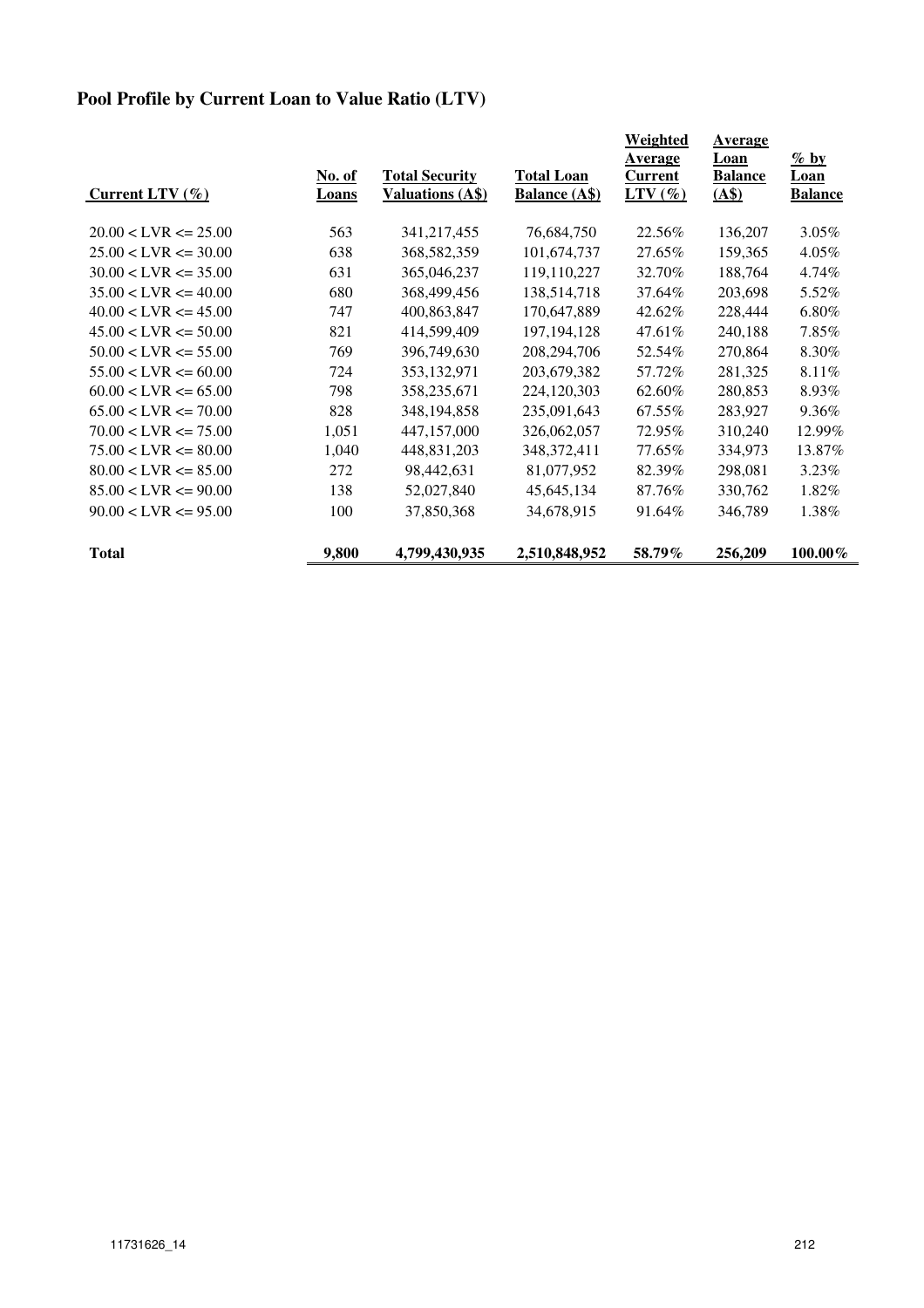# **Pool Profile by Year of Maturity**

| <b>Maturity Year</b> | No. of<br>Loans | <b>Total Security</b><br><b>Valuations (A\$)</b> | <b>Total Loan</b><br><b>Balance (A\$)</b> | <b>Weighted</b><br>Average<br><b>Current</b><br>$LTV(\%)$ | <b>Average</b><br>Loan<br><b>Balance</b><br>(A\$) | $\%$ by<br>Loan<br><b>Balance</b> |
|----------------------|-----------------|--------------------------------------------------|-------------------------------------------|-----------------------------------------------------------|---------------------------------------------------|-----------------------------------|
| 2017                 | $\mathbf{1}$    | 232,000                                          | 93,667                                    | 40.37%                                                    | 93,667                                            | $0.00\%$                          |
| 2018                 | $\mathbf{1}$    | 340,000                                          | 113,480                                   | 33.38%                                                    | 113,480                                           | $0.00\%$                          |
| 2019                 | 4               | 1,265,000                                        | 375,040                                   | 31.44%                                                    | 93,760                                            | $0.01\%$                          |
| 2020                 | 7               | 2,612,000                                        | 806,317                                   | 34.23%                                                    | 115,188                                           | $0.03\%$                          |
| 2021                 | 9               | 3,515,500                                        | 1,306,029                                 | 42.33%                                                    | 145,114                                           | $0.05\%$                          |
| 2022                 | 32              | 10,685,500                                       | 4,198,111                                 | 43.08%                                                    | 131,191                                           | 0.17%                             |
| 2023                 | 27              | 10,146,480                                       | 3,038,985                                 | 33.08%                                                    | 112,555                                           | 0.12%                             |
| 2024                 | 22              | 8,127,500                                        | 3,501,927                                 | 51.19%                                                    | 159,179                                           | 0.14%                             |
| 2025                 | 28              | 12,321,761                                       | 4,750,083                                 | 45.02%                                                    | 169,646                                           | 0.19%                             |
| 2026                 | 44              | 17,273,260                                       | 7,377,372                                 | 49.05%                                                    | 167,668                                           | $0.29\%$                          |
| 2027                 | 97              | 35,676,705                                       | 13,739,731                                | 43.70%                                                    | 141,647                                           | 0.55%                             |
| 2028                 | 99              | 40,923,037                                       | 16,960,702                                | 46.82%                                                    | 171,320                                           | $0.68\%$                          |
| 2029                 | 48              | 19,856,924                                       | 7,376,659                                 | 41.85%                                                    | 153,680                                           | 0.29%                             |
| 2030                 | 51              | 17,824,246                                       | 7,838,399                                 | 50.37%                                                    | 153,694                                           | 0.31%                             |
| 2031                 | 74              | 27,901,104                                       | 12,504,708                                | 50.98%                                                    | 168,983                                           | $0.50\%$                          |
| 2032                 | 295             | 108,983,931                                      | 48,155,296                                | 49.46%                                                    | 163,238                                           | 1.92%                             |
| 2033                 | 281             | 122,991,191                                      | 51,776,768                                | 47.83%                                                    | 184,259                                           | 2.06%                             |
| 2034                 | 132             | 58,498,832                                       | 26,531,717                                | 51.99%                                                    | 200,998                                           | 1.06%                             |
| 2035                 | 185             | 77,539,225                                       | 35,308,166                                | 52.28%                                                    | 190,855                                           | 1.41%                             |
| 2036                 | 377             | 174,598,145                                      | 84,352,950                                | 54.78%                                                    | 223,748                                           | 3.36%                             |
| 2037                 | 505             | 232,041,203                                      | 112,638,695                               | 55.38%                                                    | 223,047                                           | 4.49%                             |
| 2038                 | 515             | 234,494,118                                      | 119,168,856                               | 57.78%                                                    | 231,396                                           | 4.75%                             |
| 2039                 | 576             | 261,179,788                                      | 155,024,681                               | 65.49%                                                    | 269,140                                           | 6.17%                             |
| 2040                 | 398             | 200,460,512                                      | 120,160,540                               | 65.98%                                                    | 301,911                                           | 4.79%                             |
| 2041                 | 1,021           | 522,575,781                                      | 301,924,428                               | 63.17%                                                    | 295,714                                           | 12.02%                            |
| 2042                 | 2,646           | 1,373,231,261                                    | 722,761,714                               | 58.55%                                                    | 273,153                                           | 28.79%                            |
| 2043                 | 2,306           | 1,215,482,285                                    | 644,066,224                               | 59.20%                                                    | 279,300                                           | 25.65%                            |
| 2044                 | 19              | 8,653,646                                        | 4,997,707                                 | 64.19%                                                    | 263,037                                           | $0.20\%$                          |
| <b>Total</b>         | 9,800           | 4,799,430,935                                    | 2,510,848,952                             | 58.79%                                                    | 256,209                                           | $100.00\%$                        |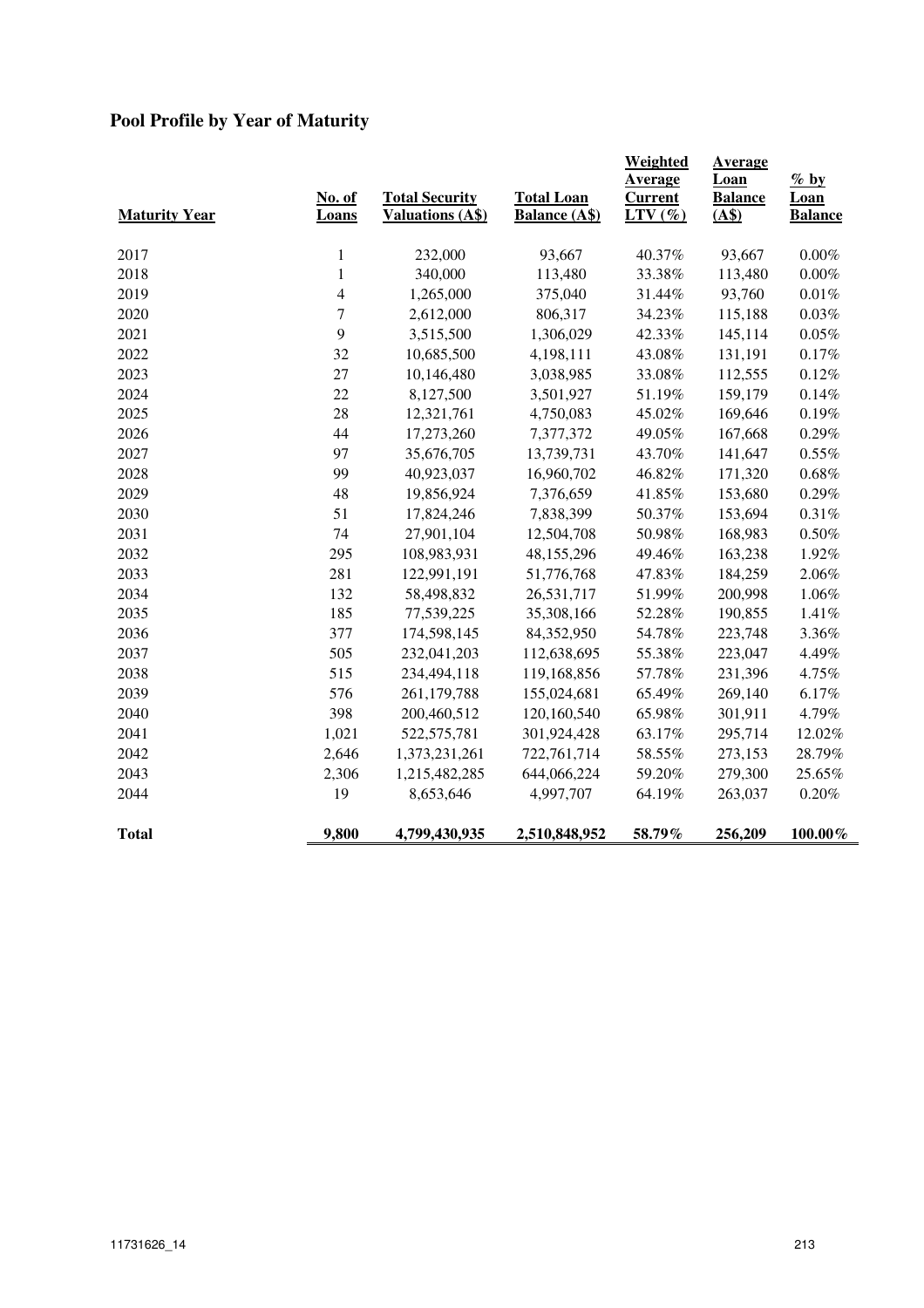## **Pool Profile by Loan Purpose**

| <b>Loan Purpose</b> | <b>No. of</b><br>Loans | <b>Total Security</b><br>Valuations (A\$) | <b>Total Loan</b><br><b>Balance</b> (A\$) | Weighted<br>Average<br><b>Current</b><br>$LTV(\%)$ | Average<br>Loan<br><b>Balance</b><br>(AS) | $\frac{\%$ by<br><u>Loan</u><br><b>Balance</b> |
|---------------------|------------------------|-------------------------------------------|-------------------------------------------|----------------------------------------------------|-------------------------------------------|------------------------------------------------|
| Owner Occupied      | 7.478                  | 3,497,060,001                             | 1.887.425.929                             | 60.56%                                             | 252,397                                   | 75.17%                                         |
| Investment          | 2,322                  | 1,302,370,934                             | 623,423,023                               | 53.46%                                             | 268,485                                   | 24.83%                                         |
| <b>Total</b>        | 9.800                  | 4,799,430,935                             | 2,510,848,952                             | 58.79%                                             | 256,209                                   | $100.00\%$                                     |

#### **Pool Profile by Amortisation**

| <b>Payment Type</b>    | <u>No. of</u><br>Loans | <b>Total Security</b><br>Valuations (A\$) | <b>Total Loan</b><br><b>Balance</b> (A\$) | Weighted<br>Average<br>Current<br>$LTV(\%)$ | Average<br>Loan<br><b>Balance</b><br>(A\$) | $\%$ by<br><b>Loan</b><br><b>Balance</b> |
|------------------------|------------------------|-------------------------------------------|-------------------------------------------|---------------------------------------------|--------------------------------------------|------------------------------------------|
| Principal and Interest | 8.430                  | 3,900,836,548                             | 2,053,285,896                             | 59.09%                                      | 243.569                                    | 81.78%                                   |
| Interest Only          | 1.370                  | 898,594,387                               | 457, 563, 056                             | 57.47%                                      | 333.988                                    | 18.22%                                   |
| <b>Total</b>           | 9.800                  | 4,799,430,935                             | 2,510,848,952                             | 58.79%                                      | 256,209                                    | $100.00\%$                               |

# **Pool Profile by Mortgage Insurer**

| <b>Mortgage Insurer</b> | <b>No. of</b><br>Loans | <b>Total Security</b><br><b>Valuations (A\$)</b> | <b>Total Loan</b><br><b>Balance</b> (A\$) | Weighted<br>Average<br><b>Current</b><br>$LTV(\%)$ | Average<br>Loan<br><b>Balance</b><br>(A\$) | $\frac{\%$ by<br><b>Loan</b><br><b>Balance</b> |
|-------------------------|------------------------|--------------------------------------------------|-------------------------------------------|----------------------------------------------------|--------------------------------------------|------------------------------------------------|
| No Insurance            | 8,340                  | 4,250,709,731                                    | 2,144,170,209                             | 56.68%                                             | 257,095                                    | 85.40%                                         |
| Genworth                | 1.460                  | 548.721.204                                      | 366,678,743                               | 71.13\%                                            | 251,150                                    | 14.60%                                         |
| <b>Total</b>            | 9.800                  | 4,799,430,935                                    | 2,510,848,952                             | 58.79%                                             | 256,209                                    | $100.00\%$                                     |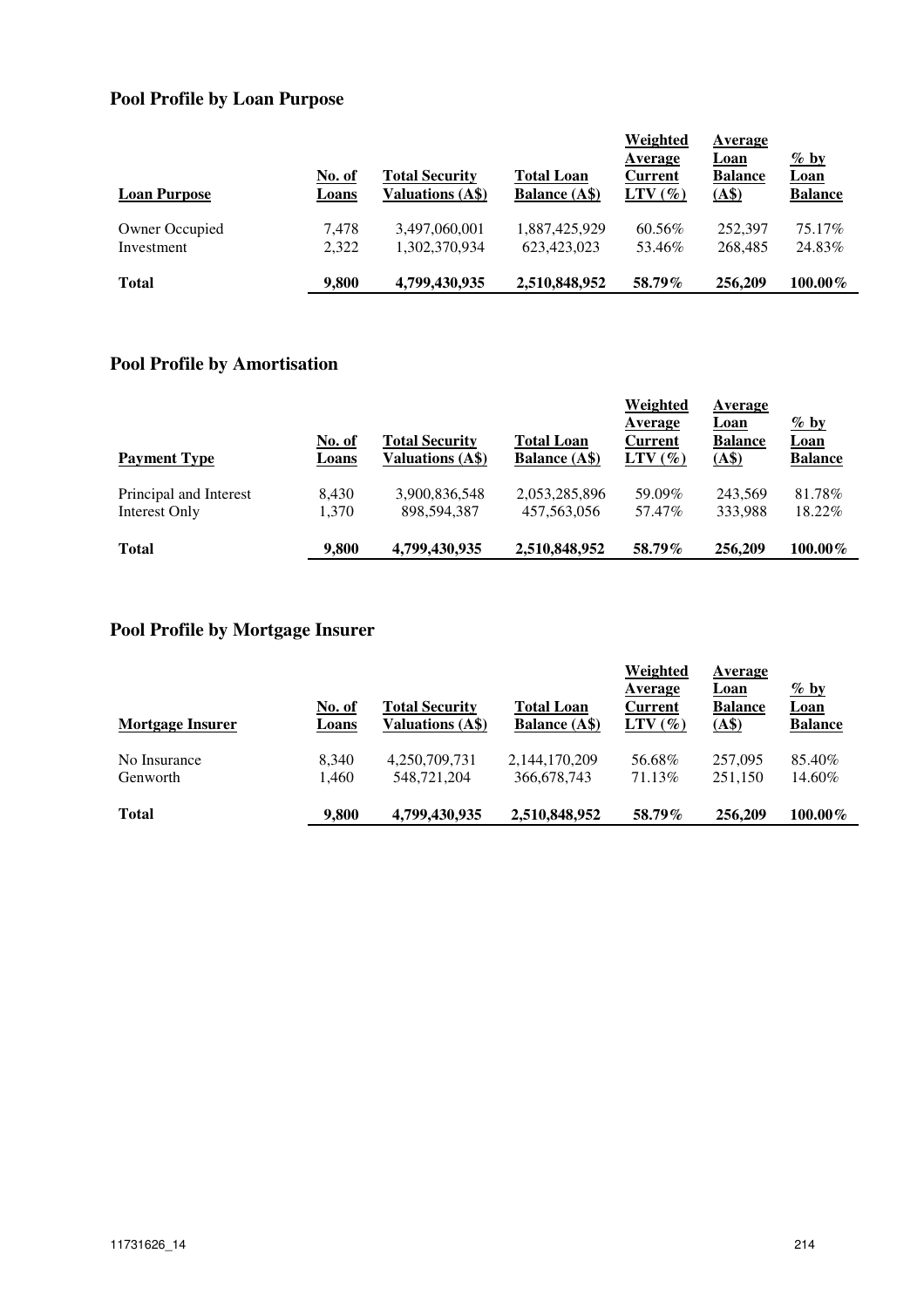## **Pool Profile by Loan Type**

| <b>Loan Type</b>                 |                 |                                                  |                                           | <b>Weighted</b><br>Average | Average<br><b>Loan</b> |                             |
|----------------------------------|-----------------|--------------------------------------------------|-------------------------------------------|----------------------------|------------------------|-----------------------------|
| (fixed term<br><u>remaining)</u> | No. of<br>Loans | <b>Total Security</b><br><b>Valuations (A\$)</b> | <b>Total Loan</b><br><b>Balance (A\$)</b> | Current<br>$LTV(\%)$       | <b>Balance</b><br>(AS) | % by Loan<br><b>Balance</b> |
| Variable                         | 8,848           | 4,367,780,476                                    | 2,280,543,304                             | 58.63%                     | 257,747                | 90.83%                      |
| 1yr Fixed                        | 643             | 296,920,115                                      | 161,369,321                               | 61.34%                     | 250,963                | $6.43\%$                    |
| 2yr Fixed                        | 209             | 93,021,368                                       | 44,966,872                                | 55.57%                     | 215,152                | 1.79%                       |
| 3yr Fixed                        | 33              | 12,855,544                                       | 7,463,852                                 | 64.68%                     | 226,177                | $0.30\%$                    |
| 4yr Fixed                        | 51              | 23,843,432                                       | 13,555,586                                | 62.00%                     | 265,796                | $0.54\%$                    |
| 5yr Fixed                        | 5               | 1,490,000                                        | 856,153                                   | 58.76%                     | 171,231                | 0.03%                       |
| 6yr Fixed                        | 3               | 1,480,000                                        | 871,017                                   | 59.52%                     | 290,339                | 0.03%                       |
| 7yr Fixed                        |                 | 225,000                                          | 190,303                                   | 84.58%                     | 190,303                | 0.01%                       |
| 8yr Fixed                        | 4               | 1,000,000                                        | 507,373                                   | 52.96%                     | 126,843                | 0.02%                       |
| 9yr Fixed                        |                 | 190,000                                          | 92,947                                    | 48.92%                     | 92,947                 | $0.00\%$                    |
| 10yr Fixed                       | $\overline{2}$  | 625,000                                          | 432,224                                   | 70.73%                     | 216,112                | 0.02%                       |
| <b>Total</b>                     | 9,800           | 4,799,430,935                                    | 2,510,848,952                             | 58.79%                     | 256,209                | 100.00%                     |

#### **Pool Profile by Current Interest Rates**

| Current Interest Rate $(\% )$ | No. of<br>Loans | <b>Total Security</b><br><b>Valuations (A\$)</b> | Total Loan<br><b>Balance</b> (A\$) | Weighted<br>Average<br>Current<br>$LTV(\%)$ | Average<br>Loan<br><b>Balance</b><br>(A\$) | $\%$ by<br>Loan<br><b>Balance</b> |
|-------------------------------|-----------------|--------------------------------------------------|------------------------------------|---------------------------------------------|--------------------------------------------|-----------------------------------|
| $4.50 <$ rate $\leq 5.00$     | 1,899           | 1,345,577,450                                    | 716,512,266                        | 59.22%                                      | 377,310                                    | 28.54%                            |
| $5.00 <$ rate $\leq 5.50$     | 7,129           | 3,165,216,396                                    | 1,651,295,307                      | 58.80%                                      | 231,631                                    | 65.77%                            |
| $5.50 <$ rate $\leq 6.00$     | 565             | 197,410,935                                      | 94,657,020                         | 54.71%                                      | 167,535                                    | $3.77\%$                          |
| $6.00 <$ rate $\leq 6.50$     | 103             | 46,999,031                                       | 26,907,469                         | 63.21%                                      | 261,238                                    | $1.07\%$                          |
| $6.50 <$ rate $\leq$ 7.00     | 33              | 15,104,400                                       | 7,885,195                          | 58.61%                                      | 238,945                                    | $0.31\%$                          |
| $7.00 <$ rate $\leq$ = 7.50   | 32              | 11,975,000                                       | 6,321,313                          | $60.15\%$                                   | 197,541                                    | $0.25\%$                          |
| $7.50 <$ rate $\leq$ 8.00     | 24              | 9,488,723                                        | 4,570,598                          | 53.48%                                      | 190,442                                    | 0.18%                             |
| $8.00 <$ rate $\leq$ = 8.50   | 12              | 6,879,000                                        | 2,380,588                          | 43.63%                                      | 198,382                                    | 0.10%                             |
| $8.50 <$ rate $\leq$ = 9.00   | 2               | 690,000                                          | 266,218                            | 39.63%                                      | 133,109                                    | 0.01%                             |
| $9.00 <$ rate $\leq$ = 9.50   | 1               | 90,000                                           | 52,978                             | 58.86%                                      | 52,978                                     | $0.00\%$                          |
| <b>Total</b>                  | 9,800           | 4,799,430,935                                    | 2,510,848,952                      | 58.79%                                      | 256,209                                    | $100.00\%$                        |

## **Profile by Debtor Category – First Home Loan or non-First Home Loan**

| Debtor category     | No. of<br>Loans | <b>Total Security</b><br>Valuations (A\$) | <b>Total Loan</b><br><b>Balance</b> (A\$) | Weighted<br>Average<br>Current<br>$LTV(\%)$ | Average<br>Loan<br><b>Balance</b><br>(AS) | $\frac{\%}{\%}$ by<br><b>Loan</b><br><b>Balance</b> |
|---------------------|-----------------|-------------------------------------------|-------------------------------------------|---------------------------------------------|-------------------------------------------|-----------------------------------------------------|
| Non-First Home Loan | 8.347           | 4.253.637.615                             | 2,196,882,171                             | 58.26%                                      | 263.194                                   | 87.50%                                              |
| First Home Loan     | 1,453           | 545,793,320                               | 313,966,781                               | 62.53%                                      | 216,082                                   | 12.50%                                              |
| <b>Total</b>        | 9.800           | 4,799,430,935                             | 2,510,848,952                             | 58.79%                                      | 256,209                                   | $100.00\%$                                          |